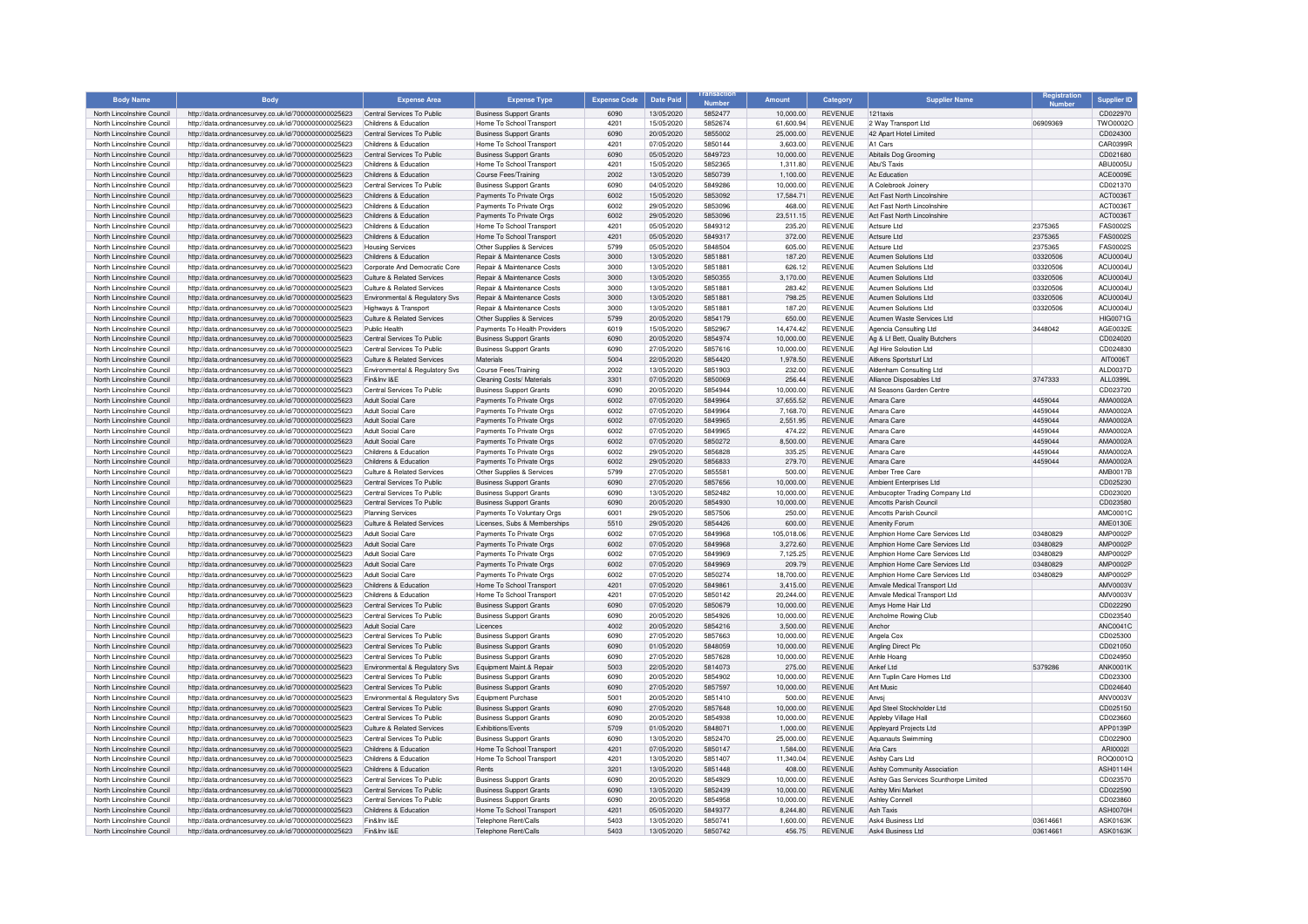| North Lincolnshire Council                               | http://data.ordnancesurvey.co.uk/id/7000000000025623                                                         | Fin&Inv I&E                                              | Telephone Rent/Calls                                             | 5403         | 13/05/2020               | 5850743            | 1,600.00         | <b>REVENUE</b>                   | Ask4 Business Ltd                     | 03614661             | ASK0163K                           |
|----------------------------------------------------------|--------------------------------------------------------------------------------------------------------------|----------------------------------------------------------|------------------------------------------------------------------|--------------|--------------------------|--------------------|------------------|----------------------------------|---------------------------------------|----------------------|------------------------------------|
|                                                          |                                                                                                              |                                                          |                                                                  |              |                          |                    |                  |                                  |                                       |                      |                                    |
| North Lincolnshire Council                               | http://data.ordnancesurvey.co.uk/id/7000000000025623                                                         | Fin&Inv I&E                                              | Telephone Rent/Calls                                             | 5403         | 13/05/2020               | 5850744            | 456.75           | <b>REVENUE</b>                   | Ask4 Business Ltd                     | 03614661             | <b>ASK0163K</b>                    |
| North Lincolnshire Council                               | http://data.ordnancesurvey.co.uk/id/7000000000025623                                                         | Adult Social Care                                        | Payments To Private Orgs                                         | 6002         | 07/05/2020               | 584997             | 835.75           | <b>REVENUE</b>                   | A.T.C.S. Ltd                          | 05057212             | ATC0006C                           |
| North Lincolnshire Council                               | http://data.ordnancesurvey.co.uk/id/7000000000025623                                                         | Adult Social Care                                        | Payments To Private Orgs                                         | 6002         | 07/05/2020               | 584997             | 2.402.26         | <b>REVENUE</b>                   | A.T.C.S. I td                         | 05057212             | ATC0006C                           |
|                                                          |                                                                                                              |                                                          |                                                                  |              |                          |                    |                  |                                  |                                       |                      |                                    |
| North Lincolnshire Council                               | http://data.ordnancesurvey.co.uk/id/7000000000025623                                                         | Adult Social Care                                        | Payments To Private Orgs                                         | 6002         | 07/05/2020               | 5849972            | 12,513.92        | <b>REVENUE</b>                   | A.T.C.S. Ltd                          | 05057212             | ATC0006C                           |
| North Lincolnshire Council                               | http://data.ordnancesurvey.co.uk/id/7000000000025623                                                         | Adult Social Care                                        | Payments To Private Orgs                                         | 6002         | 07/05/2020               | 5849972            | 34,878.10        | <b>REVENUE</b>                   | A.T.C.S. Ltd                          | 05057212             | ATC0006C                           |
| North Lincolnshire Council                               | http://data.ordnancesurvey.co.uk/id/7000000000025623                                                         | Adult Social Care                                        | Payments To Private Orgs                                         | 6002         | 07/05/2020               | 5850276            | 10.200.00        | <b>REVENUE</b>                   | A.T.C.S. Ltd                          | 05057212             | ATC0006C                           |
| North Lincolnshire Council                               | http://data.ordnancesurvey.co.uk/id/7000000000025623                                                         | Adult Social Care                                        | Payments To Private Orgs                                         | 6002         | 07/05/2020               | 5849973            | 4,353.72         | <b>REVENUE</b>                   | Autism Plus Accounts                  |                      | AUT00047                           |
|                                                          |                                                                                                              |                                                          |                                                                  |              |                          |                    |                  |                                  |                                       |                      |                                    |
| North Lincolnshire Council                               | http://data.ordnancesurvey.co.uk/id/7000000000025623                                                         | Environmental & Regulatory Svs                           | Other Premises Costs                                             | 3390         | 20/05/2020               | 5852994            | 3.269.34         | <b>REVENUE</b>                   | Avery Weigh-Tronix                    |                      | AVE0002E                           |
| North Lincolnshire Council                               | http://data.ordnancesurvey.co.uk/id/7000000000025623                                                         | Central Services To Public                               | <b>Business Support Grants</b>                                   | 6090         | 01/05/2020               | 5848538            | 10,000.00        | <b>REVENUE</b>                   | Axholme Autos                         |                      | CD021200                           |
| North Lincolnshire Council                               | http://data.ordnancesurvey.co.uk/id/7000000000025623                                                         | Childrens & Education                                    | Home To School Transpor                                          | 4201         | 05/05/2020               | 5849383            | 336.60           | <b>REVENUE</b>                   | <b>Axholme Taxis</b>                  |                      | GI F0073F                          |
|                                                          |                                                                                                              |                                                          |                                                                  | 4201         |                          |                    |                  |                                  | <b>Axholme Taxis</b>                  |                      |                                    |
| North Lincolnshire Council                               | http://data.ordnancesurvey.co.uk/id/7000000000025623                                                         | Childrens & Education                                    | Home To School Transport                                         |              | 05/05/2020               | 5849384            | 330.00           | <b>REVENUE</b>                   |                                       |                      | GLE0073E                           |
| North Lincolnshire Council                               | http://data.ordnancesurvey.co.uk/id/7000000000025623                                                         | Culture & Related Services                               | It Software-Maintenance                                          | 5053         | 13/05/2020               | 5848231            | 1.600.00         | <b>REVENUE</b>                   | Axiell I to                           |                      | CAR0323E                           |
| North Lincolnshire Council                               | http://data.ordnancesurvey.co.uk/id/7000000000025623                                                         | Culture & Related Services                               | It Software-Maintenance                                          | 5053         | 13/05/2020               | 5848232            | 2,880.00         | <b>REVENUE</b>                   | Axiell Ltd                            |                      | CAR0323F                           |
| North Lincolnshire Council                               | http://data.ordnancesurvey.co.uk/id/7000000000025623                                                         | Environmental & Regulatory Svs                           | Other Vehicle Costs                                              | 4005         | 13/05/2020               | 5851523            | 377.20           | <b>REVENUE</b>                   | B A Bush & Sons Ltd.                  |                      | BUS02835                           |
|                                                          |                                                                                                              |                                                          |                                                                  |              |                          |                    |                  |                                  |                                       |                      |                                    |
| North Lincolnshire Council                               | http://data.ordnancesurvey.co.uk/id/7000000000025623                                                         | Environmental & Regulatory Svs                           | Other Vehicle Costs                                              | 4005         | 13/05/2020               | 5851531            | 908.00           | <b>REVENUE</b>                   | B A Bush & Sons Ltd                   |                      | <b>BUS02835</b>                    |
| North Lincolnshire Council                               | http://data.ordnancesurvey.co.uk/id/7000000000025623                                                         | Environmental & Regulatory Sys                           | Other Vehicle Costs                                              | 4005         | 13/05/2020               | 5851532            | 454.00           | <b>REVENUE</b>                   | B A Bush & Sons Ltd                   |                      | <b>BUS0283S</b>                    |
| North Lincolnshire Council                               | http://data.ordnancesurvey.co.uk/id/7000000000025623                                                         | Environmental & Regulatory Svs                           | Other Vehicle Costs                                              | 4005         | 13/05/2020               | 5851533            | 872 48           | <b>REVENUE</b>                   | <b>B A Rush &amp; Sons Ltd</b>        |                      | <b>BUS0283S</b>                    |
| North Lincolnshire Council                               | http://data.ordnancesurvey.co.uk/id/7000000000025623                                                         | Environmental & Regulatory Svs                           | Other Vehicle Costs                                              | 4005         | 13/05/2020               | 5851534            | 393.55           | <b>REVENUE</b>                   | B A Bush & Sons Ltd.                  |                      | <b>BUS0283S</b>                    |
|                                                          |                                                                                                              |                                                          |                                                                  |              |                          |                    |                  |                                  |                                       |                      |                                    |
| North Lincolnshire Council                               | http://data.ordnancesurvey.co.uk/id/7000000000025623                                                         | Environmental & Regulatory Svs                           | Other Vehicle Costs                                              | 4005         | 13/05/2020               | 5851535            | 209.24           | <b>REVENUE</b>                   | B A Bush & Sons Ltd.                  |                      | <b>BUS0283S</b>                    |
| North Lincolnshire Council                               | http://data.ordnancesurvey.co.uk/id/7000000000025623                                                         | Environmental & Regulatory Svs                           | Other Vehicle Costs                                              | 4005         | 27/05/2020               | 5855620            | 372.00           | <b>REVENUE</b>                   | B A Bush & Sons Ltd                   |                      | BUS02835                           |
| North Lincolnshire Council                               | http://data.ordnancesurvey.co.uk/id/7000000000025623                                                         | Environmental & Regulatory Svs                           | Other Vehicle Costs                                              | 4005         | 27/05/2020               | 5855631            | 852.00           | <b>REVENUE</b>                   | B A Bush & Sons Ltd                   |                      | <b>BUS0283S</b>                    |
|                                                          |                                                                                                              |                                                          |                                                                  |              |                          |                    |                  |                                  |                                       |                      |                                    |
| North Lincolnshire Council                               | http://data.ordnancesurvey.co.uk/id/7000000000025623                                                         | Highways & Transport                                     | Other Vehicle Costs                                              | 4005         | 13/05/2020               | 5851529            | 209.24           | REVENUE                          | B A Bush & Sons Ltd                   |                      | <b>BUS0283S</b>                    |
| North Lincolnshire Council                               | http://data.ordnancesurvey.co.uk/id/7000000000025623                                                         | Highways & Transport                                     | Other Vehicle Costs                                              | 4005         | 13/05/2020               | 5851530            | 209.24           | REVENUE                          | B A Bush & Sons Ltd                   |                      | <b>BUS0283S</b>                    |
| North Lincolnshire Council                               | http://data.ordnancesurvey.co.uk/id/7000000000025623                                                         | Highways & Transport                                     | Other Vehicle Costs                                              | 4005         | 13/05/2020               | 5851538            | 466.50           | <b>REVENUE</b>                   | B A Bush & Sons Ltd                   |                      | <b>BUS0283S</b>                    |
| North Lincolnshire Council                               | http://data.ordnancesurvey.co.uk/id/7000000000025623                                                         | Highways & Transport                                     | Other Vehicle Costs                                              | 4005         | 27/05/2020               | 5855627            | 209.24           | <b>REVENUE</b>                   | B A Bush & Sons Ltd                   |                      | <b>BUS0283S</b>                    |
|                                                          |                                                                                                              |                                                          |                                                                  |              |                          |                    |                  |                                  |                                       |                      |                                    |
| North Lincolnshire Council                               | http://data.ordnancesurvey.co.uk/id/7000000000025623                                                         | Culture & Related Services                               | Other Professional Fees                                          | 5829         | 01/05/2020               | 5848069            | 208.93           | <b>REVENUE</b>                   | <b>Baker Ross Ltd</b>                 | 4578262              | <b>BAK0021K</b>                    |
| North Lincolnshire Council                               | http://data.ordnancesurvey.co.uk/id/7000000000025623                                                         | Central Services To Public                               | <b>Business Support Grants</b>                                   | 6090         | 13/05/2020               | 5852471            | 25,000.00        | <b>REVENUE</b>                   | Bargain Palace Ltd                    |                      | CD022910                           |
| North Lincolnshire Council                               | http://data.ordnancesurvey.co.uk/id/7000000000025623                                                         | Central Services To Public                               | <b>Business Support Grants</b>                                   | 6090         | 05/05/2020               | 5849735            | 10.000.00        | <b>REVENUE</b>                   | <b>Barnes</b>                         |                      | CD021800                           |
| North Lincolnshire Council                               |                                                                                                              | Childrens & Education                                    | Payments To Private Orgs                                         | 6002         | 15/05/2020               | 5853058            | 723.48           | <b>REVENUE</b>                   |                                       |                      | BAR0021R                           |
|                                                          | http://data.ordnancesurvey.co.uk/id/7000000000025623                                                         |                                                          |                                                                  |              |                          |                    |                  |                                  | Barnetby Under Fives Playgroup        |                      |                                    |
| North Lincolnshire Council                               | http://data.ordnancesurvey.co.uk/id/7000000000025623                                                         | Childrens & Education                                    | Payments To Private Orgs                                         | 6002         | 15/05/2020               | 5853059            | 523.20           | <b>REVENUE</b>                   | Barnetby Under Fives Playgroup        |                      | <b>BAR0021F</b>                    |
| North Lincolnshire Council                               | http://data.ordnancesurvey.co.uk/id/7000000000025623                                                         | Central Services To Public                               | <b>Business Support Grants</b>                                   | 6090         | 20/05/2020               | 5854973            | 10,000.00        | <b>REVENUE</b>                   | <b>Barton Guest House</b>             |                      | CD024010                           |
| North Lincolnshire Council                               | http://data.ordnancesurvey.co.uk/id/7000000000025623                                                         | Childrens & Education                                    | <b>Client Transport Costs</b>                                    | 6092         | 07/05/2020               | 5849813            | 7,796.80         | <b>REVENUE</b>                   | Barton Tt Taxis Ltd                   | 07405760             | <b>BAR0888F</b>                    |
| North Lincolnshire Council                               | http://data.ordnancesurvey.co.uk/id/7000000000025623                                                         | Childrens & Education                                    | Home To School Transport                                         | 4201         | 05/05/2020               | 5849380            | 816.00           | <b>REVENUE</b>                   | Barton Tt Taxis Ltd                   | 07405760             | <b>BAR0888F</b>                    |
|                                                          |                                                                                                              |                                                          |                                                                  |              |                          |                    |                  |                                  |                                       |                      |                                    |
| North Lincolnshire Council                               | http://data.ordnancesurvey.co.uk/id/7000000000025623                                                         | Childrens & Education                                    | Home To School Transpor                                          | 4201         | 05/05/2020               | 5849386            | 320.00           | <b>REVENUE</b>                   | Barton Tt Taxis Ltd                   | 07405760             | BAR0888F                           |
| North Lincolnshire Council                               | http://data.ordnancesurvey.co.uk/id/7000000000025623                                                         | Childrens & Education                                    | Home To School Transport                                         | 4201         | 05/05/2020               | 5849387            | 480.00           | <b>REVENUE</b>                   | Barton Tt Taxis Ltd                   | 07405760             | <b>BAR0888R</b>                    |
| North Lincolnshire Council                               | http://data.ordnancesurvey.co.uk/id/7000000000025623                                                         | Central Services To Public                               | <b>Business Support Grants</b>                                   | 6090         | 05/05/2020               | 5849715            | 10,000.00        | <b>REVENUE</b>                   | <b>B Campbell Accountants Limited</b> |                      | CD021600                           |
| North Lincolnshire Council                               | http://data.ordnancesurvey.co.uk/id/7000000000025623                                                         | Culture & Related Services                               | Exhibitions/Events                                               | 5709         | 29/05/2020               | 5858020            | 728.00           | <b>REVENUE</b>                   | Bee3d Ltd                             |                      | LIG0007G                           |
|                                                          |                                                                                                              |                                                          |                                                                  |              |                          |                    |                  |                                  |                                       |                      |                                    |
| North Lincolnshire Council                               | http://data.ordnancesurvey.co.uk/id/7000000000025623                                                         | Central Services To Public                               | <b>Business Support Grants</b>                                   | 6090         | 13/05/2020               | 5852486            | 10.000.00        | <b>REVENUE</b>                   | Bellisimo'S Riddinas Ltd              |                      | CD023060                           |
| North Lincolnshire Council                               | http://data.ordnancesurvey.co.uk/id/7000000000025623                                                         | Central Services To Public                               | <b>Business Support Grants</b>                                   | 6090         | 04/05/2020               | 5849290            | 10,000.00        | <b>REVENUE</b>                   | Belton Kitchen And Visitors Center    |                      | CD021410                           |
| North Lincolnshire Council                               | http://data.ordnancesurvey.co.uk/id/7000000000025623                                                         | Central Services To Public                               | <b>Business Support Grants</b>                                   | 6090         | 05/05/2020               | 5849742            | 25,000.00        | <b>REVENUE</b>                   | Bennetts & Company (Grimsby) Ltd      |                      | CD021870                           |
| North Lincolnshire Council                               | http://data.ordnancesurvey.co.uk/id/7000000000025623                                                         | Fin&Inv I&F                                              | Licenses, Subs & Memberships                                     | 5510         | 01/05/2020               | 5848153            | 820.00           | <b>REVENUE</b>                   |                                       |                      | <b>BFN0152N</b>                    |
|                                                          |                                                                                                              |                                                          |                                                                  |              |                          |                    |                  |                                  | Bentley Systems Internationa          |                      |                                    |
|                                                          |                                                                                                              |                                                          |                                                                  |              |                          |                    |                  |                                  | Bentley Systems Internationa          |                      |                                    |
| North Lincolnshire Council                               | http://data.ordnancesurvey.co.uk/id/7000000000025623                                                         | Highways & Transport                                     | Other Supplies & Services                                        | 5799         | 15/05/2020               | 5851883            | 777.50           | <b>REVENUE</b>                   |                                       |                      | <b>BEN0152N</b>                    |
| North Lincolnshire Council                               | http://data.ordnancesurvey.co.uk/id/7000000000025623                                                         | Central Services To Public                               | <b>Business Support Grants</b>                                   | 6090         | 04/05/2020               | 5849291            | 10,000.00        | <b>REVENUE</b>                   | <b>Berkeley Resourcing Limited</b>    |                      | CD021420                           |
|                                                          |                                                                                                              |                                                          |                                                                  |              |                          |                    |                  |                                  |                                       |                      |                                    |
| North Lincolnshire Council                               | http://data.ordnancesurvey.co.uk/id/7000000000025623                                                         | Culture & Related Services                               | Books (Libraries+Schools Only)                                   | 5005         | 05/05/2020               | 5848253            | 269.31           | <b>REVENUE</b>                   | Bertram Group                         | 6849888              | BER0090R                           |
| North Lincolnshire Council                               | http://data.ordnancesurvey.co.uk/id/7000000000025623                                                         | Culture & Related Services                               | Books (Libraries+Schools Only)                                   | 5005         | 13/05/2020               | 5850389            | 273.36           | <b>REVENUE</b>                   | Bertram Group                         | 6849888              | BER0090R                           |
| North Lincolnshire Council                               | http://data.ordnancesurvey.co.uk/id/7000000000025623                                                         | Central Services To Public                               | <b>Business Support Grants</b>                                   | 6090         | 13/05/2020               | 5852457            | 10,000.00        | <b>REVENUE</b>                   | <b>Beverley Hotel</b>                 |                      | CD022770                           |
| North Lincolnshire Council                               | http://data.ordnancesurvey.co.uk/id/7000000000025623                                                         | Central Services To Public                               | <b>Business Support Grants</b>                                   | 6090         | 20/05/2020               | 5854937            | 10.000.00        | <b>REVENUE</b>                   | <b>Bh Construction Co Ltd</b>         |                      | CD023650                           |
|                                                          |                                                                                                              |                                                          |                                                                  |              |                          |                    |                  |                                  |                                       |                      |                                    |
| North Lincolnshire Council                               | http://data.ordnancesurvey.co.uk/id/7000000000025623                                                         | Central Services To Public                               | <b>Business Support Grants</b>                                   | 6090         | 05/05/2020               | 5849716            | 10,000.00        | <b>REVENUE</b>                   | Binda Sahota Construction Ltd         |                      | CD021610                           |
| North Lincolnshire Council                               | http://data.ordnancesurvey.co.uk/id/7000000000025623                                                         | Environmental & Regulatory Svs                           | Payments To Private Orgs                                         | 6002         | 30/05/2020               | 5856898            | 5,273.66         | <b>REVENUE</b>                   | <b>Biowise I td</b>                   | 04305295             | <b>BIO0014O</b>                    |
| North Lincolnshire Council                               | http://data.ordnancesurvey.co.uk/id/7000000000025623                                                         | Environmental & Regulatory Sys                           | Payments To Private Orgs                                         | 6002         | 28/06/2020               | 5858727            | 30.503.88        | <b>REVENUE</b>                   | <b>Biowise I td</b>                   | 04305295             | <b>BIO0014O</b>                    |
| North Lincolnshire Council                               | http://data.ordnancesurvey.co.uk/id/7000000000025623                                                         | Central Services To Public                               | <b>Business Support Grants</b>                                   | 6090         | 05/05/2020               | 5849730            | 10.000.00        | <b>REVENUE</b>                   | Birkdale Manufacturing Group Ltd      |                      | CD021750                           |
|                                                          |                                                                                                              |                                                          |                                                                  |              |                          |                    |                  |                                  |                                       |                      |                                    |
| North Lincolnshire Council                               | http://data.ordnancesurvey.co.uk/id/7000000000025623                                                         | <b>Housing Services</b>                                  | Other Supplies & Services                                        | 5799         | 27/05/2020               | 5855434            | 2,978.00         | <b>REVENUE</b>                   | <b>B&amp;J Newton House</b>           |                      | CD019470                           |
| North Lincolnshire Council                               | http://data.ordnancesurvey.co.uk/id/7000000000025623                                                         | Central Services To Public                               | <b>Business Support Grants</b>                                   | 6090         | 27/05/2020               | 5857629            | 10,000.00        | <b>REVENUE</b>                   | <b>B.I Stores Ltd</b>                 |                      | CD024960                           |
| North Lincolnshire Council                               | http://data.ordnancesurvey.co.uk/id/7000000000025623                                                         | Childrens & Education                                    | Home To School Transpor                                          | 4201         | 13/05/2020               | 585178             | 1,692.79         | <b>REVENUE</b>                   | <b>Black &amp; White Coaches</b>      |                      | <b>BLA0209A</b>                    |
| North Lincolnshire Council                               | http://data.ordnancesurvey.co.uk/id/7000000000025623                                                         | Childrens & Education                                    | Home To School Transport                                         | 4201         | 13/05/2020               | 5851782            | 2,420.00         | <b>REVENUE</b>                   | <b>Black &amp; White Coaches</b>      |                      | BI A0209A                          |
| North Lincolnshire Council                               |                                                                                                              | Childrens & Education                                    |                                                                  | 4201         | 13/05/2020               | 5851783            | 1.639.00         | <b>REVENUE</b>                   | <b>Black &amp; White Coaches</b>      |                      | BI A0209A                          |
|                                                          | http://data.ordnancesurvey.co.uk/id/7000000000025623                                                         |                                                          | Home To School Transport                                         |              |                          |                    |                  |                                  |                                       |                      |                                    |
| North Lincolnshire Council                               | http://data.ordnancesurvey.co.uk/id/7000000000025623                                                         | Highways & Transport                                     | Passenger Transport                                              | 6011         | 29/05/2020               | 5857817            | 4,198.80         | <b>REVENUE</b>                   | <b>Black &amp; White Coaches</b>      |                      | <b>BLA0209A</b>                    |
| North Lincolnshire Council                               | http://data.ordnancesurvey.co.uk/id/7000000000025623                                                         | Highways & Transport                                     | Passenger Transport                                              | 6011         | 29/05/2020               | 585782             | 2,016.00         | <b>REVENUE</b>                   | Black & White Coaches                 |                      | <b>BLA0209A</b>                    |
| North Lincolnshire Council                               | http://data.ordnancesurvey.co.uk/id/7000000000025623                                                         | Central Services To Public                               | <b>Business Support Grants</b>                                   | 6090         | 20/05/2020               | 5854920            | 10.000.00        | <b>REVENUE</b>                   | Blevs Homes I td (Kalkstin I td)      |                      | CD023480                           |
| North Lincolnshire Council                               |                                                                                                              | Central Services To Public                               |                                                                  | 6090         | 27/05/2020               | 5857603            | 10.000.00        | <b>REVENUE</b>                   | <b>Blossom Beauty</b>                 |                      | CD024700                           |
|                                                          | http://data.ordnancesurvey.co.uk/id/7000000000025623                                                         |                                                          | <b>Business Support Grants</b>                                   |              |                          |                    |                  |                                  |                                       |                      |                                    |
| North Lincolnshire Council                               | http://data.ordnancesurvey.co.uk/id/7000000000025623                                                         | Public Health                                            | Payments To Private Orgs                                         | 6002         | 05/05/2020               | 5849371            | 20,133.33        | <b>REVENUE</b>                   | Blue Door Support Service Cic         | 12409042             | <b>BLU0033U</b>                    |
| North Lincolnshire Council                               | http://data.ordnancesurvey.co.uk/id/7000000000025623                                                         | Public Health                                            | Payments To Private Orgs (Inv)                                   | 6026         | 29/05/2020               | 5857991            | 20.833.33        | <b>REVENUE</b>                   | Blue Door Support Service Cio         | 12409042             | <b>BLU0033U</b>                    |
| North Lincolnshire Council                               | http://data.ordnancesurvey.co.uk/id/7000000000025623                                                         | Central Services To Public                               | <b>Business Support Grants</b>                                   | 6090         | 01/05/2020               | 5848051            | 10,000.00        | REVENUE                          | Boam'S Industrial Transport Training  |                      | CD020970                           |
| North Lincolnshire Council                               | http://data.ordnancesurvey.co.uk/id/7000000000025623                                                         | Culture & Related Services                               | Gas                                                              | 3101         | 15/05/2020               | 5851761            | 291.20           | <b>REVENUE</b>                   | Boc Ltd                               |                      | <b>BOC0005C</b>                    |
|                                                          |                                                                                                              |                                                          |                                                                  |              |                          |                    |                  |                                  |                                       |                      |                                    |
| North Lincolnshire Council                               | http://data.ordnancesurvey.co.uk/id/7000000000025623                                                         | Culture & Related Services                               | Books (Libraries+Schools Only)                                   | 5005         | 15/05/2020               | 5853161            | 580.63           | REVENUE                          | Bolinda Uk I td                       | 05086231             | <b>BOL0130L</b>                    |
| North Lincolnshire Council                               | http://data.ordnancesurvey.co.uk/id/7000000000025623                                                         | Culture & Related Services                               | Books (Libraries+Schools Only                                    | 5005         | 20/05/2020               | 5853533            | 430.00           | <b>REVENUE</b>                   | Bolinda Uk Ltd                        | 05086231             | <b>BOL0130L</b>                    |
| North Lincolnshire Council                               | http://data.ordnancesurvey.co.uk/id/7000000000025623                                                         | Culture & Related Services                               | Books (Libraries+Schools Only)                                   | 5005         | 20/05/2020               | 5853535            | 673.97           | <b>REVENUE</b>                   | Bolinda Uk I td                       | 05086231             | <b>BOL0130L</b>                    |
| North Lincolnshire Council                               | http://data.ordnancesurvey.co.uk/id/7000000000025623                                                         | Culture & Related Services                               | Books (Libraries+Schools Only)                                   | 5005         | 20/05/2020               | 5854111            | 1,031.59         | <b>REVENUE</b>                   | Bolinda Uk I td                       | 05086231             | <b>BOL0130L</b>                    |
| North Lincolnshire Council                               | http://data.ordnancesurvey.co.uk/id/7000000000025623                                                         | Culture & Related Services                               | Books (Libraries+Schools Only)                                   | 5005         | 20/05/2020               | 5854113            | 249.28           | <b>REVENUE</b>                   | Bolinda Uk Ltd                        | 05086231             | <b>BOL0130L</b>                    |
|                                                          |                                                                                                              |                                                          |                                                                  |              |                          |                    |                  |                                  |                                       |                      |                                    |
| North Lincolnshire Council                               | http://data.ordnancesurvey.co.uk/id/7000000000025623                                                         | Culture & Related Services                               | Books (Libraries+Schools Only)                                   | 5005         | 20/05/2020               | 5854172            | 312.21           | <b>REVENUE</b>                   | Bolinda Uk I td                       | 05086231             | BOI 0130L                          |
| North Lincolnshire Council<br>North Lincolnshire Council | http://data.ordnancesurvey.co.uk/id/7000000000025623<br>http://data.ordnancesurvey.co.uk/id/7000000000025623 | Culture & Related Services<br>Culture & Related Services | Books (Libraries+Schools Only)<br>Books (Libraries+Schools Only) | 5005<br>5005 | 20/05/2020<br>20/05/2020 | 5854173<br>5854208 | 216.62<br>995.45 | <b>REVENUE</b><br><b>REVENUE</b> | Bolinda Uk I td<br>Bolinda Uk Ltd     | 05086231<br>05086231 | <b>BOL0130L</b><br><b>BOL0130L</b> |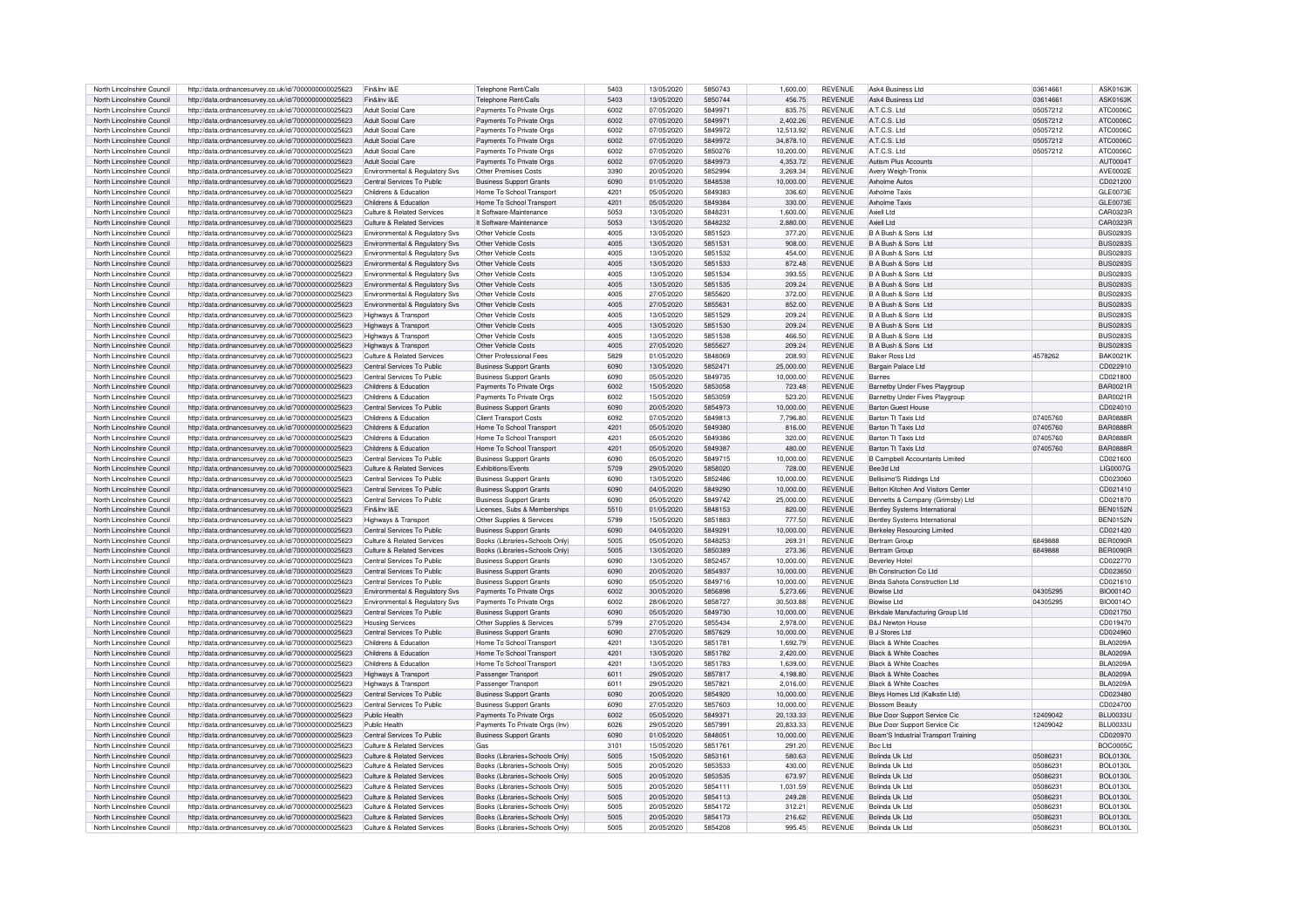| North Lincolnshire Council | http://data.ordnancesurvey.co.uk/id/7000000000025623 | Culture & Related Service:                 | Books (Libraries+Schools Only         | 5005 | 20/05/2020               | 5854213            | 230.79               | <b>REVENUE</b>            | Bolinda Uk Ltd                                        | 05086231             | <b>BOL0130L</b>      |
|----------------------------|------------------------------------------------------|--------------------------------------------|---------------------------------------|------|--------------------------|--------------------|----------------------|---------------------------|-------------------------------------------------------|----------------------|----------------------|
| North Lincolnshire Council | http://data.ordnancesurvey.co.uk/id/7000000000025623 | Central Services To Public                 | <b>Business Support Grants</b>        | 6090 | 13/05/2020               | 5852455            | 10,000.00            | REVENUE                   | <b>Bottesford Town Council</b>                        |                      | CD022750             |
| North Lincolnshire Council | http://data.ordnancesurvey.co.uk/id/7000000000025623 | Environmental & Regulatory Svs             | Repair & Maintenance Costs            | 3000 | 05/05/2020               | 5849194            | 1.120.50             | <b>REVENUE</b>            | Brendeck Ltd                                          |                      | <b>BRE0027E</b>      |
| North Lincolnshire Council | http://data.ordnancesurvey.co.uk/id/7000000000025623 | <b>Fnvironmental &amp; Requlatory Sys.</b> | <b>Benair &amp; Maintenance Costs</b> | 3000 | 27/05/2020               | 5855754            | 226.25               | <b>REVENUE</b>            | Brendeck I td                                         |                      | <b>BRE0027E</b>      |
| North Lincolnshire Council | http://data.ordnancesurvey.co.uk/id/7000000000025623 | Central Services To Public                 | <b>Business Support Grants</b>        | 6090 | 27/05/2020               | 5857604            | 10,000.00            | <b>REVENUE</b>            | Brian Pettifer Notary Public                          |                      | CD024710             |
| North Lincolnshire Council | http://data.ordnancesurvey.co.uk/id/7000000000025623 | Central Services To Public                 | <b>Business Support Grants</b>        | 6090 | 27/05/2020               | 5857590            | 10,000.00            | <b>REVENUE</b>            | <b>Bride Beautiful Limited</b>                        |                      | CD024570             |
| North Lincolnshire Council | http://data.ordnancesurvey.co.uk/id/7000000000025623 | Central Services To Public                 |                                       | 6090 | 05/05/2020               | 5849747            | 25,000.00            | <b>REVENUE</b>            | <b>Bridge Window Systems Ltd</b>                      |                      | CD021920             |
|                            |                                                      |                                            | <b>Business Support Grants</b>        |      |                          |                    |                      |                           |                                                       |                      |                      |
| North Lincolnshire Council | http://data.ordnancesurvey.co.uk/id/7000000000025623 | Childrens & Education                      | Client Related Costs                  | 5534 | 13/05/2020               | 5850748            | 405.00               | <b>REVENUE</b>            | <b>Brigg Beds</b>                                     |                      | BRI0569              |
| North Lincolnshire Council | http://data.ordnancesurvey.co.uk/id/7000000000025623 | Central Services To Public                 | <b>Business Support Grants</b>        | 6090 | 27/05/2020               | 5857606            | 10,000.00            | REVENUE                   | Brigg Hydroponics Ltd                                 |                      | CD024730             |
| North Lincolnshire Council | http://data.ordnancesurvey.co.uk/id/7000000000025623 | Central Services To Public                 | <b>Business Support Grants</b>        | 6090 | 27/05/2020               | 5857670            | 10,000.00            | <b>REVENUE</b>            | Brigg Marina Limited                                  |                      | CD025370             |
| North Lincolnshire Council | http://data.ordnancesurvey.co.uk/id/7000000000025623 | <b>Housing Services</b>                    | Other Supplies & Services             | 5799 | 13/05/2020               | 5851900            | 558.00               | <b>REVENUE</b>            | Brigg Marina Ltd                                      | 08956768             | <b>BRI0977</b>       |
| North Lincolnshire Council | http://data.ordnancesurvey.co.uk/id/7000000000025623 | <b>Housing Services</b>                    | Other Supplies & Services             | 5799 | 13/05/2020               | 5851902            | 1,719.00             | <b>REVENUE</b>            | Brigg Marina Ltd                                      | 08956768             | <b>BRI0977</b>       |
| North Lincolnshire Council | http://data.ordnancesurvey.co.uk/id/7000000000025623 | <b>Housing Services</b>                    | Other Supplies & Services             | 5799 | 13/05/2020               | 5852002            | 434.00               | <b>REVENUE</b>            | Brigg Marina Ltd                                      | 08956768             | <b>BRI09771</b>      |
| North Lincolnshire Council | http://data.ordnancesurvey.co.uk/id/7000000000025623 | <b>Housing Services</b>                    | Other Supplies & Services             | 5799 | 15/05/2020               | 5853023            | 1,218.00             | REVENUE                   | Brigg Marina Ltd                                      | 08956768             | <b>BRI0977</b>       |
|                            |                                                      |                                            |                                       |      |                          |                    |                      |                           |                                                       |                      |                      |
| North Lincolnshire Council | http://data.ordnancesurvey.co.uk/id/7000000000025623 | <b>Housing Services</b>                    | Other Supplies & Services             | 5799 | 20/05/2020               | 5851497            | 434.00               | <b>REVENUE</b>            | Brigg Marina Ltd                                      | 08956768             | <b>BRI0977</b>       |
| North Lincolnshire Council | http://data.ordnancesurvey.co.uk/id/7000000000025623 | <b>Housing Services</b>                    | Other Supplies & Services             | 5799 | 20/05/2020               | 5853024            | 1.218.00             | <b>REVENUE</b>            | Brigg Marina Ltd                                      | 08956768             | <b>BRI0977</b>       |
| North Lincolnshire Council | http://data.ordnancesurvey.co.uk/id/7000000000025623 | <b>Housing Services</b>                    | Other Supplies & Services             | 5799 | 27/05/2020               | 5855431            | 1,218.00             | REVENUE                   | Brigg Marina Ltd                                      | 08956768             | <b>BRI0977</b>       |
| North Lincolnshire Council | http://data.ordnancesurvey.co.uk/id/7000000000025623 | <b>Housing Services</b>                    | Other Supplies & Services             | 5799 | 27/05/2020               | 5855433            | 434.00               | REVENUE                   | Brigg Marina Ltd                                      | 08956768             | <b>BRI0977</b>       |
| North Lincolnshire Council | http://data.ordnancesurvey.co.uk/id/7000000000025623 | <b>Housing Services</b>                    | Other Supplies & Services             | 5799 | 27/05/2020               | 5855576            | 840.00               | REVENUE                   | Brigg Marina Ltd                                      | 08956768             | <b>BRI0977I</b>      |
| North Lincolnshire Council | http://data.ordnancesurvey.co.uk/id/7000000000025623 | Central Services To Public                 | <b>Business Support Grants</b>        | 6090 | 27/05/2020               | 5857680            | 10,000.00            | <b>REVENUE</b>            | <b>Brigg Road Bowls Club</b>                          |                      | CD025470             |
| North Lincolnshire Council | http://data.ordnancesurvey.co.uk/id/7000000000025623 | Central Services To Public                 | <b>Business Support Grants</b>        | 6090 | 20/05/2020               | 5854925            | 10,000.00            | <b>REVENUE</b>            | Brigg Senior Cirizens Pop-In Centre                   |                      | CD023530             |
| North Lincolnshire Council | http://data.ordnancesurvey.co.uk/id/7000000000025623 | Central Services To Public                 | <b>Business Support Grants</b>        | 6090 | 27/05/2020               | 5857621            | 10,000.00            | <b>REVENUE</b>            | Brigg Town Council - Angel Suite                      |                      | CD024880             |
|                            |                                                      |                                            |                                       |      |                          |                    |                      |                           |                                                       |                      |                      |
| North Lincolnshire Council | http://data.ordnancesurvey.co.uk/id/7000000000025623 | Central Services To Public                 | <b>Business Support Grants</b>        | 6090 | 01/05/2020               | 5848543            | 10,000.00            | <b>REVENUE</b>            | <b>Brigg Vans</b>                                     |                      | CD021250             |
| North Lincolnshire Council | http://data.ordnancesurvey.co.uk/id/7000000000025623 | Central Services To Public                 | <b>Business Support Grants</b>        | 6090 | 07/05/2020               | 585067             | 10,000.00            | <b>REVENUE</b>            | <b>Brisbane House Limited</b>                         |                      | CD022210             |
| North Lincolnshire Council | http://data.ordnancesurvey.co.uk/id/7000000000025623 | Planning Services                          | Payments To Private Orgs              | 6002 | 13/05/2020               | 5851790            | 37,242.18            | <b>REVENUE</b>            | Britcon (Scunthorpe) Ltd                              |                      | <b>BRI00321</b>      |
| North Lincolnshire Council | http://data.ordnancesurvey.co.uk/id/7000000000025623 | Culture & Related Services                 | Telephone Rent/Calls                  | 5403 | 15/05/2020               | 5852668            | 1,511.10             | <b>REVENUE</b>            | <b>Rritish Telecom Plc</b>                            | 1800000              | <b>BRI00201</b>      |
| North Lincolnshire Council | http://data.ordnancesurvey.co.uk/id/7000000000025623 | Central Services To Public                 | <b>Business Support Grants</b>        | 6090 | 20/05/2020               | 5854994            | 10.000.00            | <b>REVENUE</b>            | <b>Rrit-Pollitd</b>                                   |                      | CD024220             |
| North Lincolnshire Council | http://data.ordnancesurvey.co.uk/id/7000000000025623 | Central Services To Public                 | <b>Business Support Grants</b>        | 6090 | 27/05/2020               | 5857591            | 10.000.00            | <b>REVENUE</b>            | <b>Brittons Stone Ware</b>                            |                      | CD024580             |
| North Lincolnshire Council | http://data.ordnancesurvey.co.uk/id/7000000000025623 | Central Services To Public                 | <b>Business Support Grants</b>        | 6090 | 20/05/2020               | 5854995            | 10.000.00            | <b>REVENUE</b>            | <b>Brumby Gymnastics Club</b>                         |                      | CD024230             |
| North Lincolnshire Council | http://data.ordnancesurvey.co.uk/id/7000000000025623 | Culture & Related Services                 | Equipment Hire/Rent                   | 5002 | 22/05/2020               | 5854421            | 460.00               | REVENUE                   | Burdens Group Ltd                                     |                      | <b>BUR0253F</b>      |
|                            |                                                      |                                            |                                       |      |                          |                    |                      |                           |                                                       |                      |                      |
| North Lincolnshire Council | http://data.ordnancesurvey.co.uk/id/7000000000025623 | Culture & Related Services                 | Vehicle Repairs                       | 4004 | 22/05/2020               | 5854423            | 283.50               | <b>REVENUE</b>            | <b>Burdens Group Ltd</b>                              |                      | <b>BUR0253E</b>      |
| North Lincolnshire Council | http://data.ordnancesurvey.co.uk/id/7000000000025623 | Planning Services                          | Payments To Voluntary Orgs            | 6001 | 13/05/2020               | 5851380            | 300.00               | <b>REVENUE</b>            | Burringham Village Hall Management Committee          |                      | <b>BUR0205E</b>      |
| North Lincolnshire Council | http://data.ordnancesurvey.co.uk/id/7000000000025623 | Central Services To Public                 | <b>Business Support Grants</b>        | 6090 | 20/05/2020               | 5854956            | 10,000.00            | <b>REVENUE</b>            | Burton Upon Stather Bowls Club                        |                      | CD023840             |
| North Lincolnshire Council | http://data.ordnancesurvey.co.uk/id/7000000000025623 | Central Services To Public                 | <b>Business Support Grants</b>        | 6090 | 01/05/2020               | 5848550            | 25,000.00            | REVENUE                   | <b>Butchers Arms</b>                                  |                      | CD021320             |
| North Lincolnshire Council | http://data.ordnancesurvey.co.uk/id/7000000000025623 | Central Services To Public                 | <b>Business Support Grants</b>        | 6090 | 01/05/2020               | 5848540            | 10.000.00            | <b>REVENUE</b>            | <b>Bygone Bikes</b>                                   |                      | CD021220             |
| North Lincolnshire Council | http://data.ordnancesurvey.co.uk/id/7000000000025623 | Central Services To Public                 | <b>Business Support Grants</b>        | 6090 | 19/05/2020               | 5854449            | $-25,000.00$         | <b>REVENUE</b>            | Cafe Jazz                                             |                      | CD019530             |
| North Lincolnshire Council | http://data.ordnancesurvey.co.uk/id/7000000000025623 | Culture & Related Services                 | Gas                                   | 3101 | 27/05/2020               | 5855757            | 995.72               | <b>REVENUE</b>            | Calor Gas Ltd                                         | 303703               | CAL0063L             |
| North Lincolnshire Council |                                                      | Central Services To Public                 |                                       | 6090 | 01/05/2020               | 5848537            |                      | <b>REVENUE</b>            |                                                       |                      | CD021190             |
|                            | http://data.ordnancesurvey.co.uk/id/7000000000025623 |                                            | <b>Business Support Grants</b>        |      |                          |                    | 10,000.00            |                           | Cameron Huggins Blacksmith                            |                      |                      |
| North Lincolnshire Council | http://data.ordnancesurvey.co.uk/id/7000000000025623 | Central Services To Public                 | <b>Business Support Grants</b>        | 6090 | 13/05/2020               | 5852440            | 10,000.00            | <b>REVENUE</b>            | Canton Chinese Takeaway Ltd                           |                      | CD022600             |
| North Lincolnshire Council | http://data.ordnancesurvey.co.uk/id/7000000000025623 | Childrens & Education                      | Course Fees/Training                  | 2002 | 05/05/2020               | 5848506            | 2,900.00             | <b>REVENUE</b>            | Capita Business Services Ltd                          | 2299747              | CAP0021F             |
| North Lincolnshire Council | http://data.ordnancesurvey.co.uk/id/7000000000025623 | Corporate And Democratic Core              | It Software-Maintenance               | 5053 | 20/05/2020               | 5854283            | 1,747.08             | <b>REVENUE</b>            | Capita Business Services Ltd                          | 2299747              | CAP0021P             |
| North Lincolnshire Council | http://data.ordnancesurvey.co.uk/id/7000000000025623 | <b>Planning Services</b>                   | Pay - Agency                          | 0131 | 15/05/2020               | 585315             | 14.914.80            | REVENUE                   | Capita Business Services Ltd                          | 2299747              | CAP0021P             |
| North Lincolnshire Council | http://data.ordnancesurvey.co.uk/id/7000000000025623 | <b>Planning Services</b>                   | Pay - Agency                          | 0131 | 29/05/2020               | 5857518            | 1,526.35             | <b>REVENUE</b>            | Capita Business Services Ltd                          | 2299747              | CAP0021F             |
| North Lincolnshire Council | http://data.ordnancesurvey.co.uk/id/7000000000025623 | Adult Social Care                          | Payments To Private Orgs              | 6002 | 07/05/2020               | 5849975            | 1,218.50             | REVENUE                   | Care Plus Care Ltd                                    |                      | <b>CAR0337F</b>      |
| North Lincolnshire Council | http://data.ordnancesurvey.co.uk/id/7000000000025623 | Adult Social Care                          | Payments To Private Orgs              | 6002 | 07/05/2020               | 5850278            | 2.100.00             | <b>REVENUE</b>            | Care Plus Care Ltd                                    |                      | <b>CAR0337F</b>      |
| North Lincolnshire Council |                                                      | <b>Adult Social Care</b>                   |                                       | 6002 | 06/05/2020               | 5849993            |                      | <b>REVENUE</b>            | Care Plus Care Uk I td                                |                      | ISE0002E             |
|                            | http://data.ordnancesurvey.co.uk/id/7000000000025623 |                                            | Payments To Private Orgs              |      |                          |                    | 320.00               |                           |                                                       |                      |                      |
| North Lincolnshire Council | http://data.ordnancesurvey.co.uk/id/7000000000025623 | Adult Social Care                          | Payments To Private Orgs              | 6002 | 07/05/2020               | 5849976            | 2,730.00             | <b>REVENUE</b>            | Care Plus Care (Uk) Ltd (Isle                         |                      | CAR0542F             |
| North Lincolnshire Council | http://data.ordnancesurvey.co.uk/id/7000000000025623 | <b>Adult Social Care</b>                   | Payments To Private Orgs              | 6002 | 07/05/2020               | 5850279            | 1,900.00             | REVENUE                   | Care Plus Care (Uk) Ltd (Isle                         |                      | CAR0542F             |
| North Lincolnshire Council | http://data.ordnancesurvey.co.uk/id/7000000000025623 | <b>Adult Social Care</b>                   | Payments To Private Orgs              | 6002 | 06/05/2020               | 5849993            | 1,741.00             | <b>REVENUE</b>            | Carers' Support Centre                                |                      | ISF0003F             |
| North Lincolnshire Council | http://data.ordnancesurvey.co.uk/id/7000000000025623 | <b>Adult Social Care</b>                   | Payments To Private Orgs              | 6002 | 07/05/2020               | 5850277            | 2,600.00             | <b>REVENUE</b>            | Carers' Support Centre                                |                      | CAR0131F             |
| North Lincolnshire Council | http://data.ordnancesurvey.co.uk/id/7000000000025623 | <b>Culture &amp; Related Services</b>      | <b>Heating Fuels</b>                  | 3104 | 15/05/2020               | 5851767            | 498.45               | <b>REVENUE</b>            | <b>Carlton Fuels</b>                                  | 04168225             | <b>CAR0127F</b>      |
| North Lincolnshire Council | http://data.ordnancesurvey.co.uk/id/7000000000025623 | Culture & Related Services                 | <b>Heating Fuels</b>                  | 3104 | 20/05/2020               | 5854347            | 332.30               | <b>REVENUE</b>            | <b>Carlton Fuels</b>                                  | 04168225             | <b>CAR0127F</b>      |
| North Lincolnshire Council | http://data.ordnancesurvey.co.uk/id/7000000000025623 | Environmental & Regulatory Svs             | Fuel                                  | 4001 | 27/05/2020               | 5855300            | 1,012.80             | <b>REVENUE</b>            | Carlton Fuels                                         | 04168225             | CAR0127F             |
| North Lincolnshire Council | http://data.ordnancesurvey.co.uk/id/7000000000025623 | Highways & Transport                       | Fuel                                  | 4001 | 05/05/2020               | 5846825            | 247.52               | <b>REVENUE</b>            | Carlton Fuels                                         | 04168225             | CAR0127F             |
| North Lincolnshire Council | http://data.ordnancesurvey.co.uk/id/7000000000025623 |                                            | Fuel                                  | 4001 | 05/05/2020               | 5847540            | 274.82               | <b>REVENUE</b>            | <b>Carlton Fuels</b>                                  | 04168225             | <b>CAR0127F</b>      |
|                            |                                                      | Highways & Transport                       |                                       |      |                          |                    |                      |                           |                                                       |                      |                      |
| North Lincolnshire Council | http://data.ordnancesurvey.co.uk/id/7000000000025623 | Highways & Transpor                        | Fuel                                  | 4001 | 27/05/2020               | 5855636            | 27,398.00            | <b>REVENUE</b>            | <b>Carlton Fuels</b>                                  | 04168225             | <b>CAR0127F</b>      |
| North Lincolnshire Council | http://data.ordnancesurvey.co.uk/id/7000000000025623 | Childrens & Education                      | Payments To Private Orgs              | 6002 | 27/05/2020               | 5856851            | 2,600.00             | <b>REVENUE</b>            | Caroline Taylor                                       |                      | TAY0213Y             |
| North Lincolnshire Council | http://data.ordnancesurvey.co.uk/id/7000000000025623 | Childrens & Education                      | Equipment Purchase                    | 5001 | 29/05/2020               | 5857955            | 548.00               | <b>REVENUE</b>            | Castles Education Llp                                 | OC415116             | CAS0042S             |
| North Lincolnshire Council | http://data.ordnancesurvey.co.uk/id/7000000000025623 | Childrens & Education                      | Materials                             | 5004 | 29/05/2020               | 5857955            | 62.88                | <b>REVENUE</b>            | <b>Castles Education Llp</b>                          | OC415116             | CAS0042S             |
| North Lincolnshire Council | http://data.ordnancesurvey.co.uk/id/7000000000025623 | Childrens & Education                      | Payments To Private Orgs              | 6002 | 15/05/2020               | 5852053            | 235.20               | <b>REVENUE</b>            | Castles Education Llp                                 | OC415116             | CAS00425             |
| North Lincolnshire Council | http://data.ordnancesurvey.co.uk/id/7000000000025623 | Childrens & Education                      | Payments To Private Orgs              | 6002 | 15/05/2020               | 5853162            | 4,875.00             | <b>REVENUE</b>            | <b>Castles Education Lip</b>                          | OC415116             | CAS0042S             |
| North Lincolnshire Council | http://data.ordnancesurvev.co.uk/id/7000000000025623 | Childrens & Education                      | Payments To Private Orgs              | 6002 | 15/05/2020               | 5853163            | 4.875.00             | REVENUE                   | <b>Castles Education Lip</b>                          | OC415116             | CAS0042S             |
| North Lincolnshire Council |                                                      | Childrens & Education                      |                                       | 6002 |                          | 5853164            |                      | <b>REVENUE</b>            | Castles Education LIn                                 |                      |                      |
|                            | http://data.ordnancesurvey.co.uk/id/7000000000025623 |                                            | Payments To Private Orgs              |      | 15/05/2020               |                    | 4,875.00             |                           |                                                       | OC415116             | CAS0042S             |
| North Lincolnshire Council | http://data.ordnancesurvey.co.uk/id/7000000000025623 | Childrens & Education                      | Payments To Private Orgs              | 6002 | 15/05/2020               | 5853165            | 4,875.00             | REVENUE                   | <b>Castles Education Llp</b>                          | OC415116             | CAS0042S             |
| North Lincolnshire Council | http://data.ordnancesurvey.co.uk/id/7000000000025623 | Childrens & Education                      | Payments To Private Orgs              | 6002 | 15/05/2020               | 5853166            | 4,875.00             | <b>REVENUE</b>            | Castles Education LIn                                 | OC415116             | CAS0042S             |
| North Lincolnshire Council | http://data.ordnancesurvey.co.uk/id/7000000000025623 | Childrens & Education                      | Payments To Private Orgs              | 6002 | 15/05/2020               | 5853168            | 4,875.00             | <b>REVENUE</b>            | Castles Education Llp                                 | OC415116             | CAS0042S             |
| North Lincolnshire Council | http://data.ordnancesurvey.co.uk/id/7000000000025623 | Childrens & Education                      | Payments To Private Orgs              | 6002 | 15/05/2020               | 5853169            | 4,875.00             | <b>REVENUE</b>            | <b>Castles Education Lip</b>                          | OC415116             | CAS0042S             |
| North Lincolnshire Council | http://data.ordnancesurvey.co.uk/id/7000000000025623 | Childrens & Education                      | Payments To Private Orgs              | 6002 | 15/05/2020               | 5853170            | 4,875.00             | <b>REVENUE</b>            | <b>Castles Education Lip</b>                          | OC415116             | CAS0042S             |
| North Lincolnshire Council | http://data.ordnancesurvey.co.uk/id/7000000000025623 | Childrens & Education                      | Payments To Private Orgs              | 6002 | 15/05/2020               | 585317             | 4,875.00             | <b>REVENUE</b>            | <b>Castles Education Lip</b>                          | OC415116             | CAS0042S             |
| North Lincolnshire Council | http://data.ordnancesurvey.co.uk/id/7000000000025623 | Childrens & Education                      | Payments To Private Orgs              | 6002 | 20/05/2020               | 5853364            | 4,875.00             | REVENUE                   | Castles Education Llp                                 | OC415116             | CAS00429             |
|                            |                                                      |                                            |                                       | 6002 |                          |                    |                      |                           |                                                       |                      |                      |
| North Lincolnshire Council | http://data.ordnancesurvey.co.uk/id/7000000000025623 | Childrens & Education                      | Payments To Private Orgs              |      | 20/05/2020               | 5853365            | 4,875.00             | <b>REVENUE</b>            | <b>Castles Education Lip</b>                          | OC415116             | CAS0042S             |
| North Lincolnshire Council | http://data.ordnancesurvev.co.uk/id/7000000000025623 | Childrens & Education                      | Payments To Private Orgs              | 6002 | 20/05/2020<br>20/05/2020 | 5853366<br>5853367 | 9,134.75<br>9,499.75 | REVENUE<br><b>REVENUE</b> | <b>Castles Education Lip</b><br>Castles Education LIn | OC415116<br>OC415116 | CAS0042S<br>CAS0042S |
| North Lincolnshire Council | http://data.ordnancesurvey.co.uk/id/7000000000025623 | Childrens & Education                      | Payments To Private Orgs              | 6002 |                          |                    |                      |                           |                                                       |                      |                      |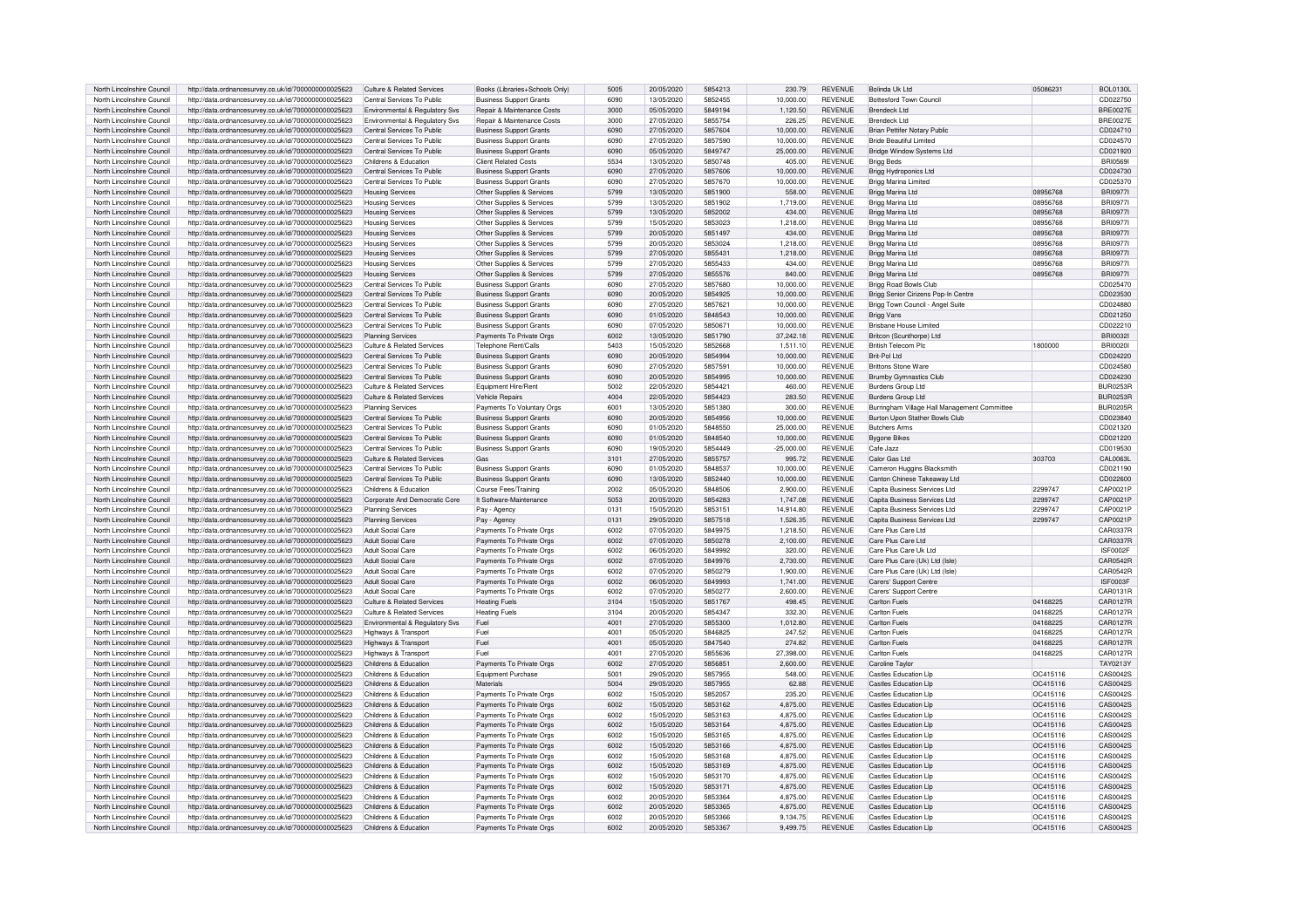| North Lincolnshire Council | http://data.ordnancesurvey.co.uk/id/7000000000025623 | Childrens & Education          | Payments To Private Orgs              | 6002 | 20/05/2020 | 5853368 | 3,850.00    | REVENUE        | Castles Education Llp                    | OC415116 | CAS00425        |
|----------------------------|------------------------------------------------------|--------------------------------|---------------------------------------|------|------------|---------|-------------|----------------|------------------------------------------|----------|-----------------|
| North Lincolnshire Council | http://data.ordnancesurvey.co.uk/id/7000000000025623 | Childrens & Education          | Payments To Private Orgs              | 6002 | 20/05/2020 | 5853369 | 4.250.00    | <b>REVENUE</b> | Castles Education LIn                    | OC415116 | CAS0042S        |
| North Lincolnshire Council | http://data.ordnancesurvey.co.uk/id/7000000000025623 | Childrens & Education          | Payments To Private Orgs              | 6002 | 20/05/2020 | 5854301 | 6.000.00    | <b>REVENUE</b> | Castles Education Lin                    | OC415116 | CAS00425        |
|                            |                                                      |                                |                                       |      |            | 5854988 |             | <b>REVENUE</b> |                                          |          | CD024160        |
| North Lincolnshire Council | http://data.ordnancesurvey.co.uk/id/7000000000025623 | Central Services To Public     | <b>Business Support Grants</b>        | 6090 | 20/05/2020 |         | 10.000.00   |                | Cats Castle                              |          |                 |
| North Lincolnshire Council | http://data.ordnancesurvey.co.uk/id/7000000000025623 | <b>Planning Services</b>       | Payments To Voluntary Orgs            | 6001 | 13/05/2020 | 5851795 | 19.334.95   | <b>REVENUE</b> | Catzero I td                             | 6777504  | CAT00261        |
| North Lincolnshire Council | http://data.ordnancesurvey.co.uk/id/7000000000025623 | <b>Planning Services</b>       | Payments To Voluntary Orgs            | 6001 | 25/06/2020 | 5856801 | 5,552.59    | <b>REVENUE</b> | Catzero I td                             | 6777504  | CAT00261        |
|                            |                                                      |                                |                                       | 6090 |            | 5848549 |             | <b>REVENUE</b> |                                          |          | CD021310        |
| North Lincolnshire Council | http://data.ordnancesurvey.co.uk/id/7000000000025623 | Central Services To Public     | <b>Business Support Grants</b>        |      | 01/05/2020 |         | 25,000.00   |                | Cedar Farm Boarding Kennels And Cattery  |          |                 |
| North Lincolnshire Council | http://data.ordnancesurvey.co.uk/id/7000000000025623 | <b>Adult Social Care</b>       | Clothing, Uniforms & Laundr           | 5301 | 07/05/2020 | 5850145 | 1.315.36    | <b>REVENUE</b> | Central Laundry Ltd                      | 06765045 | <b>CEN0085N</b> |
| North Lincolnshire Council | http://data.ordnancesurvey.co.uk/id/7000000000025623 | Adult Social Care              | Payments To Private Orgs              | 6002 | 13/05/2020 | 5850779 | 222.13      | <b>REVENUE</b> | Central Laundry Ltd                      | 06765045 | CEN0085N        |
| North Lincolnshire Council | http://data.ordnancesurvey.co.uk/id/7000000000025623 | Central Services To Public     | <b>Business Support Grants</b>        | 6090 | 27/05/2020 | 5857632 | 10.000.00   | <b>REVENUE</b> | Cert Consultancy Ltd                     |          | CD024990        |
|                            |                                                      |                                |                                       |      |            |         |             |                |                                          |          |                 |
| North Lincolnshire Council | http://data.ordnancesurvey.co.uk/id/7000000000025623 | Central Services To Public     | <b>Business Support Grants</b>        | 6090 | 20/05/2020 | 585495  | 10.000.00   | <b>REVENUE</b> | Cetis Developments Ltd                   |          | CD023790        |
| North Lincolnshire Council | http://data.ordnancesurvey.co.uk/id/7000000000025623 | Central Services To Public     | <b>Business Support Grants</b>        | 6090 | 21/05/2020 | 585066  | 10,000.00   | <b>REVENUE</b> | C Guyver - Wallnutt Stables              |          | CD022170        |
| North Lincolnshire Council | http://data.ordnancesurvey.co.uk/id/7000000000025623 | Central Services To Public     | <b>Business Support Grants</b>        | 6090 | 20/05/2020 | 5854990 | 10.000.00   | <b>REVENUE</b> | Chan Food Stores                         |          | CD024180        |
|                            |                                                      |                                |                                       |      |            |         |             |                |                                          |          |                 |
| North Lincolnshire Council | http://data.ordnancesurvey.co.uk/id/7000000000025623 | Environmental & Regulatory Svs | Licenses, Subs & Memberships          | 5510 | 27/05/2020 | 5855577 | 367.35      | <b>REVENUE</b> | Chartered Institute Environmental Health |          | CHA0019A        |
| North Lincolnshire Council | http://data.ordnancesurvey.co.uk/id/7000000000025623 | Environmental & Regulatory Svs | Licenses, Subs & Memberships          | 5510 | 27/05/2020 | 5855577 | 147.65      | <b>REVENUE</b> | Chartered Institute Environmental Health |          | CHA00194        |
| North Lincolnshire Council | http://data.ordnancesurvey.co.uk/id/7000000000025623 | Central Services To Public     | <b>Business Support Grants</b>        | 6090 | 20/05/2020 | 5854935 | 10,000.00   | <b>REVENUE</b> | Checkbuild Limited                       |          | CD023630        |
|                            |                                                      |                                |                                       |      | 22/05/2020 |         |             | <b>REVENUE</b> |                                          |          | CHE0158E        |
| North Lincolnshire Council | http://data.ordnancesurvey.co.uk/id/7000000000025623 | Environmental & Regulatory Svs | Equipment Purchase                    | 5001 |            | 5853031 | 2.350.00    |                | Chemetall Plc                            |          |                 |
| North Lincolnshire Council | http://data.ordnancesurvey.co.uk/id/7000000000025623 | Central Services To Public     | <b>Business Support Grants</b>        | 6090 | 13/05/2020 | 5852453 | 10,000.00   | <b>REVENUE</b> | Chemsafe (Yorks) Limited                 |          | CD022730        |
| North Lincolnshire Council | http://data.ordnancesurvey.co.uk/id/7000000000025623 | Adult Social Care              | Payments To Private Orgs              | 6002 | 07/05/2020 | 5849977 | 1,913.88    | <b>REVENUE</b> | Chestnut Homecare Ltd.                   |          | CHE0222E        |
|                            |                                                      |                                |                                       |      |            |         |             |                |                                          |          |                 |
| North Lincolnshire Council | http://data.ordnancesurvey.co.uk/id/7000000000025623 | Adult Social Care              | Payments To Private Orgs              | 6002 | 07/05/2020 | 5849977 | 2,524.52    | <b>REVENUE</b> | Chestnut Homecare Ltd                    |          | CHE0222E        |
| North Lincolnshire Council | http://data.ordnancesurvey.co.uk/id/7000000000025623 | Adult Social Care              | Payments To Private Orgs              | 6002 | 07/05/2020 | 585028  | 3,500.00    | <b>REVENUE</b> | Chestnut Homecare Ltd                    |          | CHF0222F        |
| North Lincolnshire Council | http://data.ordnancesurvey.co.uk/id/7000000000025623 | Central Services To Public     | <b>Business Support Grants</b>        | 6090 | 20/05/2020 | 5855008 | 10,000.00   | <b>REVENUE</b> | Chicago Pizza                            |          | CD024360        |
| North Lincolnshire Council | http://data.ordnancesurvey.co.uk/id/7000000000025623 | Childrens & Education          | Payments To Private Orgs              | 6002 | 27/05/2020 | 5852982 | 2.398.00    | <b>REVENUE</b> | Children'S Links                         | 3484661  | CHI0281I        |
|                            |                                                      |                                |                                       |      |            |         |             |                |                                          |          |                 |
| North Lincolnshire Council | http://data.ordnancesurvey.co.uk/id/7000000000025623 | Central Services To Public     | <b>Business Support Grants</b>        | 6090 | 27/05/2020 | 5857651 | 10,000.00   | <b>REVENUE</b> | Chrisopher Spowage                       |          | CD025180        |
| North Lincolnshire Council | http://data.ordnancesurvey.co.uk/id/7000000000025623 | Childrens & Education          | Other Professional Fees               | 5829 | 05/05/2020 | 5849401 | 266.50      | <b>REVENUE</b> | Christopher Barton                       |          | <b>BAR0895R</b> |
| North Lincolnshire Council | http://data.ordnancesurvey.co.uk/id/7000000000025623 | Childrens & Education          | Advertising & Publicity               | 5610 | 13/05/2020 | 5850750 | 315.00      | <b>REVENUE</b> | Chronicle Publications Limited           |          | CHR0026R        |
|                            |                                                      |                                |                                       |      |            |         |             |                |                                          |          |                 |
| North Lincolnshire Council | http://data.ordnancesurvey.co.uk/id/7000000000025623 | Childrens & Education          | Payments To Private Orgs              | 6002 | 05/05/2020 | 5849270 | 5.142.90    | <b>REVENUE</b> | Chrysalis Consortium                     |          | CHR0024R        |
| North Lincolnshire Council | http://data.ordnancesurvey.co.uk/id/7000000000025623 | Central Services To Public     | Repair & Maintenance Costs            | 3000 | 05/05/2020 | 5849184 | $\mathbf 0$ | <b>REVENUE</b> | Chubb Fire & Security Ltd                | 524469   | SHO0001O        |
| North Lincolnshire Council | http://data.ordnancesurvey.co.uk/id/7000000000025623 | Central Services To Public     | Repair & Maintenance Costs            | 3000 | 05/05/2020 | 5849193 | $\circ$     | <b>REVENUE</b> | Chubb Fire & Security Ltd                | 524469   | SHO0001C        |
|                            |                                                      |                                |                                       |      |            | 5849184 |             |                |                                          | 524469   |                 |
| North Lincolnshire Council | http://data.ordnancesurvey.co.uk/id/7000000000025623 | Corporate And Democratic Core  | Repair & Maintenance Costs            | 3000 | 05/05/2020 |         | 280.80      | <b>REVENUE</b> | Chubb Fire & Security Ltd                |          | SHO0001O        |
| North Lincolnshire Council | http://data.ordnancesurvey.co.uk/id/7000000000025623 | Corporate And Democratic Core  | <b>Benair &amp; Maintenance Costs</b> | 3000 | 05/05/2020 | 5849185 | $\Omega$    | <b>REVENUE</b> | Chubb Fire & Security Ltd                | 524469   | SHO0001C        |
| North Lincolnshire Council | http://data.ordnancesurvey.co.uk/id/7000000000025623 | Corporate And Democratic Core  | Repair & Maintenance Costs            | 3000 | 05/05/2020 | 5849186 | $\mathbf 0$ | <b>REVENUE</b> | Chubb Fire & Security Ltd                | 524469   | SHO0001C        |
| North Lincolnshire Council | http://data.ordnancesurvey.co.uk/id/7000000000025623 | Corporate And Democratic Core  | Repair & Maintenance Costs            | 3000 | 05/05/2020 | 5849193 | 380.45      | <b>REVENUE</b> | Chubb Fire & Security Ltd                | 524469   | SHO0001C        |
|                            |                                                      |                                |                                       |      |            |         |             |                |                                          |          |                 |
| North Lincolnshire Council | http://data.ordnancesurvey.co.uk/id/7000000000025623 | Fin&Inv I&F                    | Repair & Maintenance Costs            | 3000 | 05/05/2020 | 5849186 | 360.00      | <b>REVENUE</b> | Chubb Fire & Security Ltd                | 524469   | SHO0001C        |
| North Lincolnshire Council | http://data.ordnancesurvey.co.uk/id/7000000000025623 | Corporate And Democratic Core  | Licenses, Subs & Memberships          | 5510 | 01/05/2020 | 5848133 | 6,300.00    | REVENUE        | Cipfa Business Ltd                       |          | CIP0003P        |
| North Lincolnshire Council | http://data.ordnancesurvey.co.uk/id/7000000000025623 | Corporate And Democratic Core  | Licenses, Subs & Memberships          | 5510 | 07/05/2020 | 5849455 | 2,038.75    | <b>REVENUE</b> | Cipfa Business Ltd                       |          | CIP0003P        |
|                            |                                                      |                                |                                       |      |            |         |             |                |                                          |          |                 |
| North Lincolnshire Council | http://data.ordnancesurvey.co.uk/id/7000000000025623 | Environmental & Regulatory Sys | Course Fees/Training                  | 2002 | 01/07/2020 | 5855429 | 380.00      | <b>REVENUE</b> | CIRIA                                    |          | CIR0002R        |
| North Lincolnshire Council | http://data.ordnancesurvey.co.uk/id/7000000000025623 | Culture & Related Services     | Other Premises Costs                  | 3390 | 05/05/2020 | 5849444 | 402.62      | <b>REVENUE</b> | Citron Hygiene Ltd                       | 3056469  | <b>CAN0001N</b> |
| North Lincolnshire Council | http://data.ordnancesurvey.co.uk/id/7000000000025623 | Culture & Related Services     | Other Premises Costs                  | 3390 | 07/05/2020 | 5849687 | 402.62      | <b>REVENUE</b> | Citron Hygiene Ltd                       | 3056469  | <b>CAN0001N</b> |
|                            |                                                      |                                |                                       |      |            |         |             |                |                                          |          |                 |
| North Lincolnshire Council | http://data.ordnancesurvey.co.uk/id/7000000000025623 | Central Services To Public     | Equipment Purchase                    | 5001 | 14/05/2020 | 585301  | 248,400.00  | <b>REVENUE</b> | City Of Bradford Metropolitan Council    |          | CIT0036T        |
| North Lincolnshire Council | http://data.ordnancesurvey.co.uk/id/7000000000025623 | Adult Social Care              | Other Supplies & Services             | 5799 | 13/05/2020 | 5849389 | 3,306.25    | <b>REVENUE</b> | Civica Uk Ltd                            | 1628868  | CIV0010V        |
| North Lincolnshire Council | http://data.ordnancesurvey.co.uk/id/7000000000025623 | <b>Adult Social Care</b>       | Other Supplies & Services             | 5799 | 27/05/2020 | 5854846 | 3,295.75    | <b>REVENUE</b> | Civica Uk Ltd                            | 1628868  | <b>CIV0010V</b> |
|                            |                                                      |                                |                                       |      |            |         |             |                |                                          |          |                 |
| North Lincolnshire Council | http://data.ordnancesurvey.co.uk/id/7000000000025623 | Corporate And Democratic Core  | It Software-Maintenance               | 5053 | 20/05/2020 | 5852600 | 30.000.00   | <b>REVENUE</b> | Civica Uk I to                           | 1628868  | <b>CIV0010V</b> |
| North Lincolnshire Council | http://data.ordnancesurvey.co.uk/id/7000000000025623 | Corporate And Democratic Core  | Other Supplies & Services             | 5799 | 20/05/2020 | 5854535 | 3.870.00    | <b>REVENUE</b> | Civica Uk Ltd                            | 1628868  | <b>CIV0010V</b> |
| North Lincolnshire Council | http://data.ordnancesurvey.co.uk/id/7000000000025623 | Central Services To Public     | <b>Business Support Grants</b>        | 6090 | 20/05/2020 | 5854972 | 10,000.00   | <b>REVENUE</b> | Claireabella'S                           |          | CD024000        |
| North Lincolnshire Council | http://data.ordnancesurvey.co.uk/id/7000000000025623 | <b>Housing Services</b>        | Other Supplies & Services             | 5799 | 26/06/2020 | 5857831 | 826.00      | <b>REVENUE</b> | Clamart Ltd                              |          | <b>CLA0599A</b> |
|                            |                                                      |                                |                                       |      |            |         |             |                |                                          |          |                 |
| North Lincolnshire Council | http://data.ordnancesurvey.co.uk/id/7000000000025623 | <b>Housing Services</b>        | Other Supplies & Services             | 5799 | 26/06/2020 | 5857832 | 826.00      | <b>REVENUE</b> | Clamart Ltd                              |          | CLA0599A        |
| North Lincolnshire Council | http://data.ordnancesurvey.co.uk/id/7000000000025623 | <b>Housing Services</b>        | Other Supplies & Services             | 5799 | 26/06/2020 | 5857834 | 826.00      | <b>REVENUE</b> | Clamart I td                             |          | <b>CLA0599A</b> |
| North Lincolnshire Council | http://data.ordnancesurvey.co.uk/id/7000000000025623 | <b>Housing Services</b>        | Other Supplies & Services             | 5799 | 26/06/2020 | 5857835 | 826.00      | <b>REVENUE</b> | Clamart I td                             |          | <b>CLA0599A</b> |
|                            |                                                      |                                |                                       |      |            |         |             |                |                                          |          |                 |
| North Lincolnshire Council | http://data.ordnancesurvey.co.uk/id/7000000000025623 | <b>Housing Services</b>        | Other Supplies & Services             | 5799 | 26/06/2020 | 5857836 | 826.00      | <b>REVENUE</b> | <b>Clamart Ltd</b>                       |          | <b>CLA0599A</b> |
| North Lincolnshire Council | http://data.ordnancesurvey.co.uk/id/7000000000025623 | <b>Housing Services</b>        | Other Supplies & Services             | 5799 | 26/06/2020 | 5857837 | 826.00      | <b>REVENUE</b> | Clamart Ltd                              |          | CLA0599A        |
| North Lincolnshire Council | http://data.ordnancesurvey.co.uk/id/7000000000025623 | <b>Adult Social Care</b>       | Payments To Private Orgs              | 6002 | 07/05/2020 | 5849980 | 217.84      | <b>REVENUE</b> | Clarity Homecare Ltd                     |          | CLA0252A        |
| North Lincolnshire Council | http://data.ordnancesurvey.co.uk/id/7000000000025623 | <b>Adult Social Care</b>       | Payments To Private Orgs              | 6002 | 07/05/2020 | 5849980 | 16,284.98   | <b>REVENUE</b> | Clarity Homecare Ltd                     |          | CLA0252A        |
|                            |                                                      |                                |                                       |      |            |         |             |                |                                          |          |                 |
| North Lincolnshire Council | http://data.ordnancesurvey.co.uk/id/7000000000025623 | Adult Social Care              | Payments To Private Orgs              | 6002 | 07/05/2020 | 5849981 | 17.15       | <b>REVENUE</b> | Clarity Homecare Ltd                     |          | CI A0252A       |
| North Lincolnshire Council | http://data.ordnancesurvey.co.uk/id/7000000000025623 | <b>Adult Social Care</b>       | Payments To Private Orgs              | 6002 | 07/05/2020 | 584998  | 1.025.20    | <b>REVENUE</b> | Clarity Homecare Ltd                     |          | CLA0252A        |
| North Lincolnshire Council | http://data.ordnancesurvey.co.uk/id/7000000000025623 | <b>Adult Social Care</b>       | Payments To Private Orgs              | 6002 | 07/05/2020 | 5850283 | 2,600.00    | <b>REVENUE</b> | Clarity Homecare Ltd                     |          | CI A0252A       |
|                            |                                                      |                                |                                       |      |            |         |             |                |                                          |          |                 |
| North Lincolnshire Council | http://data.ordnancesurvey.co.uk/id/7000000000025623 | Childrens & Education          | Other Supplies & Services             | 5799 | 29/05/2020 | 5857499 | 4.275.00    | <b>REVENUE</b> | Click Cms I td                           |          | CI 101741       |
| North Lincolnshire Council | http://data.ordnancesurvey.co.uk/id/7000000000025623 | Adult Social Care              | <b>Client Transport Costs</b>         | 6092 | 30/05/2020 | 5851871 | $-77.60$    | <b>REVENUE</b> | <b>Click Travel Limited</b>              | 03770815 | <b>CLI0015I</b> |
| North Lincolnshire Council | http://data.ordnancesurvey.co.uk/id/7000000000025623 | <b>Adult Social Care</b>       | Other Supplies & Services             | 5799 | 30/05/2020 | 585187  | $-52.90$    | <b>REVENUE</b> | Click Travel Limited                     | 03770815 | CLI0015I        |
| North Lincolnshire Council | http://data.ordnancesurvey.co.uk/id/7000000000025623 | Adult Social Care              | Rail & Other Fares                    | 4121 | 30/05/2020 | 5851871 | $-468.50$   | <b>REVENUE</b> | Click Travel Limited                     | 03770815 | <b>CLI0015I</b> |
|                            |                                                      |                                |                                       |      |            |         |             |                |                                          |          |                 |
| North Lincolnshire Council | http://data.ordnancesurvey.co.uk/id/7000000000025623 | Adult Social Care              | Rail & Other Fares                    | 4121 | 30/05/2020 | 585187  | $-26.50$    | <b>REVENUE</b> | Click Travel Limited                     | 03770815 | <b>CLI0015I</b> |
| North Lincolnshire Council | http://data.ordnancesurvey.co.uk/id/7000000000025623 | Childrens & Education          | <b>Client Related Costs</b>           | 5534 | 30/05/2020 | 585187  | $-94.00$    | <b>REVENUE</b> | Click Travel Limited                     | 03770815 | <b>CLI0015I</b> |
| North Lincolnshire Council | http://data.ordnancesurvey.co.uk/id/7000000000025623 | Childrens & Education          | <b>Client Transport Costs</b>         | 6092 | 30/05/2020 | 585187  | $-211.80$   | <b>REVENUE</b> | <b>Click Travel Limited</b>              | 03770815 | $C1$ IO0151     |
|                            |                                                      |                                |                                       |      |            |         |             |                |                                          |          |                 |
| North Lincolnshire Council | http://data.ordnancesurvey.co.uk/id/7000000000025623 | Childrens & Education          | Rail & Other Fares                    | 4121 | 30/05/2020 | 585187  | $-160.20$   | <b>REVENUE</b> | <b>Click Travel Limited</b>              | 03770815 | CLI0015I        |
| North Lincolnshire Council | http://data.ordnancesurvey.co.uk/id/7000000000025623 | Childrens & Education          | Rail & Other Fares                    | 4121 | 30/05/2020 | 5851871 | $-69.30$    | <b>REVENUE</b> | <b>Click Travel Limited</b>              | 03770815 | CLI0015I        |
| North Lincolnshire Council | http://data.ordnancesurvey.co.uk/id/7000000000025623 | Corporate And Democratic Core  | Car And Travel Allowances             | 4306 | 30/05/2020 | 5851871 | $-491.50$   | <b>REVENUE</b> | Click Travel Limited                     | 03770815 | CLI0015I        |
|                            |                                                      |                                |                                       |      |            |         |             |                |                                          |          |                 |
| North Lincolnshire Council | http://data.ordnancesurvey.co.uk/id/7000000000025623 | Corporate And Democratic Core  | Rail & Other Fares                    | 4121 | 30/05/2020 | 5851871 | $-180.50$   | <b>REVENUE</b> | <b>Click Travel Limited</b>              | 03770815 | CLI0015I        |
| North Lincolnshire Council | http://data.ordnancesurvey.co.uk/id/7000000000025623 | Corporate And Democratic Core  | Rail & Other Fares                    | 4121 | 30/05/2020 | 5851871 | $-280.50$   | <b>REVENUE</b> | <b>Click Travel Limited</b>              | 03770815 | CLI0015I        |
| North Lincolnshire Council | http://data.ordnancesurvey.co.uk/id/7000000000025623 | Culture & Related Services     | <b>Bail &amp; Other Fares</b>         | 4121 | 30/05/2020 | 5851871 | $-90.30$    | <b>REVENUE</b> | Click Travel Limited                     | 03770815 | CLI0015I        |
| North Lincolnshire Council | http://data.ordnancesurvey.co.uk/id/7000000000025623 | Adult Social Care              | Payments To Private Orgs              | 6002 | 05/05/2020 | 5849367 | 1.260.98    | <b>REVENUE</b> | Cloverleaf Advocacy 2000 Ltd             |          | CLO0101O        |
|                            |                                                      |                                |                                       |      |            |         |             |                |                                          |          |                 |
| North Lincolnshire Council | http://data.ordnancesurvev.co.uk/id/7000000000025623 | Adult Social Care              | Payments To Private Orgs              | 6002 | 05/05/2020 | 5849368 | 407.15      | <b>REVENUE</b> | Cloverleaf Advocacy 2000 Ltd             |          | CLO0101C        |
| North Lincolnshire Council | http://data.ordnancesurvey.co.uk/id/7000000000025623 | Central Services To Public     | <b>Business Support Grants</b>        | 6090 | 20/05/2020 | 5854942 | 10.000.00   | <b>REVENUE</b> | $C \perp$ Soar                           |          | CD023700        |
| North Lincolnshire Council | http://data.ordnancesurvey.co.uk/id/7000000000025623 | Environmental & Regulatory Sys | Vehicle Hire                          | 4101 | 13/05/2020 | 5851548 | 3.300.00    | <b>REVENUE</b> | Cms Hire I to                            |          | COO0073O        |
|                            |                                                      |                                |                                       |      |            |         |             |                |                                          |          |                 |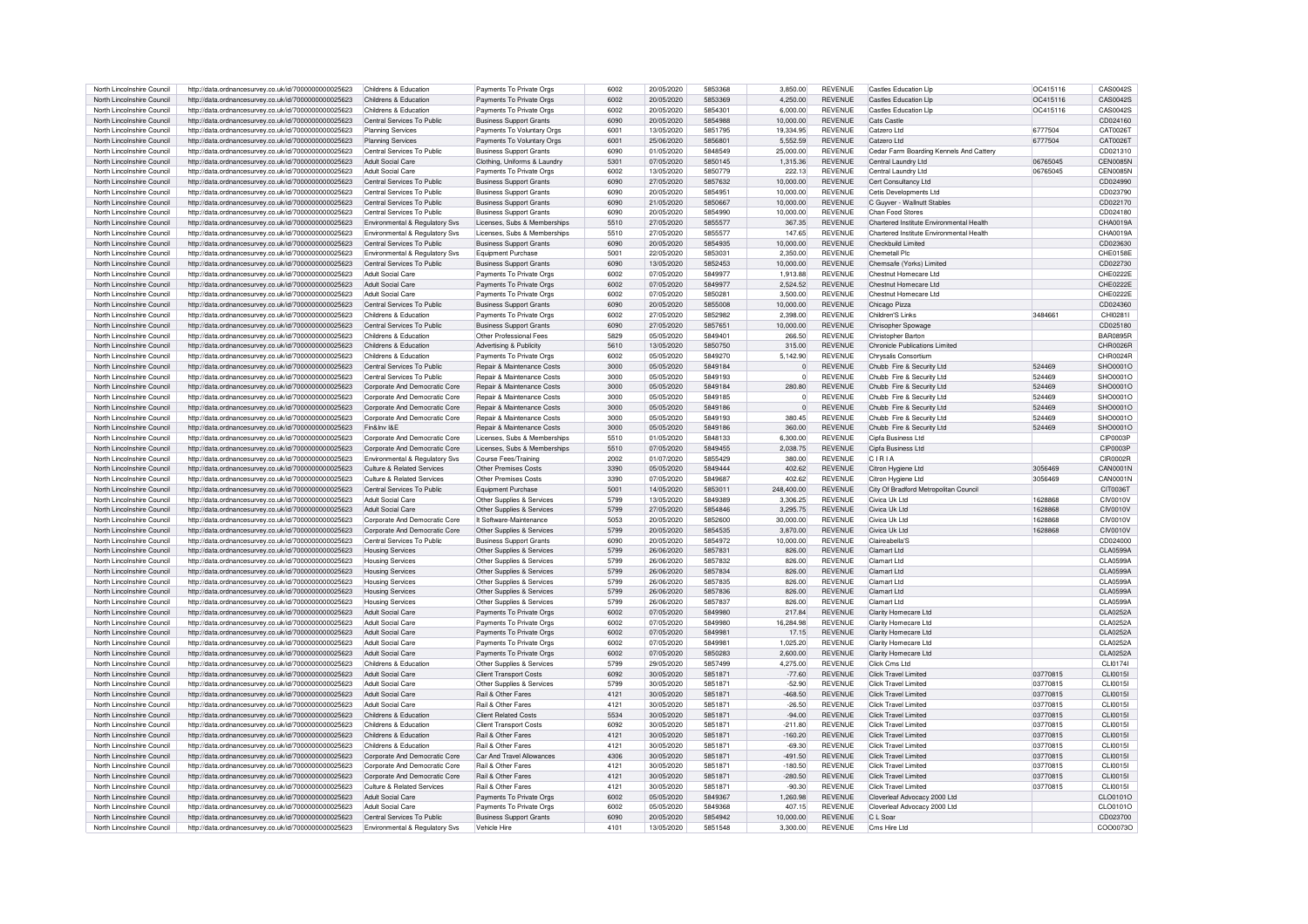|                                                          | http://data.ordnancesurvey.co.uk/id/7000000000025623                                                         | Environmental & Regulatory Svs                      | Vehicle Hire                              | 4101         | 13/05/2020               | 5851549            | 3.300.00              | <b>REVENUE</b>            | Cms Hire Ltd                                                         |          | COO0073C             |
|----------------------------------------------------------|--------------------------------------------------------------------------------------------------------------|-----------------------------------------------------|-------------------------------------------|--------------|--------------------------|--------------------|-----------------------|---------------------------|----------------------------------------------------------------------|----------|----------------------|
| North Lincolnshire Council                               | http://data.ordnancesurvey.co.uk/id/7000000000025623                                                         | Central Services To Public                          | <b>Business Support Grants</b>            | 6090         | 07/05/2020               | 5850676            | 10.000.00             | <b>REVENUE</b>            | <b>Collectors Emporium</b>                                           |          | CD022260             |
| North Lincolnshire Council                               | http://data.ordnancesurvey.co.uk/id/7000000000025623                                                         | Adult Social Care                                   | Pay - Agency                              | 0131         | 01/05/2020               | 5847999            | 24,276.53             | <b>REVENUE</b>            | Comensura Ltd                                                        | 04085767 | COM0313M             |
| North Lincolnshire Council                               | http://data.ordnancesurvey.co.uk/id/7000000000025623                                                         | Adult Social Care                                   | Pay - Agency                              | 0131         | 07/05/2020               | 5850127            | 28,603.61             | <b>REVENUE</b>            | Comensura Ltd                                                        | 04085767 | COM0313M             |
| North Lincolnshire Council                               |                                                                                                              | Adult Social Care                                   |                                           | 0131         | 07/05/2020               | 5850127            | 2.724.69              | <b>REVENUE</b>            | Comensura Ltd                                                        | 04085767 |                      |
|                                                          | http://data.ordnancesurvey.co.uk/id/7000000000025623                                                         |                                                     | Pay - Agency                              |              |                          |                    |                       |                           |                                                                      |          | COM0313M             |
| North Lincolnshire Council                               | http://data.ordnancesurvey.co.uk/id/7000000000025623                                                         | Adult Social Care                                   | Pay - Agency                              | 013          | 15/05/2020               | 5853075            | 1,122.41              | <b>REVENUE</b>            | Comensura Ltd                                                        | 04085767 | COM0313M             |
| North Lincolnshire Council                               | http://data.ordnancesurvey.co.uk/id/7000000000025623                                                         | Adult Social Care                                   | Pay - Agency                              | 0131         | 15/05/2020               | 5853075            | 13,737.64             | <b>REVENUE</b>            | Comensura Ltd                                                        | 04085767 | COM0313M             |
| North Lincolnshire Council                               | http://data.ordnancesurvey.co.uk/id/7000000000025623                                                         | Adult Social Care                                   | Pay - Agency                              | 0131         | 22/05/2020               | 5855293            | 23.319.19             | <b>REVENUE</b>            | Comensura Ltd                                                        | 04085767 | COM0313M             |
| North Lincolnshire Council                               | http://data.ordnancesurvey.co.uk/id/7000000000025623                                                         | Adult Social Care                                   | Pay - Agency                              | 0131         | 22/05/2020               | 5855293            | 1.396.39              | <b>REVENUE</b>            | Comensura Ltd                                                        | 04085767 | COM0313M             |
| North Lincolnshire Council                               | http://data.ordnancesurvey.co.uk/id/7000000000025623                                                         | Childrens & Education                               | Pay - Agency                              | 0131         | 01/05/2020               | 5847999            | 339.00                | <b>REVENUE</b>            | Comensura Ltd                                                        | 04085767 | COM0313M             |
| North Lincolnshire Council                               | http://data.ordnancesurvey.co.uk/id/7000000000025623                                                         | Childrens & Education                               | Pay - Agency                              | 0131         | 01/05/2020               | 5847999            | 1.650.00              | <b>REVENUE</b>            | Comensura Ltd                                                        | 04085767 | COM0313M             |
| North Lincolnshire Council                               | http://data.ordnancesurvey.co.uk/id/7000000000025623                                                         | Childrens & Education                               | Pay - Agency                              | 0131         | 07/05/2020               | 5850127            | 1,650.00              | <b>REVENUE</b>            | Comensura Ltd                                                        | 04085767 | COM0313M             |
| North Lincolnshire Council                               | http://data.ordnancesurvey.co.uk/id/7000000000025623                                                         | Childrens & Education                               | Pay - Agency                              | 0131         | 07/05/2020               | 5850127            | 322.05                | <b>REVENUE</b>            | Comensura Ltd                                                        | 04085767 | COM0313M             |
| North Lincolnshire Council                               | http://data.ordnancesurvey.co.uk/id/7000000000025623                                                         | Childrens & Education                               | Pay - Agency                              | 0131         | 15/05/2020               | 5853075            | 1,342.00              | <b>REVENUE</b>            | Comensura Ltd                                                        | 04085767 | COM0313M             |
| North Lincolnshire Council                               | http://data.ordnancesurvey.co.uk/id/7000000000025623                                                         | Childrens & Education                               | Pay - Agency                              | 0131         | 15/05/2020               | 5853075            | 291.54                | <b>REVENUE</b>            | Comensura Ltd                                                        | 04085767 | COM0313M             |
| North Lincolnshire Council                               | http://data.ordnancesurvey.co.uk/id/7000000000025623                                                         | Childrens & Education                               | Pay - Agency                              | 0131         | 22/05/2020               | 5855293            | 339.00                | <b>REVENUE</b>            | Comensura Ltd                                                        | 04085767 | COM0313M             |
| North Lincolnshire Council                               | http://data.ordnancesurvey.co.uk/id/7000000000025623                                                         | Childrens & Education                               | Pav - Agency                              | 0131         | 22/05/2020               | 5855293            | 1,650.00              | <b>REVENUE</b>            | Comensura Ltd                                                        | 04085767 | COM0313M             |
|                                                          |                                                                                                              |                                                     |                                           |              |                          |                    |                       |                           |                                                                      |          |                      |
| North Lincolnshire Council                               | http://data.ordnancesurvey.co.uk/id/7000000000025623                                                         | Corporate And Democratic Core                       | Pay - Agency                              | 0131         | 01/05/2020               | 5847999            | 2.306.75              | <b>REVENUE</b>            | Comensura Ltd                                                        | 04085767 | COM0313M             |
| North Lincolnshire Council                               | http://data.ordnancesurvey.co.uk/id/7000000000025623                                                         | Corporate And Democratic Core                       | Pay - Agency                              | 0131         | 07/05/2020               | 5850127            | 1.921.07              | <b>REVENUE</b>            | Comensura Ltd                                                        | 04085767 | COM0313M             |
| North Lincolnshire Council                               | http://data.ordnancesurvey.co.uk/id/7000000000025623                                                         | Corporate And Democratic Core                       | Pay - Agency                              | 0131         | 15/05/2020               | 5853075            | 954.76                | <b>REVENUE</b>            | Comensura Ltd                                                        | 04085767 | COM0313M             |
| North Lincolnshire Council                               | http://data.ordnancesurvey.co.uk/id/7000000000025623                                                         | Corporate And Democratic Core                       | Pay - Agency                              | 0131         | 22/05/2020               | 5855293            | 2.744.39              | REVENUE                   | Comensura Ltd                                                        | 04085767 | COM0313M             |
| North Lincolnshire Council                               | http://data.ordnancesurvey.co.uk/id/7000000000025623                                                         | Culture & Related Services                          | Pay - Agency                              | 0131         | 15/05/2020               | 5853075            | 229.86                | <b>REVENUE</b>            | Comensura Ltd                                                        | 04085767 | COM0313M             |
| North Lincolnshire Council                               | http://data.ordnancesurvey.co.uk/id/7000000000025623                                                         | Environmental & Regulatory Svs                      | Pay - Agency                              | 0131         | 01/05/2020               | 5847999            | 2,323.58              | REVENUE                   | Comensura Ltd                                                        | 04085767 | COM0313M             |
| North Lincolnshire Council                               | http://data.ordnancesurvey.co.uk/id/7000000000025623                                                         | Environmental & Regulatory Svs                      | Pay - Agency                              | 0131         | 07/05/2020               | 5850127            | 3,923.25              | REVENUE                   | Comensura Ltd                                                        | 04085767 | COM0313M             |
| North Lincolnshire Council                               | http://data.ordnancesurvey.co.uk/id/7000000000025623                                                         | Environmental & Regulatory Svs                      | Pay - Agency                              | 0131         | 15/05/2020               | 5853075            | 958.89                | REVENUE                   | Comensura Ltd                                                        | 04085767 | COM0313M             |
| North Lincolnshire Council                               | http://data.ordnancesurvey.co.uk/id/7000000000025623                                                         | Environmental & Regulatory Svs                      | Pay - Agency                              | 0131         | 22/05/2020               | 5855293            | 1,866.06              | <b>REVENUE</b>            | Comensura Ltd                                                        | 04085767 | COM0313M             |
| North Lincolnshire Council                               | http://data.ordnancesurvey.co.uk/id/7000000000025623                                                         | Environmental & Regulatory Svs                      | Pay - Agency                              | 0131         | 22/05/2020               | 5855293            | 1,227.87              | <b>REVENUE</b>            | Comensura Ltd                                                        | 04085767 | COM0313M             |
| North Lincolnshire Council                               | http://data.ordnancesurvey.co.uk/id/7000000000025623                                                         | Non Distributed Costs                               | Pay - Agency                              | 0131         | 01/05/2020               | 5847999            | 2.809.16              | <b>REVENUE</b>            | Comensura Ltd                                                        | 04085767 | COM0313M             |
| North Lincolnshire Council                               | http://data.ordnancesurvey.co.uk/id/7000000000025623                                                         | Non Distributed Costs                               | Pay - Agency                              | 0131         | 07/05/2020               | 5850127            | 2,872.63              | REVENUE                   | Comensura Ltd                                                        | 04085767 | COM0313M             |
| North Lincolnshire Council                               | http://data.ordnancesurvev.co.uk/id/7000000000025623                                                         | Non Distributed Costs                               | Pay - Agency                              | 0131         | 15/05/2020               | 5853075            | 2,830.32              | <b>REVENUE</b>            | Comensura Ltd                                                        | 04085767 | COM0313M             |
| North Lincolnshire Council                               | http://data.ordnancesurvey.co.uk/id/7000000000025623                                                         | Non Distributed Costs                               | Pay - Agency                              | 0131         | 22/05/2020               | 5855293            | 2,809.15              | <b>REVENUE</b>            | Comensura Ltd                                                        | 04085767 | COM0313M             |
| North Lincolnshire Council                               | http://data.ordnancesurvey.co.uk/id/7000000000025623                                                         | Public Health                                       | Pay - Agency                              | 0131         | 07/05/2020               | 5850127            | 2.161.11              | <b>REVENUE</b>            | Comensura Ltd                                                        | 04085767 | COM0313M             |
|                                                          |                                                                                                              | Central Services To Public                          |                                           | 6090         |                          | 5849708            |                       |                           |                                                                      |          | CD021530             |
| North Lincolnshire Council<br>North Lincolnshire Council | http://data.ordnancesurvey.co.uk/id/7000000000025623                                                         |                                                     | <b>Business Support Grants</b>            | 3000         | 05/05/2020<br>13/05/2020 | 5806916            | 10,000.00<br>2.625.00 | REVENUE<br><b>REVENUE</b> | Comfy Kitty Cattery                                                  | 3045607  | AQU0001L             |
|                                                          | http://data.ordnancesurvey.co.uk/id/7000000000025623                                                         | Corporate And Democratic Core                       | Repair & Maintenance Costs                |              |                          |                    |                       |                           | Complete Office Solutions (Uk) Ltd                                   |          |                      |
| North Lincolnshire Council                               | http://data.ordnancesurvey.co.uk/id/7000000000025623                                                         | Environmental & Regulatory Svs                      | Repair & Maintenance Costs                | 3000         | 05/05/2020               | 5849213            | 1,746.50              | <b>REVENUE</b>            | Complete Office Solutions (Uk) Ltd                                   | 3045607  | AQU0001U             |
| North Lincolnshire Council                               | http://data.ordnancesurvey.co.uk/id/7000000000025623                                                         | Central Services To Public                          | <b>Business Support Grants</b>            | 6090         | 07/05/2020               | 5850668            | 10.000.00             | <b>REVENUE</b>            | Corridans                                                            |          | CD022180             |
| North Lincolnshire Council                               | http://data.ordnancesurvey.co.uk/id/7000000000025623                                                         | Culture & Related Services                          | Equipment Maint.& Repair                  | 5003         | 22/05/2020               | 5852995            | 530.00                | <b>REVENUE</b>            | Covergold Ltd                                                        |          | COV0011V             |
| North Lincolnshire Council                               | http://data.ordnancesurvey.co.uk/id/7000000000025623                                                         | Central Services To Public                          | <b>Business Support Grants</b>            | 6090         | 20/05/2020               | 5854955            | 10,000.00             | <b>REVENUE</b>            | Coxon'S Haulage Limited                                              |          | CD023830             |
| North Lincolnshire Council                               | http://data.ordnancesurvey.co.uk/id/7000000000025623                                                         | Central Services To Public                          | <b>Business Support Grants</b>            | 6090         | 27/05/2020               | 5857588            | 10,000.00             | <b>REVENUE</b>            | Crawford Lawnmowers Ltd                                              |          | CD024550             |
| North Lincolnshire Council                               | http://data.ordnancesurvey.co.uk/id/7000000000025623                                                         | Adult Social Care                                   | Payments To Private Orgs                  | 6002         | 07/05/2020               | 5849982            | 6.165.31              | <b>REVENUE</b>            | <b>Creative Support</b>                                              |          | <b>CRE0144E</b>      |
| North Lincolnshire Council                               | http://data.ordnancesurvey.co.uk/id/7000000000025623                                                         | Adult Social Care                                   | Payments To Private Orgs                  | 6002         | 07/05/2020               | 5849982            | 101.23                | <b>REVENUE</b>            | <b>Creative Support</b>                                              |          | <b>CRE0144E</b>      |
| North Lincolnshire Council                               | http://data.ordnancesurvey.co.uk/id/7000000000025623                                                         | Adult Social Care                                   | Payments To Private Orgs                  | 6002         | 07/05/2020               | 5849983            | 101,034.88            | <b>REVENUE</b>            | <b>Creative Support</b>                                              |          | CRE0144E             |
| North Lincolnshire Council                               | http://data.ordnancesurvey.co.uk/id/7000000000025623                                                         | Adult Social Care                                   | Payments To Private Orgs                  | 6002         | 07/05/2020               | 5849983            | 1.523.58              | <b>REVENUE</b>            | <b>Creative Support</b>                                              |          |                      |
| North Lincolnshire Council                               | http://data.ordnancesurvey.co.uk/id/7000000000025623                                                         | Adult Social Care                                   |                                           |              |                          |                    |                       |                           |                                                                      |          | CRE0144E             |
| North Lincolnshire Council                               |                                                                                                              |                                                     |                                           | 6002         | 07/05/2020               | 5850284            |                       | <b>REVENUE</b>            |                                                                      |          |                      |
|                                                          |                                                                                                              |                                                     | Payments To Private Orgs                  |              |                          |                    | 18,100.00             |                           | <b>Creative Support</b>                                              |          | CRE0144E             |
|                                                          | http://data.ordnancesurvey.co.uk/id/7000000000025623                                                         | Adult Social Care                                   | Payments To Private Orgs                  | 6002         | 06/05/2020               | 5849996            | 4,407.20              | <b>REVENUE</b>            | Creative Support Ltd                                                 |          | ISF0013F             |
| North Lincolnshire Council                               | http://data.ordnancesurvey.co.uk/id/7000000000025623                                                         | Environmental & Regulatory Svs                      | Other Premises Costs                      | 3390         | 20/05/2020               | 5851389            | 645.00                | <b>REVENUE</b>            | Crestwood Environmental Ltd                                          | 06544898 | CRE0250E             |
| North Lincolnshire Council                               | http://data.ordnancesurvey.co.uk/id/7000000000025623                                                         | <b>Fnvironmental &amp; Requlatory Sys.</b>          | Materials                                 | 5004         | 07/05/2020               | 5846787            | 691.20                | <b>REVENUE</b>            | Cromwell Polythene Ltd                                               | 2230104  | CRO00480             |
| North Lincolnshire Council                               | http://data.ordnancesurvey.co.uk/id/7000000000025623                                                         | <b>Adult Social Care</b>                            | Fees & Charges Income                     | 9002         | 27/05/2020               | 5856086            | $-122.56$             | <b>REVENUE</b>            | Crosby Brokerage                                                     |          | DP31913              |
| North Lincolnshire Council                               | http://data.ordnancesurvey.co.uk/id/7000000000025623                                                         | Childrens & Education                               | Home To School Transport                  | 4201         | 07/05/2020               | 5850149            | 928.00                | <b>REVENUE</b>            | Crosby Cabz                                                          |          | CRO0242C             |
| North Lincolnshire Council                               | http://data.ordnancesurvey.co.uk/id/7000000000025623                                                         | Childrens & Education                               | Home To School Transport                  | 4201         | 15/05/2020               | 5853106            | 505.60                | <b>REVENUE</b>            | Crosby Cabz                                                          |          | CRO0242C             |
| North Lincolnshire Council                               | http://data.ordnancesurvey.co.uk/id/7000000000025623                                                         | Childrens & Education                               | Home To School Transport                  | 4201         | 15/05/2020               | 5853109            | 594.00                | <b>REVENUE</b>            | Crosby Cab                                                           |          | CRO0242C             |
| North Lincolnshire Council                               | http://data.ordnancesurvey.co.uk/id/7000000000025623                                                         | Childrens & Education                               | Home To School Transport                  | 4201         | 15/05/2020               | 5853110            | 360.00                | <b>REVENUE</b>            | Crosby Cabz                                                          |          | CRO02420             |
| North Lincolnshire Council                               | http://data.ordnancesurvey.co.uk/id/7000000000025623                                                         | Childrens & Education                               | Home To School Transport                  | 4201         | 15/05/2020               | 5853111            | 432.00                | <b>REVENUE</b>            | Crosby Cabz                                                          |          | CRO02420             |
| North Lincolnshire Council                               | http://data.ordnancesurvey.co.uk/id/7000000000025623                                                         | Childrens & Education                               | Home To School Transport                  | 4201         | 15/05/2020               | 5853112            | 546.00                | <b>REVENUE</b>            | Crosby Cabz                                                          |          | CRO02420             |
| North Lincolnshire Council                               | http://data.ordnancesurvey.co.uk/id/7000000000025623                                                         | Childrens & Education                               | Home To School Transport                  | 4201         | 15/05/2020               | 5853113            | 468.00                | <b>REVENUE</b>            | <b>Crosby Cabz</b>                                                   |          | CRO0242C             |
| North Lincolnshire Council                               | http://data.ordnancesurvey.co.uk/id/7000000000025623                                                         | Childrens & Education                               | Home To School Transpor                   | 420'         | 15/05/2020               | 5853116            | 720.00                | <b>REVENUE</b>            | Crosby Cab:                                                          |          | CRO02420             |
| North Lincolnshire Council                               | http://data.ordnancesurvey.co.uk/id/7000000000025623                                                         | Childrens & Education                               | Home To School Transport                  | 4201         | 15/05/2020               | 5853118            | 1.080.00              | <b>REVENUE</b>            | Crosby Cabz                                                          |          | CRO02420             |
| North Lincolnshire Council                               | http://data.ordnancesurvey.co.uk/id/7000000000025623                                                         | Childrens & Education                               | Home To School Transport                  | 4201         | 15/05/2020               | 5853119            | 432.00                | <b>REVENUE</b>            | Crosby Cabz                                                          |          | CRO0242C             |
| North Lincolnshire Council                               | http://data.ordnancesurvey.co.uk/id/7000000000025623                                                         | Childrens & Education                               | Home To School Transport                  | 4201         | 15/05/2020               | 5853121            | 648.00                | <b>REVENUE</b>            | Crosby Cabz                                                          |          | CRO0242C             |
| North Lincolnshire Council                               | http://data.ordnancesurvey.co.uk/id/7000000000025623                                                         | Childrens & Education                               | Home To School Transport                  | 4201         | 15/05/2020               | 5853122            | 540.00                | <b>REVENUE</b>            | Croshy Cab:                                                          |          | CRO0242C             |
| North Lincolnshire Council                               | http://data.ordnancesurvey.co.uk/id/7000000000025623                                                         | Childrens & Education                               | Home To School Transport                  | 4201         | 15/05/2020               | 5853123            | 828.00                | <b>REVENUE</b>            | Crosby Cabz                                                          |          | CRO0242C             |
| North Lincolnshire Council                               | http://data.ordnancesurvey.co.uk/id/7000000000025623                                                         | Environmental & Regulatory Sys                      | Payments To Voluntary Orgs                | 6001         | 13/05/2020               | 5851507            | 1,707.00              | <b>REVENUE</b>            | <b>Crosby Forward</b>                                                |          | CRO0375C             |
| North Lincolnshire Council                               | http://data.ordnancesurvey.co.uk/id/7000000000025623                                                         | Central Services To Public                          | <b>Business Support Grants</b>            | 6090         | 20/05/2020               | 5855014            | 10,000.00             | <b>REVENUE</b>            | Crosby Plant And Atool Hire                                          |          | CD024420             |
| North Lincolnshire Council                               | http://data.ordnancesurvey.co.uk/id/7000000000025623                                                         | Central Services To Public                          | <b>Business Support Grants</b>            | 6090         | 20/05/2020               | 5855000            | 25,000.00             | <b>REVENUE</b>            | Cross-Guard Ltd                                                      |          | CD024280             |
|                                                          |                                                                                                              |                                                     |                                           | 6001         |                          | 5850107            |                       | <b>REVENUE</b>            |                                                                      |          |                      |
| North Lincolnshire Council                               | http://data.ordnancesurvey.co.uk/id/7000000000025623                                                         | <b>Planning Services</b>                            | Payments To Voluntary Orgs                |              | 07/05/2020               |                    | 457.25                |                           | Crowle And Ealand Town Council                                       |          | CRO0250C             |
| North Lincolnshire Council                               | http://data.ordnancesurvey.co.uk/id/7000000000025623                                                         | <b>Planning Services</b>                            | Payments To Voluntary Orgs                | 6001         | 29/05/2020               | 5854853            | 8.051.00              | REVENUE                   | Crowle Colts Junior F.C.                                             |          | CRO0299C             |
| North Lincolnshire Council                               | http://data.ordnancesurvey.co.uk/id/7000000000025623                                                         | Culture & Related Services                          | Other Supplies & Services                 | 5799         | 13/05/2020               | 5851798            | 269.55                | REVENUE                   | Crowle Peatland Railway                                              |          | CRO0463O             |
| North Lincolnshire Council                               | http://data.ordnancesurvey.co.uk/id/7000000000025623                                                         | <b>Planning Services</b>                            | Payments To Voluntary Orgs                | 600          | 07/05/2020               | 5849452            | 1,532.19              | <b>REVENUE</b>            | Crowle Peatland Railway                                              |          | CRO0463C             |
| North Lincolnshire Council                               | http://data.ordnancesurvey.co.uk/id/7000000000025623                                                         | <b>Planning Services</b>                            | Payments To Voluntary Orgs                | 600          | 07/05/2020               | 5849465            | 8,000.00              | <b>REVENUE</b>            | Crowle Peatland Railway                                              |          | CRO0463O             |
| North Lincolnshire Council                               | http://data.ordnancesurvey.co.uk/id/7000000000025623                                                         | Planning Services                                   | Payments To Voluntary Orgs                | 6001         | 07/05/2020               | 5849466            | 1.380.00              | <b>REVENUE</b>            | Crowle Peatland Railway                                              |          | CRO0463C             |
| North Lincolnshire Council                               | http://data.ordnancesurvey.co.uk/id/7000000000025623                                                         | <b>Planning Services</b>                            | Payments To Voluntary Orgs                | 6001         | 27/05/2020               | 5856807            | 927.90                | <b>REVENUE</b>            | Crowle Peatland Railway                                              |          | CBO0463C             |
| North Lincolnshire Council<br>North Lincolnshire Council | http://data.ordnancesurvey.co.uk/id/7000000000025623<br>http://data.ordnancesurvey.co.uk/id/7000000000025623 | Culture.Env.Reg & Planning Cap<br>Planning Services | Other Costs<br>Payments To Voluntary Oras | A085<br>6001 | 27/05/2020<br>22/05/2020 | 5856836<br>5851516 | 20.034.00<br>300.00   | CAPITAL<br><b>REVENUE</b> | Crowle & Thorne Moors Peat Railway Soc.<br>Crowle Towc Colts Fc Mens |          | CRO0580O<br>CRO0395O |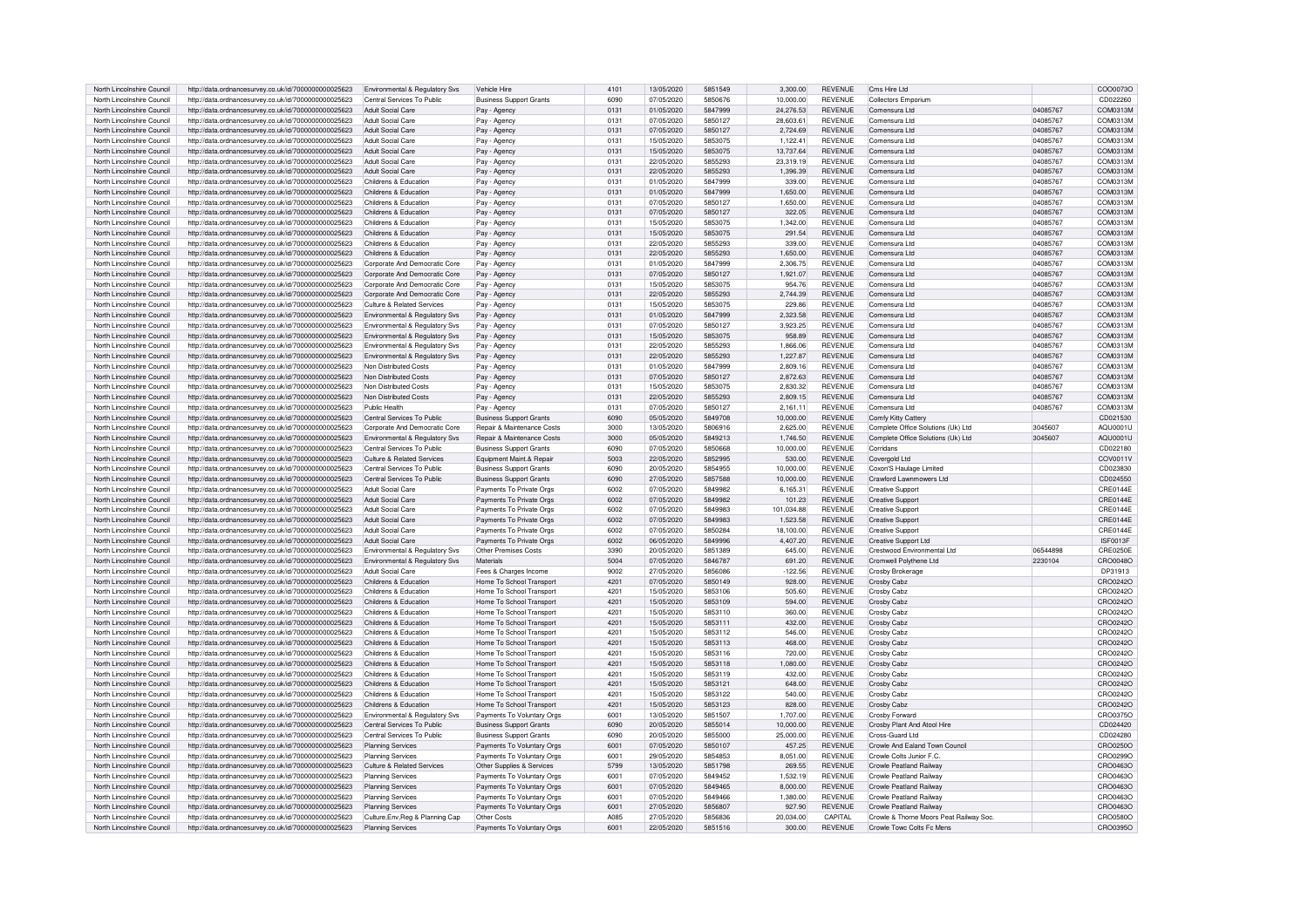| North Lincolnshire Council | http://data.ordnancesurvey.co.uk/id/7000000000025623 | Central Services To Public     | <b>Business Support Grants</b>        | 6090 | 01/05/2020 | 5848053 | 10,000.00      | <b>REVENUE</b> | Crowle Town Bowls Club                 |          | CD020990        |
|----------------------------|------------------------------------------------------|--------------------------------|---------------------------------------|------|------------|---------|----------------|----------------|----------------------------------------|----------|-----------------|
|                            |                                                      |                                |                                       |      |            |         |                |                |                                        |          |                 |
| North Lincolnshire Council | http://data.ordnancesurvey.co.uk/id/7000000000025623 | Environmental & Regulatory Svs | Equipment Purchase                    | 5001 | 29/05/2020 | 5858055 | 209.40         | <b>REVENUE</b> | Crown Labels                           |          | CRO0368C        |
| North Lincolnshire Council | http://data.ordnancesurvey.co.uk/id/7000000000025623 | Central Services To Public     | <b>Business Support Grants</b>        | 6090 | 27/05/2020 | 5857635 | 10.000.00      | <b>REVENUE</b> | C&S Caravan Storage                    |          | CD025020        |
| North Lincolnshire Council | http://data.ordnancesurvey.co.uk/id/7000000000025623 | Adult Social Care              | <b>Benair &amp; Maintenance Costs</b> | 3000 | 05/05/2020 | 5849224 | 129.00         | <b>REVENUE</b> | $C_S$   $(Dualcom)$   td               | 03155883 | <b>CSL0003L</b> |
| North Lincolnshire Council | http://data.ordnancesurvey.co.uk/id/7000000000025623 | Central Services To Public     | Repair & Maintenance Costs            | 3000 | 05/05/2020 | 5849224 | $\overline{0}$ | <b>REVENUE</b> | C S L (Dualcom) Ltd                    | 03155883 | CSI 0003L       |
| North Lincolnshire Council |                                                      | Childrens & Education          |                                       | 3000 | 05/05/2020 | 5849224 |                | <b>REVENUE</b> |                                        | 03155883 | CSI 0003L       |
|                            | http://data.ordnancesurvey.co.uk/id/7000000000025623 |                                | Repair & Maintenance Costs            |      |            |         | 129.00         |                | C S L (Dualcom) Ltd                    |          |                 |
| North Lincolnshire Council | http://data.ordnancesurvey.co.uk/id/7000000000025623 | Corporate And Democratic Core  | Repair & Maintenance Costs            | 3000 | 05/05/2020 | 5849224 | $\mathbf 0$    | <b>REVENUE</b> | C S L (Dualcom) Ltd                    | 03155883 | CSL0003L        |
| North Lincolnshire Council | http://data.ordnancesurvey.co.uk/id/7000000000025623 | Non Distributed Costs          | Repair & Maintenance Costs            | 3000 | 05/05/2020 | 5849224 | 129.00         | REVENUE        | C S L (Dualcom) Ltd                    | 03155883 | CSI 0003L       |
| North Lincolnshire Council | http://data.ordnancesurvey.co.uk/id/7000000000025623 | Highways & Transport           | Equipment Maint.& Repair              | 5003 | 13/05/2020 | 5851550 | 2,318.25       | <b>REVENUE</b> | <b>Ctrack Ltd</b>                      | 04643588 | CTR0001R        |
|                            |                                                      |                                |                                       |      |            |         |                |                |                                        |          |                 |
| North Lincolnshire Council | http://data.ordnancesurvey.co.uk/id/7000000000025623 | <b>Planning Services</b>       | Legal Fees                            | 5823 | 29/05/2020 | 5857981 | 4,000.00       | <b>REVENUE</b> | <b>Curtins Consulting Limited</b>      | 2054159  | CUR0016R        |
| North Lincolnshire Council | http://data.ordnancesurvey.co.uk/id/7000000000025623 | Planning Services              | Legal Fees                            | 5823 | 29/05/2020 | 5857982 | 2,800.00       | <b>REVENUE</b> | <b>Curtins Consulting Limited</b>      | 2054159  | CUR0016R        |
| North Lincolnshire Council | http://data.ordnancesurvey.co.uk/id/7000000000025623 | Central Services To Public     | <b>Business Support Grants</b>        | 6090 | 27/05/2020 | 5857645 | 10.000.00      | <b>REVENUE</b> | Cutz & Co Now (R&R Hair Design)        |          | CD025120        |
| North Lincolnshire Council | http://data.ordnancesurvey.co.uk/id/7000000000025623 | Central Services To Public     | <b>Business Support Grants</b>        | 6090 | 27/05/2020 | 5857587 | 10,000.00      | REVENUE        | Daisa Original Designs Limited         |          | CD024540        |
| North Lincolnshire Council | http://data.ordnancesurvey.co.uk/id/7000000000025623 | Corporate And Democratic Core  | It Hardware - Purchase                | 5050 | 27/05/2020 | 5856850 | 5,000.00       | REVENUE        | Daisy Communications Ltd               | 4145329  | DAI00091        |
|                            |                                                      |                                |                                       |      |            |         |                |                |                                        |          |                 |
| North Lincolnshire Council | http://data.ordnancesurvey.co.uk/id/7000000000025623 | Support Servs Capital          | It Fauinment                          | A098 | 27/05/2020 | 5856852 | 22.227.43      | CAPITAL        | Daisy Communications Ltd               | 4145329  | <b>DAI00091</b> |
| North Lincolnshire Council | http://data.ordnancesurvey.co.uk/id/7000000000025623 | Central Services To Public     | <b>Business Support Grants</b>        | 6090 | 20/05/2020 | 5854983 | 10.000.00      | <b>REVENUE</b> | David Campbell Hooton                  |          | CD024110        |
| North Lincolnshire Council | http://data.ordnancesurvey.co.uk/id/7000000000025623 | Central Services To Public     | <b>Business Support Grants</b>        | 6090 | 05/05/2020 | 5849711 | 10,000.00      | <b>REVENUE</b> | Davidlund Photography                  |          | CD021560        |
| North Lincolnshire Council | http://data.ordnancesurvey.co.uk/id/7000000000025623 | Environmental & Regulatory Svs | Equipment Purchase                    | 5001 | 13/05/2020 | 5851551 | 252.14         | <b>REVENUE</b> | Dawson Rentals Bus And Coach Ltd       | 2434773  | DAW0011W        |
|                            |                                                      |                                |                                       |      |            |         |                |                |                                        |          |                 |
| North Lincolnshire Council | http://data.ordnancesurvey.co.uk/id/7000000000025623 | Central Services To Public     | <b>Business Support Grants</b>        | 6090 | 27/05/2020 | 5857617 | 10,000.00      | <b>REVENUE</b> | D Bradwell                             |          | CD024840        |
| North Lincolnshire Council | http://data.ordnancesurvey.co.uk/id/7000000000025623 | Central Services To Public     | <b>Business Support Grants</b>        | 6090 | 20/05/2020 | 5854963 | 10,000.00      | REVENUE        | Dee Kay Dental                         |          | CD023910        |
| North Lincolnshire Council | http://data.ordnancesurvey.co.uk/id/7000000000025623 | Childrens & Education          | Payments To Private Orgs              | 6002 | 07/05/2020 | 5849875 | 11.383.33      | <b>REVENUE</b> | Demeter House (England) Ltd            | 5774107  | <b>DEM0021M</b> |
| North Lincolnshire Council | http://data.ordnancesurvey.co.uk/id/7000000000025623 | Childrens & Education          | Payments To Private Orgs              | 6002 | 07/05/2020 | 5849876 | 10.233.33      | REVENUE        | Demeter House (England) Ltd            | 5774107  | <b>DEM0021M</b> |
|                            |                                                      |                                |                                       |      |            |         |                |                |                                        |          |                 |
| North Lincolnshire Council | http://data.ordnancesurvey.co.uk/id/7000000000025623 | Childrens & Education          | Payments To Private Orgs              | 6002 | 07/05/2020 | 5849877 | 11,383.33      | <b>REVENUE</b> | Demeter House (England) Ltd            | 5774107  | <b>DEM0021M</b> |
| North Lincolnshire Council | http://data.ordnancesurvey.co.uk/id/7000000000025623 | Childrens & Education          | Payments To Private Orgs              | 6002 | 07/05/2020 | 5849879 | 10,800.00      | <b>REVENUE</b> | Demeter House (England) Ltd            | 5774107  | DEM0021M        |
| North Lincolnshire Council | http://data.ordnancesurvey.co.uk/id/7000000000025623 | Childrens & Education          | Payments To Private Oras              | 6002 | 07/05/2020 | 5849881 | 10,233.33      | REVENUE        | Demeter House (England) Ltd            | 5774107  | <b>DEM0021M</b> |
| North Lincolnshire Council | http://data.ordnancesurvev.co.uk/id/7000000000025623 | Childrens & Education          | Payments To Private Oras              | 6002 | 07/05/2020 | 5849883 | 13,466.67      | <b>REVENUE</b> | Demeter House (England) Ltd            | 5774107  | <b>DEM0021M</b> |
| North Lincolnshire Council |                                                      |                                |                                       | 6002 | 07/05/2020 | 5849884 | 17.383.33      | <b>REVENUE</b> |                                        |          | <b>DEM0021M</b> |
|                            | http://data.ordnancesurvev.co.uk/id/7000000000025623 | Childrens & Education          | Payments To Private Orgs              |      |            |         |                |                | Demeter House (England) Ltd            | 5774107  |                 |
| North Lincolnshire Council | http://data.ordnancesurvey.co.uk/id/7000000000025623 | Childrens & Education          | Payments To Private Orgs              | 6002 | 07/05/2020 | 5849885 | 10.800.00      | <b>REVENUE</b> | Demeter House (England) Ltd            | 5774107  | <b>DEM0021M</b> |
| North Lincolnshire Council | http://data.ordnancesurvey.co.uk/id/7000000000025623 | Childrens & Education          | Payments To Private Orgs              | 6002 | 13/05/2020 | 5851764 | 16.233.33      | <b>REVENUE</b> | Demeter House (England) Ltd            | 5774107  | DEM0021M        |
| North Lincolnshire Council | http://data.ordnancesurvey.co.uk/id/7000000000025623 | Childrens & Education          | Payments To Private Orgs              | 6002 | 13/05/2020 | 5851765 | 11.383.33      | <b>REVENUE</b> | Demeter House (England) Ltd            | 5774107  | DEM0021M        |
| North Lincolnshire Council | http://data.ordnancesurvey.co.uk/id/7000000000025623 | Childrens & Education          | Payments To Private Orgs              | 6002 | 13/05/2020 | 5851766 | 10,800.00      | <b>REVENUE</b> |                                        | 5774107  | <b>DEM0021M</b> |
|                            |                                                      |                                |                                       |      |            |         |                |                | Demeter House (England) Ltd            |          |                 |
| North Lincolnshire Council | http://data.ordnancesurvey.co.uk/id/7000000000025623 | Childrens & Education          | Payments To Private Orgs              | 6002 | 13/05/2020 | 5851768 | 11,383.33      | <b>REVENUE</b> | Demeter House (England) Ltd            | 5774107  | DEM0021M        |
| North Lincolnshire Council | http://data.ordnancesurvey.co.uk/id/7000000000025623 | Childrens & Education          | Payments To Private Orgs              | 6002 | 13/05/2020 | 5851769 | 10.800.00      | <b>REVENUE</b> | Demeter House (England) Ltd            | 5774107  | DEM0021M        |
| North Lincolnshire Council | http://data.ordnancesurvey.co.uk/id/7000000000025623 | Childrens & Education          | Payments To Private Oras              | 6002 | 13/05/2020 | 5851770 | 10.233.33      | <b>REVENUE</b> | Demeter House (England) Ltd            | 5774107  | <b>DEM0021M</b> |
| North Lincolnshire Council | http://data.ordnancesurvey.co.uk/id/7000000000025623 | Childrens & Education          | Payments To Private Orgs              | 6002 | 13/05/2020 | 5851771 | 10,233.33      | <b>REVENUE</b> | Demeter House (England) Ltd            | 5774107  | DEM0021M        |
|                            |                                                      |                                |                                       |      |            |         |                |                |                                        |          |                 |
| North Lincolnshire Council | http://data.ordnancesurvey.co.uk/id/7000000000025623 | Childrens & Education          | Payments To Private Oras              | 6002 | 13/05/2020 | 5851772 | 10,800.00      | <b>REVENUE</b> | Demeter House (Fngland) Ltd            | 5774107  | <b>DEM0021M</b> |
| North Lincolnshire Council | http://data.ordnancesurvey.co.uk/id/7000000000025623 | Childrens & Education          | Payments To Private Orgs              | 6002 | 15/05/2020 | 5853017 | 10.233.33      | <b>REVENUE</b> | Demeter House (England) Ltd            | 5774107  | <b>DEM0021M</b> |
| North Lincolnshire Council | http://data.ordnancesurvey.co.uk/id/7000000000025623 | Childrens & Education          | Payments To Private Orgs              | 6002 | 15/05/2020 | 5853018 | 11,383.33      | <b>REVENUE</b> | Demeter House (England) Ltd            | 5774107  | DEM0021M        |
| North Lincolnshire Council | http://data.ordnancesurvey.co.uk/id/7000000000025623 | Childrens & Education          | Payments To Private Orgs              | 6002 | 15/05/2020 | 5853020 | 15.566.66      | <b>REVENUE</b> | Demeter House (England) Ltd            | 5774107  | <b>DEM0021M</b> |
|                            |                                                      | Childrens & Education          |                                       | 6002 |            | 5853022 |                | <b>REVENUE</b> |                                        |          | <b>DEM0021M</b> |
| North Lincolnshire Council | http://data.ordnancesurvey.co.uk/id/7000000000025623 |                                | Payments To Private Orgs              |      | 15/05/2020 |         | 10,800.00      |                | Demeter House (England) Ltd            | 5774107  |                 |
| North Lincolnshire Council | http://data.ordnancesurvey.co.uk/id/7000000000025623 | Childrens & Education          | Payments To Private Orgs              | 6002 | 15/05/2020 | 5853026 | 5.400.00       | <b>REVENUE</b> | Demeter House (England) Ltd            | 5774107  | DEM0021M        |
| North Lincolnshire Council | http://data.ordnancesurvey.co.uk/id/7000000000025623 | Childrens & Education          | Payments To Private Orgs              | 6002 | 15/05/2020 | 5853027 | 10,800.00      | <b>REVENUE</b> | Demeter House (England) Ltd            | 5774107  | <b>DEM0021N</b> |
| North Lincolnshire Council | http://data.ordnancesurvey.co.uk/id/7000000000025623 | Childrens & Education          | Payments To Private Orgs              | 6002 | 15/05/2020 | 5853029 | 11,383.33      | <b>REVENUE</b> | Demeter House (England) Ltd            | 5774107  | <b>DEM0021M</b> |
| North Lincolnshire Council | http://data.ordnancesurvey.co.uk/id/7000000000025623 | Childrens & Education          | Payments To Private Orgs              | 6002 | 15/05/2020 | 5853032 | 11,383.33      | <b>REVENUE</b> | Demeter House (England) Ltd            | 5774107  | <b>DEM0021M</b> |
|                            |                                                      |                                |                                       |      |            |         |                |                |                                        |          |                 |
| North Lincolnshire Council | http://data.ordnancesurvey.co.uk/id/7000000000025623 | Central Services To Public     | <b>Business Support Grants</b>        | 6090 | 01/05/2020 | 5848056 | 10,000.00      | <b>REVENUE</b> | <b>Dental Surgery</b>                  |          | CD021020        |
| North Lincolnshire Council | http://data.ordnancesurvey.co.uk/id/7000000000025623 | Central Services To Public     | <b>Business Support Grants</b>        | 6090 | 20/05/2020 | 5854947 | 10,000.00      | <b>REVENUE</b> | Dent'S Builders Yard                   |          | CD023750        |
| North Lincolnshire Council | http://data.ordnancesurvey.co.uk/id/7000000000025623 | Central Services To Public     | <b>Business Support Grants</b>        | 6090 | 20/05/2020 | 5854919 | 10,000.00      | <b>REVENUE</b> | <b>Designs By Reflections</b>          |          | CD023470        |
| North Lincolnshire Council | http://data.ordnancesurvey.co.uk/id/7000000000025623 | Central Services To Public     | <b>Business Support Grants</b>        | 6090 | 27/05/2020 | 5857619 | 10.000.00      | <b>REVENUE</b> | Deta Motors Ltd                        |          | CD024860        |
|                            |                                                      |                                |                                       |      |            |         |                | <b>REVENUE</b> |                                        |          | <b>PAN0038N</b> |
| North Lincolnshire Council | http://data.ordnancesurvey.co.uk/id/7000000000025623 | Highways & Transport           | Other Supplies & Services             | 5799 | 07/05/2020 | 5850126 | 440.00         |                | Dh & G Pantry                          |          |                 |
| North Lincolnshire Council | http://data.ordnancesurvey.co.uk/id/7000000000025623 | Central Services To Public     | <b>Business Support Grants</b>        | 6090 | 01/05/2020 | 5848065 | 10,000.00      | REVENUE        | <b>Dhinsa Brothers</b>                 |          | CD021110        |
| North Lincolnshire Council | http://data.ordnancesurvey.co.uk/id/7000000000025623 | Central Services To Public     | <b>Business Support Grants</b>        | 6090 | 04/05/2020 | 5849289 | 10.000.00      | <b>REVENUE</b> | Diamond Life                           |          | CD021400        |
| North Lincolnshire Council | http://data.ordnancesurvey.co.uk/id/7000000000025623 | Central Services To Public     | <b>Business Support Grants</b>        | 6090 | 27/05/2020 | 5857652 | 10.000.00      | <b>REVENUE</b> | Diamond Tattoo Supplies Ltd            |          | CD025190        |
| North Lincolnshire Council | http://data.ordnancesurvey.co.uk/id/7000000000025623 | Central Services To Public     | <b>Business Support Grants</b>        | 6090 | 27/05/2020 | 5857676 | 25,000.00      | <b>REVENUE</b> | Direct Commercial Vehicle Services Ltd |          | CD025430        |
|                            |                                                      |                                |                                       |      |            |         |                |                |                                        |          |                 |
| North Lincolnshire Council | http://data.ordnancesurvey.co.uk/id/7000000000025623 | Central Services To Public     | <b>Business Support Grants</b>        | 6090 | 05/05/2020 | 5849725 | 10,000.00      | REVENUE        | Direct Factory Kitchens Limited        |          | CD021700        |
| North Lincolnshire Council | http://data.ordnancesurvey.co.uk/id/7000000000025623 | Central Services To Public     | <b>Business Support Grants</b>        | 6090 | 05/05/2020 | 5849726 | 10.000.00      | <b>REVENUE</b> | Direct Factory Kitchens Ltd            |          | CD021710        |
| North Lincolnshire Council | http://data.ordnancesurvey.co.uk/id/7000000000025623 | Central Services To Public     | <b>Business Support Grants</b>        | 6090 | 27/05/2020 | 5857660 | 10,000.00      | <b>REVENUE</b> | Discount Pet Warehouse Ltd             |          | CD025270        |
| North Lincolnshire Council | http://data.ordnancesurvey.co.uk/id/7000000000025623 | Fin&Inv I&F                    | Repair & Maintenance Costs            | 3000 | 29/05/2020 | 5857910 | 375.00         | <b>REVENUE</b> | Dim Consultancy                        | 4539626  | D.IM0002N       |
|                            |                                                      |                                |                                       |      |            |         |                |                |                                        |          |                 |
| North Lincolnshire Council | http://data.ordnancesurvey.co.uk/id/7000000000025623 | Childrens & Education          | Home To School Transport              | 4201 | 13/05/2020 | 5851784 | 3,564.00       | REVENUE        | D J Taxis Scunthorpe                   |          | DJT0001T        |
| North Lincolnshire Council | http://data.ordnancesurvey.co.uk/id/7000000000025623 | Central Services To Public     | <b>Business Support Grants</b>        | 6090 | 20/05/2020 | 5854961 | 10,000.00      | <b>REVENUE</b> | D.J Wheldrake                          |          | CD023890        |
| North Lincolnshire Council | http://data.ordnancesurvey.co.uk/id/7000000000025623 | Central Services To Public     | <b>Business Support Grants</b>        | 6090 | 20/05/2020 | 5854918 | 10.000.00      | <b>REVENUE</b> | Dmc Trailers Ltd                       |          | CD023460        |
| North Lincolnshire Council | http://data.ordnancesurvey.co.uk/id/7000000000025623 | Central Services To Public     | <b>Business Support Grants</b>        | 6090 | 13/05/2020 | 5852443 | 10.000.00      | <b>REVENUE</b> | Dmp Aylwin                             |          | CD022630        |
|                            |                                                      |                                |                                       |      | 20/05/2020 | 5851862 |                |                |                                        |          |                 |
| North Lincolnshire Council | http://data.ordnancesurvey.co.uk/id/7000000000025623 | Culture & Related Services     | Other Supplies & Services             | 5799 |            |         | 1.999.80       | <b>REVENUE</b> | Dobson Uk Lin                          | OC356055 | <b>DOB0130B</b> |
| North Lincolnshire Council | http://data.ordnancesurvey.co.uk/id/7000000000025623 | Central Services To Public     | <b>Business Support Grants</b>        | 6090 | 20/05/2020 | 5854980 | 10.000.00      | <b>REVENUE</b> | Doncaster Gas Supplies Limited         |          | CD024080        |
| North Lincolnshire Council | http://data.ordnancesurvey.co.uk/id/7000000000025623 | Childrens & Education          | Payments To Private Orgs              | 6002 | 22/05/2020 | 5854855 | 7.884.11       | <b>REVENUE</b> | Do-Re-Mi Nursery                       |          | <b>WIN0044N</b> |
| North Lincolnshire Council | http://data.ordnancesurvey.co.uk/id/7000000000025623 | Childrens & Education          | Payments To Private Orgs              | 6002 | 22/05/2020 | 5855310 | 19,354.20      | REVENUE        | Dove Adolescent Care                   |          | DOV0001V        |
| North Lincolnshire Council |                                                      | Adult Social Care              | Other Professional Fees               | 5829 | 27/05/2020 | 5856769 | 540.00         | <b>REVENUE</b> | Dr Graham Haves                        |          | <b>HAY0027Y</b> |
|                            | http://data.ordnancesurvey.co.uk/id/7000000000025623 |                                |                                       |      |            |         |                |                |                                        |          |                 |
| North Lincolnshire Council | http://data.ordnancesurvey.co.uk/id/7000000000025623 | Adult Social Care Capita       | Other Costs                           | A085 | 13/05/2020 | 5850159 | 392.40         | <b>CAPITAL</b> | Drive Devilbiss Healthcare Limited     | 4301005  | <b>DRI0008</b>  |
| North Lincolnshire Council | http://data.ordnancesurvey.co.uk/id/7000000000025623 | Adult Social Care Capital      | Other Costs                           | A085 | 13/05/2020 | 5850160 | 1,302.00       | CAPITAL        | Drive Devilbiss Healthcare Limited     | 4301005  | <b>DRI0008I</b> |
| North Lincolnshire Council | http://data.ordnancesurvey.co.uk/id/7000000000025623 | Adult Social Care Capital      | Other Costs                           | A085 | 27/05/2020 | 5854500 | 600.00         | CAPITAL        | Drive Devilbiss Healthcare Limited     | 4301005  | <b>DRI0008I</b> |
| North Lincolnshire Council | http://data.ordnancesurvey.co.uk/id/7000000000025623 | Highways & Transport           | Other Supplies & Services             | 5799 | 07/05/2020 | 5850120 | 1.160.00       | <b>REVENUE</b> | D Roberts                              |          | <b>ROB0139B</b> |
|                            |                                                      |                                |                                       |      |            |         |                |                |                                        |          |                 |
| North Lincolnshire Council | http://data.ordnancesurvev.co.uk/id/7000000000025623 | Central Services To Public     | <b>Business Support Grants</b>        | 6090 | 20/05/2020 | 5854913 | 10.000.00      | <b>REVENUE</b> | <b>D&amp;R Partnership</b>             |          | CD023410        |
| North Lincolnshire Council | http://data.ordnancesurvey.co.uk/id/7000000000025623 | Adult Social Care              | Other Professional Fees               | 5829 | 13/05/2020 | 5850644 | 1,825.20       | <b>REVENUE</b> | Dr Steven Hopkins                      |          | <b>HOP0053P</b> |
| North Lincolnshire Council | http://data.ordnancesurvey.co.uk/id/7000000000025623 | Adult Social Care              | Other Professional Fees               | 5829 | 27/05/2020 | 5856764 | 1.268.00       | <b>REVENUE</b> | Dr Steven Honkins                      |          | <b>HOP0053P</b> |
|                            |                                                      |                                |                                       |      |            |         |                |                |                                        |          |                 |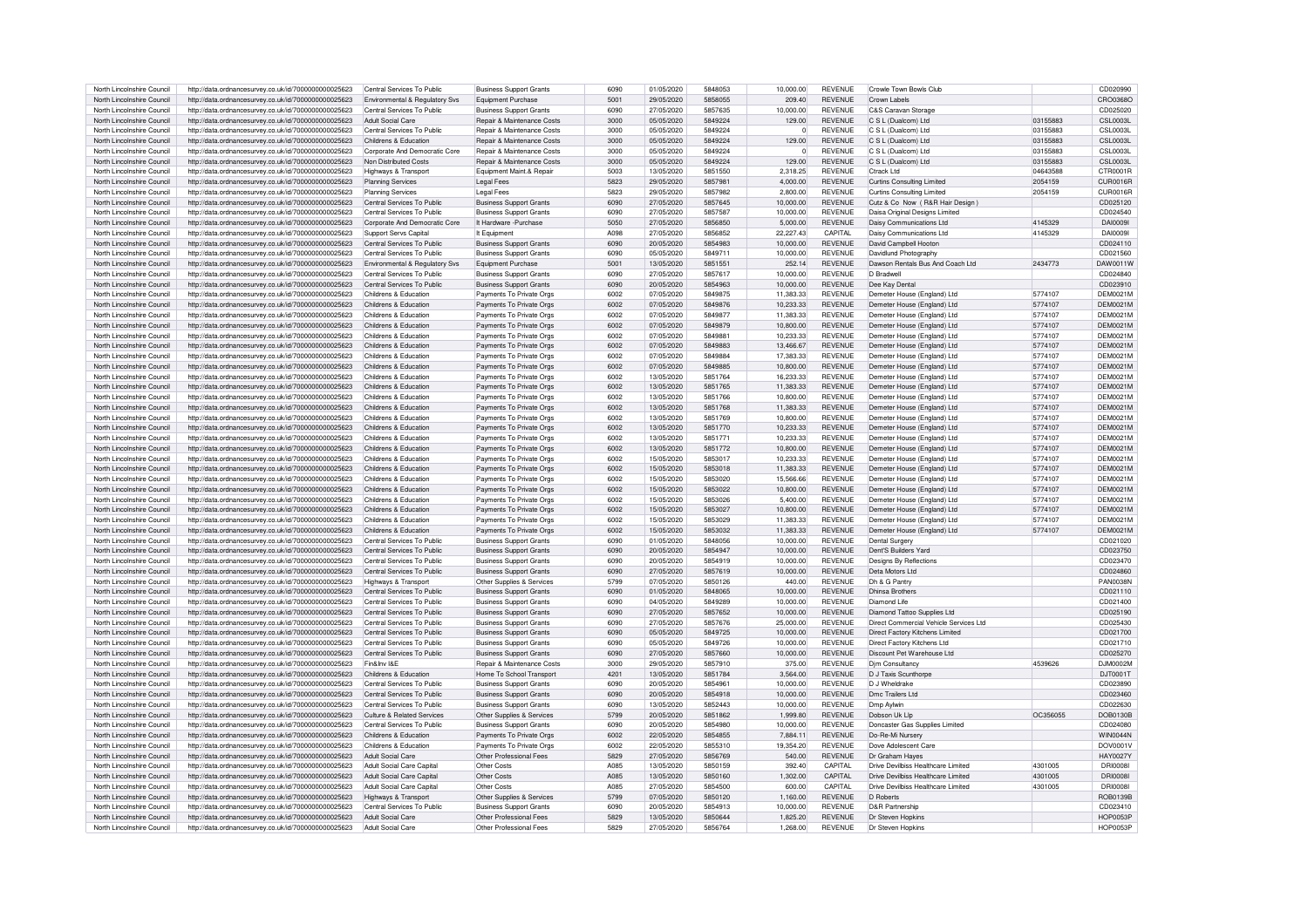| North Lincolnshire Council                               | http://data.ordnancesurvey.co.uk/id/7000000000025623                                                         | Adult Social Care                                        | Other Professional Fees                                    | 5829          | 29/05/2020               | 5856768            | 1,088.80           | <b>REVENUE</b>                   | Dr Steven Hopkins                                    |          | <b>HOP0053P</b>      |
|----------------------------------------------------------|--------------------------------------------------------------------------------------------------------------|----------------------------------------------------------|------------------------------------------------------------|---------------|--------------------------|--------------------|--------------------|----------------------------------|------------------------------------------------------|----------|----------------------|
| North Lincolnshire Council                               | http://data.ordnancesurvey.co.uk/id/7000000000025623                                                         | Environmental & Regulatory Svs                           | Other Professional Fees                                    | 5829          | 13/05/2020               | 5851504            | 2,100.00           | <b>REVENUE</b>                   | Dr T Mahmood Anwa                                    |          | <b>MAH0003H</b>      |
| North Lincolnshire Council                               | http://data.ordnancesurvey.co.uk/id/7000000000025623                                                         | Central Services To Public                               | <b>Business Support Grants</b>                             | 6090          | 07/05/2020               | 5850654            | 10.000.00          | <b>REVENUE</b>                   | D Speight Cycles                                     |          | CD022040             |
| North Lincolnshire Council                               | http://data.ordnancesurvey.co.uk/id/7000000000025623                                                         | Central Services To Public                               | <b>Business Support Grants</b>                             | 6090          | 13/05/2020               | 5852464            | 25,000.00          | <b>REVENUE</b>                   | Dunster House Ltd                                    |          | CD022840             |
| North Lincolnshire Council                               | http://data.ordnancesurvey.co.uk/id/7000000000025623                                                         | Corporate And Democratic Core                            | Licenses, Subs & Memberships                               | 5510          | 05/05/2020               | 5849376            | 4,936.13           | <b>REVENUE</b>                   | Dx Network Services Ltd                              | 5026914  | <b>HAY0053Y</b>      |
| North Lincolnshire Council                               | http://data.ordnancesurvey.co.uk/id/7000000000025623                                                         | Highways & Transport                                     | Equipment Maint.& Repair                                   | 5003          | 29/05/2020               | 5850263            | 812.18             | <b>REVENUE</b>                   | Dynnig Uk Ltd                                        |          | DYN0017N             |
| North Lincolnshire Council                               | http://data.ordnancesurvey.co.uk/id/7000000000025623                                                         | Culture & Related Services                               | Other Supplies & Services                                  | 5799          | 13/05/2020               | 5850264            | 18,750.00          | <b>REVENUE</b>                   | F A Littlewood                                       |          | LIT0008T             |
| North Lincolnshire Council                               | http://data.ordnancesurvey.co.uk/id/7000000000025623                                                         | <b>Planning Services</b>                                 | Payments To Voluntary Orgs                                 | 6001          | 13/05/2020               | 5851383            | 300.00             | <b>REVENUE</b>                   | Eastoft Community Welfare Association                |          | EAS0071S             |
| North Lincolnshire Council                               | http://data.ordnancesurvey.co.uk/id/7000000000025623                                                         | Central Services To Public                               | <b>Business Support Grants</b>                             | 6090          | 04/05/2020               | 5849287            | 10,000.00          | <b>REVENUE</b>                   | East Riding & Northern Lincolnshire                  |          | CD021380             |
| North Lincolnshire Council                               | http://data.ordnancesurvey.co.uk/id/7000000000025623                                                         | Non Distributed Costs                                    | Sup - Admin & Support (Lg)                                 | 1653          | 14/05/2020               | 5853013            | 9,080,000.00       | REVENUE                          | East Riding Pension Fund                             |          | EAS0381S             |
| North Lincolnshire Council                               | http://data.ordnancesurvey.co.uk/id/7000000000025623                                                         | Highways & Transport                                     | <b>Concessionary Fares</b>                                 | 6010          | 07/05/2020               | 5850053            | 4,000.00           | <b>REVENUE</b>                   | East Yorkshire Motor Services Ltd                    | 216628   | EAS0120S             |
| North Lincolnshire Council                               | http://data.ordnancesurvey.co.uk/id/7000000000025623                                                         | Central Services To Public                               | <b>Business Support Grants</b>                             | 6090          | 01/05/2020               | 5848548            | 25.000.00          | <b>REVENUE</b>                   | Ebony & Ivory Garage Ltd                             |          | CD021300             |
| North Lincolnshire Council                               | http://data.ordnancesurvey.co.uk/id/7000000000025623                                                         | Highways & Transport                                     | Vehicle Hire                                               | 4101          | 13/05/2020               | 5851553            | 2,129.88           | <b>REVENUE</b>                   | Econ Engineering Limited                             |          | ECO0008O             |
| North Lincolnshire Council                               | http://data.ordnancesurvey.co.uk/id/7000000000025623                                                         | Highways & Transport                                     | Vehicle Hire                                               | 4101          | 27/05/2020               | 5855639            | 2,192.01           | REVENUE                          | Econ Engineering Limited                             |          | ECO0008O             |
| North Lincolnshire Council                               | http://data.ordnancesurvey.co.uk/id/7000000000025623                                                         | Central Services To Public                               | <b>Business Support Grants</b>                             | 6090          | 20/05/2020               | 5854967            | 10.000.00          | <b>REVENUE</b>                   | Eddie Nolan Photography                              |          | CD023950             |
| North Lincolnshire Council                               | http://data.ordnancesurvey.co.uk/id/7000000000025623                                                         | Central Services To Public                               | <b>Business Support Grants</b>                             | 6090          | 05/05/2020               | 5849745            | 10.000.00          | <b>REVENUE</b>                   | <b>Edenmobility Limited</b>                          |          | CD021900             |
| North Lincolnshire Council                               | http://data.ordnancesurvey.co.uk/id/7000000000025623                                                         | Central Services To Public                               | <b>Business Support Grants</b>                             | 6090          | 27/05/2020               | 5857626            | 10,000.00          | <b>REVENUE</b>                   | E G Barrett & Sons Limited                           |          | CD024930             |
| North Lincolnshire Council                               | http://data.ordnancesurvey.co.uk/id/7000000000025623                                                         | Central Services To Public                               | <b>Business Support Grants</b>                             | 6090          | 13/05/2020               | 5852460            | 10.000.00          | <b>REVENUE</b>                   | Elegance Antiques                                    |          | CD022800             |
| North Lincolnshire Council                               | http://data.ordnancesurvey.co.uk/id/7000000000025623                                                         | Central Services To Public                               | <b>Business Support Grants</b>                             | 6090          | 20/05/2020               | 5854977            | 10.000.00          | <b>REVENUE</b>                   | Elite Auto Care                                      |          | CD024050             |
| North Lincolnshire Council                               | http://data.ordnancesurvey.co.uk/id/7000000000025623                                                         | Central Services To Public                               | <b>Business Support Grants</b>                             | 6090          | 20/05/2020               | 5855011            | 10,000.00          | <b>REVENUE</b>                   | Flite Autos A                                        |          | CD024390             |
|                                                          |                                                                                                              |                                                          |                                                            |               |                          |                    |                    |                                  |                                                      |          |                      |
| North Lincolnshire Council<br>North Lincolnshire Council | http://data.ordnancesurvey.co.uk/id/7000000000025623                                                         | Adult Social Care<br>Adult Social Care                   | Payments To Private Orgs<br>Payments To Private Orgs       | 6002<br>6002  | 06/05/2020<br>06/05/2020 | 5849994<br>5849994 | 134.40<br>2.447.20 | <b>REVENUE</b><br><b>REVENUE</b> | Elite Care Solutions Ltd<br>Elite Care Solutions Ltd |          | ISF0009F<br>ISF0009F |
|                                                          | http://data.ordnancesurvey.co.uk/id/7000000000025623                                                         |                                                          |                                                            | 6090          |                          | 5849712            |                    | <b>REVENUE</b>                   |                                                      |          |                      |
| North Lincolnshire Council<br>North Lincolnshire Council | http://data.ordnancesurvey.co.uk/id/7000000000025623                                                         | Central Services To Public<br>Central Services To Public | <b>Business Support Grants</b>                             | 6090          | 05/05/2020               | 5854965            | 10,000.00          | <b>REVENUE</b>                   | Elite Care Solutions Ltd<br>Flizabeth Kate Bridal    |          | CD021570             |
|                                                          | http://data.ordnancesurvey.co.uk/id/7000000000025623                                                         |                                                          | <b>Business Support Grants</b>                             |               | 20/05/2020               |                    | 10,000.00          |                                  |                                                      |          | CD023930             |
| North Lincolnshire Council                               | http://data.ordnancesurvey.co.uk/id/7000000000025623                                                         | Environmental & Regulatory Svs                           | Payments To Private Orgs                                   | 6002          | 20/05/2020               | 5852958            | 19,381.99          | <b>REVENUE</b>                   | Ellgia Scunthorpe                                    | 860123   | <b>BEL0170L</b>      |
| North Lincolnshire Council                               | http://data.ordnancesurvey.co.uk/id/7000000000025623                                                         | Environmental & Regulatory Svs                           | Payments To Private Orgs                                   | 6002          | 27/05/2020               | 5854869            | 1,213.64           | <b>REVENUE</b>                   | Ellgia Scunthorpe                                    | 860123   | BFI 0170L            |
| North Lincolnshire Council                               | http://data.ordnancesurvey.co.uk/id/7000000000025623                                                         | Environmental & Regulatory Svs                           | Payments To Private Orgs                                   | 6002          | 27/05/2020               | 5854870            | 217.40             | <b>REVENUE</b>                   | Ellgia Scunthorpe                                    | 860123   | <b>BEL0170L</b>      |
| North Lincolnshire Council                               | http://data.ordnancesurvey.co.uk/id/7000000000025623                                                         | Environmental & Regulatory Svs                           | Payments To Private Orgs                                   | 6002          | 27/05/2020               | 5854871            | 9,316.56           | <b>REVENUE</b>                   | Ellgia Scunthorpe                                    | 860123   | <b>BFI 0170L</b>     |
| North Lincolnshire Council                               | http://data.ordnancesurvey.co.uk/id/7000000000025623                                                         | Environmental & Regulatory Svs                           | Payments To Private Orgs                                   | 6002          | 27/05/2020               | 5854880            | 9.904.81           | <b>REVENUE</b>                   | Ellgia Scunthorpe                                    | 860123   | <b>BEL0170L</b>      |
| North Lincolnshire Council                               | http://data.ordnancesurvey.co.uk/id/7000000000025623                                                         | Central Services To Public                               | <b>Business Support Grants</b>                             | 6090          | 04/05/2020               | 5849298            | 10.000.00          | <b>REVENUE</b>                   | Elsham Village Hall Committee                        |          | CD021490             |
| North Lincolnshire Council                               | http://data.ordnancesurvey.co.uk/id/7000000000025623                                                         | Central Services To Public                               | <b>Business Support Grants</b>                             | 6090          | 05/05/2020               | 5849721            | 10,000.00          | REVENUE                          | F Mastin & Son                                       |          | CD021660             |
| North Lincolnshire Council                               | http://data.ordnancesurvey.co.uk/id/7000000000025623                                                         | Support Servs Capital                                    | <b>Fxternal Fees</b>                                       | A083          | 15/05/2020               | 5851947            | 16,470.00          | CAPITAL                          | Embridge Consulting (Uk) Ltd                         | 9600193  | <b>EMB0033B</b>      |
| North Lincolnshire Council                               | http://data.ordnancesurvey.co.uk/id/7000000000025623                                                         | Adult Social Care                                        | Payments To Private Orgs                                   | 6002          | 06/05/2020               | 5849999            | 1.675.00           | <b>REVENUE</b>                   | Emerald Care Services (North Lincs) Ltd              |          | ISF0026F             |
| North Lincolnshire Council                               | http://data.ordnancesurvey.co.uk/id/7000000000025623                                                         | Adult Social Care                                        | Payments To Private Orgs                                   | 6002          | 07/05/2020               | 5849987            | $-334.95$          | <b>REVENUE</b>                   | Emerald Care Services (North Lincs) Ltd              | 08136830 | <b>EME0032E</b>      |
| North Lincolnshire Council                               | http://data.ordnancesurvey.co.uk/id/7000000000025623                                                         | <b>Adult Social Care</b>                                 | Payments To Private Orgs                                   | 6002          | 07/05/2020               | 5849988            | 1,824.00           | <b>REVENUE</b>                   | Emerald Care Services (North Lincs) Ltd              | 08136830 | <b>EMF0032E</b>      |
| North Lincolnshire Council                               | http://data.ordnancesurvey.co.uk/id/7000000000025623                                                         | Adult Social Care                                        | Payments To Private Oras                                   | 6002          | 07/05/2020               | 5849988            | 29.681.99          | <b>REVENUE</b>                   | Emerald Care Services (North Lincs) Ltd              | 08136830 | <b>EME0032E</b>      |
| North Lincolnshire Council                               | http://data.ordnancesurvey.co.uk/id/7000000000025623                                                         | Adult Social Care                                        | Payments To Private Orgs                                   | 6002          | 07/05/2020               | 5850286            | 10.600.00          | <b>REVENUE</b>                   | Emerald Care Services (North Lincs) Ltd              | 08136830 | <b>EME0032E</b>      |
| North Lincolnshire Council                               | http://data.ordnancesurvey.co.uk/id/7000000000025623                                                         | Childrens & Education                                    | Payments To Private Oras                                   | 6002          | 07/05/2020               | 5850014            | 703.00             | <b>REVENUE</b>                   | Emerald Care Services (North Lincs) Ltd              | 08136830 | <b>EMF0032F</b>      |
|                                                          |                                                                                                              |                                                          |                                                            |               |                          |                    |                    |                                  |                                                      |          |                      |
| North Lincolnshire Council                               | http://data.ordnancesurvey.co.uk/id/7000000000025623                                                         | Childrens & Education                                    | Payments To Private Orgs                                   | 6002          | 07/05/2020               | 5850028            | 437.00             | <b>REVENUE</b>                   | Emerald Care Services (North Lincs) Ltd              | 08136830 | <b>EMF0032E</b>      |
| North Lincolnshire Council                               | http://data.ordnancesurvey.co.uk/id/7000000000025623                                                         | Central Services To Public                               | Provisions                                                 | 5201          | 13/05/2020               | 5851787            | 351.27             | <b>REVENUE</b>                   | <b>Emergency Finthree</b>                            |          | NOR2002E             |
| North Lincolnshire Council                               | http://data.ordnancesurvey.co.uk/id/7000000000025623                                                         | Central Services To Public                               | Provisions                                                 | 5201          | 14/05/2020               | 5852985            | 500.00             | <b>REVENUE</b>                   | <b>Emergency Finthree</b>                            |          | NOR2002F             |
| North Lincolnshire Council                               | http://data.ordnancesurvey.co.uk/id/7000000000025623                                                         | Central Services To Public                               | Provisions                                                 | 5201          | 14/05/2020               | 5852986            | 500.00             | <b>REVENUE</b>                   | <b>Emergency Finthree</b>                            |          | <b>NOR2002F</b>      |
| North Lincolnshire Council                               | http://data.ordnancesurvey.co.uk/id/7000000000025623                                                         | Central Services To Public                               | Provisions                                                 | 5201          | 14/05/2020               | 5852990            | 500.00             | REVENUE                          | <b>Emergency Finthree</b>                            |          | <b>NOR2002R</b>      |
| North Lincolnshire Council                               | http://data.ordnancesurvey.co.uk/id/7000000000025623                                                         | Central Services To Public                               | Provisions                                                 | 5201          | 27/05/2020               | 5856880            | 455.72             | <b>REVENUE</b>                   | <b>Emergency Finthree</b>                            |          | <b>NOR2002F</b>      |
| North Lincolnshire Council                               | http://data.ordnancesurvey.co.uk/id/7000000000025623                                                         | Central Services To Public                               | <b>Business Support Grants</b>                             | 6090          | 20/05/2020               | 5854946            | 10,000.00          | <b>REVENUE</b>                   | Enerco Ltd                                           |          | CD023740             |
| North Lincolnshire Council                               | http://data.ordnancesurvey.co.uk/id/7000000000025623                                                         | Childrens & Education                                    | Rents                                                      | 3201          | 27/05/2020               | 5855569            | 8,250.00           | <b>REVENUE</b>                   | Engineering Utc Northern Lincolnshire                |          | <b>ENG0084G</b>      |
| North Lincolnshire Council                               | http://data.ordnancesurvey.co.uk/id/7000000000025623                                                         | Fin&Inv I&E                                              | Licenses, Subs & Memberships                               | 5510          | 14/05/2020               | 5852997            | 569.00             | <b>REVENUE</b>                   | Enscape Gmbh                                         |          | <b>ENS0130S</b>      |
| North Lincolnshire Council                               | http://data.ordnancesurvey.co.uk/id/7000000000025623                                                         | Environmental & Regulatory Svs                           | Licences                                                   | 4002          | 27/05/2020               | 5854882            | 2,731.25           | <b>REVENUE</b>                   | <b>Environment Agency</b>                            |          | <b>ENV0056V</b>      |
| North Lincolnshire Council                               | http://data.ordnancesurvey.co.uk/id/7000000000025623                                                         | Environmental & Regulatory Svs                           | Licences                                                   | 4002          | 27/05/2020               | 5854883            | 1.109.00           | <b>REVENUE</b>                   | <b>Environment Agency</b>                            |          | <b>ENV0056V</b>      |
| North Lincolnshire Council                               | http://data.ordnancesurvey.co.uk/id/7000000000025623                                                         | Environmental & Regulatory Svs                           | Licences                                                   | 4002          | 27/05/2020               | 5854887            | 1,109.00           | <b>REVENUE</b>                   | <b>Environment Agenc</b>                             |          | <b>ENV0056V</b>      |
| North Lincolnshire Council                               | http://data.ordnancesurvey.co.uk/id/7000000000025623                                                         | Environmental & Regulatory Svs                           | Licences                                                   | 4002          | 27/05/2020               | 5854888            | 1,109.00           | <b>REVENUE</b>                   | <b>Environment Agency</b>                            |          | <b>ENV0056V</b>      |
| North Lincolnshire Council                               | http://data.ordnancesurvey.co.uk/id/7000000000025623                                                         | Environmental & Regulatory Sys                           | Licences                                                   | 4002          | 27/05/2020               | 5854889            | 1.219.90           | <b>REVENUE</b>                   | <b>Environment Agenc</b>                             |          | ENV0056V             |
| North Lincolnshire Council                               | http://data.ordnancesurvey.co.uk/id/7000000000025623                                                         | Environmental & Regulatory Svs                           | Licences                                                   | 4002          | 27/05/2020               | 5854890            | 1,109.00           | <b>REVENUE</b>                   | <b>Environment Agenc</b>                             |          | <b>ENV0056V</b>      |
| North Lincolnshire Council                               | http://data.ordnancesurvey.co.uk/id/7000000000025623                                                         | Environmental & Regulatory Svs                           | Licences                                                   | 4002          | 27/05/2020               | 5854891            | 1,219.90           | REVENUE                          | <b>Environment Agenc</b>                             |          | ENV0056\             |
| North Lincolnshire Council                               | http://data.ordnancesurvey.co.uk/id/7000000000025623                                                         | Environmental & Regulatory Svs                           | Licences                                                   | 4002          | 27/05/2020               | 5854894            | 1,109.00           | <b>REVENUE</b>                   | <b>Environment Agency</b>                            |          | <b>ENV0056V</b>      |
| North Lincolnshire Council                               | http://data.ordnancesurvey.co.uk/id/7000000000025623                                                         | Environmental & Regulatory Svs                           | Licences                                                   | 4002          | 27/05/2020               | 5854895            | 1,109.00           | <b>REVENUE</b>                   | Environment Agency                                   |          | <b>ENV0056V</b>      |
| North Lincolnshire Council                               | http://data.ordnancesurvey.co.uk/id/7000000000025623                                                         | Environmental & Regulatory Svs                           | Licences                                                   | 4002          | 27/05/2020               | 5855025            | 2.370.25           | <b>REVENUE</b>                   | Environment Agency                                   |          | <b>FNV0056V</b>      |
| North Lincolnshire Council                               | http://data.ordnancesurvey.co.uk/id/7000000000025623                                                         | Fin&Inv I&F                                              | Repair & Maintenance Costs                                 | 3000          | 13/05/2020               | 5851905            | 1,285.35           | REVENUE                          | <b>Environment Agency</b>                            |          | <b>ENV0043V</b>      |
| North Lincolnshire Council                               | http://data.ordnancesurvey.co.uk/id/7000000000025623                                                         | Central Services To Public                               | <b>Business Support Grants</b>                             | 6090          | 13/05/2020               | 5852423            | 10,000.00          | REVENUE                          | E-Plane Limited                                      |          | CD022430             |
| North Lincolnshire Council                               | http://data.ordnancesurvey.co.uk/id/7000000000025623                                                         | Central Services To Public                               | <b>Business Support Grants</b>                             | 6090          | 20/05/2020               | 5855018            | 25,000.00          | <b>REVENUE</b>                   | <b>Foworth Old Recton</b>                            |          | CD024460             |
|                                                          |                                                                                                              | Central Services To Public                               |                                                            | 6090          | 07/05/2020               | 5850663            | 10,000.00          | <b>REVENUE</b>                   |                                                      |          | CD022130             |
| North Lincolnshire Council<br>North Lincolnshire Council | http://data.ordnancesurvey.co.uk/id/7000000000025623<br>http://data.ordnancesurvey.co.uk/id/7000000000025623 | Childrens & Education                                    | <b>Business Support Grants</b><br>Home To School Transport | 4201          | 05/05/2020               | 5848510            | 771.00             | <b>REVENUE</b>                   | Epworth Post Office<br><b>Enworth Taxis Ltd</b>      | 8601067  | EPW0003W             |
| North Lincolnshire Council                               |                                                                                                              | Childrens & Education                                    |                                                            | 4201          | 05/05/2020               | 5848511            | 480.00             | <b>REVENUE</b>                   | Epworth Taxis Ltd                                    | 8601067  | EPW0003W             |
| North Lincolnshire Council                               | http://data.ordnancesurvey.co.uk/id/7000000000025623<br>http://data.ordnancesurvey.co.uk/id/7000000000025623 | Childrens & Education                                    | Home To School Transport<br>Home To School Transport       | 4201          | 05/05/2020               | 5848513            | 413.40             | <b>REVENUE</b>                   | Epworth Taxis Ltd                                    | 8601067  | FPW0003W             |
| North Lincolnshire Council                               | http://data.ordnancesurvey.co.uk/id/7000000000025623                                                         | Childrens & Education                                    | Home To School Transport                                   | 4201          | 05/05/2020               | 5848514            | 480.00             | REVENUE                          | Epworth Taxis Ltd                                    | 8601067  | EPW0003W             |
| North Lincolnshire Council                               |                                                                                                              | Childrens & Education                                    | Home To School Transport                                   | $420^{\circ}$ | 05/05/2020               | 5848515            | 466.20             | <b>REVENUE</b>                   | <b>Foworth Taxis Ltd</b>                             | 8601067  | EPW0003W             |
| North Lincolnshire Council                               | http://data.ordnancesurvey.co.uk/id/7000000000025623                                                         | Childrens & Education                                    | Home To School Transport                                   | $420^{\circ}$ | 05/05/2020               | 5848517            | 696.00             | <b>REVENUE</b>                   | Epworth Taxis Ltd                                    | 8601067  | EPW0003W             |
|                                                          | http://data.ordnancesurvey.co.uk/id/7000000000025623                                                         | Childrens & Education                                    |                                                            | $420^{\circ}$ |                          | 5848519            |                    | <b>REVENUE</b>                   | Foworth Taxis I td                                   |          |                      |
| North Lincolnshire Council<br>North Lincolnshire Council | http://data.ordnancesurvey.co.uk/id/7000000000025623<br>http://data.ordnancesurvey.co.uk/id/7000000000025623 | Adult Social Care                                        | Home To School Transport<br>Rents                          | 3201          | 05/05/2020<br>01/05/2020 | 5848147            | 651.00<br>280.00   | <b>REVENUE</b>                   | Epworth War Memorial Field Maint Cttee               | 8601067  | EPW0003W<br>EPW0021W |
| North Lincolnshire Council                               | http://data.ordnancesurvey.co.uk/id/7000000000025623                                                         | <b>Environmental &amp; Requiatory Sys.</b>               | Payments To Voluntary Orgs                                 | 6001          | 13/05/2020               | 5851513            | 2.700.00           | <b>REVENUE</b>                   |                                                      |          | EPW0055W             |
| North Lincolnshire Council                               |                                                                                                              | Central Services To Public                               | <b>Business Support Grants</b>                             | 6090          |                          | 5850675            | 10.000.00          | <b>REVENUE</b>                   | Epworth War Memorial Playing Field                   |          | CD022250             |
| North Lincolnshire Council                               | http://data.ordnancesurvey.co.uk/id/7000000000025623<br>http://data.ordnancesurvey.co.uk/id/7000000000025623 | Childrens & Education                                    | Materials                                                  | 5004          | 07/05/2020<br>27/05/2020 | 5856856            | 534.10             | <b>REVENUE</b>                   | Erpingham Lodges Limited                             |          | EAS0125S             |
| North Lincolnshire Council                               | http://data.ordnancesurvey.co.uk/id/7000000000025623                                                         | Childrens & Education                                    | Materials                                                  | 5004          | 29/05/2020               | 5856855            | 561.49             | <b>REVENUE</b>                   | Eryc - Supplies<br>Eryc - Supplies                   |          | EAS0125S             |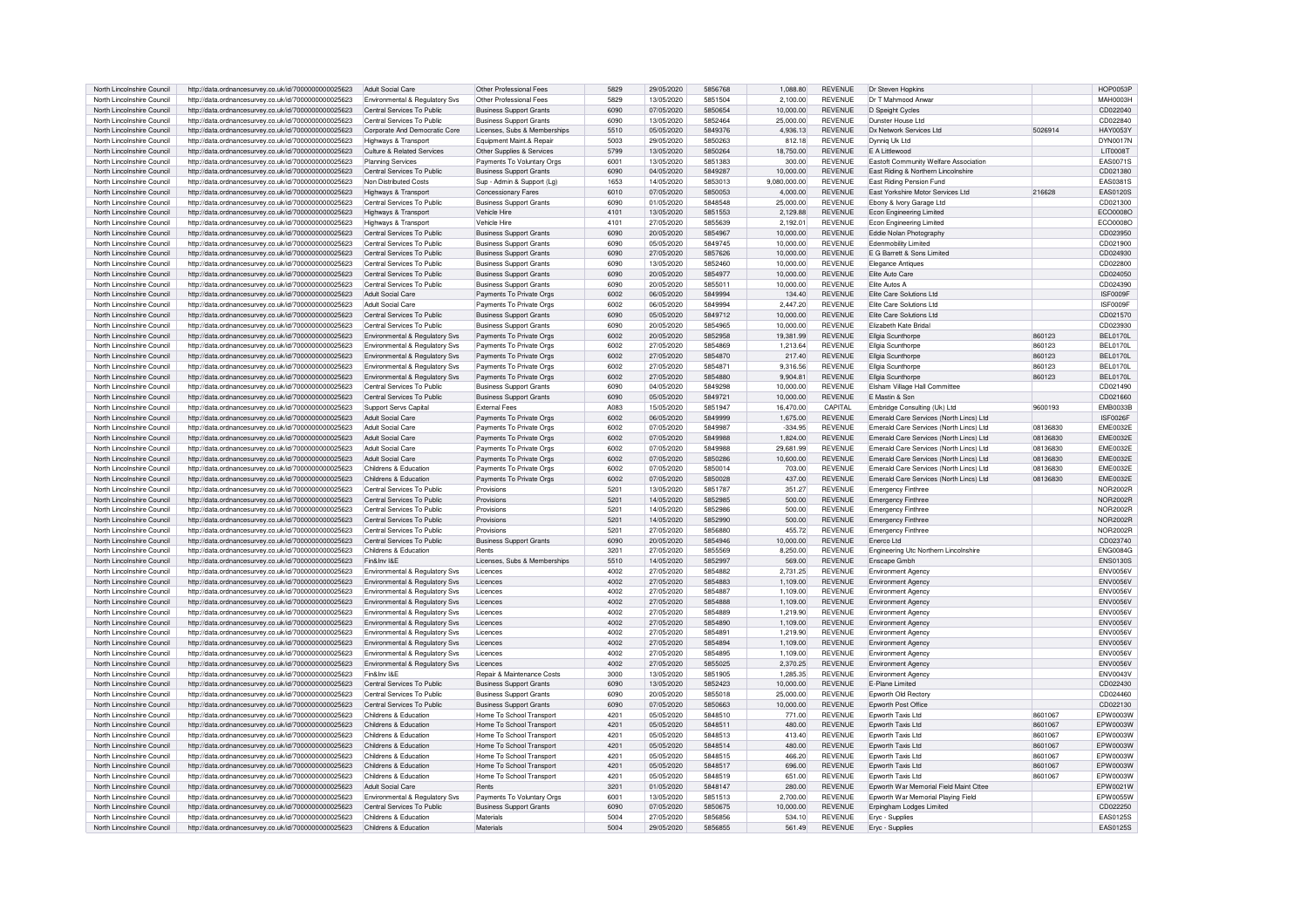| North Lincolnshire Council | http://data.ordnancesurvey.co.uk/id/7000000000025623 | Corporate And Democratic Core              | Gen Office Exp (Incl Postage)  | 5603 | 13/05/2020 | 5851397 | 276.38    | <b>REVENUE</b> | Eryc - Supplies                              |          | EAS0125S        |
|----------------------------|------------------------------------------------------|--------------------------------------------|--------------------------------|------|------------|---------|-----------|----------------|----------------------------------------------|----------|-----------------|
|                            |                                                      |                                            |                                |      |            |         |           |                |                                              |          |                 |
| North Lincolnshire Council | http://data.ordnancesurvev.co.uk/id/7000000000025623 | Non Distributed Costs                      | Other Supplies & Services      | 5799 | 13/05/2020 | 5851388 | 253.30    | <b>REVENUE</b> | Ervc - Supplies                              |          | EAS0125S        |
| North Lincolnshire Council | http://data.ordnancesurvey.co.uk/id/7000000000025623 | Central Services To Public                 | <b>Business Support Grants</b> | 6090 | 20/05/2020 | 5854900 | 10,000.00 | <b>REVENUE</b> | F & Sa Bobson                                |          | CD023280        |
| North Lincolnshire Council | http://data.ordnancesurvey.co.uk/id/7000000000025623 | Central Services To Public                 | <b>Business Support Grants</b> | 6090 | 20/05/2020 | 5854906 | 10.000.00 | <b>REVENUE</b> | <b>Fvent Marquees Ltd</b>                    |          | CD023340        |
|                            |                                                      |                                            |                                |      |            |         |           |                |                                              |          |                 |
| North Lincolnshire Council | http://data.ordnancesurvey.co.uk/id/7000000000025623 | Central Services To Public                 | <b>Business Support Grants</b> | 6090 | 05/05/2020 | 5849713 | 10,000.00 | REVENUE        | Executors Of Col R Sutton Nelthorpe Deceased |          | CD021580        |
| North Lincolnshire Council | http://data.ordnancesurvey.co.uk/id/7000000000025623 | Corporate And Democratic Core              | Other Professional Fees        | 5829 | 27/05/2020 | 5851942 | 2,700.00  | <b>REVENUE</b> | Experian Ltd                                 | 653331   | <b>EXP0005F</b> |
| North Lincolnshire Council | http://data.ordnancesurvey.co.uk/id/7000000000025623 | <b>Housing Services</b>                    | Other Supplies & Services      | 5799 | 15/05/2020 | 5853050 | 410.00    | <b>REVENUE</b> | Experian Ltd                                 | 653331   | EXP0005F        |
| North Lincolnshire Council | http://data.ordnancesurvey.co.uk/id/7000000000025623 | Central Services To Public                 | <b>Business Support Grants</b> | 6090 | 20/05/2020 | 5855007 | 10,000.00 | <b>REVENUE</b> | Eye Mobility Ltd                             |          | CD024350        |
|                            |                                                      |                                            |                                |      |            |         |           |                |                                              |          |                 |
| North Lincolnshire Council | http://data.ordnancesurvey.co.uk/id/7000000000025623 | Central Services To Public                 | <b>Business Support Grants</b> | 6090 | 05/05/2020 | 5849752 | 10.000.00 | <b>REVENUE</b> | <b>Evesite Onticians</b>                     |          | CD021970        |
| North Lincolnshire Council | http://data.ordnancesurvey.co.uk/id/7000000000025623 | Fin&Inv I&F                                | Other Supplies & Services      | 5799 | 15/05/2020 | 5853139 | 533.50    | <b>REVENUE</b> | Eye Watch Security Ltd                       | 04480210 | EYE0006E        |
| North Lincolnshire Council | http://data.ordnancesurvey.co.uk/id/7000000000025623 | Central Services To Public                 | <b>Business Support Grants</b> | 6090 | 13/05/2020 | 5852481 | 10.000.00 | <b>REVENUE</b> | Fabiha'S Takeaway                            |          | CD023010        |
|                            |                                                      |                                            |                                |      |            |         |           |                |                                              |          |                 |
| North Lincolnshire Council | http://data.ordnancesurvey.co.uk/id/7000000000025623 | Central Services To Public                 | <b>Business Support Grants</b> | 6090 | 20/05/2020 | 5854904 | 10,000.00 | <b>REVENUE</b> | Fabulous Furniture Company Ltd               |          | CD023320        |
| North Lincolnshire Council | http://data.ordnancesurvey.co.uk/id/7000000000025623 | Environmental & Regulatory Svs             | Foujoment Maint & Repai        | 5003 | 22/05/2020 | 5854843 | 6.285.00  | <b>REVENUE</b> | Facultatieve Technologies Ltd                | 633222   | FAC00130        |
| North Lincolnshire Council | http://data.ordnancesurvey.co.uk/id/7000000000025623 | <b>Planning Services</b>                   | Materials                      | 5004 | 05/05/2020 | 5847529 | 275.00    | <b>REVENUE</b> | Fair Gardens Plant Centre Ltd                |          | FAI0004         |
|                            |                                                      |                                            |                                | 5799 | 15/05/2020 | 5852588 | 2.620.00  | <b>REVENUE</b> | <b>Fairview Music</b>                        |          | FAI0051         |
| North Lincolnshire Council | http://data.ordnancesurvey.co.uk/id/7000000000025623 | Culture & Related Services                 | Other Supplies & Services      |      |            |         |           |                |                                              |          |                 |
| North Lincolnshire Council | http://data.ordnancesurvey.co.uk/id/7000000000025623 | Central Services To Public                 | <b>Business Support Grants</b> | 6090 | 20/05/2020 | 5854996 | 25.000.00 | <b>REVENUE</b> | Fender Steel Ltd                             |          | CD024240        |
| North Lincolnshire Council | http://data.ordnancesurvey.co.uk/id/7000000000025623 | Central Services To Public                 | <b>Business Support Grants</b> | 6090 | 07/05/2020 | 5850659 | 10.000.00 | <b>REVENUE</b> | <b>Field Farm Feeds</b>                      |          | CD022090        |
| North Lincolnshire Council | http://data.ordnancesurvey.co.uk/id/7000000000025623 | Central Services To Public                 | <b>Business Support Grants</b> | 6090 | 07/05/2020 | 5850651 | 10,000.00 | <b>REVENUE</b> | Fireplace & Timber Products                  |          | CD022010        |
|                            |                                                      |                                            |                                |      |            |         |           |                |                                              |          |                 |
| North Lincolnshire Council | http://data.ordnancesurvey.co.uk/id/7000000000025623 | Corporate And Democratic Core              | It Software-Maintenance        | 5053 | 20/05/2020 | 5852417 | 23.583.35 | <b>REVENUE</b> | Firmsten I td                                |          | <b>BUS0003S</b> |
| North Lincolnshire Council | http://data.ordnancesurvey.co.uk/id/7000000000025623 | Central Services To Public                 | <b>Business Support Grants</b> | 6090 | 27/05/2020 | 5857677 | 25,000.00 | <b>REVENUE</b> | First4tiles Ltd                              |          | CD025440        |
| North Lincolnshire Council | http://data.ordnancesurvey.co.uk/id/7000000000025623 | Central Services To Public                 | <b>Business Support Grants</b> | 6090 | 05/05/2020 | 5849727 | 25,000.00 | <b>REVENUE</b> | First Choice Flooring And Beds               |          | CD021720        |
|                            |                                                      |                                            |                                |      |            |         |           |                |                                              |          |                 |
| North Lincolnshire Council | http://data.ordnancesurvey.co.uk/id/7000000000025623 | Childrens & Education                      | Payments To Private Orgs       | 6002 | 13/05/2020 | 5851355 | 220.00    | <b>REVENUE</b> | First Class Tailored Solutions Ltd           | 07819183 | FIR0124F        |
| North Lincolnshire Council | http://data.ordnancesurvev.co.uk/id/7000000000025623 | Childrens & Education                      | Payments To Private Orgs       | 6002 | 13/05/2020 | 5851356 | 320.00    | REVENUE        | <b>First Class Tailored Solutions Ltd</b>    | 07819183 | FIR0124R        |
| North Lincolnshire Council | http://data.ordnancesurvey.co.uk/id/7000000000025623 | Childrens & Education                      | Payments To Private Orgs       | 6002 | 13/05/2020 | 5851369 | 28.95     | <b>REVENUE</b> | <b>First Class Tailored Solutions Ltd</b>    | 07819183 | FIR0124R        |
| North Lincolnshire Council | http://data.ordnancesurvey.co.uk/id/7000000000025623 | Childrens & Education                      | Payments To Private Orgs       | 6002 | 13/05/2020 | 5851369 | 328.00    | <b>REVENUE</b> | First Class Tailored Solutions Ltd           | 07819183 | FIR0124R        |
|                            |                                                      |                                            |                                |      |            |         |           |                |                                              |          |                 |
| North Lincolnshire Council | http://data.ordnancesurvey.co.uk/id/7000000000025623 | Childrens & Education                      | Payments To Private Orgs       | 6002 | 13/05/2020 | 5851370 | 220.00    | <b>REVENUE</b> | First Class Tailored Solutions Ltd           | 07819183 | FIR0124R        |
| North Lincolnshire Council | http://data.ordnancesurvev.co.uk/id/7000000000025623 | Childrens & Education                      | Payments To Private Orgs       | 6002 | 13/05/2020 | 5851371 | 320.00    | REVENUE        | First Class Tailored Solutions Ltd           | 07819183 | FIR0124R        |
| North Lincolnshire Council | http://data.ordnancesurvey.co.uk/id/7000000000025623 | Childrens & Education                      | Payments To Private Orgs       | 6002 | 15/05/2020 | 5853093 | 218.00    | <b>REVENUE</b> | First Class Tailored Solutions Ltd           | 07819183 | FIR0124R        |
| North Lincolnshire Council | http://data.ordnancesurvey.co.uk/id/7000000000025623 | Childrens & Education                      | Payments To Private Orgs       | 6002 | 15/05/2020 | 5853094 | 320.00    | <b>REVENUE</b> | First Class Tailored Solutions Ltd           | 07819183 | FIR0124R        |
|                            |                                                      |                                            |                                |      |            |         |           |                |                                              |          |                 |
| North Lincolnshire Council | http://data.ordnancesurvey.co.uk/id/7000000000025623 | Childrens & Education                      | Payments To Private Orgs       | 6002 | 29/05/2020 | 5857935 | 24.00     | <b>REVENUE</b> | First Class Tailored Solutions Ltd           | 07819183 | FIR0124R        |
| North Lincolnshire Council | http://data.ordnancesurvey.co.uk/id/7000000000025623 | Childrens & Education                      | Payments To Private Orgs       | 6002 | 29/05/2020 | 5857935 | 328.00    | <b>REVENUE</b> | <b>First Class Tailored Solutions Ltd</b>    | 07819183 | FIR0124F        |
| North Lincolnshire Council | http://data.ordnancesurvey.co.uk/id/7000000000025623 | Childrens & Education                      | Payments To Private Orgs       | 6002 | 29/05/2020 | 5857952 | 320.00    | <b>REVENUE</b> | <b>First Class Tailored Solutions Ltd</b>    | 07819183 | FIR0124F        |
|                            |                                                      |                                            |                                |      |            |         |           |                |                                              |          |                 |
| North Lincolnshire Council | http://data.ordnancesurvey.co.uk/id/7000000000025623 | Childrens & Education                      | Payments To Private Orgs       | 6002 | 29/05/2020 | 5857953 | 220.00    | REVENUE        | First Class Tailored Solutions Ltd           | 07819183 | FIR0124R        |
| North Lincolnshire Council | http://data.ordnancesurvey.co.uk/id/7000000000025623 | Central Services To Public                 | <b>Business Support Grants</b> | 6090 | 05/05/2020 | 5849705 | 10,000.00 | <b>REVENUE</b> | Fitness Asylum                               |          | CD021500        |
| North Lincolnshire Council | http://data.ordnancesurvey.co.uk/id/7000000000025623 | Childrens & Education                      | Payments To Private Orgs       | 6002 | 05/05/2020 | 5849373 | 3.403.46  | <b>REVENUE</b> | Five Rivers Child Care Ltd                   |          | FIV0006V        |
| North Lincolnshire Council | http://data.ordnancesurvey.co.uk/id/7000000000025623 | Highways & Transport                       | Equipment Hire/Rent            | 5002 | 13/05/2020 | 5851559 | 368.25    | <b>REVENUE</b> | Fleetclean Ltd                               | 01381865 | <b>FLE0007E</b> |
|                            |                                                      |                                            |                                |      |            |         |           |                |                                              |          |                 |
| North Lincolnshire Council | http://data.ordnancesurvey.co.uk/id/7000000000025623 | <b>Adult Social Care</b>                   | Materials                      | 5004 | 27/05/2020 | 5855664 | 390.00    | <b>REVENUE</b> | Fleet Factors Ltd                            | 01231325 | FL E0026E       |
| North Lincolnshire Council | http://data.ordnancesurvey.co.uk/id/7000000000025623 | Childrens & Education                      | Materials                      | 5004 | 13/05/2020 | 5851659 | 719.60    | <b>REVENUE</b> | <b>Fleet Factors Ltd</b>                     | 01231325 | <b>FLE0026E</b> |
| North Lincolnshire Council | http://data.ordnancesurvey.co.uk/id/7000000000025623 | Childrens & Education                      | Materials                      | 5004 | 27/05/2020 | 5855649 | 368.90    | <b>REVENUE</b> | <b>Fleet Factors Ltd</b>                     | 01231325 | <b>FLE0026E</b> |
| North Lincolnshire Council | http://data.ordnancesurvey.co.uk/id/7000000000025623 | Childrens & Education                      | Materials                      | 5004 | 27/05/2020 | 5855655 | 3,195.00  | <b>REVENUE</b> | <b>Eleet Factors Ltd</b>                     | 01231325 | EL E0026E       |
|                            |                                                      |                                            |                                |      |            |         |           |                |                                              |          |                 |
| North Lincolnshire Council | http://data.ordnancesurvey.co.uk/id/7000000000025623 | Childrens & Education                      | Materials                      | 5004 | 27/05/2020 | 5855676 | 535.40    | <b>REVENUE</b> | Fleet Factors Ltd                            | 01231325 | FL E0026E       |
| North Lincolnshire Council | http://data.ordnancesurvey.co.uk/id/7000000000025623 | Childrens & Education                      | Materials                      | 5004 | 29/05/2020 | 5855693 | 1,198.80  | <b>REVENUE</b> | Fleet Factors Ltd                            | 01231325 | FL E0026E       |
| North Lincolnshire Council | http://data.ordnancesurvey.co.uk/id/7000000000025623 | Childrens & Education                      | Other Vehicle Costs            | 4005 | 13/05/2020 | 5851567 | 301.88    | <b>REVENUE</b> | Fleet Factors Ltd                            | 01231325 | FI F0026F       |
| North Lincolnshire Council | http://data.ordnancesurvey.co.uk/id/7000000000025623 | Culture & Related Services                 | Materials                      | 5004 | 13/05/2020 | 5851582 | 821.40    | <b>REVENUE</b> | Fleet Factors Ltd                            | 01231325 | FI F0026F       |
|                            |                                                      |                                            |                                |      |            |         |           |                |                                              |          |                 |
| North Lincolnshire Council | http://data.ordnancesurvey.co.uk/id/7000000000025623 | Culture & Related Services                 | Materials                      | 5004 | 13/05/2020 | 5851589 | 831.35    | REVENUE        | <b>Fleet Factors Ltd</b>                     | 01231325 | <b>FLE0026E</b> |
| North Lincolnshire Council | http://data.ordnancesurvey.co.uk/id/7000000000025623 | <b>Culture &amp; Related Services</b>      | Materials                      | 5004 | 13/05/2020 | 5851623 | 364.08    | <b>REVENUE</b> | Fleet Factors Ltd                            | 01231325 | FL E0026E       |
| North Lincolnshire Council | http://data.ordnancesurvey.co.uk/id/7000000000025623 | Culture & Related Services                 | Materials                      | 5004 | 13/05/2020 | 5851625 | 617.53    | <b>REVENUE</b> | Fleet Factors Ltd                            | 01231325 | FL E0026E       |
|                            |                                                      |                                            |                                |      |            |         |           |                |                                              |          |                 |
| North Lincolnshire Council | http://data.ordnancesurvey.co.uk/id/7000000000025623 | Culture & Related Services                 | Materials                      | 5004 | 13/05/2020 | 5851626 | 738.23    | <b>REVENUE</b> | <b>Fleet Factors Ltd</b>                     | 01231325 | <b>FLE0026E</b> |
| North Lincolnshire Council | http://data.ordnancesurvey.co.uk/id/7000000000025623 | Culture & Related Services                 | Materials                      | 5004 | 13/05/2020 | 5851647 | 444.80    | REVENUE        | <b>Fleet Factors Ltd</b>                     | 01231325 | <b>FLE0026E</b> |
| North Lincolnshire Council | http://data.ordnancesurvey.co.uk/id/7000000000025623 | Culture & Related Services                 | Materials                      | 5004 | 13/05/2020 | 5851649 | 297.66    | <b>REVENUE</b> | Fleet Factors Ltd                            | 01231325 | FL E0026E       |
| North Lincolnshire Council | http://data.ordnancesurvey.co.uk/id/7000000000025623 | Culture & Related Services                 | Materials                      | 5004 | 15/05/2020 | 5851675 | 378.81    | <b>REVENUE</b> | Fleet Factors Ltd                            | 01231325 | FL E0026E       |
|                            |                                                      |                                            |                                |      |            |         |           |                |                                              |          |                 |
| North Lincolnshire Council | http://data.ordnancesurvey.co.uk/id/7000000000025623 | Culture & Related Services                 | Materials                      | 5004 | 27/05/2020 | 5855656 | 300.14    | <b>REVENUE</b> | <b>Fleet Factors Ltd</b>                     | 01231325 | <b>FLE0026E</b> |
| North Lincolnshire Council | http://data.ordnancesurvey.co.uk/id/7000000000025623 | Culture & Related Services                 | Materials                      | 5004 | 27/05/2020 | 5855673 | 466.20    | <b>REVENUE</b> | <b>Fleet Factors Ltd</b>                     | 01231325 | <b>FLE0026E</b> |
| North Lincolnshire Council | http://data.ordnancesurvey.co.uk/id/7000000000025623 | Culture & Related Services                 | Materials                      | 5004 | 27/05/2020 | 5855689 | 603.23    | <b>REVENUE</b> | <b>Fleet Factors Ltd</b>                     | 01231325 | <b>FLE0026E</b> |
| North Lincolnshire Council | http://data.ordnancesurvey.co.uk/id/7000000000025623 | Culture & Related Services                 | Materials                      | 5004 | 29/05/2020 | 585569  | 731.82    | REVENUE        | <b>Fleet Factors Ltd</b>                     | 01231325 | <b>FLE0026E</b> |
|                            |                                                      |                                            |                                |      |            |         |           |                |                                              |          |                 |
| North Lincolnshire Council | http://data.ordnancesurvey.co.uk/id/7000000000025623 | Environmental & Regulatory Svs             | Materials                      | 5004 | 13/05/2020 | 5851561 | 320.23    | <b>REVENUE</b> | Fleet Factors Ltd                            | 01231325 | FI F0026F       |
| North Lincolnshire Council | http://data.ordnancesurvey.co.uk/id/7000000000025623 | Environmental & Regulatory Svs             | Materials                      | 5004 | 13/05/2020 | 5851562 | 793.16    | <b>REVENUE</b> | Fleet Factors Ltd                            | 01231325 | FI F0026F       |
| North Lincolnshire Council | http://data.ordnancesurvey.co.uk/id/7000000000025623 | Environmental & Regulatory Svs             | Materials                      | 5004 | 13/05/2020 | 5851565 | 241.20    | <b>REVENUE</b> | <b>Fleet Factors Ltd</b>                     | 01231325 | <b>FLE0026E</b> |
|                            |                                                      |                                            | Materials                      | 5004 | 13/05/2020 | 5851569 |           | <b>REVENUE</b> |                                              |          | FL E0026E       |
| North Lincolnshire Council | http://data.ordnancesurvey.co.uk/id/7000000000025623 | Environmental & Regulatory Svs             |                                |      |            |         | 441.76    |                | <b>Fleet Factors Ltd</b>                     | 01231325 |                 |
| North Lincolnshire Council | http://data.ordnancesurvey.co.uk/id/7000000000025623 | Environmental & Regulatory Svs             | Materials                      | 5004 | 13/05/2020 | 5851577 | 326.90    | <b>REVENUE</b> | Fleet Factors Ltd                            | 01231325 | <b>FLE0026E</b> |
| North Lincolnshire Council | http://data.ordnancesurvey.co.uk/id/7000000000025623 | Environmental & Regulatory Svs             | Materials                      | 5004 | 13/05/2020 | 5851584 | 795.00    | <b>REVENUE</b> | <b>Fleet Factors Ltd</b>                     | 01231325 | FL E0026E       |
| North Lincolnshire Council | http://data.ordnancesurvey.co.uk/id/7000000000025623 | Environmental & Regulatory Svs             | Materials                      | 5004 | 13/05/2020 | 5851585 | 595.08    | <b>REVENUE</b> | <b>Eleet Factors Ltd</b>                     | 01231325 | <b>FLE0026E</b> |
|                            |                                                      |                                            |                                |      |            |         |           |                |                                              |          |                 |
| North Lincolnshire Council | http://data.ordnancesurvey.co.uk/id/7000000000025623 | Environmental & Regulatory Svs             | Materials                      | 5004 | 13/05/2020 | 5851591 | 351.95    | <b>REVENUE</b> | Fleet Factors Ltd                            | 01231325 | FL E0026E       |
| North Lincolnshire Council | http://data.ordnancesurvey.co.uk/id/7000000000025623 | Environmental & Regulatory Svs             | Materials                      | 5004 | 13/05/2020 | 5851593 | 291.18    | <b>REVENUE</b> | Fleet Factors Ltd                            | 01231325 | FL E0026E       |
| North Lincolnshire Council | http://data.ordnancesurvey.co.uk/id/7000000000025623 | Environmental & Regulatory Svs             | Materials                      | 5004 | 13/05/2020 | 5851600 | 239.00    | <b>REVENUE</b> | <b>Fleet Factors Ltd</b>                     | 01231325 | FI F0026F       |
| North Lincolnshire Council |                                                      |                                            | Materials                      | 5004 | 13/05/2020 | 5851616 | 418.40    | <b>REVENUE</b> | Fleet Factors Ltd                            | 01231325 | <b>FLE0026E</b> |
|                            | http://data.ordnancesurvey.co.uk/id/7000000000025623 | Environmental & Regulatory Svs             |                                |      |            |         |           |                |                                              |          |                 |
| North Lincolnshire Council | http://data.ordnancesurvey.co.uk/id/7000000000025623 | Environmental & Regulatory Sys             | Materials                      | 5004 | 13/05/2020 | 5851617 | 230.54    | <b>REVENUE</b> | <b>Fleet Factors Ltd</b>                     | 01231325 | <b>FLE0026E</b> |
| North Lincolnshire Council | http://data.ordnancesurvey.co.uk/id/7000000000025623 | Environmental & Regulatory Svs             | Materials                      | 5004 | 13/05/2020 | 5851638 | 1,141.52  | <b>REVENUE</b> | Fleet Factors Ltd                            | 01231325 | FL E0026E       |
| North Lincolnshire Council | http://data.ordnancesurvey.co.uk/id/7000000000025623 | Environmental & Regulatory Svs             | Materials                      | 5004 | 13/05/2020 | 5851641 | 311.45    | <b>REVENUE</b> | Fleet Factors Ltd                            | 01231325 | FL E0026E       |
| North Lincolnshire Council | http://data.ordnancesurvey.co.uk/id/7000000000025623 | <b>Environmental &amp; Requlatory Sys.</b> | Materials                      | 5004 | 15/05/2020 | 5851674 | 368.00    | <b>REVENUE</b> | <b>Fleet Factors Ltd</b>                     | 01231325 | <b>FLE0026E</b> |
|                            |                                                      |                                            |                                |      |            |         |           |                |                                              |          |                 |
| North Lincolnshire Council | http://data.ordnancesurvey.co.uk/id/7000000000025623 | Environmental & Regulatory Sys             | Materials                      | 5004 | 27/05/2020 | 5855640 | 343.72    | <b>REVENUE</b> | Fleet Factors Ltd                            | 01231325 | FL E0026E       |
| North Lincolnshire Council | http://data.ordnancesurvey.co.uk/id/7000000000025623 | Environmental & Regulatory Svs             | Materials                      | 5004 | 27/05/2020 | 5855645 | 218.60    | <b>REVENUE</b> | Fleet Factors Ltd                            | 01231325 | <b>FLE0026E</b> |
| North Lincolnshire Council | http://data.ordnancesurvey.co.uk/id/7000000000025623 | Environmental & Regulatory Svs             | Materials                      | 5004 | 27/05/2020 | 5855669 | 239.35    | <b>REVENUE</b> | Fleet Factors Ltd                            | 01231325 | <b>FLE0026E</b> |
|                            |                                                      |                                            |                                |      |            |         |           |                |                                              |          |                 |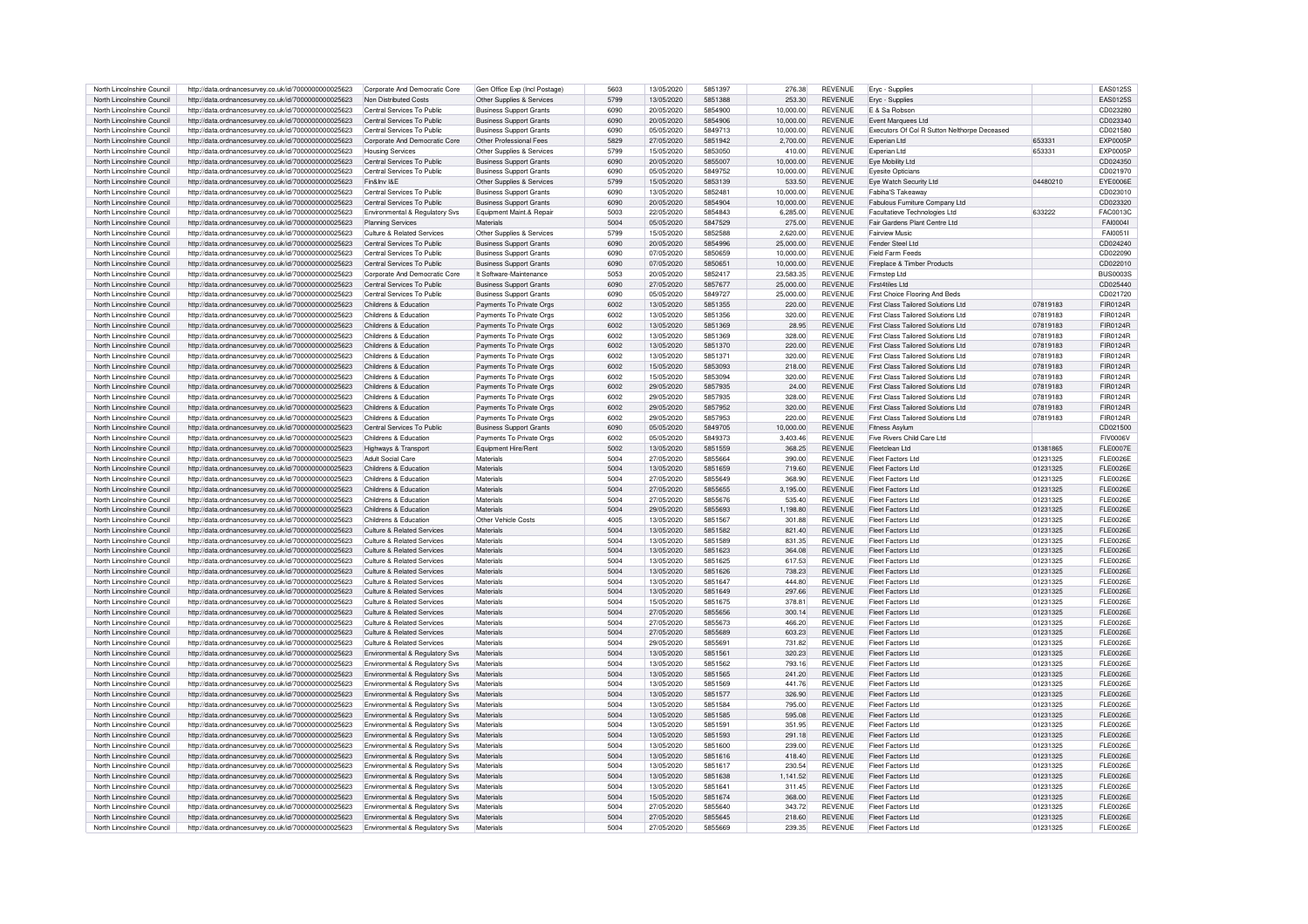| North Lincolnshire Council | http://data.ordnancesurvey.co.uk/id/7000000000025623                                                         | Environmental & Regulatory Svs         | Materials                                                  | 5004 | 27/05/2020 | 5855678 | 232.78                | <b>REVENUE</b> | Fleet Factors Ltd                          | 01231325             | <b>FLE0026E</b>      |
|----------------------------|--------------------------------------------------------------------------------------------------------------|----------------------------------------|------------------------------------------------------------|------|------------|---------|-----------------------|----------------|--------------------------------------------|----------------------|----------------------|
| North Lincolnshire Council | http://data.ordnancesurvey.co.uk/id/7000000000025623                                                         | Environmental & Regulatory Sys         | Materials                                                  | 5004 | 27/05/2020 | 5855680 | 828.77                | <b>REVENUE</b> | <b>Fleet Factors Ltd</b>                   | 01231325             | <b>FLE0026E</b>      |
| North Lincolnshire Council | http://data.ordnancesurvey.co.uk/id/7000000000025623                                                         | Environmental & Regulatory Svs         | Materials                                                  | 5004 | 27/05/2020 | 5855685 | 383.50                | <b>REVENUE</b> | Fleet Factors Ltd                          | 01231325             | FI F0026F            |
| North Lincolnshire Council | http://data.ordnancesurvey.co.uk/id/7000000000025623                                                         | Environmental & Regulatory Svs         | Materials                                                  | 5004 | 29/05/2020 | 5855695 | 921.52                | <b>REVENUE</b> | <b>Fleet Factors Ltd</b>                   | 01231325             | <b>FLE0026E</b>      |
| North Lincolnshire Council | http://data.ordnancesurvey.co.uk/id/7000000000025623                                                         | Environmental & Regulatory Svs         | Materials                                                  | 5004 | 29/05/2020 | 5855705 | 4,020.98              | <b>REVENUE</b> | Fleet Factors Ltd                          | 01231325             | <b>FLE0026E</b>      |
| North Lincolnshire Council | http://data.ordnancesurvey.co.uk/id/7000000000025623                                                         | Highways & Transport                   | Fuel                                                       | 4001 | 13/05/2020 | 5851640 | 580.00                | <b>REVENUE</b> | Fleet Factors Ltd                          | 01231325             | <b>FLE0026E</b>      |
| North Lincolnshire Council |                                                                                                              |                                        | Gen Office Exp (Incl Postage)                              | 5603 | 13/05/2020 | 5851599 | 702.00                | <b>REVENUE</b> | Fleet Factors Ltd                          | 01231325             | FI F0026F            |
|                            | http://data.ordnancesurvey.co.uk/id/7000000000025623                                                         | Highways & Transport                   |                                                            |      |            |         |                       |                |                                            |                      |                      |
| North Lincolnshire Council | http://data.ordnancesurvey.co.uk/id/7000000000025623                                                         | Highways & Transport                   | Materials                                                  | 5004 | 13/05/2020 | 5851661 | 271.47                | <b>REVENUE</b> | Fleet Factors Ltd                          | 01231325             | FL E0026E            |
| North Lincolnshire Council | http://data.ordnancesurvey.co.uk/id/7000000000025623                                                         | Highways & Transport                   | Stock Purchases & Adjustments                              | 5030 | 13/05/2020 | 5851613 | 250.00                | <b>REVENUE</b> | Fleet Factors Ltd                          | 01231325             | FL E0026E            |
| North Lincolnshire Council | http://data.ordnancesurvey.co.uk/id/7000000000025623                                                         | Highways & Transport                   | Stock Purchases & Adiustments                              | 5030 | 13/05/2020 | 5851667 | 362.13                | <b>REVENUE</b> | <b>Fleet Factors Ltd</b>                   | 01231325             | <b>FLE0026E</b>      |
| North Lincolnshire Council | http://data.ordnancesurvey.co.uk/id/7000000000025623                                                         | Highways & Transport                   | Vehicle Repairs                                            | 4004 | 27/05/2020 | 585565  | 1,089.42              | <b>REVENUE</b> | Fleet Factors Ltd                          | 01231325             | <b>FLE0026E</b>      |
| North Lincolnshire Council | http://data.ordnancesurvey.co.uk/id/7000000000025623                                                         | Childrens & Education                  | Payments To Private Orgs                                   | 6002 | 29/05/2020 | 5857947 | 3.360.00              | <b>REVENUE</b> | Flourish With Us Ltd                       | 12005316             | FLO0013O             |
| North Lincolnshire Council | http://data.ordnancesurvey.co.uk/id/7000000000025623                                                         | Childrens & Education                  | Payments To Private Orgs                                   | 6002 | 29/05/2020 | 5857956 | 4,160.00              | <b>REVENUE</b> | Flourish With Us Ltd                       | 12005316             | FLO0013C             |
| North Lincolnshire Council | http://data.ordnancesurvey.co.uk/id/7000000000025623                                                         | Central Services To Public             | <b>Business Support Grants</b>                             | 6090 | 13/05/2020 | 5852488 | 25.000.00             | <b>REVENUE</b> | Fluidair Power Ltd                         |                      | CD023080             |
| North Lincolnshire Council | http://data.ordnancesurvey.co.uk/id/7000000000025623                                                         | Central Services To Public             | <b>Business Support Grants</b>                             | 6090 | 01/05/2020 | 5848542 | 10.000.00             | <b>REVENUE</b> | Focus Caravans Ltd                         |                      | CD021240             |
| North Lincolnshire Council |                                                                                                              | N Lincs Gf Balance Sheet               | Insurance-Combined Liability                               | 493  | 07/05/2020 | 5850101 | $\overline{0}$        | CAPITAL        | <b>Forbes Solicitors</b>                   |                      | FOR0452F             |
|                            | http://data.ordnancesurvey.co.uk/id/7000000000025623                                                         |                                        |                                                            | 493  |            |         |                       | CAPITAL        |                                            |                      |                      |
| North Lincolnshire Council | http://data.ordnancesurvey.co.uk/id/7000000000025623                                                         | N Lincs Gf Balance Sheet               | Insurance-Combined Liability                               |      | 07/05/2020 | 5850115 | $\overline{0}$        |                | <b>Forbes Solicitors</b>                   |                      | FOR0452F             |
| North Lincolnshire Council | http://data.ordnancesurvey.co.uk/id/7000000000025623                                                         | N Lincs Gf Balance Sheet               | Insurance-Combined Liability                               | 493  | 13/05/2020 | 5851375 | $\Omega$              | CAPITAL        | <b>Forbes Solicitors</b>                   |                      | FOR0452F             |
| North Lincolnshire Council | http://data.ordnancesurvey.co.uk/id/7000000000025623                                                         | N Lincs Gf Balance Sheet               | Insurance-Combined Liability                               | L493 | 22/05/2020 | 5854859 | $\overline{0}$        | CAPITAL        | <b>Forbes Solicitors</b>                   |                      | FOR0452F             |
| North Lincolnshire Council | http://data.ordnancesurvey.co.uk/id/7000000000025623                                                         | Environmental & Regulatory Svs         | Vehicle Hire                                               | 4101 | 27/05/2020 | 5855709 | 249.19                | <b>REVENUE</b> | Forktruck Solutions Ltd                    | 4032332              | FOR0059F             |
| North Lincolnshire Council | http://data.ordnancesurvey.co.uk/id/7000000000025623                                                         | Childrens & Education                  | Payments To Private Orgs                                   | 6002 | 05/05/2020 | 5849275 | 3.192.60              | <b>REVENUE</b> | Foster Care Associates Limited             | 08273494             | FOS0030S             |
| North Lincolnshire Council | http://data.ordnancesurvey.co.uk/id/7000000000025623                                                         | Childrens & Education                  | Payments To Private Orgs                                   | 6002 | 13/05/2020 | 5851417 | 9,780.60              | REVENUE        | Foster Care Associates Limited             | 08273494             | FOS0030S             |
| North Lincolnshire Council | http://data.ordnancesurvey.co.uk/id/7000000000025623                                                         | Childrens & Education                  | Payments To Private Orgs                                   | 6002 | 05/05/2020 | 5849342 | 3.649.20              | <b>REVENUE</b> | Fostering People Ltd                       |                      | FOS02145             |
| North Lincolnshire Council | http://data.ordnancesurvey.co.uk/id/7000000000025623                                                         | Childrens & Education                  | Payments To Private Orgs                                   | 6002 | 05/05/2020 | 5849344 | 2.710.50              | <b>REVENUE</b> | Fostering People Ltd                       |                      | FOS0214S             |
| North Lincolnshire Council |                                                                                                              | Childrens & Education                  |                                                            | 6002 | 05/05/2020 | 5849276 | 3,160.50              | <b>REVENUE</b> | <b>Fostering Solutions Ltd</b>             |                      | FOS0044S             |
|                            | http://data.ordnancesurvey.co.uk/id/7000000000025623                                                         |                                        | Payments To Private Orgs                                   |      |            |         |                       |                |                                            |                      |                      |
| North Lincolnshire Council | http://data.ordnancesurvey.co.uk/id/7000000000025623                                                         | Central Services To Public             | <b>Business Support Grants</b>                             | 6090 | 07/05/2020 | 5850666 | 10.000.00             | <b>REVENUE</b> | Fourways Fisheries / Fourways Country Park |                      | CD022160             |
| North Lincolnshire Council | http://data.ordnancesurvey.co.uk/id/7000000000025623                                                         | Highways & Transport                   | Materials                                                  | 5004 | 13/05/2020 | 5851685 | 223.00                | <b>REVENUE</b> | Fox Auto Electrical Ltd                    | 7903391              | FOX0061)             |
| North Lincolnshire Council | http://data.ordnancesurvey.co.uk/id/7000000000025623                                                         | Public Health                          | Payments To Private Orgs                                   | 6002 | 05/05/2020 | 5849375 | 21,400.00             | REVENUE        | Framework Housing Association              |                      | FRA0017A             |
| North Lincolnshire Council | http://data.ordnancesurvey.co.uk/id/7000000000025623                                                         | Central Services To Public             | <b>Business Support Grants</b>                             | 6090 | 13/05/2020 | 5852444 | 10,000.00             | <b>REVENUE</b> | Fresh Zaku Ltd / Daniel Chojnacki          |                      | CD022640             |
| North Lincolnshire Council | http://data.ordnancesurvey.co.uk/id/7000000000025623                                                         | Central Services To Public             | <b>Business Support Grants</b>                             | 6090 | 27/05/2020 | 5857633 | 10,000.00             | REVENUE        | F. S. Machin                               |                      | CD025000             |
| North Lincolnshire Council | http://data.ordnancesurvey.co.uk/id/7000000000025623                                                         | Central Services To Public             | <b>Business Support Grants</b>                             | 6090 | 13/05/2020 | 5852473 | 10,000.00             | <b>REVENUE</b> | <b>Fullers Quality Bakers</b>              |                      | CD022930             |
| North Lincolnshire Council | http://data.ordnancesurvey.co.uk/id/7000000000025623                                                         | Central Services To Public             | <b>Business Support Grants</b>                             | 6090 | 13/05/2020 | 5852474 | 10,000.00             | <b>REVENUE</b> | <b>Fullers Quality Bakers</b>              |                      | CD022940             |
| North Lincolnshire Council | http://data.ordnancesurvey.co.uk/id/7000000000025623                                                         | Central Services To Public             | <b>Business Support Grants</b>                             | 6090 | 20/05/2020 | 5854998 | 25,000.00             | <b>REVENUE</b> | <b>Funforest Limited</b>                   |                      | CD024260             |
| North Lincolnshire Council | http://data.ordnancesurvey.co.uk/id/7000000000025623                                                         | Fin&Inv I&F                            | Grounds Maintenance                                        | 3010 | 29/05/2020 | 5857909 | 648.00                | <b>REVENUE</b> | F W S Consultants Ltd                      | 3944252              | FWS00019             |
| North Lincolnshire Council |                                                                                                              |                                        |                                                            | 4004 | 20/06/2020 | 5851690 | 390.00                | <b>REVENUE</b> | Gallows Wood Service Station Ltd           |                      | GAL0001L             |
|                            | http://data.ordnancesurvey.co.uk/id/7000000000025623                                                         | Highways & Transport                   | Vehicle Repairs                                            |      |            |         |                       |                |                                            |                      |                      |
| North Lincolnshire Council | http://data.ordnancesurvey.co.uk/id/7000000000025623                                                         | <b>Planning Services</b>               | Payments To Voluntary Orgs                                 | 6001 | 07/05/2020 | 584980  | 300.00                | <b>REVENUE</b> | Garthorpe Sport & Community Centre         |                      | LLO0032C             |
| North Lincolnshire Council | http://data.ordnancesurvey.co.uk/id/7000000000025623                                                         | Central Services To Public             | <b>Business Support Grants</b>                             | 6090 | 27/05/2020 | 5857666 | 10,000.00             | <b>REVENUE</b> | G B Plant Services Ltd                     |                      | CD025330             |
| North Lincolnshire Council | http://data.ordnancesurvey.co.uk/id/7000000000025623                                                         | Environmental & Regulatory Svs         | Materials                                                  | 5004 | 29/05/2020 | 585029  | 478.17                | <b>REVENUE</b> | G Empson & Sons Limited                    | 1434924              | <b>EMP0019</b>       |
| North Lincolnshire Council | http://data.ordnancesurvey.co.uk/id/7000000000025623                                                         | Central Services To Public             | <b>Business Support Grants</b>                             | 6090 | 27/05/2020 | 5857608 | 10.000.00             | <b>REVENUE</b> | Getcha                                     |                      | CD024750             |
| North Lincolnshire Council | http://data.ordnancesurvey.co.uk/id/7000000000025623                                                         | Central Services To Public             | <b>Business Support Grants</b>                             | 6090 | 20/05/2020 | 5854898 | 10,000.00             | <b>REVENUE</b> | Gigi Boutique                              |                      | CD023260             |
| North Lincolnshire Council | http://data.ordnancesurvey.co.uk/id/7000000000025623                                                         | Central Services To Public             | <b>Business Support Grants</b>                             | 6090 | 13/05/2020 | 585250  | 10,000.00             | <b>REVENUE</b> | Gi Group                                   |                      | CD023210             |
| North Lincolnshire Council | http://data.ordnancesurvey.co.uk/id/7000000000025623                                                         | Central Services To Public             | <b>Business Support Grants</b>                             | 6090 | 27/05/2020 | 585759  | 10.000.00             | <b>REVENUE</b> | Gill Hobson                                |                      | CD02466              |
| North Lincolnshire Council | http://data.ordnancesurvey.co.uk/id/7000000000025623                                                         | Central Services To Public             | <b>Business Support Grants</b>                             | 6090 | 27/05/2020 | 5857640 | 10,000.00             | <b>REVENUE</b> | Glam Beauty Studio                         |                      | CD025070             |
| North Lincolnshire Council | http://data.ordnancesurvey.co.uk/id/7000000000025623                                                         | Central Services To Public             | <b>Business Support Grants</b>                             | 6090 | 20/05/2020 | 585492  | 10,000.00             | <b>REVENUE</b> | Glanford Boat Club                         |                      | CD023520             |
|                            |                                                                                                              |                                        |                                                            |      |            |         |                       |                |                                            |                      |                      |
| North Lincolnshire Council | http://data.ordnancesurvey.co.uk/id/7000000000025623                                                         | Environmental & Regulatory Sys         | Equipment Maint.& Repair                                   | 5003 | 13/05/2020 | 5851807 | 627.00                | <b>REVENUE</b> | <b>Glanford Electronics Ltd</b>            |                      | GLA0019A             |
| North Lincolnshire Council | http://data.ordnancesurvey.co.uk/id/7000000000025623                                                         | Central Services To Public             | <b>Business Support Grants</b>                             | 6090 | 20/05/2020 | 5854964 | 10.000.00             | <b>REVENUE</b> | Glebesprav Boarding Kennels                |                      | CD023920             |
| North Lincolnshire Council | http://data.ordnancesurvey.co.uk/id/7000000000025623                                                         | Central Services To Public             | <b>Business Support Grants</b>                             | 6090 | 27/05/2020 | 5857642 | 10.000.00             | <b>REVENUE</b> | Glover Transport Ltd                       |                      | CD025090             |
| North Lincolnshire Council | http://data.ordnancesurvey.co.uk/id/7000000000025623                                                         | Cornorate And Democratic Core          | Fees & Charges Income                                      | 9002 | 07/05/2020 | 5849900 | $-44.07$              | <b>REVENUE</b> | GMR                                        |                      | <b>GMB0003E</b>      |
| North Lincolnshire Council | http://data.ordnancesurvey.co.uk/id/7000000000025623                                                         | Central Services To Public             | <b>Business Support Grants</b>                             | 6090 | 05/05/2020 | 5849728 | 10.000.00             | <b>REVENUE</b> | Gms Motor Service Centre Ltd               |                      | CD021730             |
| North Lincolnshire Council | http://data.ordnancesurvey.co.uk/id/7000000000025623                                                         | Central Services To Public             | <b>Business Support Grants</b>                             | 6090 | 05/05/2020 | 5849729 | 10.000.00             | <b>REVENUE</b> | Gms Motor Service Centre Ltd               |                      | CD021740             |
| North Lincolnshire Council | http://data.ordnancesurvey.co.uk/id/7000000000025623                                                         | Central Services To Public             | <b>Business Support Grants</b>                             | 6090 | 13/05/2020 | 5852489 | 10,000.00             | <b>REVENUE</b> | Gold Bridge Catering Limited               |                      | CD023090             |
| North Lincolnshire Council | http://data.ordnancesurvey.co.uk/id/7000000000025623                                                         | Central Services To Public             | <b>Business Support Grants</b>                             | 6090 | 20/05/2020 | 5855009 | 10,000.00             | REVENUE        | Golden Scissors                            |                      | CD024370             |
| North Lincolnshire Council | http://data.ordnancesurvey.co.uk/id/7000000000025623                                                         | Central Services To Public             | Equipment Purchase                                         | 5001 | 01/05/2020 | 5847877 | 89.000.00             | <b>REVENUE</b> | Go Twenty Seven Ltd                        | 1179033              | GOT00271             |
| North Lincolnshire Council | http://data.ordnancesurvey.co.uk/id/7000000000025623                                                         | Central Services To Public             | <b>Business Support Grants</b>                             | 6090 | 05/05/2020 | 5849739 | 10.000.00             | REVENUE        | Grange Park Golf And Leisure               |                      | CD021840             |
| North Lincolnshire Council |                                                                                                              | <b>Adult Social Care</b>               |                                                            | 6002 | 06/05/2020 | 5850000 | 1.864.68              | <b>REVENUE</b> |                                            |                      | ISF0032F             |
|                            | http://data.ordnancesurvey.co.uk/id/7000000000025623                                                         |                                        | Payments To Private Orgs                                   |      |            |         |                       |                | Gray Healthcare Ltd                        |                      |                      |
| North Lincolnshire Council | http://data.ordnancesurvey.co.uk/id/7000000000025623                                                         | Adult Social Care                      | Payments To Private Orgs                                   | 6002 | 07/05/2020 | 585028  | 1,200.00              | REVENUE        | Gray Healthcare Ltd                        |                      | <b>ISF0032F</b>      |
| North Lincolnshire Council | http://data.ordnancesurvey.co.uk/id/7000000000025623                                                         | Central Services To Public             | <b>Business Support Grants</b>                             | 6090 | 07/05/2020 | 585066  | 10,000.00             | <b>REVENUE</b> | <b>Greenhill Stores</b>                    |                      | CD022140             |
| North Lincolnshire Council | http://data.ordnancesurvey.co.uk/id/7000000000025623                                                         | Central Services To Public             | <b>Business Support Grants</b>                             | 6090 | 13/05/2020 | 5852493 | 10.000.00             | <b>REVENUE</b> | Grice & Hunter                             |                      | CD023130             |
| North Lincolnshire Council | http://data.ordnancesurvey.co.uk/id/7000000000025623                                                         | Central Services To Public             | <b>Business Support Grants</b>                             | 6090 | 13/05/2020 | 5852494 | 10.000.00             | <b>REVENUE</b> | Grice & Hunter                             |                      | CD023140             |
| North Lincolnshire Council | http://data.ordnancesurvey.co.uk/id/7000000000025623                                                         | Central Services To Public             | <b>Business Support Grants</b>                             | 6090 | 13/05/2020 | 5852495 | 10,000.00             | <b>REVENUE</b> | Grice & Hunter                             |                      | CD023150             |
| North Lincolnshire Council | http://data.ordnancesurvey.co.uk/id/7000000000025623                                                         | Central Services To Public             | <b>Business Support Grants</b>                             | 6090 | 13/05/2020 | 585242  | 10,000.00             | <b>REVENUE</b> | Grishele                                   |                      | CD022470             |
| North Lincolnshire Council | http://data.ordnancesurvey.co.uk/id/7000000000025623                                                         | Central Services To Public             | <b>Business Support Grants</b>                             | 6090 | 27/05/2020 | 5857586 | 10.000.00             | <b>REVENUE</b> | Grm Recovery And Repairs                   |                      | CD024530             |
| North Lincolnshire Council | http://data.ordnancesurvey.co.uk/id/7000000000025623                                                         | Childrens & Education                  | It Software-Maintenance                                    | 5053 | 01/05/2020 | 5848162 | 12,450.00             | <b>REVENUE</b> | Groupcall Ltd                              |                      | GRO00220             |
| North Lincolnshire Council | http://data.ordnancesurvey.co.uk/id/7000000000025623                                                         | Highways & Transport                   | Other Supplies & Services                                  | 5799 | 13/05/2020 | 5851904 | 500.00                | <b>REVENUE</b> | Grove Groundwork Services                  |                      | GRO0051O             |
|                            |                                                                                                              |                                        |                                                            |      |            |         |                       |                |                                            |                      |                      |
| North Lincolnshire Council | http://data.ordnancesurvey.co.uk/id/7000000000025623                                                         | Central Services To Public             | <b>Business Support Grants</b>                             | 6090 | 05/05/2020 | 5849717 | 10,000.00             | REVENUE        | G.S. Kelsey Contruction Limited            |                      | CD021620             |
| North Lincolnshire Council | http://data.ordnancesurvey.co.uk/id/7000000000025623                                                         | <b>Planning Services</b>               | Payments To Voluntary Orgs                                 | 6001 | 13/05/2020 | 5851519 | 300.00                | <b>REVENUE</b> | Gunness Village Hall Fund                  |                      | <b>GUN0042N</b>      |
| North Lincolnshire Council | http://data.ordnancesurvey.co.uk/id/7000000000025623                                                         | Central Services To Public             | <b>Business Support Grants</b>                             | 6090 | 13/05/2020 | 5852424 | 10.000.00             | <b>REVENUE</b> | <b>Hair Razors</b>                         |                      | CD022440             |
|                            |                                                                                                              |                                        |                                                            |      |            | 5849962 | 158.70                | REVENUE        | Hales Group Ltd                            | 04738023             | ABB0054E             |
| North Lincolnshire Council | http://data.ordnancesurvey.co.uk/id/7000000000025623                                                         | Adult Social Care                      | Payments To Private Orgs                                   | 6002 | 07/05/2020 |         |                       |                |                                            |                      |                      |
| North Lincolnshire Council | http://data.ordnancesurvey.co.uk/id/7000000000025623                                                         | Adult Social Care                      | Payments To Private Orgs                                   | 6002 | 07/05/2020 | 5849962 | 4,956.07              | <b>REVENUE</b> | Hales Group Ltd                            | 04738023             | ABB0054B             |
| North Lincolnshire Council | http://data.ordnancesurvey.co.uk/id/7000000000025623                                                         | Adult Social Care                      | Payments To Private Orgs                                   | 6002 | 07/05/2020 | 5849963 | 70.432.01             | <b>REVENUE</b> | Hales Group Ltd                            | 04738023             | ABB0054B             |
| North Lincolnshire Council |                                                                                                              | <b>Adult Social Care</b>               | Payments To Private Orgs                                   | 6002 | 07/05/2020 | 5849963 |                       | <b>REVENUE</b> | Hales Group Ltd                            |                      | ABB0054B             |
| North Lincolnshire Council | http://data.ordnancesurvey.co.uk/id/7000000000025623                                                         |                                        |                                                            | 6002 | 07/05/2020 | 5850271 | 2,376.60<br>14.400.00 | <b>REVENUE</b> |                                            | 04738023<br>04738023 |                      |
| North Lincolnshire Council | http://data.ordnancesurvey.co.uk/id/7000000000025623<br>http://data.ordnancesurvey.co.uk/id/7000000000025623 | Adult Social Care<br>Adult Social Care | Payments To Private Orgs<br>Payments To Private Orgs (Inv) | 6026 | 07/05/2020 | 5849806 | 6,012.16              | <b>REVENUE</b> | Hales Group Ltd<br>Hales Group Ltd         | 04738023             | ABB0054B<br>ABB0054B |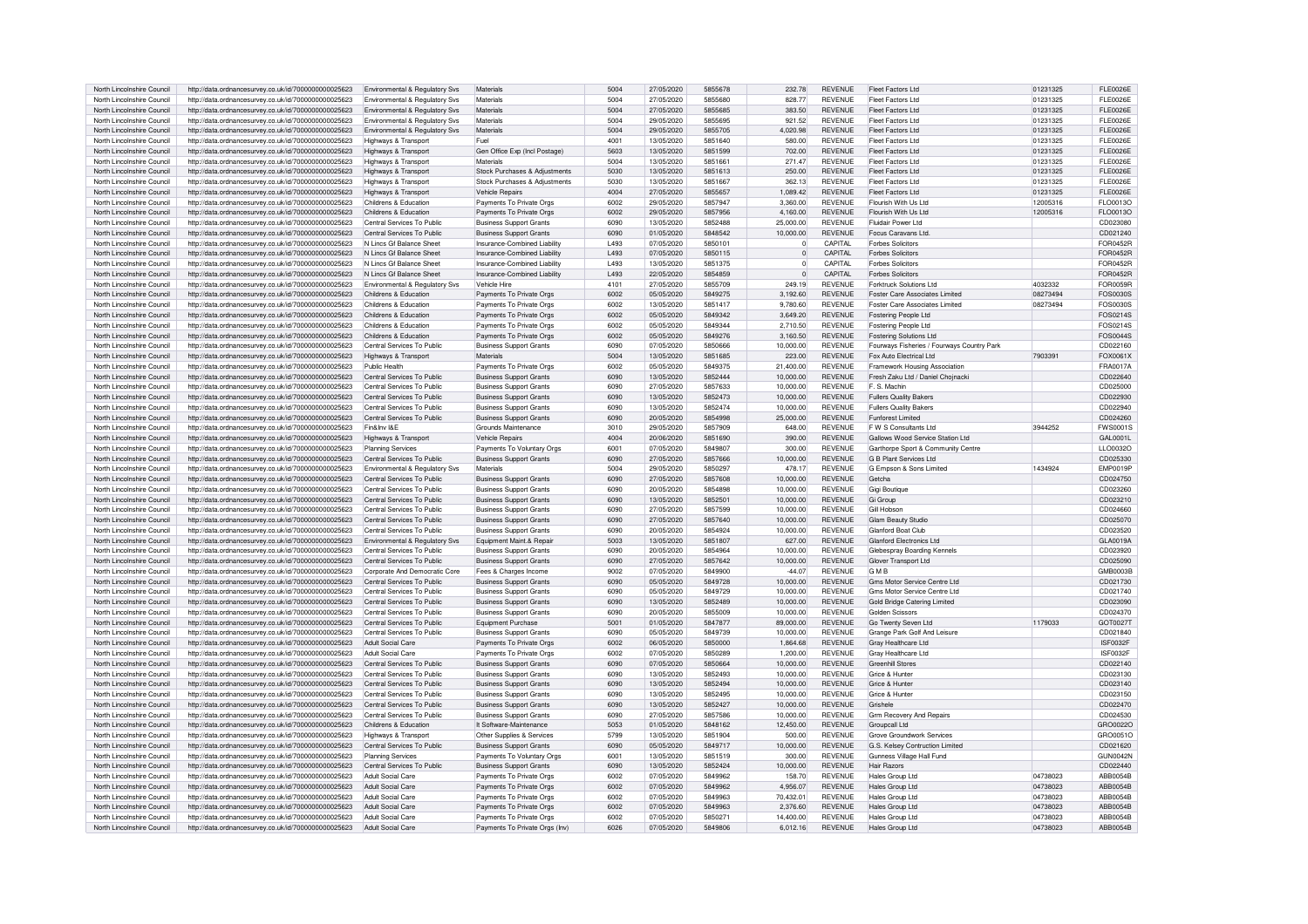| North Lincolnshire Council | http://data.ordnancesurvey.co.uk/id/7000000000025623 | Childrens & Education                 | Materials                      | 5004        | 29/05/2020 | 5857496 | 500.00      | <b>REVENUE</b> | Hallmark Education Ltd                     |          | <b>HAL0107L</b> |
|----------------------------|------------------------------------------------------|---------------------------------------|--------------------------------|-------------|------------|---------|-------------|----------------|--------------------------------------------|----------|-----------------|
| North Lincolnshire Council | http://data.ordnancesurvey.co.uk/id/7000000000025623 | Childrens & Education                 | <b>Materials</b>               | 5004        | 29/05/2020 | 5857498 | 400.00      | <b>REVENUE</b> | Hallmark Education Ltd                     |          | <b>HAL0107L</b> |
|                            |                                                      |                                       |                                |             |            |         |             |                |                                            |          |                 |
| North Lincolnshire Council | http://data.ordnancesurvey.co.uk/id/7000000000025623 | Adult Social Care Capital             | Other Costs                    | <b>A085</b> | 13/05/2020 | 5847876 | 750.00      | <b>CAPITAL</b> | Handicare                                  |          | MIN0024N        |
| North Lincolnshire Council | http://data.ordnancesurvey.co.uk/id/7000000000025623 | Adult Social Care Capital             | Other Costs                    | <b>A085</b> | 13/05/2020 | 5847970 | 2,245.31    | CAPITAL        | Handicare                                  |          | MIN0024N        |
| North Lincolnshire Council | http://data.ordnancesurvey.co.uk/id/7000000000025623 | Central Services To Public            | <b>Business Support Grants</b> | 6090        | 01/05/2020 | 5848536 | 10.000.00   | <b>REVENUE</b> | Harjeet Mangher. Long Road Stores          |          | CD021180        |
| North Lincolnshire Council | http://data.ordnancesurvey.co.uk/id/7000000000025623 | Central Services To Public            | <b>Business Support Grants</b> | 6090        | 13/05/2020 | 5852434 | 10.000.00   | <b>REVENUE</b> | <b>Harland Construction Ltd</b>            |          | CD022540        |
| North Lincolnshire Council | http://data.ordnancesurvey.co.uk/id/7000000000025623 | Culture & Related Services            | <b>Equipment Purchase</b>      | 5001        | 05/05/2020 | 5848529 | 1,098.00    | <b>REVENUE</b> | Harlequin Office Furniture & Equipment     |          | HAR0024F        |
| North Lincolnshire Council | http://data.ordnancesurvey.co.uk/id/7000000000025623 | Central Services To Public            | <b>Business Support Grants</b> | 6090        | 05/05/2020 | 5849714 | 10.000.00   | <b>REVENUE</b> | Harold Woolgar Insurance Ltd               |          | CD021590        |
| North Lincolnshire Council | http://data.ordnancesurvey.co.uk/id/7000000000025623 | Central Services To Public            | <b>Business Support Grants</b> | 6090        | 27/05/2020 | 5857600 | 10.000.00   | <b>REVENUE</b> | Harry'S Bar                                |          | CD024670        |
|                            |                                                      |                                       |                                |             |            |         |             |                |                                            |          |                 |
| North Lincolnshire Council | http://data.ordnancesurvey.co.uk/id/7000000000025623 | Central Services To Public            | <b>Business Support Grants</b> | 6090        | 13/05/2020 | 5852499 | 10.000.00   | <b>REVENUE</b> | Haxey Memorial Hall                        |          | CD023190        |
| North Lincolnshire Council | http://data.ordnancesurvey.co.uk/id/7000000000025623 | Culture & Related Services            | Rents                          | 3201        | 13/05/2020 | 5850382 | 700.00      | <b>REVENUE</b> | Haxey Memorial Hall                        |          | MFM0004M        |
| North Lincolnshire Council | http://data.ordnancesurvey.co.uk/id/7000000000025623 | Central Services To Public            | <b>Business Support Grants</b> | 6090        | 20/05/2020 | 5855015 | 10,000.00   | <b>REVENUE</b> | Haxey Playing Field Association            |          | CD024430        |
| North Lincolnshire Council | http://data.ordnancesurvey.co.uk/id/7000000000025623 | Childrens & Education                 | Payments To Private Orgs       | 6002        | 27/05/2020 | 5856847 | 1.500.00    | <b>REVENUE</b> | Hayleigh Smith                             |          | SMI0673I        |
| North Lincolnshire Council | http://data.ordnancesurvey.co.uk/id/7000000000025623 | Central Services To Public            | <b>Business Support Grants</b> | 6090        | 05/05/2020 | 5849746 | 25,000.00   | <b>REVENUE</b> | Hayley Group Limited                       |          | CD021910        |
| North Lincolnshire Council |                                                      | Adult Social Care                     | Other Professional Fees        | 5829        | 29/05/2020 | 5857515 | 292.00      | <b>REVENUE</b> | Healthcare Conferences Uk                  |          | HAF0190F        |
|                            | http://data.ordnancesurvey.co.uk/id/7000000000025623 |                                       |                                |             |            |         |             |                |                                            |          |                 |
| North Lincolnshire Council | http://data.ordnancesurvey.co.uk/id/7000000000025623 | Central Services To Public            | <b>Business Support Grants</b> | 6090        | 13/05/2020 | 5852454 | 10,000.00   | <b>REVENUE</b> | Heartsease Herbal Apothecary               |          | CD022740        |
| North Lincolnshire Council | http://data.ordnancesurvey.co.uk/id/7000000000025623 | Central Services To Public            | <b>Business Support Grants</b> | 6090        | 20/05/2020 | 5854979 | 10.000.00   | <b>REVENUE</b> | Heart & Sole Reflexology Clinic            |          | CD024070        |
| North Lincolnshire Council | http://data.ordnancesurvey.co.uk/id/7000000000025623 | Central Services To Public            | <b>Business Support Grants</b> | 6090        | 01/05/2020 | 5848539 | 10,000.00   | REVENUE        | Hebden Agencies Ltd                        |          | CD021210        |
| North Lincolnshire Council | http://data.ordnancesurvey.co.uk/id/7000000000025623 | Environmental & Regulatory Svs        | Materials                      | 5004        | 13/05/2020 | 5851557 | 811.00      | REVENUE        | Heil Farid European Company Limited        | SC053003 | <b>FAR0008R</b> |
| North Lincolnshire Council | http://data.ordnancesurvey.co.uk/id/7000000000025623 | Environmental & Regulatory Svs        | Materials                      | 5004        | 13/05/2020 | 5851558 | 284.75      | REVENUE        | Heil Farid European Company Limited        | SC053003 | <b>FAR0008R</b> |
| North Lincolnshire Council | http://data.ordnancesurvey.co.uk/id/7000000000025623 | Central Services To Public            | <b>Business Support Grants</b> | 6090        | 20/05/2020 | 5855006 | 10,000.00   | <b>REVENUE</b> | Help The Mental Health Charity             |          | CD024340        |
|                            |                                                      |                                       |                                | 6090        |            | 5854993 |             | <b>REVENUE</b> | Hemex                                      |          |                 |
| North Lincolnshire Council | http://data.ordnancesurvey.co.uk/id/7000000000025623 | Central Services To Public            | <b>Business Support Grants</b> |             | 20/05/2020 |         | 10,000.00   |                |                                            |          | CD024210        |
| North Lincolnshire Council | http://data.ordnancesurvey.co.uk/id/7000000000025623 | Central Services To Public            | <b>Business Support Grants</b> | 6090        | 13/05/2020 | 5852466 | 10.000.00   | <b>REVENUE</b> | Henderson Transmissions                    |          | CD022860        |
| North Lincolnshire Council | http://data.ordnancesurvey.co.uk/id/7000000000025623 | Central Services To Public            | <b>Business Support Grants</b> | 6090        | 27/05/2020 | 5857659 | 10,000.00   | <b>REVENUE</b> | Henry Clark & Son                          |          | CD025260        |
| North Lincolnshire Council | http://data.ordnancesurvey.co.uk/id/7000000000025623 | Non Distributed Costs                 | Other Supplies & Services      | 5799        | 01/05/2020 | 5848230 | 38,483.79   | <b>REVENUE</b> | <b>Hetts Solicitors</b>                    |          | HFT0009T        |
| North Lincolnshire Council | http://data.ordnancesurvey.co.uk/id/7000000000025623 | Central Services To Public            | <b>Business Support Grants</b> | 6090        | 13/05/2020 | 5852429 | 10,000.00   | <b>REVENUE</b> | Hewitt Paul 0167fd                         |          | CD022490        |
| North Lincolnshire Council | http://data.ordnancesurvey.co.uk/id/7000000000025623 | Childrens & Education                 | Other Supplies & Services      | 5799        | 15/05/2020 | 5852364 | 230.25      | <b>REVENUE</b> | He Words I td                              |          | HFW0030V        |
|                            |                                                      |                                       |                                |             |            |         |             | <b>REVENUE</b> |                                            |          |                 |
| North Lincolnshire Council | http://data.ordnancesurvey.co.uk/id/7000000000025623 | Childrens & Education                 | Other Supplies & Services      | 5799        | 22/05/2020 | 5854641 | 1,142.57    |                | He Words I td                              |          | <b>HEW0030V</b> |
| North Lincolnshire Council | http://data.ordnancesurvey.co.uk/id/7000000000025623 | Childrens & Education                 | Other Supplies & Services      | 5799        | 22/05/2020 | 5855169 | 234.00      | <b>REVENUE</b> | He Words I td                              |          | <b>HEW0030V</b> |
| North Lincolnshire Council | http://data.ordnancesurvey.co.uk/id/7000000000025623 | <b>Adult Social Care</b>              | Payments To Private Orgs       | 6002        | 06/05/2020 | 5849995 | 1,318.80    | <b>REVENUE</b> | Hica I td                                  |          | ISF0010F        |
| North Lincolnshire Council | http://data.ordnancesurvey.co.uk/id/7000000000025623 | Central Services To Public            | <b>Business Support Grants</b> | 6090        | 20/05/2020 | 5855003 | 25.000.00   | <b>REVENUE</b> | High Mugs I td.                            |          | CD024310        |
| North Lincolnshire Council | http://data.ordnancesurvey.co.uk/id/7000000000025623 | Environmental & Regulatory Svs        | Course Fees/Training           | 2002        | 27/05/2020 | 5855427 | 247.50      | <b>REVENUE</b> | High Speed Training Ltd                    | 6428976  | <b>HIG0160G</b> |
| North Lincolnshire Council | http://data.ordnancesurvey.co.uk/id/7000000000025623 | Central Services To Public            | <b>Business Support Grants</b> | 6090        | 27/05/2020 | 5857625 | 10,000.00   | <b>REVENUE</b> | <b>Hillcrest Camping</b>                   |          | CD024920        |
|                            |                                                      | Central Services To Public            |                                | 6090        | 05/05/2020 | 5849751 | 25.000.00   | <b>REVENUE</b> |                                            |          | CD021960        |
| North Lincolnshire Council | http://data.ordnancesurvey.co.uk/id/7000000000025623 |                                       | <b>Business Support Grants</b> |             |            |         |             |                | Hirst Priory Golf Club                     |          |                 |
| North Lincolnshire Council | http://data.ordnancesurvey.co.uk/id/7000000000025623 | Childrens & Education                 | Payments To Private Orgs       | 6002        | 20/05/2020 | 5854372 | 7,440.00    | <b>REVENUE</b> | Hm Prison & Probation Service (Hmpps)      |          | HMP0009P        |
| North Lincolnshire Council | http://data.ordnancesurvey.co.uk/id/7000000000025623 | Central Services To Public            | <b>Business Support Grants</b> | 6090        | 13/05/2020 | 5852484 | 10,000.00   | <b>REVENUE</b> | Hnd Pizza Limited                          |          | CD023040        |
| North Lincolnshire Council | http://data.ordnancesurvey.co.uk/id/7000000000025623 | Central Services To Public            | <b>Business Support Grants</b> | 6090        | 13/05/2020 | 5852436 | 10.000.00   | <b>REVENUE</b> | Hobo Food I to                             |          | CD022560        |
| North Lincolnshire Council | http://data.ordnancesurvey.co.uk/id/7000000000025623 | Environmental & Regulatory Svs        | Equipment Purchase             | 5001        | 21/03/2020 | 5856924 | $-329.24$   | <b>REVENUE</b> | Hogg Laboratory Supplies Ltd               |          | HOG0019G        |
| North Lincolnshire Council | http://data.ordnancesurvey.co.uk/id/7000000000025623 | Central Services To Public            | <b>Business Support Grants</b> | 6090        | 05/05/2020 | 5849737 | 25,000.00   | <b>REVENUE</b> | Holdall Self Storage Limited               |          | CD021820        |
| North Lincolnshire Council |                                                      | Adult Social Care                     |                                | 3000        | 13/05/2020 | 5851864 | 177.69      | <b>REVENUE</b> | <b>Holls Electrical Ltd</b>                | 1421429  | <b>HOL0021L</b> |
|                            | http://data.ordnancesurvey.co.uk/id/7000000000025623 |                                       | Repair & Maintenance Costs     |             |            |         |             |                |                                            |          |                 |
| North Lincolnshire Council | http://data.ordnancesurvey.co.uk/id/7000000000025623 | Culture & Related Services            | Repair & Maintenance Costs     | 3000        | 13/05/2020 | 5851864 | 164.37      | <b>REVENUE</b> | Holls Electrical Ltd                       | 1421429  | <b>HOL0021L</b> |
| North Lincolnshire Council | http://data.ordnancesurvey.co.uk/id/7000000000025623 | Environmental & Regulatory Svs        | Equipment Purchase             | 5001        | 05/05/2020 | 5849392 | 1,099.03    | <b>REVENUE</b> | Holls Electrical Ltd                       | 1421429  | HOI 0021I       |
| North Lincolnshire Council | http://data.ordnancesurvey.co.uk/id/7000000000025623 | Central Services To Public            | <b>Business Support Grants</b> | 6090        | 13/05/2020 | 5852459 | 25.000.00   | <b>REVENUE</b> | Hontons Of Foworth Ltd                     |          | CD022790        |
| North Lincolnshire Council | http://data.ordnancesurvey.co.uk/id/7000000000025623 | Central Services To Public            | <b>Business Support Grants</b> | 6090        | 04/05/2020 | 5849292 | 10.000.00   | <b>REVENUE</b> | Horkstow Village Hall                      |          | CD021430        |
| North Lincolnshire Council | http://data.ordnancesurvey.co.uk/id/7000000000025623 | Childrens & Education                 | Home To School Transport       | 4201        | 15/05/2020 | 5852672 | 6,024.00    | <b>REVENUE</b> | <b>Homsby Travel Services Ltd</b>          | 01490232 | <b>HOR0122F</b> |
| North Lincolnshire Council | http://data.ordnancesurvey.co.uk/id/7000000000025623 | Highways & Transport                  | <b>Concessionary Fares</b>     | 6010        | 07/05/2020 | 5850051 | 32,400.00   | <b>REVENUE</b> | Hornsby Travel Services Ltd                | 01490232 | <b>HOR0122R</b> |
|                            |                                                      |                                       |                                |             |            |         |             |                |                                            |          |                 |
| North Lincolnshire Council | http://data.ordnancesurvey.co.uk/id/7000000000025623 | Highways & Transport                  | Passenger Transport            | 6011        | 15/05/2020 | 5853033 | 26,928.65   | <b>REVENUE</b> | Homsby Travel Services Ltd                 | 01490232 | <b>HOR0122R</b> |
| North Lincolnshire Council | http://data.ordnancesurvey.co.uk/id/7000000000025623 | Highways & Transport                  | Passenger Transport            | 6011        | 22/05/2020 | 5854649 | 6.696.00    | <b>REVENUE</b> | Hornsby Travel Services Ltd                | 01490232 | <b>HOR0122F</b> |
| North Lincolnshire Council | http://data.ordnancesurvey.co.uk/id/7000000000025623 | Highways & Transport                  | Passenger Transport            | 6011        | 22/05/2020 | 5854651 | 6.696.00    | <b>REVENUE</b> | Homsby Travel Services Ltd                 | 01490232 | <b>HOR0122F</b> |
| North Lincolnshire Council | http://data.ordnancesurvey.co.uk/id/7000000000025623 | Childrens & Education                 | Payments To Private Orgs       | 6002        | 05/05/2020 | 5849266 | 12.402.86   | <b>REVENUE</b> | Horton Establishments Ltd                  |          | <b>HOR0164F</b> |
| North Lincolnshire Council | http://data.ordnancesurvey.co.uk/id/7000000000025623 | <b>Adult Social Care</b>              | Payments To Private Orgs       | 6002        | 06/05/2020 | 5849997 | 24,018.56   | <b>REVENUE</b> | Housing & Support Solutions Ltd            |          | <b>ISF0014F</b> |
| North Lincolnshire Council | http://data.ordnancesurvey.co.uk/id/7000000000025623 | <b>Adult Social Care</b>              | Payments To Private Orgs       | 6002        | 06/05/2020 | 5849997 | 2,352.00    | <b>REVENUE</b> | Housing & Support Solutions Ltd            |          | <b>ISF0014F</b> |
|                            |                                                      |                                       |                                |             |            |         |             |                |                                            |          |                 |
| North Lincolnshire Council | http://data.ordnancesurvey.co.uk/id/7000000000025623 | Adult Social Care                     | Payments To Private Orgs       | 6002        | 07/05/2020 | 584999  | 11,263.44   | REVENUE        | Housing & Support Solutions Ltd            |          | <b>HOU0264L</b> |
| North Lincolnshire Council | http://data.ordnancesurvey.co.uk/id/7000000000025623 | Adult Social Care                     | Payments To Private Orgs       | 6002        | 07/05/2020 | 5850288 | 7,300.00    | REVENUE        | Housing & Support Solutions Ltd            |          | <b>HOU0264U</b> |
| North Lincolnshire Council | http://data.ordnancesurvey.co.uk/id/7000000000025623 | Public Health                         | Materials                      | 5004        | 30/06/2020 | 5854648 | 297.40      | <b>REVENUE</b> | Humber Merchants Ltd                       | 1045179  | HUM0003M        |
| North Lincolnshire Council | http://data.ordnancesurvey.co.uk/id/7000000000025623 | <b>Culture &amp; Related Services</b> | Other Premises Costs           | 3390        | 13/05/2020 | 5850383 | 1,038.75    | <b>REVENUE</b> | Humberside Fire & Rescue Service           |          | HUM0043M        |
| North Lincolnshire Council | http://data.ordnancesurvey.co.uk/id/7000000000025623 | Central Services To Public            | <b>Business Support Grants</b> | 6090        | 05/05/2020 | 5849749 | 25,000.00   | <b>REVENUE</b> | Humberside Lifting Services Ltd            |          | CD021940        |
| North Lincolnshire Council | http://data.ordnancesurvey.co.uk/id/7000000000025623 | Central Services To Public            | <b>Business Support Grants</b> | 6090        | 20/05/2020 | 5854992 | 10.000.00   | <b>REVENUE</b> | Humberside Materials Laboratory Limited    |          | CD024200        |
| North Lincolnshire Council | http://data.ordnancesurvey.co.uk/id/7000000000025623 | Central Services To Public            | <b>Business Support Grants</b> | 6090        | 27/05/2020 | 5857622 | 10,000.00   | REVENUE        | Humberside Paints Ltd                      |          | CD024890        |
|                            |                                                      |                                       |                                |             |            |         |             |                |                                            |          |                 |
| North Lincolnshire Council | http://data.ordnancesurvey.co.uk/id/7000000000025623 | Adult Social Care                     | Vehicle Hire                   | 4101        | 15/05/2020 | 5852604 | 273.15      | <b>REVENUE</b> | Humber & Wolds Rural Comm Council          | 4606085  | <b>HUM0307M</b> |
| North Lincolnshire Council | http://data.ordnancesurvey.co.uk/id/7000000000025623 | Central Services To Public            | <b>Business Support Grants</b> | 6090        | 20/05/2020 | 585497  | 10,000.00   | <b>REVENUE</b> | <b>Huxford Flectrical</b>                  |          | CD023990        |
| North Lincolnshire Council | http://data.ordnancesurvey.co.uk/id/7000000000025623 | Fin&Inv I&F                           | Grounds Maintenance            | 3010        | 29/05/2020 | 5857911 | 338.00      | <b>REVENUE</b> | Hydrainer Pump Hire Ltd                    | 1522204  | <b>HYD0065D</b> |
| North Lincolnshire Council | http://data.ordnancesurvey.co.uk/id/7000000000025623 | Fin&Inv I&F                           | Grounds Maintenance            | 3010        | 29/05/2020 | 5857908 | 468.00      | <b>REVENUE</b> | Hydrainer Pumps Ltd                        |          | <b>HYD0014D</b> |
| North Lincolnshire Council | http://data.ordnancesurvey.co.uk/id/7000000000025623 | Corporate And Democratic Core         | Other Professional Fees        | 5829        | 29/05/2020 | 5857681 | 2.790.00    | <b>REVENUE</b> | Hymans Robertson Lip                       |          | <b>HYM0020N</b> |
| North Lincolnshire Council | http://data.ordnancesurvey.co.uk/id/7000000000025623 | Childrens & Education                 | Repair & Maintenance Costs     | 3000        | 13/05/2020 | 5851885 | 91.00       | REVENUE        | lag Developments Ltd                       | 05073636 | IGA0021A        |
|                            |                                                      |                                       |                                |             |            |         |             |                |                                            |          |                 |
| North Lincolnshire Council | http://data.ordnancesurvey.co.uk/id/7000000000025623 | Environmental & Regulatory Svs        | Repair & Maintenance Costs     | 3000        | 13/05/2020 | 5851885 | 302.46      | <b>REVENUE</b> | lag Developments Ltd                       | 05073636 | IGA0021A        |
| North Lincolnshire Council | http://data.ordnancesurvey.co.uk/id/7000000000025623 | Central Services To Public            | <b>Business Support Grants</b> | 6090        | 27/05/2020 | 5857664 | 10.000.00   | <b>REVENUE</b> | lan Stokes T/A Nouveau Decor By lan Stokes |          | CD025310        |
| North Lincolnshire Council | http://data.ordnancesurvey.co.uk/id/7000000000025623 | Central Services To Public            | <b>Business Support Grants</b> | 6090        | 20/05/2020 | 5854984 | 10,000.00   | REVENUE        | Ihk Re-Enactment Group                     |          | CD024120        |
| North Lincolnshire Council | http://data.ordnancesurvey.co.uk/id/7000000000025623 | Central Services To Public            | <b>Business Support Grants</b> | 6090        | 20/05/2020 | 5854927 | 10,000.00   | REVENUE        | <b>Imminently Limited</b>                  |          | CD023550        |
| North Lincolnshire Council | http://data.ordnancesurvey.co.uk/id/7000000000025623 | Childrens & Education                 | Materials                      | 5004        | 20/04/2020 | 5855716 | $-1.452.30$ | <b>REVENUE</b> | Imperial Commercials Ltd                   | 653665   | <b>LEX0001X</b> |
| North Lincolnshire Council | http://data.ordnancesurvey.co.uk/id/7000000000025623 | Childrens & Education                 | Materials                      | 5004        | 13/05/2020 | 5851693 | 1,452.30    | <b>REVENUE</b> | Imperial Commercials Ltd                   | 653665   | LEX0001X        |
|                            |                                                      |                                       |                                |             |            |         |             |                |                                            |          |                 |
| North Lincolnshire Council | http://data.ordnancesurvey.co.uk/id/7000000000025623 | Central Services To Public            | <b>Business Support Grants</b> | 6090        | 05/05/2020 | 5849738 | 10,000.00   | <b>REVENUE</b> | <b>Imperial Garages</b>                    |          | CD021830        |
| North Lincolnshire Council | http://data.ordnancesurvey.co.uk/id/7000000000025623 | Central Services To Public            | Equipment Purchase             | 5001        | 15/05/2020 | 5852397 | 2.376.00    | <b>REVENUE</b> | Imperial Polythene Products                |          | IMP0014P        |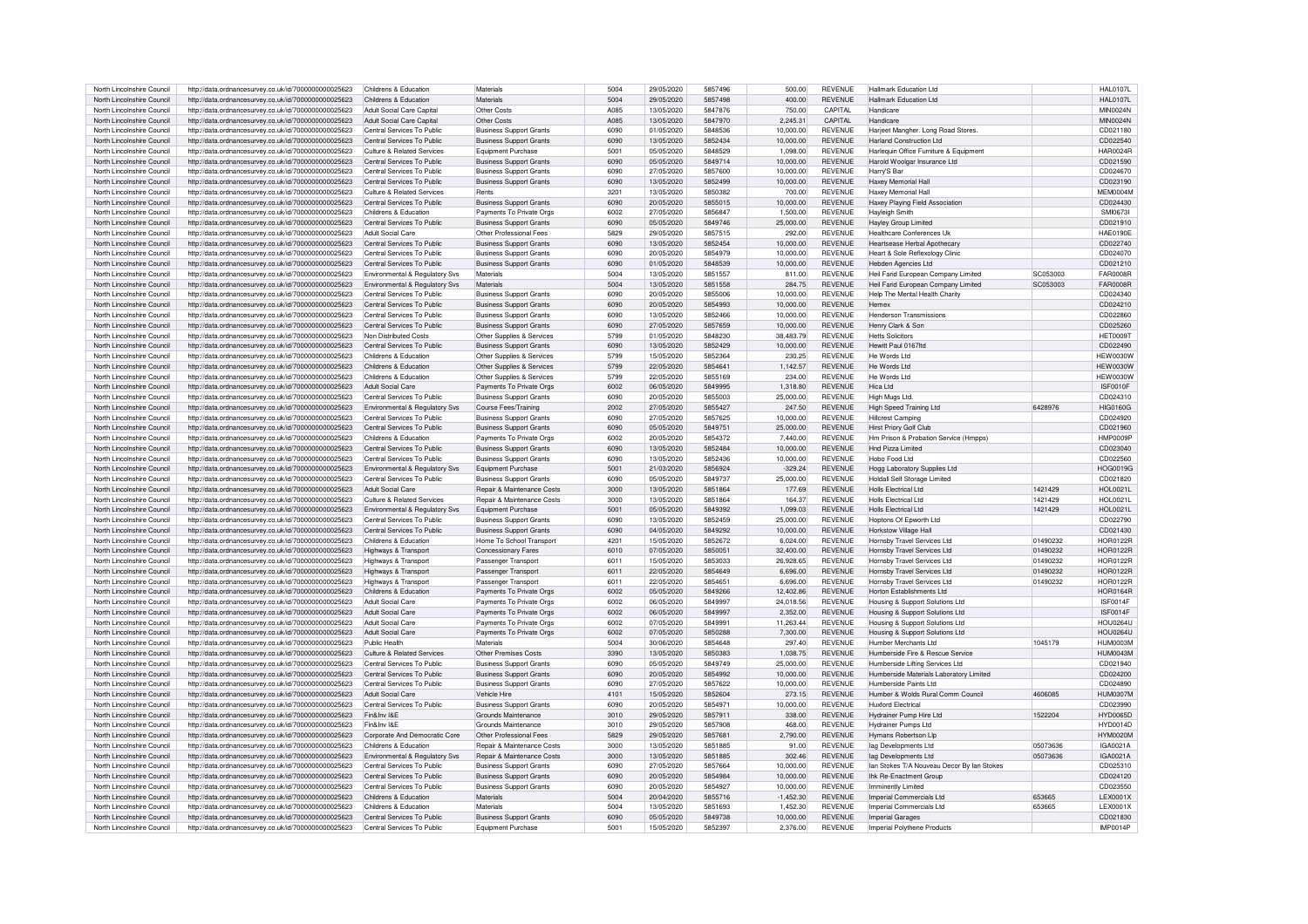| North Lincolnshire Council |                                                                                                              |                                       |                                                                 |      |            |         |                |                |                                            |          |                             |
|----------------------------|--------------------------------------------------------------------------------------------------------------|---------------------------------------|-----------------------------------------------------------------|------|------------|---------|----------------|----------------|--------------------------------------------|----------|-----------------------------|
|                            | http://data.ordnancesurvey.co.uk/id/7000000000025623                                                         | Central Services To Public            | Equipment Purchase                                              | 5001 | 20/05/2020 | 5852396 | 1,320.00       | <b>REVENUE</b> | Imperial Polythene Products                |          | <b>IMP0014P</b>             |
| North Lincolnshire Council | http://data.ordnancesurvey.co.uk/id/7000000000025623                                                         | Childrens & Education                 | Payments To Private Orgs                                        | 6002 | 13/05/2020 | 5851418 | 13,714.20      | <b>REVENUE</b> | Independent Childcare Group Of Schools Ltd |          | CAM0185M                    |
| North Lincolnshire Council | http://data.ordnancesurvey.co.uk/id/7000000000025623                                                         | Culture & Related Services            | Other Premises Costs                                            | 3390 | 29/05/2020 | 5854582 | 250.00         | <b>REVENUE</b> | Independent Property Surveyors             |          | <b>IND0111D</b>             |
| North Lincolnshire Council | http://data.ordnancesurvey.co.uk/id/7000000000025623                                                         | Central Services To Public            | <b>Business Support Grants</b>                                  | 6090 | 13/05/2020 | 5852441 | 10.000.00      | <b>REVENUE</b> | In Export Ltd                              |          | CD022610                    |
|                            |                                                                                                              |                                       |                                                                 |      |            |         |                |                |                                            |          |                             |
| North Lincolnshire Council | http://data.ordnancesurvey.co.uk/id/7000000000025623                                                         | Central Services To Public            | <b>Business Support Grants</b>                                  | 6090 | 20/05/2020 | 5854897 | 10.000.00      | <b>REVENUE</b> | Inspired Leisure Ltd                       |          | CD023250                    |
| North Lincolnshire Council | http://data.ordnancesurvey.co.uk/id/7000000000025623                                                         | Environmental & Regulatory Svs        | Licenses, Subs & Memberships                                    | 5510 | 22/05/2020 | 5854644 | 465.00         | REVENUE        | Institute Of Licensing Ltd                 |          | <b>INS0270S</b>             |
| North Lincolnshire Council | http://data.ordnancesurvey.co.uk/id/7000000000025623                                                         | <b>Adult Social Care Capital</b>      | Other Costs                                                     | A085 | 03/07/2020 | 5854499 | 900.00         | CAPITAL        | Invacare Ltd                               | 5178693  | <b>INV0022V</b>             |
| North Lincolnshire Council | http://data.ordnancesurvey.co.uk/id/7000000000025623                                                         | Central Services To Public            | <b>Business Support Grants</b>                                  | 6090 | 01/05/2020 | 5848054 | 10.000.00      | <b>REVENUE</b> | Ironstone Plant Hire Ltd                   |          | CD021000                    |
| North Lincolnshire Council | http://data.ordnancesurvey.co.uk/id/7000000000025623                                                         | Childrens & Education                 | Home To School Transport                                        | 4201 | 13/05/2020 | 5851409 | 4,870.68       | <b>REVENUE</b> | <b>Isle Coaches</b>                        |          | COA0039/                    |
|                            |                                                                                                              |                                       |                                                                 |      |            |         |                |                |                                            |          |                             |
| North Lincolnshire Council | http://data.ordnancesurvey.co.uk/id/7000000000025623                                                         | Highways & Transport                  | Concessionary Fares                                             | 6010 | 07/05/2020 | 5850054 | 5.000.00       | <b>REVENUE</b> | Isle Coaches                               |          | COA0039/                    |
| North Lincolnshire Council | http://data.ordnancesurvey.co.uk/id/7000000000025623                                                         | Highways & Transport                  | Passenger Transport                                             | 6011 | 15/05/2020 | 5853025 | 2.568.66       | <b>REVENUE</b> | <b>Isle Coaches</b>                        |          | COA0039A                    |
| North Lincolnshire Council | http://data.ordnancesurvey.co.uk/id/7000000000025623                                                         | Highways & Transport                  | Passenger Transport                                             | 6011 | 15/05/2020 | 5853030 | 1,115.38       | <b>REVENUE</b> | <b>Isle Coaches</b>                        |          | COA0039A                    |
| North Lincolnshire Council | http://data.ordnancesurvey.co.uk/id/7000000000025623                                                         | Childrens & Education                 | Payments To Private Orgs                                        | 6002 | 15/05/2020 | 5852981 | 105.36         | <b>REVENUE</b> | <b>Isle Education Trust</b>                | 07814150 | <b>ISL0029L</b>             |
| North Lincolnshire Council |                                                                                                              | Childrens & Education                 |                                                                 | 6002 | 15/05/2020 | 5852981 | 1.257.74       | <b>REVENUE</b> | <b>Isle Education Trust</b>                | 07814150 | <b>ISL0029L</b>             |
|                            | http://data.ordnancesurvey.co.uk/id/7000000000025623                                                         |                                       | Payments To Private Orgs                                        |      |            |         |                |                |                                            |          |                             |
| North Lincolnshire Council | http://data.ordnancesurvey.co.uk/id/7000000000025623                                                         | Culture & Related Services            | Equipment Maint.& Repair                                        | 5003 | 13/05/2020 | 5851465 | 993.92         | <b>REVENUE</b> | Isle Education Trust Enterprises Limited   | 07814150 | ISL0101L                    |
| North Lincolnshire Council | http://data.ordnancesurvey.co.uk/id/7000000000025623                                                         | Central Services To Public            | <b>Business Support Grants</b>                                  | 6090 | 27/05/2020 | 5857612 | 10,000.00      | <b>REVENUE</b> | It'S F'J'S Cars I td                       |          | CD024790                    |
| North Lincolnshire Council | http://data.ordnancesurvey.co.uk/id/7000000000025623                                                         | Central Services To Public            | <b>Business Support Grants</b>                                  | 6090 | 13/05/2020 | 5852483 | 10,000.00      | <b>REVENUE</b> | It'S Party Time                            |          | CD023030                    |
| North Lincolnshire Council | http://data.ordnancesurvey.co.uk/id/7000000000025623                                                         | Central Services To Public            | <b>Business Support Grants</b>                                  | 6090 | 05/05/2020 | 5849719 | 10,000.00      | <b>REVENUE</b> | I W Dowson Ltd                             |          | CD021640                    |
|                            |                                                                                                              |                                       |                                                                 | 6090 |            |         |                |                |                                            |          |                             |
| North Lincolnshire Council | http://data.ordnancesurvey.co.uk/id/7000000000025623                                                         | Central Services To Public            | <b>Business Support Grants</b>                                  |      | 05/05/2020 | 5849722 | 10,000.00      | <b>REVENUE</b> | Jack Leaning Sole Trader                   |          | CD021670                    |
| North Lincolnshire Council | http://data.ordnancesurvey.co.uk/id/7000000000025623                                                         | Highways & Transport                  | Clothing, Uniforms & Laundr                                     | 5301 | 13/05/2020 | 585169  | 453.00         | <b>REVENUE</b> | Jacksons Workwear Rental Ltd               | 193856   | JAC0171C                    |
| North Lincolnshire Council | http://data.ordnancesurvey.co.uk/id/7000000000025623                                                         | Corporate And Democratic Core         | Other Professional Fees                                         | 5829 | 27/05/2020 | 5851912 | $\overline{0}$ | <b>REVENUE</b> | Jacobs                                     |          | JAC0011C                    |
| North Lincolnshire Council | http://data.ordnancesurvey.co.uk/id/7000000000025623                                                         | Corporate And Democratic Core         | Other Professional Fees                                         | 5829 | 27/05/2020 | 5851915 | $\Omega$       | <b>REVENUE</b> | Jacobs                                     |          | JAC0011C                    |
| North Lincolnshire Council | http://data.ordnancesurvey.co.uk/id/7000000000025623                                                         | Corporate And Democratic Core         | Other Professional Fees                                         | 5829 | 27/05/2020 | 5851918 | $\Omega$       | <b>REVENUE</b> | Jacobs                                     |          | <b>JAC0011C</b>             |
|                            |                                                                                                              |                                       |                                                                 |      |            |         |                |                | Janet Mort                                 |          |                             |
| North Lincolnshire Council | http://data.ordnancesurvey.co.uk/id/7000000000025623                                                         | Central Services To Public            | <b>Business Support Grants</b>                                  | 6090 | 20/05/2020 | 5854923 | 10,000.00      | <b>REVENUE</b> |                                            |          | CD023510                    |
| North Lincolnshire Council | http://data.ordnancesurvey.co.uk/id/7000000000025623                                                         | Central Services To Public            | <b>Business Support Grants</b>                                  | 6090 | 13/05/2020 | 5852437 | 10.000.00      | <b>REVENUE</b> | Janis Hair Fashions                        |          | CD022570                    |
| North Lincolnshire Council | http://data.ordnancesurvey.co.uk/id/7000000000025623                                                         | Central Services To Public            | <b>Business Support Grants</b>                                  | 6090 | 01/05/2020 | 5848048 | 10,000.00      | <b>REVENUE</b> | J Atkinson & D Atkinson                    |          | CD020940                    |
| North Lincolnshire Council | http://data.ordnancesurvey.co.uk/id/7000000000025623                                                         | <b>Planning Services</b>              | Other Supplies & Services                                       | 5799 | 15/05/2020 | 5853089 | 1,200.00       | <b>REVENUE</b> | Jba Consulting                             |          | JBA0003A                    |
| North Lincolnshire Council |                                                                                                              | Central Services To Public            |                                                                 | 6090 | 05/05/2020 | 5849706 | 10.000.00      | <b>REVENUE</b> |                                            |          | CD021510                    |
|                            | http://data.ordnancesurvey.co.uk/id/7000000000025623                                                         |                                       | <b>Business Support Grants</b>                                  |      |            |         |                |                | Jc Cook Cycles Limited                     |          |                             |
| North Lincolnshire Council | http://data.ordnancesurvey.co.uk/id/7000000000025623                                                         | Central Services To Public            | <b>Business Support Grants</b>                                  | 6090 | 13/05/2020 | 5852450 | 10,000.00      | <b>REVENUE</b> | J.E.T Transport                            |          | CD022700                    |
| North Lincolnshire Council | http://data.ordnancesurvey.co.uk/id/7000000000025623                                                         | Central Services To Public            | <b>Business Support Grants</b>                                  | 6090 | 13/05/2020 | 5852422 | 10,000.00      | REVENUE        | Jh & D Newsagents Ltd                      |          | CD022420                    |
| North Lincolnshire Council | http://data.ordnancesurvey.co.uk/id/7000000000025623                                                         | Highways & Transport                  | Other Supplies & Services                                       | 5799 | 05/05/2020 | 5844407 | 320.58         | <b>REVENUE</b> | J Mocann & Co Ltd                          | 08326109 | <b>JMC0004C</b>             |
| North Lincolnshire Council | http://data.ordnancesurvey.co.uk/id/7000000000025623                                                         | Highways & Transport                  | Other Supplies & Services                                       | 5799 | 05/05/2020 | 5844428 | 633.03         | REVENUE        | J Mccann & Co Ltd                          | 08326109 | <b>JMC00040</b>             |
| North Lincolnshire Council | http://data.ordnancesurvey.co.uk/id/7000000000025623                                                         | Adult Social Care                     | Payments To Private Orgs                                        | 6002 | 06/05/2020 | 585000  | 25,455.80      | <b>REVENUE</b> | Jme Care Ltd                               |          | ISF0035F                    |
|                            |                                                                                                              |                                       |                                                                 |      |            |         |                |                |                                            |          |                             |
| North Lincolnshire Council | http://data.ordnancesurvey.co.uk/id/7000000000025623                                                         | Central Services To Public            | <b>Business Support Grants</b>                                  | 6090 | 01/05/2020 | 5848546 | 10,000.00      | <b>REVENUE</b> | Jme Care Ltd                               |          | CD021280                    |
| North Lincolnshire Council | http://data.ordnancesurvey.co.uk/id/7000000000025623                                                         | Central Services To Public            | <b>Business Support Grants</b>                                  | 6090 | 13/05/2020 | 5852492 | 10,000.00      | <b>REVENUE</b> | J Naylor Funeral Directors Limited         |          | CD023120                    |
| North Lincolnshire Council | http://data.ordnancesurvev.co.uk/id/7000000000025623                                                         | Central Services To Public            | <b>Business Support Grants</b>                                  | 6090 | 20/05/2020 | 5855017 | 25,000.00      | <b>REVENUE</b> | J Navlor Funeral Directors Ltd             |          | CD024450                    |
| North Lincolnshire Council | http://data.ordnancesurvey.co.uk/id/7000000000025623                                                         | Childrens & Education                 | Other Professional Fees                                         | 5829 | 22/05/2020 | 5854840 | 2,000.00       | <b>REVENUE</b> | Joanne Foster-Bhodes                       |          | FOS0185S                    |
|                            |                                                                                                              |                                       |                                                                 | 5030 | 05/05/2020 | 5847534 |                | <b>REVENUE</b> |                                            |          | <b>JOB0007B</b>             |
| North Lincolnshire Council | http://data.ordnancesurvev.co.uk/id/7000000000025623                                                         | Highways & Transport                  | Stock Purchases & Adiustments                                   |      |            |         | 1.212.00       |                | Jobling Purser Ltd                         |          |                             |
| North Lincolnshire Council | http://data.ordnancesurvev.co.uk/id/7000000000025623                                                         | Central Services To Public            | <b>Business Support Grants</b>                                  | 6090 | 05/05/2020 | 5849724 | 10,000.00      | <b>REVENUE</b> | John Coope                                 |          | CD021690                    |
| North Lincolnshire Council | http://data.ordnancesurvey.co.uk/id/7000000000025623                                                         | Corporate And Democratic Core         | Gen Office Exp (Incl Postage)                                   | 5603 | 29/05/2020 | 5858083 | 649.44         | <b>REVENUE</b> | John Espin Signs Ltd                       | 05305298 | <b>ESP0003F</b>             |
| North Lincolnshire Council | http://data.ordnancesurvey.co.uk/id/7000000000025623                                                         | Corporate And Democratic Core         | Gen Office Exp (Incl Postage                                    | 5603 | 29/05/2020 | 5858084 | 792.00         | <b>REVENUE</b> | John Espin Signs Ltd                       | 05305298 | ESP0003P                    |
| North Lincolnshire Council | http://data.ordnancesurvey.co.uk/id/7000000000025623                                                         | Central Services To Public            | <b>Business Support Grants</b>                                  | 6090 | 27/05/2020 | 5857613 | 10,000.00      | <b>REVENUE</b> | John Finch                                 |          | CD024800                    |
|                            |                                                                                                              |                                       |                                                                 |      |            |         |                | <b>REVENUE</b> |                                            |          |                             |
|                            |                                                                                                              |                                       |                                                                 |      |            |         |                |                | John Fountain                              |          |                             |
| North Lincolnshire Council | http://data.ordnancesurvey.co.uk/id/7000000000025623                                                         | Central Services To Public            | <b>Business Support Grants</b>                                  | 6090 | 20/05/2020 | 5854999 | 10,000.00      |                |                                            |          | CD024270                    |
| North Lincolnshire Council | http://data.ordnancesurvey.co.uk/id/7000000000025623                                                         | Childrens & Education                 | Other Supplies & Services                                       | 5799 | 15/05/2020 | 5852598 | 300.00         | <b>REVENUE</b> | John Leggott College                       |          | JOH0003H                    |
| North Lincolnshire Council | http://data.ordnancesurvey.co.uk/id/7000000000025623                                                         | Central Services To Public            | <b>Business Support Grants</b>                                  | 6090 | 07/05/2020 | 5850674 | 10,000.00      | <b>REVENUE</b> | John B Marsh (Farms                        |          | CD022240                    |
|                            |                                                                                                              |                                       |                                                                 |      |            |         |                |                |                                            |          |                             |
| North Lincolnshire Council | http://data.ordnancesurvey.co.uk/id/7000000000025623                                                         | Childrens & Education                 | Home To School Transpor                                         | 4201 | 13/05/2020 | 5848507 | 2.532.00       | <b>REVENUE</b> | Johnson Coaches                            |          | <b>JOH0153H</b>             |
| North Lincolnshire Council | http://data.ordnancesurvey.co.uk/id/7000000000025623                                                         | Childrens & Education                 | Home To School Transport                                        | 4201 | 25/06/2020 | 5858089 | 2,743.00       | <b>REVENUE</b> | Johnson Coaches                            |          | <b>JOH0153H</b>             |
| North Lincolnshire Council | http://data.ordnancesurvey.co.uk/id/7000000000025623                                                         | Environmental & Regulatory Svs        | Materials                                                       | 5004 | 13/05/2020 | 5851692 | 256.96         | <b>REVENUE</b> | Johnston Sweepers Ltd                      | 199841   | JOH0004F                    |
| North Lincolnshire Council | http://data.ordnancesurvey.co.uk/id/7000000000025623                                                         | Environmental & Regulatory Sys        | Equipment Maint.& Repair                                        | 5003 | 29/05/2020 | 5858096 | 25,456.00      | <b>REVENUE</b> | Jontek Limited                             |          | <b>JON0165M</b>             |
| North Lincolnshire Council | http://data.ordnancesurvey.co.uk/id/7000000000025623                                                         | Childrens & Education                 | Legal Fees                                                      | 5823 | 05/05/2020 | 5848522 | 446.95         | <b>REVENUE</b> | Joyce Scaife                               |          | SCA0199/                    |
|                            |                                                                                                              |                                       |                                                                 |      |            |         |                |                |                                            |          |                             |
| North Lincolnshire Council | http://data.ordnancesurvey.co.uk/id/7000000000025623                                                         | <b>Housing Services</b>               | Fees & Charges Income                                           | 9002 | 20/05/2020 | 585433  | $-1,312.30$    | <b>REVENUE</b> | Jp Developers Limited                      |          | JPD0001D                    |
| North Lincolnshire Council | http://data.ordnancesurvey.co.uk/id/7000000000025623                                                         | <b>Housing Services</b>               | Fees & Charges Income                                           | 9002 | 20/05/2020 | 5854335 | $-1,166.56$    | <b>REVENUE</b> | Jp Developers Limited                      |          | JPD0001D                    |
| North Lincolnshire Council | http://data.ordnancesurvey.co.uk/id/7000000000025623                                                         | <b>Housing Services</b>               | Fees & Charges Income                                           | 9002 | 20/05/2020 | 5854337 | $-2,821.84$    | <b>REVENUE</b> | Jo Developers Limited                      |          | JPD0001D                    |
| North Lincolnshire Council | http://data.ordnancesurvey.co.uk/id/7000000000025623                                                         | <b>Housing Services</b>               | Fees & Charges Income                                           | 9002 | 20/05/2020 | 5854338 | $-1,839.12$    | <b>REVENUE</b> | Jp Developers Limited                      |          | JPD0001D                    |
| North Lincolnshire Council | http://data.ordnancesurvey.co.uk/id/7000000000025623                                                         | <b>Housing Services</b>               | Fees & Charges Income                                           | 9002 | 29/05/2020 | 5856920 | $-1.319.25$    | <b>REVENUE</b> | Jo Developers Limited                      |          | JPD0001D                    |
|                            |                                                                                                              |                                       |                                                                 | 9002 | 29/05/2020 | 585748  |                | <b>REVENUE</b> |                                            |          |                             |
| North Lincolnshire Council | http://data.ordnancesurvey.co.uk/id/7000000000025623                                                         | <b>Housing Services</b>               | Fees & Charges Income                                           |      |            |         | $-47.85$       |                | Jp Developers Limited                      |          | JPD0001D                    |
| North Lincolnshire Council | http://data.ordnancesurvey.co.uk/id/7000000000025623                                                         | <b>Culture &amp; Related Services</b> | Payments To Private Orgs                                        | 6002 | 01/05/2020 | 584812  | 2,000.00       | <b>REVENUE</b> | Jn Doors                                   |          | JPD0002D                    |
| North Lincolnshire Council | http://data.ordnancesurvey.co.uk/id/7000000000025623                                                         | Central Services To Public            | <b>Business Support Grants</b>                                  | 6090 | 20/05/2020 | 5854943 | 10.000.00      | <b>REVENUE</b> | J'S Cycle Shack Epworth                    |          | CD023710                    |
| North Lincolnshire Council | http://data.ordnancesurvey.co.uk/id/7000000000025623                                                         | Central Services To Public            | <b>Business Support Grants</b>                                  | 6090 | 01/05/2020 | 5848061 | 25,000.00      | <b>REVENUE</b> | J & S Venture Ltd                          |          | CD021070                    |
| North Lincolnshire Council | http://data.ordnancesurvey.co.uk/id/7000000000025623                                                         | Central Services To Public            | <b>Business Support Grants</b>                                  | 6090 | 13/05/2020 | 5852442 | 10.000.00      | <b>REVENUE</b> | Judas Priest Music Limited                 |          | CD022620                    |
| North Lincolnshire Council |                                                                                                              | Central Services To Public            |                                                                 | 6090 | 13/05/2020 | 5852468 |                | <b>REVENUE</b> | Judd Paint Solutions Ltd                   |          |                             |
|                            | http://data.ordnancesurvey.co.uk/id/7000000000025623                                                         |                                       | <b>Business Support Grants</b>                                  |      |            |         | 25,000.00      |                |                                            |          | CD022880                    |
| North Lincolnshire Council | http://data.ordnancesurvey.co.uk/id/7000000000025623                                                         | Childrens & Education                 | Payments To Private Orgs                                        | 6002 | 27/05/2020 | 5856849 | 1.200.00       | <b>REVENUE</b> | Julia Brooke                               |          | <b>BRO0315C</b>             |
| North Lincolnshire Council | http://data.ordnancesurvey.co.uk/id/7000000000025623                                                         | Central Services To Public            | <b>Business Support Grants</b>                                  | 6090 | 01/05/2020 | 5848547 | 10,000.00      | <b>REVENUE</b> | Just Roadster Ltd                          |          | CD021290                    |
| North Lincolnshire Council | http://data.ordnancesurvey.co.uk/id/7000000000025623                                                         | Central Services To Public            | <b>Business Support Grants</b>                                  | 6090 | 05/05/2020 | 5849734 | 10,000.00      | <b>REVENUE</b> | Jws Wardrobes Ltd                          |          | CD021790                    |
| North Lincolnshire Council | http://data.ordnancesurvey.co.uk/id/7000000000025623                                                         | Fin&Inv I&F                           | Provisions                                                      | 5201 | 07/05/2020 | 5850075 | 255.36         | <b>REVENUE</b> | J W Young (Butcher) Ltd                    | 01348637 | <b>JWY0001Y</b>             |
| North Lincolnshire Council |                                                                                                              | Fin&Inv I&F                           | Provisions                                                      | 5201 | 13/05/2020 | 5851813 | 250.14         | <b>REVENUE</b> |                                            |          |                             |
|                            | http://data.ordnancesurvey.co.uk/id/7000000000025623                                                         |                                       |                                                                 |      |            |         |                |                | J W Young (Butcher) Ltd                    | 01348637 | <b>JWY0001Y</b>             |
| North Lincolnshire Council | http://data.ordnancesurvey.co.uk/id/7000000000025623                                                         | Central Services To Public            | <b>Business Support Grants</b>                                  | 6090 | 13/05/2020 | 5852478 | 10.000.00      | <b>REVENUE</b> | K1 Barber Shop                             |          | CD022980                    |
| North Lincolnshire Council | http://data.ordnancesurvey.co.uk/id/7000000000025623                                                         | Childrens & Education                 | Other Professional Fees                                         | 5829 | 22/05/2020 | 5855305 | 474.99         | <b>REVENUE</b> | Karen Bee                                  |          | <b>BEE0016E</b>             |
| North Lincolnshire Council | http://data.ordnancesurvey.co.uk/id/7000000000025623                                                         | Childrens & Education                 | Other Professional Fees                                         | 5829 | 29/05/2020 | 5858044 | 474.99         | <b>REVENUE</b> | Karen Beer                                 |          | <b>BEE0016E</b>             |
| North Lincolnshire Council | http://data.ordnancesurvey.co.uk/id/7000000000025623                                                         | <b>Housing Services</b>               | Other Supplies & Services                                       | 5799 | 20/05/2020 | 5851779 | 571.43         | <b>REVENUE</b> | REDACTED                                   |          | REDACTED                    |
| North Lincolnshire Council |                                                                                                              | Central Services To Public            | <b>Business Support Grants</b>                                  | 6090 | 20/05/2020 | 5855016 | 10.000.00      | <b>REVENUE</b> | Karens Dance Studio                        |          | CD024440                    |
| North Lincolnshire Council | http://data.ordnancesurvey.co.uk/id/7000000000025623                                                         | Central Services To Public            |                                                                 | 6090 | 20/05/2020 | 5854933 | 10.000.00      | <b>REVENUE</b> | Kaths Kabs                                 |          |                             |
| North Lincolnshire Council | http://data.ordnancesurvey.co.uk/id/7000000000025623<br>http://data.ordnancesurvey.co.uk/id/7000000000025623 | Childrens & Education                 | <b>Business Support Grants</b><br><b>Client Transport Costs</b> | 6092 | 29/05/2020 | 5857968 | 398.67         | <b>REVENUE</b> | Kaths Kabs                                 | 1967063  | CD023610<br><b>KAT0001T</b> |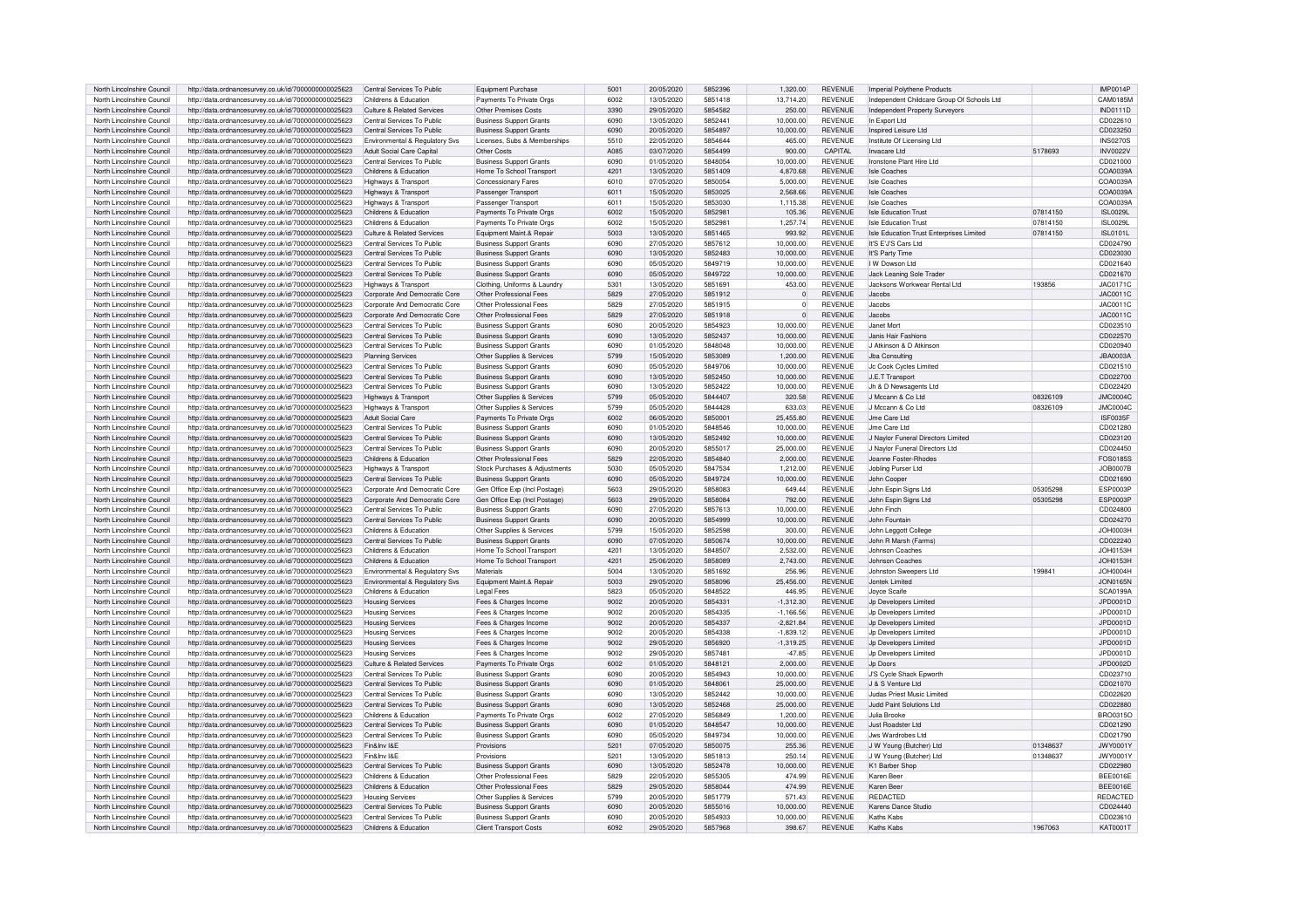| North Lincolnshire Council | http://data.ordnancesurvey.co.uk/id/7000000000025623 | Childrens & Education          | <b>Client Transport Costs</b>  | 6092 | 29/05/2020 | 5857969 | 850.33      | <b>REVENUE</b> | Kaths Kabs                                   | 1967063  | KAT0001T         |
|----------------------------|------------------------------------------------------|--------------------------------|--------------------------------|------|------------|---------|-------------|----------------|----------------------------------------------|----------|------------------|
| North Lincolnshire Council | http://data.ordnancesurvey.co.uk/id/7000000000025623 | Childrens & Education          | Client Transport Costs         | 6092 | 29/05/2020 | 585797  | 640.00      | <b>REVENUE</b> | Kaths Kabs                                   | 1967063  | <b>KAT0001T</b>  |
| North Lincolnshire Council | http://data.ordnancesurvey.co.uk/id/7000000000025623 | Childrens & Education          | <b>Client Transport Costs</b>  | 6092 | 29/05/2020 | 5857972 | 1,143.33    | <b>REVENUE</b> | Kathe Kahe                                   | 1967063  | <b>KAT0001T</b>  |
| North Lincolnshire Council | http://data.ordnancesurvey.co.uk/id/7000000000025623 | Childrens & Education          | <b>Client Transport Costs</b>  | 6092 | 29/05/2020 | 5857973 | 976.67      | <b>REVENUE</b> | Kathe Kahe                                   | 1967063  | KAT00011         |
| North Lincolnshire Council | http://data.ordnancesurvey.co.uk/id/7000000000025623 | Childrens & Education          | <b>Client Transport Costs</b>  | 6092 | 29/05/2020 | 5857975 | 300.00      | <b>REVENUE</b> | Kaths Kabs                                   | 1967063  | KAT00011         |
|                            |                                                      | Childrens & Education          |                                | 6092 | 29/05/2020 | 5857976 |             | <b>REVENUE</b> | Kaths Kabs                                   |          | KAT00011         |
| North Lincolnshire Council | http://data.ordnancesurvey.co.uk/id/7000000000025623 |                                | <b>Client Transport Costs</b>  |      |            |         | 2.150.00    |                |                                              | 1967063  |                  |
| North Lincolnshire Council | http://data.ordnancesurvey.co.uk/id/7000000000025623 | Childrens & Education          | <b>Client Transport Costs</b>  | 6092 | 29/05/2020 | 5857977 | 1,228.33    | <b>REVENUE</b> | Kaths Kabs                                   | 1967063  | KAT00017         |
| North Lincolnshire Council | http://data.ordnancesurvey.co.uk/id/7000000000025623 | Childrens & Education          | <b>Client Transport Costs</b>  | 6092 | 29/05/2020 | 5857978 | 519.33      | <b>REVENUE</b> | Kaths Kabs                                   | 1967063  | KAT0001T         |
| North Lincolnshire Council | http://data.ordnancesurvey.co.uk/id/7000000000025623 | Childrens & Education          | <b>Client Transport Costs</b>  | 6092 | 29/05/2020 | 5857979 | 768.33      | <b>REVENUE</b> | Kaths Kabs                                   | 1967063  | KAT0001T         |
| North Lincolnshire Council | http://data.ordnancesurvey.co.uk/id/7000000000025623 | Childrens & Education          | <b>Client Transport Costs</b>  | 6092 | 29/05/2020 | 5857980 | 690.00      | <b>REVENUE</b> | Kaths Kabs                                   | 1967063  | KAT00011         |
|                            |                                                      | Central Services To Public     |                                | 6090 | 20/05/2020 | 5854939 |             | <b>REVENUE</b> | Kayboat Tyres Ltd                            |          | CD023670         |
| North Lincolnshire Council | http://data.ordnancesurvey.co.uk/id/7000000000025623 |                                | <b>Business Support Grants</b> |      |            |         | 10,000.00   |                |                                              |          |                  |
| North Lincolnshire Council | http://data.ordnancesurvey.co.uk/id/7000000000025623 | Central Services To Public     | Equipment Purchase             | 5001 | 04/05/2020 | 5856872 | 779.61      | <b>REVENUE</b> | Kdg Work Wear Ltd                            | 4630104  | KDG0001G         |
| North Lincolnshire Council | http://data.ordnancesurvey.co.uk/id/7000000000025623 | Central Services To Public     | Equipment Purchase             | 5001 | 05/05/2020 | 584792  | 399.80      | <b>REVENUE</b> | Kdg Work Wear Ltd                            | 4630104  | KDG0001G         |
| North Lincolnshire Council | http://data.ordnancesurvey.co.uk/id/7000000000025623 | Central Services To Public     | Equipment Purchase             | 5001 | 05/05/2020 | 5847923 | 2.464.00    | <b>REVENUE</b> | Kdg Work Wear Ltd                            | 4630104  | KDG0001G         |
| North Lincolnshire Council | http://data.ordnancesurvey.co.uk/id/7000000000025623 | Central Services To Public     | Equipment Purchase             | 5001 | 05/05/2020 | 5856869 | 2.398.80    | <b>REVENUE</b> | Kdg Work Wear Ltd                            | 4630104  | KDG0001G         |
| North Lincolnshire Council | http://data.ordnancesurvey.co.uk/id/7000000000025623 | Central Services To Public     | Equipment Purchase             | 5001 | 07/05/2020 | 5847968 | 3.998.00    | <b>REVENUE</b> | Kdg Work Wear Ltd                            | 4630104  | KDG0001G         |
|                            |                                                      |                                |                                |      |            | 5850387 |             |                |                                              |          |                  |
| North Lincolnshire Council | http://data.ordnancesurvey.co.uk/id/7000000000025623 | Central Services To Public     | Equipment Purchase             | 5001 | 13/05/2020 |         | 2.662.00    | <b>REVENUE</b> | Kdg Work Wear Ltd                            | 4630104  | KDG0001G         |
| North Lincolnshire Council | http://data.ordnancesurvey.co.uk/id/7000000000025623 | Central Services To Public     | Equipment Purchase             | 5001 | 15/05/2020 | 5852395 | 300.00      | <b>REVENUE</b> | Kdg Work Wear Ltd                            | 4630104  | KDG0001G         |
| North Lincolnshire Council | http://data.ordnancesurvey.co.uk/id/7000000000025623 | Central Services To Public     | Equipment Purchase             | 5001 | 21/05/2020 | 5856868 | $-3,918.04$ | <b>REVENUE</b> | Kdg Work Wear Ltd                            | 4630104  | KDG0001G         |
| North Lincolnshire Council | http://data.ordnancesurvey.co.uk/id/7000000000025623 | Central Services To Public     | Equipment Purchase             | 5001 | 22/05/2020 | 5852392 | 696.00      | <b>REVENUE</b> | Kdg Work Wear Ltd                            | 4630104  | KDG0001G         |
| North Lincolnshire Council | http://data.ordnancesurvey.co.uk/id/7000000000025623 | Corporate And Democratic Core  | Equipment Purchase             | 5001 | 01/05/2020 | 5847856 | 1,500.00    | <b>REVENUE</b> | Kdg Work Wear Ltd                            | 4630104  | KDG0001G         |
| North Lincolnshire Council | http://data.ordnancesurvey.co.uk/id/7000000000025623 | Corporate And Democratic Core  | Equipment Purchase             | 5001 | 05/05/2020 | 5847855 | 6,000.00    | <b>REVENUE</b> | Kdg Work Wear Ltd                            | 4630104  | KDG0001G         |
|                            |                                                      |                                |                                |      |            |         |             |                |                                              |          |                  |
| North Lincolnshire Council | http://data.ordnancesurvey.co.uk/id/7000000000025623 | Corporate And Democratic Core  | Foujoment Purchase             | 5001 | 05/05/2020 | 5847966 | 1.259.57    | <b>REVENUE</b> | Kda Work Wear I td                           | 4630104  | KDG0001G         |
| North Lincolnshire Council | http://data.ordnancesurvey.co.uk/id/7000000000025623 | Planning Services              | Payments To Voluntary Orgs     | 6001 | 07/05/2020 | 5850102 | 1,200.00    | <b>REVENUE</b> | Keadby With Althorpe Parish Council          |          | <b>KEA0023A</b>  |
| North Lincolnshire Council | http://data.ordnancesurvey.co.uk/id/7000000000025623 | Childrens & Education          | Payments To Private Orgs       | 6002 | 27/05/2020 | 5856848 | 1.500.00    | <b>REVENUE</b> | Keelan Cooke                                 |          | COO0652C         |
| North Lincolnshire Council | http://data.ordnancesurvey.co.uk/id/7000000000025623 | Central Services To Public     | <b>Business Support Grants</b> | 6090 | 05/05/2020 | 5849720 | 10,000.00   | <b>REVENUE</b> | Keiran Tidswel                               |          | CD021650         |
| North Lincolnshire Council | http://data.ordnancesurvev.co.uk/id/7000000000025623 | Central Services To Public     | <b>Business Support Grants</b> | 6090 | 27/05/2020 | 5857655 | 10.000.00   | <b>REVENUE</b> | <b>Kestrel Transmissions</b>                 |          | CD025220         |
| North Lincolnshire Council | http://data.ordnancesurvey.co.uk/id/7000000000025623 | Highways & Transport           | Other Professional Fees        | 5829 | 13/05/2020 | 5851492 | 640.00      | <b>REVENUE</b> | Key Security (Uk) Ltd                        | 6168252  | <b>KEY0017</b>   |
| North Lincolnshire Council |                                                      | Central Services To Public     |                                | 6090 | 01/05/2020 | 5848060 | 10.000.00   | <b>REVENUE</b> | Kevs Mobile Ltd                              |          | CD021060         |
|                            | http://data.ordnancesurvey.co.uk/id/7000000000025623 |                                | <b>Business Support Grants</b> |      |            |         |             |                |                                              |          |                  |
| North Lincolnshire Council | http://data.ordnancesurvey.co.uk/id/7000000000025623 | Central Services To Public     | <b>Business Support Grants</b> | 6090 | 13/05/2020 | 5852462 | 10,000.00   | <b>REVENUE</b> | K&H Food Limited                             |          | CD022820         |
| North Lincolnshire Council | http://data.ordnancesurvey.co.uk/id/7000000000025623 | Central Services To Public     | <b>Business Support Grants</b> | 6090 | 07/05/2020 | 5850669 | 10.000.00   | <b>REVENUE</b> | Kingdom Plant                                |          | CD022190         |
| North Lincolnshire Council | http://data.ordnancesurvey.co.uk/id/7000000000025623 | Central Services To Public     | <b>Business Support Grants</b> | 6090 | 13/05/2020 | 5852503 | 25,000.00   | <b>REVENUE</b> | Kirks Korne                                  |          | CD023230         |
| North Lincolnshire Council | http://data.ordnancesurvey.co.uk/id/7000000000025623 | <b>Housing Services</b>        | Other Supplies & Services      | 5799 | 01/05/2020 | 5848168 | 280.00      | <b>REVENUE</b> | Kirks Komer I to                             |          | <b>KIR0182R</b>  |
| North Lincolnshire Council | http://data.ordnancesurvey.co.uk/id/7000000000025623 | <b>Housing Services</b>        | Other Supplies & Services      | 5799 | 01/05/2020 | 5848172 | 280.00      | <b>REVENUE</b> | Kirks Korner I td                            |          | <b>KIR0182R</b>  |
| North Lincolnshire Council | http://data.ordnancesurvey.co.uk/id/7000000000025623 | <b>Housing Services</b>        | Other Supplies & Services      | 5799 | 01/05/2020 | 5848178 | 280.00      | <b>REVENUE</b> | Kirks Komer Ltd                              |          | <b>KIR0182R</b>  |
|                            |                                                      |                                |                                |      |            |         |             |                |                                              |          |                  |
| North Lincolnshire Council | http://data.ordnancesurvey.co.uk/id/7000000000025623 | <b>Housing Services</b>        | Other Supplies & Services      | 5799 | 01/05/2020 | 5848179 | 280.00      | <b>REVENUE</b> | Kirks Korner I td                            |          | <b>KIR0182F</b>  |
| North Lincolnshire Council | http://data.ordnancesurvey.co.uk/id/7000000000025623 | <b>Housing Services</b>        | Other Supplies & Services      | 5799 | 20/05/2020 | 5854251 | 280.00      | <b>REVENUE</b> | Kirks Komer I td                             |          | <b>KIR0182F</b>  |
| North Lincolnshire Council | http://data.ordnancesurvey.co.uk/id/7000000000025623 | <b>Housing Services</b>        | Other Supplies & Services      | 5799 | 20/05/2020 | 5854253 | 280.00      | <b>REVENUE</b> | Kirks Komer I td                             |          | <b>KIR0182R</b>  |
| North Lincolnshire Council | http://data.ordnancesurvey.co.uk/id/7000000000025623 | <b>Housing Services</b>        | Other Supplies & Services      | 5799 | 20/05/2020 | 5854266 | 280.00      | <b>REVENUE</b> | Kirks Komer I td                             |          | <b>KIR0182R</b>  |
| North Lincolnshire Council | http://data.ordnancesurvey.co.uk/id/7000000000025623 | <b>Housing Services</b>        | Other Supplies & Services      | 5799 | 20/05/2020 | 5854267 | 280.00      | <b>REVENUE</b> | Kirks Komer Ltd                              |          | <b>KIR0182F</b>  |
| North Lincolnshire Council | http://data.ordnancesurvey.co.uk/id/7000000000025623 | <b>Housing Services</b>        | Other Supplies & Services      | 5799 | 27/05/2020 | 5855438 | 280.00      | <b>REVENUE</b> | Kirks Korner Ltd                             |          | <b>KIR0182F</b>  |
| North Lincolnshire Council | http://data.ordnancesurvey.co.uk/id/7000000000025623 | Central Services To Public     | <b>Business Support Grants</b> | 6090 | 20/05/2020 | 5854912 | 10,000.00   | <b>REVENUE</b> | Kirnokow Ltd                                 |          | CD023400         |
|                            |                                                      |                                |                                |      |            |         |             |                |                                              |          |                  |
| North Lincolnshire Council | http://data.ordnancesurvey.co.uk/id/7000000000025623 | Central Services To Public     | <b>Business Support Grants</b> | 6090 | 20/05/2020 | 5855005 | 10.000.00   | <b>REVENUE</b> | Kirton Chinese Takeaway                      |          | CD02433          |
| North Lincolnshire Council | http://data.ordnancesurvey.co.uk/id/7000000000025623 | Central Services To Public     | <b>Business Support Grants</b> | 6090 | 05/05/2020 | 5849753 | 10.000.00   | <b>REVENUE</b> | Kirton In Lindsey Actively Supporting Sport  |          | CD021980         |
| North Lincolnshire Council | http://data.ordnancesurvey.co.uk/id/7000000000025623 | <b>Adult Social Care</b>       | Payments To Health Providers   | 6019 | 15/05/2020 | 5852983 | 640.75      | <b>REVENUE</b> | Kirton Lindsey Surger                        |          | <b>KIR0068F</b>  |
| North Lincolnshire Council | http://data.ordnancesurvey.co.uk/id/7000000000025623 | Childrens & Education          | Payments To Private Orgs       | 6002 | 20/05/2020 | 5854298 | 1.600.00    | <b>REVENUE</b> | Kmec Scunthorne                              |          | <b>KIP0010P</b>  |
| North Lincolnshire Council | http://data.ordnancesurvey.co.uk/id/7000000000025623 | Childrens & Education          | Payments To Private Orgs       | 6002 | 20/05/2020 | 5854299 | 1,200.00    | <b>REVENUE</b> | Kmec Scunthorne                              |          | KIP0010F         |
| North Lincolnshire Council | http://data.ordnancesurvey.co.uk/id/7000000000025623 | Childrens & Education          | Payments To Private Orgs       | 6002 | 29/05/2020 | 5857950 | 1,200.00    | <b>REVENUE</b> | Kmec Scunthorpe                              |          | KIP0010P         |
| North Lincolnshire Council |                                                      | Central Services To Public     |                                | 6090 | 27/05/2020 | 5857605 | 10.000.00   | <b>REVENUE</b> |                                              |          | CD024720         |
|                            | http://data.ordnancesurvey.co.uk/id/7000000000025623 |                                | <b>Business Support Grants</b> |      |            |         |             |                | Koku-Ryu Martial Arts                        |          |                  |
| North Lincolnshire Council | http://data.ordnancesurvey.co.uk/id/7000000000025623 | Central Services To Public     | <b>Business Support Grants</b> | 6090 | 27/05/2020 | 5857610 | 10,000.00   | <b>REVENUE</b> | La Familia                                   |          | CD024770         |
| North Lincolnshire Council | http://data.ordnancesurvey.co.uk/id/7000000000025623 | Central Services To Public     | <b>Business Support Grants</b> | 6090 | 20/05/2020 | 5854975 | 10,000.00   | <b>REVENUE</b> | Lane Enterprises                             |          | CD024030         |
| North Lincolnshire Council | http://data.ordnancesurvey.co.uk/id/7000000000025623 | Central Services To Public     | <b>Business Support Grants</b> | 6090 | 05/05/2020 | 584974  | 10,000.00   | <b>REVENUE</b> | Lash Lady Scunthorpe                         |          | CD021860         |
| North Lincolnshire Council | http://data.ordnancesurvey.co.uk/id/7000000000025623 | Environmental & Regulatory Svs | Payments To Private Orgs       | 6002 | 20/05/2020 | 5851394 | 693.00      | <b>REVENUE</b> | Las Metals                                   |          | <b>LAS0020S</b>  |
| North Lincolnshire Council | http://data.ordnancesurvey.co.uk/id/7000000000025623 | Environmental & Regulatory Svs | Payments To Private Orgs       | 6002 | 20/05/2020 | 5853006 | 637.00      | <b>REVENUE</b> | Las Metals                                   |          | <b>LAS0020S</b>  |
|                            |                                                      |                                |                                |      |            |         |             |                |                                              |          |                  |
| North Lincolnshire Council | http://data.ordnancesurvey.co.uk/id/7000000000025623 | Childrens & Education          | Pay - Operational Staff        | 0921 | 22/05/2020 | 5855314 | 1.416.64    | <b>REVENUE</b> | <b>REDACTED</b>                              |          | <b>REDACTED</b>  |
| North Lincolnshire Council | http://data.ordnancesurvey.co.uk/id/7000000000025623 | Culture & Related Services     | Other Supplies & Services      | 5799 | 05/05/2020 | 5849237 | 1,833.33    | <b>REVENUE</b> | I d Golf Ltd                                 | 10458739 | LDG0120G         |
| North Lincolnshire Council | http://data.ordnancesurvey.co.uk/id/7000000000025623 | Central Services To Public     | <b>Business Support Grants</b> | 6090 | 05/05/2020 | 5849732 | 10,000.00   | <b>REVENUE</b> | Lee Reid Motor Services Limited              |          | CD021770         |
| North Lincolnshire Council | http://data.ordnancesurvey.co.uk/id/7000000000025623 | Culture & Related Services     | Other Professional Fees        | 5829 | 22/05/2020 | 5854868 | 643.04      | <b>REVENUE</b> | Les Mills Fitness Uk Ltd                     | 07880229 | <b>MIL0298L</b>  |
| North Lincolnshire Council | http://data.ordnancesurvey.co.uk/id/7000000000025623 | Culture & Related Services     | Other Professional Fees        | 5829 | 29/05/2020 | 5857558 | 402.48      | <b>REVENUE</b> | Les Mills Fitness Uk Ltd                     | 07880229 | MIL0298L         |
| North Lincolnshire Council | http://data.ordnancesurvey.co.uk/id/7000000000025623 | Culture & Related Services     | Other Professional Fees        | 5829 | 29/05/2020 | 5857559 | 254.57      | <b>REVENUE</b> | Les Mills Fitness Uk Ltd.                    | 07880229 | <b>MIL0298L</b>  |
|                            |                                                      |                                |                                | 5001 |            | 5852341 |             | <b>REVENUE</b> |                                              |          | <b>LEW0003W</b>  |
| North Lincolnshire Council | http://data.ordnancesurvey.co.uk/id/7000000000025623 | Central Services To Public     | Equipment Purchase             |      | 15/05/2020 |         | 2,289.00    |                | Lewis Removals Ltd                           | 05115077 |                  |
| North Lincolnshire Council | http://data.ordnancesurvey.co.uk/id/7000000000025623 | Corporate And Democratic Core  | Other Premises Costs           | 3390 | 15/05/2020 | 5852341 | 168.00      | <b>REVENUE</b> | Lewis Removals Ltd                           | 05115077 | <b>LEW0003W</b>  |
| North Lincolnshire Council | http://data.ordnancesurvey.co.uk/id/7000000000025623 | Culture & Related Services     | Exhibitions/Events             | 5709 | 27/05/2020 | 585557  | 231.00      | <b>REVENUE</b> | Lewis Removals Ltd                           | 05115077 | <b>LEW0003W</b>  |
| North Lincolnshire Council | http://data.ordnancesurvey.co.uk/id/7000000000025623 | Childrens & Education          | Other Professional Fees        | 5829 | 15/05/2020 | 5852603 | 337.50      | <b>REVENUE</b> | Liam Fletcher                                |          | <b>FLE0167E</b>  |
| North Lincolnshire Council | http://data.ordnancesurvey.co.uk/id/7000000000025623 | Childrens & Education          | Payments To Private Orgs       | 6002 | 05/05/2020 | 5849273 | 17,000.00   | <b>REVENUE</b> | Life Change Care Ltd                         |          | <b>LIF0163F</b>  |
| North Lincolnshire Council | http://data.ordnancesurvey.co.uk/id/7000000000025623 | Central Services To Public     | <b>Business Support Grants</b> | 6090 | 20/05/2020 | 5854909 | 10,000.00   | <b>REVENUE</b> | Lincolnshire Cabinet Company                 |          | CD023370         |
| North Lincolnshire Council | http://data.ordnancesurvey.co.uk/id/7000000000025623 | Corporate And Democratic Core  | Payments To Other La'S         | 6003 | 07/05/2020 | 5849463 | 1.506.27    | <b>REVENUE</b> | Lincolnshire County Council                  |          | LIN0003N         |
|                            |                                                      |                                |                                |      |            |         |             |                |                                              |          |                  |
| North Lincolnshire Council | http://data.ordnancesurvey.co.uk/id/7000000000025623 | Central Services To Public     | <b>Business Support Grants</b> | 6090 | 20/05/2020 | 5854914 | 10,000.00   | <b>REVENUE</b> | <b>Lincolnshire Craft Beers</b>              |          | CD023420         |
| North Lincolnshire Council | http://data.ordnancesurvey.co.uk/id/7000000000025623 | Central Services To Public     | <b>Business Support Grants</b> | 6090 | 27/05/2020 | 5857665 | 10,000.00   | <b>REVENUE</b> | Lincolnshire Office Solutions (Property) Ltd |          | CD025320         |
| North Lincolnshire Council | http://data.ordnancesurvey.co.uk/id/7000000000025623 | Central Services To Public     | <b>Business Support Grants</b> | 6090 | 20/05/2020 | 5854905 | 10.000.00   | <b>REVENUE</b> | Lincs Building Design Consultants Ltd        |          | CD023330         |
| North Lincolnshire Council | http://data.ordnancesurvey.co.uk/id/7000000000025623 | Adult Social Care              | Payments To Health Providers   | 6019 | 15/05/2020 | 5852984 | 613.00      | <b>REVENUE</b> | Lincs Community Health Services Nhst         |          | <b>I IN0384N</b> |
| North Lincolnshire Council | http://data.ordnancesurvey.co.uk/id/7000000000025623 | Central Services To Public     | <b>Business Support Grants</b> | 6090 | 20/05/2020 | 5854903 | 10.000.00   | <b>REVENUE</b> | Lincs Electrical Limited                     |          | CD023310         |
| North Lincolnshire Council | http://data.ordnancesurvey.co.uk/id/7000000000025623 | Central Services To Public     | <b>Business Support Grants</b> | nena | 13/05/2020 | 585249  | 25.000.00   | <b>REVENUE</b> | Lincs Lifting Ltd                            |          | CD023110         |
|                            |                                                      |                                |                                |      |            |         |             |                |                                              |          |                  |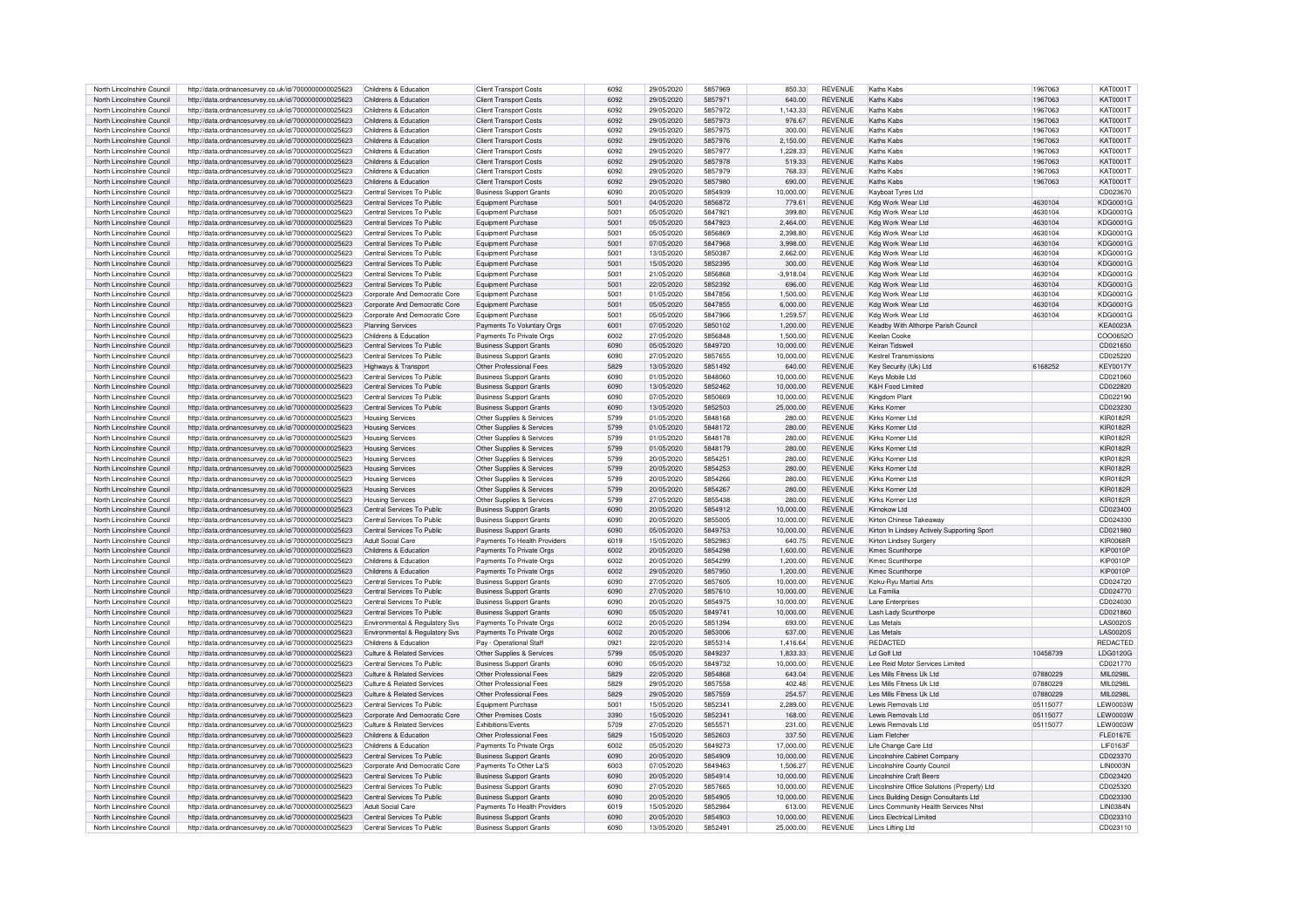| North Lincolnshire Council | http://data.ordnancesurvey.co.uk/id/7000000000025623 | Central Services To Public     | <b>Business Support Grants</b> | 6090 | 01/05/2020 | 5848062 | 25,000.00  | <b>REVENUE</b> | Lindholme Lakes                              |          | CD021080         |
|----------------------------|------------------------------------------------------|--------------------------------|--------------------------------|------|------------|---------|------------|----------------|----------------------------------------------|----------|------------------|
| North Lincolnshire Council | http://data.ordnancesurvey.co.uk/id/7000000000025623 | Central Services To Public     | <b>Business Support Grants</b> | 6090 | 07/05/2020 | 5850684 | 10,000.00  | <b>REVENUE</b> | Lindsey Lodge Hospice Book Shop              |          | CD022340         |
| North Lincolnshire Council | http://data.ordnancesurvey.co.uk/id/7000000000025623 | Central Services To Public     | <b>Business Support Grants</b> | 6090 | 07/05/2020 | 5850681 | 10.000.00  | <b>REVENUE</b> | Lindsey Lodge Hospice Shop                   |          | CD022310         |
| North Lincolnshire Council | http://data.ordnancesurvey.co.uk/id/7000000000025623 | Central Services To Public     | <b>Business Support Grants</b> | 6090 | 07/05/2020 | 5850682 | 10.000.00  | <b>REVENUE</b> | Lindsey Lodge Hospice Shop                   |          | CD022320         |
| North Lincolnshire Council | http://data.ordnancesurvey.co.uk/id/7000000000025623 | Central Services To Public     | <b>Business Support Grants</b> | 6090 | 07/05/2020 | 5850686 | 25,000.00  | REVENUE        | Lindsey Lodge Hospice Shop Barton 1          |          | CD022360         |
| North Lincolnshire Council | http://data.ordnancesurvey.co.uk/id/7000000000025623 | Central Services To Public     | <b>Business Support Grants</b> | 6090 | 07/05/2020 | 5850685 | 10.000.00  | REVENUE        | Lindsey Lodge Hospice Shop Brigg             |          | CD022350         |
| North Lincolnshire Council |                                                      | Central Services To Public     |                                | 6090 | 07/05/2020 | 5850688 |            | <b>REVENUE</b> |                                              |          | CD022380         |
|                            | http://data.ordnancesurvey.co.uk/id/7000000000025623 |                                | <b>Business Support Grants</b> |      |            |         | 10,000.00  |                | Lindsey Lodge Hospice Shop - Epworth         |          |                  |
| North Lincolnshire Council | http://data.ordnancesurvey.co.uk/id/7000000000025623 | Central Services To Public     | <b>Business Support Grants</b> | 6090 | 07/05/2020 | 5850687 | 10,000.00  | <b>REVENUE</b> | Lindsey Lodge Hospice Shop - Willoughby Road |          | CD022370         |
| North Lincolnshire Council | http://data.ordnancesurvey.co.uk/id/7000000000025623 | Central Services To Public     | <b>Business Support Grants</b> | 6090 | 07/05/2020 | 5850683 | 10,000.00  | REVENUE        | Lindsev'S Epworth                            |          | CD022330         |
| North Lincolnshire Council | http://data.ordnancesurvey.co.uk/id/7000000000025623 | Central Services To Public     | <b>Business Support Grants</b> | 6090 | 07/05/2020 | 5850689 | 25,000.00  | <b>REVENUE</b> | Lindsev'S Pre-Loved Fashion & Gifts          |          | CD022390         |
| North Lincolnshire Council | http://data.ordnancesurvey.co.uk/id/7000000000025623 | Central Services To Public     | <b>Business Support Grants</b> | 6090 | 20/05/2020 | 5854932 | 10.000.00  | REVENUE        | <b>List Design Limited</b>                   |          | CD023600         |
| North Lincolnshire Council | http://data.ordnancesurvey.co.uk/id/7000000000025623 | Childrens & Education          | Payments To Private Orgs       | 6002 | 20/05/2020 | 5854572 | 7,277.76   | <b>REVENUE</b> | Little Owls Pre-School                       |          | LIT0041T         |
| North Lincolnshire Council | http://data.ordnancesurvey.co.uk/id/7000000000025623 | Central Services To Public     | <b>Business Support Grants</b> | 6090 | 20/05/2020 | 5854899 | 10.000.00  | <b>REVENUE</b> | Livelead Limited (Formerly Marketplace       |          | CD023270         |
| North Lincolnshire Council | http://data.ordnancesurvey.co.uk/id/7000000000025623 | Central Services To Public     | <b>Business Support Grants</b> | 6090 | 20/05/2020 | 5854991 | 10,000.00  | <b>REVENUE</b> | L.J. & Pd Bellamy                            |          | CD024190         |
|                            |                                                      | Adult Social Care              |                                | 5003 | 20/05/2020 | 5854498 | 1.046.80   | <b>REVENUE</b> | $l$ mb $l$ td                                | 4637736  | <b>LMB0001B</b>  |
| North Lincolnshire Council | http://data.ordnancesurvey.co.uk/id/7000000000025623 |                                | Equipment Maint.& Repair       |      |            |         |            |                |                                              |          |                  |
| North Lincolnshire Council | http://data.ordnancesurvey.co.uk/id/7000000000025623 | <b>Planning Services</b>       | It Software-Purchase           | 5051 | 05/05/2020 | 5849347 | 250.00     | <b>REVENUE</b> | Localpad Ltd                                 | 08481809 | LOC0117C         |
| North Lincolnshire Council | http://data.ordnancesurvey.co.uk/id/7000000000025623 | Central Services To Public     | <b>Business Support Grants</b> | 6090 | 07/05/2020 | 5850660 | 10,000.00  | <b>REVENUE</b> | Lords And Ladies Studio                      |          | CD022100         |
| North Lincolnshire Council | http://data.ordnancesurvey.co.uk/id/7000000000025623 | Childrens & Education          | Other Professional Fees        | 5829 | 22/05/2020 | 5854885 | 2,000.00   | <b>REVENUE</b> | Louise Eoster                                |          | FOS0043S         |
| North Lincolnshire Council | http://data.ordnancesurvey.co.uk/id/7000000000025623 | Childrens & Education          | Other Professional Fees        | 5829 | 13/05/2020 | 5851836 | 2,000.00   | <b>REVENUE</b> | Louise Robinson Limited                      |          | <b>RON0701N</b>  |
| North Lincolnshire Council | http://data.ordnancesurvey.co.uk/id/7000000000025623 | Central Services To Public     | <b>Business Support Grants</b> | 6090 | 27/05/2020 | 5857638 | 10,000.00  | <b>REVENUE</b> | Lucky Sang Ltd                               |          | CD025050         |
| North Lincolnshire Council | http://data.ordnancesurvey.co.uk/id/7000000000025623 | <b>Planning Services</b>       | Payments To Voluntary Orgs     | 6001 | 07/05/2020 | 5849467 | 1,650.00   | REVENUE        | Luddington & Haldenby Parish Council         |          | LUD0003D         |
| North Lincolnshire Council | http://data.ordnancesurvey.co.uk/id/7000000000025623 | <b>Planning Services</b>       | Payments To Voluntary Orgs     | 6001 | 07/05/2020 | 5850143 | 300.00     | <b>REVENUE</b> | Luddington Village Hall                      |          | LUD0009D         |
|                            |                                                      | Central Services To Public     | <b>Business Support Grants</b> |      |            |         |            |                | I w Services                                 |          |                  |
| North Lincolnshire Council | http://data.ordnancesurvey.co.uk/id/7000000000025623 |                                |                                | 6090 | 07/05/2020 | 5850661 | 10,000.00  | REVENUE        |                                              |          | CD022110         |
| North Lincolnshire Council | http://data.ordnancesurvey.co.uk/id/7000000000025623 | Central Services To Public     | <b>Business Support Grants</b> | 6090 | 20/05/2020 | 5855001 | 10,000.00  | REVENUE        | Lynne Skinner                                |          | CD024290         |
| North Lincolnshire Council | http://data.ordnancesurvey.co.uk/id/7000000000025623 | Adult Social Care              | Gen Office Exp (Incl Postage)  | 5603 | 13/05/2020 | 5850138 | 380.07     | <b>REVENUE</b> | Lyreco Uk Ltd                                | 442696   | <b>I YR0001F</b> |
| North Lincolnshire Council | http://data.ordnancesurvey.co.uk/id/7000000000025623 | Corporate And Democratic Core  | Gen Office Exp (Incl Postage)  | 5603 | 13/05/2020 | 5850761 | 221.67     | <b>REVENUE</b> | I vreco Uk I td                              | 442696   | LYR0001R         |
| North Lincolnshire Council | http://data.ordnancesurvey.co.uk/id/7000000000025623 | Corporate And Democratic Core  | Gen Office Exp (Incl Postage)  | 5603 | 13/05/2020 | 5850767 | 299.29     | <b>REVENUE</b> | Lyreco Uk Ltd                                | 442696   | I YR0001F        |
| North Lincolnshire Council | http://data.ordnancesurvey.co.uk/id/7000000000025623 | Adult Social Care              | Equipment Purchase             | 5001 | 01/05/2020 | 5848007 | 39.00      | <b>REVENUE</b> | Mac Auto Valeting                            |          | <b>MAC0090C</b>  |
| North Lincolnshire Council | http://data.ordnancesurvey.co.uk/id/7000000000025623 | Childrens & Education          | Equipment Purchase             | 5001 | 01/05/2020 | 5848007 | 500.50     | <b>REVENUE</b> | Mac Auto Valeting                            |          | <b>MAC00900</b>  |
| North Lincolnshire Council | http://data.ordnancesurvey.co.uk/id/7000000000025623 | Central Services To Public     | <b>Business Support Grants</b> | 6090 | 13/05/2020 | 5852465 | 10,000.00  | <b>REVENUE</b> | Macleods Of Brigg Ltd                        |          | CD022850         |
|                            |                                                      | Central Services To Public     |                                | 6090 | 13/05/2020 | 5852430 | 10.000.00  | <b>REVENUE</b> | Mantis Autos                                 |          | CD022500         |
| North Lincolnshire Council | http://data.ordnancesurvey.co.uk/id/7000000000025623 |                                | <b>Business Support Grants</b> |      |            |         |            |                |                                              |          |                  |
| North Lincolnshire Council | http://data.ordnancesurvey.co.uk/id/7000000000025623 | Central Services To Public     | <b>Business Support Grants</b> | 6090 | 27/05/2020 | 5857611 | 10.000.00  | <b>REVENUE</b> | Mariner Gas Services Ltd                     |          | CD024780         |
| North Lincolnshire Council | http://data.ordnancesurvey.co.uk/id/7000000000025623 | <b>Housing Services</b>        | Other Supplies & Services      | 5799 | 27/05/2020 | 5856787 | 1,200.00   | <b>REVENUE</b> | Mark And Julie Wilkinson                     |          | WIL0521L         |
| North Lincolnshire Council | http://data.ordnancesurvey.co.uk/id/7000000000025623 | Central Services To Public     | <b>Business Support Grants</b> | 6090 | 27/05/2020 | 5857657 | 10,000.00  | <b>REVENUE</b> | Mark Gouldthorpe                             |          | CD025240         |
| North Lincolnshire Council | http://data.ordnancesurvey.co.uk/id/7000000000025623 | Central Services To Public     | <b>Business Support Grants</b> | 6090 | 13/05/2020 | 5852447 | 10.000.00  | <b>REVENUE</b> | Mark Ratcliffe                               |          | CD022670         |
| North Lincolnshire Council | http://data.ordnancesurvey.co.uk/id/7000000000025623 | Central Services To Public     | <b>Business Support Grants</b> | 6090 | 07/05/2020 | 5850656 | 10.000.00  | <b>REVENUE</b> | Marmaris Barbers Scunthorne Limited          |          | CD022060         |
| North Lincolnshire Council | http://data.ordnancesurvey.co.uk/id/7000000000025623 | Childrens & Education          | Other Professional Fees        | 5829 | 22/05/2020 | 5855306 | 1,500.00   | <b>REVENUE</b> | Martin Clarridge                             |          | <b>CLA0690A</b>  |
| North Lincolnshire Council | http://data.ordnancesurvey.co.uk/id/7000000000025623 | Childrens & Education          | Repair & Maintenance Costs     | 3000 | 13/05/2020 | 5851799 | 707.00     | <b>REVENUE</b> | <b>Mason Clark Associates</b>                | 02537113 | MAS0158S         |
| North Lincolnshire Council |                                                      | Fin&Inv I&E                    | Repair & Maintenance Costs     | 3000 |            | 5848155 | 396.00     | <b>REVENUE</b> | <b>Mason Clark Associates</b>                | 02537113 | MAS0158S         |
|                            | http://data.ordnancesurvey.co.uk/id/7000000000025623 |                                |                                |      | 01/05/2020 |         |            |                |                                              |          |                  |
| North Lincolnshire Council | http://data.ordnancesurvey.co.uk/id/7000000000025623 | Highways & Transport Capita    | Consultants                    | A087 | 20/05/2020 | 5854431 | 1,497.60   | CAPITAL        | <b>Mason Clark Associates</b>                | 02537113 | <b>MAS0158S</b>  |
| North Lincolnshire Council | http://data.ordnancesurvey.co.uk/id/7000000000025623 | <b>Housing Services</b>        | Other Professional Fees        | 5829 | 20/05/2020 | 5854188 | 983.00     | <b>REVENUE</b> | Mason Clark Associates                       | 02537113 | MAS01585         |
| North Lincolnshire Council | http://data.ordnancesurvey.co.uk/id/7000000000025623 | Central Services To Public     | <b>Business Support Grants</b> | 6090 | 13/05/2020 | 5852487 | 10.000.00  | <b>REVENUE</b> | Mast Digital (Uk) Ltd                        |          | CD023070         |
| North Lincolnshire Council | http://data.ordnancesurvey.co.uk/id/7000000000025623 | Fin&Inv I&F                    | Licenses, Subs & Memberships   | 5510 | 13/05/2020 | 5851804 | 2,200.00   | <b>REVENUE</b> | Masterbill Micro Systems Ltd                 |          | <b>MAS0118S</b>  |
| North Lincolnshire Council | http://data.ordnancesurvey.co.uk/id/7000000000025623 | Central Services To Public     | <b>Business Support Grants</b> | 6090 | 01/05/2020 | 5848535 | 10,000.00  | <b>REVENUE</b> | Max Engineering Ltd                          |          | CD021170         |
| North Lincolnshire Council | http://data.ordnancesurvey.co.uk/id/7000000000025623 | Environmental & Regulatory Svs | Equipment Purchase             | 5001 | 27/05/2020 | 5855454 | 646.40     | <b>REVENUE</b> | Md Signs Limited                             | 07734254 | <b>MDS0003S</b>  |
| North Lincolnshire Council | http://data.ordnancesurvey.co.uk/id/7000000000025623 | Central Services To Public     | <b>Business Support Grants</b> | 6090 | 20/05/2020 | 5854997 | 10,000.00  | <b>REVENUE</b> | Megabet Uk Ltd                               |          | CD024250         |
| North Lincolnshire Council |                                                      | Adult Social Care              |                                | 6002 | 07/05/2020 | 5850005 |            | <b>REVENUE</b> | Mencac                                       |          | <b>MFN0244N</b>  |
|                            | http://data.ordnancesurvey.co.uk/id/7000000000025623 |                                | Payments To Private Orgs       |      |            |         | 3,130.48   |                |                                              |          |                  |
| North Lincolnshire Council | http://data.ordnancesurvey.co.uk/id/7000000000025623 | Central Services To Public     | <b>Business Support Grants</b> | 6090 | 20/05/2020 | 5854922 | 10,000.00  | <b>REVENUE</b> | Messingham Parish Council                    |          | CD023500         |
| North Lincolnshire Council | http://data.ordnancesurvey.co.uk/id/7000000000025623 | Central Services To Public     | <b>Business Support Grants</b> | 6090 | 01/05/2020 | 5848063 | 25,000.00  | <b>REVENUE</b> | M H Restaurant Ltd                           |          | CD021090         |
| North Lincolnshire Council | http://data.ordnancesurvey.co.uk/id/7000000000025623 | Corporate And Democratic Core  | Payments To Private Orgs       | 6002 | 15/05/2020 | 5853086 | 172,000.00 | <b>REVENUE</b> | Mhr International Uk Limited                 | 01852206 | MHR0001F         |
| North Lincolnshire Council | http://data.ordnancesurvey.co.uk/id/7000000000025623 | Non Distributed Costs          | Repair & Maintenance Costs     | 3000 | 20/05/2020 | 5854227 | 400.00     | <b>REVENUE</b> | Micron Analytical Ltd                        | 05396498 | <b>MIC0029C</b>  |
| North Lincolnshire Council | http://data.ordnancesurvey.co.uk/id/7000000000025623 | Central Services To Public     | <b>Business Support Grants</b> | 6090 | 01/05/2020 | 5848055 | 10.000.00  | <b>REVENUE</b> | Mina'S                                       |          | CD021010         |
| North Lincolnshire Council | http://data.ordnancesurvey.co.uk/id/7000000000025623 | Central Services To Public     | <b>Business Support Grants</b> | 6090 | 20/05/2020 | 5854911 | 10,000.00  | <b>REVENUE</b> | Minimelts 4uk Lln                            |          | CD023390         |
| North Lincolnshire Council | http://data.ordnancesurvey.co.uk/id/7000000000025623 | Central Services To Public     | <b>Business Support Grants</b> | 6090 | 20/05/2020 | 5854934 | 10.000.00  | <b>REVENUE</b> | Misfitink Tattoo Studio                      |          | CD023620         |
| North Lincolnshire Council | http://data.ordnancesurvey.co.uk/id/7000000000025623 | Environmental & Regulatory Svs | Materials                      | 5004 | 13/05/2020 | 5851695 | 390.00     | <b>REVENUE</b> | M L Protective Coatings Ltd                  | 01773189 | <b>MLP0002P</b>  |
|                            |                                                      |                                |                                | 6090 | 20/05/2020 | 5855024 |            | <b>REVENUE</b> | Mobile Traders Ltd                           |          | CD024520         |
| North Lincolnshire Council | http://data.ordnancesurvey.co.uk/id/7000000000025623 | Central Services To Public     | <b>Business Support Grants</b> | 6090 | 27/05/2020 | 5857658 | 25,000.00  | <b>REVENUE</b> |                                              |          | CD025250         |
| North Lincolnshire Council | http://data.ordnancesurvey.co.uk/id/7000000000025623 | Central Services To Public     | <b>Business Support Grants</b> |      |            |         | 10,000.00  |                | Mohamood Ahmed Adbdullah                     |          |                  |
| North Lincolnshire Council | http://data.ordnancesurvey.co.uk/id/7000000000025623 | Central Services To Public     | <b>Business Support Grants</b> | 6090 | 13/05/2020 | 5852446 | 10,000.00  | <b>REVENUE</b> | Molly Maid Doncaster                         |          | CD022660         |
| North Lincolnshire Council | http://data.ordnancesurvey.co.uk/id/7000000000025623 | Central Services To Public     | <b>Business Support Grants</b> | 6090 | 20/05/2020 | 5854985 | 10,000.00  | <b>REVENUE</b> | Moorwell Transport Services Ltd              |          | CD024130         |
| North Lincolnshire Council | http://data.ordnancesurvey.co.uk/id/7000000000025623 | Central Services To Public     | <b>Business Support Grants</b> | 6090 | 05/05/2020 | 5849709 | 10,000.00  | <b>REVENUE</b> | Morris Young Motors                          |          | CD021540         |
| North Lincolnshire Council | http://data.ordnancesurvey.co.uk/id/7000000000025623 | Corporate And Democratic Core  | Other Premises Costs           | 3390 | 27/05/2020 | 5855761 | 3,103.08   | REVENUE        | Motion Picture Licensing Company             | 8087372  | MOT0012T         |
| North Lincolnshire Council | http://data.ordnancesurvey.co.uk/id/7000000000025623 | <b>Planning Services</b>       | Consultancy                    | 5830 | 05/05/2020 | 5849183 | 12.042.00  | REVENUE        | Mott Macdonald Limited                       | 1243967  | MOT0034T         |
| North Lincolnshire Council | http://data.ordnancesurvey.co.uk/id/7000000000025623 | Highways & Transport           | Materials                      | 5004 | 27/05/2020 | 5855721 | 209.00     | <b>REVENUE</b> | Motus Commercials                            | 00653665 | <b>MOT0070T</b>  |
| North Lincolnshire Council | http://data.ordnancesurvey.co.uk/id/7000000000025623 | Central Services To Public     | <b>Business Support Grants</b> | 6090 | 04/05/2020 | 5849293 | 10,000.00  | <b>REVENUE</b> | Mr Amarjit Singh Samara                      |          | CD021440         |
|                            |                                                      |                                |                                |      |            |         |            |                |                                              |          |                  |
| North Lincolnshire Council | http://data.ordnancesurvey.co.uk/id/7000000000025623 | Central Services To Public     | <b>Business Support Grants</b> | 6090 | 20/05/2020 | 5855022 | 10,000.00  | REVENUE        | Mr Anwar Abassi                              |          | CD024500         |
| North Lincolnshire Council | http://data.ordnancesurvey.co.uk/id/7000000000025623 | Central Services To Public     | <b>Business Support Grants</b> | 6090 | 13/05/2020 | 5852480 | 10,000.00  | <b>REVENUE</b> | Mr Bahaman Saleh                             |          | CD023000         |
| North Lincolnshire Council | http://data.ordnancesurvey.co.uk/id/7000000000025623 | Central Services To Public     | <b>Business Support Grants</b> | 6090 | 27/05/2020 | 5857607 | 10.000.00  | <b>REVENUE</b> | Mr G Constantino                             |          | CD024740         |
| North Lincolnshire Council | http://data.ordnancesurvey.co.uk/id/7000000000025623 | Central Services To Public     | <b>Business Support Grants</b> | 6090 | 01/05/2020 | 5848052 | 10.000.00  | <b>REVENUE</b> | Mr Graham Smith                              |          | CD020980         |
| North Lincolnshire Council | http://data.ordnancesurvey.co.uk/id/7000000000025623 | Central Services To Public     | <b>Business Support Grants</b> | 6090 | 01/05/2020 | 5848545 | 10,000.00  | <b>REVENUE</b> | Mr Jason Appleyard                           |          | CD021270         |
| North Lincolnshire Council | http://data.ordnancesurvey.co.uk/id/7000000000025623 | Central Services To Public     | <b>Business Support Grants</b> | 6090 | 07/05/2020 | 5850680 | 10,000.00  | <b>REVENUE</b> | Mr Lee Scargill                              |          | CD022300         |
| North Lincolnshire Council | http://data.ordnancesurvey.co.uk/id/7000000000025623 | Central Services To Public     | <b>Business Support Grants</b> | 6090 | 27/05/2020 | 5857598 | 10.000.00  | <b>REVENUE</b> | M R Mcgowar                                  |          | CD024650         |
| North Lincolnshire Council | http://data.ordnancesurvev.co.uk/id/7000000000025623 | Central Services To Public     | <b>Business Support Grants</b> | 6090 | 20/05/2020 | 5855023 | 25,000.00  | <b>REVENUE</b> | Mr Omar Farooque                             |          | CD024510         |
|                            |                                                      |                                |                                |      |            |         |            |                |                                              |          |                  |
| North Lincolnshire Council | http://data.ordnancesurvey.co.uk/id/7000000000025623 | Central Services To Public     | <b>Legal Fees</b>              | 5823 | 13/05/2020 | 5850775 | 500.00     | <b>REVENUE</b> | Mr Rupert Belof                              |          | <b>BFI 0289L</b> |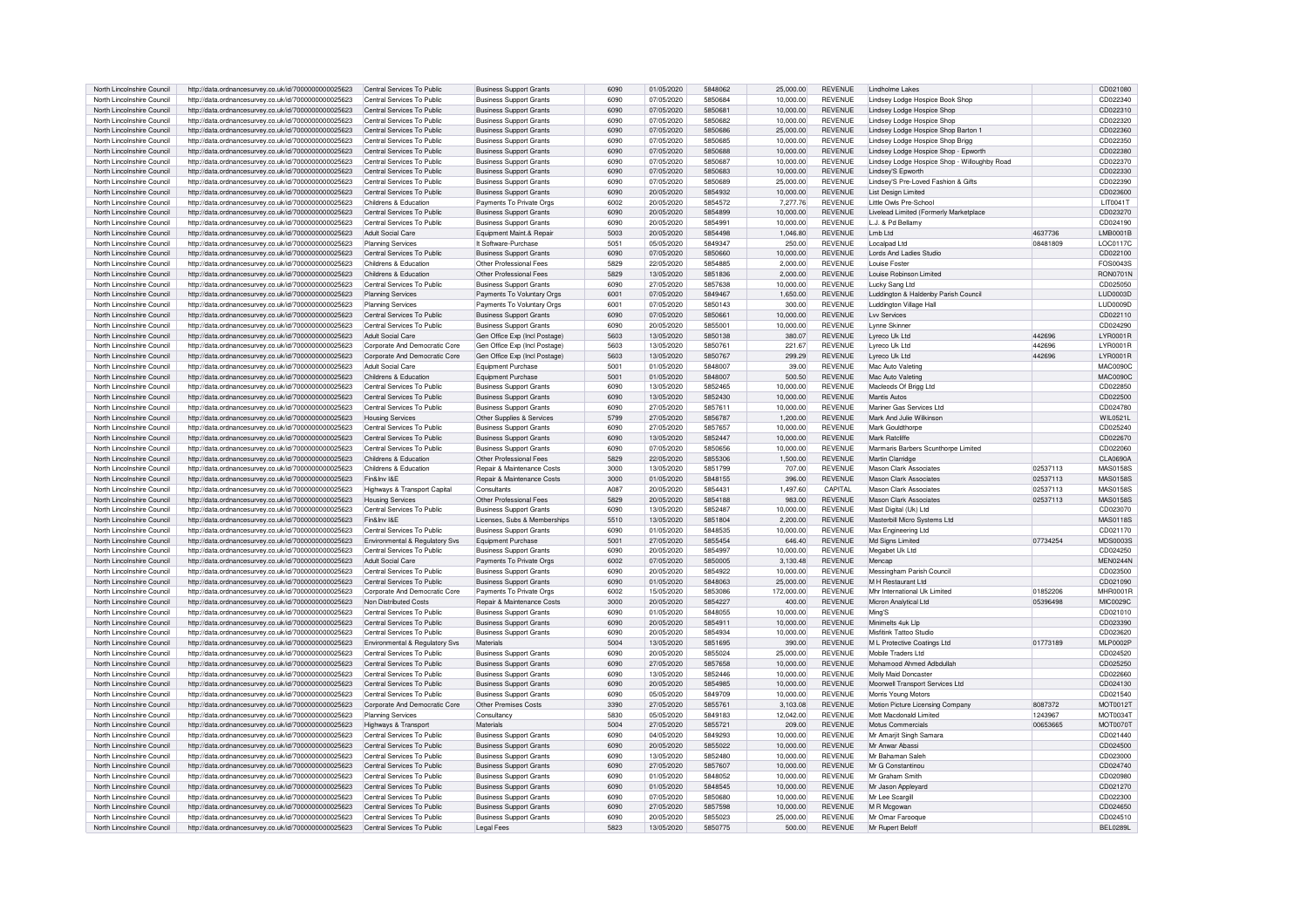| North Lincolnshire Council | http://data.ordnancesurvey.co.uk/id/7000000000025623 | Central Services To Public    | <b>Business Support Grants</b> | 6090 | 27/05/2020 | 5857641 | 10,000.00      | <b>REVENUE</b> | Mrs Elizabeth Taylor                                         |          | CD025080        |
|----------------------------|------------------------------------------------------|-------------------------------|--------------------------------|------|------------|---------|----------------|----------------|--------------------------------------------------------------|----------|-----------------|
| North Lincolnshire Council | http://data.ordnancesurvey.co.uk/id/7000000000025623 | Central Services To Public    | <b>Business Support Grants</b> | 6090 | 13/05/2020 | 5852445 | 10.000.00      | <b>REVENUE</b> | Mrs Juliet Wilkinson                                         |          | CD022650        |
| North Lincolnshire Council | http://data.ordnancesurvey.co.uk/id/7000000000025623 | Central Services To Public    | <b>Business Support Grants</b> | 6090 | 13/05/2020 | 5852458 | 10,000.00      | <b>REVENUE</b> | Mrs Maxine Burlingham                                        |          | CD022780        |
|                            |                                                      |                               |                                |      |            |         |                |                |                                                              |          |                 |
| North Lincolnshire Council | http://data.ordnancesurvey.co.uk/id/7000000000025623 | Central Services To Public    | <b>Business Support Grants</b> | 6090 | 13/05/2020 | 5852432 | 10,000.00      | <b>REVENUE</b> | Mrs P A Smith                                                |          | CD022520        |
| North Lincolnshire Council | http://data.ordnancesurvey.co.uk/id/7000000000025623 | <b>Housing Services</b>       | Other Supplies & Services      | 5799 | 13/05/2020 | 5851899 | 400.00         | <b>REVENUE</b> | Mr Stephen Vessey                                            |          | <b>VES0051S</b> |
| North Lincolnshire Council | http://data.ordnancesurvey.co.uk/id/7000000000025623 | Central Services To Public    | <b>Business Support Grants</b> | 6090 | 13/05/2020 | 5852452 | 10.000.00      | <b>REVENUE</b> | Mr Wayne A Coulam                                            |          | CD022720        |
|                            |                                                      |                               |                                |      |            |         |                |                |                                                              |          |                 |
| North Lincolnshire Council | http://data.ordnancesurvey.co.uk/id/7000000000025623 | Central Services To Public    | <b>Business Support Grants</b> | 6090 | 20/05/2020 | 5854949 | 10,000.00      | <b>REVENUE</b> | Multon Process Technology Ltd                                |          | CD023770        |
| North Lincolnshire Council | http://data.ordnancesurvey.co.uk/id/7000000000025623 | <b>Adult Social Care</b>      | Clothing, Uniforms & Laundr    | 5301 | 17/04/2020 | 5854488 | $-215.12$      | <b>REVENUE</b> | Mwuk Ltd T/A Alexandra                                       | 0454264  | ALE0001E        |
| North Lincolnshire Council | http://data.ordnancesurvey.co.uk/id/7000000000025623 | Childrens & Education         | Payments To Private Orgs       | 6002 | 01/05/2020 | 5847994 | 823.68         | <b>REVENUE</b> | Nasuwt                                                       |          | <b>NAS0065S</b> |
|                            |                                                      |                               |                                |      |            |         |                |                |                                                              |          |                 |
| North Lincolnshire Council | http://data.ordnancesurvey.co.uk/id/7000000000025623 | Childrens & Education         | Payments To Private Orgs       | 6002 | 22/05/2020 | 5855292 | 1.189.76       | <b>REVENUE</b> | Nasuwt                                                       |          | NAS00655        |
| North Lincolnshire Council | http://data.ordnancesurvey.co.uk/id/7000000000025623 | Childrens & Education         | Payments To Private Orgs       | 6002 | 13/05/2020 | 5850733 | 5.815.80       | <b>REVENUE</b> | National Fostering Agency Ltd                                |          | <b>NAT0100T</b> |
| North Lincolnshire Council | http://data.ordnancesurvey.co.uk/id/7000000000025623 | Childrens & Education         | Payments To Private Orgs       | 6002 | 13/05/2020 | 5850735 | 3,233.70       | <b>REVENUE</b> | National Fostering Agency Ltd                                |          | <b>NAT0100T</b> |
| North Lincolnshire Council |                                                      | Childrens & Education         | It Software-Maintenance        | 5053 | 27/05/2020 | 5855564 | 6.293.17       | <b>REVENUE</b> | N C E R Cic                                                  |          | NCE0002E        |
|                            | http://data.ordnancesurvey.co.uk/id/7000000000025623 |                               |                                |      |            |         |                |                |                                                              |          |                 |
| North Lincolnshire Council | http://data.ordnancesurvey.co.uk/id/7000000000025623 | Childrens & Education         | <b>Examination Fees</b>        | 5730 | 15/05/2020 | 5852593 | 2.392.00       | <b>REVENUE</b> | Nofe                                                         | 2896700  | NCF0002F        |
| North Lincolnshire Council | http://data.ordnancesurvey.co.uk/id/7000000000025623 | Childrens & Education         | Gen Office Exp (Incl Postage)  | 5603 | 07/05/2020 | 5850052 | 679.30         | <b>REVENUE</b> | Neonost Ltd                                                  | 2658324  | NEO0001C        |
| North Lincolnshire Council | http://data.ordnancesurvey.co.uk/id/7000000000025623 | Corporate And Democratic Core | Gen Office Exp (Incl Postage)  | 5603 | 13/05/2020 | 585077  | 267.99         | <b>REVENUE</b> | Neopost Ltd                                                  | 2658324  | <b>NEO0001C</b> |
|                            |                                                      |                               |                                |      |            |         |                |                |                                                              |          |                 |
| North Lincolnshire Council | http://data.ordnancesurvey.co.uk/id/7000000000025623 | Corporate And Democratic Core | Gen Office Exp (Incl Postage)  | 5603 | 27/05/2020 | 5855584 | 1.209.16       | <b>REVENUE</b> | Neopost Ltd                                                  | 2658324  | NEO0001C        |
| North Lincolnshire Council | http://data.ordnancesurvey.co.uk/id/7000000000025623 | Central Services To Public    | <b>Business Support Grants</b> | 6090 | 20/05/2020 | 5854970 | 10,000.00      | <b>REVENUE</b> | Nethercop Fish Farm                                          |          | CD023980        |
| North Lincolnshire Council | http://data.ordnancesurvey.co.uk/id/7000000000025623 | Corporate And Democratic Core | It Software-Maintenance        | 5053 | 15/05/2020 | 5853088 | 18,405.00      | <b>REVENUE</b> | Networx Recruitment                                          | 4278636  | NET0054T        |
|                            |                                                      |                               |                                |      |            |         |                |                |                                                              |          |                 |
| North Lincolnshire Council | http://data.ordnancesurvey.co.uk/id/7000000000025623 | Adult Social Care             | Payments To Private Oras       | 6002 | 07/05/2020 | 5850006 | 6.788.32       | <b>REVENUE</b> | New Concept Care & Nursing Ltd                               | 3892391  | <b>NEW0146W</b> |
| North Lincolnshire Council | http://data.ordnancesurvey.co.uk/id/7000000000025623 | Adult Social Care             | Payments To Private Orgs       | 6002 | 07/05/2020 | 5850007 | 355.06         | <b>REVENUE</b> | New Concept Care & Nursing Ltd                               | 3892391  | <b>NEW0146W</b> |
| North Lincolnshire Council | http://data.ordnancesurvey.co.uk/id/7000000000025623 | Adult Social Care             | Payments To Private Orgs       | 6002 | 07/05/2020 | 5850291 | 1,300.00       | <b>REVENUE</b> | New Concept Care & Nursing Ltd                               | 3892391  | <b>NEW0146W</b> |
| North Lincolnshire Council | http://data.ordnancesurvey.co.uk/id/7000000000025623 | Central Services To Public    | Business Support Grants        | 6090 | 20/05/2020 | 5854968 | 10.000.00      | <b>REVENUE</b> | New Growth Garden Design                                     |          | CD023960        |
|                            |                                                      |                               |                                |      |            |         |                |                |                                                              |          |                 |
| North Lincolnshire Council | http://data.ordnancesurvey.co.uk/id/7000000000025623 | Corporate And Democratic Core | Other Professional Fees        | 5829 | 27/05/2020 | 5851909 | $\overline{0}$ | <b>REVENUE</b> | Newlyn Plc                                                   | 3770985  | <b>NEW0120W</b> |
| North Lincolnshire Council | http://data.ordnancesurvey.co.uk/id/7000000000025623 | Central Services To Public    | <b>Business Support Grants</b> | 6090 | 27/05/2020 | 5857594 | 10,000.00      | <b>REVENUE</b> | New Star Convenience Store                                   |          | CD024610        |
| North Lincolnshire Council |                                                      | Adult Social Care             |                                | 3301 | 07/05/2020 | 5850132 | 443.21         | <b>REVENUE</b> | Nexon Group                                                  | 8560885  | GRE0002E        |
|                            | http://data.ordnancesurvey.co.uk/id/7000000000025623 |                               | Cleaning Costs/ Materials      |      |            |         |                |                |                                                              |          |                 |
| North Lincolnshire Council | http://data.ordnancesurvey.co.uk/id/7000000000025623 | Adult Social Care             | Cleaning Costs/ Materials      | 3301 | 07/05/2020 | 5850134 | 583.30         | <b>REVENUE</b> | Nexon Group                                                  | 8560885  | GRF0002E        |
| North Lincolnshire Council | http://data.ordnancesurvey.co.uk/id/7000000000025623 | Central Services To Public    | <b>Business Support Grants</b> | 6090 | 20/05/2020 | 5855013 | 10.000.00      | <b>REVENUE</b> | Nexus Tattor                                                 |          | CD024410        |
| North Lincolnshire Council | http://data.ordnancesurvey.co.uk/id/7000000000025623 | Adult Social Care             | Rents                          | 3201 | 05/05/2020 | 5849359 | 9.485.76       | <b>REVENUE</b> | Nhs Property Services Ltd                                    |          | NHS00219        |
|                            |                                                      |                               |                                |      |            |         |                |                |                                                              |          |                 |
| North Lincolnshire Council | http://data.ordnancesurvey.co.uk/id/7000000000025623 | <b>Adult Social Care</b>      | Rents                          | 3201 | 05/05/2020 | 5849360 | 3,161.92       | <b>REVENUE</b> | Nhs Property Services Ltd                                    |          | <b>NHS0021S</b> |
| North Lincolnshire Council | http://data.ordnancesurvey.co.uk/id/7000000000025623 | Adult Social Care             | Rents                          | 3201 | 05/05/2020 | 5849361 | 7.658.52       | <b>REVENUE</b> | Nhs Property Services Ltd                                    |          | NHS00215        |
| North Lincolnshire Council | http://data.ordnancesurvey.co.uk/id/7000000000025623 | <b>Adult Social Care</b>      | Rents                          | 3201 | 05/05/2020 | 5849362 | 7,658.52       | <b>REVENUE</b> | Nhs Property Services Ltd                                    |          | NHS00219        |
|                            |                                                      |                               |                                |      |            |         |                |                |                                                              |          |                 |
| North Lincolnshire Council | http://data.ordnancesurvey.co.uk/id/7000000000025623 | Adult Social Care             | Rents                          | 3201 | 05/05/2020 | 5849363 | 7,658.52       | <b>REVENUE</b> | Nhs Property Services Ltd                                    |          | <b>NHS0021S</b> |
| North Lincolnshire Council | http://data.ordnancesurvey.co.uk/id/7000000000025623 | <b>Adult Social Care</b>      | Rents                          | 3201 | 05/05/2020 | 5849364 | 7,658.57       | <b>REVENUE</b> | Nhs Property Services Ltd                                    |          | <b>NHS0021S</b> |
| North Lincolnshire Council | http://data.ordnancesurvey.co.uk/id/7000000000025623 | Adult Social Care             | Rents                          | 3201 | 05/05/2020 | 5849365 | 1,744.06       | <b>REVENUE</b> | Nhs Property Services Ltd                                    |          | <b>NHS0021S</b> |
|                            |                                                      |                               |                                | 3201 |            | 5852368 |                | <b>REVENUE</b> |                                                              |          |                 |
| North Lincolnshire Council | http://data.ordnancesurvey.co.uk/id/7000000000025623 | Adult Social Care             | Rents                          |      | 15/05/2020 |         | 795.53         |                | Nhs Property Services Ltd                                    |          | <b>NHS0021S</b> |
| North Lincolnshire Council | http://data.ordnancesurvey.co.uk/id/7000000000025623 | Childrens & Education         | Rents                          | 3201 | 15/05/2020 | 5852343 | $-16.557.94$   | <b>REVENUE</b> | Nhs Property Services Ltd                                    |          | NHS00215        |
| North Lincolnshire Council | http://data.ordnancesurvey.co.uk/id/7000000000025623 | Childrens & Education         | Rents                          | 3201 | 15/05/2020 | 5852344 | 29,584.99      | <b>REVENUE</b> | Nhs Property Services Ltd                                    |          | NHS00219        |
| North Lincolnshire Council | http://data.ordnancesurvev.co.uk/id/7000000000025623 | Childrens & Education         | Rents                          | 3201 | 15/05/2020 | 5852345 | 36,050.07      | <b>REVENUE</b> | Nhs Property Services Ltd                                    |          | NHS00219        |
|                            |                                                      |                               |                                |      |            |         |                |                |                                                              |          |                 |
| North Lincolnshire Council | http://data.ordnancesurvey.co.uk/id/7000000000025623 | Central Services To Public    | <b>Business Support Grants</b> | 6090 | 07/05/2020 | 5850672 | 10,000.00      | <b>REVENUE</b> | Nicholas Johnston The Rigging Mill                           |          | CD022220        |
| North Lincolnshire Council | http://data.ordnancesurvey.co.uk/id/7000000000025623 | Central Services To Public    | <b>Business Support Grants</b> | 6090 | 20/05/2020 | 5854962 | 10,000.00      | <b>REVENUE</b> | Nico'S Ices Ltd                                              |          | CD023900        |
| North Lincolnshire Council | http://data.ordnancesurvey.co.uk/id/7000000000025623 | Central Services To Public    | <b>Business Support Grants</b> | 6090 | 27/05/2020 | 5857589 | 10,000.00      | <b>REVENUE</b> | Nico'S Ices Ltd                                              |          | CD024560        |
|                            |                                                      |                               |                                |      |            |         |                |                |                                                              |          |                 |
| North Lincolnshire Council | http://data.ordnancesurvey.co.uk/id/7000000000025623 | Central Services To Public    | <b>Business Support Grants</b> | 6090 | 27/05/2020 | 5857609 | 10,000.00      | <b>REVENUE</b> | Nigel Colin Lister                                           |          | CD024760        |
| North Lincolnshire Council | http://data.ordnancesurvey.co.uk/id/7000000000025623 | Culture & Related Services    | Equipment Purchase             | 5001 | 13/05/2020 | 5851452 | 210.99         | <b>REVENUE</b> | Nisbets                                                      | 01693112 | <b>NIS0001S</b> |
| North Lincolnshire Council | http://data.ordnancesurvey.co.uk/id/7000000000025623 | Adult Social Care             | <b>Client Transport Costs</b>  | 6092 | 01/05/2020 | 5848045 | 56.00          | <b>REVENUE</b> | NIc-Case Management & Cic Imprest                            |          | NOR0235F        |
|                            |                                                      |                               |                                |      |            |         |                |                |                                                              |          |                 |
| North Lincolnshire Council | http://data.ordnancesurvey.co.uk/id/7000000000025623 | Adult Social Care             | Client Transport Costs         | 6092 | 13/05/2020 | 5851835 | 28.00          | <b>REVENUE</b> | Nic-Case Management & Cic Imprest                            |          | <b>NOR0235R</b> |
| North Lincolnshire Council | http://data.ordnancesurvey.co.uk/id/7000000000025623 | Childrens & Education         | Client Related Costs           | 5534 | 01/05/2020 | 5848045 | 1,193.13       | <b>REVENUE</b> | NIc-Case Management & Cic Imprest                            |          | NOR0235F        |
| North Lincolnshire Council | http://data.ordnancesurvey.co.uk/id/7000000000025623 | Childrens & Education         | Client Related Costs           | 5534 | 13/05/2020 | 5851835 | 928.58         | <b>REVENUE</b> | NIc-Case Management & Cic Imprest                            |          | NOR0235E        |
| North Lincolnshire Council | http://data.ordnancesurvey.co.uk/id/7000000000025623 | Childrens & Education         | Client Related Costs           | 5534 | 29/05/2020 | 5857957 | 887.68         | <b>REVENUE</b> | NIc-Case Management & Cic Imprest                            |          | NOR0235E        |
|                            |                                                      |                               |                                |      |            |         |                |                |                                                              |          |                 |
| North Lincolnshire Council | http://data.ordnancesurvey.co.uk/id/7000000000025623 | Childrens & Education         | <b>Client Transport Costs</b>  | 6092 | 13/05/2020 | 5851835 | 56.00          | <b>REVENUE</b> | NIc-Case Management & Cic Imprest                            |          | NOR0235E        |
| North Lincolnshire Council | http://data.ordnancesurvey.co.uk/id/7000000000025623 | Childrens & Education         | <b>Client Transport Costs</b>  | 6092 | 29/05/2020 | 5857957 | 23.00          | <b>REVENUE</b> | Nic-Case Management & Cic Impres                             |          | <b>NOR0235</b>  |
| North Lincolnshire Council | http://data.ordnancesurvey.co.uk/id/7000000000025623 | <b>Adult Social Care</b>      | Cleaning Costs/ Materials      | 3301 | 07/05/2020 | 5850167 | 4.95           | <b>REVENUE</b> | Nic-Central Admin Team                                       |          | <b>NOR0836F</b> |
|                            |                                                      |                               |                                | 5534 |            |         |                |                |                                                              |          |                 |
| North Lincolnshire Council | http://data.ordnancesurvey.co.uk/id/7000000000025623 | <b>Adult Social Care</b>      | <b>Client Related Costs</b>    |      | 07/05/2020 | 5850167 | 299.60         | <b>REVENUE</b> | Nic-Central Admin Team                                       |          | <b>NOR0836F</b> |
| North Lincolnshire Council | http://data.ordnancesurvey.co.uk/id/7000000000025623 | <b>Adult Social Care</b>      | Equipment Maint.& Repair       | 5003 | 07/05/2020 | 5850167 | 156.36         | <b>REVENUE</b> | Nic-Central Admin Team                                       |          | <b>NOR0836F</b> |
| North Lincolnshire Council | http://data.ordnancesurvey.co.uk/id/7000000000025623 | <b>Adult Social Care</b>      | Equipment Purchase             | 5001 | 07/05/2020 | 5850167 | 49.97          | <b>REVENUE</b> | Nic-Central Admin Team                                       |          | NOR0836F        |
| North Lincolnshire Council | http://data.ordnancesurvey.co.uk/id/7000000000025623 | <b>Adult Social Care</b>      | Gen Office Exp (Incl Postage)  | 5603 | 07/05/2020 | 5850167 | 9.12           | <b>REVENUE</b> | Nic-Central Admin Team                                       |          | NOR0836F        |
|                            |                                                      |                               |                                |      |            |         |                |                |                                                              |          |                 |
| North Lincolnshire Council | http://data.ordnancesurvey.co.uk/id/7000000000025623 | Adult Social Care             | Other Supplies & Services      | 5799 | 07/05/2020 | 5850167 | $-100.00$      | <b>REVENUE</b> | Nic-Central Admin Team                                       |          | NOR0836F        |
| North Lincolnshire Council | http://data.ordnancesurvey.co.uk/id/7000000000025623 | Adult Social Care             | Payments To Private Orgs       | 6002 | 07/05/2020 | 5850167 | 700.00         | <b>REVENUE</b> | Nic-Central Admin Team                                       |          | NOR0836F        |
| North Lincolnshire Council | http://data.ordnancesurvey.co.uk/id/7000000000025623 | <b>Adult Social Care</b>      | Provisions                     | 5201 | 07/05/2020 | 5850163 | 20.89          | REVENUE        | Nic-Central Admin Team                                       |          | NOR0836R        |
| North Lincolnshire Council |                                                      |                               | Provisions                     | 5201 | 07/05/2020 | 5850167 | 6.36           | <b>REVENUE</b> | Nic-Central Admin Team                                       |          | NOR0836F        |
|                            |                                                      |                               |                                |      |            |         |                |                |                                                              |          |                 |
| North Lincolnshire Council | http://data.ordnancesurvey.co.uk/id/7000000000025623 | Adult Social Care             |                                |      |            |         |                |                |                                                              |          |                 |
|                            | http://data.ordnancesurvey.co.uk/id/7000000000025623 | Childrens & Education         | Equipment Purchase             | 5001 | 07/05/2020 | 5850167 | 108.65         | <b>REVENUE</b> | Nic-Central Admin Team                                       |          | NOR0836R        |
| North Lincolnshire Council | http://data.ordnancesurvey.co.uk/id/7000000000025623 | Childrens & Education         | Other Supplies & Services      | 5799 | 07/05/2020 | 5850167 | 13.25          | <b>REVENUE</b> | Nic-Central Admin Team                                       |          | NOR0836R        |
|                            |                                                      |                               |                                |      |            |         |                |                |                                                              |          |                 |
| North Lincolnshire Council | http://data.ordnancesurvey.co.uk/id/7000000000025623 | Childrens & Education         | Provisions                     | 5201 | 07/05/2020 | 5850167 | 451.09         | <b>REVENUE</b> | Nic-Central Admin Team                                       |          | NOR0836F        |
| North Lincolnshire Council | http://data.ordnancesurvey.co.uk/id/7000000000025623 | Culture & Related Services    | Other Supplies & Services      | 5799 | 07/05/2020 | 5850167 | 25.00          | <b>REVENUE</b> | Nic-Central Admin Team                                       |          | NOR0836R        |
| North Lincolnshire Council | http://data.ordnancesurvey.co.uk/id/7000000000025623 | Highways & Transport          | Subsistence & Expenses (Staff) | 5720 | 07/05/2020 | 5850167 | 7.80           | <b>REVENUE</b> | Nic-Central Admin Team                                       |          | NOR0836R        |
|                            |                                                      |                               |                                |      |            |         |                |                |                                                              |          |                 |
| North Lincolnshire Council | http://data.ordnancesurvey.co.uk/id/7000000000025623 | Non Distributed Costs         | Gen Office Exp (Incl Postage)  | 5603 | 07/05/2020 | 5850167 | 37.68          | <b>REVENUE</b> | Nic-Central Admin Team                                       |          | NOR0836F        |
| North Lincolnshire Council | http://data.ordnancesurvey.co.uk/id/7000000000025623 | Childrens & Education         | <b>Client Related Costs</b>    | 5534 | 05/05/2020 | 5849406 | 573.81         | <b>REVENUE</b> | NIc-Kingfisher Lodge Imprest                                 |          | NOR0248F        |
| North Lincolnshire Council | http://data.ordnancesurvey.co.uk/id/7000000000025623 | Childrens & Education         | <b>Client Related Costs</b>    | 5534 | 13/05/2020 | 5851840 | 160.93         | <b>REVENUE</b> | Nic-Kingfisher Lodge Imprest                                 |          | NOR0248R        |
|                            |                                                      | Childrens & Education         | <b>Client Related Costs</b>    | 5534 |            | 5854437 |                |                |                                                              |          |                 |
| North Lincolnshire Council | http://data.ordnancesurvey.co.uk/id/7000000000025623 |                               |                                |      | 20/05/2020 |         | 257.74         | REVENUE        | Nic-Kingfisher Lodge Imprest                                 |          | NOR0248R        |
| North Lincolnshire Council | http://data.ordnancesurvey.co.uk/id/7000000000025623 | Childrens & Education         | <b>Client Related Costs</b>    | 5534 | 27/05/2020 | 5856918 | 365.11         | <b>REVENUE</b> | Nic-Kingfisher Lodge Imprest                                 |          | <b>NOR0248R</b> |
| North Lincolnshire Council | http://data.ordnancesurvey.co.uk/id/7000000000025623 | Childrens & Education         | Provisions                     | 5201 | 05/05/2020 | 5849406 | 655.23         | <b>REVENUE</b> | Nic-Kingfisher Lodge Imprest                                 |          | NOR0248F        |
| North Lincolnshire Council | http://data.ordnancesurvey.co.uk/id/7000000000025623 | Childrens & Education         | Provisions                     | 5201 | 13/05/2020 | 5851840 | 264.80         | <b>REVENUE</b> |                                                              |          | NOR0248R        |
| North Lincolnshire Council | http://data.ordnancesurvey.co.uk/id/7000000000025623 | Childrens & Education         | Provisions                     | 5201 | 20/05/2020 | 5854437 | 457.16         | <b>REVENUE</b> | NIc-Kingfisher Lodge Imprest<br>NIc-Kingfisher Lodge Imprest |          | <b>NOR0248R</b> |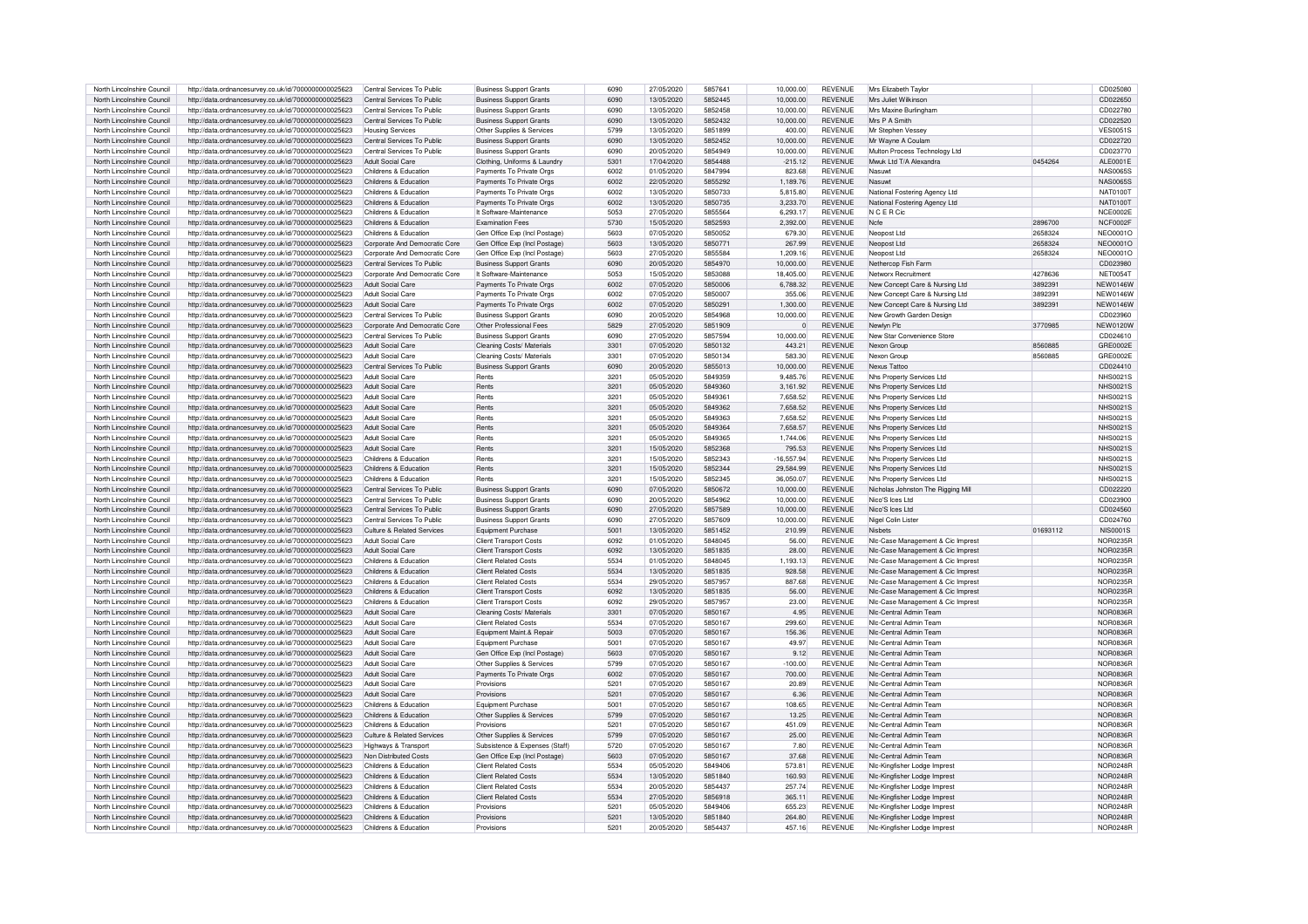|                                                          | http://data.ordnancesurvey.co.uk/id/7000000000025623                                                         | Childrens & Education                          | Provisions                                           | 5201         | 27/05/2020               | 5856918            | 431.79               | <b>REVENUE</b>                   | NIc-Kingfisher Lodge Imprest             |          | NOR0248R                    |
|----------------------------------------------------------|--------------------------------------------------------------------------------------------------------------|------------------------------------------------|------------------------------------------------------|--------------|--------------------------|--------------------|----------------------|----------------------------------|------------------------------------------|----------|-----------------------------|
| North Lincolnshire Council                               |                                                                                                              |                                                |                                                      |              |                          |                    |                      |                                  |                                          |          |                             |
| North Lincolnshire Council                               | http://data.ordnancesurvey.co.uk/id/7000000000025623                                                         | Central Services To Public                     | <b>Business Support Grants</b>                       | 6090         | 05/05/2020               | 5849740            | 10,000.00            | <b>REVENUE</b>                   | N L Components Ltd                       |          | CD021850                    |
| North Lincolnshire Council                               | http://data.ordnancesurvey.co.uk/id/7000000000025623                                                         | Childrens & Education                          | Client Related Costs                                 | 5534         | 20/05/2020               | 5854463            | 7.82                 | <b>REVENUE</b>                   | N Lincs Council-The Cygnets              |          | <b>NOR0058R</b>             |
| North Lincolnshire Council                               | http://data.ordnancesurvey.co.uk/id/7000000000025623                                                         | Childrens & Education                          | Gen Office Exp (Incl Postage)                        | 5603         | 20/05/2020               | 5854463            | 11.42                | <b>REVENUE</b>                   | N Lincs Council-The Cygnets              |          | NOR0058R                    |
| North Lincolnshire Council                               | http://data.ordnancesurvey.co.uk/id/7000000000025623                                                         | Childrens & Education                          | Provisions                                           | 5201         | 20/05/2020               | 5854463            | 290.45               | <b>REVENUE</b>                   | N Lincs Council-The Cygnets              |          | NOR0058F                    |
| North Lincolnshire Council                               |                                                                                                              | Childrens & Education                          |                                                      | 6019         | 13/05/2020               | 5850770            |                      | <b>REVENUE</b>                   |                                          |          | NOR0424F                    |
|                                                          | http://data.ordnancesurvey.co.uk/id/7000000000025623                                                         |                                                | Payments To Health Providers                         |              |                          |                    | 3,279.00             |                                  | N Lincs & Goole Hosps Nhs F              |          |                             |
| North Lincolnshire Council                               | http://data.ordnancesurvey.co.uk/id/7000000000025623                                                         | Childrens & Education                          | Payments To Health Providers                         | 6019         | 20/05/2020               | 5854565            | 1.639.50             | <b>REVENUE</b>                   | N Lincs & Goole Hosps Nhs Ft             |          | <b>NOR0424F</b>             |
| North Lincolnshire Council                               | http://data.ordnancesurvey.co.uk/id/7000000000025623                                                         | Childrens & Education                          | Payments To Health Providers                         | 6019         | 20/05/2020               | 5854566            | 1,639.50             | <b>REVENUE</b>                   | N Lincs & Goole Hosps Nhs Ft             |          | <b>NOR0424F</b>             |
| North Lincolnshire Council                               | http://data.ordnancesurvey.co.uk/id/7000000000025623                                                         | Central Services To Public                     | <b>Business Support Grants</b>                       | 6090         | 20/05/2020               | 5854960            | 10,000.00            | <b>REVENUE</b>                   | Normanby Estate Company Ltd              |          | CD023880                    |
|                                                          |                                                                                                              |                                                |                                                      |              |                          |                    |                      |                                  |                                          |          |                             |
| North Lincolnshire Council                               | http://data.ordnancesurvey.co.uk/id/7000000000025623                                                         | <b>Housing Services</b>                        | Other Supplies & Services                            | 5799         | 01/05/2020               | 5848110            | 2,988.00             | <b>REVENUE</b>                   | Normanby Hote                            |          | NOR0478F                    |
| North Lincolnshire Council                               | http://data.ordnancesurvey.co.uk/id/7000000000025623                                                         | <b>Housing Services</b>                        | Other Supplies & Services                            | 5799         | 13/05/2020               | 5851491            | 3,480.00             | <b>REVENUE</b>                   | Normanby Hote                            |          | <b>NOR0478F</b>             |
| North Lincolnshire Council                               | http://data.ordnancesurvey.co.uk/id/7000000000025623                                                         | <b>Housing Services</b>                        | Other Supplies & Services                            | 5799         | 15/05/2020               | 585302             | 3.694.00             | <b>REVENUE</b>                   | Normanby Hote                            |          | NOR0478F                    |
| North Lincolnshire Council                               | http://data.ordnancesurvey.co.uk/id/7000000000025623                                                         | Central Services To Public                     | <b>Business Support Grants</b>                       | 6090         | 27/05/2020               | 5857673            | 10,000.00            | <b>REVENUE</b>                   | Normanby Park Sport And Activity Club    |          | CD025400                    |
|                                                          |                                                                                                              |                                                |                                                      | 6003         |                          | 5851785            |                      | <b>REVENUE</b>                   |                                          |          |                             |
| North Lincolnshire Council                               | http://data.ordnancesurvey.co.uk/id/7000000000025623                                                         | Adult Social Care                              | Payments To Other La'S                               |              | 13/05/2020               |                    | 8,970.00             |                                  | North East Lincolnshire Council          |          | NOR0269R                    |
| North Lincolnshire Council                               | http://data.ordnancesurvey.co.uk/id/7000000000025623                                                         | Central Services To Public                     | Payments To Joint Units                              | 6004         | 29/05/2020               | 5858010            | 102.644.11           | <b>REVENUE</b>                   | North East Lincolnshire Council          |          | NOR0269R                    |
| North Lincolnshire Council                               | http://data.ordnancesurvey.co.uk/id/7000000000025623                                                         | Corporate And Democratic Core                  | It Software-Maintenance                              | 5053         | 27/05/2020               | 5856876            | $\Omega$             | <b>REVENUE</b>                   | North East Lincolnshire Council          |          | NOR0269R                    |
| North Lincolnshire Council                               | http://data.ordnancesurvey.co.uk/id/7000000000025623                                                         | Corporate And Democratic Core                  | It Software-Maintenance                              | 5053         | 27/05/2020               | 5856879            | $\mathbf{0}$         | <b>REVENUE</b>                   | North East Lincolnshire Council          |          | NOR0269F                    |
|                                                          |                                                                                                              |                                                |                                                      |              |                          |                    |                      |                                  |                                          |          |                             |
| North Lincolnshire Council                               | http://data.ordnancesurvey.co.uk/id/7000000000025623                                                         | Corporate And Democratic Core                  | Licenses, Subs & Memberships                         | 5510         | 13/05/2020               | 5851839            | 5.880.00             | <b>REVENUE</b>                   | North East Lincolnshire Council          |          | NOR0269R                    |
| North Lincolnshire Council                               | http://data.ordnancesurvey.co.uk/id/7000000000025623                                                         | Environmental & Regulatory Svs                 | Payments To Private Orgs                             | 6002         | 20/05/2020               | 5853097            | 34.946.03            | <b>REVENUE</b>                   | North East Lincolnshire Council          |          | NOR0269R                    |
| North Lincolnshire Council                               | http://data.ordnancesurvey.co.uk/id/7000000000025623                                                         | Support Servs Capital                          | It Equipment                                         | A098         | 27/05/2020               | 5856874            | $\mathbf 0$          | CAPITAL                          | North East Lincolnshire Council          |          | NOR0269R                    |
| North Lincolnshire Council                               | http://data.ordnancesurvey.co.uk/id/7000000000025623                                                         | Culture & Related Services                     | Payments To Private Orgs                             | 6002         | 05/05/2020               | 5848528            | 8,000.00             | <b>REVENUE</b>                   | Northern Containers Ltd                  | 2361752  | NOR0979R                    |
|                                                          |                                                                                                              |                                                |                                                      |              |                          |                    |                      |                                  |                                          |          |                             |
| North Lincolnshire Council                               | http://data.ordnancesurvey.co.uk/id/7000000000025623                                                         | Corporate And Democratic Core                  | It Software-Maintenance                              | 5053         | 27/05/2020               | 5855589            | 2.933.26             | REVENUE                          | Northgate Public Services Uk Ltd         | 968498   | <b>MVM0001M</b>             |
| North Lincolnshire Council                               | http://data.ordnancesurvey.co.uk/id/7000000000025623                                                         | Corporate And Democratic Core                  | It Software-Purchase                                 | 5051         | 01/05/2020               | 5848242            | 6,015.32             | <b>REVENUE</b>                   | Northgate Public Services Uk Ltd         | 968498   | <b>MVM0001M</b>             |
| North Lincolnshire Council                               | http://data.ordnancesurvey.co.uk/id/7000000000025623                                                         | Corporate And Democratic Core                  | It Software-Purchase                                 | 5051         | 13/05/2020               | 5850772            | 475.00               | REVENUE                          | Northgate Public Services Uk Ltd         | 968498   | <b>MVM0001M</b>             |
| North Lincolnshire Council                               | http://data.ordnancesurvey.co.uk/id/7000000000025623                                                         | <b>Adult Social Care</b>                       | Vehicle Hire                                         | 4101         | 27/05/2020               | 5855719            | 479.08               | <b>REVENUE</b>                   | Northgate Vehicle Hire Ltd               | 1434157  | M&G0002G                    |
|                                                          |                                                                                                              |                                                |                                                      |              |                          |                    |                      |                                  |                                          |          |                             |
| North Lincolnshire Council                               | http://data.ordnancesurvev.co.uk/id/7000000000025623                                                         | Adult Social Care                              | I icences                                            | 4002         | 13/05/2020               | 5851469            | 267.50               | <b>REVENUE</b>                   | North Lincolnshire Council               |          | NOR0802R                    |
| North Lincolnshire Council                               | http://data.ordnancesurvey.co.uk/id/7000000000025623                                                         | Childrens & Education                          | <b>Client Related Costs</b>                          | 5534         | 13/05/2020               | 5851420            | 268.45               | <b>REVENUE</b>                   | North Lincolnshire Council               |          | <b>NOR0557F</b>             |
| North Lincolnshire Council                               | http://data.ordnancesurvey.co.uk/id/7000000000025623                                                         | Childrens & Education                          | Equipment Purchase                                   | 5001         | 13/05/2020               | 5851420            | 41.89                | <b>REVENUE</b>                   | North Lincolnshire Council               |          | <b>NOR0557F</b>             |
|                                                          |                                                                                                              |                                                | Licences                                             | 4002         | 13/05/2020               | 5851469            | 602.50               | <b>REVENUE</b>                   |                                          |          | NOR0802F                    |
| North Lincolnshire Council                               | http://data.ordnancesurvey.co.uk/id/7000000000025623                                                         | Childrens & Education                          |                                                      |              |                          |                    |                      |                                  | North Lincolnshire Council               |          |                             |
| North Lincolnshire Council                               | http://data.ordnancesurvey.co.uk/id/7000000000025623                                                         | Childrens & Education                          | Other Professional Fees                              | 5829         | 13/05/2020               | 5850615            | 4,265.00             | <b>REVENUE</b>                   | North Lincolnshire Council               |          | <b>NOR0351F</b>             |
| North Lincolnshire Council                               | http://data.ordnancesurvey.co.uk/id/7000000000025623                                                         | Childrens & Education                          | <b>Vehicle Hire</b>                                  | 4101         | 13/05/2020               | 5851469            | 60.00                | <b>REVENUE</b>                   | North Lincolnshire Council               |          | <b>NOR0802R</b>             |
| North Lincolnshire Council                               | http://data.ordnancesurvey.co.uk/id/7000000000025623                                                         | Corporate And Democratic Core                  | <b>Bank Charge</b>                                   | 5821         | 01/05/2020               | 5848248            | 45.00                | <b>REVENUE</b>                   | North Lincolnshire Council               |          | NOR0442R                    |
|                                                          |                                                                                                              |                                                |                                                      |              |                          |                    |                      |                                  |                                          |          |                             |
| North Lincolnshire Council                               | http://data.ordnancesurvey.co.uk/id/7000000000025623                                                         | Corporate And Democratic Core                  | It Hardware-Maintenance                              | 5052         | 01/05/2020               | 5848248            | 841.56               | <b>REVENUE</b>                   | North Lincolnshire Council               |          | <b>NOR0442F</b>             |
| North Lincolnshire Council                               | http://data.ordnancesurvey.co.uk/id/7000000000025623                                                         | Culture & Related Services                     | Licences                                             | 4002         | 13/05/2020               | 5851469            | 1.337.50             | REVENUE                          | North Lincolnshire Council               |          | <b>NOR0802F</b>             |
| North Lincolnshire Council                               | http://data.ordnancesurvey.co.uk/id/7000000000025623                                                         | Environmental & Regulatory Svs                 | Course Fees/Training                                 | 2002         | 20/05/2020               | 5854103            | 60.00                | <b>REVENUE</b>                   | North Lincolnshire Council               |          | NOR0707R                    |
| North Lincolnshire Council                               | http://data.ordnancesurvey.co.uk/id/7000000000025623                                                         | Environmental & Regulatory Svs                 | <b>Licences</b>                                      | 4002         | 13/05/2020               | 5851469            | 535.00               | <b>REVENUE</b>                   | North Lincolnshire Council               |          | <b>NOR0802R</b>             |
|                                                          |                                                                                                              |                                                |                                                      |              |                          |                    |                      |                                  |                                          |          |                             |
| North Lincolnshire Council                               | http://data.ordnancesurvey.co.uk/id/7000000000025623                                                         | <b>Environmental &amp; Requlatory Sys</b>      | I icences                                            | 4002         | 13/05/2020               | 5851469            | 722.50               | <b>REVENUE</b>                   | North Lincolnshire Council               |          | <b>NOR0802R</b>             |
| North Lincolnshire Council                               | http://data.ordnancesurvey.co.uk/id/7000000000025623                                                         | Highways & Transport                           | Course Fees/Training                                 | 2002         | 13/05/2020               | 5851469            | $-230.00$            | <b>REVENUE</b>                   | North Lincolnshire Council               |          | NOR0802F                    |
| North Lincolnshire Council                               | http://data.ordnancesurvey.co.uk/id/7000000000025623                                                         | Highways & Transport                           | I icences                                            | 4002         | 13/05/2020               | 5851469            | 970.00               | <b>REVENUE</b>                   | North Lincolnshire Council               |          | NOR0802F                    |
| North Lincolnshire Council                               | http://data.ordnancesurvey.co.uk/id/7000000000025623                                                         | Highways & Transport                           | Other Vehicle Costs                                  | 4005         | 13/05/2020               | 5851469            | 503.50               | <b>REVENUE</b>                   | North Lincolnshire Council               |          | NOR0802F                    |
|                                                          |                                                                                                              |                                                |                                                      |              |                          |                    |                      |                                  |                                          |          |                             |
| North Lincolnshire Council                               | http://data.ordnancesurvey.co.uk/id/7000000000025623                                                         | Public Health                                  | Materials                                            | 5004         | 20/05/2020               | 5854103            | 814.29               | REVENUE                          | North Lincolnshire Council               |          | <b>NOR0707R</b>             |
| North Lincolnshire Council                               | http://data.ordnancesurvey.co.uk/id/7000000000025623                                                         | <b>Culture &amp; Related Services</b>          | Bank Charge                                          | 5821         | 20/05/2020               | 5854469            | 1.54                 | <b>REVENUE</b>                   | North Lincs Council-N.Hall Country Park  |          | <b>NOR0283F</b>             |
| North Lincolnshire Council                               | http://data.ordnancesurvey.co.uk/id/7000000000025623                                                         | <b>Culture &amp; Related Services</b>          | Fuel                                                 | 4001         | 20/05/2020               | 5854469            | 120.66               | REVENUE                          | North Lincs Council-N.Hall Country Park  |          | NOR0283R                    |
| North Lincolnshire Council                               | http://data.ordnancesurvey.co.uk/id/7000000000025623                                                         | <b>Culture &amp; Related Services</b>          | Materials                                            | 5004         | 20/05/2020               | 5854469            | 71.38                | REVENUE                          | North Lincs Council-N.Hall Country Park  |          | NOR0283R                    |
|                                                          |                                                                                                              |                                                |                                                      |              |                          |                    |                      |                                  |                                          |          |                             |
| North Lincolnshire Council                               | http://data.ordnancesurvey.co.uk/id/7000000000025623                                                         | Culture & Related Services                     | Other Professional Fees                              | 5829         | 20/05/2020               | 5854469            | 286.98               | <b>REVENUE</b>                   | North Lincs Council-N.Hall Country Park  |          | NOR0283F                    |
| North Lincolnshire Council                               | http://data.ordnancesurvey.co.uk/id/7000000000025623                                                         | Central Services To Public                     | <b>Business Support Grants</b>                       | 6090         | 13/05/2020               | 5852497            | 10,000.00            | REVENUE                          | North Lincs Credit Union                 |          | CD023170                    |
| North Lincolnshire Council                               | http://data.ordnancesurvey.co.uk/id/7000000000025623                                                         | Central Services To Public                     | <b>Business Support Grants</b>                       | 6090         | 04/05/2020               | 5849297            | 10,000.00            | REVENUE                          | North Lincs & Humbs Sailing Club         |          | CD021480                    |
| North Lincolnshire Council                               |                                                                                                              | Central Services To Public                     |                                                      | 6090         | 27/05/2020               | 5857620            | 10.000.00            | REVENUE                          |                                          |          | CD024870                    |
|                                                          | http://data.ordnancesurvey.co.uk/id/7000000000025623                                                         |                                                | <b>Business Support Grants</b>                       |              |                          |                    |                      |                                  | North Lindsey Bowling Club               |          |                             |
| North Lincolnshire Council                               | http://data.ordnancesurvey.co.uk/id/7000000000025623                                                         | Culture & Related Services                     | <b>Benair &amp; Maintenance Costs</b>                | 3000         |                          |                    |                      |                                  |                                          |          |                             |
| North Lincolnshire Council                               | http://data.ordnancesurvey.co.uk/id/7000000000025623                                                         |                                                |                                                      |              | 20/05/2020               | 5854229            | 271.80               | <b>REVENUE</b>                   | North Point Uk I td                      | 4575195  | NOR0683R                    |
|                                                          |                                                                                                              | Environmental & Regulatory Svs                 | Course Fees/Training                                 | 2002         | 20/05/2020               | 5854584            | 575.00               | <b>REVENUE</b>                   | Nottingham City Council - Now Income     |          | <b>EAS0110S</b>             |
|                                                          |                                                                                                              |                                                | Flectricity                                          |              |                          | 5857520            |                      |                                  |                                          | 03653277 | NPO0007C                    |
| North Lincolnshire Council                               | http://data.ordnancesurvey.co.uk/id/7000000000025623                                                         | Childrens & Education                          |                                                      | 3102         | 29/05/2020               |                    | $-237.49$            | <b>REVENUE</b>                   | Noower Limited                           |          |                             |
| North Lincolnshire Council                               | http://data.ordnancesurvey.co.uk/id/7000000000025623                                                         | Culture & Related Services                     | Flectricity                                          | 3102         | 05/05/2020               | 5849436            | 215.00               | <b>REVENUE</b>                   | Noower Limited                           | 03653277 | NPO00070                    |
| North Lincolnshire Council                               | http://data.ordnancesurvey.co.uk/id/7000000000025623                                                         | Environmental & Regulatory Svs                 | Electricity                                          | 3102         | 29/05/2020               | 5857543            | 948.50               | <b>REVENUE</b>                   | Noower Limited                           | 03653277 | <b>NPO0007C</b>             |
| North Lincolnshire Council                               | http://data.ordnancesurvey.co.uk/id/7000000000025623                                                         | Fin&Inv I&F                                    | Electricity                                          | 3102         | 29/05/2020               | 5857528            | $-304.10$            | <b>REVENUE</b>                   | Nnower I imited                          | 03653277 | NPO00070                    |
| North Lincolnshire Council                               |                                                                                                              | Adult Social Care Capital                      | Other Costs                                          | A085         | 13/05/2020               | 5850157            |                      | <b>CAPITAL</b>                   | Nrs Healthcare                           |          |                             |
|                                                          | http://data.ordnancesurvey.co.uk/id/7000000000025623                                                         |                                                |                                                      |              |                          |                    | 2,555.99             |                                  |                                          | 1948041  | <b>NOT0059T</b>             |
| North Lincolnshire Council                               | http://data.ordnancesurvey.co.uk/id/7000000000025623                                                         | Adult Social Care                              | Other Professional Fees                              | 5829         | 07/05/2020               | 5847853            | 269.80               | REVENUE                          | Nurse Plus And Carer Plus Uk Limited     | 05512996 | NUR0029F                    |
| North Lincolnshire Council                               | http://data.ordnancesurvey.co.uk/id/7000000000025623                                                         | <b>Adult Social Care</b>                       | Other Professional Fees                              | 5829         | 29/05/2020               | 5857516            | 269.80               | <b>REVENUE</b>                   | Nurse Plus And Carer Plus Uk Limited     | 05512996 | NUR0029E                    |
| North Lincolnshire Council                               | http://data.ordnancesurvey.co.uk/id/7000000000025623                                                         | <b>Adult Social Care</b>                       | Payments To Private Orgs                             | 6002         | 15/05/2020               | 5850738            | 269.80               | REVENUE                          | Nurse Plus And Carer Plus Uk Limited     | 05512996 | NUR0029R                    |
| North Lincolnshire Council                               |                                                                                                              |                                                | Payments To Private Oras                             | 6002         | 27/05/2020               | 5856767            |                      | <b>REVENUE</b>                   |                                          |          |                             |
|                                                          | http://data.ordnancesurvey.co.uk/id/7000000000025623                                                         | <b>Adult Social Care</b>                       |                                                      |              |                          |                    | 251.40               |                                  | Nurse Plus And Carer Plus Uk Limited     | 05512996 | NUR0029R                    |
| North Lincolnshire Council                               | http://data.ordnancesurvey.co.uk/id/7000000000025623                                                         | Adult Social Care                              | Payments To Private Orgs                             | 6002         | 06/05/2020               | 5850002            | 1.336.80             | <b>REVENUE</b>                   | Oakhills Residential Homes Ltd           |          | <b>ISF0037F</b>             |
| North Lincolnshire Council                               | http://data.ordnancesurvey.co.uk/id/7000000000025623                                                         | Adult Social Care                              | Payments To Private Orgs                             | 6002         | 07/05/2020               | 5850008            | 1,351.85             | <b>REVENUE</b>                   | Oakhills Residential Homes Ltd           |          | <b>OAK0300K</b>             |
| North Lincolnshire Council                               | http://data.ordnancesurvey.co.uk/id/7000000000025623                                                         | Adult Social Care                              | Payments To Private Orgs                             | 6002         | 07/05/2020               | 5850293            | 1.600.00             | <b>REVENUE</b>                   | Oakhills Residential Homes I td          |          | <b>OAK0300K</b>             |
|                                                          |                                                                                                              |                                                |                                                      | 6002         |                          | 5850056            |                      | <b>REVENUE</b>                   |                                          |          |                             |
| North Lincolnshire Council                               | http://data.ordnancesurvey.co.uk/id/7000000000025623                                                         | Childrens & Education                          | Payments To Private Orgs                             |              | 07/05/2020               |                    | 2.059.00             |                                  | Ofsted                                   |          | OFS0001S                    |
| North Lincolnshire Council                               | http://data.ordnancesurvey.co.uk/id/7000000000025623                                                         | Childrens & Education                          | Payments To Private Orgs                             | 6002         | 15/05/2020               | 5852955            | 3.349.00             | <b>REVENUE</b>                   | Ofsted                                   |          | OFS0001S                    |
| North Lincolnshire Council                               | http://data.ordnancesurvey.co.uk/id/7000000000025623                                                         | Childrens & Education                          | Payments To Private Orgs                             | 6002         | 15/05/2020               | 5853150            | 3,216.00             | <b>REVENUE</b>                   | Ofsted                                   |          | OFS0001S                    |
| North Lincolnshire Council                               |                                                                                                              | Central Services To Public                     |                                                      | 6090         | 13/05/2020               | 5852485            | 10.000.00            | <b>REVENUE</b>                   |                                          |          | CD023050                    |
|                                                          | http://data.ordnancesurvey.co.uk/id/7000000000025623                                                         |                                                | <b>Business Support Grants</b>                       |              |                          |                    |                      |                                  | O'Keefe'S Emporium                       |          |                             |
| North Lincolnshire Council                               | http://data.ordnancesurvey.co.uk/id/7000000000025623                                                         | Central Services To Public                     | <b>Business Support Grants</b>                       | 6090         | 20/05/2020               | 5854950            | 10.000.00            | <b>REVENUE</b>                   | Old Barn Bnb                             |          | CD023780                    |
| North Lincolnshire Council                               | http://data.ordnancesurvey.co.uk/id/7000000000025623                                                         | Central Services To Public                     | <b>Business Support Grants</b>                       | 6090         | 20/05/2020               | 5854989            | 10,000.00            | REVENUE                          | Oliver Farm Shop                         |          | CD024170                    |
| North Lincolnshire Council                               | http://data.ordnancesurvey.co.uk/id/7000000000025623                                                         | Central Services To Public                     | <b>Business Support Grants</b>                       | 6090         | 27/05/2020               | 5857646            | 10,000.00            | <b>REVENUE</b>                   | Omega Atlantic Ltd/Verling Interiors Ltd |          | CD025130                    |
| North Lincolnshire Council                               | http://data.ordnancesurvey.co.uk/id/7000000000025623                                                         |                                                |                                                      | 6092         | 07/05/2020               | 5850146            | 240.00               | REVENUE                          | One 2 One Taxis                          |          | <b>ONE0035E</b>             |
|                                                          |                                                                                                              | Childrens & Education                          | <b>Client Transport Costs</b>                        |              |                          |                    |                      |                                  |                                          |          |                             |
| North Lincolnshire Council                               | http://data.ordnancesurvey.co.uk/id/7000000000025623                                                         | Childrens & Education                          | <b>Client Transport Costs</b>                        | 6092         | 20/05/2020               | 5854529            | 12.088.00            | <b>REVENUE</b>                   | One 2 One Taxis                          |          | ONE0035E                    |
| North Lincolnshire Council<br>North Lincolnshire Council | http://data.ordnancesurvey.co.uk/id/7000000000025623<br>http://data.ordnancesurvey.co.uk/id/7000000000025623 | Childrens & Education<br>Childrens & Education | Home To School Transport<br>Home To School Transport | 4201<br>4201 | 07/05/2020<br>07/05/2020 | 5849805<br>5850146 | 2.428.00<br>1.970.00 | <b>REVENUE</b><br><b>REVENUE</b> | One 2 One Taxis<br>One 2 One Taxis       |          | ONE0035E<br><b>ONE0035E</b> |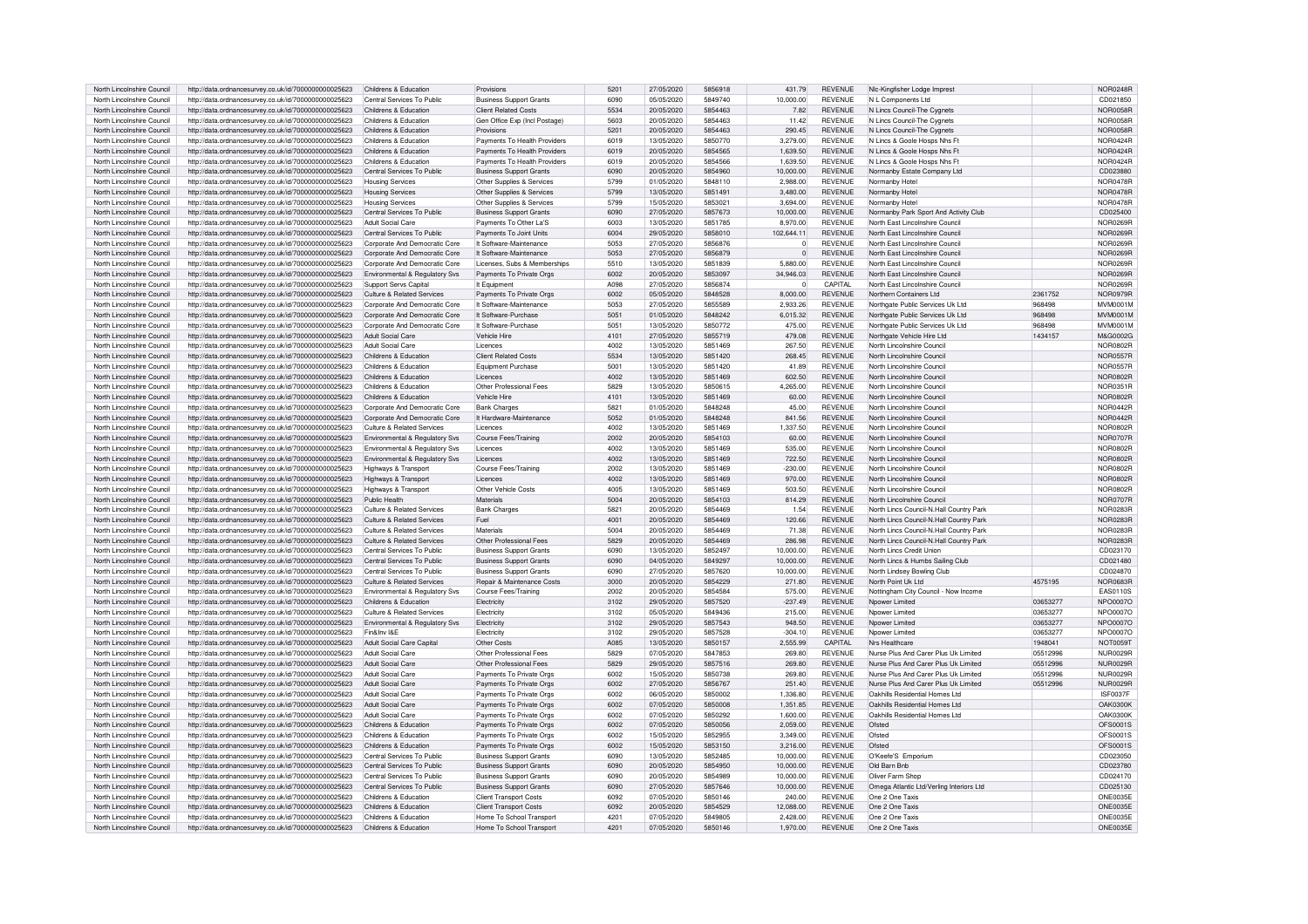| North Lincolnshire Council                               | http://data.ordnancesurvey.co.uk/id/7000000000025623                                                         | Childrens & Education                     | Home To School Transport                                     | 4201         | 13/05/2020               | 5851412            | 600.00                | <b>REVENUE</b>                   | One 2 One Taxis                             |          | ONE0035E                    |
|----------------------------------------------------------|--------------------------------------------------------------------------------------------------------------|-------------------------------------------|--------------------------------------------------------------|--------------|--------------------------|--------------------|-----------------------|----------------------------------|---------------------------------------------|----------|-----------------------------|
| North Lincolnshire Council                               | http://data.ordnancesurvey.co.uk/id/7000000000025623                                                         | Childrens & Education                     | Payments To Voluntary Orgs                                   | 6001         | 29/05/2020               | 5857822            | 18.000.00             | <b>REVENUE</b>                   | One Adoption (Ne Lincolnshire Adoption)     |          | ONE0080E                    |
| North Lincolnshire Council                               | http://data.ordnancesurvey.co.uk/id/7000000000025623                                                         | Adult Social Care                         | Payments To Private Orgs                                     | 6002         | 05/05/2020               | 5848576            | 572.94                | <b>REVENUE</b>                   | Ongo                                        |          | <b>ONG0120G</b>             |
| North Lincolnshire Council                               | http://data.ordnancesurvey.co.uk/id/7000000000025623                                                         | <b>Adult Social Care</b>                  | Payments To Private Orgs                                     | 6002         | 27/05/2020               | 5855593            | 322.60                | <b>REVENUE</b>                   | Ongo                                        |          | <b>ONG0120G</b>             |
| North Lincolnshire Council                               | http://data.ordnancesurvey.co.uk/id/7000000000025623                                                         | Childrens & Education                     | Other Supplies & Services                                    | 5799         | 20/05/2020               | 5854181            | 16,773.00             | <b>REVENUE</b>                   | Ongo                                        | 11077107 | <b>ONG0300G</b>             |
|                                                          |                                                                                                              |                                           |                                                              | 5603         |                          | 585542             |                       |                                  |                                             |          |                             |
| North Lincolnshire Council                               | http://data.ordnancesurvey.co.uk/id/7000000000025623                                                         | <b>Housing Services</b>                   | Gen Office Exp (Incl Postage)                                |              | 22/05/2020               |                    | 302.22                | <b>REVENUE</b>                   | Ongo                                        |          | <b>ONG0120G</b>             |
| North Lincolnshire Council                               | http://data.ordnancesurvey.co.uk/id/7000000000025623                                                         | <b>Housing Services</b>                   | Other Supplies & Services                                    | 5799         | 27/05/2020               | 5855430            | 1,290.63              | <b>REVENUE</b>                   | Ongo                                        |          | <b>HOM0100N</b>             |
| North Lincolnshire Council                               | http://data.ordnancesurvey.co.uk/id/7000000000025623                                                         | <b>Planning Services</b>                  | Payments To Private Oras                                     | 6002         | 13/05/2020               | 5851800            | 10,445.54             | <b>REVENUE</b>                   | Ongo Communities Ltd                        | 1156007  | <b>ONG0001G</b>             |
| North Lincolnshire Council                               | http://data.ordnancesurvey.co.uk/id/7000000000025623                                                         | <b>Planning Services</b>                  | Payments To Private Orgs                                     | 6002         | 13/05/2020               | 5851803            | 21,826.83             | <b>REVENUE</b>                   | Ongo Communities Ltd                        | 1156007  | ONG0001G                    |
| North Lincolnshire Council                               | http://data.ordnancesurvey.co.uk/id/7000000000025623                                                         | Adult Social Care                         | Fees & Charges Income                                        | 9002         | 06/05/2020               | 5850003            | $-99.36$              | <b>REVENUE</b>                   | Ongo Recruitment Ltd                        |          | ISF0039F                    |
| North Lincolnshire Council                               | http://data.ordnancesurvey.co.uk/id/7000000000025623                                                         | Adult Social Care                         | Payments To Private Orgs                                     | 6002         | 06/05/2020               | 5850003            | 5.609.68              | <b>REVENUE</b>                   | Ongo Recruitment Ltd                        |          | <b>ISF0039F</b>             |
|                                                          |                                                                                                              |                                           |                                                              |              |                          |                    |                       |                                  |                                             |          |                             |
| North Lincolnshire Council                               | http://data.ordnancesurvey.co.uk/id/7000000000025623                                                         | Childrens & Education                     | Payments To Private Orgs                                     | 6002         | 07/05/2020               | 5850148            | 4,749.75              | <b>REVENUE</b>                   | Ongo Recruitment Ltd                        | 4750128  | CRO0323C                    |
| North Lincolnshire Council                               | http://data.ordnancesurvey.co.uk/id/7000000000025623                                                         | Central Services To Public                | Equipment Purchase                                           | 5001         | 01/05/2020               | 5847878            | 300.00                | <b>REVENUE</b>                   | Onalion Plastics Ltd                        | 1574983  | OPA0020A                    |
| North Lincolnshire Council                               | http://data.ordnancesurvey.co.uk/id/7000000000025623                                                         | Central Services To Public                | Equipment Purchase                                           | 5001         | 14/05/2020               | 5853008            | 30,000.00             | <b>REVENUE</b>                   | Onalion Plastics Ltd                        | 1574983  | OPA0020A                    |
| North Lincolnshire Council                               | http://data.ordnancesurvey.co.uk/id/7000000000025623                                                         | Adult Social Care                         | Payments To Private Orgs                                     | 6002         | 06/05/2020               | 5849998            | 298.00                | <b>REVENUE</b>                   | Options (Autism 2) Ltd                      |          | ISE0021E                    |
| North Lincolnshire Council                               | http://data.ordnancesurvey.co.uk/id/7000000000025623                                                         | <b>Adult Social Care</b>                  | Payments To Private Orgs                                     | 6002         | 06/05/2020               | 5849998            | 5,831.28              | <b>REVENUE</b>                   | Options (Autism 2) Ltd                      |          | <b>ISF0021F</b>             |
| North Lincolnshire Council                               |                                                                                                              | Adult Social Care                         |                                                              | 6002         | 07/05/2020               | 5850012            | 3.547.20              | <b>REVENUE</b>                   |                                             | 4228353  | <b>YOU0005L</b>             |
|                                                          | http://data.ordnancesurvey.co.uk/id/7000000000025623                                                         |                                           | Payments To Private Orgs                                     |              |                          |                    |                       |                                  | Options Autism (2) Ltd                      |          |                             |
| North Lincolnshire Council                               | http://data.ordnancesurvey.co.uk/id/7000000000025623                                                         | Adult Social Care                         | Payments To Private Orgs                                     | 6002         | 07/05/2020               | 5850012            | 1,000.40              | <b>REVENUE</b>                   | Options Autism (2) Ltd                      | 4228353  | <b>YOU0005L</b>             |
| North Lincolnshire Council                               | http://data.ordnancesurvey.co.uk/id/7000000000025623                                                         | Childrens & Education                     | Payments To Private Orgs                                     | 6002         | 13/05/2020               | 5849265            | 6,557.14              | <b>REVENUE</b>                   | Oracle Care Limited                         | 5618803  | ORA0060A                    |
| North Lincolnshire Council                               | http://data.ordnancesurvey.co.uk/id/7000000000025623                                                         | Childrens & Education                     | Payments To Private Orgs                                     | 6002         | 13/05/2020               | 5849274            | 15.300.00             | <b>REVENUE</b>                   | Oracle Care Limited                         | 5618803  | ORA0060A                    |
| North Lincolnshire Council                               | http://data.ordnancesurvey.co.uk/id/7000000000025623                                                         | Central Services To Public                | <b>Business Support Grants</b>                               | 6090         | 07/05/2020               | 5850677            | 10,000.00             | <b>REVENUE</b>                   | Outerwear                                   |          | CD022270                    |
| North Lincolnshire Council                               | http://data.ordnancesurvey.co.uk/id/7000000000025623                                                         | Culture & Related Services                | Grounds Maintenance                                          | 3010         | 22/05/2020               | 5855251            | 500.00                | <b>REVENUE</b>                   | Overhall Contractors Ltd                    |          | OVE0025E                    |
|                                                          |                                                                                                              |                                           |                                                              |              |                          |                    |                       |                                  |                                             |          |                             |
| North Lincolnshire Council                               | http://data.ordnancesurvey.co.uk/id/7000000000025623                                                         | Central Services To Public                | <b>Business Support Grants</b>                               | 6090         | 20/05/2020               | 5854941            | 10.000.00             | <b>REVENUE</b>                   | Over The Top Events Ltd                     |          | CD023690                    |
| North Lincolnshire Council                               | http://data.ordnancesurvey.co.uk/id/7000000000025623                                                         | Central Services To Public                | <b>Business Support Grants</b>                               | 6090         | 20/05/2020               | 5855019            | 10,000.00             | <b>REVENUE</b>                   | Owston Ferry Fisheries                      |          | CD024470                    |
| North Lincolnshire Council                               | http://data.ordnancesurvey.co.uk/id/7000000000025623                                                         | Central Services To Public                | <b>Business Support Grants</b>                               | 6090         | 13/05/2020               | 5852463            | 10.000.00             | <b>REVENUE</b>                   | Parker'S Of Brigg (Carpets) Ltd             |          | CD022830                    |
| North Lincolnshire Council                               | http://data.ordnancesurvey.co.uk/id/7000000000025623                                                         | Central Services To Public                | <b>Business Support Grants</b>                               | 6090         | 29/05/2020               | 5854901            | 10,000.00             | <b>REVENUE</b>                   | Park Lodge Guest House                      |          | CD023290                    |
| North Lincolnshire Council                               | http://data.ordnancesurvey.co.uk/id/7000000000025623                                                         | Central Services To Public                | <b>Business Support Grants</b>                               | 6090         | 05/05/2020               | 5849731            | 25,000.00             | <b>REVENUE</b>                   | Parkwood Joinery Limited                    |          | CD021760                    |
| North Lincolnshire Council                               | http://data.ordnancesurvey.co.uk/id/7000000000025623                                                         | Childrens & Education                     | Payments To Private Orgs                                     | 6002         | 07/05/2020               | 5849882            | 3.600.00              | <b>REVENUE</b>                   | Paula Bennett Consultancy                   |          | <b>BEN0320N</b>             |
|                                                          |                                                                                                              |                                           |                                                              |              |                          |                    |                       |                                  |                                             |          |                             |
| North Lincolnshire Council                               | http://data.ordnancesurvey.co.uk/id/7000000000025623                                                         | Central Services To Public                | <b>Business Support Grants</b>                               | 6090         | 01/05/2020               | 5848058            | 10.000.00             | <b>REVENUE</b>                   | Paul Fox                                    |          | CD021040                    |
| North Lincolnshire Council                               | http://data.ordnancesurvey.co.uk/id/7000000000025623                                                         | Environmental & Regulatory Svs            | Payments To Voluntary Orgs                                   | 6001         | 13/05/2020               | 5851514            | 13,000.00             | <b>REVENUE</b>                   | Pcc For Humberside                          |          | PCC00300                    |
| North Lincolnshire Council                               | http://data.ordnancesurvey.co.uk/id/7000000000025623                                                         | Highways & Transport                      | Payments To Private Orgs                                     | 6002         | 15/05/2020               | 5850608            | 7.153.13              | <b>REVENUE</b>                   | Pcc For Humberside                          |          | <b>PCC0030C</b>             |
| North Lincolnshire Council                               | http://data.ordnancesurvey.co.uk/id/7000000000025623                                                         | <b>Adult Social Care</b>                  | Fees & Charges Income                                        | 9002         | 27/05/2020               | 5856113            | $-122.56$             | <b>REVENUE</b>                   | Penderels Trust                             |          | DP4284                      |
| North Lincolnshire Council                               | http://data.ordnancesurvey.co.uk/id/7000000000025623                                                         | Central Services To Public                | <b>Business Support Grants</b>                               | 6090         | 20/05/2020               | 5854945            | 10,000.00             | <b>REVENUE</b>                   | Penny Field Farm (Stables At Os Field 8023) |          | CD023730                    |
| North Lincolnshire Council                               | http://data.ordnancesurvey.co.uk/id/7000000000025623                                                         | Corporate And Democratic Core             | Recruitment Costs And Dbs                                    | 2004         | 13/05/2020               | 585012             | 5,436.79              | <b>REVENUE</b>                   | People Asset Management Ltd                 | 5199107  | <b>PEO0120C</b>             |
| North Lincolnshire Council                               | http://data.ordnancesurvey.co.uk/id/7000000000025623                                                         |                                           |                                                              |              |                          |                    |                       |                                  |                                             |          |                             |
|                                                          |                                                                                                              | Adult Social Care Capital                 | Other Costs                                                  | A085         | 13/05/2020               | 5850158            | 288.32                | CAPITAL                          | Performance Health International Ltd        | 4374752  | ABI00051                    |
| North Lincolnshire Council                               | http://data.ordnancesurvey.co.uk/id/7000000000025623                                                         | Central Services To Public                | <b>Business Support Grants</b>                               | 6090         | 04/05/2020               | 5849285            | 10,000.00             | <b>REVENUE</b>                   | Perrys Sports Bowls Club                    |          | CD021360                    |
| North Lincolnshire Council                               | http://data.ordnancesurvey.co.uk/id/7000000000025623                                                         | Highways & Transport                      | Other Supplies & Services                                    | 5799         | 29/05/2020               | 5857967            | 1,330.00              | <b>REVENUE</b>                   | Pestx Ltd                                   | 04233814 | <b>PES0003S</b>             |
| North Lincolnshire Council                               | http://data.ordnancesurvey.co.uk/id/7000000000025623                                                         | <b>Housing Services</b>                   | Other Supplies & Services                                    | 5799         | 01/05/2020               | 5848020            | 444.00                | <b>REVENUE</b>                   | Peter & Amanda Mallinson                    |          | <b>MAL0068L</b>             |
| North Lincolnshire Council                               | http://data.ordnancesurvev.co.uk/id/7000000000025623                                                         | Central Services To Public                | Cleaning Costs/ Materials                                    | 3301         | 20/05/2020               | 5854371            | 505.60                | <b>REVENUE</b>                   | Peter Hogarth & Sons Ltd                    | 1143352  | HOG0001C                    |
| North Lincolnshire Council                               | http://data.ordnancesurvey.co.uk/id/7000000000025623                                                         | Central Services To Public                | Equipment Purchase                                           | 5001         | 01/05/2020               | 5847869            | 233.31                | <b>REVENUE</b>                   | Peter Hogarth & Sons Ltd                    | 1143352  | HOG0001C                    |
|                                                          |                                                                                                              |                                           |                                                              |              |                          |                    |                       |                                  |                                             |          |                             |
| North Lincolnshire Council                               | http://data.ordnancesurvey.co.uk/id/7000000000025623                                                         | Central Services To Public                | Equipment Purchase                                           | 5001         | 05/05/2020               | 5847857            | 2,061.36              | <b>REVENUE</b>                   | Peter Hogarth & Sons Ltd                    | 1143352  | HOG0001C                    |
| North Lincolnshire Council                               | http://data.ordnancesurvey.co.uk/id/7000000000025623                                                         | Central Services To Public                | Equipment Purchase                                           | 5001         | 05/05/2020               | 5847859            | 442.40                | <b>REVENUE</b>                   | Peter Hogarth & Sons Ltd                    | 1143352  | HOG0001G                    |
| North Lincolnshire Council                               | http://data.ordnancesurvey.co.uk/id/7000000000025623                                                         | Central Services To Public                | Foujoment Purchase                                           | 5001         | 05/05/2020               | 5847867            | 326.44                | <b>REVENUE</b>                   | Peter Hogarth & Sons Ltd                    | 1143352  | HOG00010                    |
| North Lincolnshire Council                               | http://data.ordnancesurvey.co.uk/id/7000000000025623                                                         | Central Services To Public                | Equipment Purchase                                           | 5001         | 07/05/2020               | 5847860            | 839.80                | <b>REVENUE</b>                   | Peter Hogarth & Sons Ltd                    | 1143352  | HOG0001G                    |
| North Lincolnshire Council                               | http://data.ordnancesurvey.co.uk/id/7000000000025623                                                         | Central Services To Public                | Equipment Purchase                                           | 5001         | 07/05/2020               | 5847875            | 264.60                | <b>REVENUE</b>                   | Peter Hogarth & Sons Ltd                    | 1143352  | HOG0001G                    |
| North Lincolnshire Council                               | http://data.ordnancesurvey.co.uk/id/7000000000025623                                                         | Central Services To Public                | Foujoment Purchase                                           | 5001         | 13/05/2020               | 5850152            | 1.492.50              | <b>REVENUE</b>                   | Peter Hogarth & Sons Ltd                    | 1143352  | HOG0001G                    |
| North Lincolnshire Council                               | http://data.ordnancesurvey.co.uk/id/7000000000025623                                                         | Central Services To Public                | Foujoment Purchase                                           | 5001         | 13/05/2020               | 5850359            | 297.78                | REVENUE                          | Peter Hogarth & Sons Ltd                    | 1143352  | HOG0001G                    |
|                                                          |                                                                                                              |                                           |                                                              |              |                          |                    |                       |                                  |                                             |          |                             |
| North Lincolnshire Council                               | http://data.ordnancesurvey.co.uk/id/7000000000025623                                                         | Central Services To Public                | Equipment Purchase                                           | 5001         | 13/05/2020               | 5850366            | 235.53                | <b>REVENUE</b>                   | Peter Hogarth & Sons Ltd                    | 1143352  | HOG0001C                    |
| North Lincolnshire Council                               | http://data.ordnancesurvey.co.uk/id/7000000000025623                                                         | Central Services To Public                | Equipment Purchase                                           | 5001         | 13/05/2020               | 5850372            | 444.89                | <b>REVENUE</b>                   | Peter Hogarth & Sons Ltd                    | 1143352  | HOG0001C                    |
| North Lincolnshire Council                               | http://data.ordnancesurvey.co.uk/id/7000000000025623                                                         | Central Services To Public                | Equipment Purchase                                           | 5001         | 15/05/2020               | 5852398            | 96,677.28             | <b>REVENUE</b>                   | Peter Hogarth & Sons Ltd                    | 1143352  | HOG0001G                    |
| North Lincolnshire Council                               | http://data.ordnancesurvey.co.uk/id/7000000000025623                                                         | Central Services To Public                | Equipment Purchase                                           | 5001         | 27/05/2020               | 5856829            | 255.60                | <b>REVENUE</b>                   | Peter Hogarth & Sons Ltd                    | 1143352  | HOG0001C                    |
| North Lincolnshire Council                               | http://data.ordnancesurvey.co.uk/id/7000000000025623                                                         | Central Services To Public                | Equipment Purchase                                           | 5001         | 27/05/2020               | 5856830            | 700.20                | <b>REVENUE</b>                   | Peter Hogarth & Sons Ltd                    | 1143352  | HOG0001G                    |
| North Lincolnshire Council                               | http://data.ordnancesurvey.co.uk/id/7000000000025623                                                         | Central Services To Public                | Equipment Purchase                                           | 5001         | 27/05/2020               | 5856832            | 429.12                | REVENUE                          | Peter Hogarth & Sons Ltd                    | 1143352  | HOG0001G                    |
|                                                          |                                                                                                              |                                           |                                                              |              |                          |                    |                       |                                  |                                             |          |                             |
| North Lincolnshire Council                               | http://data.ordnancesurvey.co.uk/id/7000000000025623                                                         | Childrens & Education                     | Cleaning Costs/ Materials                                    | 3301         | 13/05/2020               | 5850374            | 231.68                | <b>REVENUE</b>                   | Peter Hogarth & Sons Ltd                    | 1143352  | HOG0001G                    |
| North Lincolnshire Council                               | http://data.ordnancesurvey.co.uk/id/7000000000025623                                                         | Corporate And Democratic Core             | Equipment Purchase                                           | 5001         | 01/05/2020               | 5847874            | 1.652.05              | <b>REVENUE</b>                   | Peter Hogarth & Sons Ltd                    | 1143352  | HOG0001C                    |
| North Lincolnshire Council                               | http://data.ordnancesurvey.co.uk/id/7000000000025623                                                         | Corporate And Democratic Core             | Equipment Purchase                                           | 5001         | 05/05/2020               | 584787             | 730.08                | <b>REVENUE</b>                   | Peter Hogarth & Sons Ltd                    | 1143352  | HOG0001G                    |
| North Lincolnshire Council                               | http://data.ordnancesurvey.co.uk/id/7000000000025623                                                         | Corporate And Democratic Core             | Other Premises Costs                                         | 3390         | 07/05/2020               | 5850073            | 102.00                | <b>REVENUE</b>                   | Peter Hogarth & Sons Ltd                    | 1143352  | HOG0001C                    |
| North Lincolnshire Council                               | http://data.ordnancesurvey.co.uk/id/7000000000025623                                                         | Culture & Related Services                | Cleaning Costs/ Materials                                    | 3301         | 13/05/2020               | 5850299            | 341.10                | <b>REVENUE</b>                   | Peter Hogarth & Sons Ltd                    | 1143352  | HOG0001G                    |
| North Lincolnshire Council                               | http://data.ordnancesurvey.co.uk/id/7000000000025623                                                         | Environmental & Regulatory Svs            | Cleaning Costs/ Materials                                    | 3301         | 20/05/2020               | 5854370            | 245.04                | <b>REVENUE</b>                   | Peter Hogarth & Sons Ltd                    | 1143352  | HOG0001G                    |
|                                                          |                                                                                                              |                                           |                                                              |              |                          |                    |                       |                                  |                                             |          |                             |
| North Lincolnshire Council                               | http://data.ordnancesurvey.co.uk/id/7000000000025623                                                         | Environmental & Regulatory Svs            | Equipment Purchase                                           | 5001         | 27/05/2020               | 5855297            | 329.24                | <b>REVENUE</b>                   | Peter Hogarth & Sons Ltd                    | 1143352  | HOG0001C                    |
| North Lincolnshire Council                               | http://data.ordnancesurvey.co.uk/id/7000000000025623                                                         | Fin&Inv I&F                               | Cleaning Costs/ Materials                                    | 3301         | 07/05/2020               | 5850073            | 121.98                | <b>REVENUE</b>                   | Peter Hogarth & Sons Ltd                    | 1143352  | HOG0001G                    |
| North Lincolnshire Council                               | http://data.ordnancesurvey.co.uk/id/7000000000025623                                                         | Fin&Inv I&F                               | Cleaning Costs/ Materials                                    | 3301         | 13/05/2020               | 5851809            | 804.30                | <b>REVENUE</b>                   | Peter Hogarth & Sons Ltd                    | 1143352  | HOG0001G                    |
| North Lincolnshire Council                               | http://data.ordnancesurvey.co.uk/id/7000000000025623                                                         | Non Distributed Costs                     | Other Supplies & Services                                    | 5799         | 07/05/2020               | 5850073            | 22.44                 | REVENUE                          | Peter Hogarth & Sons Ltd                    | 1143352  | HOG0001C                    |
| North Lincolnshire Council                               | http://data.ordnancesurvey.co.uk/id/7000000000025623                                                         | Culture & Related Services                | Books (Libraries+Schools Only)                               | 5005         | 07/05/2020               | 5849433            | 299.93                | <b>REVENUE</b>                   | Peters Ltd                                  | 24252340 | PET0110T                    |
| North Lincolnshire Council                               | http://data.ordnancesurvey.co.uk/id/7000000000025623                                                         | Culture & Related Services                | Books (Libraries+Schools Only)                               | 5005         | 07/05/2020               | 5850033            | 269.12                | <b>REVENUE</b>                   | Peters Ltd                                  | 24252340 | PET0110T                    |
|                                                          |                                                                                                              |                                           |                                                              |              |                          |                    |                       |                                  |                                             |          |                             |
| North Lincolnshire Council                               | http://data.ordnancesurvey.co.uk/id/7000000000025623                                                         | Central Services To Public                | <b>Business Support Grants</b>                               | 6090         | 01/05/2020               | 5848064            | 10.000.00             | <b>REVENUE</b>                   | P & F Stores I td                           |          | CD021100                    |
| North Lincolnshire Council                               | http://data.ordnancesurvey.co.uk/id/7000000000025623                                                         | Central Services To Public                | <b>Business Support Grants</b>                               | 6090         | 13/05/2020               | 5852475            | 25.000.00             | <b>REVENUE</b>                   | Pharmacy At Ironstone Centre                |          | CD022950                    |
| North Lincolnshire Council                               | http://data.ordnancesurvey.co.uk/id/7000000000025623                                                         | Childrens & Education                     | Payments To Private Orgs                                     | 6002         | 05/05/2020               | 5849374            | 66,666.67             | <b>REVENUE</b>                   | Phase (Young Peoples Support) Cio           |          | PHA0121A                    |
| North Lincolnshire Council                               | http://data.ordnancesurvey.co.uk/id/7000000000025623                                                         | Childrens & Education                     | Payments To Private Orgs                                     | 6002         | 22/05/2020               | 5855168            | 21,481.40             | REVENUE                          | Phase (Young Peoples Support) Cic           |          | PHA0121A                    |
| North Lincolnshire Council                               | http://data.ordnancesurvey.co.uk/id/7000000000025623                                                         | Fin&Inv I&F                               | <b>Benair &amp; Maintenance Costs</b>                        | 3000         | 13/05/2020               | 5851837            | 969.00                | <b>REVENUE</b>                   | Phil Jarratt                                |          | <b>JAR0097R</b>             |
| North Lincolnshire Council                               |                                                                                                              |                                           |                                                              |              |                          |                    |                       | <b>REVENUE</b>                   |                                             |          |                             |
|                                                          |                                                                                                              |                                           |                                                              |              |                          |                    |                       |                                  |                                             |          |                             |
|                                                          | http://data.ordnancesurvey.co.uk/id/7000000000025623                                                         | Fin&Inv I&F                               | Benair & Maintenance Costs                                   | 3000         | 22/05/2020               | 5854636            | 1.190.00              |                                  | Phil Jarratt                                |          | <b>JAR0097R</b>             |
| North Lincolnshire Council<br>North Lincolnshire Council | http://data.ordnancesurvey.co.uk/id/7000000000025623<br>http://data.ordnancesurvey.co.uk/id/7000000000025623 | Fin&Inv I&F<br>Central Services To Public | Repair & Maintenance Costs<br><b>Business Support Grants</b> | 3000<br>GOOO | 23/06/2020<br>20/05/2020 | 5857914<br>5854966 | 1,177.50<br>10.000.00 | <b>REVENUE</b><br><b>REVENUE</b> | Phil Jarratt<br>Phoenix Cafe                |          | <b>JAR0097R</b><br>CD023940 |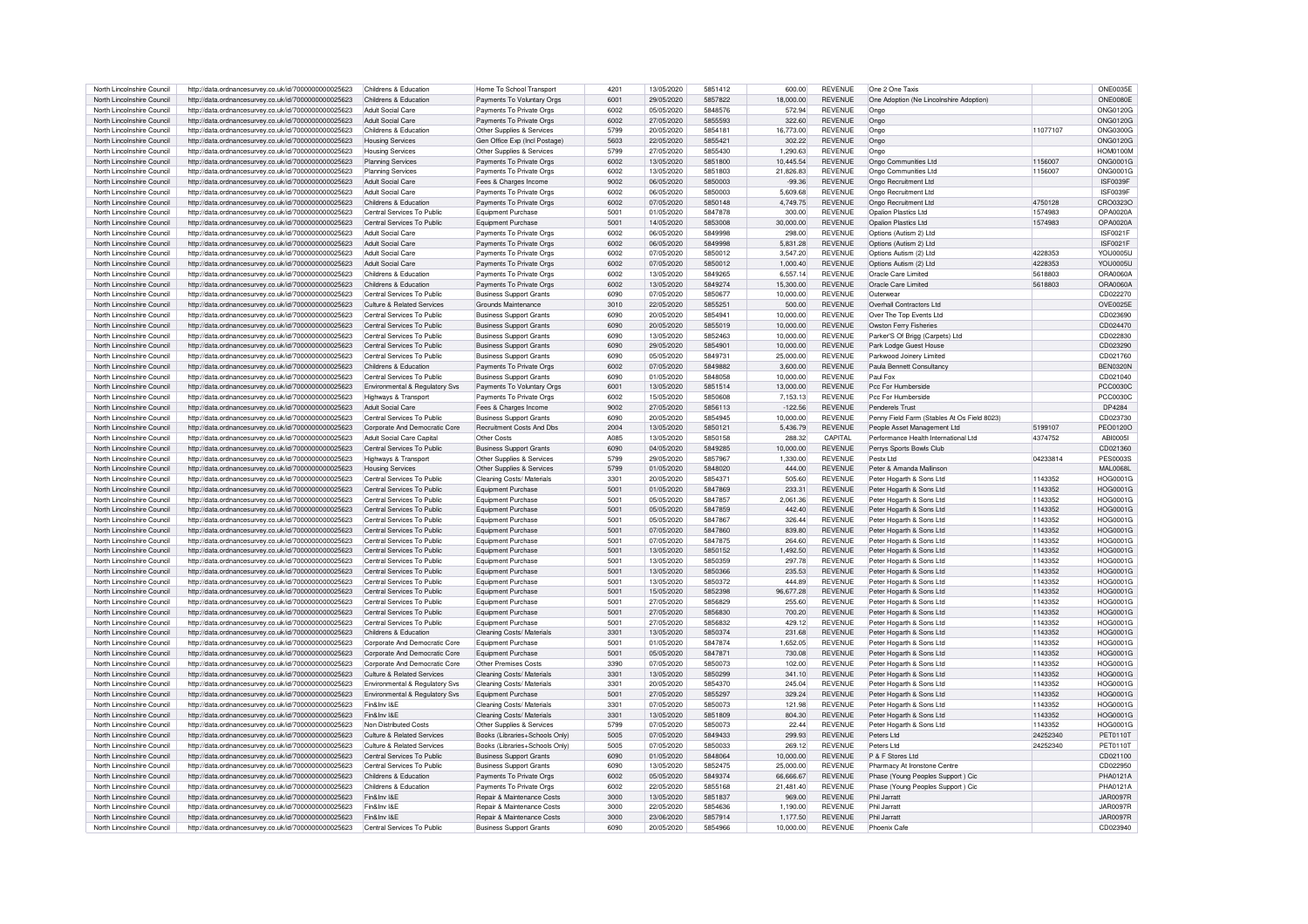|                                                          | http://data.ordnancesurvey.co.uk/id/7000000000025623                                                         | Corporate And Democratic Core          | It Software-Purchase                                     | 5051         | 27/05/2020               | 5856846            | 1,026.90           | <b>REVENUE</b>                   | Phoenix Software Ltd               | 2548628  | SOF0026F             |
|----------------------------------------------------------|--------------------------------------------------------------------------------------------------------------|----------------------------------------|----------------------------------------------------------|--------------|--------------------------|--------------------|--------------------|----------------------------------|------------------------------------|----------|----------------------|
| North Lincolnshire Council                               |                                                                                                              |                                        |                                                          |              |                          |                    |                    |                                  |                                    |          |                      |
| North Lincolnshire Council                               | http://data.ordnancesurvey.co.uk/id/7000000000025623                                                         | Environmental & Regulatory Svs         | Other Premises Costs                                     | 3390         | 13/05/2020               | 5850605            | 1,516.22           | <b>REVENUE</b>                   | Phs Group                          | 770813   | PHS00019             |
| North Lincolnshire Council                               | http://data.ordnancesurvey.co.uk/id/7000000000025623                                                         | Central Services To Public             | <b>Business Support Grants</b>                           | 6090         | 27/05/2020               | 5857593            | 10.000.00          | <b>REVENUE</b>                   | Pizza X Gunes Limited              |          | CD024600             |
| North Lincolnshire Council                               | http://data.ordnancesurvey.co.uk/id/7000000000025623                                                         | Central Services To Public             | <b>Business Support Grants</b>                           | 6090         | 13/05/2020               | 5852435            | 10,000.00          | <b>REVENUE</b>                   | Pizza X Jim Limited                |          | CD022550             |
| North Lincolnshire Council                               | http://data.ordnancesurvey.co.uk/id/7000000000025623                                                         | Childrens & Education                  | Equipment Purchase                                       | 5001         | 05/05/2020               | 584800             | 286.15             | <b>REVENUE</b>                   | Pid Safety Supplies Ltd            | NI601331 | PJD0001D             |
|                                                          |                                                                                                              |                                        |                                                          |              |                          |                    |                    |                                  |                                    |          |                      |
| North Lincolnshire Council                               | http://data.ordnancesurvey.co.uk/id/7000000000025623                                                         | Childrens & Education                  | Home To School Transport                                 | 4201         | 05/05/2020               | 5848509            | 448.00             | <b>REVENUE</b>                   | Placebook Minicabs Ltd             | 09508214 | <b>PLA0065A</b>      |
| North Lincolnshire Council                               | http://data.ordnancesurvey.co.uk/id/7000000000025623                                                         | Childrens & Education                  | Home To School Transport                                 | 4201         | 29/05/2020               | 5858086            | 840.00             | <b>REVENUE</b>                   | Placebook Minicabs Ltd             | 09508214 | <b>PLA0065A</b>      |
| North Lincolnshire Council                               | http://data.ordnancesurvey.co.uk/id/7000000000025623                                                         | Central Services To Public             | <b>Business Support Grants</b>                           | 6090         | 01/05/2020               | 5848067            | 10,000.00          | <b>REVENUE</b>                   | Play Avenue Ltd                    |          | CD021130             |
| North Lincolnshire Council                               | http://data.ordnancesurvey.co.uk/id/7000000000025623                                                         | Central Services To Public             | <b>Business Support Grants</b>                           | 6090         | 27/05/2020               | 5857653            | 10,000.00          | <b>REVENUE</b>                   | Plus Skills Development Ltd        |          | CD025200             |
|                                                          |                                                                                                              |                                        |                                                          |              |                          |                    |                    |                                  |                                    |          |                      |
| North Lincolnshire Council                               | http://data.ordnancesurvey.co.uk/id/7000000000025623                                                         | Childrens & Education                  | Payments To Private Orgs                                 | 6002         | 20/05/2020               | 5854576            | 3,139.20           | <b>REVENUE</b>                   | Poppyfields Day Nursery            |          | <b>WES00479</b>      |
| North Lincolnshire Council                               | http://data.ordnancesurvey.co.uk/id/7000000000025623                                                         | Childrens & Education                  | Licenses, Subs & Memberships                             | 5510         | 27/05/2020               | 5856816            | 6,208.00           | REVENUE                          | Post-Adoption Centre               |          | POS00569             |
| North Lincolnshire Council                               | http://data.ordnancesurvey.co.uk/id/7000000000025623                                                         | Childrens & Education                  | Licenses, Subs & Memberships                             | 5510         | 29/05/2020               | 5857825            | 559.50             | <b>REVENUE</b>                   | Post-Adoption Centre               |          | POS00569             |
| North Lincolnshire Council                               | http://data.ordnancesurvey.co.uk/id/7000000000025623                                                         | <b>Planning Services</b>               | Other Supplies & Services                                | 5799         | 15/05/2020               | 5853138            | 850.00             | <b>REVENUE</b>                   | Pph Commercial                     |          | <b>PPH0005F</b>      |
|                                                          |                                                                                                              |                                        |                                                          |              |                          |                    |                    |                                  |                                    |          |                      |
| North Lincolnshire Council                               | http://data.ordnancesurvey.co.uk/id/7000000000025623                                                         | Childrens & Education                  | Home To School Transport                                 | 4201         | 13/05/2020               | 5851406            | 4.352.00           | <b>REVENUE</b>                   | Premier Cabs                       |          | <b>PRF0280F</b>      |
| North Lincolnshire Council                               | http://data.ordnancesurvey.co.uk/id/7000000000025623                                                         | Non Distributed Costs                  | Repair & Maintenance Costs                               | 3000         | 13/05/2020               | 5851431            | 1,051.27           | <b>REVENUE</b>                   | Premier Roofing And Services Ltd   | 4577119  | <b>PRE0164E</b>      |
| North Lincolnshire Council                               | http://data.ordnancesurvey.co.uk/id/7000000000025623                                                         | Childrens & Education                  | Payments To Private Orgs                                 | 6002         | 20/05/2020               | 5854573            | 624.96             | <b>REVENUE</b>                   | Pre-School Learning Alliance       |          | <b>PRE0172E</b>      |
| North Lincolnshire Council                               | http://data.ordnancesurvey.co.uk/id/7000000000025623                                                         | Central Services To Public             | <b>Business Support Grants</b>                           | 6090         | 27/05/2020               | 5857637            | 10.000.00          | <b>REVENUE</b>                   | Prevention To Intervention         |          | CD025040             |
|                                                          |                                                                                                              |                                        |                                                          |              |                          |                    |                    |                                  |                                    |          |                      |
| North Lincolnshire Council                               | http://data.ordnancesurvey.co.uk/id/7000000000025623                                                         | Central Services To Public             | <b>Business Support Grants</b>                           | GOOO         | 20/05/2020               | 5854907            | 10.000.00          | <b>REVENUE</b>                   | <b>Priestnall Properties</b>       |          | CD023350             |
| North Lincolnshire Council                               | http://data.ordnancesurvey.co.uk/id/7000000000025623                                                         | Adult Social Care Capital              | Other Costs                                              | <b>A085</b>  | 13/05/2020               | 5850161            | 1,282.77           | CAPITAL                          | <b>Prism Medical Llk</b>           | 04992349 | <b>WES01239</b>      |
| North Lincolnshire Council                               | http://data.ordnancesurvey.co.uk/id/7000000000025623                                                         | Adult Social Care Capital              | Other Costs                                              | A085         | 20/05/2020               | 5854497            | 699.75             | CAPITAL                          | Prism Medical Uk                   | 04992349 | <b>WES01239</b>      |
| North Lincolnshire Council                               | http://data.ordnancesurvey.co.uk/id/7000000000025623                                                         | Adult Social Care                      | Payments To Private Orgs                                 | 6002         | 13/05/2020               | 5850780            | 1,737.12           | <b>REVENUE</b>                   | Progress Housing Group Ltd         | 28685R   | PRO0320O             |
|                                                          |                                                                                                              |                                        |                                                          |              |                          |                    |                    |                                  |                                    |          |                      |
| North Lincolnshire Council                               | http://data.ordnancesurvey.co.uk/id/7000000000025623                                                         | Corporate And Democratic Core          | It Software-Maintenance                                  | 5053         | 15/05/2020               | 5852033            | 650.00             | <b>REVENUE</b>                   | Public Sector Live                 |          | PUB0160F             |
| North Lincolnshire Council                               | http://data.ordnancesurvey.co.uk/id/7000000000025623                                                         | Fin&Inv I&E                            | Other Supplies & Services                                | 5799         | 13/05/2020               | 5851336            | 1,186.25           | <b>REVENUE</b>                   | Pure Water Window Cleaning         | 11361613 | <b>PUR0010R</b>      |
| North Lincolnshire Council                               | http://data.ordnancesurvey.co.uk/id/7000000000025623                                                         | Fin&Inv I&F                            | Other Supplies & Services                                | 5799         | 22/05/2020               | 5853137            | 345.00             | <b>REVENUE</b>                   | Pure Water Window Cleaning         | 11361613 | <b>PUR0010F</b>      |
| North Lincolnshire Council                               |                                                                                                              | Central Services To Public             |                                                          | 6090         |                          | 5857649            |                    | <b>REVENUE</b>                   | Pw Classic                         |          | CD025160             |
|                                                          | http://data.ordnancesurvey.co.uk/id/7000000000025623                                                         |                                        | <b>Business Support Grants</b>                           |              | 27/05/2020               |                    | 10,000.00          |                                  |                                    |          |                      |
| North Lincolnshire Council                               | http://data.ordnancesurvey.co.uk/id/7000000000025623                                                         | Central Services To Public             | <b>Business Support Grants</b>                           | 6090         | 13/05/2020               | 5852449            | 10,000.00          | <b>REVENUE</b>                   | Quality Car Care                   |          | CD022690             |
| North Lincolnshire Council                               | http://data.ordnancesurvey.co.uk/id/7000000000025623                                                         | Central Services To Public             | <b>Business Support Grants</b>                           | 6090         | 20/05/2020               | 5854928            | 10,000.00          | <b>REVENUE</b>                   | Qudos Homes Ltd                    |          | CD023560             |
| North Lincolnshire Council                               | http://data.ordnancesurvey.co.uk/id/7000000000025623                                                         | Central Services To Public             | <b>Business Support Grants</b>                           | 6090         | 13/05/2020               | 5852467            | 10.000.00          | <b>REVENUE</b>                   | R C Edley Car Breakers             |          | CD022870             |
| North Lincolnshire Council                               |                                                                                                              | Central Services To Public             |                                                          | 6090         | 27/05/2020               | 5857669            | 10.000.00          | <b>REVENUE</b>                   |                                    |          | CD025360             |
|                                                          | http://data.ordnancesurvey.co.uk/id/7000000000025623                                                         |                                        | <b>Business Support Grants</b>                           |              |                          |                    |                    |                                  | R C Edley Car Breakers             |          |                      |
| North Lincolnshire Council                               | http://data.ordnancesurvey.co.uk/id/7000000000025623                                                         | Childrens & Education                  | Advertising & Publicity                                  | 5610         | 07/05/2020               | 5850062            | 415.00             | <b>REVENUE</b>                   | Reach Publishing Ltd               | 82548    | REA0038A             |
| North Lincolnshire Council                               | http://data.ordnancesurvey.co.uk/id/7000000000025623                                                         | Childrens & Education                  | Advertising & Publicity                                  | 5610         | 13/05/2020               | 5851906            | 415.00             | <b>REVENUE</b>                   | Reach Publishing Ltd               | 82548    | REA0038A             |
| North Lincolnshire Council                               | http://data.ordnancesurvey.co.uk/id/7000000000025623                                                         | Planning Services                      | Other Supplies & Services                                | 5799         | 20/05/2020               | 5853140            | 321.20             | <b>REVENUE</b>                   | Reach Publishing Ltd               | 82548    | REA0038A             |
|                                                          |                                                                                                              |                                        |                                                          |              |                          |                    |                    |                                  |                                    |          |                      |
| North Lincolnshire Council                               | http://data.ordnancesurvey.co.uk/id/7000000000025623                                                         | <b>Planning Services</b>               | Other Supplies & Services                                | 5799         | 27/05/2020               | 5855590            | 277.40             | <b>REVENUE</b>                   | Reach Publishing Ltd               | 82548    | <b>REA0038A</b>      |
| North Lincolnshire Council                               | http://data.ordnancesurvey.co.uk/id/7000000000025623                                                         | Highways & Transport                   | Equipment Maint.& Repair                                 | 5003         | 13/05/2020               | 5851697            | 504.00             | <b>REVENUE</b>                   | Reactec Ltd                        |          | REA0023A             |
| North Lincolnshire Council                               | http://data.ordnancesurvey.co.uk/id/7000000000025623                                                         | Childrens & Education                  | Vehicle Hire                                             | 4101         | 27/05/2020               | 5855723            | 340.00             | <b>REVENUE</b>                   | Ready Rent A Car                   | 2177268  | REA0004A             |
| North Lincolnshire Council                               | http://data.ordnancesurvey.co.uk/id/7000000000025623                                                         | Corporate And Democratic Core          | Vehicle Hire                                             | 4101         | 27/05/2020               | 5855722            | 375.00             | <b>REVENUE</b>                   | Ready Rent A Car                   | 2177268  | <b>REA0004</b>       |
|                                                          |                                                                                                              |                                        |                                                          |              |                          |                    |                    |                                  |                                    |          |                      |
| North Lincolnshire Council                               | http://data.ordnancesurvey.co.uk/id/7000000000025623                                                         | <b>Adult Social Care</b>               | Direct Payments To Clients                               | 6012         | 07/05/2020               | 5850042            | 4.451.28           | <b>REVENUE</b>                   | <b>REDACTED</b>                    |          | <b>REDACTED</b>      |
| North Lincolnshire Council                               | http://data.ordnancesurvey.co.uk/id/7000000000025623                                                         | <b>Adult Social Care</b>               | Direct Payments To Clients                               |              | 07/05/2020               | 5850068            | 12,049.09          | REVENUE                          | <b>REDACTED</b>                    |          | REDACTED             |
|                                                          |                                                                                                              |                                        |                                                          | 6012         |                          |                    |                    |                                  |                                    |          |                      |
|                                                          |                                                                                                              |                                        |                                                          |              |                          | 5849812            |                    |                                  |                                    |          |                      |
| North Lincolnshire Council                               | http://data.ordnancesurvey.co.uk/id/7000000000025623                                                         | <b>Adult Social Care</b>               | Direct Payments To Clients                               | 6012         | 13/05/2020               |                    | 679.78             | <b>REVENUE</b>                   | <b>REDACTED</b>                    |          | <b>REDACTED</b>      |
| North Lincolnshire Council                               | http://data.ordnancesurvey.co.uk/id/7000000000025623                                                         | Adult Social Care                      | Direct Payments To Clients                               | 6012         | 13/05/2020               | 5851998            | 1.873.00           | <b>REVENUE</b>                   | REDACTED                           |          | <b>REDACTED</b>      |
| North Lincolnshire Council                               | http://data.ordnancesurvey.co.uk/id/7000000000025623                                                         | Adult Social Care                      | Direct Payments To Clients                               | 6012         | 15/05/2020               | 5852414            | 900.00             | <b>REVENUE</b>                   | <b>REDACTED</b>                    |          | REDACTED             |
| North Lincolnshire Council                               | http://data.ordnancesurvey.co.uk/id/7000000000025623                                                         | Adult Social Care                      | Direct Payments To Clients                               | 6012         | 15/05/2020               | 5852418            | 1,413.81           | <b>REVENUE</b>                   | <b>REDACTED</b>                    |          | <b>REDACTED</b>      |
|                                                          |                                                                                                              |                                        |                                                          |              |                          | 5853098            |                    |                                  |                                    |          |                      |
| North Lincolnshire Council                               | http://data.ordnancesurvey.co.uk/id/7000000000025623                                                         | Adult Social Care                      | Direct Payments To Clients                               | 6012         | 15/05/2020               |                    | 750.00             | <b>REVENUE</b>                   | <b>REDACTED</b>                    |          | <b>REDACTED</b>      |
| North Lincolnshire Council                               | http://data.ordnancesurvey.co.uk/id/7000000000025623                                                         | Adult Social Care                      | Direct Payments To Clients                               | 6012         | 15/05/2020               | 5853100            | 7,980.00           | <b>REVENUE</b>                   | REDACTED                           |          | REDACTED             |
| North Lincolnshire Council                               | http://data.ordnancesurvey.co.uk/id/7000000000025623                                                         | Adult Social Care                      | Direct Payments To Clients                               | 6012         | 15/05/2020               | 5853101            | 700.20             | <b>REVENUE</b>                   | <b>REDACTED</b>                    |          | REDACTED             |
| North Lincolnshire Council                               | http://data.ordnancesurvey.co.uk/id/7000000000025623                                                         | Adult Social Care                      | Direct Payments To Clients                               | 6012         | 15/05/2020               | 5853102            | 1,337.60           | REVENUE                          | <b>REDACTED</b>                    |          | REDACTE              |
| North Lincolnshire Council                               | http://data.ordnancesurvey.co.uk/id/7000000000025623                                                         | Adult Social Care                      | Direct Payments To Clients                               | 6012         | 15/05/2020               | 5853104            | 9,600.00           | <b>REVENUE</b>                   | <b>REDACTED</b>                    |          | REDACTED             |
|                                                          |                                                                                                              |                                        |                                                          |              |                          |                    |                    |                                  |                                    |          |                      |
| North Lincolnshire Council                               | http://data.ordnancesurvey.co.uk/id/7000000000025623                                                         | Adult Social Care                      | Direct Payments To Clients                               | 6012         | 18/05/2020               | 5855944            | $-593.80$          | <b>REVENUE</b>                   | <b>REDACTED</b>                    |          | REDACTE              |
| North Lincolnshire Council                               | http://data.ordnancesurvey.co.uk/id/7000000000025623                                                         | Adult Social Care                      | Direct Payments To Clients                               | 6012         | 18/05/2020               | 5855945            | 593.80             | <b>REVENUE</b>                   | <b>REDACTED</b>                    |          | REDACTE              |
| North Lincolnshire Council                               | http://data.ordnancesurvey.co.uk/id/7000000000025623                                                         | Adult Social Care                      | Direct Payments To Clients                               | 6012         | 18/05/2020               | 5856008            | 699.84             | <b>REVENUE</b>                   | <b>REDACTED</b>                    |          | REDACTE              |
| North Lincolnshire Council                               | http://data.ordnancesurvey.co.uk/id/7000000000025623                                                         | Adult Social Care                      | Direct Payments To Clients                               | 6012         | 18/05/2020               | 5856009            | $-699.84$          | <b>REVENUE</b>                   | <b>REDACTED</b>                    |          | <b>REDACTED</b>      |
|                                                          |                                                                                                              |                                        |                                                          |              |                          |                    |                    |                                  |                                    |          |                      |
| North Lincolnshire Council                               | http://data.ordnancesurvey.co.uk/id/7000000000025623                                                         | Adult Social Care                      | Direct Payments To Clients                               | 6012         | 18/05/2020               | 5856056            | 653.52             | <b>REVENUE</b>                   | REDACTED                           |          | REDACTED             |
| North Lincolnshire Council                               | http://data.ordnancesurvey.co.uk/id/7000000000025623                                                         | Adult Social Care                      | Direct Payments To Clients                               | 6012         | 18/05/2020               | 5856057            | $-653.52$          | <b>REVENUE</b>                   | <b>REDACTED</b>                    |          | <b>REDACTED</b>      |
| North Lincolnshire Council                               | http://data.ordnancesurvey.co.uk/id/7000000000025623                                                         | Adult Social Care                      | Direct Payments To Clients                               | 6012         | 20/05/2020               | 5854598            | 750.00             | <b>REVENUE</b>                   | REDACTED                           |          | REDACTED             |
| North Lincolnshire Council                               | http://data.ordnancesurvey.co.uk/id/7000000000025623                                                         | Adult Social Care                      | Direct Payments To Clients                               | 6012         | 20/05/2020               | 5854600            | 500.00             | <b>REVENUE</b>                   | <b>REDACTED</b>                    |          | <b>REDACTED</b>      |
|                                                          |                                                                                                              |                                        |                                                          |              |                          |                    |                    |                                  |                                    |          |                      |
| North Lincolnshire Council                               | http://data.ordnancesurvey.co.uk/id/7000000000025623                                                         | Adult Social Care                      | Direct Payments To Clients                               | 6012         | 22/05/2020               | 5855236            | 661.88             | <b>REVENUE</b>                   | <b>REDACTED</b>                    |          | REDACTED             |
| North Lincolnshire Council                               | http://data.ordnancesurvey.co.uk/id/7000000000025623                                                         | Adult Social Care                      | Direct Payments To Clients                               | 6012         | 22/05/2020               | 5855237            | 449.95             | <b>REVENUE</b>                   | <b>REDACTED</b>                    |          | REDACTED             |
| North Lincolnshire Council                               | http://data.ordnancesurvey.co.uk/id/7000000000025623                                                         | Adult Social Care                      | Direct Payments To Clients                               | 6012         | 27/05/2020               | 5855787            | 1,058.20           | <b>REVENUE</b>                   | <b>REDACTED</b>                    |          | REDACTED             |
| North Lincolnshire Council                               | http://data.ordnancesurvey.co.uk/id/7000000000025623                                                         | Adult Social Care                      | Direct Payments To Clients                               | 6012         | 27/05/2020               | 5855788            | 1,261.48           | <b>REVENUE</b>                   | <b>REDACTED</b>                    |          | REDACTED             |
|                                                          |                                                                                                              |                                        |                                                          |              |                          |                    |                    |                                  |                                    |          |                      |
| North Lincolnshire Council                               | http://data.ordnancesurvey.co.uk/id/7000000000025623                                                         | Adult Social Care                      | Direct Payments To Clients                               | 6012         | 27/05/2020               | 5855790            | 1.200.00           | <b>REVENUE</b>                   | <b>REDACTED</b>                    |          | REDACTED             |
| North Lincolnshire Council                               | http://data.ordnancesurvey.co.uk/id/7000000000025623                                                         | <b>Adult Social Care</b>               | Direct Payments To Clients                               | 6012         | 27/05/2020               | 5855791            | 2,396.00           | <b>REVENUE</b>                   | <b>REDACTED</b>                    |          | REDACTED             |
| North Lincolnshire Council                               | http://data.ordnancesurvey.co.uk/id/7000000000025623                                                         | <b>Adult Social Care</b>               | Direct Payments To Clients                               | 6012         | 27/05/2020               | 5855792            | 1,004.80           | <b>REVENUE</b>                   | <b>REDACTED</b>                    |          | REDACTED             |
| North Lincolnshire Council                               | http://data.ordnancesurvey.co.uk/id/7000000000025623                                                         | Adult Social Care                      | Direct Payments To Clients                               | 6012         | 27/05/2020               | 5855793            | 584.00             | <b>REVENUE</b>                   | <b>REDACTED</b>                    |          | <b>REDACTED</b>      |
|                                                          |                                                                                                              |                                        |                                                          |              |                          |                    |                    |                                  |                                    |          |                      |
| North Lincolnshire Council                               | http://data.ordnancesurvey.co.uk/id/7000000000025623                                                         | Adult Social Care                      | Direct Payments To Clients                               | 6012         | 27/05/2020               | 5855794            | 2,610.00           | REVENUE                          | <b>REDACTED</b>                    |          | REDACTED             |
| North Lincolnshire Council                               | http://data.ordnancesurvey.co.uk/id/7000000000025623                                                         | Adult Social Care                      | Direct Payments To Clients                               | 6012         | 27/05/2020               | 5855795            | 703.36             | <b>REVENUE</b>                   | <b>REDACTED</b>                    |          | <b>REDACTED</b>      |
| North Lincolnshire Council                               | http://data.ordnancesurvey.co.uk/id/7000000000025623                                                         | Adult Social Care                      | Direct Payments To Clients                               | 6012         | 27/05/2020               | 5855796            | 1,124.00           | <b>REVENUE</b>                   | REDACTED                           |          | REDACTED             |
|                                                          |                                                                                                              |                                        |                                                          | 6012         | 27/05/2020               | 5855797            |                    | <b>REVENUE</b>                   | <b>REDACTED</b>                    |          |                      |
| North Lincolnshire Council                               | http://data.ordnancesurvey.co.uk/id/7000000000025623                                                         | Adult Social Care                      | Direct Payments To Clients                               |              |                          |                    | 540.00             |                                  |                                    |          | <b>REDACTED</b>      |
| North Lincolnshire Council                               | http://data.ordnancesurvey.co.uk/id/7000000000025623                                                         | Adult Social Care                      | Direct Payments To Clients                               | 6012         | 27/05/2020               | 5855798            | 866.00             | REVENUE                          | <b>REDACTED</b>                    |          | REDACTED             |
| North Lincolnshire Council                               | http://data.ordnancesurvey.co.uk/id/7000000000025623                                                         | Adult Social Care                      | Direct Payments To Clients                               | 6012         | 27/05/2020               | 5855799            | 792.28             | <b>REVENUE</b>                   | <b>REDACTED</b>                    |          | <b>REDACTED</b>      |
| North Lincolnshire Council                               | http://data.ordnancesurvey.co.uk/id/7000000000025623                                                         | Adult Social Care                      | Direct Payments To Clients                               | 6012         | 27/05/2020               | 5855802            | 920.00             | REVENUE                          | <b>REDACTED</b>                    |          | REDACTED             |
|                                                          |                                                                                                              |                                        |                                                          |              |                          |                    |                    |                                  |                                    |          |                      |
| North Lincolnshire Council                               | http://data.ordnancesurvey.co.uk/id/7000000000025623                                                         | Adult Social Care                      | Direct Payments To Clients                               | 6012         | 27/05/2020               | 5855803            | 1.088.00           | <b>REVENUE</b>                   | <b>REDACTED</b>                    |          | REDACTED             |
| North Lincolnshire Council<br>North Lincolnshire Council | http://data.ordnancesurvey.co.uk/id/7000000000025623<br>http://data.ordnancesurvey.co.uk/id/7000000000025623 | Adult Social Care<br>Adult Social Care | Direct Payments To Clients<br>Direct Payments To Clients | 6012<br>6012 | 27/05/2020<br>27/05/2020 | 5855804<br>5855805 | 518.14<br>1,621.20 | <b>REVENUE</b><br><b>REVENUE</b> | <b>REDACTED</b><br><b>REDACTED</b> |          | REDACTED<br>REDACTED |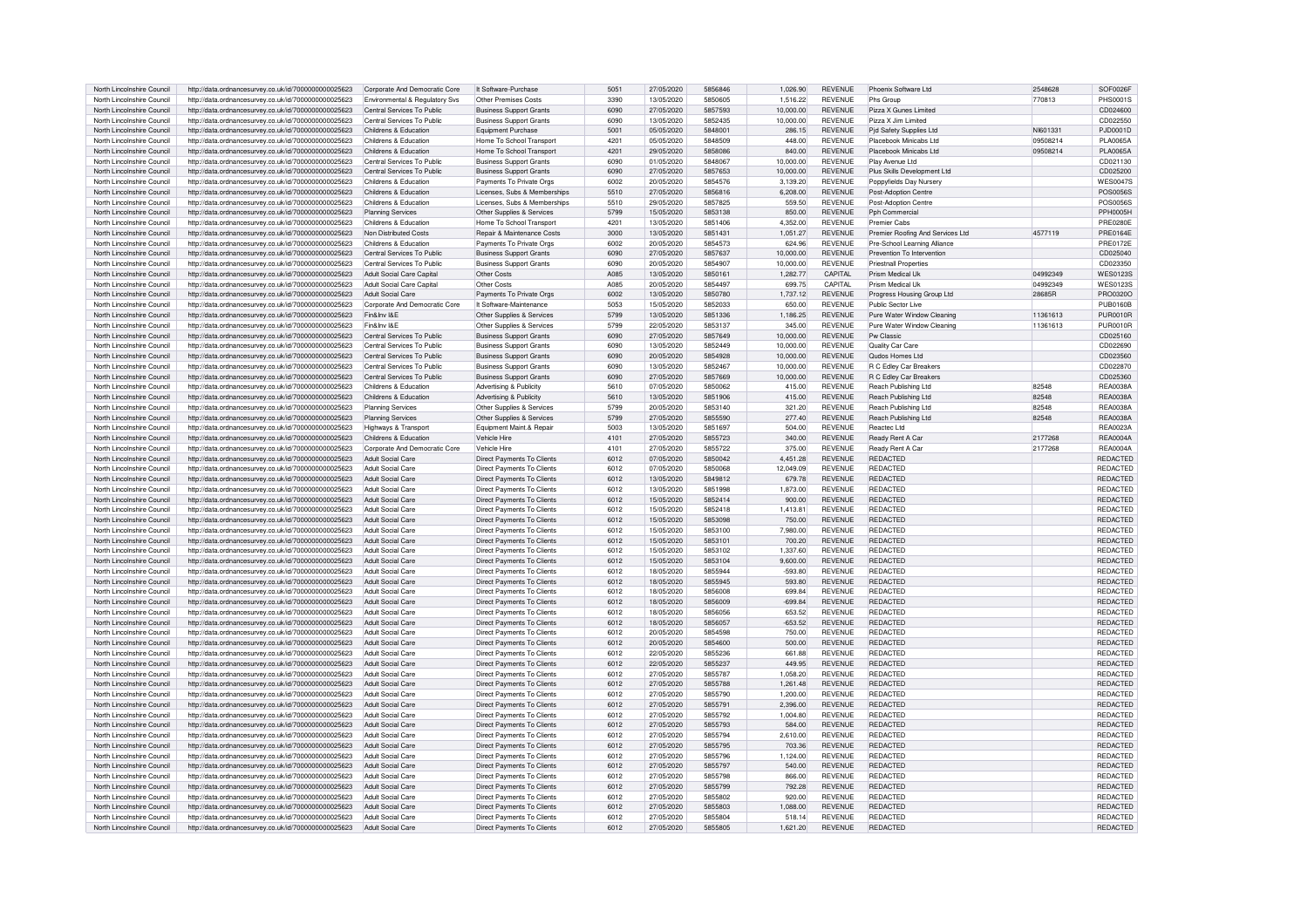| North Lincolnshire Council | http://data.ordnancesurvey.co.uk/id/7000000000025623 | Adult Social Care        | Direct Payments To Clients        | 6012 | 27/05/2020 | 5855806        | 700.00   | <b>REVENUE</b> | REDACTED        | REDACTED        |
|----------------------------|------------------------------------------------------|--------------------------|-----------------------------------|------|------------|----------------|----------|----------------|-----------------|-----------------|
|                            |                                                      |                          |                                   |      |            |                |          |                |                 |                 |
| North Lincolnshire Council | http://data.ordnancesurvey.co.uk/id/7000000000025623 | Adult Social Care        | Direct Payments To Clients        | 6012 | 27/05/2020 | 5855807        | 570.08   | <b>REVENUE</b> | <b>REDACTED</b> | <b>REDACTED</b> |
| North Lincolnshire Council | http://data.ordnancesurvey.co.uk/id/7000000000025623 | Adult Social Care        | Direct Payments To Clients        | 6012 | 27/05/2020 | 5855808        | 1.332.00 | <b>REVENUE</b> | REDACTED        | REDACTED        |
| North Lincolnshire Council | http://data.ordnancesurvey.co.uk/id/7000000000025623 | Adult Social Care        | Direct Payments To Clients        | 6012 | 27/05/2020 | 5855809        | 1,064.00 | <b>REVENUE</b> | REDACTED        | REDACTED        |
| North Lincolnshire Council | http://data.ordnancesurvey.co.uk/id/7000000000025623 | Adult Social Care        | Direct Payments To Clients        | 6012 | 27/05/2020 | 5855810        | 1,162.60 | <b>REVENUE</b> | REDACTED        | REDACTED        |
| North Lincolnshire Council | http://data.ordnancesurvey.co.uk/id/7000000000025623 | Adult Social Care        | Direct Payments To Clients        | 6012 | 27/05/2020 | 5855811        | 2,058.72 | <b>REVENUE</b> | <b>REDACTED</b> | REDACTED        |
|                            |                                                      |                          |                                   |      |            |                |          |                |                 |                 |
| North Lincolnshire Council | http://data.ordnancesurvey.co.uk/id/7000000000025623 | Adult Social Care        | Direct Payments To Clients        | 6012 | 27/05/2020 | 5855812        | 708.00   | <b>REVENUE</b> | <b>REDACTED</b> | REDACTED        |
| North Lincolnshire Council | http://data.ordnancesurvey.co.uk/id/7000000000025623 | <b>Adult Social Care</b> | Direct Payments To Clients        | 6012 | 27/05/2020 | 5855813        | 1,536.00 | <b>REVENUE</b> | REDACTED        | REDACTED        |
| North Lincolnshire Council | http://data.ordnancesurvey.co.uk/id/7000000000025623 | Adult Social Care        | Direct Payments To Clients        | 6012 | 27/05/2020 | 5855814        | 756.00   | <b>REVENUE</b> | REDACTED        | REDACTE         |
|                            |                                                      |                          |                                   |      |            |                |          |                |                 |                 |
| North Lincolnshire Council | http://data.ordnancesurvey.co.uk/id/7000000000025623 | <b>Adult Social Care</b> | Direct Payments To Clients        | 6012 | 27/05/2020 | 5855816        | 956.12   | <b>REVENUE</b> | REDACTED        | REDACTED        |
| North Lincolnshire Council | http://data.ordnancesurvey.co.uk/id/7000000000025623 | Adult Social Care        | Direct Payments To Clients        | 6012 | 27/05/2020 | 5855817        | 829.52   | REVENUE        | REDACTED        | REDACTED        |
| North Lincolnshire Council | http://data.ordnancesurvey.co.uk/id/7000000000025623 | <b>Adult Social Care</b> | Direct Payments To Clients        | 6012 | 27/05/2020 | 5855820        | 1,162.20 | <b>REVENUE</b> | REDACTED        | REDACTED        |
| North Lincolnshire Council | http://data.ordnancesurvey.co.uk/id/7000000000025623 | <b>Adult Social Care</b> | Direct Payments To Clients        | 6012 | 27/05/2020 | 585582         | 841.60   | <b>REVENUE</b> | <b>REDACTED</b> | REDACTED        |
| North Lincolnshire Council | http://data.ordnancesurvey.co.uk/id/7000000000025623 | Adult Social Care        | Direct Payments To Clients        | 6012 | 27/05/2020 | 5855822        | 1.596.04 | <b>REVENUE</b> | <b>REDACTED</b> | <b>REDACTED</b> |
|                            |                                                      |                          |                                   |      |            |                |          |                |                 |                 |
| North Lincolnshire Council | http://data.ordnancesurvey.co.uk/id/7000000000025623 | Adult Social Care        | Direct Payments To Clients        | 6012 | 27/05/2020 | 5855823        | 1,584.08 | <b>REVENUE</b> | REDACTED        | REDACTED        |
| North Lincolnshire Council | http://data.ordnancesurvey.co.uk/id/7000000000025623 | Adult Social Care        | Direct Payments To Clients        | 6012 | 27/05/2020 | 5855824        | 1,594.00 | <b>REVENUE</b> | REDACTED        | REDACTED        |
| North Lincolnshire Council | http://data.ordnancesurvey.co.uk/id/7000000000025623 | Adult Social Care        | Direct Payments To Clients        | 6012 | 27/05/2020 | 5855825        | 729.64   | <b>REVENUE</b> | REDACTED        | <b>REDACTED</b> |
| North Lincolnshire Council |                                                      | Adult Social Care        | Direct Payments To Clients        | 6012 | 27/05/2020 | 5855826        | 600.00   | <b>REVENUE</b> | <b>REDACTED</b> | REDACTED        |
|                            | http://data.ordnancesurvey.co.uk/id/7000000000025623 |                          |                                   |      |            |                |          |                |                 |                 |
| North Lincolnshire Council | http://data.ordnancesurvey.co.uk/id/7000000000025623 | Adult Social Care        | Direct Payments To Clients        | 6012 | 27/05/2020 | 5855827        | 1,024.00 | <b>REVENUE</b> | <b>REDACTED</b> | REDACTED        |
| North Lincolnshire Council | http://data.ordnancesurvey.co.uk/id/7000000000025623 | Adult Social Care        | Direct Payments To Clients        | 6012 | 27/05/2020 | 5855829        | 1,706.00 | <b>REVENUE</b> | REDACTED        | <b>REDACTED</b> |
| North Lincolnshire Council | http://data.ordnancesurvey.co.uk/id/7000000000025623 | Adult Social Care        | Direct Payments To Clients        | 6012 | 27/05/2020 | 5855832        | 684.32   | <b>REVENUE</b> | REDACTED        | <b>REDACTED</b> |
| North Lincolnshire Council | http://data.ordnancesurvey.co.uk/id/7000000000025623 | <b>Adult Social Care</b> | Direct Payments To Clients        | 6012 | 27/05/2020 | 5855833        | 1,536.56 | <b>REVENUE</b> | REDACTED        | <b>REDACTED</b> |
|                            |                                                      |                          |                                   |      |            |                |          |                |                 |                 |
| North Lincolnshire Council | http://data.ordnancesurvey.co.uk/id/7000000000025623 | Adult Social Care        | Direct Payments To Clients        | 6012 | 27/05/2020 | 5855834        | 800.76   | <b>REVENUE</b> | REDACTED        | <b>REDACTED</b> |
| North Lincolnshire Council | http://data.ordnancesurvey.co.uk/id/7000000000025623 | Adult Social Care        | Direct Payments To Clients        | 6012 | 27/05/2020 | 5855835        | 600.00   | <b>REVENUE</b> | REDACTED        | <b>REDACTED</b> |
| North Lincolnshire Council | http://data.ordnancesurvey.co.uk/id/7000000000025623 | Adult Social Care        | Direct Payments To Clients        | 6012 | 27/05/2020 | 5855836        | 1,603.68 | <b>REVENUE</b> | <b>REDACTED</b> | <b>REDACTED</b> |
| North Lincolnshire Council | http://data.ordnancesurvey.co.uk/id/7000000000025623 | Adult Social Care        | Direct Payments To Clients        | 6012 | 27/05/2020 | 5855837        | 1,671.84 | <b>REVENUE</b> | REDACTED        | REDACTED        |
|                            |                                                      |                          |                                   |      |            |                |          |                |                 |                 |
| North Lincolnshire Council | http://data.ordnancesurvey.co.uk/id/7000000000025623 | Adult Social Care        | Direct Payments To Clients        | 6012 | 27/05/2020 | 5855838        | 461.40   | <b>REVENUE</b> | REDACTED        | REDACTED        |
| North Lincolnshire Council | http://data.ordnancesurvey.co.uk/id/7000000000025623 | Adult Social Care        | Direct Payments To Clients        | 6012 | 27/05/2020 | 5855839        | 540.00   | <b>REVENUE</b> | <b>REDACTED</b> | REDACTED        |
| North Lincolnshire Council | http://data.ordnancesurvey.co.uk/id/7000000000025623 | Adult Social Care        | Direct Payments To Clients        | 6012 | 27/05/2020 | 5855840        | 280.00   | <b>REVENUE</b> | <b>REDACTED</b> | REDACTED        |
| North Lincolnshire Council | http://data.ordnancesurvey.co.uk/id/7000000000025623 | Adult Social Care        | Direct Payments To Clients        | 6012 | 27/05/2020 | 5855841        | 1,208.00 | REVENUE        | <b>REDACTED</b> | REDACTED        |
|                            |                                                      |                          |                                   |      |            |                |          |                |                 |                 |
| North Lincolnshire Council | http://data.ordnancesurvey.co.uk/id/7000000000025623 | Adult Social Care        | Direct Payments To Clients        | 6012 | 27/05/2020 | 5855842        | 1,143.68 | <b>REVENUE</b> | REDACTED        | REDACTED        |
| North Lincolnshire Council | http://data.ordnancesurvey.co.uk/id/7000000000025623 | Adult Social Care        | Direct Payments To Clients        | 6012 | 27/05/2020 | 5855843        | 2,370.52 | <b>REVENUE</b> | REDACTED        | REDACTED        |
| North Lincolnshire Council | http://data.ordnancesurvey.co.uk/id/7000000000025623 | Adult Social Care        | Direct Payments To Clients        | 6012 | 27/05/2020 | 5855844        | 508.00   | <b>REVENUE</b> | REDACTED        | REDACTED        |
| North Lincolnshire Council | http://data.ordnancesurvey.co.uk/id/7000000000025623 | Adult Social Care        | Direct Payments To Clients        | 6012 | 27/05/2020 | 5855845        | 1,488.32 | REVENUE        | REDACTED        | REDACTED        |
|                            |                                                      |                          |                                   |      |            |                |          |                |                 |                 |
| North Lincolnshire Council | http://data.ordnancesurvey.co.uk/id/7000000000025623 | Adult Social Care        | Direct Payments To Clients        | 6012 | 27/05/2020 | 5855846        | 1,320.00 | <b>REVENUE</b> | REDACTED        | REDACTED        |
| North Lincolnshire Council | http://data.ordnancesurvey.co.uk/id/7000000000025623 | <b>Adult Social Care</b> | Direct Payments To Clients        | 6012 | 27/05/2020 | 5855847        | 877.00   | <b>REVENUE</b> | <b>REDACTED</b> | REDACTED        |
| North Lincolnshire Council | http://data.ordnancesurvey.co.uk/id/7000000000025623 | <b>Adult Social Care</b> | Direct Payments To Clients        | 6012 | 27/05/2020 | 5855848        | 594.00   | <b>REVENUE</b> | <b>REDACTED</b> | REDACTED        |
| North Lincolnshire Council | http://data.ordnancesurvey.co.uk/id/7000000000025623 | Adult Social Care        | Direct Payments To Clients        | 6012 | 27/05/2020 | 5855849        | 930.00   | <b>REVENUE</b> | REDACTED        | REDACTED        |
|                            |                                                      |                          |                                   |      |            |                |          |                |                 |                 |
| North Lincolnshire Council | http://data.ordnancesurvey.co.uk/id/7000000000025623 | <b>Adult Social Care</b> | Direct Payments To Clients        | 6012 | 27/05/2020 | 5855850        | 759.72   | <b>REVENUE</b> | REDACTED        | REDACTED        |
| North Lincolnshire Council | http://data.ordnancesurvey.co.uk/id/7000000000025623 | Adult Social Care        | Direct Payments To Clients        | 6012 | 27/05/2020 | 5855851        | 1.276.56 | <b>REVENUE</b> | REDACTED        | <b>REDACTED</b> |
| North Lincolnshire Council | http://data.ordnancesurvey.co.uk/id/7000000000025623 | <b>Adult Social Care</b> | Direct Payments To Clients        | 6012 | 27/05/2020 | 5855852        | 510.88   | <b>REVENUE</b> | <b>REDACTED</b> | <b>REDACTED</b> |
| North Lincolnshire Council | http://data.ordnancesurvey.co.uk/id/7000000000025623 | Adult Social Care        | Direct Payments To Clients        | 6012 | 27/05/2020 | 5855854        | 1,124.24 | <b>REVENUE</b> | REDACTED        | <b>REDACTED</b> |
|                            |                                                      |                          |                                   |      |            |                |          |                |                 |                 |
| North Lincolnshire Council | http://data.ordnancesurvey.co.uk/id/7000000000025623 | Adult Social Care        | Direct Payments To Clients        | 6012 | 27/05/2020 | 5855855        | 659.20   | <b>REVENUE</b> | <b>REDACTED</b> | <b>REDACTED</b> |
| North Lincolnshire Council | http://data.ordnancesurvey.co.uk/id/7000000000025623 | Adult Social Care        | Direct Payments To Clients        | 6012 | 27/05/2020 | 5855856        | 2,023.84 | <b>REVENUE</b> | REDACTED        | <b>REDACTE</b>  |
| North Lincolnshire Council | http://data.ordnancesurvey.co.uk/id/7000000000025623 | Adult Social Care        | Direct Payments To Clients        | 6012 | 27/05/2020 | 5855857        | 848.96   | REVENUE        | REDACTED        | <b>REDACTE</b>  |
| North Lincolnshire Council | http://data.ordnancesurvey.co.uk/id/7000000000025623 | Adult Social Care        | Direct Payments To Clients        | 6012 | 27/05/2020 | 5855858        | 600.00   | <b>REVENUE</b> | REDACTED        | REDACTE         |
|                            |                                                      |                          |                                   |      |            |                |          |                |                 |                 |
| North Lincolnshire Council | http://data.ordnancesurvey.co.uk/id/7000000000025623 | Adult Social Care        | Direct Payments To Clients        | 6012 | 27/05/2020 | 5855860        | 1.564.96 | <b>REVENUE</b> | REDACTED        | <b>REDACTE</b>  |
| North Lincolnshire Council | http://data.ordnancesurvey.co.uk/id/7000000000025623 | Adult Social Care        | <b>Direct Payments To Clients</b> | 6012 | 27/05/2020 | 5855862        | 1,000.00 | <b>REVENUE</b> | <b>REDACTED</b> | <b>REDACTEI</b> |
| North Lincolnshire Council | http://data.ordnancesurvey.co.uk/id/7000000000025623 | Adult Social Care        | Direct Payments To Clients        | 6012 | 27/05/2020 | 5855863        | 3,827.04 | <b>REVENUE</b> | <b>REDACTED</b> | <b>REDACTE</b>  |
| North Lincolnshire Council | http://data.ordnancesurvey.co.uk/id/7000000000025623 | Adult Social Care        | Direct Payments To Clients        | 6012 | 27/05/2020 | 5855864        | 3,360.00 | <b>REVENUE</b> | REDACTED        | <b>REDACTED</b> |
| North Lincolnshire Council | http://data.ordnancesurvey.co.uk/id/7000000000025623 | Adult Social Care        | Direct Payments To Clients        | 6012 | 27/05/2020 | 5855865        |          | <b>REVENUE</b> | REDACTED        | <b>REDACTED</b> |
|                            |                                                      |                          |                                   |      |            |                | 600.00   |                |                 |                 |
| North Lincolnshire Council | http://data.ordnancesurvey.co.uk/id/7000000000025623 | Adult Social Care        | Direct Payments To Clients        | 6012 | 27/05/2020 | 5855866        | 441.60   | <b>REVENUE</b> | REDACTED        | REDACTED        |
| North Lincolnshire Council | http://data.ordnancesurvey.co.uk/id/7000000000025623 | Adult Social Care        | Direct Payments To Clients        | 6012 | 27/05/2020 | 5855867        | 1,809.24 | <b>REVENUE</b> | <b>REDACTED</b> | <b>REDACTED</b> |
| North Lincolnshire Council | http://data.ordnancesurvey.co.uk/id/7000000000025623 | Adult Social Care        | Direct Payments To Clients        | 6012 | 27/05/2020 | 5855868        | 1,055.68 | <b>REVENUE</b> | <b>REDACTED</b> | REDACTED        |
| North Lincolnshire Council |                                                      | Adult Social Care        |                                   | 6012 |            | 5855869        |          | <b>REVENUE</b> | <b>REDACTED</b> | <b>REDACTED</b> |
|                            | http://data.ordnancesurvey.co.uk/id/7000000000025623 |                          | Direct Payments To Clients        |      | 27/05/2020 |                | 1,235.68 |                |                 |                 |
| North Lincolnshire Council | http://data.ordnancesurvey.co.uk/id/7000000000025623 | Adult Social Care        | Direct Payments To Clients        | 6012 | 27/05/2020 | 5855870        | 1,487.80 | REVENUE        | <b>REDACTED</b> | <b>REDACTED</b> |
| North Lincolnshire Council | http://data.ordnancesurvey.co.uk/id/7000000000025623 | Adult Social Care        | Direct Payments To Clients        | 6012 | 27/05/2020 | 585587         | 949.20   | <b>REVENUE</b> | REDACTED        | REDACTED        |
| North Lincolnshire Council | http://data.ordnancesurvey.co.uk/id/7000000000025623 | Adult Social Care        | Direct Payments To Clients        | 6012 | 27/05/2020 | 5855872        | 760.00   | <b>REVENUE</b> | REDACTED        | REDACTED        |
| North Lincolnshire Council | http://data.ordnancesurvey.co.uk/id/7000000000025623 | Adult Social Care        | Direct Payments To Clients        | 6012 | 27/05/2020 | 5855873        | 1,519.32 | <b>REVENUE</b> | REDACTED        | REDACTED        |
|                            |                                                      |                          |                                   |      |            |                |          |                |                 |                 |
| North Lincolnshire Council | http://data.ordnancesurvey.co.uk/id/7000000000025623 | Adult Social Care        | Direct Payments To Clients        | 6012 | 27/05/2020 | 5855874        | 759.36   | <b>REVENUE</b> | <b>REDACTED</b> | REDACTED        |
| North Lincolnshire Council | http://data.ordnancesurvey.co.uk/id/7000000000025623 | Adult Social Care        | Direct Payments To Clients        | 6012 | 27/05/2020 | 5855875        | 1,316.76 | <b>REVENUE</b> | <b>REDACTED</b> | REDACTED        |
| North Lincolnshire Council | http://data.ordnancesurvey.co.uk/id/7000000000025623 | <b>Adult Social Care</b> | Direct Payments To Clients        | 6012 | 27/05/2020 | 5855876        | 1,178.44 | <b>REVENUE</b> | <b>REDACTED</b> | REDACTED        |
| North Lincolnshire Council | http://data.ordnancesurvey.co.uk/id/7000000000025623 | Adult Social Care        | Direct Payments To Clients        | 6012 | 27/05/2020 | 5855877        | 656.80   | <b>REVENUE</b> | REDACTED        | <b>REDACTED</b> |
|                            |                                                      |                          |                                   |      |            |                |          |                |                 |                 |
| North Lincolnshire Council | http://data.ordnancesurvey.co.uk/id/7000000000025623 | Adult Social Care        | Direct Payments To Clients        | 6012 | 27/05/2020 | 5855878        | 922.80   | <b>REVENUE</b> | REDACTED        | REDACTED        |
| North Lincolnshire Council | http://data.ordnancesurvey.co.uk/id/7000000000025623 | Adult Social Care        | Direct Payments To Clients        | 6012 | 27/05/2020 | 5855879        | 1,515.52 | <b>REVENUE</b> | <b>REDACTED</b> | REDACTED        |
| North Lincolnshire Council | http://data.ordnancesurvey.co.uk/id/7000000000025623 | Adult Social Care        | Direct Payments To Clients        | 6012 | 27/05/2020 | 5855880        | 1,376.35 | <b>REVENUE</b> | REDACTED        | REDACTED        |
| North Lincolnshire Council | http://data.ordnancesurvey.co.uk/id/7000000000025623 | Adult Social Care        | Direct Payments To Clients        | 6012 | 27/05/2020 | <b>5855881</b> | 1,612.00 | <b>REVENUE</b> | REDACTED        | <b>REDACTED</b> |
|                            |                                                      |                          |                                   |      |            |                |          |                |                 |                 |
| North Lincolnshire Council | http://data.ordnancesurvey.co.uk/id/7000000000025623 | <b>Adult Social Care</b> | Direct Payments To Clients        | 6012 | 27/05/2020 | 5855882        | 2,634.04 | <b>REVENUE</b> | REDACTED        | REDACTED        |
| North Lincolnshire Council | http://data.ordnancesurvey.co.uk/id/7000000000025623 | Adult Social Care        | Direct Payments To Clients        | 6012 | 27/05/2020 | 5855883        | 1,680.00 | <b>REVENUE</b> | REDACTED        | REDACTED        |
| North Lincolnshire Council | http://data.ordnancesurvey.co.uk/id/7000000000025623 | Adult Social Care        | Direct Payments To Clients        | 6012 | 27/05/2020 | 5855884        | 1,249.60 | <b>REVENUE</b> | REDACTED        | REDACTED        |
| North Lincolnshire Council | http://data.ordnancesurvey.co.uk/id/7000000000025623 | Adult Social Care        | Direct Payments To Clients        | 6012 | 27/05/2020 | 5855885        | 900.00   | REVENUE        | <b>REDACTED</b> | REDACTED        |
| North Lincolnshire Council | http://data.ordnancesurvey.co.uk/id/7000000000025623 | Adult Social Care        | Direct Payments To Clients        | 6012 | 27/05/2020 | 5855886        | 987.68   | <b>REVENUE</b> | REDACTED        | REDACTED        |
|                            |                                                      |                          |                                   |      |            |                |          |                |                 |                 |
| North Lincolnshire Council | http://data.ordnancesurvey.co.uk/id/7000000000025623 | Adult Social Care        | Direct Payments To Clients        | 6012 | 27/05/2020 | 5855887        | 1,100.00 | <b>REVENUE</b> | <b>REDACTED</b> | REDACTED        |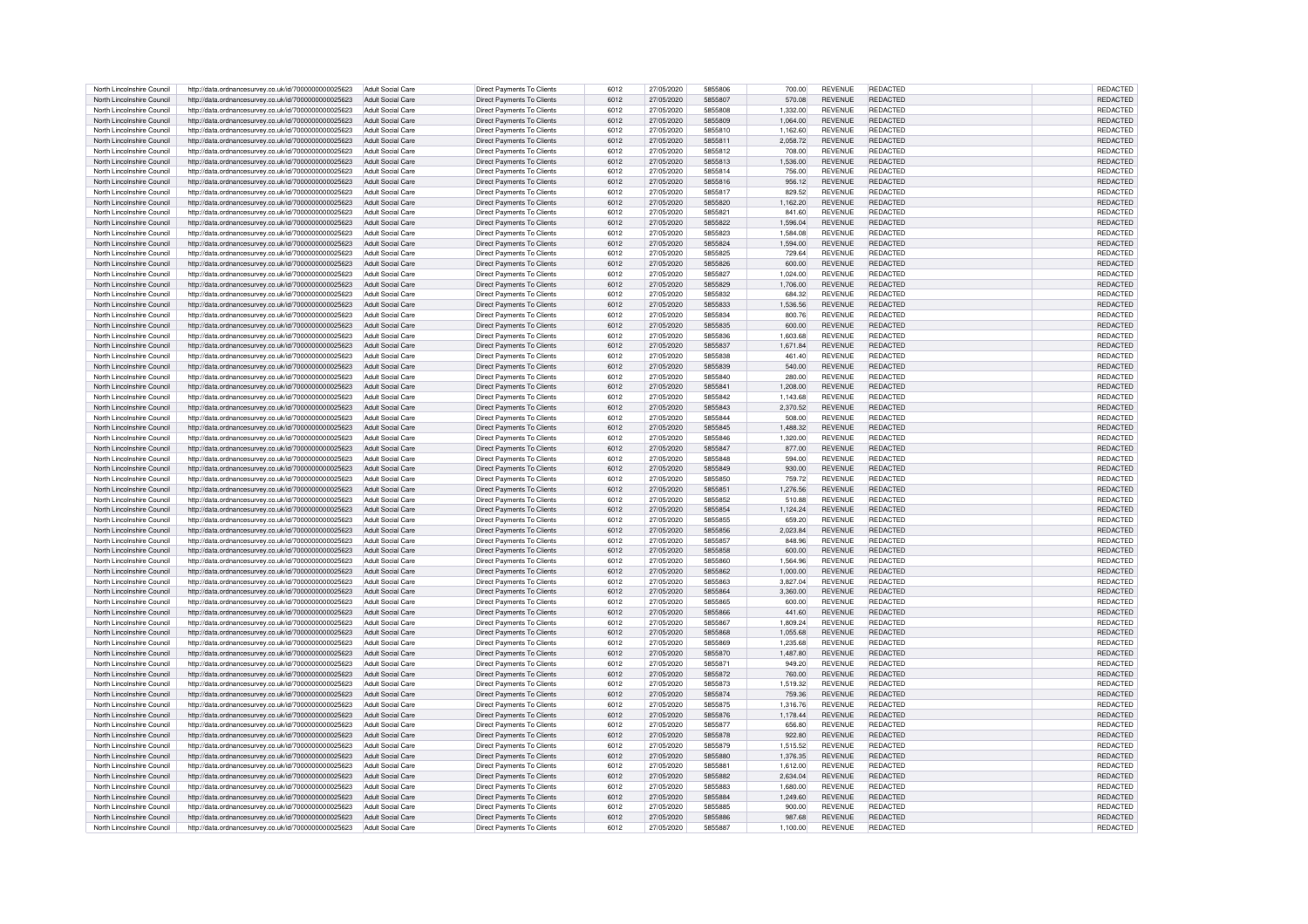| North Lincolnshire Council | http://data.ordnancesurvey.co.uk/id/7000000000025623 | <b>Adult Social Care</b> | Direct Payments To Clients        | 6012 | 27/05/2020 | 5855889 | 1,598.64  | <b>REVENUE</b> | REDACTED        | <b>REDACTED</b> |
|----------------------------|------------------------------------------------------|--------------------------|-----------------------------------|------|------------|---------|-----------|----------------|-----------------|-----------------|
|                            |                                                      |                          |                                   |      |            |         |           |                |                 |                 |
| North Lincolnshire Council | http://data.ordnancesurvey.co.uk/id/7000000000025623 | Adult Social Care        | Direct Payments To Clients        | 6012 | 27/05/2020 | 5855890 | 1,082.36  | <b>REVENUE</b> | REDACTED        | <b>REDACTED</b> |
| North Lincolnshire Council | http://data.ordnancesurvey.co.uk/id/7000000000025623 | Adult Social Care        | Direct Payments To Clients        | 6012 | 27/05/2020 | 5855891 | 5,059.36  | <b>REVENUE</b> | <b>REDACTED</b> | REDACTED        |
| North Lincolnshire Council |                                                      | Adult Social Care        | Direct Payments To Clients        | 6012 | 27/05/2020 | 5855892 |           | <b>REVENUE</b> | <b>REDACTED</b> | REDACTE         |
|                            | http://data.ordnancesurvey.co.uk/id/7000000000025623 |                          |                                   |      |            |         | 2,194.84  |                |                 |                 |
| North Lincolnshire Council | http://data.ordnancesurvey.co.uk/id/7000000000025623 | Adult Social Care        | Direct Payments To Clients        | 6012 | 27/05/2020 | 5855893 | 728.76    | <b>REVENUE</b> | REDACTED        | <b>REDACTED</b> |
| North Lincolnshire Council | http://data.ordnancesurvey.co.uk/id/7000000000025623 | Adult Social Care        | Direct Payments To Clients        | 6012 | 27/05/2020 | 5855894 | 560.00    | <b>REVENUE</b> | REDACTED        | <b>REDACTED</b> |
|                            |                                                      |                          |                                   |      |            |         |           |                |                 |                 |
| North Lincolnshire Council | http://data.ordnancesurvey.co.uk/id/7000000000025623 | Adult Social Care        | Direct Payments To Clients        | 6012 | 27/05/2020 | 5855895 | 715.76    | <b>REVENUE</b> | REDACTED        | REDACTED        |
| North Lincolnshire Council | http://data.ordnancesurvey.co.uk/id/7000000000025623 | Adult Social Care        | Direct Payments To Clients        | 6012 | 27/05/2020 | 5855897 | 1,676.00  | <b>REVENUE</b> | REDACTED        | <b>REDACTED</b> |
| North Lincolnshire Council | http://data.ordnancesurvey.co.uk/id/7000000000025623 | Adult Social Care        | Direct Payments To Clients        | 6012 | 27/05/2020 | 5855898 | 2,270.56  | <b>REVENUE</b> | <b>REDACTED</b> | REDACTED        |
|                            |                                                      |                          |                                   |      |            |         |           |                |                 |                 |
| North Lincolnshire Council | http://data.ordnancesurvey.co.uk/id/7000000000025623 | Adult Social Care        | Direct Payments To Clients        | 6012 | 27/05/2020 | 5855899 | 1,945.48  | <b>REVENUE</b> | <b>REDACTED</b> | REDACTED        |
| North Lincolnshire Council | http://data.ordnancesurvey.co.uk/id/7000000000025623 | Adult Social Care        | Direct Payments To Clients        | 6012 | 27/05/2020 | 5855900 | 791.72    | <b>REVENUE</b> | <b>REDACTED</b> | <b>REDACTED</b> |
| North Lincolnshire Council |                                                      | Adult Social Care        |                                   | 6012 | 27/05/2020 | 5855902 |           | <b>REVENUE</b> | <b>REDACTED</b> |                 |
|                            | http://data.ordnancesurvey.co.uk/id/7000000000025623 |                          | Direct Payments To Clients        |      |            |         | 361.44    |                |                 | REDACTED        |
| North Lincolnshire Council | http://data.ordnancesurvey.co.uk/id/7000000000025623 | <b>Adult Social Care</b> | Direct Payments To Clients        | 6012 | 27/05/2020 | 5855903 | 842.24    | <b>REVENUE</b> | REDACTED        | REDACTED        |
| North Lincolnshire Council | http://data.ordnancesurvey.co.uk/id/7000000000025623 | Adult Social Care        | Direct Payments To Clients        | 6012 | 27/05/2020 | 5855904 | 2,139.80  | <b>REVENUE</b> | REDACTED        | REDACTED        |
|                            |                                                      |                          |                                   |      |            |         |           |                |                 |                 |
| North Lincolnshire Council | http://data.ordnancesurvey.co.uk/id/7000000000025623 | Adult Social Care        | Direct Payments To Clients        | 6012 | 27/05/2020 | 5855906 | 932.20    | <b>REVENUE</b> | <b>REDACTED</b> | <b>REDACTED</b> |
| North Lincolnshire Council | http://data.ordnancesurvey.co.uk/id/7000000000025623 | Adult Social Care        | Direct Payments To Clients        | 6012 | 27/05/2020 | 5855907 | 726.80    | <b>REVENUE</b> | <b>REDACTED</b> | <b>REDACTED</b> |
|                            |                                                      |                          | Direct Payments To Clients        | 6012 |            | 5855908 |           |                |                 |                 |
| North Lincolnshire Council | http://data.ordnancesurvey.co.uk/id/7000000000025623 | <b>Adult Social Care</b> |                                   |      | 27/05/2020 |         | 1,124.24  | <b>REVENUE</b> | REDACTED        | REDACTED        |
| North Lincolnshire Council | http://data.ordnancesurvey.co.uk/id/7000000000025623 | Adult Social Care        | Direct Payments To Clients        | 6012 | 27/05/2020 | 5855909 | 839.08    | <b>REVENUE</b> | REDACTED        | <b>REDACTED</b> |
| North Lincolnshire Council | http://data.ordnancesurvey.co.uk/id/7000000000025623 | Adult Social Care        | Direct Payments To Clients        | 6012 | 27/05/2020 | 5855911 | 460.00    | <b>REVENUE</b> | REDACTED        | <b>REDACTED</b> |
|                            |                                                      |                          |                                   |      |            |         |           |                |                 |                 |
| North Lincolnshire Council | http://data.ordnancesurvey.co.uk/id/7000000000025623 | Adult Social Care        | Direct Payments To Clients        | 6012 | 27/05/2020 | 5855912 | 3,053.92  | <b>REVENUE</b> | <b>REDACTED</b> | <b>REDACTED</b> |
| North Lincolnshire Council | http://data.ordnancesurvey.co.uk/id/7000000000025623 | Adult Social Care        | Direct Payments To Clients        | 6012 | 27/05/2020 | 5855913 | 3,080.28  | <b>REVENUE</b> | REDACTED        | <b>REDACTED</b> |
| North Lincolnshire Council |                                                      | Adult Social Care        |                                   | 6012 | 27/05/2020 | 5855914 | 840.00    | <b>REVENUE</b> | REDACTED        | <b>REDACTED</b> |
|                            | http://data.ordnancesurvey.co.uk/id/7000000000025623 |                          | Direct Payments To Clients        |      |            |         |           |                |                 |                 |
| North Lincolnshire Council | http://data.ordnancesurvey.co.uk/id/7000000000025623 | <b>Adult Social Care</b> | Direct Payments To Clients        | 6012 | 27/05/2020 | 5855915 | 652.00    | <b>REVENUE</b> | REDACTED        | <b>REDACTED</b> |
| North Lincolnshire Council | http://data.ordnancesurvey.co.uk/id/7000000000025623 | <b>Adult Social Care</b> | Direct Payments To Clients        | 6012 | 27/05/2020 | 5855916 | 1,595.92  | REVENUE        | REDACTED        | REDACTED        |
|                            |                                                      |                          |                                   |      |            |         |           |                |                 |                 |
| North Lincolnshire Council | http://data.ordnancesurvey.co.uk/id/7000000000025623 | Adult Social Care        | Direct Payments To Clients        | 6012 | 27/05/2020 | 5855917 | 1.172.00  | <b>REVENUE</b> | REDACTED        | <b>REDACTED</b> |
| North Lincolnshire Council | http://data.ordnancesurvey.co.uk/id/7000000000025623 | Adult Social Care        | Direct Payments To Clients        | 6012 | 27/05/2020 | 5855918 | 1,498.00  | <b>REVENUE</b> | <b>REDACTED</b> | <b>REDACTED</b> |
| North Lincolnshire Council |                                                      | Adult Social Care        |                                   | 6012 |            | 5855919 |           |                | <b>REDACTED</b> |                 |
|                            | http://data.ordnancesurvey.co.uk/id/7000000000025623 |                          | Direct Payments To Clients        |      | 27/05/2020 |         | 1,618.40  | <b>REVENUE</b> |                 | <b>REDACTED</b> |
| North Lincolnshire Council | http://data.ordnancesurvey.co.uk/id/7000000000025623 | Adult Social Care        | Direct Payments To Clients        | 6012 | 27/05/2020 | 5855920 | 2,438.68  | <b>REVENUE</b> | REDACTED        | REDACTED        |
| North Lincolnshire Council | http://data.ordnancesurvey.co.uk/id/7000000000025623 | Adult Social Care        | Direct Payments To Clients        | 6012 | 27/05/2020 | 5855921 | 524.00    | <b>REVENUE</b> | REDACTED        | REDACTED        |
|                            |                                                      |                          |                                   |      |            |         |           |                |                 |                 |
| North Lincolnshire Council | http://data.ordnancesurvey.co.uk/id/7000000000025623 | Adult Social Care        | Direct Payments To Clients        | 6012 | 27/05/2020 | 5855922 | 2,720.00  | <b>REVENUE</b> | <b>REDACTED</b> | REDACTED        |
| North Lincolnshire Council | http://data.ordnancesurvey.co.uk/id/7000000000025623 | Adult Social Care        | Direct Payments To Clients        | 6012 | 27/05/2020 | 5855923 | 4,135.24  | <b>REVENUE</b> | <b>REDACTED</b> | REDACTED        |
| North Lincolnshire Council |                                                      |                          | Direct Payments To Clients        | 6012 | 27/05/2020 | 5855924 | 627.20    | <b>REVENUE</b> | REDACTED        | REDACTED        |
|                            | http://data.ordnancesurvey.co.uk/id/7000000000025623 | Adult Social Care        |                                   |      |            |         |           |                |                 |                 |
| North Lincolnshire Council | http://data.ordnancesurvey.co.uk/id/7000000000025623 | Adult Social Care        | Direct Payments To Clients        | 6012 | 27/05/2020 | 5855925 | 1.505.76  | <b>REVENUE</b> | REDACTED        | REDACTED        |
| North Lincolnshire Council | http://data.ordnancesurvey.co.uk/id/7000000000025623 | Adult Social Care        | Direct Payments To Clients        | 6012 | 27/05/2020 | 5855926 | 1,370.92  | <b>REVENUE</b> | REDACTED        | REDACTED        |
|                            |                                                      |                          |                                   |      |            |         |           |                |                 |                 |
| North Lincolnshire Council | http://data.ordnancesurvey.co.uk/id/7000000000025623 | <b>Adult Social Care</b> | Direct Payments To Clients        | 6012 | 27/05/2020 | 5855927 | 456.00    | <b>REVENUE</b> | REDACTED        | REDACTED        |
| North Lincolnshire Council | http://data.ordnancesurvey.co.uk/id/7000000000025623 | Adult Social Care        | Direct Payments To Clients        | 6012 | 27/05/2020 | 5855928 | 966.68    | <b>REVENUE</b> | REDACTED        | REDACTED        |
| North Lincolnshire Council | http://data.ordnancesurvey.co.uk/id/7000000000025623 | <b>Adult Social Care</b> | Direct Payments To Clients        | 6012 | 27/05/2020 | 5855929 | 411.44    | <b>REVENUE</b> | REDACTED        | REDACTED        |
|                            |                                                      |                          |                                   |      |            |         |           |                |                 |                 |
| North Lincolnshire Council | http://data.ordnancesurvey.co.uk/id/7000000000025623 | <b>Adult Social Care</b> | Direct Payments To Clients        | 6012 | 27/05/2020 | 5855930 | 11,472.00 | <b>REVENUE</b> | <b>REDACTED</b> | <b>REDACTED</b> |
| North Lincolnshire Council | http://data.ordnancesurvey.co.uk/id/7000000000025623 | <b>Adult Social Care</b> | Direct Payments To Clients        | 6012 | 27/05/2020 | 5855931 | 1,180.00  | <b>REVENUE</b> | <b>REDACTED</b> | REDACTED        |
|                            |                                                      |                          |                                   |      |            | 5855932 |           |                |                 |                 |
| North Lincolnshire Council | http://data.ordnancesurvey.co.uk/id/7000000000025623 | Adult Social Care        | Direct Payments To Clients        | 6012 | 27/05/2020 |         | 1,678.48  | <b>REVENUE</b> | REDACTED        | REDACTED        |
| North Lincolnshire Council | http://data.ordnancesurvey.co.uk/id/7000000000025623 | Adult Social Care        | Direct Payments To Clients        | 6012 | 27/05/2020 | 5855933 | 2,150.56  | <b>REVENUE</b> | <b>REDACTED</b> | REDACTED        |
| North Lincolnshire Council | http://data.ordnancesurvey.co.uk/id/7000000000025623 | Adult Social Care        | Direct Payments To Clients        | 6012 | 27/05/2020 | 5855934 | 856.72    | <b>REVENUE</b> | <b>REDACTED</b> | REDACTED        |
|                            |                                                      |                          |                                   |      |            |         |           |                |                 |                 |
| North Lincolnshire Council | http://data.ordnancesurvey.co.uk/id/7000000000025623 | Adult Social Care        | Direct Payments To Clients        | 6012 | 27/05/2020 | 5855935 | 2,672.00  | <b>REVENUE</b> | REDACTED        | <b>REDACTED</b> |
| North Lincolnshire Council | http://data.ordnancesurvey.co.uk/id/7000000000025623 | Adult Social Care        | Direct Payments To Clients        | 6012 | 27/05/2020 | 5855936 | 828.00    | <b>REVENUE</b> | REDACTED        | REDACTED        |
|                            |                                                      |                          |                                   |      |            | 5855937 |           |                |                 |                 |
| North Lincolnshire Council | http://data.ordnancesurvey.co.uk/id/7000000000025623 | Adult Social Care        | Direct Payments To Clients        | 6012 | 27/05/2020 |         | 1,344.00  | <b>REVENUE</b> | REDACTED        | REDACTED        |
| North Lincolnshire Council | http://data.ordnancesurvey.co.uk/id/7000000000025623 | Adult Social Care        | Direct Payments To Clients        | 6012 | 27/05/2020 | 5855938 | 2,555.96  | <b>REVENUE</b> | REDACTED        | <b>REDACTE</b>  |
| North Lincolnshire Council | http://data.ordnancesurvey.co.uk/id/7000000000025623 | <b>Adult Social Care</b> | <b>Direct Payments To Clients</b> | 6012 | 27/05/2020 | 5855939 | 2,090.00  | <b>REVENUE</b> | REDACTED        | <b>REDACTEI</b> |
|                            |                                                      |                          |                                   |      |            |         |           |                |                 |                 |
| North Lincolnshire Council | http://data.ordnancesurvey.co.uk/id/7000000000025623 | Adult Social Care        | Direct Payments To Clients        | 6012 | 27/05/2020 | 5855940 | 2,193.48  | <b>REVENUE</b> | REDACTED        | REDACTE         |
| North Lincolnshire Council | http://data.ordnancesurvey.co.uk/id/7000000000025623 | Adult Social Care        | Direct Payments To Clients        | 6012 | 27/05/2020 | 585594  | 1,782.48  | <b>REVENUE</b> | REDACTED        | REDACTE         |
| North Lincolnshire Council | http://data.ordnancesurvey.co.uk/id/7000000000025623 | Adult Social Care        | Direct Payments To Clients        | 6012 | 27/05/2020 | 5855942 | 760.00    | REVENUE        | <b>REDACTED</b> | REDACTE         |
|                            |                                                      |                          |                                   |      |            |         |           |                |                 |                 |
| North Lincolnshire Council | http://data.ordnancesurvey.co.uk/id/7000000000025623 | Adult Social Care        | Direct Payments To Clients        | 6012 | 27/05/2020 | 5855943 | 485.12    | <b>REVENUE</b> | REDACTED        | REDACTED        |
| North Lincolnshire Council | http://data.ordnancesurvey.co.uk/id/7000000000025623 | Adult Social Care        | Direct Payments To Clients        | 6012 | 27/05/2020 | 5855946 | 560.00    | <b>REVENUE</b> | REDACTED        | <b>REDACTED</b> |
| North Lincolnshire Council |                                                      | Adult Social Care        |                                   | 6012 | 27/05/2020 | 5855947 | 2,351.20  | <b>REVENUE</b> | REDACTED        | REDACTED        |
|                            | http://data.ordnancesurvey.co.uk/id/7000000000025623 |                          | Direct Payments To Clients        |      |            |         |           |                |                 |                 |
| North Lincolnshire Council | http://data.ordnancesurvey.co.uk/id/7000000000025623 | Adult Social Care        | Direct Payments To Clients        | 6012 | 27/05/2020 | 5855949 | 535.24    | <b>REVENUE</b> | REDACTED        | REDACTED        |
| North Lincolnshire Council | http://data.ordnancesurvey.co.uk/id/7000000000025623 | Adult Social Care        | Direct Payments To Clients        | 6012 | 27/05/2020 | 5855950 | 1,040.00  | <b>REVENUE</b> | REDACTED        | REDACTED        |
|                            |                                                      |                          |                                   |      |            |         |           |                |                 |                 |
| North Lincolnshire Council | http://data.ordnancesurvey.co.uk/id/7000000000025623 | Adult Social Care        | Direct Payments To Clients        | 6012 | 27/05/2020 | 5855952 | 828.00    | <b>REVENUE</b> | REDACTED        | REDACTED        |
| North Lincolnshire Council | http://data.ordnancesurvey.co.uk/id/7000000000025623 | Adult Social Care        | Direct Payments To Clients        | 6012 | 27/05/2020 | 5855953 | 1,557.60  | <b>REVENUE</b> | REDACTED        | REDACTED        |
| North Lincolnshire Council | http://data.ordnancesurvey.co.uk/id/7000000000025623 | Adult Social Care        | Direct Payments To Clients        | 6012 | 27/05/2020 | 5855954 | 384.00    | <b>REVENUE</b> | REDACTED        | REDACTED        |
|                            |                                                      |                          |                                   |      |            |         |           |                |                 |                 |
| North Lincolnshire Council | http://data.ordnancesurvey.co.uk/id/7000000000025623 | Adult Social Care        | <b>Direct Payments To Clients</b> | 6012 | 27/05/2020 | 5855955 | 1,370.80  | <b>REVENUE</b> | <b>REDACTED</b> | REDACTED        |
| North Lincolnshire Council | http://data.ordnancesurvey.co.uk/id/7000000000025623 | Adult Social Care        | Direct Payments To Clients        | 6012 | 27/05/2020 | 5855956 | 1,477.72  | <b>REVENUE</b> | REDACTED        | REDACTED        |
|                            |                                                      | Adult Social Care        |                                   | 6012 | 27/05/2020 | 5855957 |           | <b>REVENUE</b> | <b>REDACTED</b> | <b>REDACTED</b> |
| North Lincolnshire Council | http://data.ordnancesurvey.co.uk/id/7000000000025623 |                          | Direct Payments To Clients        |      |            |         | 1,380.00  |                |                 |                 |
| North Lincolnshire Council | http://data.ordnancesurvey.co.uk/id/7000000000025623 | <b>Adult Social Care</b> | Direct Payments To Clients        | 6012 | 27/05/2020 | 5855958 | 1,058.40  | <b>REVENUE</b> | <b>REDACTED</b> | REDACTED        |
| North Lincolnshire Council | http://data.ordnancesurvey.co.uk/id/7000000000025623 | Adult Social Care        | Direct Payments To Clients        | 6012 | 27/05/2020 | 5855950 | 1.069.20  | <b>REVENUE</b> | REDACTED        | REDACTED        |
|                            |                                                      |                          |                                   |      |            |         |           |                |                 |                 |
| North Lincolnshire Council | http://data.ordnancesurvey.co.uk/id/7000000000025623 | Adult Social Care        | Direct Payments To Clients        | 6012 | 27/05/2020 | 5855960 | 2,000.00  | <b>REVENUE</b> | REDACTED        | REDACTED        |
| North Lincolnshire Council | http://data.ordnancesurvey.co.uk/id/7000000000025623 | Adult Social Care        | Direct Payments To Clients        | 6012 | 27/05/2020 | 5855961 | 2,618.48  | <b>REVENUE</b> | <b>REDACTED</b> | <b>REDACTED</b> |
|                            |                                                      |                          | Direct Payments To Clients        | 6012 | 27/05/2020 | 5855962 |           | <b>REVENUE</b> | REDACTED        | REDACTED        |
| North Lincolnshire Council | http://data.ordnancesurvey.co.uk/id/7000000000025623 | Adult Social Care        |                                   |      |            |         | 2,846.00  |                |                 |                 |
| North Lincolnshire Council | http://data.ordnancesurvey.co.uk/id/7000000000025623 | <b>Adult Social Care</b> | Direct Payments To Clients        | 6012 | 27/05/2020 | 5855963 | 1,394.72  | <b>REVENUE</b> | REDACTED        | REDACTED        |
| North Lincolnshire Council | http://data.ordnancesurvey.co.uk/id/7000000000025623 | <b>Adult Social Care</b> | Direct Payments To Clients        | 6012 | 27/05/2020 | 5855964 | 1,291.24  | <b>REVENUE</b> | REDACTED        | REDACTED        |
|                            |                                                      |                          |                                   |      |            |         |           |                |                 |                 |
| North Lincolnshire Council | http://data.ordnancesurvey.co.uk/id/7000000000025623 | <b>Adult Social Care</b> | Direct Payments To Clients        | 6012 | 27/05/2020 | 5855965 | 280.00    | <b>REVENUE</b> | REDACTED        | <b>REDACTED</b> |
| North Lincolnshire Council | http://data.ordnancesurvey.co.uk/id/7000000000025623 | Adult Social Care        | Direct Payments To Clients        | 6012 | 27/05/2020 | 5855966 | 1,080.00  | REVENUE        | REDACTED        | REDACTED        |
| North Lincolnshire Council | http://data.ordnancesurvey.co.uk/id/7000000000025623 | Adult Social Care        | Direct Payments To Clients        | 6012 | 27/05/2020 | 5855967 | 1.221.04  | <b>REVENUE</b> | REDACTED        | REDACTED        |
|                            |                                                      |                          |                                   |      |            |         |           |                |                 |                 |
| North Lincolnshire Council | http://data.ordnancesurvey.co.uk/id/7000000000025623 | Adult Social Care        | Direct Payments To Clients        | 6012 | 27/05/2020 | 5855968 | 10.459.68 | <b>REVENUE</b> | REDACTED        | REDACTED        |
| North Lincolnshire Council | http://data.ordnancesurvey.co.uk/id/7000000000025623 | Adult Social Care        | Direct Payments To Clients        | 6012 | 27/05/2020 | 585597  | 280.00    | <b>REVENUE</b> | <b>REDACTED</b> | REDACTED        |
|                            |                                                      |                          |                                   |      |            |         |           |                |                 |                 |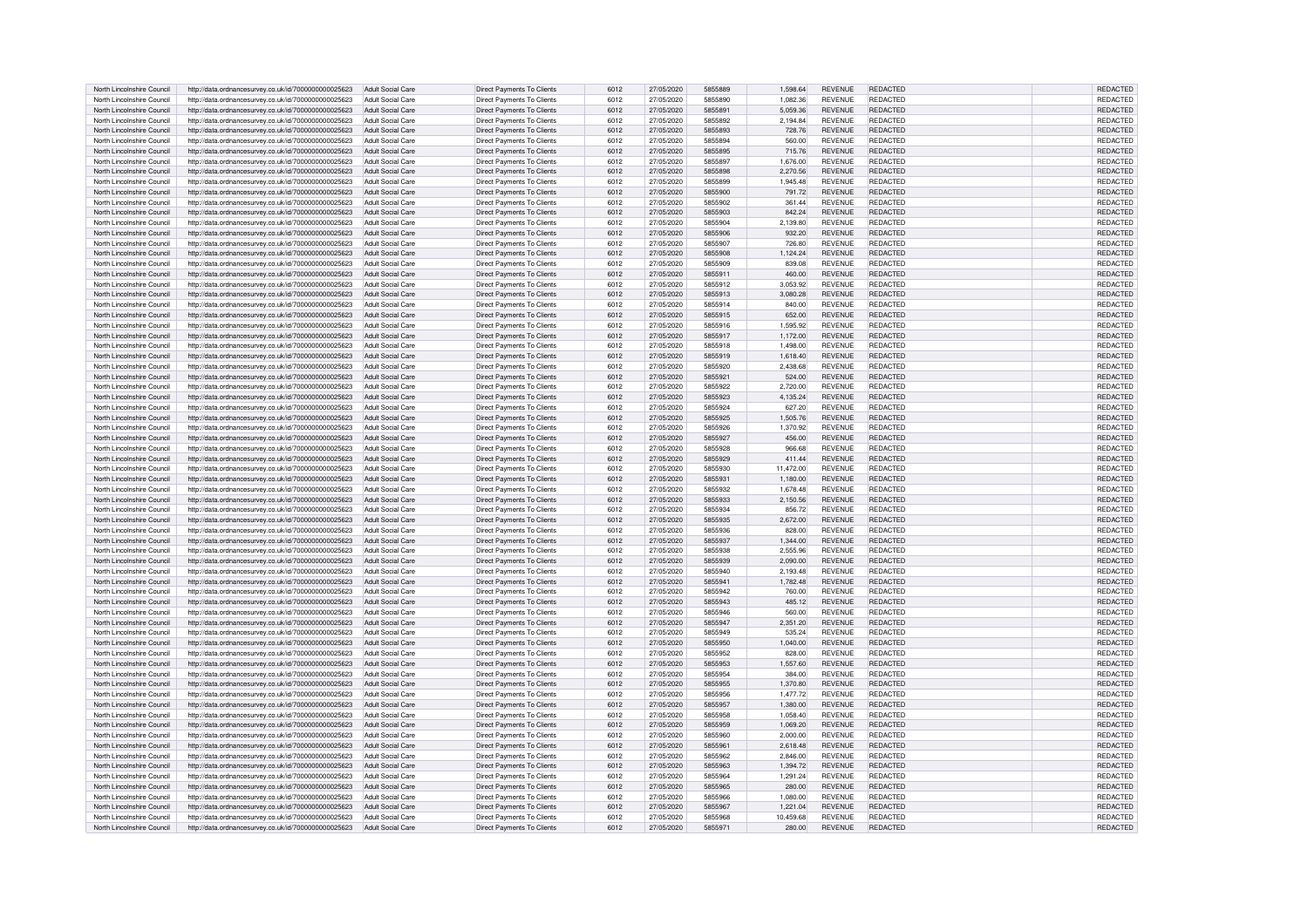| North Lincolnshire Council | http://data.ordnancesurvey.co.uk/id/7000000000025623 | Adult Social Care        | Direct Payments To Clients | 6012 | 27/05/2020 | 5855972 | 2,501.85 | <b>REVENUE</b> | REDACTED        | REDACTED        |
|----------------------------|------------------------------------------------------|--------------------------|----------------------------|------|------------|---------|----------|----------------|-----------------|-----------------|
|                            |                                                      |                          |                            |      |            |         |          |                |                 |                 |
| North Lincolnshire Council | http://data.ordnancesurvey.co.uk/id/7000000000025623 | Adult Social Care        | Direct Payments To Clients | 6012 | 27/05/2020 | 5855973 | 2,268.52 | <b>REVENUE</b> | <b>REDACTED</b> | <b>REDACTED</b> |
| North Lincolnshire Council | http://data.ordnancesurvey.co.uk/id/7000000000025623 | Adult Social Care        | Direct Payments To Clients | 6012 | 27/05/2020 | 5855974 | 1.177.16 | <b>REVENUE</b> | REDACTED        | REDACTED        |
| North Lincolnshire Council | http://data.ordnancesurvey.co.uk/id/7000000000025623 | Adult Social Care        | Direct Payments To Clients | 6012 | 27/05/2020 | 5855975 | 2,592.80 | <b>REVENUE</b> | REDACTED        | REDACTED        |
| North Lincolnshire Council | http://data.ordnancesurvey.co.uk/id/7000000000025623 | Adult Social Care        | Direct Payments To Clients | 6012 | 27/05/2020 | 5855976 | 480.00   | <b>REVENUE</b> | REDACTED        | REDACTED        |
| North Lincolnshire Council | http://data.ordnancesurvey.co.uk/id/7000000000025623 | Adult Social Care        | Direct Payments To Clients | 6012 | 27/05/2020 | 5855977 | 952.80   | <b>REVENUE</b> | <b>REDACTED</b> | REDACTED        |
|                            |                                                      |                          |                            |      |            |         |          |                |                 |                 |
| North Lincolnshire Council | http://data.ordnancesurvey.co.uk/id/7000000000025623 | Adult Social Care        | Direct Payments To Clients | 6012 | 27/05/2020 | 5855978 | 1,240.00 | <b>REVENUE</b> | <b>REDACTED</b> | REDACTED        |
| North Lincolnshire Council | http://data.ordnancesurvey.co.uk/id/7000000000025623 | <b>Adult Social Care</b> | Direct Payments To Clients | 6012 | 27/05/2020 | 5855979 | 1,013.20 | <b>REVENUE</b> | REDACTED        | REDACTED        |
| North Lincolnshire Council | http://data.ordnancesurvey.co.uk/id/7000000000025623 | Adult Social Care        | Direct Payments To Clients | 6012 | 27/05/2020 | 5855980 | 951.32   | <b>REVENUE</b> | REDACTED        | REDACTE         |
|                            |                                                      |                          |                            |      |            |         |          |                |                 |                 |
| North Lincolnshire Council | http://data.ordnancesurvey.co.uk/id/7000000000025623 | <b>Adult Social Care</b> | Direct Payments To Clients | 6012 | 27/05/2020 | 5855981 | 591.20   | <b>REVENUE</b> | REDACTED        | REDACTED        |
| North Lincolnshire Council | http://data.ordnancesurvey.co.uk/id/7000000000025623 | Adult Social Care        | Direct Payments To Clients | 6012 | 27/05/2020 | 5855982 | 823.12   | REVENUE        | REDACTED        | REDACTED        |
| North Lincolnshire Council | http://data.ordnancesurvey.co.uk/id/7000000000025623 | <b>Adult Social Care</b> | Direct Payments To Clients | 6012 | 27/05/2020 | 5855983 | 280.00   | <b>REVENUE</b> | REDACTED        | REDACTED        |
| North Lincolnshire Council | http://data.ordnancesurvey.co.uk/id/7000000000025623 | <b>Adult Social Care</b> | Direct Payments To Clients | 6012 | 27/05/2020 | 5855984 | 604.52   | <b>REVENUE</b> | <b>REDACTED</b> | REDACTED        |
| North Lincolnshire Council | http://data.ordnancesurvey.co.uk/id/7000000000025623 | Adult Social Care        | Direct Payments To Clients | 6012 | 27/05/2020 | 5855986 | 336.00   | <b>REVENUE</b> | <b>REDACTED</b> | <b>REDACTED</b> |
|                            |                                                      |                          |                            |      |            |         |          |                |                 |                 |
| North Lincolnshire Council | http://data.ordnancesurvey.co.uk/id/7000000000025623 | Adult Social Care        | Direct Payments To Clients | 6012 | 27/05/2020 | 5855988 | 1,910.16 | <b>REVENUE</b> | REDACTED        | REDACTED        |
| North Lincolnshire Council | http://data.ordnancesurvey.co.uk/id/7000000000025623 | Adult Social Care        | Direct Payments To Clients | 6012 | 27/05/2020 | 5855990 | 348.00   | <b>REVENUE</b> | REDACTED        | REDACTED        |
| North Lincolnshire Council | http://data.ordnancesurvey.co.uk/id/7000000000025623 | Adult Social Care        | Direct Payments To Clients | 6012 | 27/05/2020 | 5855991 | 2.414.79 | <b>REVENUE</b> | REDACTED        | <b>REDACTED</b> |
| North Lincolnshire Council |                                                      | Adult Social Care        | Direct Payments To Clients | 6012 | 27/05/2020 | 5855992 | 888.76   | <b>REVENUE</b> | <b>REDACTED</b> | REDACTED        |
|                            | http://data.ordnancesurvey.co.uk/id/7000000000025623 |                          |                            |      |            |         |          |                |                 |                 |
| North Lincolnshire Council | http://data.ordnancesurvey.co.uk/id/7000000000025623 | Adult Social Care        | Direct Payments To Clients | 6012 | 27/05/2020 | 5855993 | 521.48   | <b>REVENUE</b> | <b>REDACTED</b> | REDACTED        |
| North Lincolnshire Council | http://data.ordnancesurvey.co.uk/id/7000000000025623 | Adult Social Care        | Direct Payments To Clients | 6012 | 27/05/2020 | 5855996 | 1,084.64 | <b>REVENUE</b> | REDACTED        | <b>REDACTED</b> |
| North Lincolnshire Council | http://data.ordnancesurvey.co.uk/id/7000000000025623 | Adult Social Care        | Direct Payments To Clients | 6012 | 27/05/2020 | 5855999 | 464.00   | REVENUE        | REDACTED        | <b>REDACTED</b> |
| North Lincolnshire Council | http://data.ordnancesurvey.co.uk/id/7000000000025623 | <b>Adult Social Care</b> | Direct Payments To Clients | 6012 | 27/05/2020 | 5856000 | 846.00   | <b>REVENUE</b> | REDACTED        | <b>REDACTED</b> |
|                            |                                                      |                          |                            |      |            |         |          |                |                 |                 |
| North Lincolnshire Council | http://data.ordnancesurvey.co.uk/id/7000000000025623 | Adult Social Care        | Direct Payments To Clients | 6012 | 27/05/2020 | 585600  | 880.00   | <b>REVENUE</b> | REDACTED        | <b>REDACTED</b> |
| North Lincolnshire Council | http://data.ordnancesurvey.co.uk/id/7000000000025623 | Adult Social Care        | Direct Payments To Clients | 6012 | 27/05/2020 | 5856002 | 1.680.00 | <b>REVENUE</b> | REDACTED        | <b>REDACTED</b> |
| North Lincolnshire Council | http://data.ordnancesurvey.co.uk/id/7000000000025623 | Adult Social Care        | Direct Payments To Clients | 6012 | 27/05/2020 | 5856003 | 1,386.52 | <b>REVENUE</b> | <b>REDACTED</b> | <b>REDACTED</b> |
| North Lincolnshire Council | http://data.ordnancesurvey.co.uk/id/7000000000025623 | Adult Social Care        | Direct Payments To Clients | 6012 | 27/05/2020 | 5856004 | 1,940.74 | <b>REVENUE</b> | REDACTED        | REDACTED        |
|                            |                                                      |                          |                            |      |            |         |          |                |                 |                 |
| North Lincolnshire Council | http://data.ordnancesurvey.co.uk/id/7000000000025623 | Adult Social Care        | Direct Payments To Clients | 6012 | 27/05/2020 | 5856005 | 1,425.60 | <b>REVENUE</b> | REDACTED        | REDACTED        |
| North Lincolnshire Council | http://data.ordnancesurvey.co.uk/id/7000000000025623 | Adult Social Care        | Direct Payments To Clients | 6012 | 27/05/2020 | 5856006 | 938.00   | <b>REVENUE</b> | <b>REDACTED</b> | REDACTED        |
| North Lincolnshire Council | http://data.ordnancesurvey.co.uk/id/7000000000025623 | Adult Social Care        | Direct Payments To Clients | 6012 | 27/05/2020 | 5856007 | 5,226.00 | <b>REVENUE</b> | <b>REDACTED</b> | REDACTED        |
| North Lincolnshire Council | http://data.ordnancesurvey.co.uk/id/7000000000025623 | <b>Adult Social Care</b> | Direct Payments To Clients | 6012 | 27/05/2020 | 5856010 | 2,451.68 | REVENUE        | <b>REDACTED</b> | REDACTED        |
|                            |                                                      |                          |                            |      |            |         |          |                |                 |                 |
| North Lincolnshire Council | http://data.ordnancesurvey.co.uk/id/7000000000025623 | Adult Social Care        | Direct Payments To Clients | 6012 | 27/05/2020 | 5856011 | 270.00   | <b>REVENUE</b> | REDACTED        | REDACTED        |
| North Lincolnshire Council | http://data.ordnancesurvey.co.uk/id/7000000000025623 | <b>Adult Social Care</b> | Direct Payments To Clients | 6012 | 27/05/2020 | 5856013 | 1.260.00 | <b>REVENUE</b> | REDACTED        | REDACTED        |
| North Lincolnshire Council | http://data.ordnancesurvey.co.uk/id/7000000000025623 | Adult Social Care        | Direct Payments To Clients | 6012 | 27/05/2020 | 5856014 | 2,328.00 | <b>REVENUE</b> | REDACTED        | REDACTED        |
| North Lincolnshire Council | http://data.ordnancesurvey.co.uk/id/7000000000025623 | <b>Adult Social Care</b> | Direct Payments To Clients | 6012 | 27/05/2020 | 5856015 | 329.68   | REVENUE        | REDACTED        | REDACTED        |
|                            |                                                      |                          |                            |      |            |         |          |                |                 |                 |
| North Lincolnshire Council | http://data.ordnancesurvey.co.uk/id/7000000000025623 | Adult Social Care        | Direct Payments To Clients | 6012 | 27/05/2020 | 5856016 | 871.36   | <b>REVENUE</b> | REDACTED        | REDACTED        |
| North Lincolnshire Council | http://data.ordnancesurvey.co.uk/id/7000000000025623 | <b>Adult Social Care</b> | Direct Payments To Clients | 6012 | 27/05/2020 | 5856017 | 816.80   | <b>REVENUE</b> | <b>REDACTED</b> | REDACTED        |
| North Lincolnshire Council | http://data.ordnancesurvey.co.uk/id/7000000000025623 | <b>Adult Social Care</b> | Direct Payments To Clients | 6012 | 27/05/2020 | 5856018 | 749.59   | <b>REVENUE</b> | <b>REDACTED</b> | REDACTED        |
| North Lincolnshire Council | http://data.ordnancesurvey.co.uk/id/7000000000025623 | Adult Social Care        | Direct Payments To Clients | 6012 | 27/05/2020 | 5856019 | 561.09   | <b>REVENUE</b> | REDACTED        | REDACTED        |
|                            |                                                      |                          |                            |      |            | 5856020 |          |                |                 |                 |
| North Lincolnshire Council | http://data.ordnancesurvey.co.uk/id/7000000000025623 | <b>Adult Social Care</b> | Direct Payments To Clients | 6012 | 27/05/2020 |         | 427.68   | <b>REVENUE</b> | REDACTED        | REDACTED        |
| North Lincolnshire Council | http://data.ordnancesurvey.co.uk/id/7000000000025623 | Adult Social Care        | Direct Payments To Clients | 6012 | 27/05/2020 | 5856021 | 6.890.24 | <b>REVENUE</b> | REDACTED        | REDACTED        |
| North Lincolnshire Council | http://data.ordnancesurvey.co.uk/id/7000000000025623 | <b>Adult Social Care</b> | Direct Payments To Clients | 6012 | 27/05/2020 | 5856022 | 1,576.96 | <b>REVENUE</b> | <b>REDACTED</b> | <b>REDACTED</b> |
| North Lincolnshire Council | http://data.ordnancesurvey.co.uk/id/7000000000025623 | Adult Social Care        | Direct Payments To Clients | 6012 | 27/05/2020 | 5856023 | 712.52   | <b>REVENUE</b> | REDACTED        | REDACTED        |
|                            |                                                      |                          |                            |      |            | 5856024 |          | <b>REVENUE</b> | <b>REDACTED</b> |                 |
| North Lincolnshire Council | http://data.ordnancesurvey.co.uk/id/7000000000025623 | Adult Social Care        | Direct Payments To Clients | 6012 | 27/05/2020 |         | 372.00   |                |                 | <b>REDACTED</b> |
| North Lincolnshire Council | http://data.ordnancesurvey.co.uk/id/7000000000025623 | Adult Social Care        | Direct Payments To Clients | 6012 | 27/05/2020 | 5856025 | 400.00   | <b>REVENUE</b> | REDACTED        | <b>REDACTE</b>  |
| North Lincolnshire Council | http://data.ordnancesurvey.co.uk/id/7000000000025623 | Adult Social Care        | Direct Payments To Clients | 6012 | 27/05/2020 | 5856026 | 1,048.00 | REVENUE        | REDACTED        | <b>REDACTE</b>  |
| North Lincolnshire Council | http://data.ordnancesurvey.co.uk/id/7000000000025623 | Adult Social Care        | Direct Payments To Clients | 6012 | 27/05/2020 | 5856028 | 644.32   | <b>REVENUE</b> | REDACTED        | REDACTE         |
| North Lincolnshire Council | http://data.ordnancesurvey.co.uk/id/7000000000025623 | Adult Social Care        | Direct Payments To Clients | 6012 | 27/05/2020 | 585603  | 466.80   | <b>REVENUE</b> | REDACTED        | <b>REDACTE</b>  |
|                            |                                                      |                          |                            |      |            |         |          |                |                 |                 |
| North Lincolnshire Council | http://data.ordnancesurvey.co.uk/id/7000000000025623 | Adult Social Care        | Direct Payments To Clients | 6012 | 27/05/2020 | 5856032 | 3,880.36 | <b>REVENUE</b> | <b>REDACTED</b> | <b>REDACTEI</b> |
| North Lincolnshire Council | http://data.ordnancesurvey.co.uk/id/7000000000025623 | Adult Social Care        | Direct Payments To Clients | 6012 | 27/05/2020 | 5856033 | 2,320.00 | <b>REVENUE</b> | <b>REDACTED</b> | <b>REDACTE</b>  |
| North Lincolnshire Council | http://data.ordnancesurvey.co.uk/id/7000000000025623 | Adult Social Care        | Direct Payments To Clients | 6012 | 27/05/2020 | 5856034 | 1,897.28 | <b>REVENUE</b> | REDACTED        | REDACTED        |
| North Lincolnshire Council | http://data.ordnancesurvey.co.uk/id/7000000000025623 | Adult Social Care        | Direct Payments To Clients | 6012 | 27/05/2020 | 5856035 | 367.60   | <b>REVENUE</b> | REDACTED        | <b>REDACTED</b> |
|                            |                                                      |                          |                            |      |            |         |          |                |                 |                 |
| North Lincolnshire Council | http://data.ordnancesurvey.co.uk/id/7000000000025623 | Adult Social Care        | Direct Payments To Clients | 6012 | 27/05/2020 | 5856036 | 1.814.40 | <b>REVENUE</b> | REDACTED        | REDACTED        |
| North Lincolnshire Council | http://data.ordnancesurvey.co.uk/id/7000000000025623 | Adult Social Care        | Direct Payments To Clients | 6012 | 27/05/2020 | 5856037 | 560.16   | <b>REVENUE</b> | <b>REDACTED</b> | <b>REDACTED</b> |
| North Lincolnshire Council | http://data.ordnancesurvey.co.uk/id/7000000000025623 | Adult Social Care        | Direct Payments To Clients | 6012 | 27/05/2020 | 5856038 | 748.80   | <b>REVENUE</b> | <b>REDACTED</b> | REDACTED        |
| North Lincolnshire Council | http://data.ordnancesurvey.co.uk/id/7000000000025623 | Adult Social Care        | Direct Payments To Clients | 6012 | 27/05/2020 | 5856039 | 793.56   | <b>REVENUE</b> | <b>REDACTED</b> | <b>REDACTED</b> |
|                            |                                                      |                          |                            |      |            |         |          |                |                 |                 |
| North Lincolnshire Council | http://data.ordnancesurvey.co.uk/id/7000000000025623 | Adult Social Care        | Direct Payments To Clients | 6012 | 27/05/2020 | 5856040 | 995.84   | REVENUE        | <b>REDACTED</b> | <b>REDACTED</b> |
| North Lincolnshire Council | http://data.ordnancesurvey.co.uk/id/7000000000025623 | Adult Social Care        | Direct Payments To Clients | 6012 | 27/05/2020 | 585604  | 1,467.32 | <b>REVENUE</b> | REDACTED        | REDACTED        |
| North Lincolnshire Council | http://data.ordnancesurvey.co.uk/id/7000000000025623 | Adult Social Care        | Direct Payments To Clients | 6012 | 27/05/2020 | 5856042 | 544.60   | <b>REVENUE</b> | REDACTED        | REDACTED        |
| North Lincolnshire Council | http://data.ordnancesurvey.co.uk/id/7000000000025623 | Adult Social Care        | Direct Payments To Clients | 6012 | 27/05/2020 | 5856043 | 870.88   | <b>REVENUE</b> | REDACTED        | REDACTED        |
| North Lincolnshire Council | http://data.ordnancesurvey.co.uk/id/7000000000025623 | Adult Social Care        | Direct Payments To Clients | 6012 | 27/05/2020 | 5856044 | 261.40   | <b>REVENUE</b> | <b>REDACTED</b> | REDACTED        |
|                            |                                                      |                          |                            |      |            |         |          |                |                 |                 |
| North Lincolnshire Council | http://data.ordnancesurvey.co.uk/id/7000000000025623 | Adult Social Care        | Direct Payments To Clients | 6012 | 27/05/2020 | 5856045 | 818.88   | <b>REVENUE</b> | <b>REDACTED</b> | REDACTED        |
| North Lincolnshire Council | http://data.ordnancesurvey.co.uk/id/7000000000025623 | <b>Adult Social Care</b> | Direct Payments To Clients | 6012 | 27/05/2020 | 5856046 | 902.48   | <b>REVENUE</b> | <b>REDACTED</b> | REDACTED        |
| North Lincolnshire Council | http://data.ordnancesurvey.co.uk/id/7000000000025623 | Adult Social Care        | Direct Payments To Clients | 6012 | 27/05/2020 | 5856047 | 476.00   | <b>REVENUE</b> | REDACTED        | <b>REDACTED</b> |
| North Lincolnshire Council | http://data.ordnancesurvey.co.uk/id/7000000000025623 | Adult Social Care        | Direct Payments To Clients | 6012 | 27/05/2020 | 5856048 | 672.00   | <b>REVENUE</b> | REDACTED        | REDACTED        |
|                            |                                                      |                          |                            | 6012 | 27/05/2020 | 5856049 |          | <b>REVENUE</b> | <b>REDACTED</b> |                 |
| North Lincolnshire Council | http://data.ordnancesurvey.co.uk/id/7000000000025623 | Adult Social Care        | Direct Payments To Clients |      |            |         | 1,480.40 |                |                 | REDACTED        |
| North Lincolnshire Council | http://data.ordnancesurvey.co.uk/id/7000000000025623 | Adult Social Care        | Direct Payments To Clients | 6012 | 27/05/2020 | 5856050 | 1,086.15 | <b>REVENUE</b> | REDACTED        | REDACTED        |
| North Lincolnshire Council | http://data.ordnancesurvey.co.uk/id/7000000000025623 | Adult Social Care        | Direct Payments To Clients | 6012 | 27/05/2020 | 5856051 | 629.52   | <b>REVENUE</b> | REDACTED        | <b>REDACTED</b> |
| North Lincolnshire Council | http://data.ordnancesurvey.co.uk/id/7000000000025623 | <b>Adult Social Care</b> | Direct Payments To Clients | 6012 | 27/05/2020 | 5856052 | 821.56   | <b>REVENUE</b> | REDACTED        | REDACTED        |
|                            |                                                      | Adult Social Care        |                            | 6012 | 27/05/2020 | 5856053 |          | <b>REVENUE</b> | REDACTED        |                 |
| North Lincolnshire Council | http://data.ordnancesurvey.co.uk/id/7000000000025623 |                          | Direct Payments To Clients |      |            |         | 5,255.52 |                |                 | REDACTED        |
| North Lincolnshire Council | http://data.ordnancesurvey.co.uk/id/7000000000025623 | Adult Social Care        | Direct Payments To Clients | 6012 | 27/05/2020 | 5856054 | 1,307.04 | <b>REVENUE</b> | REDACTED        | REDACTED        |
| North Lincolnshire Council | http://data.ordnancesurvey.co.uk/id/7000000000025623 | Adult Social Care        | Direct Payments To Clients | 6012 | 27/05/2020 | 5856055 | 1.089.20 | REVENUE        | <b>REDACTED</b> | REDACTED        |
| North Lincolnshire Council | http://data.ordnancesurvey.co.uk/id/7000000000025623 | Adult Social Care        | Direct Payments To Clients | 6012 | 27/05/2020 | 5856058 | 2.863.04 | <b>REVENUE</b> | REDACTED        | REDACTED        |
| North Lincolnshire Council | http://data.ordnancesurvey.co.uk/id/7000000000025623 | Adult Social Care        | Direct Payments To Clients | 6012 | 27/05/2020 | 5856059 | 1,960.56 | <b>REVENUE</b> | <b>REDACTED</b> | REDACTED        |
|                            |                                                      |                          |                            |      |            |         |          |                |                 |                 |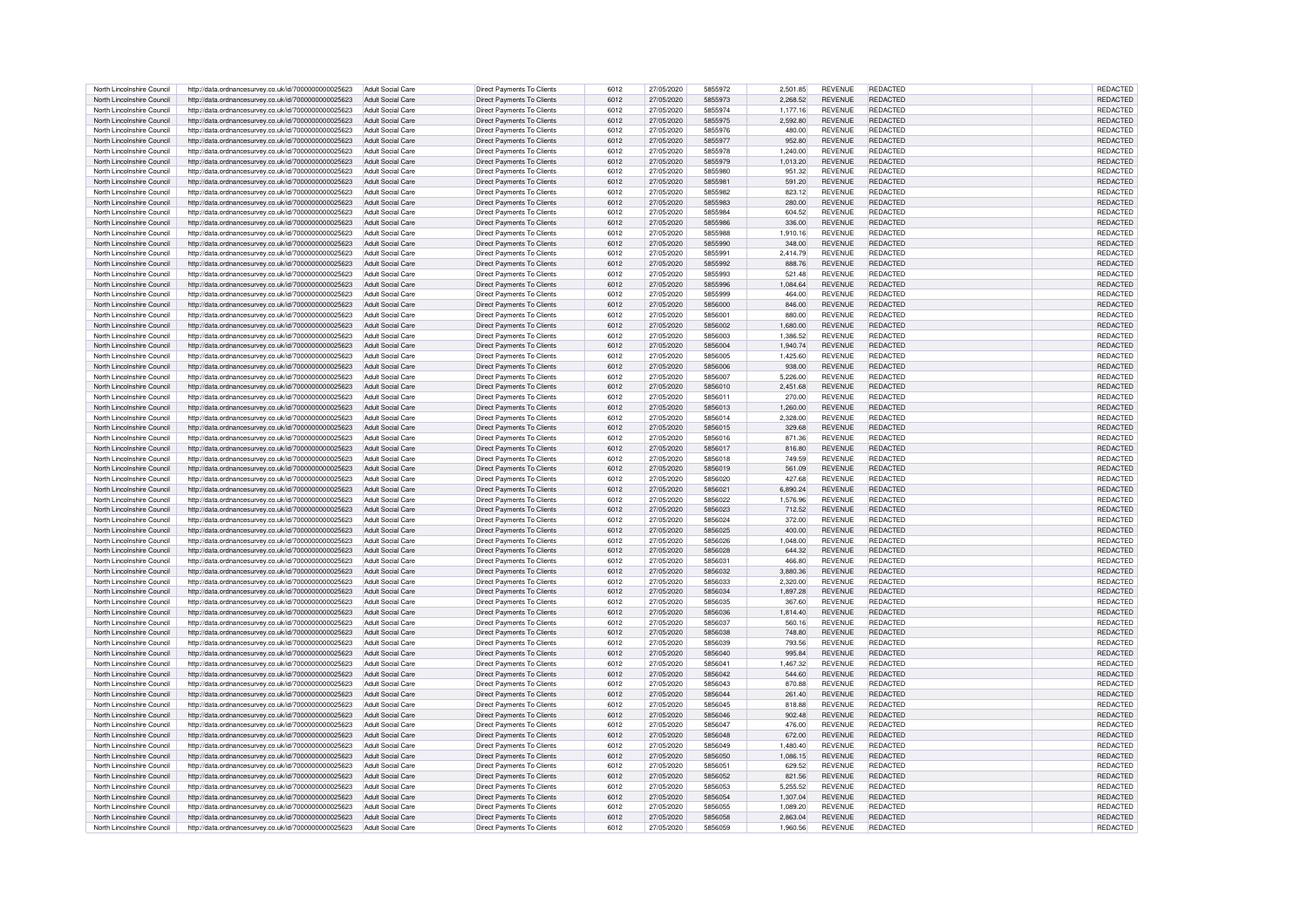|                                                          | http://data.ordnancesurvey.co.uk/id/7000000000025623                                                         | <b>Adult Social Care</b>               | Direct Payments To Clients                               | 6012         | 27/05/2020               | 5856060            | 544.60             | <b>REVENUE</b>                   | REDACTED                    | <b>REDACTED</b>      |
|----------------------------------------------------------|--------------------------------------------------------------------------------------------------------------|----------------------------------------|----------------------------------------------------------|--------------|--------------------------|--------------------|--------------------|----------------------------------|-----------------------------|----------------------|
| North Lincolnshire Council                               |                                                                                                              |                                        |                                                          |              |                          |                    |                    |                                  |                             |                      |
| North Lincolnshire Council                               | http://data.ordnancesurvey.co.uk/id/7000000000025623                                                         | Adult Social Care                      | Direct Payments To Clients                               | 6012         | 27/05/2020               | 585606             | 1,607.76           | <b>REVENUE</b>                   | REDACTED                    | <b>REDACTED</b>      |
| North Lincolnshire Council                               | http://data.ordnancesurvey.co.uk/id/7000000000025623                                                         | Adult Social Care                      | Direct Payments To Clients                               | 6012         | 27/05/2020               | 5856062            | 736.64             | <b>REVENUE</b>                   | <b>REDACTED</b>             | REDACTED             |
| North Lincolnshire Council                               | http://data.ordnancesurvey.co.uk/id/7000000000025623                                                         | Adult Social Care                      | Direct Payments To Clients                               | 6012         | 27/05/2020               | 5856063            | 5.653.04           | <b>REVENUE</b>                   | <b>REDACTED</b>             | REDACTE              |
| North Lincolnshire Council                               | http://data.ordnancesurvey.co.uk/id/7000000000025623                                                         | Adult Social Care                      | Direct Payments To Clients                               | 6012         | 27/05/2020               | 5856065            | 1,120.00           | <b>REVENUE</b>                   | REDACTED                    | <b>REDACTED</b>      |
|                                                          |                                                                                                              |                                        |                                                          |              |                          |                    |                    |                                  |                             |                      |
| North Lincolnshire Council                               | http://data.ordnancesurvey.co.uk/id/7000000000025623                                                         | Adult Social Care                      | Direct Payments To Clients                               | 6012         | 27/05/2020               | 5856066            | 961.60             | <b>REVENUE</b>                   | REDACTED                    | <b>REDACTED</b>      |
| North Lincolnshire Council                               | http://data.ordnancesurvey.co.uk/id/7000000000025623                                                         | Adult Social Care                      | Direct Payments To Clients                               | 6012         | 27/05/2020               | 5856067            | 2.789.44           | <b>REVENUE</b>                   | REDACTED                    | <b>REDACTED</b>      |
| North Lincolnshire Council                               | http://data.ordnancesurvey.co.uk/id/7000000000025623                                                         | Adult Social Care                      | Direct Payments To Clients                               | 6012         | 27/05/2020               | 5856068            | 680.00             | <b>REVENUE</b>                   | REDACTED                    | <b>REDACTED</b>      |
| North Lincolnshire Council                               |                                                                                                              | Adult Social Care                      |                                                          |              |                          | 5856070            |                    | <b>REVENUE</b>                   | <b>REDACTED</b>             |                      |
|                                                          | http://data.ordnancesurvey.co.uk/id/7000000000025623                                                         |                                        | Direct Payments To Clients                               | 6012         | 27/05/2020               |                    | 1,104.76           |                                  |                             | REDACTED             |
| North Lincolnshire Council                               | http://data.ordnancesurvey.co.uk/id/7000000000025623                                                         | Adult Social Care                      | Direct Payments To Clients                               | 6012         | 27/05/2020               | 585607             | 672.00             | <b>REVENUE</b>                   | <b>REDACTED</b>             | REDACTED             |
| North Lincolnshire Council                               | http://data.ordnancesurvey.co.uk/id/7000000000025623                                                         | Adult Social Care                      | Direct Payments To Clients                               | 6012         | 27/05/2020               | 5856072            | 1,728.00           | <b>REVENUE</b>                   | <b>REDACTED</b>             | <b>REDACTED</b>      |
| North Lincolnshire Council                               | http://data.ordnancesurvey.co.uk/id/7000000000025623                                                         | Adult Social Care                      | Direct Payments To Clients                               | 6012         | 27/05/2020               | 5856073            | 938.60             | <b>REVENUE</b>                   | <b>REDACTED</b>             | REDACTED             |
|                                                          |                                                                                                              |                                        |                                                          |              |                          |                    |                    |                                  |                             |                      |
| North Lincolnshire Council                               | http://data.ordnancesurvey.co.uk/id/7000000000025623                                                         | <b>Adult Social Care</b>               | Direct Payments To Clients                               | 6012         | 27/05/2020               | 5856074            | 3,018.96           | <b>REVENUE</b>                   | REDACTED                    | REDACTED             |
| North Lincolnshire Council                               | http://data.ordnancesurvey.co.uk/id/7000000000025623                                                         | Adult Social Care                      | Direct Payments To Clients                               | 6012         | 27/05/2020               | 5856075            | 997.76             | <b>REVENUE</b>                   | REDACTED                    | REDACTED             |
| North Lincolnshire Council                               | http://data.ordnancesurvey.co.uk/id/7000000000025623                                                         | Adult Social Care                      | Direct Payments To Clients                               | 6012         | 27/05/2020               | 5856076            | 3.804.56           | <b>REVENUE</b>                   | <b>REDACTED</b>             | <b>REDACTED</b>      |
| North Lincolnshire Council                               | http://data.ordnancesurvey.co.uk/id/7000000000025623                                                         | Adult Social Care                      | Direct Payments To Clients                               | 6012         | 27/05/2020               | 5856077            | 3,184.72           | <b>REVENUE</b>                   | <b>REDACTED</b>             | <b>REDACTED</b>      |
| North Lincolnshire Council                               | http://data.ordnancesurvey.co.uk/id/7000000000025623                                                         | Adult Social Care                      | Direct Payments To Clients                               | 6012         | 27/05/2020               | 5856078            | 458.28             | <b>REVENUE</b>                   | REDACTED                    | REDACTED             |
|                                                          |                                                                                                              |                                        |                                                          |              |                          |                    |                    |                                  |                             |                      |
| North Lincolnshire Council                               | http://data.ordnancesurvey.co.uk/id/7000000000025623                                                         | Adult Social Care                      | Direct Payments To Clients                               | 6012         | 27/05/2020               | 5856079            | 2.122.40           | <b>REVENUE</b>                   | REDACTED                    | <b>REDACTED</b>      |
| North Lincolnshire Council                               | http://data.ordnancesurvey.co.uk/id/7000000000025623                                                         | Adult Social Care                      | Direct Payments To Clients                               | 6012         | 27/05/2020               | 5856080            | 3.830.84           | <b>REVENUE</b>                   | REDACTED                    | <b>REDACTED</b>      |
| North Lincolnshire Council                               | http://data.ordnancesurvey.co.uk/id/7000000000025623                                                         | Adult Social Care                      | Direct Payments To Clients                               | 6012         | 27/05/2020               | 5856081            | 3,010.40           | <b>REVENUE</b>                   | <b>REDACTED</b>             | <b>REDACTED</b>      |
| North Lincolnshire Council                               | http://data.ordnancesurvey.co.uk/id/7000000000025623                                                         | Adult Social Care                      | Direct Payments To Clients                               | 6012         | 27/05/2020               | 5856082            | 2,801.80           | <b>REVENUE</b>                   | REDACTED                    | <b>REDACTED</b>      |
|                                                          |                                                                                                              |                                        |                                                          |              |                          | 5856083            |                    |                                  |                             |                      |
| North Lincolnshire Council                               | http://data.ordnancesurvey.co.uk/id/7000000000025623                                                         | Adult Social Care                      | Direct Payments To Clients                               | 6012         | 27/05/2020               |                    | 2,078.72           | <b>REVENUE</b>                   | REDACTED                    | <b>REDACTED</b>      |
| North Lincolnshire Council                               | http://data.ordnancesurvey.co.uk/id/7000000000025623                                                         | <b>Adult Social Care</b>               | Direct Payments To Clients                               | 6012         | 27/05/2020               | 5856084            | 325.84             | <b>REVENUE</b>                   | REDACTED                    | <b>REDACTED</b>      |
| North Lincolnshire Council                               | http://data.ordnancesurvey.co.uk/id/7000000000025623                                                         | <b>Adult Social Care</b>               | Direct Payments To Clients                               | 6012         | 27/05/2020               | 5856085            | 746.88             | REVENUE                          | REDACTED                    | <b>REDACTED</b>      |
| North Lincolnshire Council                               | http://data.ordnancesurvey.co.uk/id/7000000000025623                                                         | Adult Social Care                      | Direct Payments To Clients                               | 6012         | 27/05/2020               | 5856086            | 519.20             | <b>REVENUE</b>                   | REDACTED                    | REDACTED             |
| North Lincolnshire Council                               | http://data.ordnancesurvey.co.uk/id/7000000000025623                                                         | Adult Social Care                      | Direct Payments To Clients                               | 6012         | 27/05/2020               | 5856087            | 604.00             | <b>REVENUE</b>                   | <b>REDACTED</b>             | <b>REDACTED</b>      |
|                                                          |                                                                                                              |                                        |                                                          |              |                          |                    |                    |                                  |                             |                      |
| North Lincolnshire Council                               | http://data.ordnancesurvey.co.uk/id/7000000000025623                                                         | Adult Social Care                      | Direct Payments To Clients                               | 6012         | 27/05/2020               | 5856088            | 1,210.56           | <b>REVENUE</b>                   | <b>REDACTED</b>             | <b>REDACTED</b>      |
| North Lincolnshire Council                               | http://data.ordnancesurvey.co.uk/id/7000000000025623                                                         | Adult Social Care                      | Direct Payments To Clients                               | 6012         | 27/05/2020               | 5856089            | 3,960.00           | <b>REVENUE</b>                   | REDACTED                    | REDACTED             |
| North Lincolnshire Council                               | http://data.ordnancesurvey.co.uk/id/7000000000025623                                                         | Adult Social Care                      | Direct Payments To Clients                               | 6012         | 27/05/2020               | 5856090            | 2,550.64           | <b>REVENUE</b>                   | REDACTED                    | REDACTED             |
| North Lincolnshire Council                               | http://data.ordnancesurvey.co.uk/id/7000000000025623                                                         | Adult Social Care                      | Direct Payments To Clients                               | 6012         | 27/05/2020               | 5856091            | 2,916.00           | <b>REVENUE</b>                   | <b>REDACTED</b>             | REDACTED             |
|                                                          |                                                                                                              |                                        |                                                          |              |                          |                    |                    |                                  |                             |                      |
| North Lincolnshire Council                               | http://data.ordnancesurvey.co.uk/id/7000000000025623                                                         | Adult Social Care                      | Direct Payments To Clients                               | 6012         | 27/05/2020               | 5856092            | 1,058.44           | <b>REVENUE</b>                   | <b>REDACTED</b>             | REDACTED             |
| North Lincolnshire Council                               | http://data.ordnancesurvey.co.uk/id/7000000000025623                                                         | Adult Social Care                      | Direct Payments To Clients                               | 6012         | 27/05/2020               | 5856093            | 828.00             | <b>REVENUE</b>                   | REDACTED                    | REDACTED             |
| North Lincolnshire Council                               | http://data.ordnancesurvey.co.uk/id/7000000000025623                                                         | Adult Social Care                      | Direct Payments To Clients                               | 6012         | 27/05/2020               | 5856094            | 3,080.00           | <b>REVENUE</b>                   | REDACTED                    | REDACTED             |
| North Lincolnshire Council                               | http://data.ordnancesurvey.co.uk/id/7000000000025623                                                         | Adult Social Care                      | Direct Payments To Clients                               | 6012         | 27/05/2020               | 5856095            | 2,070.00           | <b>REVENUE</b>                   | REDACTED                    | REDACTED             |
|                                                          |                                                                                                              |                                        |                                                          |              |                          | 5856096            |                    |                                  |                             |                      |
| North Lincolnshire Council                               | http://data.ordnancesurvey.co.uk/id/7000000000025623                                                         | <b>Adult Social Care</b>               | Direct Payments To Clients                               | 6012         | 27/05/2020               |                    | 5,734.28           | <b>REVENUE</b>                   | REDACTED                    | REDACTED             |
| North Lincolnshire Council                               | http://data.ordnancesurvey.co.uk/id/7000000000025623                                                         | Adult Social Care                      | Direct Payments To Clients                               | 6012         | 27/05/2020               | 5856097            | 3,400.68           | <b>REVENUE</b>                   | REDACTED                    | REDACTED             |
| North Lincolnshire Council                               | http://data.ordnancesurvey.co.uk/id/7000000000025623                                                         | <b>Adult Social Care</b>               | Direct Payments To Clients                               | 6012         | 27/05/2020               | 5856098            | 1,127.20           | <b>REVENUE</b>                   | REDACTED                    | REDACTED             |
| North Lincolnshire Council                               | http://data.ordnancesurvey.co.uk/id/7000000000025623                                                         | <b>Adult Social Care</b>               | Direct Payments To Clients                               | 6012         | 27/05/2020               | 5856099            | 1,226.40           | <b>REVENUE</b>                   | <b>REDACTED</b>             | <b>REDACTED</b>      |
| North Lincolnshire Council                               | http://data.ordnancesurvey.co.uk/id/7000000000025623                                                         | <b>Adult Social Care</b>               | Direct Payments To Clients                               | 6012         | 27/05/2020               | 5856100            | 3,168.32           | <b>REVENUE</b>                   | <b>REDACTED</b>             | REDACTED             |
|                                                          |                                                                                                              |                                        |                                                          |              |                          |                    |                    |                                  |                             |                      |
| North Lincolnshire Council                               | http://data.ordnancesurvey.co.uk/id/7000000000025623                                                         | Adult Social Care                      | Direct Payments To Clients                               | 6012         | 27/05/2020               | 5856101            | 7,102.48           | REVENUE                          | REDACTED                    | REDACTED             |
| North Lincolnshire Council                               | http://data.ordnancesurvey.co.uk/id/7000000000025623                                                         | Adult Social Care                      | Direct Payments To Clients                               | 6012         | 27/05/2020               | 5856102            | 724.00             | <b>REVENUE</b>                   | <b>REDACTED</b>             | REDACTED             |
| North Lincolnshire Council                               | http://data.ordnancesurvey.co.uk/id/7000000000025623                                                         | Adult Social Care                      | Direct Payments To Clients                               | 6012         | 27/05/2020               | 5856103            | 1,004.80           | <b>REVENUE</b>                   | <b>REDACTED</b>             | REDACTED             |
| North Lincolnshire Council                               | http://data.ordnancesurvey.co.uk/id/7000000000025623                                                         | Adult Social Care                      | Direct Payments To Clients                               | 6012         | 27/05/2020               | 5856104            | 1,192.48           | <b>REVENUE</b>                   | REDACTED                    | REDACTED             |
|                                                          |                                                                                                              |                                        |                                                          |              |                          | 5856105            |                    |                                  |                             |                      |
| North Lincolnshire Council                               | http://data.ordnancesurvey.co.uk/id/7000000000025623                                                         | Adult Social Care                      | Direct Payments To Clients                               | 6012         | 27/05/2020               |                    | 1,306.12           | <b>REVENUE</b>                   | REDACTED                    | REDACTED             |
| North Lincolnshire Council                               | http://data.ordnancesurvey.co.uk/id/7000000000025623                                                         | Adult Social Care                      | Direct Payments To Clients                               | 6012         | 27/05/2020               | 5856106            | 1,893.80           | <b>REVENUE</b>                   | REDACTED                    | REDACTED             |
| North Lincolnshire Council                               | http://data.ordnancesurvey.co.uk/id/7000000000025623                                                         | Adult Social Care                      | Direct Payments To Clients                               | 6012         | 27/05/2020               | 5856107            | 2,612.96           | <b>REVENUE</b>                   | REDACTED                    |                      |
| North Lincolnshire Council                               | http://data.ordnancesurvey.co.uk/id/7000000000025623                                                         | <b>Adult Social Care</b>               |                                                          |              |                          |                    |                    |                                  |                             | <b>REDACTE</b>       |
| North Lincolnshire Council                               |                                                                                                              |                                        |                                                          |              |                          |                    |                    |                                  |                             |                      |
|                                                          |                                                                                                              |                                        | Direct Payments To Clients                               | 6012         | 27/05/2020               | 5856108            | 1,761.52           | <b>REVENUE</b>                   | REDACTED                    | <b>REDACTEI</b>      |
|                                                          | http://data.ordnancesurvey.co.uk/id/7000000000025623                                                         | Adult Social Care                      | Direct Payments To Clients                               | 6012         | 27/05/2020               | 5856109            | 579.60             | <b>REVENUE</b>                   | REDACTED                    | REDACTE              |
| North Lincolnshire Council                               | http://data.ordnancesurvey.co.uk/id/7000000000025623                                                         | Adult Social Care                      | Direct Payments To Clients                               | 6012         | 27/05/2020               | 5856110            | 760.48             | <b>REVENUE</b>                   | REDACTED                    | REDACTEI             |
| North Lincolnshire Council                               | http://data.ordnancesurvey.co.uk/id/7000000000025623                                                         | Adult Social Care                      | Direct Payments To Clients                               | 6012         | 27/05/2020               | 5856111            | 1,878.04           | <b>REVENUE</b>                   | <b>REDACTED</b>             | REDACTE              |
| North Lincolnshire Council                               | http://data.ordnancesurvey.co.uk/id/7000000000025623                                                         | Adult Social Care                      | Direct Payments To Clients                               | 6012         | 27/05/2020               | 5856113            | 2.634.04           | <b>REVENUE</b>                   | REDACTED                    | REDACTED             |
|                                                          |                                                                                                              |                                        |                                                          |              |                          | 5856114            |                    |                                  |                             |                      |
| North Lincolnshire Council                               | http://data.ordnancesurvey.co.uk/id/7000000000025623                                                         | Adult Social Care                      | Direct Payments To Clients                               | 6012         | 27/05/2020               |                    | 2,634.04           | <b>REVENUE</b>                   | REDACTED                    | <b>REDACTED</b>      |
| North Lincolnshire Council                               | http://data.ordnancesurvey.co.uk/id/7000000000025623                                                         | Adult Social Care                      | Direct Payments To Clients                               | 6012         | 27/05/2020               | 5856115            | 2,782.18           | <b>REVENUE</b>                   | REDACTED                    | <b>REDACTED</b>      |
| North Lincolnshire Council                               | http://data.ordnancesurvey.co.uk/id/7000000000025623                                                         | Adult Social Care                      | Direct Payments To Clients                               | 6012         | 27/05/2020               | 5856116            | 880.00             | <b>REVENUE</b>                   | REDACTED                    | <b>REDACTED</b>      |
| North Lincolnshire Council                               | http://data.ordnancesurvey.co.uk/id/7000000000025623                                                         | Adult Social Care                      | Direct Payments To Clients                               | 6012         | 27/05/2020               | 5856117            | 3,955.56           | <b>REVENUE</b>                   | REDACTED                    | REDACTED             |
| North Lincolnshire Council                               |                                                                                                              | Adult Social Care                      |                                                          | 6012         | 27/05/2020               | 5856118            |                    |                                  |                             |                      |
|                                                          | http://data.ordnancesurvey.co.uk/id/7000000000025623                                                         |                                        | Direct Payments To Clients                               |              |                          |                    | 1,464.44           | REVENUE                          | REDACTED                    | REDACTED             |
| North Lincolnshire Council                               | http://data.ordnancesurvey.co.uk/id/7000000000025623                                                         | Adult Social Care                      | Direct Payments To Clients                               | 6012         | 27/05/2020               | 5856119            | 1,194.80           | <b>REVENUE</b>                   | REDACTED                    | REDACTED             |
| North Lincolnshire Council                               | http://data.ordnancesurvey.co.uk/id/7000000000025623                                                         | Adult Social Care                      | Direct Payments To Clients                               | 6012         | 27/05/2020               | 5856120            | 945.64             | <b>REVENUE</b>                   | REDACTED                    | REDACTED             |
| North Lincolnshire Council                               | http://data.ordnancesurvey.co.uk/id/7000000000025623                                                         | Adult Social Care                      | <b>Direct Payments To Clients</b>                        | 6012         | 27/05/2020               | 5856121            | 1,742.72           | <b>REVENUE</b>                   | <b>REDACTED</b>             | REDACTED             |
| North Lincolnshire Council                               | http://data.ordnancesurvey.co.uk/id/7000000000025623                                                         | Adult Social Care                      | Direct Payments To Clients                               | 6012         | 27/05/2020               | 5856122            | 1,080.00           | <b>REVENUE</b>                   | REDACTED                    | REDACTED             |
|                                                          |                                                                                                              | Adult Social Care                      |                                                          | 6012         | 27/05/2020               | 5856123            |                    | <b>REVENUE</b>                   | <b>REDACTED</b>             | <b>REDACTED</b>      |
| North Lincolnshire Council                               | http://data.ordnancesurvey.co.uk/id/7000000000025623                                                         |                                        | Direct Payments To Clients                               |              |                          |                    | 1,944.88           |                                  |                             |                      |
| North Lincolnshire Council                               | http://data.ordnancesurvey.co.uk/id/7000000000025623                                                         | Adult Social Care                      | Direct Payments To Clients                               | 6012         | 27/05/2020               | 5856124            | 2,049.00           | <b>REVENUE</b>                   | <b>REDACTED</b>             | REDACTED             |
| North Lincolnshire Council                               | http://data.ordnancesurvey.co.uk/id/7000000000025623                                                         | Adult Social Care                      | Direct Payments To Clients                               | 6012         | 27/05/2020               | 5856125            | 1.200.00           | <b>REVENUE</b>                   | REDACTED                    | REDACTED             |
| North Lincolnshire Council                               | http://data.ordnancesurvey.co.uk/id/7000000000025623                                                         | Adult Social Care                      | Direct Payments To Clients                               | 6012         | 27/05/2020               | 5856126            | 400.00             | <b>REVENUE</b>                   | REDACTED                    | REDACTED             |
| North Lincolnshire Council                               | http://data.ordnancesurvey.co.uk/id/7000000000025623                                                         | Adult Social Care                      | Direct Payments To Clients                               | 6012         | 27/05/2020               | 5856127            | 1.540.00           | <b>REVENUE</b>                   | <b>REDACTED</b>             | <b>REDACTED</b>      |
|                                                          |                                                                                                              |                                        |                                                          | 6012         | 27/05/2020               | 5856128            |                    | <b>REVENUE</b>                   | REDACTED                    |                      |
| North Lincolnshire Council                               | http://data.ordnancesurvey.co.uk/id/7000000000025623                                                         | Adult Social Care                      | Direct Payments To Clients                               |              |                          |                    | 645.36             |                                  |                             | REDACTED             |
| North Lincolnshire Council                               | http://data.ordnancesurvey.co.uk/id/7000000000025623                                                         | <b>Adult Social Care</b>               | Direct Payments To Clients                               | 6012         | 27/05/2020               | 5856129            | 852.00             | <b>REVENUE</b>                   | REDACTED                    | REDACTED             |
| North Lincolnshire Council                               | http://data.ordnancesurvey.co.uk/id/7000000000025623                                                         | <b>Adult Social Care</b>               | Direct Payments To Clients                               | 6012         | 27/05/2020               | 5856130            | 684.32             | <b>REVENUE</b>                   | REDACTED                    | REDACTED             |
| North Lincolnshire Council                               | http://data.ordnancesurvey.co.uk/id/7000000000025623                                                         | <b>Adult Social Care</b>               | Direct Payments To Clients                               | 6012         | 27/05/2020               | 585613             | 1,554.08           | <b>REVENUE</b>                   | REDACTED                    | REDACTED             |
| North Lincolnshire Council                               | http://data.ordnancesurvey.co.uk/id/7000000000025623                                                         | Adult Social Care                      | Direct Payments To Clients                               | 6012         | 27/05/2020               | 5856133            | 400.00             | REVENUE                          | REDACTED                    | REDACTED             |
| North Lincolnshire Council                               |                                                                                                              | Adult Social Care                      |                                                          | 6012         | 27/05/2020               | 5856134            | 975.52             | <b>REVENUE</b>                   |                             |                      |
|                                                          | http://data.ordnancesurvey.co.uk/id/7000000000025623                                                         |                                        | Direct Payments To Clients                               |              |                          |                    |                    |                                  | REDACTED                    | REDACTED             |
| North Lincolnshire Council<br>North Lincolnshire Council | http://data.ordnancesurvey.co.uk/id/7000000000025623<br>http://data.ordnancesurvey.co.uk/id/7000000000025623 | Adult Social Care<br>Adult Social Care | Direct Payments To Clients<br>Direct Payments To Clients | 6012<br>6012 | 27/05/2020<br>27/05/2020 | 5856135<br>5856136 | 730.80<br>2,586.56 | <b>REVENUE</b><br><b>REVENUE</b> | REDACTED<br><b>REDACTED</b> | REDACTED<br>REDACTED |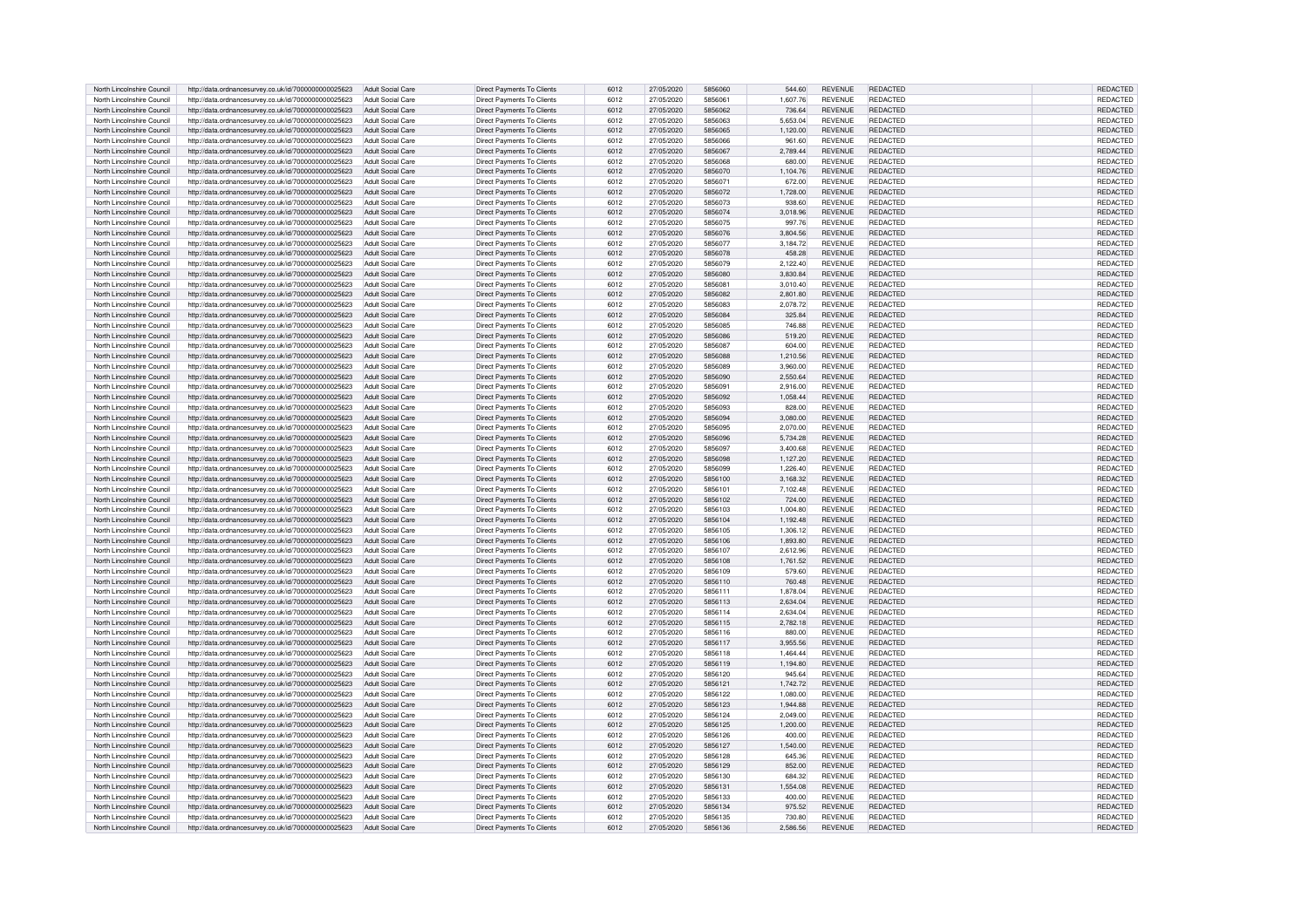| North Lincolnshire Council | http://data.ordnancesurvey.co.uk/id/7000000000025623 | Adult Social Care        | Direct Payments To Clients        | 6012 | 27/05/2020 | 5856137 | 397.60    | <b>REVENUE</b> | REDACTED        | REDACTED        |
|----------------------------|------------------------------------------------------|--------------------------|-----------------------------------|------|------------|---------|-----------|----------------|-----------------|-----------------|
|                            |                                                      |                          |                                   |      |            |         |           |                |                 |                 |
| North Lincolnshire Council | http://data.ordnancesurvey.co.uk/id/7000000000025623 | Adult Social Care        | Direct Payments To Clients        | 6012 | 27/05/2020 | 5856138 | 17.657.00 | <b>REVENUE</b> | <b>REDACTED</b> | <b>REDACTED</b> |
| North Lincolnshire Council | http://data.ordnancesurvey.co.uk/id/7000000000025623 | Adult Social Care        | Direct Payments To Clients        | 6012 | 27/05/2020 | 5856139 | $-777.92$ | <b>REVENUE</b> | REDACTED        | <b>REDACTED</b> |
| North Lincolnshire Council | http://data.ordnancesurvey.co.uk/id/7000000000025623 | Adult Social Care        | Direct Payments To Clients        | 6012 | 27/05/2020 | 5856140 | 777.92    | <b>REVENUE</b> | REDACTED        | <b>REDACTED</b> |
|                            |                                                      |                          |                                   |      |            |         |           |                |                 |                 |
| North Lincolnshire Council | http://data.ordnancesurvey.co.uk/id/7000000000025623 | Adult Social Care        | Direct Payments To Clients        | 6012 | 27/05/2020 | 5856141 | 1,040.00  | <b>REVENUE</b> | REDACTED        | <b>REDACTED</b> |
| North Lincolnshire Council | http://data.ordnancesurvey.co.uk/id/7000000000025623 | Adult Social Care        | Direct Payments To Clients        | 6012 | 27/05/2020 | 5856142 | 711.00    | <b>REVENUE</b> | REDACTED        | <b>REDACTED</b> |
| North Lincolnshire Council | http://data.ordnancesurvey.co.uk/id/7000000000025623 | Adult Social Care        | Direct Payments To Clients        | 6012 | 27/05/2020 | 5856143 | 744.00    | <b>REVENUE</b> | <b>REDACTED</b> | <b>REDACTED</b> |
|                            |                                                      |                          |                                   |      |            | 5856144 |           |                |                 |                 |
| North Lincolnshire Counci  | http://data.ordnancesurvey.co.uk/id/7000000000025623 | <b>Adult Social Care</b> | Direct Payments To Clients        | 6012 | 27/05/2020 |         | 977.60    | <b>REVENUE</b> | REDACTED        | REDACTED        |
| North Lincolnshire Council | http://data.ordnancesurvey.co.uk/id/7000000000025623 | Adult Social Care        | <b>Direct Payments To Clients</b> | 6012 | 27/05/2020 | 5856146 | 1,411.56  | <b>REVENUE</b> | REDACTED        | REDACTE         |
| North Lincolnshire Council | http://data.ordnancesurvey.co.uk/id/7000000000025623 | Adult Social Care        | Direct Payments To Clients        | 6012 | 27/05/2020 | 5856148 | 913.84    | <b>REVENUE</b> | REDACTED        | REDACTED        |
| North Lincolnshire Council | http://data.ordnancesurvey.co.uk/id/7000000000025623 | Adult Social Care        | Direct Payments To Clients        | 6012 | 27/05/2020 | 5856149 | 7,280.28  | <b>REVENUE</b> | <b>REDACTED</b> | REDACTED        |
|                            |                                                      |                          |                                   |      |            |         |           |                |                 |                 |
| North Lincolnshire Council | http://data.ordnancesurvey.co.uk/id/7000000000025623 | <b>Adult Social Care</b> | Direct Payments To Clients        | 6012 | 27/05/2020 | 5856150 | 2,200.00  | <b>REVENUE</b> | REDACTED        | REDACTED        |
| North Lincolnshire Council | http://data.ordnancesurvey.co.uk/id/7000000000025623 | Adult Social Care        | Direct Payments To Clients        | 6012 | 27/05/2020 | 5856151 | 1,113.48  | <b>REVENUE</b> | <b>REDACTED</b> | <b>REDACTED</b> |
| North Lincolnshire Council | http://data.ordnancesurvey.co.uk/id/7000000000025623 | Adult Social Care        | Direct Payments To Clients        | 6012 | 27/05/2020 | 5856152 | 737.68    | <b>REVENUE</b> | <b>REDACTED</b> | <b>REDACTED</b> |
|                            |                                                      |                          |                                   | 6012 |            | 5856154 |           |                | <b>REDACTED</b> |                 |
| North Lincolnshire Council | http://data.ordnancesurvey.co.uk/id/7000000000025623 | Adult Social Care        | Direct Payments To Clients        |      | 27/05/2020 |         | 1,160.48  | <b>REVENUE</b> |                 | REDACTED        |
| North Lincolnshire Council | http://data.ordnancesurvey.co.uk/id/7000000000025623 | <b>Adult Social Care</b> | Direct Payments To Clients        | 6012 | 27/05/2020 | 5856155 | 1,380.00  | <b>REVENUE</b> | <b>REDACTED</b> | REDACTED        |
| North Lincolnshire Council | http://data.ordnancesurvey.co.uk/id/7000000000025623 | Adult Social Care        | Direct Payments To Clients        | 6012 | 27/05/2020 | 5856156 | 2.183.10  | <b>REVENUE</b> | REDACTED        | <b>REDACTED</b> |
| North Lincolnshire Council | http://data.ordnancesurvey.co.uk/id/7000000000025623 | Adult Social Care        | Direct Payments To Clients        | 6012 | 27/05/2020 | 5856157 | 560.00    | <b>REVENUE</b> | <b>REDACTED</b> | <b>REDACTED</b> |
|                            |                                                      |                          |                                   |      |            |         |           |                |                 |                 |
| North Lincolnshire Council | http://data.ordnancesurvey.co.uk/id/7000000000025623 | Adult Social Care        | Direct Payments To Clients        | 6012 | 27/05/2020 | 5856158 | 963.28    | <b>REVENUE</b> | <b>REDACTED</b> | REDACTED        |
| North Lincolnshire Council | http://data.ordnancesurvey.co.uk/id/7000000000025623 | Adult Social Care        | Direct Payments To Clients        | 6012 | 27/05/2020 | 5856159 | 1,206.40  | <b>REVENUE</b> | <b>REDACTED</b> | <b>REDACTED</b> |
| North Lincolnshire Council | http://data.ordnancesurvey.co.uk/id/7000000000025623 | Adult Social Care        | Direct Payments To Clients        | 6012 | 27/05/2020 | 5856160 | 1,113.60  | <b>REVENUE</b> | <b>REDACTED</b> | <b>REDACTED</b> |
|                            |                                                      |                          |                                   | 6012 |            | 5856161 |           |                |                 |                 |
| North Lincolnshire Council | http://data.ordnancesurvey.co.uk/id/7000000000025623 | <b>Adult Social Care</b> | <b>Direct Payments To Clients</b> |      | 27/05/2020 |         | 783.60    | <b>REVENUE</b> | REDACTED        | <b>REDACTED</b> |
| North Lincolnshire Council | http://data.ordnancesurvey.co.uk/id/7000000000025623 | Adult Social Care        | Direct Payments To Clients        | 6012 | 27/05/2020 | 5856162 | 1,425.92  | <b>REVENUE</b> | REDACTED        | <b>REDACTED</b> |
| North Lincolnshire Council | http://data.ordnancesurvey.co.uk/id/7000000000025623 | Adult Social Care        | Direct Payments To Clients        | 6012 | 27/05/2020 | 5856163 | 498.44    | <b>REVENUE</b> | REDACTED        | <b>REDACTED</b> |
| North Lincolnshire Council | http://data.ordnancesurvey.co.uk/id/7000000000025623 | Adult Social Care        | Direct Payments To Clients        | 6012 | 28/05/2020 | 5858603 | 303.49    | <b>REVENUE</b> | <b>REDACTED</b> | <b>REDACTED</b> |
|                            |                                                      |                          |                                   |      |            |         |           |                |                 |                 |
| North Lincolnshire Council | http://data.ordnancesurvey.co.uk/id/7000000000025623 | Adult Social Care        | Direct Payments To Clients        | 6012 | 29/05/2020 | 5857507 | 9,975.83  | <b>REVENUE</b> | REDACTED        | REDACTED        |
| North Lincolnshire Council | http://data.ordnancesurvey.co.uk/id/7000000000025623 | Adult Social Care        | Direct Payments To Clients        | 6012 | 29/05/2020 | 5857958 | 784.00    | <b>REVENUE</b> | REDACTED        | REDACTED        |
| North Lincolnshire Council | http://data.ordnancesurvey.co.uk/id/7000000000025623 | Adult Social Care        | Direct Payments To Clients        | 6012 | 29/05/2020 | 5857959 | 750.00    | <b>REVENUE</b> | REDACTED        | REDACTED        |
| North Lincolnshire Council | http://data.ordnancesurvey.co.uk/id/7000000000025623 | Adult Social Care        | Direct Payments To Clients        | 6012 | 29/05/2020 | 5857961 | 697.04    | <b>REVENUE</b> | REDACTED        | REDACTED        |
|                            |                                                      |                          |                                   |      |            |         |           |                |                 |                 |
| North Lincolnshire Council | http://data.ordnancesurvey.co.uk/id/7000000000025623 | Adult Social Care        | Fees & Charges Income             | 9002 | 18/05/2020 | 5856056 | $-213.96$ | <b>REVENUE</b> | REDACTED        | <b>REDACTED</b> |
| North Lincolnshire Council | http://data.ordnancesurvey.co.uk/id/7000000000025623 | Adult Social Care        | Fees & Charges Income             | 9002 | 18/05/2020 | 5856057 | 213.96    | <b>REVENUE</b> | REDACTED        | REDACTED        |
| North Lincolnshire Council | http://data.ordnancesurvey.co.uk/id/7000000000025623 | Adult Social Care        | Fees & Charges Income             | 9002 | 27/05/2020 | 5855765 | 577.99    | REVENUE        | <b>REDACTED</b> | REDACTED        |
|                            |                                                      |                          |                                   |      |            |         |           |                |                 |                 |
| North Lincolnshire Council | http://data.ordnancesurvey.co.uk/id/7000000000025623 | Adult Social Care        | Fees & Charges Income             | 9002 | 27/05/2020 | 5855787 | $-122.56$ | <b>REVENUE</b> | <b>REDACTED</b> | REDACTED        |
| North Lincolnshire Council | http://data.ordnancesurvey.co.uk/id/7000000000025623 | Adult Social Care        | Fees & Charges Income             | 9002 | 27/05/2020 | 5855788 | $-99.72$  | <b>REVENUE</b> | REDACTED        | REDACTED        |
| North Lincolnshire Council | http://data.ordnancesurvey.co.uk/id/7000000000025623 | Adult Social Care        | Fees & Charges Income             | 9002 | 27/05/2020 | 5855790 | $-198.56$ | <b>REVENUE</b> | REDACTED        | REDACTED        |
| North Lincolnshire Council |                                                      |                          |                                   | 9002 | 27/05/2020 | 585579  | $-122.56$ | <b>REVENUE</b> | <b>REDACTED</b> | <b>REDACTED</b> |
|                            | http://data.ordnancesurvey.co.uk/id/7000000000025623 | Adult Social Care        | Fees & Charges Income             |      |            |         |           |                |                 |                 |
| North Lincolnshire Council | http://data.ordnancesurvey.co.uk/id/7000000000025623 | Adult Social Care        | Fees & Charges Income             | 9002 | 27/05/2020 | 5855792 | $-379.76$ | <b>REVENUE</b> | <b>REDACTED</b> | <b>REDACTED</b> |
| North Lincolnshire Council | http://data.ordnancesurvey.co.uk/id/7000000000025623 | Adult Social Care        | Fees & Charges Income             | 9002 | 27/05/2020 | 5855793 | $-119.28$ | <b>REVENUE</b> | <b>REDACTED</b> | REDACTED        |
| North Lincolnshire Council | http://data.ordnancesurvey.co.uk/id/7000000000025623 | Adult Social Care        | Fees & Charges Income             | 9002 | 27/05/2020 | 5855794 | $-198.56$ | <b>REVENUE</b> | <b>REDACTED</b> | REDACTED        |
| North Lincolnshire Council |                                                      | Adult Social Care        |                                   | 9002 | 27/05/2020 | 5855795 | $-138.96$ | <b>REVENUE</b> | REDACTED        | <b>REDACTED</b> |
|                            | http://data.ordnancesurvey.co.uk/id/7000000000025623 |                          | Fees & Charges Income             |      |            |         |           |                |                 |                 |
| North Lincolnshire Council | http://data.ordnancesurvey.co.uk/id/7000000000025623 | Adult Social Care        | Fees & Charges Income             | 9002 | 27/05/2020 | 5855796 | $-12256$  | <b>REVENUE</b> | <b>REDACTED</b> | <b>REDACTED</b> |
| North Lincolnshire Council | http://data.ordnancesurvey.co.uk/id/7000000000025623 | Adult Social Care        | Fees & Charges Income             | 9002 | 27/05/2020 | 5855797 | $-122.56$ | <b>REVENUE</b> | <b>REDACTED</b> | <b>REDACTE</b>  |
| North Lincolnshire Council | http://data.ordnancesurvey.co.uk/id/7000000000025623 | Adult Social Care        | Fees & Charges Income             | 9002 | 27/05/2020 | 5855798 | $-274.36$ | <b>REVENUE</b> | <b>REDACTED</b> | <b>REDACTE</b>  |
|                            |                                                      | Adult Social Care        |                                   | 9002 |            | 5855799 |           | <b>REVENUE</b> | <b>REDACTED</b> |                 |
| North Lincolnshire Counci  | http://data.ordnancesurvey.co.uk/id/7000000000025623 |                          | Fees & Charges Income             |      | 27/05/2020 |         | $-122.56$ |                |                 | <b>REDACTE</b>  |
| North Lincolnshire Council | http://data.ordnancesurvey.co.uk/id/7000000000025623 | Adult Social Care        | Fees & Charges Income             | 9002 | 27/05/2020 | 5855802 | $-338.24$ | <b>REVENUE</b> | <b>REDACTED</b> | <b>REDACTE</b>  |
| North Lincolnshire Counci  | http://data.ordnancesurvey.co.uk/id/7000000000025623 | Adult Social Care        | Fees & Charges Income             | 9002 | 27/05/2020 | 5855803 | $-122.56$ | <b>REVENUE</b> | REDACTED        | REDACTE         |
| North Lincolnshire Council | http://data.ordnancesurvey.co.uk/id/7000000000025623 | Adult Social Care        | Fees & Charges Income             | 9002 | 27/05/2020 | 5855804 | $-122.56$ | <b>REVENUE</b> | REDACTED        | <b>REDACTE</b>  |
|                            |                                                      |                          |                                   |      |            |         |           |                |                 |                 |
| North Lincolnshire Council | http://data.ordnancesurvey.co.uk/id/7000000000025623 | Adult Social Care        | Fees & Charges Income             | 9002 | 27/05/2020 | 5855806 | $-122.56$ | <b>REVENUE</b> | <b>REDACTED</b> | <b>REDACTE</b>  |
| North Lincolnshire Council | http://data.ordnancesurvey.co.uk/id/7000000000025623 | Adult Social Care        | Fees & Charges Income             | 9002 | 27/05/2020 | 5855807 | $-187.68$ | <b>REVENUE</b> | <b>REDACTED</b> | <b>REDACTE</b>  |
| North Lincolnshire Council | http://data.ordnancesurvey.co.uk/id/7000000000025623 | Adult Social Care        | Fees & Charges Income             | 9002 | 27/05/2020 | 5855809 | $-122.56$ | <b>REVENUE</b> | REDACTED        | <b>REDACTED</b> |
| North Lincolnshire Council | http://data.ordnancesurvey.co.uk/id/7000000000025623 | Adult Social Care        | Fees & Charges Income             | 9002 | 27/05/2020 | 5855810 | $-122.56$ | <b>REVENUE</b> | REDACTED        | <b>REDACTED</b> |
|                            |                                                      |                          |                                   |      |            |         |           |                |                 |                 |
| North Lincolnshire Council | http://data.ordnancesurvey.co.uk/id/7000000000025623 | Adult Social Care        | Fees & Charges Income             | 9002 | 27/05/2020 | 5855811 | $-122.56$ | <b>REVENUE</b> | <b>REDACTED</b> | <b>REDACTED</b> |
| North Lincolnshire Council | http://data.ordnancesurvey.co.uk/id/7000000000025623 | Adult Social Care        | Fees & Charges Income             | 9002 | 27/05/2020 | 5855812 | $-123.00$ | <b>REVENUE</b> | <b>REDACTED</b> | <b>REDACTED</b> |
| North Lincolnshire Council | http://data.ordnancesurvey.co.uk/id/7000000000025623 | Adult Social Care        | Fees & Charges Income             | 9002 | 27/05/2020 | 5855813 | $-122.56$ | <b>REVENUE</b> | <b>REDACTED</b> | <b>REDACTED</b> |
| North Lincolnshire Council |                                                      | Adult Social Care        |                                   | 9002 | 27/05/2020 | 5855814 |           | <b>REVENUE</b> | <b>REDACTED</b> | <b>REDACTED</b> |
|                            | http://data.ordnancesurvey.co.uk/id/7000000000025623 |                          | Fees & Charges Income             |      |            |         | $-56.96$  |                |                 |                 |
| North Lincolnshire Council | http://data.ordnancesurvey.co.uk/id/7000000000025623 | Adult Social Care        | Fees & Charges Income             | 9002 | 27/05/2020 | 5855816 | $-98.56$  | <b>REVENUE</b> | <b>REDACTED</b> | <b>REDACTED</b> |
| North Lincolnshire Council | http://data.ordnancesurvey.co.uk/id/7000000000025623 | Adult Social Care        | Fees & Charges Income             | 9002 | 27/05/2020 | 5855817 | $-122.56$ | <b>REVENUE</b> | REDACTED        | <b>REDACTED</b> |
| North Lincolnshire Council | http://data.ordnancesurvey.co.uk/id/7000000000025623 | Adult Social Care        | Fees & Charges Income             | 9002 | 27/05/2020 | 5855820 | $-21.80$  | <b>REVENUE</b> | REDACTED        | REDACTED        |
|                            |                                                      |                          |                                   | 9002 |            | 5855824 |           |                |                 |                 |
| North Lincolnshire Council | http://data.ordnancesurvey.co.uk/id/7000000000025623 | Adult Social Care        | Fees & Charges Income             |      | 27/05/2020 |         | 120.32    | <b>REVENUE</b> | REDACTED        | REDACTED        |
| North Lincolnshire Council | http://data.ordnancesurvey.co.uk/id/7000000000025623 | Adult Social Care        | Fees & Charges Income             | 9002 | 27/05/2020 | 5855829 | $-122.56$ | <b>REVENUE</b> | <b>REDACTED</b> | REDACTED        |
| North Lincolnshire Council | http://data.ordnancesurvey.co.uk/id/7000000000025623 | Adult Social Care        | Fees & Charges Income             | 9002 | 27/05/2020 | 5855832 | $-57.36$  | <b>REVENUE</b> | <b>REDACTED</b> | <b>REDACTED</b> |
| North Lincolnshire Council | http://data.ordnancesurvey.co.uk/id/7000000000025623 | Adult Social Care        | Fees & Charges Income             | 9002 | 27/05/2020 | 5855833 | $-122.56$ | <b>REVENUE</b> | <b>REDACTED</b> | <b>REDACTED</b> |
|                            |                                                      |                          |                                   |      |            | 5855834 |           |                |                 |                 |
| North Lincolnshire Council | http://data.ordnancesurvey.co.uk/id/7000000000025623 | Adult Social Care        | Fees & Charges Income             | 9002 | 27/05/2020 |         | $-198.56$ | <b>REVENUE</b> | REDACTED        | <b>REDACTED</b> |
| North Lincolnshire Council | http://data.ordnancesurvey.co.uk/id/7000000000025623 | Adult Social Care        | Fees & Charges Income             | 9002 | 27/05/2020 | 5855835 | $-122.56$ | <b>REVENUE</b> | REDACTED        | <b>REDACTED</b> |
| North Lincolnshire Council | http://data.ordnancesurvey.co.uk/id/7000000000025623 | Adult Social Care        | Fees & Charges Income             | 9002 | 27/05/2020 | 5855836 | $-198.56$ | <b>REVENUE</b> | REDACTED        | <b>REDACTED</b> |
| North Lincolnshire Council | http://data.ordnancesurvey.co.uk/id/7000000000025623 | Adult Social Care        | Fees & Charges Income             | 9002 | 27/05/2020 | 5855837 | $-109.36$ | <b>REVENUE</b> | REDACTED        | <b>REDACTED</b> |
|                            |                                                      |                          |                                   |      |            |         |           |                |                 |                 |
| North Lincolnshire Council | http://data.ordnancesurvey.co.uk/id/7000000000025623 | Adult Social Care        | Fees & Charges Income             | 9002 | 27/05/2020 | 5855838 | $-56.96$  | <b>REVENUE</b> | REDACTED        | <b>REDACTED</b> |
| North Lincolnshire Council | http://data.ordnancesurvey.co.uk/id/7000000000025623 | Adult Social Care        | Fees & Charges Income             | 9002 | 27/05/2020 | 5855839 | $-122.56$ | <b>REVENUE</b> | REDACTED        | <b>REDACTED</b> |
| North Lincolnshire Council | http://data.ordnancesurvey.co.uk/id/7000000000025623 | Adult Social Care        | Fees & Charges Income             | 9002 | 27/05/2020 | 5855841 | $-122.56$ | <b>REVENUE</b> | REDACTED        | <b>REDACTED</b> |
| North Lincolnshire Council | http://data.ordnancesurvey.co.uk/id/7000000000025623 | <b>Adult Social Care</b> | Fees & Charges Income             | 9002 | 27/05/2020 | 5855842 | $-122.56$ | <b>REVENUE</b> | REDACTED        | <b>REDACTED</b> |
|                            |                                                      |                          |                                   |      |            |         |           |                |                 |                 |
| North Lincolnshire Council | http://data.ordnancesurvey.co.uk/id/7000000000025623 | Adult Social Care        | Fees & Charges Income             | 9002 | 27/05/2020 | 5855843 | $-198.56$ | <b>REVENUE</b> | <b>REDACTED</b> | <b>REDACTED</b> |
| North Lincolnshire Council | http://data.ordnancesurvey.co.uk/id/7000000000025623 | Adult Social Care        | Fees & Charges Income             | 9002 | 27/05/2020 | 5855844 | $-122.56$ | <b>REVENUE</b> | <b>REDACTED</b> | REDACTED        |
| North Lincolnshire Council | http://data.ordnancesurvey.co.uk/id/7000000000025623 | Adult Social Care        | Fees & Charges Income             | 9002 | 27/05/2020 | 5855845 | $-346.44$ | <b>REVENUE</b> | <b>REDACTED</b> | REDACTED        |
|                            |                                                      |                          |                                   |      |            |         |           |                |                 |                 |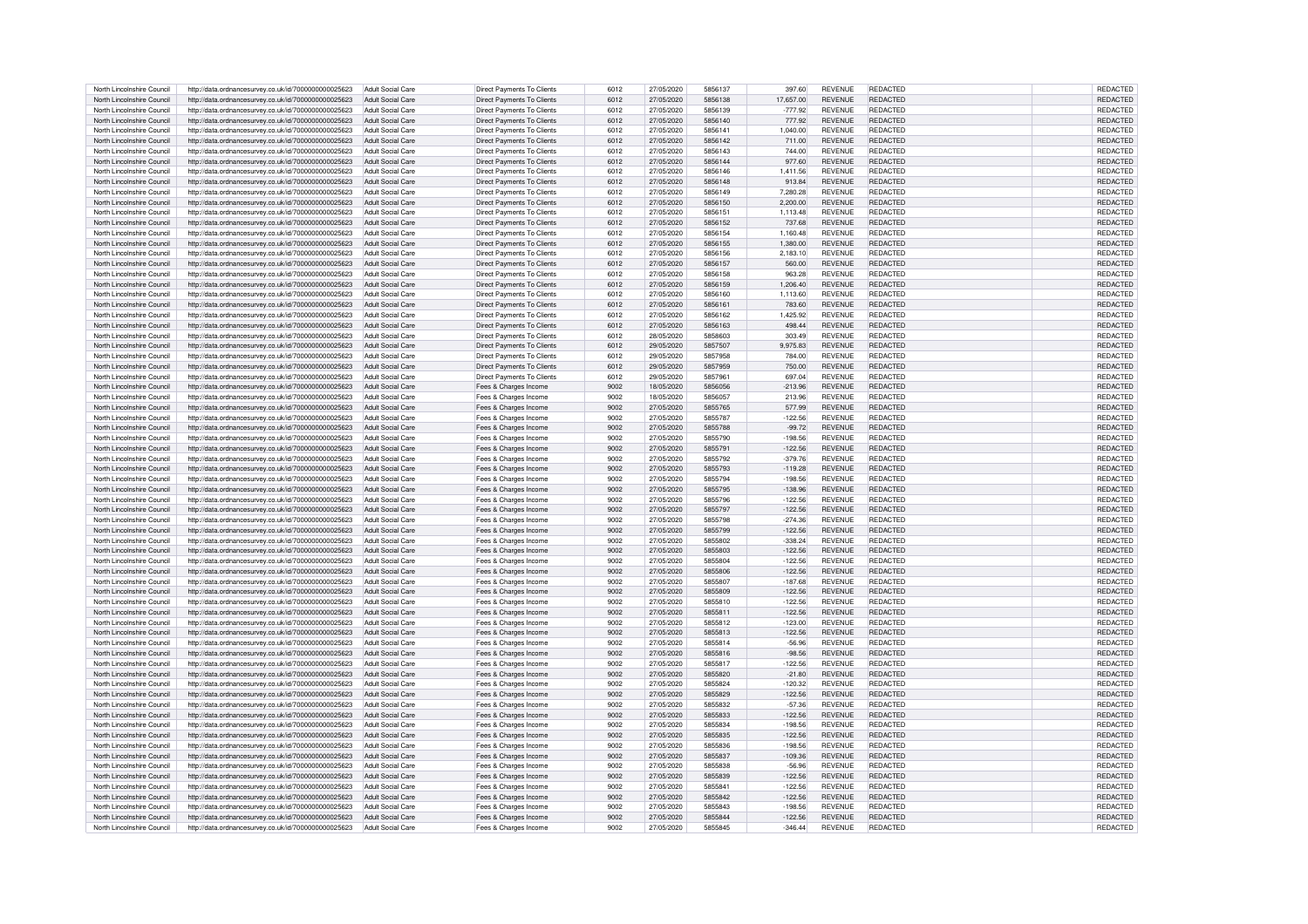|                            |                                                      |                          |                       |      |            | 5855846 |           |                |                 |                 |
|----------------------------|------------------------------------------------------|--------------------------|-----------------------|------|------------|---------|-----------|----------------|-----------------|-----------------|
| North Lincolnshire Council | http://data.ordnancesurvey.co.uk/id/7000000000025623 | Adult Social Care        | Fees & Charges Income | 9002 | 27/05/2020 |         | $-379.76$ | <b>REVENUE</b> | <b>REDACTED</b> | <b>REDACTED</b> |
| North Lincolnshire Council | http://data.ordnancesurvey.co.uk/id/7000000000025623 | Adult Social Care        | Fees & Charges Income | 9002 | 27/05/2020 | 5855847 | $-127.36$ | <b>REVENUE</b> | <b>REDACTED</b> | <b>REDACTED</b> |
| North Lincolnshire Council | http://data.ordnancesurvey.co.uk/id/7000000000025623 | Adult Social Care        | Fees & Charges Income | 9002 | 27/05/2020 | 5855848 | $-113.72$ | <b>REVENUE</b> | <b>REDACTED</b> | <b>REDACTED</b> |
| North Lincolnshire Council |                                                      | Adult Social Care        |                       | 9002 | 27/05/2020 | 5855849 | $-122.56$ | <b>REVENUE</b> | <b>REDACTED</b> | <b>REDACTE</b>  |
|                            | http://data.ordnancesurvey.co.uk/id/7000000000025623 |                          | Fees & Charges Income |      |            |         |           |                |                 |                 |
| North Lincolnshire Council | http://data.ordnancesurvey.co.uk/id/7000000000025623 | <b>Adult Social Care</b> | Fees & Charges Income | 9002 | 27/05/2020 | 5855850 | $-318.76$ | <b>REVENUE</b> | <b>REDACTED</b> | <b>REDACTED</b> |
| North Lincolnshire Council | http://data.ordnancesurvey.co.uk/id/7000000000025623 | <b>Adult Social Care</b> | Fees & Charges Income | 9002 | 27/05/2020 | 5855851 | $-364.72$ | <b>REVENUE</b> | <b>REDACTED</b> | <b>REDACTED</b> |
| North Lincolnshire Council | http://data.ordnancesurvey.co.uk/id/7000000000025623 | Adult Social Care        | Fees & Charges Income | 9002 | 27/05/2020 | 5855852 | $-85.04$  | <b>REVENUE</b> | <b>REDACTED</b> | REDACTED        |
|                            |                                                      |                          |                       |      |            |         |           |                |                 |                 |
| North Lincolnshire Council | http://data.ordnancesurvey.co.uk/id/7000000000025623 | <b>Adult Social Care</b> | Fees & Charges Income | 9002 | 27/05/2020 | 5855854 | $-324.04$ | <b>REVENUE</b> | <b>REDACTED</b> | <b>REDACTED</b> |
| North Lincolnshire Council | http://data.ordnancesurvey.co.uk/id/7000000000025623 | Adult Social Care        | Fees & Charges Income | 9002 | 27/05/2020 | 5855855 | $-104.56$ | <b>REVENUE</b> | <b>REDACTED</b> | <b>REDACTED</b> |
| North Lincolnshire Council | http://data.ordnancesurvey.co.uk/id/7000000000025623 | Adult Social Care        | Fees & Charges Income | 9002 | 27/05/2020 | 5855853 | $-41.12$  | <b>REVENUE</b> | <b>REDACTED</b> | <b>REDACTED</b> |
|                            |                                                      |                          |                       |      |            | 5855858 |           |                |                 |                 |
| North Lincolnshire Council | http://data.ordnancesurvey.co.uk/id/7000000000025623 | <b>Adult Social Care</b> | Fees & Charges Income | 9002 | 27/05/2020 |         | $-122.56$ | <b>REVENUE</b> | <b>REDACTED</b> | <b>REDACTED</b> |
| North Lincolnshire Council | http://data.ordnancesurvey.co.uk/id/7000000000025623 | Adult Social Care        | Fees & Charges Income | 9002 | 27/05/2020 | 5855860 | $-341.76$ | <b>REVENUE</b> | <b>REDACTED</b> | <b>REDACTED</b> |
| North Lincolnshire Council | http://data.ordnancesurvey.co.uk/id/7000000000025623 | <b>Adult Social Care</b> | Fees & Charges Income | 9002 | 27/05/2020 | 5855865 | $-122.56$ | <b>REVENUE</b> | <b>REDACTED</b> | REDACTED        |
|                            |                                                      |                          |                       |      |            | 5855869 |           |                |                 |                 |
| North Lincolnshire Council | http://data.ordnancesurvey.co.uk/id/7000000000025623 | Adult Social Care        | Fees & Charges Income | 9002 | 27/05/2020 |         | $-122.56$ | <b>REVENUE</b> | <b>REDACTED</b> | REDACTED        |
| North Lincolnshire Council | http://data.ordnancesurvey.co.uk/id/7000000000025623 | <b>Adult Social Care</b> | Fees & Charges Income | 9002 | 27/05/2020 | 5855870 | $-379.76$ | <b>REVENUE</b> | <b>REDACTED</b> | <b>REDACTED</b> |
| North Lincolnshire Council | http://data.ordnancesurvey.co.uk/id/7000000000025623 | Adult Social Care        | Fees & Charges Income | 9002 | 27/05/2020 | 585587  | $-49.52$  | <b>REVENUE</b> | <b>REDACTED</b> | <b>REDACTED</b> |
| North Lincolnshire Council | http://data.ordnancesurvey.co.uk/id/7000000000025623 | <b>Adult Social Care</b> | Fees & Charges Income | 9002 | 27/05/2020 | 5855872 | $-77.92$  | <b>REVENUE</b> | <b>REDACTED</b> | REDACTED        |
|                            |                                                      |                          |                       |      |            |         |           |                |                 |                 |
| North Lincolnshire Council | http://data.ordnancesurvey.co.uk/id/7000000000025623 | <b>Adult Social Care</b> | Fees & Charges Income | 9002 | 27/05/2020 | 5855873 | $-318.04$ | <b>REVENUE</b> | <b>REDACTED</b> | <b>REDACTED</b> |
| North Lincolnshire Council | http://data.ordnancesurvey.co.uk/id/7000000000025623 | Adult Social Care        | Fees & Charges Income | 9002 | 27/05/2020 | 5855874 | $-198.56$ | <b>REVENUE</b> | <b>REDACTED</b> | <b>REDACTED</b> |
| North Lincolnshire Council | http://data.ordnancesurvey.co.uk/id/7000000000025623 | Adult Social Care        | Fees & Charges Income | 9002 | 27/05/2020 | 5855877 | $-103.88$ | <b>REVENUE</b> | <b>REDACTED</b> | <b>REDACTED</b> |
|                            |                                                      |                          |                       |      |            |         |           |                |                 |                 |
| North Lincolnshire Council | http://data.ordnancesurvey.co.uk/id/7000000000025623 | Adult Social Care        | Fees & Charges Income | 9002 | 27/05/2020 | 5855878 | $-322.92$ | <b>REVENUE</b> | <b>REDACTED</b> | <b>REDACTED</b> |
| North Lincolnshire Council | http://data.ordnancesurvey.co.uk/id/7000000000025623 | Adult Social Care        | Fees & Charges Income | 9002 | 27/05/2020 | 5855879 | $-265.84$ | <b>REVENUE</b> | <b>REDACTED</b> | <b>REDACTED</b> |
| North Lincolnshire Council | http://data.ordnancesurvey.co.uk/id/7000000000025623 | Adult Social Care        | Fees & Charges Income | 9002 | 27/05/2020 | 5855880 | $-57.36$  | <b>REVENUE</b> | <b>REDACTED</b> | <b>REDACTED</b> |
|                            |                                                      |                          |                       | 9002 |            | 5855881 |           | <b>REVENUE</b> |                 |                 |
| North Lincolnshire Council | http://data.ordnancesurvey.co.uk/id/7000000000025623 | Adult Social Care        | Fees & Charges Income |      | 27/05/2020 |         | $-198.56$ |                | <b>REDACTED</b> | <b>REDACTED</b> |
| North Lincolnshire Council | http://data.ordnancesurvey.co.uk/id/7000000000025623 | Adult Social Care        | Fees & Charges Income | 9002 | 27/05/2020 | 5855882 | $-122.56$ | <b>REVENUE</b> | <b>REDACTED</b> | <b>REDACTED</b> |
| North Lincolnshire Council | http://data.ordnancesurvey.co.uk/id/7000000000025623 | Adult Social Care        | Fees & Charges Income | 9002 | 27/05/2020 | 5855883 | $-122.56$ | <b>REVENUE</b> | <b>REDACTED</b> | <b>REDACTED</b> |
| North Lincolnshire Council |                                                      | Adult Social Care        |                       | 9002 | 27/05/2020 | 5855884 | $-57.36$  | <b>REVENUE</b> | <b>REDACTED</b> |                 |
|                            | http://data.ordnancesurvey.co.uk/id/7000000000025623 |                          | Fees & Charges Income |      |            |         |           |                |                 | <b>REDACTED</b> |
| North Lincolnshire Council | http://data.ordnancesurvey.co.uk/id/7000000000025623 | <b>Adult Social Care</b> | Fees & Charges Income | 9002 | 27/05/2020 | 5855885 | $-122.56$ | REVENUE        | <b>REDACTED</b> | REDACTED        |
| North Lincolnshire Council | http://data.ordnancesurvey.co.uk/id/7000000000025623 | Adult Social Care        | Fees & Charges Income | 9002 | 27/05/2020 | 5855886 | $-122.56$ | <b>REVENUE</b> | <b>REDACTED</b> | REDACTED        |
| North Lincolnshire Council | http://data.ordnancesurvey.co.uk/id/7000000000025623 | Adult Social Care        | Fees & Charges Income | 9002 | 27/05/2020 | 5855887 | $-198.56$ | <b>REVENUE</b> | <b>REDACTED</b> | REDACTED        |
|                            |                                                      |                          |                       |      |            |         |           |                |                 |                 |
| North Lincolnshire Council | http://data.ordnancesurvey.co.uk/id/7000000000025623 | <b>Adult Social Care</b> | Fees & Charges Income | 9002 | 27/05/2020 | 5855889 | $-85.56$  | <b>REVENUE</b> | <b>REDACTED</b> | <b>REDACTED</b> |
| North Lincolnshire Council | http://data.ordnancesurvey.co.uk/id/7000000000025623 | <b>Adult Social Care</b> | Fees & Charges Income | 9002 | 27/05/2020 | 5855890 | $-85.64$  | <b>REVENUE</b> | <b>REDACTED</b> | REDACTED        |
| North Lincolnshire Council | http://data.ordnancesurvey.co.uk/id/7000000000025623 | <b>Adult Social Care</b> | Fees & Charges Income | 9002 | 27/05/2020 | 5855891 | $-183.96$ | <b>REVENUE</b> | <b>REDACTED</b> | REDACTE         |
|                            |                                                      |                          |                       |      |            |         |           |                |                 |                 |
| North Lincolnshire Council | http://data.ordnancesurvey.co.uk/id/7000000000025623 | Adult Social Care        | Fees & Charges Income | 9002 | 27/05/2020 | 5855892 | $-130.44$ | <b>REVENUE</b> | <b>REDACTED</b> | REDACTED        |
| North Lincolnshire Council | http://data.ordnancesurvey.co.uk/id/7000000000025623 | <b>Adult Social Care</b> | Fees & Charges Income | 9002 | 27/05/2020 | 5855893 | $-286.40$ | <b>REVENUE</b> | <b>REDACTED</b> | REDACTED        |
| North Lincolnshire Council | http://data.ordnancesurvey.co.uk/id/7000000000025623 | <b>Adult Social Care</b> | Fees & Charges Income | 9002 | 27/05/2020 | 5855894 | $-47.56$  | <b>REVENUE</b> | <b>REDACTED</b> | REDACTED        |
|                            |                                                      |                          |                       |      |            |         |           |                |                 |                 |
| North Lincolnshire Council | http://data.ordnancesurvey.co.uk/id/7000000000025623 | <b>Adult Social Care</b> | Fees & Charges Income | 9002 | 27/05/2020 | 5855895 | $-244.80$ | <b>REVENUE</b> | <b>REDACTED</b> | REDACTED        |
| North Lincolnshire Council | http://data.ordnancesurvey.co.uk/id/7000000000025623 | <b>Adult Social Care</b> | Fees & Charges Income | 9002 | 27/05/2020 | 5855897 | $-105.48$ | <b>REVENUE</b> | <b>REDACTED</b> | <b>REDACTED</b> |
| North Lincolnshire Council | http://data.ordnancesurvey.co.uk/id/7000000000025623 | Adult Social Care        | Fees & Charges Income | 9002 | 27/05/2020 | 5855898 | $-107.96$ | <b>REVENUE</b> | <b>REDACTED</b> | REDACTED        |
| North Lincolnshire Council | http://data.ordnancesurvey.co.uk/id/7000000000025623 | <b>Adult Social Care</b> | Fees & Charges Income | 9002 | 27/05/2020 | 5855899 | $-323.40$ | <b>REVENUE</b> | <b>REDACTED</b> | REDACTED        |
|                            |                                                      |                          |                       |      |            |         |           |                |                 |                 |
| North Lincolnshire Council | http://data.ordnancesurvey.co.uk/id/7000000000025623 | Adult Social Care        | Fees & Charges Income | 9002 | 27/05/2020 | 5855900 | $-136.60$ | <b>REVENUE</b> | <b>REDACTED</b> | <b>REDACTED</b> |
| North Lincolnshire Council | http://data.ordnancesurvev.co.uk/id/7000000000025623 | Adult Social Care        | Fees & Charges Income | 9002 | 27/05/2020 | 5855903 | $-25.92$  | <b>REVENUE</b> | <b>REDACTED</b> | <b>REDACTED</b> |
| North Lincolnshire Council | http://data.ordnancesurvey.co.uk/id/7000000000025623 | Adult Social Care        |                       | 9002 | 27/05/2020 | 5855904 | $-74.20$  | <b>REVENUE</b> | <b>REDACTED</b> | <b>REDACTE</b>  |
|                            |                                                      |                          | Fees & Charges Income |      |            |         |           |                |                 |                 |
| North Lincolnshire Council | http://data.ordnancesurvey.co.uk/id/7000000000025623 | <b>Adult Social Care</b> | Fees & Charges Income | 9002 | 27/05/2020 | 5855908 | $-312.80$ | <b>REVENUE</b> | <b>REDACTED</b> | <b>REDACTED</b> |
| North Lincolnshire Council | http://data.ordnancesurvey.co.uk/id/7000000000025623 | Adult Social Care        | Fees & Charges Income | 9002 | 27/05/2020 | 5855914 | $-280.56$ | <b>REVENUE</b> | <b>REDACTED</b> | <b>REDACTE</b>  |
| North Lincolnshire Council | http://data.ordnancesurvey.co.uk/id/7000000000025623 | Adult Social Care        | Fees & Charges Income | 9002 | 27/05/2020 | 5855915 | $-122.56$ | <b>REVENUE</b> | <b>REDACTED</b> | <b>REDACTE</b>  |
|                            |                                                      |                          |                       |      |            |         |           |                |                 |                 |
| North Lincolnshire Council | http://data.ordnancesurvey.co.uk/id/7000000000025623 | <b>Adult Social Care</b> | Fees & Charges Income | 9002 | 27/05/2020 | 5855916 | $-52.20$  | <b>REVENUE</b> | <b>REDACTED</b> | <b>REDACTEI</b> |
| North Lincolnshire Council | http://data.ordnancesurvev.co.uk/id/7000000000025623 | <b>Adult Social Care</b> | Fees & Charges Income | 9002 | 27/05/2020 | 5855917 | $-122.56$ | <b>REVENUE</b> | <b>REDACTED</b> | REDACTEI        |
| North Lincolnshire Council | http://data.ordnancesurvey.co.uk/id/7000000000025623 | Adult Social Care        | Fees & Charges Income | 9002 | 27/05/2020 | 5855918 | $-269.20$ | <b>REVENUE</b> | <b>REDACTED</b> | <b>REDACTEI</b> |
| North Lincolnshire Council | http://data.ordnancesurvey.co.uk/id/7000000000025623 | Adult Social Care        | Fees & Charges Income | 9002 | 27/05/2020 | 5855920 | $-299.20$ | <b>REVENUE</b> | <b>REDACTED</b> | <b>REDACTE</b>  |
|                            |                                                      |                          |                       |      |            |         |           |                |                 |                 |
| North Lincolnshire Council | http://data.ordnancesurvey.co.uk/id/7000000000025623 | Adult Social Care        | Fees & Charges Income | 9002 | 27/05/2020 | 5855921 | $-15.20$  | <b>REVENUE</b> | <b>REDACTED</b> | REDACTED        |
| North Lincolnshire Council | http://data.ordnancesurvey.co.uk/id/7000000000025623 | <b>Adult Social Care</b> | Fees & Charges Income | 9002 | 27/05/2020 | 5855922 | $-198.56$ | <b>REVENUE</b> | <b>REDACTED</b> | <b>REDACTED</b> |
| North Lincolnshire Council | http://data.ordnancesurvey.co.uk/id/7000000000025623 | Adult Social Care        | Fees & Charges Income | 9002 | 27/05/2020 | 5855923 | $-379.76$ | <b>REVENUE</b> | <b>REDACTED</b> | <b>REDACTED</b> |
|                            |                                                      |                          |                       |      |            |         |           |                |                 |                 |
| North Lincolnshire Council | http://data.ordnancesurvey.co.uk/id/7000000000025623 | Adult Social Care        | Fees & Charges Income | 9002 | 27/05/2020 | 5855924 | $-122.56$ | <b>REVENUE</b> | <b>REDACTED</b> | REDACTED        |
| North Lincolnshire Council | http://data.ordnancesurvey.co.uk/id/7000000000025623 | Adult Social Care        | Fees & Charges Income | 9002 | 27/05/2020 | 5855925 | $-323.40$ | <b>REVENUE</b> | <b>REDACTED</b> | <b>REDACTED</b> |
| North Lincolnshire Council | http://data.ordnancesurvey.co.uk/id/7000000000025623 | <b>Adult Social Care</b> | Fees & Charges Income | 9002 | 27/05/2020 | 5855927 | $-198.56$ | REVENUE        | <b>REDACTED</b> | <b>REDACTED</b> |
| North Lincolnshire Council |                                                      | <b>Adult Social Care</b> |                       | 9002 | 27/05/2020 | 5855928 | $-304.24$ | <b>REVENUE</b> | <b>REDACTED</b> | REDACTED        |
|                            | http://data.ordnancesurvey.co.uk/id/7000000000025623 |                          | Fees & Charges Income |      |            |         |           |                |                 |                 |
| North Lincolnshire Council | http://data.ordnancesurvey.co.uk/id/7000000000025623 | <b>Adult Social Care</b> | Fees & Charges Income | 9002 | 27/05/2020 | 5855932 | $-321.00$ | <b>REVENUE</b> | <b>REDACTED</b> | REDACTED        |
| North Lincolnshire Council | http://data.ordnancesurvey.co.uk/id/7000000000025623 | <b>Adult Social Care</b> | Fees & Charges Income | 9002 | 27/05/2020 | 5855933 | $-177.48$ | <b>REVENUE</b> | <b>REDACTED</b> | REDACTED        |
| North Lincolnshire Council | http://data.ordnancesurvey.co.uk/id/7000000000025623 | <b>Adult Social Care</b> | Fees & Charges Income | 9002 | 27/05/2020 | 5855934 | $-119.32$ | <b>REVENUE</b> | <b>REDACTED</b> | REDACTED        |
|                            |                                                      |                          |                       |      |            |         |           |                |                 |                 |
| North Lincolnshire Council | http://data.ordnancesurvey.co.uk/id/7000000000025623 | Adult Social Care        | Fees & Charges Income | 9002 | 27/05/2020 | 5855936 | $-198.56$ | <b>REVENUE</b> | <b>REDACTED</b> | <b>REDACTED</b> |
| North Lincolnshire Council | http://data.ordnancesurvey.co.uk/id/7000000000025623 | Adult Social Care        | Fees & Charges Income | 9002 | 27/05/2020 | 5855938 | $-69.16$  | <b>REVENUE</b> | <b>REDACTED</b> | <b>REDACTED</b> |
| North Lincolnshire Council | http://data.ordnancesurvey.co.uk/id/7000000000025623 | <b>Adult Social Care</b> | Fees & Charges Income | 9002 | 27/05/2020 | 5855939 | $-198.56$ | <b>REVENUE</b> | <b>REDACTED</b> | REDACTED        |
| North Lincolnshire Council | http://data.ordnancesurvey.co.uk/id/7000000000025623 | <b>Adult Social Care</b> | Fees & Charges Income | 9002 | 27/05/2020 | 5855940 | $-30.24$  | <b>REVENUE</b> | <b>REDACTED</b> | REDACTED        |
|                            |                                                      |                          |                       |      |            |         |           |                |                 |                 |
| North Lincolnshire Council | http://data.ordnancesurvey.co.uk/id/7000000000025623 | Adult Social Care        | Fees & Charges Income | 9002 | 27/05/2020 | 5855942 | $-37.84$  | <b>REVENUE</b> | <b>REDACTED</b> | <b>REDACTED</b> |
| North Lincolnshire Council | http://data.ordnancesurvey.co.uk/id/7000000000025623 | Adult Social Care        | Fees & Charges Income | 9002 | 27/05/2020 | 5855943 | $-87.16$  | <b>REVENUE</b> | <b>REDACTED</b> | <b>REDACTED</b> |
| North Lincolnshire Council | http://data.ordnancesurvey.co.uk/id/7000000000025623 | Adult Social Care        | Fees & Charges Income | 9002 | 27/05/2020 | 5855946 | $-271.12$ | <b>REVENUE</b> | <b>REDACTED</b> | REDACTED        |
|                            |                                                      |                          |                       |      |            |         |           |                |                 |                 |
| North Lincolnshire Council | http://data.ordnancesurvey.co.uk/id/7000000000025623 | Adult Social Care        | Fees & Charges Income | 9002 | 27/05/2020 | 5855951 | 5,751.00  | <b>REVENUE</b> | <b>REDACTED</b> | <b>REDACTED</b> |
| North Lincolnshire Council | http://data.ordnancesurvey.co.uk/id/7000000000025623 | Adult Social Care        | Fees & Charges Income | 9002 | 27/05/2020 | 5855953 | $-198.56$ | <b>REVENUE</b> | <b>REDACTED</b> | <b>REDACTED</b> |
| North Lincolnshire Council | http://data.ordnancesurvey.co.uk/id/7000000000025623 | Adult Social Care        | Fees & Charges Income | 9002 | 27/05/2020 | 5855955 | $-33.44$  | <b>REVENUE</b> | <b>REDACTED</b> | <b>REDACTED</b> |
|                            |                                                      |                          |                       |      |            |         |           |                |                 |                 |
| North Lincolnshire Council | http://data.ordnancesurvey.co.uk/id/7000000000025623 | Adult Social Care        | Fees & Charges Income | 9002 | 27/05/2020 | 5855956 | $-153.40$ | <b>REVENUE</b> | <b>REDACTED</b> | <b>REDACTED</b> |
| North Lincolnshire Council | http://data.ordnancesurvey.co.uk/id/7000000000025623 | Adult Social Care        | Fees & Charges Income | 9002 | 27/05/2020 | 5855958 | $-295.92$ | <b>REVENUE</b> | <b>REDACTED</b> | REDACTED        |
| North Lincolnshire Council | http://data.ordnancesurvey.co.uk/id/7000000000025623 | Adult Social Care        | Fees & Charges Income | 9002 | 27/05/2020 | 5855961 | $-58.48$  | <b>REVENUE</b> | <b>REDACTED</b> | REDACTED        |
|                            |                                                      |                          |                       |      |            |         |           |                |                 |                 |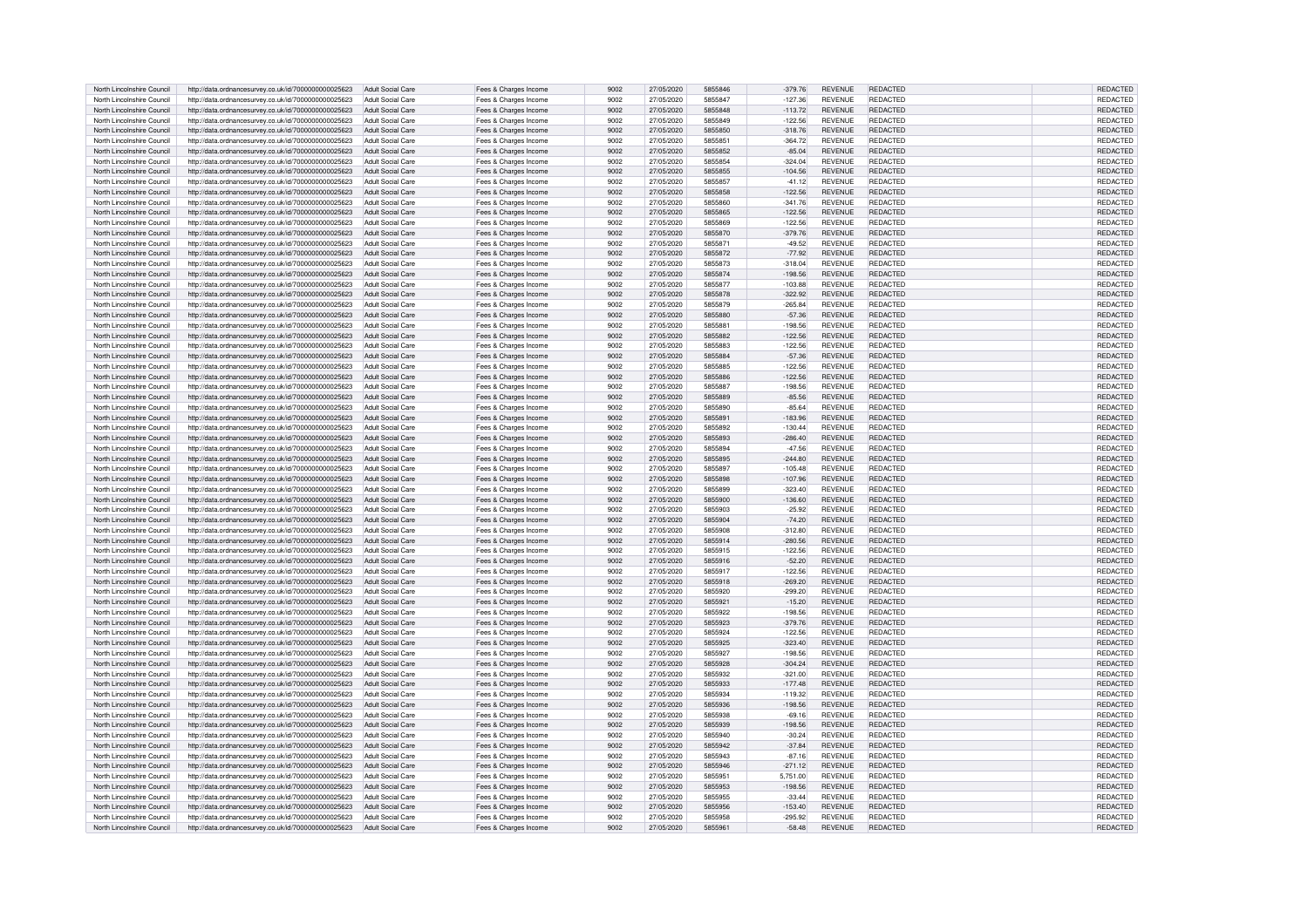| North Lincolnshire Council | http://data.ordnancesurvey.co.uk/id/7000000000025623 | Adult Social Care        | Fees & Charges Income | 9002 | 27/05/2020 | 5855966        | $-364.88$ | <b>REVENUE</b> | REDACTED        | <b>REDACTED</b> |  |
|----------------------------|------------------------------------------------------|--------------------------|-----------------------|------|------------|----------------|-----------|----------------|-----------------|-----------------|--|
|                            |                                                      |                          |                       |      |            |                |           |                |                 |                 |  |
| North Lincolnshire Council | http://data.ordnancesurvey.co.uk/id/7000000000025623 | Adult Social Care        | Fees & Charges Income | 9002 | 27/05/2020 | 5855967        | $-442.92$ | <b>REVENUE</b> | REDACTED        | <b>REDACTED</b> |  |
| North Lincolnshire Council | http://data.ordnancesurvey.co.uk/id/7000000000025623 | Adult Social Care        | Fees & Charges Income | 9002 | 27/05/2020 | 5855972        | $-123.88$ | <b>REVENUE</b> | <b>REDACTED</b> | <b>REDACTE</b>  |  |
| North Lincolnshire Council | http://data.ordnancesurvey.co.uk/id/7000000000025623 | Adult Social Care        | Fees & Charges Income | 9002 | 27/05/2020 | 5855974        | $-161.32$ | <b>REVENUE</b> | <b>REDACTED</b> | <b>REDACTE</b>  |  |
|                            |                                                      |                          |                       |      |            |                |           |                |                 |                 |  |
| North Lincolnshire Council | http://data.ordnancesurvey.co.uk/id/7000000000025623 | <b>Adult Social Care</b> | Fees & Charges Income | 9002 | 27/05/2020 | 5855975        | $-104.80$ | REVENUE        | REDACTED        | <b>REDACTED</b> |  |
| North Lincolnshire Council | http://data.ordnancesurvey.co.uk/id/7000000000025623 | Adult Social Care        | Fees & Charges Income | 9002 | 27/05/2020 | 5855976        | $-229.44$ | <b>REVENUE</b> | REDACTED        | <b>REDACTED</b> |  |
| North Lincolnshire Council | http://data.ordnancesurvey.co.uk/id/7000000000025623 | Adult Social Care        | Fees & Charges Income | 9002 | 27/05/2020 | 5855977        | $-122.56$ | <b>REVENUE</b> | REDACTED        | <b>REDACTED</b> |  |
| North Lincolnshire Council |                                                      | Adult Social Care        |                       | 9002 | 27/05/2020 | 5855978        | $-232.28$ | <b>REVENUE</b> | <b>REDACTED</b> | <b>REDACTED</b> |  |
|                            | http://data.ordnancesurvey.co.uk/id/7000000000025623 |                          | Fees & Charges Income |      |            |                |           |                |                 |                 |  |
| North Lincolnshire Council | http://data.ordnancesurvey.co.uk/id/7000000000025623 | Adult Social Care        | Fees & Charges Income | 9002 | 27/05/2020 | 5855979        | $-166.36$ | <b>REVENUE</b> | <b>REDACTED</b> | <b>REDACTED</b> |  |
| North Lincolnshire Council | http://data.ordnancesurvey.co.uk/id/7000000000025623 | <b>Adult Social Care</b> | Fees & Charges Income | 9002 | 27/05/2020 | 5855980        | $-192.48$ | <b>REVENUE</b> | <b>REDACTED</b> | <b>REDACTED</b> |  |
| North Lincolnshire Council | http://data.ordnancesurvey.co.uk/id/7000000000025623 | Adult Social Care        | Fees & Charges Income | 9002 | 27/05/2020 | <b>5855981</b> | $-158.56$ | <b>REVENUE</b> | <b>REDACTED</b> | <b>REDACTED</b> |  |
|                            |                                                      |                          |                       |      |            |                |           |                |                 |                 |  |
| North Lincolnshire Council | http://data.ordnancesurvey.co.uk/id/7000000000025623 | Adult Social Care        | Fees & Charges Income | 9002 | 27/05/2020 | 5855982        | $-22.76$  | <b>REVENUE</b> | <b>REDACTED</b> | <b>REDACTED</b> |  |
| North Lincolnshire Council | http://data.ordnancesurvey.co.uk/id/7000000000025623 | Adult Social Care        | Fees & Charges Income | 9002 | 27/05/2020 | 5855984        | $-171.76$ | REVENUE        | REDACTED        | REDACTED        |  |
| North Lincolnshire Council | http://data.ordnancesurvey.co.uk/id/7000000000025623 | <b>Adult Social Care</b> | Fees & Charges Income | 9002 | 27/05/2020 | 5855988        | $-292.16$ | <b>REVENUE</b> | REDACTED        | <b>REDACTED</b> |  |
| North Lincolnshire Council | http://data.ordnancesurvey.co.uk/id/7000000000025623 | Adult Social Care        | Fees & Charges Income | 9002 | 27/05/2020 | 5855992        | 301.28    | <b>REVENUE</b> | <b>REDACTED</b> | <b>REDACTED</b> |  |
|                            |                                                      |                          |                       |      |            |                |           |                |                 |                 |  |
| North Lincolnshire Council | http://data.ordnancesurvey.co.uk/id/7000000000025623 | Adult Social Care        | Fees & Charges Income | 9002 | 27/05/2020 | 5855993        | $-96.16$  | <b>REVENUE</b> | <b>REDACTED</b> | <b>REDACTED</b> |  |
| North Lincolnshire Council | http://data.ordnancesurvey.co.uk/id/7000000000025623 | <b>Adult Social Care</b> | Fees & Charges Income | 9002 | 27/05/2020 | 5856000        | 1,593.28  | <b>REVENUE</b> | REDACTED        | REDACTED        |  |
| North Lincolnshire Council | http://data.ordnancesurvey.co.uk/id/7000000000025623 | Adult Social Care        | Fees & Charges Income | 9002 | 27/05/2020 | 585600         | $-430.96$ | <b>REVENUE</b> | REDACTED        | <b>REDACTED</b> |  |
| North Lincolnshire Council |                                                      | Adult Social Care        |                       | 9002 | 27/05/2020 | 5856002        | $-104.80$ | <b>REVENUE</b> | REDACTED        | REDACTED        |  |
|                            | http://data.ordnancesurvey.co.uk/id/7000000000025623 |                          | Fees & Charges Income |      |            |                |           |                |                 |                 |  |
| North Lincolnshire Council | http://data.ordnancesurvey.co.uk/id/7000000000025623 | Adult Social Care        | Fees & Charges Income | 9002 | 27/05/2020 | 5856004        | $-135.00$ | <b>REVENUE</b> | <b>REDACTED</b> | REDACTED        |  |
| North Lincolnshire Council | http://data.ordnancesurvey.co.uk/id/7000000000025623 | Adult Social Care        | Fees & Charges Income | 9002 | 27/05/2020 | 5856007        | $-122.56$ | <b>REVENUE</b> | <b>REDACTED</b> | <b>REDACTED</b> |  |
| North Lincolnshire Council | http://data.ordnancesurvey.co.uk/id/7000000000025623 | Adult Social Care        | Fees & Charges Income | 9002 | 27/05/2020 | 5856013        | $-34.04$  | <b>REVENUE</b> | REDACTED        | REDACTED        |  |
|                            |                                                      |                          |                       |      |            |                |           |                |                 |                 |  |
| North Lincolnshire Council | http://data.ordnancesurvey.co.uk/id/7000000000025623 | Adult Social Care        | Fees & Charges Income | 9002 | 27/05/2020 | 5856014        | $-229.12$ | <b>REVENUE</b> | REDACTED        | <b>REDACTED</b> |  |
| North Lincolnshire Council | http://data.ordnancesurvey.co.uk/id/7000000000025623 | <b>Adult Social Care</b> | Fees & Charges Income | 9002 | 27/05/2020 | 5856017        | $-94.20$  | REVENUE        | REDACTED        | REDACTED        |  |
| North Lincolnshire Council | http://data.ordnancesurvey.co.uk/id/7000000000025623 | Adult Social Care        | Fees & Charges Income | 9002 | 27/05/2020 | 5856022        | $-228.24$ | <b>REVENUE</b> | REDACTED        | <b>REDACTED</b> |  |
| North Lincolnshire Council | http://data.ordnancesurvey.co.uk/id/7000000000025623 | Adult Social Care        | Fees & Charges Income | 9002 | 27/05/2020 | 5856023        | $-191.60$ | <b>REVENUE</b> | <b>REDACTED</b> | <b>REDACTED</b> |  |
|                            |                                                      |                          |                       |      |            |                |           |                |                 |                 |  |
| North Lincolnshire Council | http://data.ordnancesurvey.co.uk/id/7000000000025623 | Adult Social Care        | Fees & Charges Income | 9002 | 27/05/2020 | 5856025        | $-122.56$ | <b>REVENUE</b> | <b>REDACTED</b> | <b>REDACTED</b> |  |
| North Lincolnshire Council | http://data.ordnancesurvey.co.uk/id/7000000000025623 | Adult Social Care        | Fees & Charges Income | 9002 | 27/05/2020 | 5856026        | $-122.56$ | <b>REVENUE</b> | REDACTED        | REDACTED        |  |
| North Lincolnshire Council | http://data.ordnancesurvey.co.uk/id/7000000000025623 | Adult Social Care        | Fees & Charges Income | 9002 | 27/05/2020 | 5856028        | $-50.56$  | <b>REVENUE</b> | REDACTED        | REDACTED        |  |
| North Lincolnshire Council | http://data.ordnancesurvey.co.uk/id/7000000000025623 | Adult Social Care        | Fees & Charges Income | 9002 | 27/05/2020 | 5856031        | $-100.20$ | <b>REVENUE</b> | <b>REDACTED</b> | REDACTED        |  |
|                            |                                                      |                          |                       |      |            |                |           |                |                 |                 |  |
| North Lincolnshire Council | http://data.ordnancesurvey.co.uk/id/7000000000025623 | Adult Social Care        | Fees & Charges Income | 9002 | 27/05/2020 | 5856034        | $-244.20$ | <b>REVENUE</b> | <b>REDACTED</b> | <b>REDACTED</b> |  |
| North Lincolnshire Council | http://data.ordnancesurvey.co.uk/id/7000000000025623 | <b>Adult Social Care</b> | Fees & Charges Income | 9002 | 27/05/2020 | 5856036        | $-676.20$ | <b>REVENUE</b> | <b>REDACTED</b> | REDACTED        |  |
| North Lincolnshire Council | http://data.ordnancesurvey.co.uk/id/7000000000025623 | Adult Social Care        | Fees & Charges Income | 9002 | 27/05/2020 | 5856037        | $-232.52$ | <b>REVENUE</b> | REDACTED        | <b>REDACTED</b> |  |
| North Lincolnshire Council | http://data.ordnancesurvey.co.uk/id/7000000000025623 | Adult Social Care        | Fees & Charges Income | 9002 | 27/05/2020 | 5856039        | $-312.48$ | <b>REVENUE</b> | <b>REDACTED</b> | REDACTED        |  |
|                            |                                                      |                          |                       |      |            |                |           |                |                 |                 |  |
| North Lincolnshire Council | http://data.ordnancesurvey.co.uk/id/7000000000025623 | Adult Social Care        | Fees & Charges Income | 9002 | 27/05/2020 | 5856041        | 232.28    | <b>REVENUE</b> | REDACTED        | REDACTED        |  |
| North Lincolnshire Council | http://data.ordnancesurvey.co.uk/id/7000000000025623 | <b>Adult Social Care</b> | Fees & Charges Income | 9002 | 27/05/2020 | 5856042        | $-47.00$  | <b>REVENUE</b> | <b>REDACTED</b> | <b>REDACTED</b> |  |
| North Lincolnshire Council | http://data.ordnancesurvey.co.uk/id/7000000000025623 | Adult Social Care        | Fees & Charges Income | 9002 | 27/05/2020 | 5856045        | $-180.20$ | <b>REVENUE</b> | REDACTED        | REDACTE         |  |
| North Lincolnshire Council | http://data.ordnancesurvey.co.uk/id/7000000000025623 | <b>Adult Social Care</b> | Fees & Charges Income | 9002 | 27/05/2020 | 5856046        | $-12.44$  | <b>REVENUE</b> | <b>REDACTED</b> | <b>REDACTED</b> |  |
|                            |                                                      |                          |                       |      |            |                |           |                |                 |                 |  |
| North Lincolnshire Council | http://data.ordnancesurvey.co.uk/id/7000000000025623 | Adult Social Care        | Fees & Charges Income | 9002 | 27/05/2020 | 5856048        | $-122.56$ | <b>REVENUE</b> | <b>REDACTED</b> | <b>REDACTED</b> |  |
| North Lincolnshire Council | http://data.ordnancesurvey.co.uk/id/7000000000025623 | Adult Social Care        | Fees & Charges Income | 9002 | 27/05/2020 | 5856050        | $-319.40$ | <b>REVENUE</b> | REDACTED        | REDACTED        |  |
| North Lincolnshire Council | http://data.ordnancesurvey.co.uk/id/7000000000025623 | Adult Social Care        | Fees & Charges Income | 9002 | 27/05/2020 | 5856052        | $-65.92$  | <b>REVENUE</b> | REDACTED        | <b>REDACTED</b> |  |
| North Lincolnshire Council | http://data.ordnancesurvey.co.uk/id/7000000000025623 | Adult Social Care        |                       | 9002 | 27/05/2020 | 5856053        | $-217.24$ | <b>REVENUE</b> | <b>REDACTED</b> | REDACTED        |  |
|                            |                                                      |                          | Fees & Charges Income |      |            |                |           |                |                 |                 |  |
| North Lincolnshire Council | http://data.ordnancesurvey.co.uk/id/7000000000025623 | Adult Social Care        | Fees & Charges Income | 9002 | 27/05/2020 | 5856055        | $-583.44$ | <b>REVENUE</b> | <b>REDACTED</b> | <b>REDACTE</b>  |  |
| North Lincolnshire Council | http://data.ordnancesurvey.co.uk/id/7000000000025623 | Adult Social Care        | Fees & Charges Income | 9002 | 27/05/2020 | 5856058        | $-216.52$ | <b>REVENUE</b> | <b>REDACTED</b> | <b>REDACTEI</b> |  |
| North Lincolnshire Council | http://data.ordnancesurvey.co.uk/id/7000000000025623 | Adult Social Care        | Fees & Charges Income | 9002 | 27/05/2020 | 5856060        | $-53.64$  | <b>REVENUE</b> | REDACTED        | <b>REDACTE</b>  |  |
| North Lincolnshire Council | http://data.ordnancesurvey.co.uk/id/7000000000025623 | <b>Adult Social Care</b> | Fees & Charges Income | 9002 | 27/05/2020 | 5856063        | $-203.36$ | <b>REVENUE</b> | REDACTED        | REDACTE         |  |
|                            |                                                      |                          |                       |      |            |                |           |                |                 |                 |  |
| North Lincolnshire Council | http://data.ordnancesurvey.co.uk/id/7000000000025623 | Adult Social Care        | Fees & Charges Income | 9002 | 27/05/2020 | 5856065        | $-107.96$ | <b>REVENUE</b> | REDACTED        | <b>REDACTEI</b> |  |
| North Lincolnshire Council | http://data.ordnancesurvey.co.uk/id/7000000000025623 | Adult Social Care        | Fees & Charges Income | 9002 | 27/05/2020 | 5856068        | $-314.96$ | <b>REVENUE</b> | <b>REDACTED</b> | REDACTE         |  |
| North Lincolnshire Council | http://data.ordnancesurvey.co.uk/id/7000000000025623 | Adult Social Care        | Fees & Charges Income | 9002 | 27/05/2020 | 5856070        | $-66.20$  | REVENUE        | REDACTED        | <b>REDACTE</b>  |  |
| North Lincolnshire Council | http://data.ordnancesurvey.co.uk/id/7000000000025623 | Adult Social Care        | Fees & Charges Income | 9002 | 27/05/2020 | 585607         | $-330.96$ | <b>REVENUE</b> | <b>REDACTED</b> | <b>REDACTE</b>  |  |
|                            |                                                      |                          |                       |      |            |                |           |                |                 |                 |  |
| North Lincolnshire Council | http://data.ordnancesurvey.co.uk/id/7000000000025623 | Adult Social Care        | Fees & Charges Income | 9002 | 27/05/2020 | 5856073        | 330.96    | <b>REVENUE</b> | REDACTED        | REDACTED        |  |
| North Lincolnshire Council | http://data.ordnancesurvey.co.uk/id/7000000000025623 | Adult Social Care        | Fees & Charges Income | 9002 | 27/05/2020 | 5856074        | $-44.76$  | <b>REVENUE</b> | REDACTED        | <b>REDACTED</b> |  |
| North Lincolnshire Council | http://data.ordnancesurvey.co.uk/id/7000000000025623 | Adult Social Care        | Fees & Charges Income | 9002 | 27/05/2020 | 5856075        | $-373.00$ | <b>REVENUE</b> | <b>REDACTED</b> | <b>REDACTED</b> |  |
| North Lincolnshire Council | http://data.ordnancesurvey.co.uk/id/7000000000025623 | Adult Social Care        |                       | 9002 | 27/05/2020 | 5856076        | $-124.88$ | <b>REVENUE</b> | <b>REDACTED</b> | <b>REDACTED</b> |  |
|                            |                                                      |                          | Fees & Charges Income |      |            |                |           |                |                 |                 |  |
| North Lincolnshire Council | http://data.ordnancesurvey.co.uk/id/7000000000025623 | Adult Social Care        | Fees & Charges Income | 9002 | 27/05/2020 | 5856077        | $-318.32$ | <b>REVENUE</b> | <b>REDACTED</b> | <b>REDACTED</b> |  |
| North Lincolnshire Council | http://data.ordnancesurvey.co.uk/id/7000000000025623 | Adult Social Care        | Fees & Charges Income | 9002 | 27/05/2020 | 5856078        | $-58.00$  | <b>REVENUE</b> | <b>REDACTED</b> | REDACTED        |  |
| North Lincolnshire Council | http://data.ordnancesurvey.co.uk/id/7000000000025623 | Adult Social Care        | Fees & Charges Income | 9002 | 27/05/2020 | 5856080        | $-73.96$  | <b>REVENUE</b> | REDACTED        | <b>REDACTED</b> |  |
| North Lincolnshire Council | http://data.ordnancesurvey.co.uk/id/7000000000025623 | Adult Social Care        | Fees & Charges Income | 9002 | 27/05/2020 | 5856081        | 203.36    | <b>REVENUE</b> | REDACTED        | REDACTED        |  |
|                            |                                                      |                          |                       |      |            |                |           |                |                 |                 |  |
| North Lincolnshire Council | http://data.ordnancesurvey.co.uk/id/7000000000025623 | Adult Social Care        | Fees & Charges Income | 9002 | 27/05/2020 | 5856083        | $-67.56$  | <b>REVENUE</b> | REDACTED        | <b>REDACTED</b> |  |
| North Lincolnshire Council | http://data.ordnancesurvey.co.uk/id/7000000000025623 | Adult Social Care        | Fees & Charges Income | 9002 | 27/05/2020 | 5856085        | $-56.12$  | <b>REVENUE</b> | <b>REDACTED</b> | REDACTED        |  |
| North Lincolnshire Council | http://data.ordnancesurvey.co.uk/id/7000000000025623 | <b>Adult Social Care</b> | Fees & Charges Income | 9002 | 27/05/2020 | 5856088        | $-104.80$ | <b>REVENUE</b> | <b>REDACTED</b> | <b>REDACTED</b> |  |
| North Lincolnshire Council | http://data.ordnancesurvey.co.uk/id/7000000000025623 | Adult Social Care        | Fees & Charges Income | 9002 | 27/05/2020 | 5856089        | $-262.04$ | <b>REVENUE</b> | <b>REDACTED</b> | <b>REDACTED</b> |  |
|                            |                                                      |                          |                       |      |            |                |           |                |                 |                 |  |
| North Lincolnshire Council | http://data.ordnancesurvev.co.uk/id/7000000000025623 | Adult Social Care        | Fees & Charges Income | 9002 | 27/05/2020 | 5856091        | $-80.92$  | <b>REVENUE</b> | REDACTED        | <b>REDACTED</b> |  |
| North Lincolnshire Council | http://data.ordnancesurvey.co.uk/id/7000000000025623 | <b>Adult Social Care</b> | Fees & Charges Income | 9002 | 27/05/2020 | 5856094        | $-104.76$ | <b>REVENUE</b> | REDACTED        | <b>REDACTED</b> |  |
| North Lincolnshire Council | http://data.ordnancesurvey.co.uk/id/7000000000025623 | Adult Social Care        | Fees & Charges Income | 9002 | 27/05/2020 | 5856096        | $-122.56$ | <b>REVENUE</b> | <b>REDACTED</b> | <b>REDACTED</b> |  |
| North Lincolnshire Council | http://data.ordnancesurvey.co.uk/id/7000000000025623 | Adult Social Care        | Fees & Charges Income | 9002 | 27/05/2020 | 5856097        | $-57.36$  | <b>REVENUE</b> | REDACTED        | <b>REDACTED</b> |  |
|                            |                                                      |                          |                       |      |            |                |           |                |                 |                 |  |
| North Lincolnshire Council | http://data.ordnancesurvey.co.uk/id/7000000000025623 | Adult Social Care        | Fees & Charges Income | 9002 | 27/05/2020 | 5856098        | $-319.16$ | <b>REVENUE</b> | <b>REDACTED</b> | <b>REDACTED</b> |  |
| North Lincolnshire Council | http://data.ordnancesurvey.co.uk/id/7000000000025623 | <b>Adult Social Care</b> | Fees & Charges Income | 9002 | 27/05/2020 | 5856099        | $-44.44$  | <b>REVENUE</b> | <b>REDACTED</b> | <b>REDACTED</b> |  |
| North Lincolnshire Council | http://data.ordnancesurvey.co.uk/id/7000000000025623 | Adult Social Care        | Fees & Charges Income | 9002 | 27/05/2020 | 5856101        | $-352.00$ | <b>REVENUE</b> | REDACTED        | <b>REDACTED</b> |  |
| North Lincolnshire Council | http://data.ordnancesurvey.co.uk/id/7000000000025623 | Adult Social Care        | Fees & Charges Income | 9002 | 27/05/2020 | 5856102        | $-127.36$ | <b>REVENUE</b> | REDACTED        | <b>REDACTED</b> |  |
| North Lincolnshire Council |                                                      | Adult Social Care        |                       | 9002 | 27/05/2020 | 5856103        | $-122.56$ | <b>REVENUE</b> | <b>REDACTED</b> | <b>REDACTED</b> |  |
|                            | http://data.ordnancesurvey.co.uk/id/7000000000025623 |                          | Fees & Charges Income |      |            |                |           |                |                 |                 |  |
| North Lincolnshire Council | http://data.ordnancesurvey.co.uk/id/7000000000025623 | Adult Social Care        | Fees & Charges Income | 9002 | 27/05/2020 | 5856104        | $-57.04$  | <b>REVENUE</b> | <b>REDACTED</b> | REDACTED        |  |
| North Lincolnshire Council | http://data.ordnancesurvey.co.uk/id/7000000000025623 | Adult Social Care        | Fees & Charges Income | 9002 | 27/05/2020 | 5856105        | $-74.60$  | <b>REVENUE</b> | <b>REDACTED</b> | REDACTED        |  |
|                            |                                                      |                          |                       |      |            |                |           |                |                 |                 |  |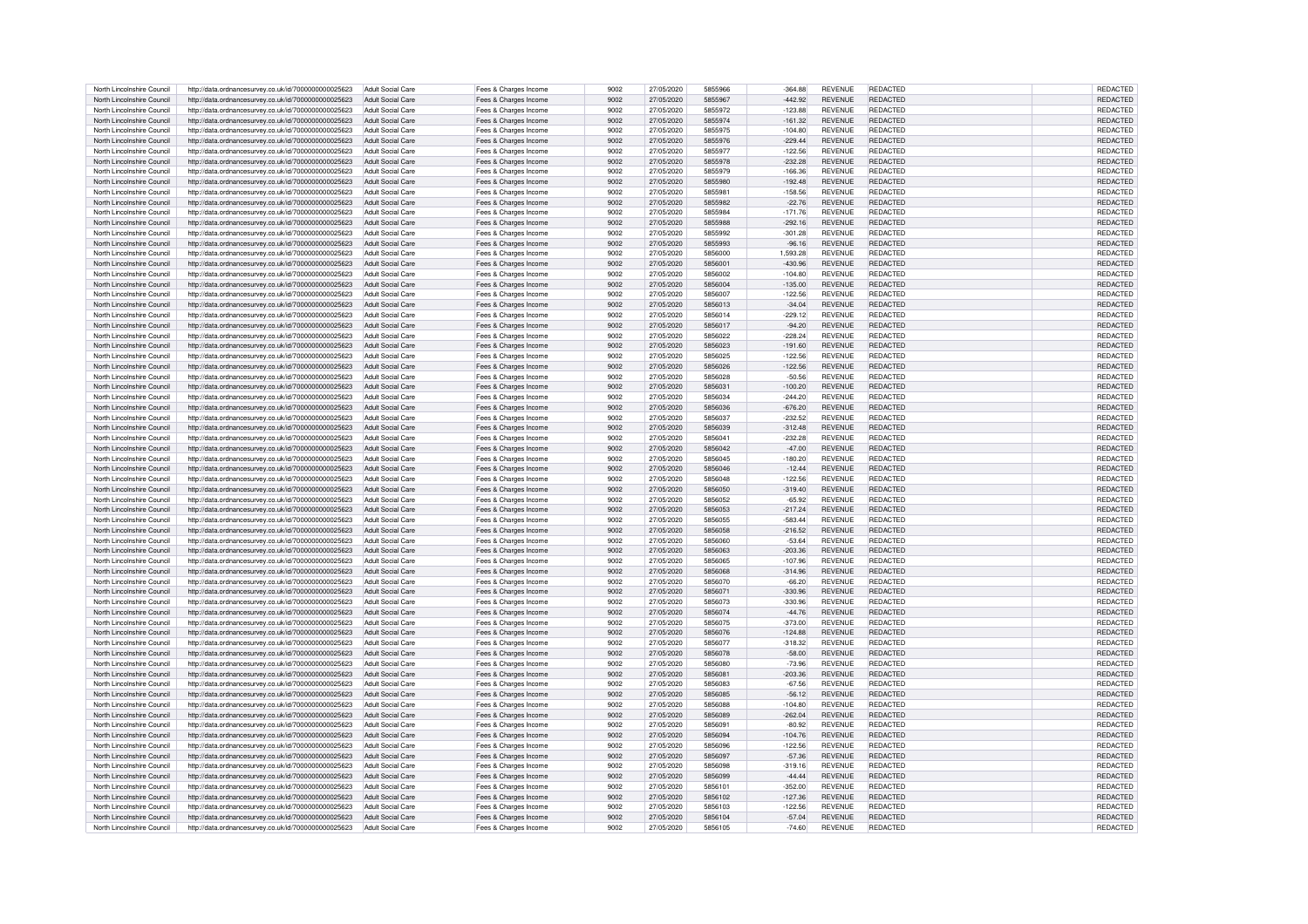| North Lincolnshire Council | http://data.ordnancesurvey.co.uk/id/7000000000025623 | <b>Adult Social Care</b> | Fees & Charges Income    | 9002 | 27/05/2020 | 5856106 | $-56.96$  | <b>REVENUE</b> | REDACTED        |          | REDACTED        |
|----------------------------|------------------------------------------------------|--------------------------|--------------------------|------|------------|---------|-----------|----------------|-----------------|----------|-----------------|
| North Lincolnshire Council | http://data.ordnancesurvey.co.uk/id/7000000000025623 | Adult Social Care        | Fees & Charges Income    | 9002 | 27/05/2020 | 5856109 | $-122.56$ | <b>REVENUE</b> | <b>REDACTED</b> |          | REDACTED        |
| North Lincolnshire Council | http://data.ordnancesurvey.co.uk/id/7000000000025623 | Adult Social Care        | Fees & Charges Income    | 9002 | 27/05/2020 | 5856110 | $-122.56$ | <b>REVENUE</b> | REDACTED        |          | REDACTED        |
| North Lincolnshire Council | http://data.ordnancesurvey.co.uk/id/7000000000025623 | Adult Social Care        | Fees & Charges Income    | 9002 | 27/05/2020 | 5856111 | $-55.24$  | <b>REVENUE</b> | <b>REDACTED</b> |          | <b>REDACTED</b> |
| North Lincolnshire Council |                                                      | Adult Social Care        |                          | 9002 | 27/05/2020 | 5856114 | $-122.56$ | <b>REVENUE</b> | REDACTED        |          | REDACTEI        |
|                            | http://data.ordnancesurvey.co.uk/id/7000000000025623 |                          | Fees & Charges Income    |      |            |         |           |                |                 |          |                 |
| North Lincolnshire Council | http://data.ordnancesurvey.co.uk/id/7000000000025623 | Adult Social Care        | Fees & Charges Income    | 9002 | 27/05/2020 | 5856115 | $-122.56$ | <b>REVENUE</b> | REDACTED        |          | REDACTE         |
| North Lincolnshire Council | http://data.ordnancesurvey.co.uk/id/7000000000025623 | Adult Social Care        | Fees & Charges Income    | 9002 | 27/05/2020 | 5856116 | $-122.56$ | <b>REVENUE</b> | <b>REDACTED</b> |          | <b>REDACTE</b>  |
| North Lincolnshire Council | http://data.ordnancesurvey.co.uk/id/7000000000025623 | Adult Social Care        | Fees & Charges Income    | 9002 | 27/05/2020 | 5856117 | 284.24    | <b>REVENUE</b> | REDACTED        |          | REDACTED        |
| North Lincolnshire Council | http://data.ordnancesurvey.co.uk/id/7000000000025623 | Adult Social Care        | Fees & Charges Income    | 9002 | 27/05/2020 | 5856118 | $-56.96$  | <b>REVENUE</b> | REDACTED        |          | REDACTED        |
| North Lincolnshire Council | http://data.ordnancesurvey.co.uk/id/7000000000025623 | Adult Social Care        | Fees & Charges Income    | 9002 | 27/05/2020 | 5856119 | $-119.28$ | <b>REVENUE</b> | <b>REDACTED</b> |          | <b>REDACTED</b> |
| North Lincolnshire Council | http://data.ordnancesurvey.co.uk/id/7000000000025623 | Adult Social Care        | Fees & Charges Income    | 9002 | 27/05/2020 | 5856120 | $-122.56$ | <b>REVENUE</b> | <b>REDACTED</b> |          | <b>REDACTED</b> |
| North Lincolnshire Council | http://data.ordnancesurvey.co.uk/id/7000000000025623 | Adult Social Care        | Fees & Charges Income    | 9002 | 27/05/2020 | 585612  | $-258.96$ | <b>REVENUE</b> | <b>REDACTED</b> |          | <b>REDACTED</b> |
| North Lincolnshire Council |                                                      | <b>Adult Social Care</b> |                          | 9002 | 27/05/2020 | 5856123 |           | <b>REVENUE</b> | <b>REDACTED</b> |          | <b>REDACTED</b> |
|                            | http://data.ordnancesurvey.co.uk/id/7000000000025623 |                          | Fees & Charges Income    |      |            |         | $-372.64$ |                |                 |          |                 |
| North Lincolnshire Council | http://data.ordnancesurvey.co.uk/id/7000000000025623 | Adult Social Care        | Fees & Charges Income    | 9002 | 27/05/2020 | 5856124 | 103.88    | <b>REVENUE</b> | REDACTED        |          | REDACTE         |
| North Lincolnshire Council | http://data.ordnancesurvey.co.uk/id/7000000000025623 | <b>Adult Social Care</b> | Fees & Charges Income    | 9002 | 27/05/2020 | 5856125 | $-122.56$ | <b>REVENUE</b> | REDACTED        |          | REDACTED        |
| North Lincolnshire Council | http://data.ordnancesurvey.co.uk/id/7000000000025623 | Adult Social Care        | Fees & Charges Income    | 9002 | 27/05/2020 | 5856126 | 122.56    | REVENUE        | REDACTED        |          | REDACTED        |
| North Lincolnshire Council | http://data.ordnancesurvey.co.uk/id/7000000000025623 | Adult Social Care        | Fees & Charges Income    | 9002 | 27/05/2020 | 5856127 | $-12.44$  | <b>REVENUE</b> | <b>REDACTED</b> |          | <b>REDACTED</b> |
| North Lincolnshire Council | http://data.ordnancesurvey.co.uk/id/7000000000025623 | <b>Adult Social Care</b> | Fees & Charges Income    | 9002 | 27/05/2020 | 5856128 | 122.56    | REVENUE        | REDACTED        |          | REDACTED        |
| North Lincolnshire Council | http://data.ordnancesurvey.co.uk/id/7000000000025623 | Adult Social Care        | Fees & Charges Income    | 9002 | 27/05/2020 | 5856129 | $-122.56$ | <b>REVENUE</b> | REDACTED        |          | REDACTED        |
| North Lincolnshire Council | http://data.ordnancesurvey.co.uk/id/7000000000025623 | Adult Social Care        | Fees & Charges Income    | 9002 | 27/05/2020 | 5856131 | $-51.60$  | <b>REVENUE</b> | REDACTED        |          | <b>REDACTED</b> |
| North Lincolnshire Council |                                                      | Adult Social Care        |                          | 9002 | 27/05/2020 | 5856134 | $-122.56$ | <b>REVENUE</b> | <b>REDACTED</b> |          | <b>REDACTED</b> |
|                            | http://data.ordnancesurvey.co.uk/id/7000000000025623 |                          | Fees & Charges Income    | 9002 | 27/05/2020 | 5856135 |           | <b>REVENUE</b> | <b>REDACTED</b> |          |                 |
| North Lincolnshire Council | http://data.ordnancesurvey.co.uk/id/7000000000025623 | Adult Social Care        | Fees & Charges Income    |      |            |         | $-119.28$ |                |                 |          | <b>REDACTED</b> |
| North Lincolnshire Council | http://data.ordnancesurvey.co.uk/id/7000000000025623 | Adult Social Care        | Fees & Charges Income    | 9002 | 27/05/2020 | 5856136 | $-62.16$  | <b>REVENUE</b> | <b>REDACTED</b> |          | <b>REDACTED</b> |
| North Lincolnshire Council | http://data.ordnancesurvey.co.uk/id/7000000000025623 | Adult Social Care        | Fees & Charges Income    | 9002 | 27/05/2020 | 5856137 | $-84.12$  | <b>REVENUE</b> | <b>REDACTED</b> |          | REDACTED        |
| North Lincolnshire Council | http://data.ordnancesurvey.co.uk/id/7000000000025623 | <b>Adult Social Care</b> | Fees & Charges Income    | 9002 | 27/05/2020 | 5856139 | 42.24     | REVENUE        | REDACTED        |          | REDACTED        |
| North Lincolnshire Council | http://data.ordnancesurvey.co.uk/id/7000000000025623 | Adult Social Care        | Fees & Charges Income    | 9002 | 27/05/2020 | 5856140 | $-42.24$  | <b>REVENUE</b> | REDACTED        |          | <b>REDACTED</b> |
| North Lincolnshire Council | http://data.ordnancesurvey.co.uk/id/7000000000025623 | Adult Social Care        | Fees & Charges Income    | 9002 | 27/05/2020 | 5856141 | $-122.56$ | <b>REVENUE</b> | REDACTED        |          | REDACTED        |
| North Lincolnshire Council | http://data.ordnancesurvey.co.uk/id/7000000000025623 | Adult Social Care        | Fees & Charges Income    | 9002 | 27/05/2020 | 5856142 | 322.76    | REVENUE        | <b>REDACTED</b> |          | <b>REDACTED</b> |
| North Lincolnshire Council | http://data.ordnancesurvey.co.uk/id/7000000000025623 | Adult Social Care        | Fees & Charges Income    | 9002 | 27/05/2020 | 5856143 | $-87.36$  | <b>REVENUE</b> | <b>REDACTED</b> |          | REDACTED        |
| North Lincolnshire Council | http://data.ordnancesurvey.co.uk/id/7000000000025623 | Adult Social Care        | Fees & Charges Income    | 9002 | 27/05/2020 | 5856146 | $-119.28$ | <b>REVENUE</b> | REDACTED        |          | REDACTED        |
|                            |                                                      |                          |                          |      |            |         |           |                |                 |          |                 |
| North Lincolnshire Council | http://data.ordnancesurvey.co.uk/id/7000000000025623 | Adult Social Care        | Fees & Charges Income    | 9002 | 27/05/2020 | 5856148 | $-54.76$  | <b>REVENUE</b> | <b>REDACTED</b> |          | <b>REDACTED</b> |
| North Lincolnshire Council | http://data.ordnancesurvey.co.uk/id/7000000000025623 | Adult Social Care        | Fees & Charges Income    | 9002 | 27/05/2020 | 5856149 | $-82.00$  | <b>REVENUE</b> | <b>REDACTED</b> |          | REDACTED        |
| North Lincolnshire Council | http://data.ordnancesurvey.co.uk/id/7000000000025623 | Adult Social Care        | Fees & Charges Income    | 9002 | 27/05/2020 | 5856150 | $-323.40$ | <b>REVENUE</b> | <b>REDACTED</b> |          | <b>REDACTED</b> |
| North Lincolnshire Council | http://data.ordnancesurvey.co.uk/id/7000000000025623 | Adult Social Care        | Fees & Charges Income    | 9002 | 27/05/2020 | 5856151 | $-183.52$ | <b>REVENUE</b> | <b>REDACTED</b> |          | REDACTED        |
| North Lincolnshire Council | http://data.ordnancesurvey.co.uk/id/7000000000025623 | Adult Social Care        | Fees & Charges Income    | 9002 | 27/05/2020 | 5856154 | $-122.56$ | <b>REVENUE</b> | <b>REDACTED</b> |          | REDACTE         |
| North Lincolnshire Council | http://data.ordnancesurvey.co.uk/id/7000000000025623 | Adult Social Care        | Fees & Charges Income    | 9002 | 27/05/2020 | 5856156 | $-210.48$ | <b>REVENUE</b> | REDACTED        |          | <b>REDACTED</b> |
| North Lincolnshire Council | http://data.ordnancesurvey.co.uk/id/7000000000025623 | Adult Social Care        | Fees & Charges Income    | 9002 | 27/05/2020 | 5856157 | $-122.56$ | <b>REVENUE</b> | REDACTED        |          | REDACTED        |
| North Lincolnshire Council | http://data.ordnancesurvey.co.uk/id/7000000000025623 | Adult Social Care        | Fees & Charges Income    | 9002 | 27/05/2020 | 5856158 | $-122.56$ | <b>REVENUE</b> | REDACTED        |          | REDACTE         |
|                            |                                                      |                          |                          |      |            |         |           |                |                 |          |                 |
| North Lincolnshire Council | http://data.ordnancesurvey.co.uk/id/7000000000025623 | Adult Social Care        | Fees & Charges Income    | 9002 | 27/05/2020 | 5856159 | $-198.56$ | <b>REVENUE</b> | <b>REDACTED</b> |          | REDACTED        |
| North Lincolnshire Council | http://data.ordnancesurvey.co.uk/id/7000000000025623 | Adult Social Care        | Fees & Charges Income    | 9002 | 27/05/2020 | 5856160 | $-21.12$  | <b>REVENUE</b> | REDACTED        |          | <b>REDACTED</b> |
| North Lincolnshire Council | http://data.ordnancesurvey.co.uk/id/7000000000025623 | Adult Social Care        | Fees & Charges Income    | 9002 | 27/05/2020 | 5856161 | $-237.04$ | <b>REVENUE</b> | REDACTED        |          | REDACTED        |
| North Lincolnshire Council | http://data.ordnancesurvey.co.uk/id/7000000000025623 | Adult Social Care        | Fees & Charges Income    | 9002 | 27/05/2020 | 5856162 | $-198.56$ | REVENUE        | REDACTED        |          | REDACTED        |
| North Lincolnshire Council | http://data.ordnancesurvey.co.uk/id/7000000000025623 | Adult Social Care        | Fees & Charges Income    | 9002 | 27/05/2020 | 5856163 | $-119.28$ | <b>REVENUE</b> | <b>REDACTED</b> |          | <b>REDACTED</b> |
| North Lincolnshire Council | http://data.ordnancesurvey.co.uk/id/7000000000025623 | Adult Social Care        | Payments To Private Orgs | 6002 | 07/05/2020 | 5849966 | 11.732.96 | <b>REVENUE</b> | <b>REDACTED</b> | 08596756 | <b>REDACTED</b> |
| North Lincolnshire Council | http://data.ordnancesurvey.co.uk/id/7000000000025623 | Adult Social Care        | Payments To Private Orgs | 6002 | 07/05/2020 | 5849966 | 19,100.30 | <b>REVENUE</b> | <b>REDACTED</b> | 08596756 | <b>REDACTED</b> |
| North Lincolnshire Council | http://data.ordnancesurvey.co.uk/id/7000000000025623 | Adult Social Care        | Payments To Private Orgs | 6002 | 07/05/2020 | 5849967 | 796.50    | <b>REVENUE</b> | <b>REDACTED</b> | 08596756 | REDACTED        |
| North Lincolnshire Council |                                                      | Adult Social Care        |                          | 6002 | 07/05/2020 | 5849967 |           | <b>REVENUE</b> | <b>REDACTED</b> |          |                 |
|                            | http://data.ordnancesurvey.co.uk/id/7000000000025623 |                          | Payments To Private Orgs |      |            |         | 1,433.87  |                |                 | 08596756 | REDACTED        |
| North Lincolnshire Council | http://data.ordnancesurvev.co.uk/id/7000000000025623 | Adult Social Care        | Payments To Private Orgs | 6002 | 07/05/2020 | 5849970 | 1.866.88  | <b>REVENUE</b> | REDACTED        |          | <b>REDACTEI</b> |
| North Lincolnshire Council | http://data.ordnancesurvey.co.uk/id/7000000000025623 | Adult Social Care        | Payments To Private Orgs | 6002 | 07/05/2020 | 5849978 | 3.167.88  | <b>REVENUE</b> | REDACTED        |          | <b>REDACTED</b> |
| North Lincolnshire Council | http://data.ordnancesurvey.co.uk/id/7000000000025623 | Adult Social Care        | Payments To Private Orgs | 6002 | 07/05/2020 | 5849978 | 2,120.46  | <b>REVENUE</b> | <b>REDACTED</b> |          | <b>REDACTE</b>  |
| North Lincolnshire Council | http://data.ordnancesurvey.co.uk/id/7000000000025623 | <b>Adult Social Care</b> | Payments To Private Orgs | 6002 | 07/05/2020 | 5849979 | 36,773.07 | <b>REVENUE</b> | REDACTED        |          | <b>REDACTED</b> |
| North Lincolnshire Council | http://data.ordnancesurvey.co.uk/id/7000000000025623 | Adult Social Care        | Payments To Private Orgs | 6002 | 07/05/2020 | 5849979 | 53,812.35 | REVENUE        | <b>REDACTED</b> |          | <b>REDACTE</b>  |
| North Lincolnshire Council | http://data.ordnancesurvey.co.uk/id/7000000000025623 | Adult Social Care        | Payments To Private Orgs | 6002 | 07/05/2020 | 5849985 | 2.907.28  | <b>REVENUE</b> | REDACTED        |          | <b>REDACTED</b> |
| North Lincolnshire Council | http://data.ordnancesurvey.co.uk/id/7000000000025623 | Adult Social Care        | Payments To Private Orgs | 6002 | 07/05/2020 | 5849986 | $-598.03$ | <b>REVENUE</b> | REDACTED        | 07128156 | <b>REDACTED</b> |
| North Lincolnshire Council | http://data.ordnancesurvey.co.uk/id/7000000000025623 | Adult Social Care        | Payments To Private Orgs | 6002 | 07/05/2020 | 5849986 | 3.705.36  | <b>REVENUE</b> | <b>REDACTED</b> | 07128156 | REDACTED        |
|                            |                                                      |                          |                          | 6002 | 07/05/2020 | 5849989 |           | <b>REVENUE</b> | <b>REDACTED</b> | 27662    | <b>REDACTED</b> |
| North Lincolnshire Council | http://data.ordnancesurvey.co.uk/id/7000000000025623 | Adult Social Care        | Payments To Private Orgs | 6002 | 07/05/2020 | 5849990 | 1.108.58  | <b>REVENUE</b> | <b>REDACTED</b> |          |                 |
| North Lincolnshire Council | http://data.ordnancesurvey.co.uk/id/7000000000025623 | Adult Social Care        | Payments To Private Orgs |      |            |         | 14.673.20 |                |                 | 27662    | REDACTED        |
| North Lincolnshire Council | http://data.ordnancesurvey.co.uk/id/7000000000025623 | Adult Social Care        | Payments To Private Orgs | 6002 | 07/05/2020 | 5850004 | 11,511.12 | <b>REVENUE</b> | REDACTED        |          | REDACTED        |
| North Lincolnshire Council | http://data.ordnancesurvey.co.uk/id/7000000000025623 | Adult Social Care        | Payments To Private Orgs | 6002 | 07/05/2020 | 5850273 | 5,200.00  | <b>REVENUE</b> | <b>REDACTED</b> | 08596756 | REDACTED        |
| North Lincolnshire Council | http://data.ordnancesurvev.co.uk/id/7000000000025623 | Adult Social Care        | Payments To Private Orgs | 6002 | 07/05/2020 | 5850275 | 1.600.00  | REVENUE        | REDACTED        |          | REDACTED        |
| North Lincolnshire Council | http://data.ordnancesurvey.co.uk/id/7000000000025623 | Adult Social Care        | Payments To Private Orgs | 6002 | 07/05/2020 | 5850280 | 1,200.00  | <b>REVENUE</b> | <b>REDACTED</b> |          | <b>REDACTED</b> |
| North Lincolnshire Council | http://data.ordnancesurvey.co.uk/id/7000000000025623 | Adult Social Care        | Payments To Private Orgs | 6002 | 07/05/2020 | 5850282 | 17,500.00 | <b>REVENUE</b> | <b>REDACTED</b> |          | <b>REDACTEI</b> |
| North Lincolnshire Council | http://data.ordnancesurvey.co.uk/id/7000000000025623 | <b>Adult Social Care</b> | Payments To Private Orgs | 6002 | 07/05/2020 | 5850285 | 5,900.00  | <b>REVENUE</b> | REDACTED        | 07128156 | REDACTED        |
| North Lincolnshire Council | http://data.ordnancesurvey.co.uk/id/7000000000025623 | Adult Social Care        | Payments To Private Orgs | 6002 | 07/05/2020 | 5850287 | 3,100.00  | REVENUE        | REDACTED        | 27662    | REDACTED        |
| North Lincolnshire Council |                                                      | Adult Social Care        |                          | 6002 | 07/05/2020 | 5850290 | 6.900.00  | <b>REVENUE</b> | REDACTED        |          | <b>REDACTED</b> |
|                            | http://data.ordnancesurvey.co.uk/id/7000000000025623 |                          | Payments To Private Orgs |      |            |         |           |                |                 |          |                 |
| North Lincolnshire Council | http://data.ordnancesurvey.co.uk/id/7000000000025623 | Adult Social Care        | Payments To Private Orgs | 6002 | 07/05/2020 | 5850293 | 1.800.00  | <b>REVENUE</b> | <b>REDACTED</b> |          | <b>REDACTED</b> |
| North Lincolnshire Council | http://data.ordnancesurvey.co.uk/id/7000000000025623 | Adult Social Care        | Payments To Private Orgs | 6002 | 07/05/2020 | 5850300 | 5,400.00  | <b>REVENUE</b> | <b>REDACTED</b> |          | REDACTED        |
| North Lincolnshire Council | http://data.ordnancesurvey.co.uk/id/7000000000025623 | Adult Social Care        | Payments To Private Orgs | 6002 | 07/05/2020 | 5850301 | 5.300.00  | <b>REVENUE</b> | REDACTED        |          | <b>REDACTED</b> |
| North Lincolnshire Council | http://data.ordnancesurvey.co.uk/id/7000000000025623 | Adult Social Care        | Payments To Private Orgs | 6002 | 07/05/2020 | 5850302 | 14,200.00 | <b>REVENUE</b> | <b>REDACTED</b> |          | REDACTED        |
| North Lincolnshire Council | http://data.ordnancesurvey.co.uk/id/7000000000025623 | Adult Social Care        | Payments To Private Orgs | 6002 | 07/05/2020 | 5850303 | 9,900.00  | REVENUE        | REDACTED        |          | REDACTED        |
| North Lincolnshire Council | http://data.ordnancesurvey.co.uk/id/7000000000025623 | Adult Social Care        | Payments To Private Orgs | 6002 | 07/05/2020 | 5850304 | 6.400.00  | <b>REVENUE</b> | <b>REDACTED</b> |          | REDACTED        |
| North Lincolnshire Council | http://data.ordnancesurvey.co.uk/id/7000000000025623 | Adult Social Care        | Payments To Private Oras | 6002 | 07/05/2020 | 5850305 | 1,500.00  | <b>REVENUE</b> | REDACTED        |          | REDACTED        |
| North Lincolnshire Council | http://data.ordnancesurvey.co.uk/id/7000000000025623 | Adult Social Care        | Payments To Private Orgs | 6002 | 07/05/2020 | 5850306 | 12,300.00 | <b>REVENUE</b> | <b>REDACTED</b> | 01952719 | REDACTED        |
|                            |                                                      |                          |                          |      |            |         |           |                |                 |          |                 |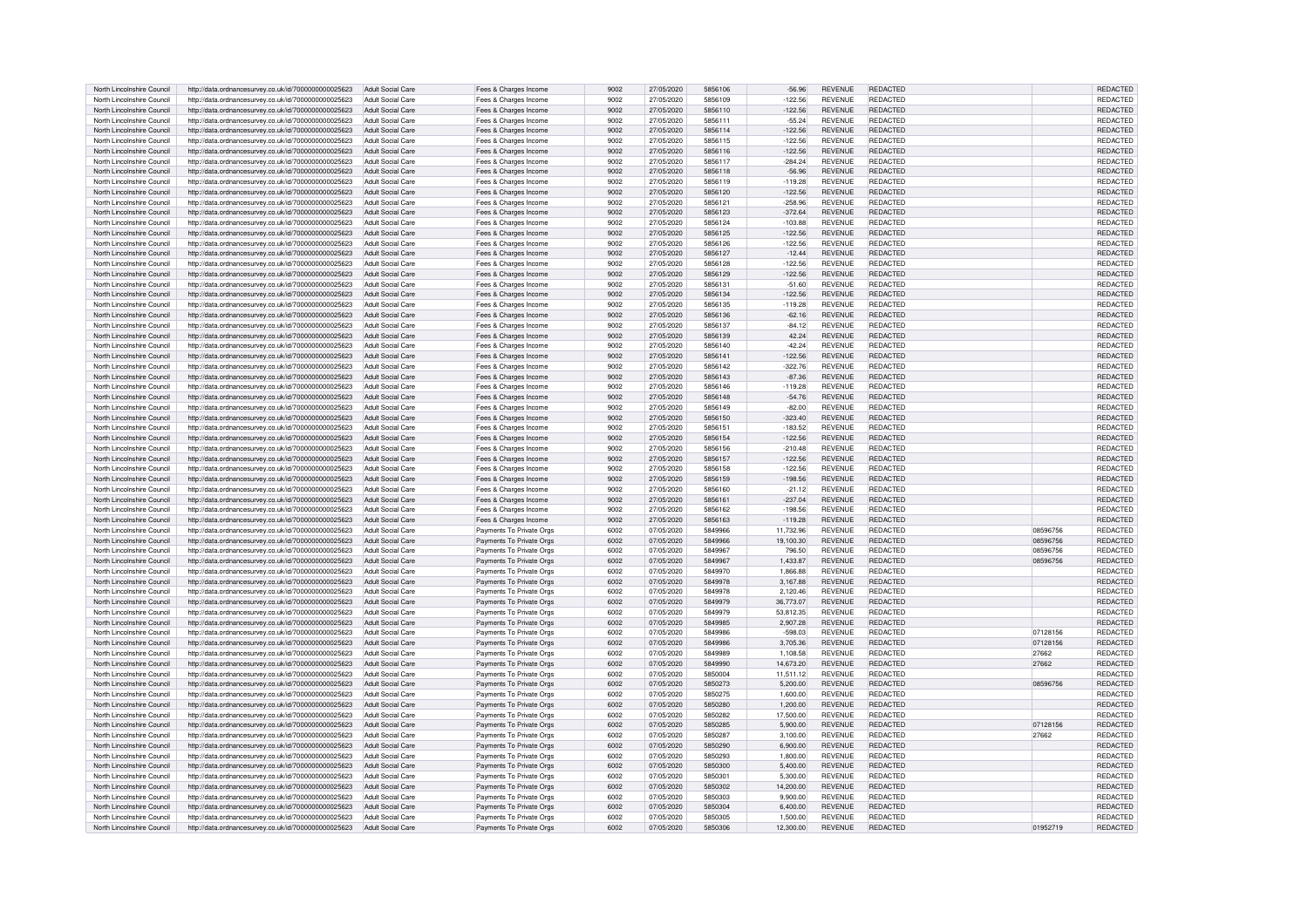|                            | http://data.ordnancesurvey.co.uk/id/7000000000025623 | Adult Social Care        | Payments To Private Orgs | 6002 | 07/05/2020 | 5850307        | 11,100.00   | <b>REVENUE</b> | REDACTED        |          | <b>REDACTED</b> |
|----------------------------|------------------------------------------------------|--------------------------|--------------------------|------|------------|----------------|-------------|----------------|-----------------|----------|-----------------|
| North Lincolnshire Council |                                                      |                          |                          |      |            |                |             |                |                 |          |                 |
| North Lincolnshire Council | http://data.ordnancesurvey.co.uk/id/7000000000025623 | Adult Social Care        | Payments To Private Orgs | 6002 | 07/05/2020 | 5850308        | 5,100.00    | <b>REVENUE</b> | REDACTED        |          | REDACTED        |
| North Lincolnshire Council | http://data.ordnancesurvey.co.uk/id/7000000000025623 | Adult Social Care        | Payments To Private Orgs | 6002 | 07/05/2020 | 5850309        | 7,700.00    | <b>REVENUE</b> | <b>REDACTED</b> |          | <b>REDACTE</b>  |
| North Lincolnshire Council | http://data.ordnancesurvey.co.uk/id/7000000000025623 | Adult Social Care        | Payments To Private Orgs | 6002 | 07/05/2020 | 5850310        | 3,400.00    | <b>REVENUE</b> | <b>REDACTED</b> |          | <b>REDACTED</b> |
| North Lincolnshire Council | http://data.ordnancesurvey.co.uk/id/7000000000025623 | <b>Adult Social Care</b> | Payments To Private Orgs | 6002 | 07/05/2020 | 585031         | 6,700.00    | REVENUE        | REDACTED        |          | <b>REDACTED</b> |
| North Lincolnshire Council | http://data.ordnancesurvey.co.uk/id/7000000000025623 | Adult Social Care        | Payments To Private Orgs | 6002 | 07/05/2020 | 5850312        | 7,300.00    | <b>REVENUE</b> | REDACTED        |          | <b>REDACTED</b> |
|                            |                                                      |                          |                          |      |            |                |             |                |                 |          |                 |
| North Lincolnshire Council | http://data.ordnancesurvey.co.uk/id/7000000000025623 | Adult Social Care        | Payments To Private Orgs | 6002 | 07/05/2020 | 5850313        | 14.600.00   | <b>REVENUE</b> | <b>REDACTED</b> |          | <b>REDACTED</b> |
| North Lincolnshire Council | http://data.ordnancesurvey.co.uk/id/7000000000025623 | Adult Social Care        | Payments To Private Orgs | 6002 | 07/05/2020 | 5850314        | 1,500.00    | <b>REVENUE</b> | <b>REDACTED</b> |          | REDACTED        |
| North Lincolnshire Council | http://data.ordnancesurvey.co.uk/id/7000000000025623 | Adult Social Care        | Payments To Private Orgs | 6002 | 07/05/2020 | 5850315        | 4.100.00    | <b>REVENUE</b> | <b>REDACTED</b> |          | <b>REDACTED</b> |
| North Lincolnshire Council |                                                      | Adult Social Care        |                          | 6002 | 07/05/2020 | 5850316        | 7,800.00    | <b>REVENUE</b> | <b>REDACTED</b> |          | <b>REDACTED</b> |
|                            | http://data.ordnancesurvey.co.uk/id/7000000000025623 |                          | Payments To Private Orgs |      |            |                |             |                |                 |          |                 |
| North Lincolnshire Council | http://data.ordnancesurvey.co.uk/id/7000000000025623 | Adult Social Care        | Payments To Private Orgs | 6002 | 07/05/2020 | 5850317        | 5,800.00    | <b>REVENUE</b> | <b>REDACTED</b> |          | <b>REDACTED</b> |
| North Lincolnshire Council | http://data.ordnancesurvey.co.uk/id/7000000000025623 | <b>Adult Social Care</b> | Payments To Private Orgs | 6002 | 07/05/2020 | 5850318        | 5,300.00    | <b>REVENUE</b> | <b>REDACTED</b> |          | <b>REDACTED</b> |
| North Lincolnshire Council | http://data.ordnancesurvey.co.uk/id/7000000000025623 | Adult Social Care        | Payments To Private Orgs | 6002 | 07/05/2020 | 5850319        | 9.500.00    | <b>REVENUE</b> | REDACTED        | 27662    | <b>REDACTED</b> |
| North Lincolnshire Council | http://data.ordnancesurvey.co.uk/id/7000000000025623 | Adult Social Care        | Payments To Private Orgs | 6002 | 07/05/2020 | 5850320        | 5.100.00    | <b>REVENUE</b> | REDACTED        |          | <b>REDACTED</b> |
|                            |                                                      |                          |                          |      |            |                |             |                |                 |          |                 |
| North Lincolnshire Council | http://data.ordnancesurvey.co.uk/id/7000000000025623 | Adult Social Care        | Payments To Private Orgs | 6002 | 07/05/2020 | 5850321        | 5.500.00    | <b>REVENUE</b> | <b>REDACTED</b> |          | <b>REDACTED</b> |
| North Lincolnshire Council | http://data.ordnancesurvey.co.uk/id/7000000000025623 | Adult Social Care        | Payments To Private Orgs | 6002 | 07/05/2020 | 5850322        | 7.900.00    | <b>REVENUE</b> | <b>REDACTED</b> |          | <b>REDACTED</b> |
| North Lincolnshire Council | http://data.ordnancesurvey.co.uk/id/7000000000025623 | Adult Social Care        | Payments To Private Orgs | 6002 | 07/05/2020 | 5850323        | 3,600.00    | <b>REVENUE</b> | REDACTED        |          | REDACTED        |
| North Lincolnshire Council | http://data.ordnancesurvey.co.uk/id/7000000000025623 | Adult Social Care        | Payments To Private Orgs | 6002 | 07/05/2020 | 5850324        | 5.300.00    | <b>REVENUE</b> | REDACTED        |          | <b>REDACTED</b> |
| North Lincolnshire Council |                                                      | Adult Social Care        |                          | 6002 | 07/05/2020 | 5850325        | 4.800.00    | <b>REVENUE</b> | REDACTED        |          | REDACTED        |
|                            | http://data.ordnancesurvey.co.uk/id/7000000000025623 |                          | Payments To Private Orgs |      |            |                |             |                |                 |          |                 |
| North Lincolnshire Council | http://data.ordnancesurvey.co.uk/id/7000000000025623 | Adult Social Care        | Payments To Private Orgs | 6002 | 07/05/2020 | 5850326        | 6.400.00    | <b>REVENUE</b> | <b>REDACTED</b> |          | REDACTED        |
| North Lincolnshire Council | http://data.ordnancesurvey.co.uk/id/7000000000025623 | Adult Social Care        | Payments To Private Orgs | 6002 | 07/05/2020 | 5850327        | 6.600.00    | REVENUE        | <b>REDACTED</b> |          | <b>REDACTED</b> |
| North Lincolnshire Council | http://data.ordnancesurvey.co.uk/id/7000000000025623 | Adult Social Care        | Payments To Private Orgs | 6002 | 07/05/2020 | 5850328        | 5,400.00    | <b>REVENUE</b> | REDACTED        |          | REDACTED        |
|                            |                                                      |                          |                          |      |            |                |             |                |                 |          |                 |
| North Lincolnshire Council | http://data.ordnancesurvey.co.uk/id/7000000000025623 | Adult Social Care        | Payments To Private Orgs | 6002 | 07/05/2020 | 5850329        | 5,300.00    | <b>REVENUE</b> | REDACTED        |          | <b>REDACTED</b> |
| North Lincolnshire Council | http://data.ordnancesurvey.co.uk/id/7000000000025623 | <b>Adult Social Care</b> | Payments To Private Orgs | 6002 | 07/05/2020 | 5850330        | 8,900.00    | REVENUE        | REDACTED        |          | REDACTED        |
| North Lincolnshire Council | http://data.ordnancesurvey.co.uk/id/7000000000025623 | Adult Social Care        | Payments To Private Orgs | 6002 | 07/05/2020 | 585033         | 6.600.00    | <b>REVENUE</b> | REDACTED        |          | <b>REDACTED</b> |
| North Lincolnshire Council | http://data.ordnancesurvey.co.uk/id/7000000000025623 | Adult Social Care        | Payments To Private Orgs | 6002 | 07/05/2020 | 5850332        | 9,800.00    | <b>REVENUE</b> | REDACTED        |          | REDACTED        |
| North Lincolnshire Council | http://data.ordnancesurvey.co.uk/id/7000000000025623 | Adult Social Care        | Payments To Private Orgs | 6002 | 07/05/2020 | 5850333        | 1,000.00    | <b>REVENUE</b> | <b>REDACTED</b> |          | <b>REDACTED</b> |
|                            |                                                      |                          |                          |      |            |                |             |                |                 |          |                 |
| North Lincolnshire Council | http://data.ordnancesurvey.co.uk/id/7000000000025623 | Adult Social Care        | Payments To Private Orgs | 6002 | 07/05/2020 | 5850334        | 8,400.00    | <b>REVENUE</b> | REDACTED        |          | REDACTED        |
| North Lincolnshire Council | http://data.ordnancesurvey.co.uk/id/7000000000025623 | Adult Social Care        | Payments To Private Orgs | 6002 | 07/05/2020 | 5850335        | 7,900.00    | REVENUE        | REDACTED        |          | REDACTED        |
| North Lincolnshire Council | http://data.ordnancesurvey.co.uk/id/7000000000025623 | Adult Social Care        | Payments To Private Orgs | 6002 | 07/05/2020 | 5850336        | 3.400.00    | <b>REVENUE</b> | <b>REDACTED</b> | 02779611 | REDACTED        |
| North Lincolnshire Council | http://data.ordnancesurvey.co.uk/id/7000000000025623 | Adult Social Care        | Payments To Private Orgs | 6002 | 07/05/2020 | 5850333        | 2,800.00    | <b>REVENUE</b> | <b>REDACTED</b> | 02779611 | REDACTED        |
|                            |                                                      |                          |                          |      |            |                |             |                |                 |          |                 |
| North Lincolnshire Council | http://data.ordnancesurvey.co.uk/id/7000000000025623 | <b>Adult Social Care</b> | Payments To Private Orgs | 6002 | 07/05/2020 | 5850338        | 2,200.00    | <b>REVENUE</b> | REDACTED        | 02779611 | REDACTED        |
| North Lincolnshire Council | http://data.ordnancesurvey.co.uk/id/7000000000025623 | Adult Social Care        | Payments To Private Orgs | 6002 | 07/05/2020 | 5850339        | 4.900.00    | <b>REVENUE</b> | REDACTED        | 02779611 | REDACTED        |
| North Lincolnshire Council | http://data.ordnancesurvey.co.uk/id/7000000000025623 | <b>Adult Social Care</b> | Payments To Private Orgs | 6002 | 07/05/2020 | 5850340        | 23,100.00   | <b>REVENUE</b> | <b>REDACTED</b> | 02779611 | REDACTED        |
| North Lincolnshire Council | http://data.ordnancesurvey.co.uk/id/7000000000025623 | Adult Social Care        | Payments To Private Orgs | 6002 | 07/05/2020 | 5850341        | 5,300.00    | <b>REVENUE</b> | REDACTED        | 02779611 | REDACTED        |
|                            |                                                      |                          |                          |      |            |                |             |                |                 |          |                 |
| North Lincolnshire Council | http://data.ordnancesurvey.co.uk/id/7000000000025623 | <b>Adult Social Care</b> | Payments To Private Orgs | 6002 | 07/05/2020 | 5850342        | 8.600.00    | <b>REVENUE</b> | REDACTED        | 06048328 | <b>REDACTED</b> |
| North Lincolnshire Council | http://data.ordnancesurvey.co.uk/id/7000000000025623 | Adult Social Care        | Payments To Private Orgs | 6002 | 07/05/2020 | 5850343        | 8,300.00    | <b>REVENUE</b> | REDACTED        | 4738023  | <b>REDACTED</b> |
| North Lincolnshire Council | http://data.ordnancesurvey.co.uk/id/7000000000025623 | Adult Social Care        | Payments To Private Orgs | 6002 | 07/05/2020 | 5850344        | 12,600.00   | <b>REVENUE</b> | <b>REDACTED</b> | 04228353 | <b>REDACTED</b> |
| North Lincolnshire Council | http://data.ordnancesurvey.co.uk/id/7000000000025623 | <b>Adult Social Care</b> | Payments To Private Orgs | 6002 | 07/05/2020 | 5850345        | 18,300.00   | <b>REVENUE</b> | <b>REDACTED</b> |          | REDACTED        |
| North Lincolnshire Council | http://data.ordnancesurvey.co.uk/id/7000000000025623 | Adult Social Care        | Payments To Private Orgs | 6002 | 07/05/2020 | 5850346        | 5,200.00    | <b>REVENUE</b> | REDACTED        |          | REDACTED        |
|                            |                                                      |                          |                          |      |            |                |             |                |                 |          |                 |
| North Lincolnshire Council | http://data.ordnancesurvey.co.uk/id/7000000000025623 | Adult Social Care        | Payments To Private Orgs | 6002 | 07/05/2020 | 5850347        | 4,300.00    | <b>REVENUE</b> | <b>REDACTED</b> |          | <b>REDACTED</b> |
| North Lincolnshire Council | http://data.ordnancesurvey.co.uk/id/7000000000025623 | Adult Social Care        | Payments To Private Orgs | 6002 | 07/05/2020 | 5850348        | 12,000.00   | <b>REVENUE</b> | <b>REDACTED</b> |          | REDACTED        |
| North Lincolnshire Council | http://data.ordnancesurvey.co.uk/id/7000000000025623 | Adult Social Care        | Payments To Private Orgs | 6002 | 07/05/2020 | 5850349        | 8,000.00    | <b>REVENUE</b> | <b>REDACTED</b> |          | <b>REDACTED</b> |
| North Lincolnshire Council | http://data.ordnancesurvey.co.uk/id/7000000000025623 | <b>Adult Social Care</b> | Payments To Private Orgs | 6002 | 07/05/2020 | 5850350        | 18,500.00   | <b>REVENUE</b> | REDACTED        |          | <b>REDACTED</b> |
|                            |                                                      |                          |                          |      |            |                |             |                |                 |          |                 |
| North Lincolnshire Council |                                                      |                          |                          |      |            |                |             |                | REDACTED        |          |                 |
|                            | http://data.ordnancesurvey.co.uk/id/7000000000025623 | Adult Social Care        | Payments To Private Orgs | 6002 | 07/05/2020 | 5850351        | 3,600.00    | <b>REVENUE</b> |                 |          | <b>REDACTED</b> |
| North Lincolnshire Council | http://data.ordnancesurvey.co.uk/id/7000000000025623 | Adult Social Care        | Payments To Private Orgs | 6002 | 07/05/2020 | 5850352        | 4.600.00    | <b>REVENUE</b> | REDACTED        |          | <b>REDACTE</b>  |
|                            |                                                      | Adult Social Care        |                          | 6002 | 07/05/2020 | 5850353        |             | <b>REVENUE</b> |                 |          |                 |
| North Lincolnshire Council | http://data.ordnancesurvey.co.uk/id/7000000000025623 |                          | Payments To Private Orgs |      |            |                | 5,900.00    |                | REDACTED        |          | <b>REDACTEI</b> |
| North Lincolnshire Council | http://data.ordnancesurvey.co.uk/id/7000000000025623 | Adult Social Care        | Payments To Private Orgs | 6002 | 07/05/2020 | 5850610        | 2,900.00    | <b>REVENUE</b> | REDACTED        |          | <b>REDACTE</b>  |
| North Lincolnshire Council | http://data.ordnancesurvey.co.uk/id/7000000000025623 | Adult Social Care        | Payments To Private Oras | 6002 | 13/05/2020 | 5852715        | 1.659.00    | <b>REVENUE</b> | REDACTED        |          | <b>REDACTE</b>  |
| North Lincolnshire Council | http://data.ordnancesurvey.co.uk/id/7000000000025623 | Adult Social Care        | Payments To Private Orgs | 6002 | 13/05/2020 | 5852716        | 2,212.00    | <b>REVENUE</b> | <b>REDACTED</b> |          | <b>REDACTED</b> |
| North Lincolnshire Council | http://data.ordnancesurvey.co.uk/id/7000000000025623 | Adult Social Care        | Payments To Private Orgs | 6002 | 13/05/2020 | 5852717        | $-3.871.00$ | <b>REVENUE</b> | REDACTED        |          | REDACTED        |
| North Lincolnshire Council | http://data.ordnancesurvey.co.uk/id/7000000000025623 | Adult Social Care        | Payments To Private Orgs |      |            |                |             |                |                 |          |                 |
|                            |                                                      |                          |                          | 6002 | 14/05/2020 | 5852678        | 6,260.00    | <b>REVENUE</b> | REDACTED        |          | REDACTED        |
| North Lincolnshire Council | http://data.ordnancesurvey.co.uk/id/7000000000025623 | Adult Social Care        | Payments To Private Orgs | 6002 | 14/05/2020 | 5852680        | 15,887.36   | <b>REVENUE</b> | <b>REDACTED</b> |          | <b>REDACTED</b> |
| North Lincolnshire Council | http://data.ordnancesurvey.co.uk/id/7000000000025623 | Adult Social Care        | Payments To Private Orgs | 6002 | 14/05/2020 | 5852681        | 1.276.66    | <b>REVENUE</b> | <b>REDACTED</b> |          | REDACTED        |
| North Lincolnshire Council | http://data.ordnancesurvey.co.uk/id/7000000000025623 | Adult Social Care        | Payments To Private Orgs | 6002 | 14/05/2020 | 5852683        | 42,560.58   | <b>REVENUE</b> | <b>REDACTED</b> |          | <b>REDACTED</b> |
| North Lincolnshire Council |                                                      | <b>Adult Social Care</b> |                          | 6002 | 14/05/2020 | 5852682        |             | <b>REVENUE</b> | REDACTED        |          | REDACTE         |
|                            | http://data.ordnancesurvey.co.uk/id/7000000000025623 |                          | Payments To Private Orgs |      |            |                | 5,747.60    |                |                 |          |                 |
| North Lincolnshire Council | http://data.ordnancesurvey.co.uk/id/7000000000025623 | Adult Social Care        | Payments To Private Orgs | 6002 | 14/05/2020 | <b>5852683</b> | 2.182.19    | <b>REVENUE</b> | REDACTED        |          | REDACTED        |
| North Lincolnshire Council | http://data.ordnancesurvey.co.uk/id/7000000000025623 | <b>Adult Social Care</b> | Payments To Private Orgs | 6002 | 14/05/2020 | 5852684        | 3,192.00    | <b>REVENUE</b> | REDACTED        |          | REDACTED        |
| North Lincolnshire Council | http://data.ordnancesurvey.co.uk/id/7000000000025623 | Adult Social Care        | Payments To Private Orgs | 6002 | 14/05/2020 | 5852685        | 4,974.70    | <b>REVENUE</b> | REDACTED        | 11881882 | REDACTED        |
| North Lincolnshire Council | http://data.ordnancesurvey.co.uk/id/7000000000025623 | <b>Adult Social Care</b> | Payments To Private Orgs | 6002 | 14/05/2020 | 5852686        | 3.257.14    | <b>REVENUE</b> | REDACTED        |          | REDACTED        |
|                            |                                                      |                          |                          |      |            |                |             |                |                 |          |                 |
| North Lincolnshire Council | http://data.ordnancesurvey.co.uk/id/7000000000025623 | <b>Adult Social Care</b> | Payments To Private Orgs | 6002 | 14/05/2020 | 585268         | 87,131.93   | <b>REVENUE</b> | <b>REDACTED</b> |          | <b>REDACTED</b> |
| North Lincolnshire Council | http://data.ordnancesurvey.co.uk/id/7000000000025623 | Adult Social Care        | Payments To Private Orgs | 6002 | 14/05/2020 | 5852688        | $-1,985.44$ | <b>REVENUE</b> | <b>REDACTED</b> |          | REDACTED        |
| North Lincolnshire Council | http://data.ordnancesurvev.co.uk/id/7000000000025623 | Adult Social Care        | Payments To Private Orgs | 6002 | 14/05/2020 | 5852690        | 48.280.26   | <b>REVENUE</b> | REDACTED        |          | REDACTED        |
| North Lincolnshire Council | http://data.ordnancesurvey.co.uk/id/7000000000025623 | Adult Social Care        | Payments To Private Orgs | 6002 | 14/05/2020 | 5852691        | 15, 142. 75 | <b>REVENUE</b> | REDACTED        |          | REDACTED        |
| North Lincolnshire Council |                                                      | Adult Social Care        |                          | 6002 | 14/05/2020 | 5852692        |             | <b>REVENUE</b> | <b>REDACTED</b> |          | <b>REDACTED</b> |
|                            | http://data.ordnancesurvey.co.uk/id/7000000000025623 |                          | Payments To Private Orgs |      |            |                | 2,472.96    |                |                 |          |                 |
| North Lincolnshire Council | http://data.ordnancesurvey.co.uk/id/7000000000025623 | Adult Social Care        | Payments To Private Orgs | 6002 | 14/05/2020 | 5852693        | 25,916.74   | <b>REVENUE</b> | <b>REDACTED</b> |          | <b>REDACTED</b> |
| North Lincolnshire Council | http://data.ordnancesurvey.co.uk/id/7000000000025623 | Adult Social Care        | Payments To Private Orgs | 6002 | 14/05/2020 | 5852695        | 7,897.60    | <b>REVENUE</b> | <b>REDACTED</b> |          | <b>REDACTED</b> |
| North Lincolnshire Council | http://data.ordnancesurvey.co.uk/id/7000000000025623 | <b>Adult Social Care</b> | Payments To Private Orgs | 6002 | 14/05/2020 | 5852696        | 2,272.00    | <b>REVENUE</b> | REDACTED        |          | <b>REDACTED</b> |
| North Lincolnshire Council |                                                      | Adult Social Care        |                          | 6002 | 14/05/2020 | 5852697        | 3,368.80    | <b>REVENUE</b> | REDACTED        |          | <b>REDACTED</b> |
|                            | http://data.ordnancesurvey.co.uk/id/7000000000025623 |                          | Payments To Private Orgs |      |            |                |             |                |                 |          |                 |
| North Lincolnshire Council | http://data.ordnancesurvey.co.uk/id/7000000000025623 | Adult Social Care        | Payments To Private Orgs | 6002 | 14/05/2020 | 5852698        | 48,864.43   | <b>REVENUE</b> | REDACTED        | 01952719 | REDACTED        |
| North Lincolnshire Council | http://data.ordnancesurvey.co.uk/id/7000000000025623 | Adult Social Care        | Payments To Private Orgs | 6002 | 14/05/2020 | 5852699        | $-1.327.32$ | REVENUE        | <b>REDACTED</b> | 01952719 | <b>REDACTED</b> |
| North Lincolnshire Council | http://data.ordnancesurvey.co.uk/id/7000000000025623 | Adult Social Care        | Payments To Private Orgs | 6002 | 14/05/2020 | 585270         | 3.900.00    | <b>REVENUE</b> | REDACTED        |          | REDACTED        |
| North Lincolnshire Council | http://data.ordnancesurvey.co.uk/id/7000000000025623 | Adult Social Care        | Payments To Private Orgs | 6002 | 14/05/2020 | 5852702        | 42,686.66   | <b>REVENUE</b> | <b>REDACTED</b> |          | REDACTED        |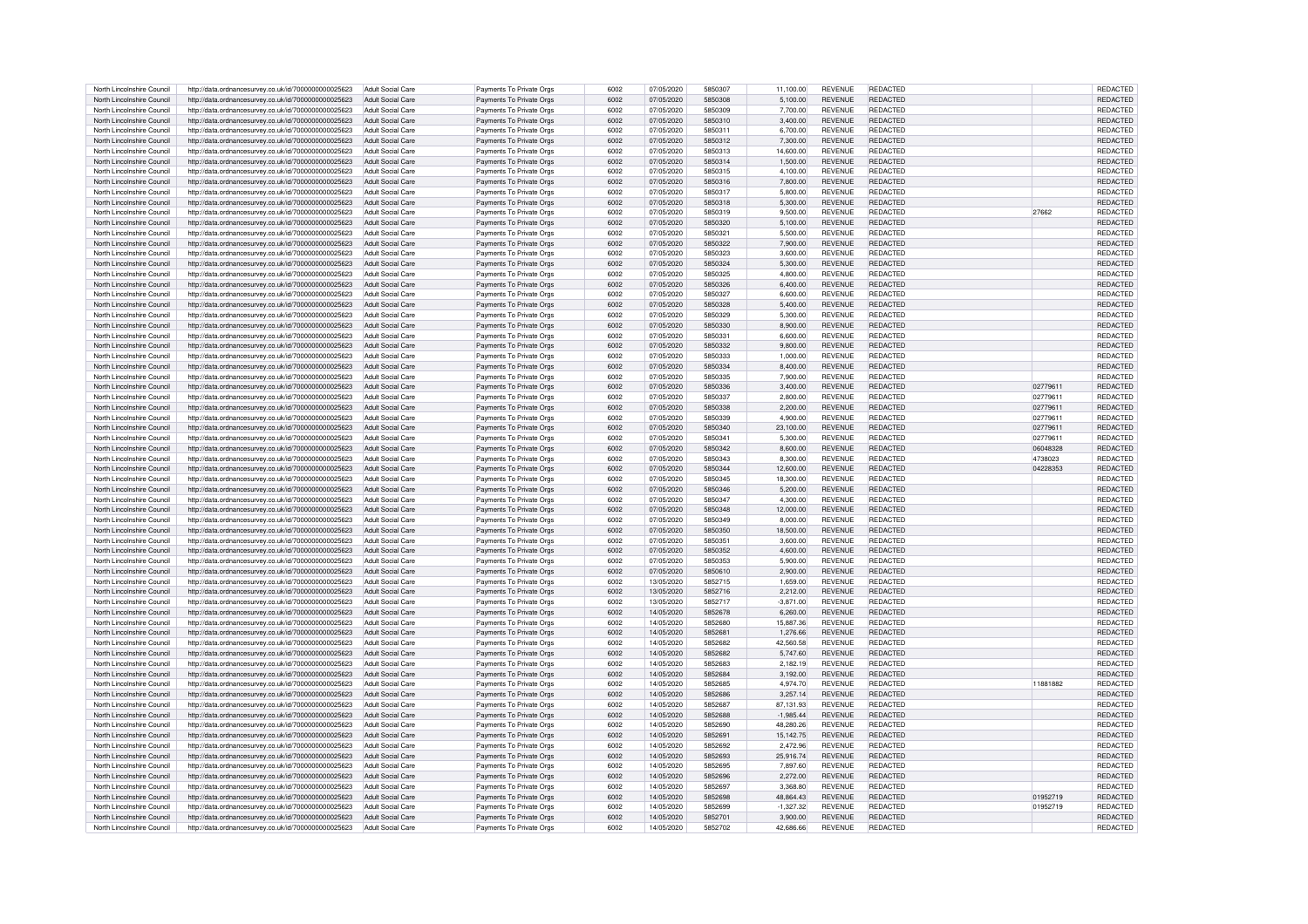| North Lincolnshire Council | http://data.ordnancesurvey.co.uk/id/7000000000025623 | <b>Adult Social Care</b> | Payments To Private Orgs | 6002 | 14/05/2020 | 5852703 | 10.930.77   | <b>REVENUE</b> | REDACTED        |         | <b>REDACTED</b> |
|----------------------------|------------------------------------------------------|--------------------------|--------------------------|------|------------|---------|-------------|----------------|-----------------|---------|-----------------|
|                            |                                                      |                          |                          |      |            |         |             |                |                 |         |                 |
| North Lincolnshire Council | http://data.ordnancesurvey.co.uk/id/7000000000025623 | Adult Social Care        | Payments To Private Orgs | 6002 | 14/05/2020 | 5852704 | $-1,243.89$ | <b>REVENUE</b> | REDACTED        |         | REDACTED        |
| North Lincolnshire Council | http://data.ordnancesurvey.co.uk/id/7000000000025623 | Adult Social Care        | Payments To Private Orgs | 6002 | 14/05/2020 | 5852705 | 2,008.00    | <b>REVENUE</b> | <b>REDACTED</b> |         | REDACTED        |
| North Lincolnshire Council | http://data.ordnancesurvey.co.uk/id/7000000000025623 | Adult Social Care        | Payments To Private Orgs | 6002 | 14/05/2020 | 5852706 | 2.254.80    | <b>REVENUE</b> | <b>REDACTED</b> |         | <b>REDACTE</b>  |
|                            |                                                      |                          |                          |      |            |         |             |                |                 |         |                 |
| North Lincolnshire Council | http://data.ordnancesurvey.co.uk/id/7000000000025623 | Adult Social Care        | Payments To Private Orgs | 6002 | 14/05/2020 | 5852707 | 13,483.52   | <b>REVENUE</b> | REDACTED        |         | REDACTED        |
| North Lincolnshire Council | http://data.ordnancesurvey.co.uk/id/7000000000025623 | Adult Social Care        | Payments To Private Orgs | 6002 | 14/05/2020 | 5852708 | 36,431.43   | <b>REVENUE</b> | REDACTED        |         | <b>REDACTED</b> |
| North Lincolnshire Council | http://data.ordnancesurvey.co.uk/id/7000000000025623 | Adult Social Care        | Payments To Private Orgs | 6002 | 14/05/2020 | 5852709 | 2.269.62    | <b>REVENUE</b> | REDACTED        |         | <b>REDACTED</b> |
|                            |                                                      |                          |                          |      |            |         |             |                |                 |         |                 |
| North Lincolnshire Council | http://data.ordnancesurvey.co.uk/id/7000000000025623 | Adult Social Care        | Payments To Private Orgs | 6002 | 14/05/2020 | 5852710 | 17,873.28   | <b>REVENUE</b> | <b>REDACTED</b> |         | <b>REDACTED</b> |
| North Lincolnshire Council | http://data.ordnancesurvey.co.uk/id/7000000000025623 | Adult Social Care        | Payments To Private Orgs | 6002 | 14/05/2020 | 5852711 | 29.452.61   | <b>REVENUE</b> | <b>REDACTED</b> |         | <b>REDACTED</b> |
|                            |                                                      |                          |                          |      |            |         |             |                |                 |         |                 |
| North Lincolnshire Council | http://data.ordnancesurvey.co.uk/id/7000000000025623 | Adult Social Care        | Payments To Private Orgs | 6002 | 14/05/2020 | 5852713 | 7.898.08    | <b>REVENUE</b> | <b>REDACTED</b> |         | <b>REDACTED</b> |
| North Lincolnshire Council | http://data.ordnancesurvey.co.uk/id/7000000000025623 | Adult Social Care        | Payments To Private Orgs | 6002 | 14/05/2020 | 5852714 | 1,873.20    | <b>REVENUE</b> | <b>REDACTED</b> | 27662R  | <b>REDACTED</b> |
| North Lincolnshire Council | http://data.ordnancesurvey.co.uk/id/7000000000025623 | Adult Social Care        | Payments To Private Orgs | 6002 | 14/05/2020 | 5852718 | 29,532.33   | <b>REVENUE</b> | <b>REDACTED</b> |         | <b>REDACTED</b> |
|                            |                                                      |                          |                          |      |            |         |             |                |                 |         |                 |
| North Lincolnshire Council | http://data.ordnancesurvey.co.uk/id/7000000000025623 | <b>Adult Social Care</b> | Payments To Private Orgs | 6002 | 14/05/2020 | 5852719 | 78.57       | <b>REVENUE</b> | REDACTED        |         | <b>REDACTED</b> |
| North Lincolnshire Council | http://data.ordnancesurvey.co.uk/id/7000000000025623 | Adult Social Care        | Payments To Private Orgs | 6002 | 14/05/2020 | 5852720 | 1.835.20    | <b>REVENUE</b> | REDACTED        |         | REDACTED        |
| North Lincolnshire Council | http://data.ordnancesurvey.co.uk/id/7000000000025623 | Adult Social Care        | Payments To Private Orgs | 6002 | 14/05/2020 | 585272  | 60.986.22   | <b>REVENUE</b> | <b>REDACTED</b> |         | <b>REDACTED</b> |
|                            |                                                      |                          |                          |      |            |         |             |                |                 |         |                 |
| North Lincolnshire Council | http://data.ordnancesurvey.co.uk/id/7000000000025623 | Adult Social Care        | Payments To Private Orgs | 6002 | 14/05/2020 | 5852722 | 8.742.67    | <b>REVENUE</b> | <b>REDACTED</b> |         | <b>REDACTED</b> |
| North Lincolnshire Council | http://data.ordnancesurvey.co.uk/id/7000000000025623 | Adult Social Care        | Payments To Private Orgs | 6002 | 14/05/2020 | 5852724 | 1,618.36    | <b>REVENUE</b> | REDACTED        |         | REDACTED        |
| North Lincolnshire Council | http://data.ordnancesurvey.co.uk/id/7000000000025623 | Adult Social Care        | Payments To Private Orgs | 6002 | 14/05/2020 | 5852724 | 6.580.00    | <b>REVENUE</b> | REDACTED        |         | <b>REDACTED</b> |
|                            |                                                      |                          |                          |      |            |         |             |                |                 |         |                 |
| North Lincolnshire Council | http://data.ordnancesurvey.co.uk/id/7000000000025623 | Adult Social Care        | Payments To Private Orgs | 6002 | 14/05/2020 | 5852725 | 2.008.00    | <b>REVENUE</b> | REDACTED        |         | <b>REDACTED</b> |
| North Lincolnshire Council | http://data.ordnancesurvey.co.uk/id/7000000000025623 | Adult Social Care        | Payments To Private Orgs | cona | 14/05/2020 | 5852727 | 2.010.64    | <b>REVENUE</b> | <b>REDACTED</b> |         | <b>REDACTED</b> |
|                            |                                                      |                          |                          | 6002 | 14/05/2020 | 5852728 |             | <b>REVENUE</b> | REDACTED        |         | <b>REDACTED</b> |
| North Lincolnshire Council | http://data.ordnancesurvey.co.uk/id/7000000000025623 | <b>Adult Social Care</b> | Payments To Private Orgs |      |            |         | 5,027.60    |                |                 |         |                 |
| North Lincolnshire Council | http://data.ordnancesurvey.co.uk/id/7000000000025623 | Adult Social Care        | Payments To Private Orgs | 6002 | 14/05/2020 | 5852730 | 8.385.24    | <b>REVENUE</b> | REDACTED        |         | <b>REDACTED</b> |
| North Lincolnshire Council | http://data.ordnancesurvey.co.uk/id/7000000000025623 | <b>Adult Social Care</b> | Payments To Private Orgs | 6002 | 14/05/2020 | 5852731 | 5,052.32    | <b>REVENUE</b> | REDACTED        |         | <b>REDACTED</b> |
|                            |                                                      |                          |                          | 6002 |            | 5852732 |             |                |                 |         |                 |
| North Lincolnshire Council | http://data.ordnancesurvey.co.uk/id/7000000000025623 | Adult Social Care        | Payments To Private Orgs |      | 14/05/2020 |         | 20,405.76   | REVENUE        | REDACTED        |         | REDACTED        |
| North Lincolnshire Council | http://data.ordnancesurvey.co.uk/id/7000000000025623 | Adult Social Care        | Payments To Private Orgs | 6002 | 14/05/2020 | 5852733 | $-618.28$   | <b>REVENUE</b> | REDACTED        |         | <b>REDACTED</b> |
| North Lincolnshire Council | http://data.ordnancesurvey.co.uk/id/7000000000025623 | Adult Social Care        | Payments To Private Orgs | 6002 | 14/05/2020 | 5852734 | 22,769.96   | REVENUE        | <b>REDACTED</b> |         | <b>REDACTED</b> |
|                            |                                                      |                          |                          |      |            |         |             |                |                 |         |                 |
| North Lincolnshire Council | http://data.ordnancesurvey.co.uk/id/7000000000025623 | Adult Social Care        | Payments To Private Orgs | 6002 | 14/05/2020 | 5852735 | 736.52      | <b>REVENUE</b> | <b>REDACTED</b> |         | REDACTED        |
| North Lincolnshire Council | http://data.ordnancesurvey.co.uk/id/7000000000025623 | Adult Social Care        | Payments To Private Orgs | 6002 | 14/05/2020 | 5852736 | 1.962.93    | REVENUE        | REDACTED        |         | REDACTED        |
| North Lincolnshire Council | http://data.ordnancesurvey.co.uk/id/7000000000025623 | Adult Social Care        | Payments To Private Orgs | 6002 | 14/05/2020 | 5852737 | 1,893.20    | <b>REVENUE</b> | REDACTED        |         | REDACTED        |
|                            |                                                      |                          |                          |      |            |         |             |                |                 |         |                 |
| North Lincolnshire Council | http://data.ordnancesurvey.co.uk/id/7000000000025623 | Adult Social Care        | Payments To Private Orgs | 6002 | 14/05/2020 | 5852738 | 8.183.44    | <b>REVENUE</b> | <b>REDACTED</b> |         | <b>REDACTED</b> |
| North Lincolnshire Council | http://data.ordnancesurvey.co.uk/id/7000000000025623 | <b>Adult Social Care</b> | Payments To Private Orgs | 6002 | 14/05/2020 | 5852739 | 4,500.00    | <b>REVENUE</b> | <b>REDACTED</b> |         | REDACTED        |
| North Lincolnshire Council |                                                      |                          |                          | 6002 | 14/05/2020 | 5852740 | 2,789.20    | <b>REVENUF</b> | <b>REDACTED</b> |         | REDACTED        |
|                            | http://data.ordnancesurvey.co.uk/id/7000000000025623 | Adult Social Care        | Payments To Private Orgs |      |            |         |             |                |                 |         |                 |
| North Lincolnshire Council | http://data.ordnancesurvey.co.uk/id/7000000000025623 | Adult Social Care        | Payments To Private Orgs | 6002 | 14/05/2020 | 585274  | 30.331.84   | <b>REVENUE</b> | REDACTED        | 27662   | REDACTED        |
| North Lincolnshire Council | http://data.ordnancesurvey.co.uk/id/7000000000025623 | Adult Social Care        | Payments To Private Orgs | 6002 | 14/05/2020 | 5852742 | 2.189.32    | <b>REVENUE</b> | <b>REDACTED</b> | 27662   | REDACTED        |
|                            |                                                      |                          |                          |      |            | 5852743 |             |                | <b>REDACTED</b> |         |                 |
| North Lincolnshire Council | http://data.ordnancesurvey.co.uk/id/7000000000025623 | Adult Social Care        | Payments To Private Orgs | 6002 | 14/05/2020 |         | 51,542.52   | <b>REVENUE</b> |                 | 27662   | REDACTED        |
| North Lincolnshire Council | http://data.ordnancesurvey.co.uk/id/7000000000025623 | Adult Social Care        | Payments To Private Oras | 6002 | 14/05/2020 | 5852743 | 2,290.20    | <b>REVENUE</b> | REDACTED        | 27662   | <b>REDACTED</b> |
| North Lincolnshire Council | http://data.ordnancesurvey.co.uk/id/7000000000025623 | <b>Adult Social Care</b> | Payments To Private Oras | 6002 | 14/05/2020 | 5852744 | 6.175.05    | <b>REVENUE</b> | REDACTED        | 27662   | REDACTED        |
|                            |                                                      |                          |                          |      |            |         |             |                |                 |         |                 |
| North Lincolnshire Council | http://data.ordnancesurvey.co.uk/id/7000000000025623 | <b>Adult Social Care</b> | Payments To Private Orgs | 6002 | 14/05/2020 | 5852746 | 34.974.16   | <b>REVENUE</b> | <b>REDACTED</b> |         | <b>REDACTED</b> |
| North Lincolnshire Council | http://data.ordnancesurvey.co.uk/id/7000000000025623 | Adult Social Care        | Payments To Private Orgs | 6002 | 14/05/2020 | 5852747 | 23,831.04   | <b>REVENUE</b> | <b>REDACTED</b> |         | REDACTED        |
| North Lincolnshire Council | http://data.ordnancesurvey.co.uk/id/7000000000025623 | Adult Social Care        | Payments To Private Orgs | 6002 | 14/05/2020 | 5852748 | $-780.18$   | REVENUE        | REDACTED        |         | REDACTED        |
|                            |                                                      |                          |                          |      |            |         |             |                |                 |         |                 |
| North Lincolnshire Council | http://data.ordnancesurvey.co.uk/id/7000000000025623 | Adult Social Care        | Payments To Private Orgs | 6002 | 14/05/2020 | 5852749 | 780.18      | <b>REVENUE</b> | <b>REDACTED</b> |         | <b>REDACTED</b> |
| North Lincolnshire Council | http://data.ordnancesurvey.co.uk/id/7000000000025623 | Adult Social Care        | Payments To Private Orgs | 6002 | 14/05/2020 | 5852750 | $-1.024.96$ | <b>REVENUE</b> | <b>REDACTED</b> |         | <b>REDACTED</b> |
| North Lincolnshire Council |                                                      | Adult Social Care        | Payments To Private Orgs | 6002 | 14/05/2020 | 5852751 | 14.349.44   | <b>REVENUE</b> | <b>REDACTED</b> |         | <b>REDACTED</b> |
|                            | http://data.ordnancesurvey.co.uk/id/7000000000025623 |                          |                          |      |            |         |             |                |                 |         |                 |
| North Lincolnshire Council | http://data.ordnancesurvey.co.uk/id/7000000000025623 | Adult Social Care        | Payments To Private Orgs | 6002 | 14/05/2020 | 5852752 | 6,053.76    | <b>REVENUE</b> | <b>REDACTED</b> |         | <b>REDACTED</b> |
| North Lincolnshire Council | http://data.ordnancesurvey.co.uk/id/7000000000025623 | Adult Social Care        | Payments To Private Orgs | 6002 | 14/05/2020 | 5852753 | 864.82      | <b>REVENUE</b> | REDACTED        |         | <b>REDACTED</b> |
|                            |                                                      |                          |                          |      |            |         |             |                |                 |         |                 |
| North Lincolnshire Council | http://data.ordnancesurvey.co.uk/id/7000000000025623 | Adult Social Care        | Payments To Private Orgs | 6002 | 14/05/2020 | 5852755 | 36,925.72   | REVENUE        | REDACTED        |         | <b>REDACTE</b>  |
| North Lincolnshire Council | http://data.ordnancesurvey.co.uk/id/7000000000025623 | Adult Social Care        | Payments To Private Orgs | 6002 | 14/05/2020 | 5852757 | 16, 121.27  | <b>REVENUE</b> | REDACTED        |         | <b>REDACTEI</b> |
| North Lincolnshire Council | http://data.ordnancesurvey.co.uk/id/7000000000025623 | Adult Social Care        | Payments To Private Orgs | 6002 | 14/05/2020 | 5852758 | 12.115.52   | REVENUE        | REDACTED        |         | REDACTE         |
|                            |                                                      |                          |                          |      |            |         |             |                |                 |         |                 |
| North Lincolnshire Council | http://data.ordnancesurvey.co.uk/id/7000000000025623 | Adult Social Care        | Payments To Private Oras | 6002 | 14/05/2020 | 5852760 | 1.984.36    | <b>REVENUE</b> | REDACTED        |         | <b>REDACTE</b>  |
| North Lincolnshire Council | http://data.ordnancesurvey.co.uk/id/7000000000025623 | Adult Social Care        | Payments To Private Orgs | 6002 | 14/05/2020 | 5852761 | 19,076.60   | REVENUE        | <b>REDACTED</b> |         | <b>REDACTE</b>  |
| North Lincolnshire Council | http://data.ordnancesurvey.co.uk/id/7000000000025623 | Adult Social Care        | Payments To Private Orgs | 6002 | 14/05/2020 | 5852762 | 4.800.00    | <b>REVENUE</b> | REDACTED        | 5049402 | REDACTED        |
|                            |                                                      |                          |                          |      |            |         |             |                |                 |         |                 |
| North Lincolnshire Council | http://data.ordnancesurvey.co.uk/id/7000000000025623 | Adult Social Care        | Payments To Private Oras | 6002 | 14/05/2020 | 5852763 | 1,204.20    | <b>REVENUE</b> | REDACTED        |         | <b>REDACTED</b> |
| North Lincolnshire Council | http://data.ordnancesurvey.co.uk/id/7000000000025623 | Adult Social Care        | Payments To Private Orgs | 6002 | 14/05/2020 | 5852764 | 669.00      | <b>REVENUE</b> | <b>REDACTED</b> |         | <b>REDACTED</b> |
| North Lincolnshire Council | http://data.ordnancesurvey.co.uk/id/7000000000025623 | Adult Social Care        | Payments To Private Orgs | 6002 | 14/05/2020 | 5852765 | 3.850.00    | <b>REVENUE</b> | REDACTED        |         | <b>REDACTED</b> |
|                            |                                                      |                          |                          |      |            |         |             |                |                 |         |                 |
| North Lincolnshire Council | http://data.ordnancesurvey.co.uk/id/7000000000025623 | Adult Social Care        | Payments To Private Orgs | 6002 | 14/05/2020 | 5852766 | 7.229.44    | <b>REVENUE</b> | <b>REDACTED</b> |         | <b>REDACTED</b> |
| North Lincolnshire Council | http://data.ordnancesurvey.co.uk/id/7000000000025623 | Adult Social Care        | Payments To Private Orgs | 6002 | 14/05/2020 | 5852767 | 3.188.00    | <b>REVENUE</b> | REDACTED        |         | REDACTE         |
| North Lincolnshire Council | http://data.ordnancesurvey.co.uk/id/7000000000025623 | Adult Social Care        | Payments To Private Orgs | 6002 | 14/05/2020 | 5852768 | 1.654.32    | <b>REVENUE</b> | REDACTED        |         | REDACTED        |
|                            |                                                      |                          |                          |      |            |         |             |                |                 |         |                 |
| North Lincolnshire Council | http://data.ordnancesurvey.co.uk/id/7000000000025623 | Adult Social Care        | Payments To Private Orgs | 6002 | 14/05/2020 | 5852769 | 21,227.52   | REVENUE        | REDACTED        |         | REDACTED        |
| North Lincolnshire Council | http://data.ordnancesurvey.co.uk/id/7000000000025623 | Adult Social Care        | Payments To Private Orgs | 6002 | 14/05/2020 | 5852769 | 4,883.25    | <b>REVENUE</b> | REDACTED        |         | REDACTED        |
| North Lincolnshire Council |                                                      | Adult Social Care        |                          | 6002 | 14/05/2020 | 5852770 | 338.00      | <b>REVENUE</b> | REDACTED        |         | <b>REDACTED</b> |
|                            | http://data.ordnancesurvey.co.uk/id/7000000000025623 |                          | Payments To Private Orgs |      |            |         |             |                |                 |         |                 |
| North Lincolnshire Council | http://data.ordnancesurvey.co.uk/id/7000000000025623 | <b>Adult Social Care</b> | Payments To Private Orgs | 6002 | 14/05/2020 | 585277  | 22,749.12   | <b>REVENUE</b> | <b>REDACTED</b> |         | <b>REDACTED</b> |
| North Lincolnshire Council | http://data.ordnancesurvey.co.uk/id/7000000000025623 | <b>Adult Social Care</b> | Payments To Private Orgs | 6002 | 14/05/2020 | 585277  | 2,049.92    | <b>REVENUE</b> | <b>REDACTED</b> |         | REDACTED        |
|                            |                                                      |                          |                          |      |            |         |             |                |                 |         |                 |
| North Lincolnshire Council | http://data.ordnancesurvey.co.uk/id/7000000000025623 | Adult Social Care        | Payments To Private Orgs | 6002 | 14/05/2020 | 5852772 | 29.841.78   | <b>REVENUE</b> | REDACTED        |         | <b>REDACTED</b> |
| North Lincolnshire Council | http://data.ordnancesurvey.co.uk/id/7000000000025623 | Adult Social Care        | Payments To Private Orgs | 6002 | 14/05/2020 | 5852773 | 2,025.39    | REVENUE        | REDACTED        |         | REDACTED        |
| North Lincolnshire Council | http://data.ordnancesurvey.co.uk/id/7000000000025623 | Adult Social Care        | Payments To Private Orgs | 6002 | 14/05/2020 | 5852775 | 4.551.84    | <b>REVENUE</b> | <b>REDACTED</b> |         | <b>REDACTED</b> |
|                            |                                                      |                          |                          |      |            |         |             |                |                 |         |                 |
| North Lincolnshire Council | http://data.ordnancesurvey.co.uk/id/7000000000025623 | Adult Social Care        | Payments To Private Orgs | 6002 | 14/05/2020 | 5852776 | 2.316.16    | <b>REVENUE</b> | <b>REDACTED</b> |         | <b>REDACTED</b> |
| North Lincolnshire Council | http://data.ordnancesurvey.co.uk/id/7000000000025623 | <b>Adult Social Care</b> | Payments To Private Orgs | 6002 | 14/05/2020 | 5852777 | 2.523.00    | <b>REVENUE</b> | <b>REDACTED</b> |         | REDACTED        |
| North Lincolnshire Council | http://data.ordnancesurvey.co.uk/id/7000000000025623 | Adult Social Care        | Payments To Private Orgs | 6002 | 14/05/2020 | 5852779 | 21,845.12   | <b>REVENUE</b> | REDACTED        |         | <b>REDACTED</b> |
|                            |                                                      |                          |                          |      |            |         |             |                |                 |         |                 |
| North Lincolnshire Council | http://data.ordnancesurvey.co.uk/id/7000000000025623 | <b>Adult Social Care</b> | Payments To Private Orgs | 6002 | 14/05/2020 | 5852780 | $-413.20$   | <b>REVENUE</b> | REDACTED        |         | <b>REDACTED</b> |
| North Lincolnshire Council | http://data.ordnancesurvey.co.uk/id/7000000000025623 | Adult Social Care        | Payments To Private Orgs | 6002 | 14/05/2020 | 585278  | 31,469.71   | REVENUE        | REDACTED        |         | REDACTED        |
| North Lincolnshire Council |                                                      | Adult Social Care        |                          | 6002 | 14/05/2020 | 5852783 | 10.779.72   | <b>REVENUE</b> | <b>REDACTED</b> |         | <b>REDACTED</b> |
|                            | http://data.ordnancesurvey.co.uk/id/7000000000025623 |                          | Payments To Private Orgs |      |            |         |             |                |                 |         |                 |
| North Lincolnshire Council | http://data.ordnancesurvey.co.uk/id/7000000000025623 | Adult Social Care        | Payments To Private Oras | 6002 | 14/05/2020 | 5852784 | 22.005.00   | <b>REVENUE</b> | REDACTED        |         | REDACTED        |
| North Lincolnshire Council | http://data.ordnancesurvey.co.uk/id/7000000000025623 | Adult Social Care        | Payments To Private Orgs | 6002 | 14/05/2020 | 5852785 | 24,031.04   | <b>REVENUE</b> | <b>REDACTED</b> |         | REDACTED        |
|                            |                                                      |                          |                          |      |            |         |             |                |                 |         |                 |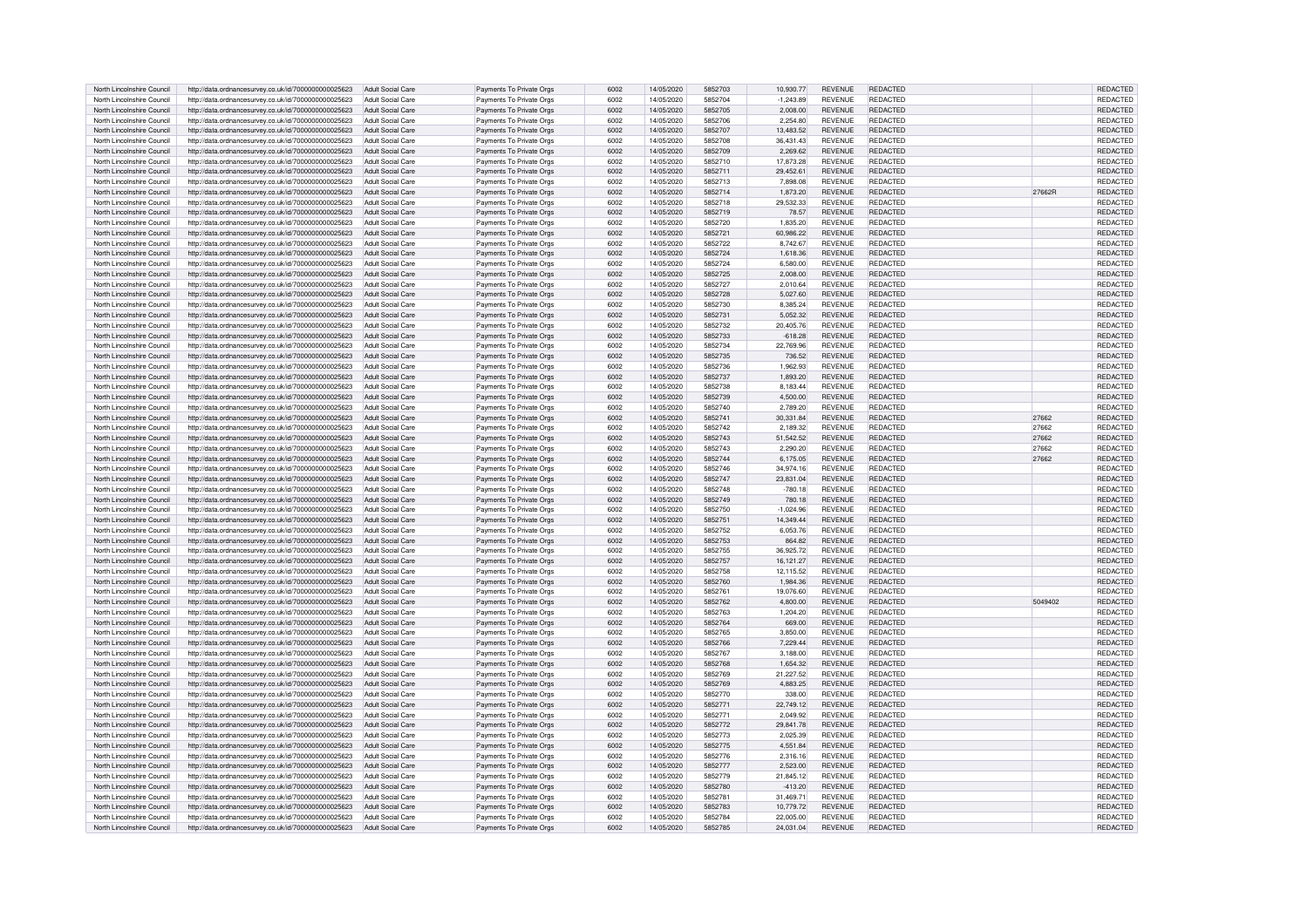| North Lincolnshire Council | http://data.ordnancesurvey.co.uk/id/7000000000025623 | Adult Social Care        | Payments To Private Orgs       | 6002 | 14/05/2020 | 5852786 | 21,960.00    | <b>REVENUE</b> | REDACTED        |          | <b>REDACTED</b> |
|----------------------------|------------------------------------------------------|--------------------------|--------------------------------|------|------------|---------|--------------|----------------|-----------------|----------|-----------------|
|                            |                                                      |                          |                                |      |            |         |              |                |                 |          |                 |
| North Lincolnshire Council | http://data.ordnancesurvey.co.uk/id/7000000000025623 | Adult Social Care        | Payments To Private Orgs       | 6002 | 14/05/2020 | 5852788 | 2,200.42     | <b>REVENUE</b> | REDACTED        |          | REDACTED        |
| North Lincolnshire Council | http://data.ordnancesurvey.co.uk/id/7000000000025623 | Adult Social Care        | Payments To Private Orgs       | 6002 | 14/05/2020 | 5852789 | 18,727.16    | REVENUE        | <b>REDACTED</b> |          | <b>REDACTE</b>  |
| North Lincolnshire Council | http://data.ordnancesurvey.co.uk/id/7000000000025623 | Adult Social Care        | Payments To Private Orgs       | 6002 | 14/05/2020 | 5852790 | 5.315.04     | <b>REVENUE</b> | <b>REDACTED</b> |          | <b>REDACTED</b> |
| North Lincolnshire Council | http://data.ordnancesurvey.co.uk/id/7000000000025623 | <b>Adult Social Care</b> | Payments To Private Orgs       | 6002 | 14/05/2020 | 5852791 | 6,848.00     | REVENUE        | REDACTED        |          | <b>REDACTED</b> |
| North Lincolnshire Council | http://data.ordnancesurvey.co.uk/id/7000000000025623 | Adult Social Care        | Payments To Private Orgs       | 6002 | 14/05/2020 | 5852792 | 37,383.20    | <b>REVENUE</b> | REDACTED        | 02779611 | <b>REDACTED</b> |
|                            |                                                      |                          |                                |      |            |         |              |                |                 |          |                 |
| North Lincolnshire Council | http://data.ordnancesurvey.co.uk/id/7000000000025623 | Adult Social Care        | Payments To Private Orgs       | 6002 | 14/05/2020 | 5852793 | 2.090.20     | <b>REVENUE</b> | <b>REDACTED</b> | 02779611 | <b>REDACTED</b> |
| North Lincolnshire Council | http://data.ordnancesurvey.co.uk/id/7000000000025623 | Adult Social Care        | Payments To Private Orgs       | 6002 | 14/05/2020 | 5852793 | 39,888.32    | <b>REVENUE</b> | <b>REDACTED</b> | 02779611 | <b>REDACTED</b> |
| North Lincolnshire Council | http://data.ordnancesurvey.co.uk/id/7000000000025623 | Adult Social Care        | Payments To Private Orgs       | 6002 | 14/05/2020 | 5852794 | 62.903.68    | <b>REVENUE</b> | <b>REDACTED</b> | 02779611 | <b>REDACTED</b> |
| North Lincolnshire Council |                                                      | Adult Social Care        |                                | 6002 | 14/05/2020 | 5852795 | $-679.47$    | <b>REVENUE</b> | <b>REDACTED</b> | 02779611 | <b>REDACTED</b> |
|                            | http://data.ordnancesurvey.co.uk/id/7000000000025623 |                          | Payments To Private Orgs       |      |            |         |              |                |                 |          |                 |
| North Lincolnshire Council | http://data.ordnancesurvey.co.uk/id/7000000000025623 | Adult Social Care        | Payments To Private Orgs       | 6002 | 14/05/2020 | 5852796 | 1.509.94     | <b>REVENUE</b> | <b>REDACTED</b> | 02779611 | <b>REDACTED</b> |
| North Lincolnshire Council | http://data.ordnancesurvey.co.uk/id/7000000000025623 | Adult Social Care        | Payments To Private Orgs       | 6002 | 14/05/2020 | 5852797 | 28.058.04    | <b>REVENUE</b> | <b>REDACTED</b> | 02779611 | <b>REDACTED</b> |
| North Lincolnshire Council | http://data.ordnancesurvey.co.uk/id/7000000000025623 | Adult Social Care        | Payments To Private Orgs       | 6002 | 14/05/2020 | 5852797 | 3.907.08     | <b>REVENUE</b> | REDACTED        | 02779611 | REDACTED        |
| North Lincolnshire Council | http://data.ordnancesurvey.co.uk/id/7000000000025623 | Adult Social Care        | Payments To Private Orgs       | 6002 | 14/05/2020 | 5852799 | 13.239.80    | <b>REVENUE</b> | REDACTED        | 02779611 | REDACTED        |
|                            |                                                      |                          |                                |      |            |         |              |                |                 |          |                 |
| North Lincolnshire Council | http://data.ordnancesurvey.co.uk/id/7000000000025623 | Adult Social Care        | Payments To Private Orgs       | 6002 | 14/05/2020 | 5852799 | 1.873.20     | <b>REVENUE</b> | <b>REDACTED</b> | 02779611 | <b>REDACTED</b> |
| North Lincolnshire Council | http://data.ordnancesurvey.co.uk/id/7000000000025623 | Adult Social Care        | Payments To Private Orgs       | 6002 | 14/05/2020 | 585280  | 2.008.00     | <b>REVENUE</b> | <b>REDACTED</b> | 02779611 | <b>REDACTED</b> |
| North Lincolnshire Council | http://data.ordnancesurvey.co.uk/id/7000000000025623 | Adult Social Care        | Payments To Private Orgs       | 6002 | 14/05/2020 | 5852802 | 10,883.00    | <b>REVENUE</b> | REDACTED        | 02779611 | REDACTED        |
| North Lincolnshire Council | http://data.ordnancesurvey.co.uk/id/7000000000025623 | Adult Social Care        | Payments To Private Orgs       | 6002 | 14/05/2020 | 5852802 | 2.090.20     | <b>REVENUE</b> | REDACTED        | 02779611 | <b>REDACTED</b> |
| North Lincolnshire Council |                                                      | Adult Social Care        |                                | 6002 | 14/05/2020 | 5852803 | $-1.045.10$  | <b>REVENUE</b> | REDACTED        | 02779611 | REDACTED        |
|                            | http://data.ordnancesurvey.co.uk/id/7000000000025623 |                          | Payments To Private Orgs       |      |            |         |              |                |                 |          |                 |
| North Lincolnshire Council | http://data.ordnancesurvey.co.uk/id/7000000000025623 | Adult Social Care        | Payments To Private Orgs       | 6002 | 14/05/2020 | 5852804 | 8.349.60     | <b>REVENUE</b> | <b>REDACTED</b> | 02779611 | REDACTED        |
| North Lincolnshire Council | http://data.ordnancesurvey.co.uk/id/7000000000025623 | Adult Social Care        | Payments To Private Orgs       | 6002 | 14/05/2020 | 5852805 | 10,451.00    | <b>REVENUE</b> | <b>REDACTED</b> | 02779611 | REDACTED        |
| North Lincolnshire Council | http://data.ordnancesurvey.co.uk/id/7000000000025623 | Adult Social Care        | Payments To Private Orgs       | 6002 | 14/05/2020 | 5852810 | 1,600.00     | <b>REVENUE</b> | REDACTED        |          | REDACTED        |
|                            |                                                      |                          |                                |      |            |         |              |                |                 |          |                 |
| North Lincolnshire Council | http://data.ordnancesurvey.co.uk/id/7000000000025623 | Adult Social Care        | Payments To Private Orgs       | 6002 | 14/05/2020 | 5852811 | 35,746.56    | <b>REVENUE</b> | REDACTED        | 06048328 | REDACTED        |
| North Lincolnshire Council | http://data.ordnancesurvey.co.uk/id/7000000000025623 | <b>Adult Social Care</b> | Payments To Private Orgs       | 6002 | 14/05/2020 | 5852812 | 2,478.00     | REVENUE        | REDACTED        |          | REDACTED        |
| North Lincolnshire Council | http://data.ordnancesurvey.co.uk/id/7000000000025623 | Adult Social Care        | Payments To Private Orgs       | 6002 | 14/05/2020 | 5852813 | 27.864.63    | <b>REVENUE</b> | REDACTED        | 4738023  | REDACTED        |
| North Lincolnshire Council | http://data.ordnancesurvey.co.uk/id/7000000000025623 | Adult Social Care        | Payments To Private Orgs       | 6002 | 14/05/2020 | 5852814 | 3,951.74     | <b>REVENUE</b> | <b>REDACTED</b> | 4738023  | <b>REDACTED</b> |
| North Lincolnshire Council | http://data.ordnancesurvey.co.uk/id/7000000000025623 | Adult Social Care        | Payments To Private Orgs       | 6002 | 14/05/2020 | 5852815 | 3,400.00     | <b>REVENUE</b> | <b>REDACTED</b> |          | <b>REDACTED</b> |
|                            |                                                      |                          |                                |      |            |         |              |                |                 |          |                 |
| North Lincolnshire Council | http://data.ordnancesurvey.co.uk/id/7000000000025623 | Adult Social Care        | Payments To Private Orgs       | 6002 | 14/05/2020 | 5852816 | 13,183.98    | <b>REVENUE</b> | REDACTED        | 04228353 | REDACTED        |
| North Lincolnshire Council | http://data.ordnancesurvey.co.uk/id/7000000000025623 | Adult Social Care        | Payments To Private Orgs       | 6002 | 14/05/2020 | 5852817 | 1,824.00     | REVENUE        | REDACTED        |          | REDACTED        |
| North Lincolnshire Council | http://data.ordnancesurvey.co.uk/id/7000000000025623 | Adult Social Care        | Payments To Private Orgs       | 6002 | 14/05/2020 | 5852818 | 2,616.00     | <b>REVENUE</b> | <b>REDACTED</b> |          | <b>REDACTED</b> |
| North Lincolnshire Council | http://data.ordnancesurvey.co.uk/id/7000000000025623 | Adult Social Care        | Payments To Private Orgs       | 6002 | 14/05/2020 | 5852819 | 38,570.81    | <b>REVENUE</b> | <b>REDACTED</b> |          | <b>REDACTED</b> |
|                            |                                                      |                          |                                |      |            | 5852820 |              |                | <b>REDACTED</b> |          |                 |
| North Lincolnshire Council | http://data.ordnancesurvey.co.uk/id/7000000000025623 | Adult Social Care        | Payments To Private Orgs       | 6002 | 14/05/2020 |         | 3.240.45     | <b>REVENUE</b> |                 |          | <b>REDACTED</b> |
| North Lincolnshire Council | http://data.ordnancesurvey.co.uk/id/7000000000025623 | Adult Social Care        | Payments To Private Orgs       | 6002 | 14/05/2020 | 5852822 | 13.696.89    | <b>REVENUE</b> | REDACTED        |          | <b>REDACTED</b> |
| North Lincolnshire Council | http://data.ordnancesurvey.co.uk/id/7000000000025623 | <b>Adult Social Care</b> | Payments To Private Orgs       | 6002 | 14/05/2020 | 5852824 | 1.852.00     | <b>REVENUE</b> | <b>REDACTED</b> |          | REDACTED        |
| North Lincolnshire Council | http://data.ordnancesurvey.co.uk/id/7000000000025623 | Adult Social Care        | Payments To Private Orgs       | 6002 | 14/05/2020 | 5852825 | 2,770.56     | <b>REVENUE</b> | REDACTED        |          | REDACTED        |
|                            |                                                      |                          |                                |      |            |         |              |                |                 |          |                 |
| North Lincolnshire Council | http://data.ordnancesurvey.co.uk/id/7000000000025623 | <b>Adult Social Care</b> | Payments To Private Orgs       | 6002 | 14/05/2020 | 5852826 | 15.028.03    | <b>REVENUE</b> | REDACTED        |          | <b>REDACTED</b> |
| North Lincolnshire Council | http://data.ordnancesurvey.co.uk/id/7000000000025623 | Adult Social Care        | Payments To Private Orgs       | 6002 | 14/05/2020 | 5852827 | 3.128.95     | <b>REVENUE</b> | REDACTED        |          | REDACTE         |
| North Lincolnshire Council | http://data.ordnancesurvey.co.uk/id/7000000000025623 | Adult Social Care        | Payments To Private Orgs       | 6002 | 14/05/2020 | 5852828 | 2,088.00     | <b>REVENUE</b> | <b>REDACTED</b> |          | <b>REDACTED</b> |
| North Lincolnshire Council | http://data.ordnancesurvey.co.uk/id/7000000000025623 | <b>Adult Social Care</b> | Payments To Private Orgs       | 6002 | 14/05/2020 | 5852830 | 2,352.00     | <b>REVENUE</b> | <b>REDACTED</b> |          | REDACTED        |
| North Lincolnshire Council | http://data.ordnancesurvey.co.uk/id/7000000000025623 | Adult Social Care        | Payments To Private Orgs       | 6002 | 14/05/2020 | 5852831 | 3,733.44     | <b>REVENUE</b> | REDACTED        |          | REDACTED        |
|                            |                                                      |                          |                                |      |            |         |              |                |                 |          |                 |
| North Lincolnshire Council | http://data.ordnancesurvey.co.uk/id/7000000000025623 | Adult Social Care        | Payments To Private Orgs       | 6002 | 14/05/2020 | 5852831 | 46,932.73    | <b>REVENUE</b> | <b>REDACTED</b> |          | <b>REDACTED</b> |
| North Lincolnshire Council | http://data.ordnancesurvey.co.uk/id/7000000000025623 | Adult Social Care        | Payments To Private Orgs       | 6002 | 14/05/2020 | 5852832 | 2,189.42     | <b>REVENUE</b> | <b>REDACTED</b> |          | REDACTED        |
| North Lincolnshire Council | http://data.ordnancesurvey.co.uk/id/7000000000025623 | Adult Social Care        | Payments To Private Orgs       | 6002 | 14/05/2020 | 5852833 | 2,760.20     | <b>REVENUE</b> | <b>REDACTED</b> |          | <b>REDACTED</b> |
| North Lincolnshire Council | http://data.ordnancesurvey.co.uk/id/7000000000025623 | <b>Adult Social Care</b> | Payments To Private Orgs       | 6002 | 14/05/2020 | 5852833 | 2,760.84     | <b>REVENUE</b> | REDACTED        |          | <b>REDACTED</b> |
|                            |                                                      |                          |                                |      |            |         |              |                |                 |          |                 |
| North Lincolnshire Council | http://data.ordnancesurvey.co.uk/id/7000000000025623 | Adult Social Care        | Payments To Private Orgs       | 6002 | 14/05/2020 | 5852834 | 12,153.16    | <b>REVENUE</b> | REDACTED        |          | <b>REDACTED</b> |
| North Lincolnshire Council | http://data.ordnancesurvey.co.uk/id/7000000000025623 | Adult Social Care        | Payments To Private Orgs       | 6002 | 14/05/2020 | 5852835 | 33,264.67    | <b>REVENUE</b> | REDACTED        |          | <b>REDACTE</b>  |
| North Lincolnshire Council | http://data.ordnancesurvey.co.uk/id/7000000000025623 | Adult Social Care        | Payments To Private Orgs       | 6002 | 14/05/2020 | 5852836 | $-9,040.97$  | REVENUE        | REDACTED        |          | <b>REDACTEI</b> |
| North Lincolnshire Council | http://data.ordnancesurvey.co.uk/id/7000000000025623 | Adult Social Care        | Payments To Private Orgs       | 6002 | 14/05/2020 | 5852838 | 4.340.00     | <b>REVENUE</b> | REDACTED        |          | REDACTE         |
|                            |                                                      |                          |                                |      |            |         |              |                |                 |          |                 |
| North Lincolnshire Council | http://data.ordnancesurvey.co.uk/id/7000000000025623 | Adult Social Care        | Payments To Private Oras       | 6002 | 14/05/2020 | 5852839 | 2.261.80     | <b>REVENUE</b> | REDACTED        |          | REDACTE         |
| North Lincolnshire Council | http://data.ordnancesurvey.co.uk/id/7000000000025623 | Adult Social Care        | Payments To Private Orgs       | 6002 | 14/05/2020 | 5852841 | 3,311.37     | <b>REVENUE</b> | <b>REDACTED</b> |          | <b>REDACTED</b> |
| North Lincolnshire Council | http://data.ordnancesurvey.co.uk/id/7000000000025623 | Adult Social Care        | Payments To Private Orgs       | 6002 | 14/05/2020 | 5852842 | 3.725.87     | <b>REVENUE</b> | REDACTED        |          | REDACTED        |
| North Lincolnshire Council | http://data.ordnancesurvey.co.uk/id/7000000000025623 | Adult Social Care        | Payments To Private Orgs       | 6002 | 14/05/2020 | 5852843 | 79,956.81    | <b>REVENUE</b> | REDACTED        |          | REDACTED        |
| North Lincolnshire Council | http://data.ordnancesurvey.co.uk/id/7000000000025623 | Adult Social Care        | Payments To Private Orgs       | 6002 | 14/05/2020 | 5852844 | 160.00       | <b>REVENUE</b> | <b>REDACTED</b> |          | <b>REDACTED</b> |
| North Lincolnshire Council |                                                      | Adult Social Care        |                                | 6002 | 14/05/2020 | 5852844 |              | <b>REVENUE</b> | <b>REDACTED</b> |          | REDACTED        |
|                            | http://data.ordnancesurvey.co.uk/id/7000000000025623 |                          | Payments To Private Orgs       |      |            |         | 24,551.04    |                |                 |          |                 |
| North Lincolnshire Council | http://data.ordnancesurvey.co.uk/id/7000000000025623 | Adult Social Care        | Payments To Private Orgs       | 6002 | 14/05/2020 | 5852845 | 7,195.04     | <b>REVENUE</b> | <b>REDACTED</b> |          | <b>REDACTED</b> |
| North Lincolnshire Council | http://data.ordnancesurvey.co.uk/id/7000000000025623 | <b>Adult Social Care</b> | Payments To Private Orgs       | 6002 | 14/05/2020 | 5852847 | 4.182.88     | <b>REVENUE</b> | REDACTED        | 02779611 | REDACTE         |
| North Lincolnshire Council | http://data.ordnancesurvey.co.uk/id/7000000000025623 | Adult Social Care        | Payments To Private Orgs       | 6002 | 14/05/2020 | 5852848 | 2.184.56     | <b>REVENUE</b> | <b>REDACTED</b> |          | REDACTED        |
|                            |                                                      |                          |                                |      |            |         |              |                |                 |          |                 |
| North Lincolnshire Council | http://data.ordnancesurvey.co.uk/id/7000000000025623 | <b>Adult Social Care</b> | Payments To Private Orgs       | 6002 | 14/05/2020 | 5852849 | 22,270.67    | <b>REVENUE</b> | REDACTED        |          | REDACTED        |
| North Lincolnshire Council | http://data.ordnancesurvey.co.uk/id/7000000000025623 | Adult Social Care        | Payments To Private Orgs       | 6002 | 14/05/2020 | 5852850 | 709.26       | <b>REVENUE</b> | REDACTED        |          | REDACTED        |
| North Lincolnshire Council | http://data.ordnancesurvey.co.uk/id/7000000000025623 | <b>Adult Social Care</b> | Payments To Private Orgs       | 6002 | 14/05/2020 | 585285  | 292.85       | <b>REVENUE</b> | REDACTED        |          | <b>REDACTED</b> |
| North Lincolnshire Council | http://data.ordnancesurvey.co.uk/id/7000000000025623 | <b>Adult Social Care</b> | Payments To Private Orgs       | 6002 | 14/05/2020 | 5852852 | 37.213.58    | <b>REVENUE</b> | <b>REDACTED</b> |          | <b>REDACTED</b> |
| North Lincolnshire Council | http://data.ordnancesurvey.co.uk/id/7000000000025623 | Adult Social Care        | Payments To Private Orgs       | 6002 | 14/05/2020 | 5852853 | 13.930.39    | <b>REVENUE</b> | <b>REDACTED</b> |          | REDACTED        |
|                            |                                                      |                          |                                |      |            |         |              |                |                 |          |                 |
| North Lincolnshire Council | http://data.ordnancesurvev.co.uk/id/7000000000025623 | Adult Social Care        | Payments To Private Orgs       | 6002 | 27/05/2020 | 5853103 | 8.169.90     | <b>REVENUE</b> | REDACTED        |          | REDACTED        |
| North Lincolnshire Council | http://data.ordnancesurvey.co.uk/id/7000000000025623 | Adult Social Care        | Residential Care Income        | 9078 | 13/05/2020 | 5852715 | $-254.67$    | <b>REVENUE</b> | REDACTED        |          | REDACTED        |
| North Lincolnshire Council | http://data.ordnancesurvey.co.uk/id/7000000000025623 | Adult Social Care        | <b>Residential Care Income</b> | 9078 | 13/05/2020 | 5852716 | $-339.56$    | <b>REVENUE</b> | <b>REDACTED</b> |          | <b>REDACTED</b> |
| North Lincolnshire Council | http://data.ordnancesurvey.co.uk/id/7000000000025623 | <b>Adult Social Care</b> | Residential Care Income        | 9078 | 13/05/2020 | 5852717 | 594.23       | <b>REVENUE</b> | <b>REDACTED</b> |          | <b>REDACTED</b> |
|                            |                                                      |                          |                                |      |            |         |              |                |                 |          |                 |
| North Lincolnshire Council | http://data.ordnancesurvey.co.uk/id/7000000000025623 | Adult Social Care        | Residential Care Income        | 9078 | 14/05/2020 | 5852680 | $-5.543.36$  | <b>REVENUE</b> | <b>REDACTED</b> |          | REDACTED        |
| North Lincolnshire Council | http://data.ordnancesurvey.co.uk/id/7000000000025623 | <b>Adult Social Care</b> | Residential Care Income        | 9078 | 14/05/2020 | 5852682 | $-853.20$    | <b>REVENUE</b> | REDACTED        |          | <b>REDACTED</b> |
| North Lincolnshire Council | http://data.ordnancesurvey.co.uk/id/7000000000025623 | Adult Social Care        | Residential Care Income        | 9078 | 14/05/2020 | 5852687 | $-26.673.69$ | <b>REVENUE</b> | REDACTED        |          | <b>REDACTED</b> |
| North Lincolnshire Council | http://data.ordnancesurvey.co.uk/id/7000000000025623 | Adult Social Care        | Residential Care Income        | 9078 | 14/05/2020 | 5852688 | 3,740.09     | <b>REVENUE</b> | REDACTED        |          | REDACTED        |
| North Lincolnshire Council |                                                      | Adult Social Care        | <b>Residential Care Income</b> | 9078 | 14/05/2020 | 5852690 | $-14.796.86$ | REVENUE        | <b>REDACTED</b> |          | <b>REDACTED</b> |
|                            | http://data.ordnancesurvey.co.uk/id/7000000000025623 |                          |                                |      |            |         |              |                |                 |          |                 |
| North Lincolnshire Council | http://data.ordnancesurvey.co.uk/id/7000000000025623 | Adult Social Care        | Residential Care Income        | 9078 | 14/05/2020 | 585269  | 200.80       | <b>REVENUE</b> | REDACTED        |          | REDACTED        |
| North Lincolnshire Council | http://data.ordnancesurvey.co.uk/id/7000000000025623 | Adult Social Care        | Residential Care Income        | 9078 | 14/05/2020 | 5852693 | $-9,484.00$  | <b>REVENUE</b> | <b>REDACTED</b> |          | REDACTED        |
|                            |                                                      |                          |                                |      |            |         |              |                |                 |          |                 |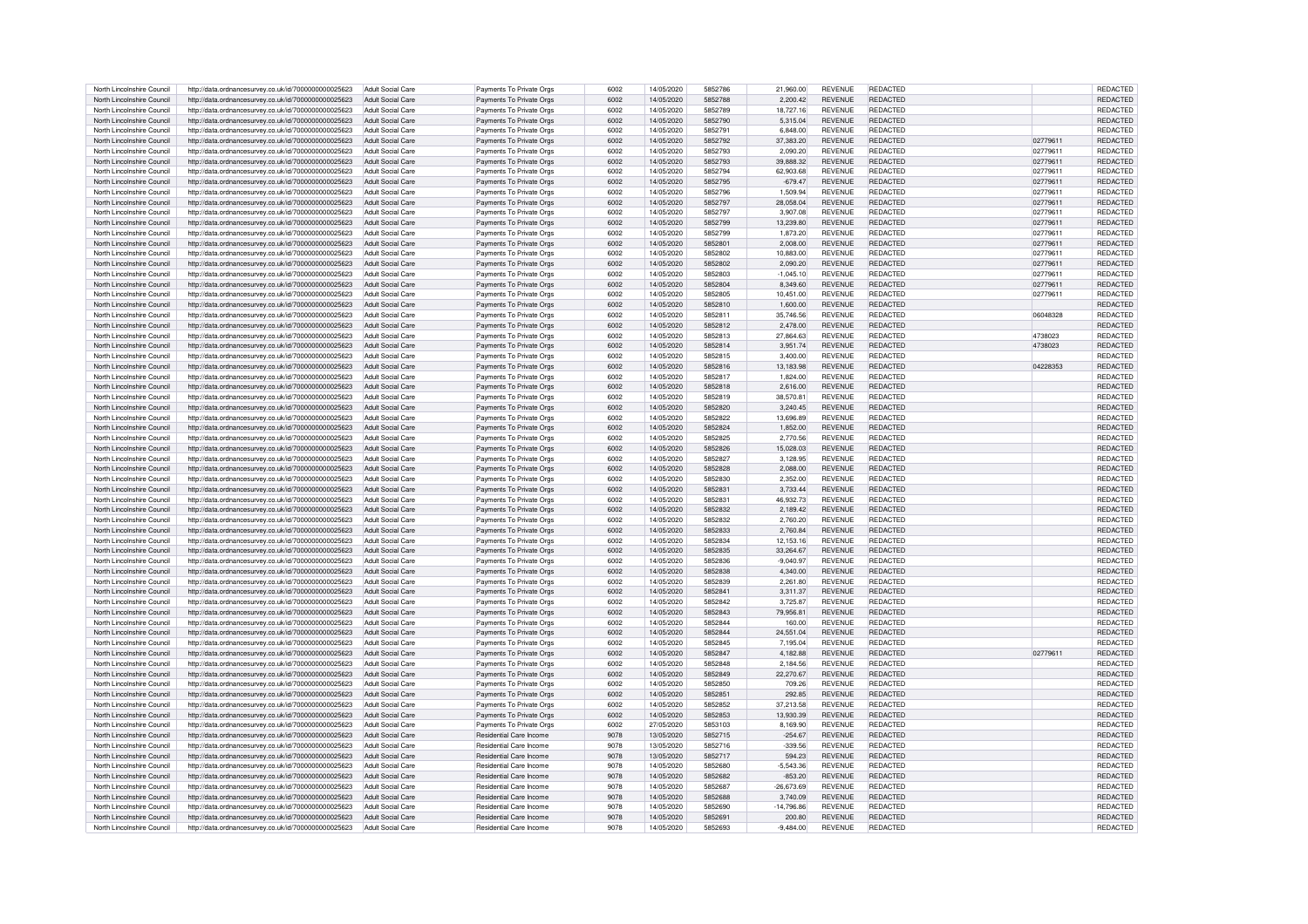|                            |                                                      |                          |                                | 9078 |            | 5852698 |              | <b>REVENUE</b> | REDACTED        |          | REDACTED        |
|----------------------------|------------------------------------------------------|--------------------------|--------------------------------|------|------------|---------|--------------|----------------|-----------------|----------|-----------------|
| North Lincolnshire Council | http://data.ordnancesurvey.co.uk/id/7000000000025623 | <b>Adult Social Care</b> | Residential Care Income        |      | 14/05/2020 |         | $-9,925.82$  |                |                 | 01952719 |                 |
| North Lincolnshire Council | http://data.ordnancesurvey.co.uk/id/7000000000025623 | Adult Social Care        | Residential Care Income        | 9078 | 14/05/2020 | 5852702 | $-14,434.71$ | <b>REVENUE</b> | REDACTED        |          | <b>REDACTEI</b> |
| North Lincolnshire Council | http://data.ordnancesurvey.co.uk/id/7000000000025623 | Adult Social Care        | Residential Care Income        | 9078 | 14/05/2020 | 5852703 | 357.91       | <b>REVENUE</b> | <b>REDACTED</b> |          | <b>REDACTED</b> |
| North Lincolnshire Council |                                                      | Adult Social Care        | <b>Besidential Care Income</b> | 9078 | 14/05/2020 | 5852704 | $-103.28$    | <b>REVENUE</b> | <b>REDACTED</b> |          | <b>REDACTEI</b> |
|                            | http://data.ordnancesurvey.co.uk/id/7000000000025623 |                          |                                |      |            |         |              |                |                 |          |                 |
| North Lincolnshire Council | http://data.ordnancesurvey.co.uk/id/7000000000025623 | Adult Social Care        | Residential Care Income        | 9078 | 14/05/2020 | 5852707 | $-5,040.40$  | <b>REVENUE</b> | <b>REDACTED</b> |          | <b>REDACTED</b> |
| North Lincolnshire Council | http://data.ordnancesurvey.co.uk/id/7000000000025623 | <b>Adult Social Care</b> | Residential Care Income        | 9078 | 14/05/2020 | 5852708 | $-766.92$    | <b>REVENUE</b> | REDACTED        |          | <b>REDACTE</b>  |
| North Lincolnshire Council | http://data.ordnancesurvey.co.uk/id/7000000000025623 | Adult Social Care        | <b>Besidential Care Income</b> | 9078 | 14/05/2020 | 5852709 | $-4.947.84$  | <b>REVENUE</b> | REDACTED        |          | <b>REDACTED</b> |
|                            |                                                      |                          |                                |      |            |         |              |                |                 |          |                 |
| North Lincolnshire Council | http://data.ordnancesurvey.co.uk/id/7000000000025623 | Adult Social Care        | Residential Care Income        | 9078 | 14/05/2020 | 5852710 | $-3,587.96$  | <b>REVENUE</b> | <b>REDACTED</b> |          | <b>REDACTED</b> |
| North Lincolnshire Council | http://data.ordnancesurvey.co.uk/id/7000000000025623 | <b>Adult Social Care</b> | <b>Besidential Care Income</b> | 9078 | 14/05/2020 | 5852711 | $-6,209.74$  | <b>REVENUE</b> | <b>REDACTED</b> |          | <b>REDACTED</b> |
| North Lincolnshire Council | http://data.ordnancesurvey.co.uk/id/7000000000025623 | Adult Social Care        | <b>Besidential Care Income</b> | 9078 | 14/05/2020 | 5852718 | $-8.353.75$  | <b>REVENUE</b> | <b>REDACTED</b> |          | <b>REDACTED</b> |
| North Lincolnshire Council |                                                      |                          | <b>Besidential Care Income</b> | 9078 | 14/05/2020 | 5852719 | 195.71       | <b>REVENUE</b> | <b>REDACTED</b> |          | <b>REDACTED</b> |
|                            | http://data.ordnancesurvey.co.uk/id/7000000000025623 | Adult Social Care        |                                |      |            |         |              |                |                 |          |                 |
| North Lincolnshire Council | http://data.ordnancesurvey.co.uk/id/7000000000025623 | Adult Social Care        | <b>Besidential Care Income</b> | 9078 | 14/05/2020 | 5852721 | $-22,559.53$ | <b>REVENUE</b> | <b>REDACTED</b> |          | REDACTED        |
| North Lincolnshire Council | http://data.ordnancesurvey.co.uk/id/7000000000025623 | <b>Adult Social Care</b> | Residential Care Income        | 9078 | 14/05/2020 | 5852722 | 354.20       | <b>REVENUE</b> | <b>REDACTED</b> |          | REDACTED        |
| North Lincolnshire Council | http://data.ordnancesurvey.co.uk/id/7000000000025623 | Adult Social Care        | Residential Care Income        | 9078 | 14/05/2020 | 5852725 | $-414.20$    | <b>REVENUE</b> | REDACTED        |          | REDACTED        |
|                            |                                                      |                          |                                |      |            |         |              |                |                 |          |                 |
| North Lincolnshire Council | http://data.ordnancesurvey.co.uk/id/7000000000025623 | Adult Social Care        | <b>Besidential Care Income</b> | 9078 | 14/05/2020 | 5852732 | $-4.852.06$  | <b>REVENUE</b> | <b>REDACTED</b> |          | <b>REDACTED</b> |
| North Lincolnshire Council | http://data.ordnancesurvey.co.uk/id/7000000000025623 | Adult Social Care        | <b>Besidential Care Income</b> | 9078 | 14/05/2020 | 5852734 | $-6.664.53$  | <b>REVENUE</b> | <b>REDACTED</b> |          | REDACTED        |
| North Lincolnshire Council | http://data.ordnancesurvey.co.uk/id/7000000000025623 | <b>Adult Social Care</b> | Residential Care Income        | 9078 | 14/05/2020 | 5852735 | 426.95       | <b>REVENUE</b> | <b>REDACTED</b> |          | REDACTED        |
| North Lincolnshire Council | http://data.ordnancesurvey.co.uk/id/7000000000025623 | Adult Social Care        | <b>Besidential Care Income</b> | 9078 | 14/05/2020 | 5852736 | 22.04        | <b>REVENUE</b> | <b>REDACTED</b> |          | REDACTED        |
|                            |                                                      |                          |                                |      |            |         |              |                |                 |          |                 |
| North Lincolnshire Council | http://data.ordnancesurvey.co.uk/id/7000000000025623 | Adult Social Care        | Residential Care Income        | 9078 | 14/05/2020 | 585274  | $-6.119.52$  | <b>REVENUE</b> | REDACTED        | 27662    | REDACTED        |
| North Lincolnshire Council | http://data.ordnancesurvey.co.uk/id/7000000000025623 | Adult Social Care        | Residential Care Income        | 9078 | 14/05/2020 | 5852743 | $-569.40$    | <b>REVENUE</b> | <b>REDACTED</b> | 27662    | REDACTED        |
| North Lincolnshire Council | http://data.ordnancesurvey.co.uk/id/7000000000025623 | Adult Social Care        | Residential Care Income        | 9078 | 14/05/2020 | 5852743 | $-6,179.73$  | <b>REVENUE</b> | <b>REDACTED</b> | 27662    | <b>REDACTED</b> |
|                            |                                                      |                          | <b>Besidential Care Income</b> | 9078 | 14/05/2020 | 5852746 |              |                | <b>REDACTED</b> |          |                 |
| North Lincolnshire Council | http://data.ordnancesurvey.co.uk/id/7000000000025623 | Adult Social Care        |                                |      |            |         | $-1.607.40$  | <b>REVENUE</b> |                 |          | <b>REDACTED</b> |
| North Lincolnshire Council | http://data.ordnancesurvey.co.uk/id/7000000000025623 | <b>Adult Social Care</b> | Residential Care Income        | 9078 | 14/05/2020 | 5852747 | $-7,083.70$  | <b>REVENUE</b> | <b>REDACTED</b> |          | <b>REDACTED</b> |
| North Lincolnshire Council | http://data.ordnancesurvey.co.uk/id/7000000000025623 | <b>Adult Social Care</b> | <b>Besidential Care Income</b> | 9078 | 14/05/2020 | 5852748 | 90.58        | <b>REVENUE</b> | <b>REDACTED</b> |          | REDACTED        |
| North Lincolnshire Council | http://data.ordnancesurvey.co.uk/id/7000000000025623 | Adult Social Care        | Residential Care Income        | 9078 | 14/05/2020 | 585275  | $-4,409.32$  | <b>REVENUE</b> | <b>REDACTED</b> |          | REDACTED        |
|                            |                                                      |                          |                                |      |            |         |              |                |                 |          |                 |
| North Lincolnshire Council | http://data.ordnancesurvey.co.uk/id/7000000000025623 | Adult Social Care        | <b>Besidential Care Income</b> | 9078 | 14/05/2020 | 5852752 | $-1,187.27$  | <b>REVENUE</b> | <b>REDACTED</b> |          | REDACTED        |
| North Lincolnshire Council | http://data.ordnancesurvey.co.uk/id/7000000000025623 | Adult Social Care        | <b>Besidential Care Income</b> | 9078 | 14/05/2020 | 5852755 | $-5,486.52$  | <b>REVENUE</b> | <b>REDACTED</b> |          | REDACTED        |
| North Lincolnshire Council | http://data.ordnancesurvey.co.uk/id/7000000000025623 | Adult Social Care        | Residential Care Income        | 9078 | 14/05/2020 | 5852757 | $-3,954.85$  | REVENUE        | <b>REDACTED</b> |          | REDACTED        |
| North Lincolnshire Council | http://data.ordnancesurvey.co.uk/id/7000000000025623 | Adult Social Care        | Residential Care Income        | 9078 | 14/05/2020 | 5852758 | $-3,602.16$  | <b>REVENUE</b> | <b>REDACTED</b> |          | REDACTED        |
|                            |                                                      |                          |                                |      |            |         |              |                |                 |          |                 |
| North Lincolnshire Council | http://data.ordnancesurvey.co.uk/id/7000000000025623 | Adult Social Care        | <b>Besidential Care Income</b> | 9078 | 14/05/2020 | 5852761 | $-5.803.00$  | <b>REVENUE</b> | <b>REDACTED</b> |          | <b>REDACTED</b> |
| North Lincolnshire Council | http://data.ordnancesurvey.co.uk/id/7000000000025623 | <b>Adult Social Care</b> | <b>Besidential Care Income</b> | 9078 | 14/05/2020 | 5852766 | $-257.40$    | <b>REVENUE</b> | <b>REDACTED</b> |          | <b>REDACTED</b> |
| North Lincolnshire Council | http://data.ordnancesurvey.co.uk/id/7000000000025623 | Adult Social Care        | Residential Care Income        | 9078 | 14/05/2020 | 5852769 | $-3.180.60$  | <b>REVENUE</b> | REDACTED        |          | <b>REDACTED</b> |
|                            |                                                      |                          |                                |      |            |         |              |                |                 |          |                 |
| North Lincolnshire Council | http://data.ordnancesurvey.co.uk/id/7000000000025623 | Adult Social Care        | Residential Care Income        | 9078 | 14/05/2020 | 5852769 | $-464.60$    | <b>REVENUE</b> | <b>REDACTED</b> |          | REDACTED        |
| North Lincolnshire Council | http://data.ordnancesurvey.co.uk/id/7000000000025623 | Adult Social Care        | Residential Care Income        | 9078 | 14/05/2020 | 5852771 | $-1,112.84$  | <b>REVENUE</b> | REDACTED        |          | <b>REDACTED</b> |
| North Lincolnshire Council | http://data.ordnancesurvey.co.uk/id/7000000000025623 | Adult Social Care        | Residential Care Income        | 9078 | 14/05/2020 | 5852771 | $-5,716.00$  | <b>REVENUE</b> | <b>REDACTED</b> |          | <b>REDACTED</b> |
| North Lincolnshire Council | http://data.ordnancesurvey.co.uk/id/7000000000025623 | Adult Social Care        | Residential Care Income        | 9078 | 14/05/2020 | 5852772 | $-12.384.02$ | <b>REVENUE</b> | REDACTED        |          | <b>REDACTED</b> |
|                            |                                                      |                          |                                |      |            |         |              |                |                 |          |                 |
| North Lincolnshire Council | http://data.ordnancesurvey.co.uk/id/7000000000025623 | <b>Adult Social Care</b> | Residential Care Income        | 9078 | 14/05/2020 | 5852773 | 321.26       | <b>REVENUE</b> | <b>REDACTED</b> |          | REDACTED        |
| North Lincolnshire Council | http://data.ordnancesurvey.co.uk/id/7000000000025623 | Adult Social Care        | <b>Besidential Care Income</b> | 9078 | 14/05/2020 | 5852779 | $-7,873.24$  | <b>REVENUE</b> | <b>REDACTED</b> |          | REDACTED        |
| North Lincolnshire Council | http://data.ordnancesurvey.co.uk/id/7000000000025623 | Adult Social Care        | <b>Besidential Care Income</b> | 9078 | 14/05/2020 | 5852781 | $-5,031.80$  | <b>REVENUE</b> | <b>REDACTED</b> |          | REDACTED        |
| North Lincolnshire Council | http://data.ordnancesurvey.co.uk/id/7000000000025623 | <b>Adult Social Care</b> | Residential Care Income        | 9078 | 14/05/2020 | 5852784 | $-6,552.05$  | <b>REVENUE</b> | <b>REDACTED</b> |          | REDACTED        |
| North Lincolnshire Council |                                                      |                          | <b>Besidential Care Income</b> | 9078 | 14/05/2020 | 5852785 |              | <b>REVENUE</b> | <b>REDACTED</b> |          |                 |
|                            | http://data.ordnancesurvey.co.uk/id/7000000000025623 | <b>Adult Social Care</b> |                                |      |            |         | $-8,375.72$  |                |                 |          | REDACTED        |
| North Lincolnshire Council | http://data.ordnancesurvey.co.uk/id/7000000000025623 | Adult Social Care        | <b>Besidential Care Income</b> | 9078 | 14/05/2020 | 5852789 | $-813.16$    | <b>REVENUE</b> | <b>REDACTED</b> |          | <b>REDACTED</b> |
| North Lincolnshire Council | http://data.ordnancesurvey.co.uk/id/7000000000025623 | Adult Social Care        | <b>Besidential Care Income</b> | 9078 | 14/05/2020 | 5852791 | $-443.12$    | <b>REVENUE</b> | <b>REDACTED</b> |          | <b>REDACTED</b> |
| North Lincolnshire Council | http://data.ordnancesurvey.co.uk/id/7000000000025623 | Adult Social Care        | Residential Care Income        | 9078 | 14/05/2020 | 5852792 | $-3,714.00$  | <b>REVENUE</b> | <b>REDACTED</b> | 02779611 | REDACTED        |
|                            |                                                      |                          |                                |      |            | 5852793 |              | <b>REVENUE</b> | <b>REDACTED</b> |          |                 |
| North Lincolnshire Council | http://data.ordnancesurvey.co.uk/id/7000000000025623 | Adult Social Care        | Residential Care Income        | 9078 | 14/05/2020 |         | $-569.40$    |                |                 | 02779611 | REDACTED        |
| North Lincolnshire Council | http://data.ordnancesurvey.co.uk/id/7000000000025623 | Adult Social Care        | Residential Care Income        | 9078 | 14/05/2020 | 5852793 | $-6,080.60$  | <b>REVENUE</b> | <b>REDACTED</b> | 02779611 | <b>REDACTEI</b> |
| North Lincolnshire Council | http://data.ordnancesurvey.co.uk/id/7000000000025623 | <b>Adult Social Care</b> | Residential Care Income        | 9078 | 14/05/2020 | 5852794 | $-16,068.08$ | <b>REVENUE</b> | <b>REDACTED</b> | 02779611 | <b>REDACTEI</b> |
| North Lincolnshire Council | http://data.ordnancesurvey.co.uk/id/7000000000025623 | Adult Social Care        | Residential Care Income        | 9078 | 14/05/2020 | 5852795 | 342.05       | <b>REVENUE</b> | <b>REDACTED</b> | 02779611 | <b>REDACTE</b>  |
|                            |                                                      |                          |                                |      |            |         |              |                |                 |          |                 |
| North Lincolnshire Council | http://data.ordnancesurvey.co.uk/id/7000000000025623 | Adult Social Care        | Residential Care Income        | 9078 | 14/05/2020 | 5852796 | 38.01        | <b>REVENUE</b> | <b>REDACTED</b> | 02779611 | <b>REDACTE</b>  |
| North Lincolnshire Council | http://data.ordnancesurvey.co.uk/id/7000000000025623 | Adult Social Care        | Residential Care Income        | 9078 | 14/05/2020 | 5852797 | $-5,495.12$  | <b>REVENUE</b> | <b>REDACTED</b> | 02779611 | <b>REDACTEI</b> |
| North Lincolnshire Council | http://data.ordnancesurvey.co.uk/id/7000000000025623 | Adult Social Care        | <b>Besidential Care Income</b> | 9078 | 14/05/2020 | 5852797 | $-483.89$    | <b>REVENUE</b> | <b>REDACTED</b> | 02779611 | REDACTED        |
| North Lincolnshire Council | http://data.ordnancesurvey.co.uk/id/7000000000025623 | Adult Social Care        | Residential Care Income        | 9078 | 14/05/2020 | 5852799 | $-378.20$    | REVENUE        | <b>REDACTED</b> | 02779611 | REDACTED        |
|                            |                                                      |                          |                                |      |            |         |              |                |                 |          |                 |
| North Lincolnshire Council | http://data.ordnancesurvey.co.uk/id/7000000000025623 | Adult Social Care        | <b>Besidential Care Income</b> | 9078 | 14/05/2020 | 5852799 | $-828.40$    | <b>REVENUE</b> | <b>REDACTED</b> | 02779611 | <b>REDACTED</b> |
| North Lincolnshire Council | http://data.ordnancesurvey.co.uk/id/7000000000025623 | Adult Social Care        | <b>Besidential Care Income</b> | 9078 | 14/05/2020 | 5852802 | $-541.40$    | <b>REVENUE</b> | <b>REDACTED</b> | 02779611 | <b>REDACTED</b> |
| North Lincolnshire Council | http://data.ordnancesurvey.co.uk/id/7000000000025623 | Adult Social Care        | <b>Besidential Care Income</b> | 9078 | 14/05/2020 | 5852802 | $-808.40$    | <b>REVENUE</b> | <b>REDACTED</b> | 02779611 | <b>REDACTED</b> |
| North Lincolnshire Council |                                                      | <b>Adult Social Care</b> | Residential Care Income        | 9078 | 14/05/2020 | 5852804 |              | <b>REVENUE</b> | REDACTED        | 02779611 | REDACTED        |
|                            | http://data.ordnancesurvey.co.uk/id/7000000000025623 |                          |                                |      |            |         | $-1,413.56$  |                |                 |          |                 |
| North Lincolnshire Council | http://data.ordnancesurvey.co.uk/id/7000000000025623 | Adult Social Care        | <b>Besidential Care Income</b> | 9078 | 14/05/2020 | 5852805 | $-1.963.80$  | <b>REVENUE</b> | <b>REDACTED</b> | 02779611 | <b>REDACTED</b> |
| North Lincolnshire Council | http://data.ordnancesurvey.co.uk/id/7000000000025623 | <b>Adult Social Care</b> | Residential Care Income        | 9078 | 14/05/2020 | 5852811 | 10,495.44    | <b>REVENUE</b> | <b>REDACTED</b> | 06048328 | REDACTED        |
| North Lincolnshire Council | http://data.ordnancesurvey.co.uk/id/7000000000025623 | Adult Social Care        | <b>Besidential Care Income</b> | 9078 | 14/05/2020 | 5852813 | $-8,456.79$  | <b>REVENUE</b> | <b>REDACTED</b> | 4738023  | <b>REDACTED</b> |
| North Lincolnshire Council | http://data.ordnancesurvey.co.uk/id/7000000000025623 | Adult Social Care        | Residential Care Income        | 9078 | 14/05/2020 | 5852814 | 41.20        | <b>REVENUE</b> | REDACTED        | 4738023  | REDACTED        |
|                            |                                                      |                          |                                |      |            |         |              |                |                 |          |                 |
| North Lincolnshire Council | http://data.ordnancesurvey.co.uk/id/7000000000025623 | Adult Social Care        | Residential Care Income        | 9078 | 14/05/2020 | 5852816 | $-758.00$    | <b>REVENUE</b> | <b>REDACTED</b> | 04228353 | REDACTED        |
| North Lincolnshire Council | http://data.ordnancesurvey.co.uk/id/7000000000025623 | Adult Social Care        | <b>Besidential Care Income</b> | 9078 | 14/05/2020 | 5852819 | $-12.655.15$ | <b>REVENUE</b> | <b>REDACTED</b> |          | <b>REDACTED</b> |
| North Lincolnshire Council | http://data.ordnancesurvey.co.uk/id/7000000000025623 | Adult Social Care        | Residential Care Income        | 9078 | 14/05/2020 | 5852820 | 271.29       | <b>REVENUE</b> | <b>REDACTED</b> |          | REDACTED        |
|                            |                                                      |                          |                                |      |            | 5852822 |              |                |                 |          |                 |
| North Lincolnshire Council | http://data.ordnancesurvey.co.uk/id/7000000000025623 | Adult Social Care        | Residential Care Income        | 9078 | 14/05/2020 |         | $-2,216.10$  | <b>REVENUE</b> | <b>REDACTED</b> |          | REDACTED        |
| North Lincolnshire Council | http://data.ordnancesurvey.co.uk/id/7000000000025623 | Adult Social Care        | <b>Besidential Care Income</b> | 9078 | 14/05/2020 | 5852824 | $-590.72$    | <b>REVENUE</b> | <b>REDACTED</b> |          | <b>REDACTEI</b> |
| North Lincolnshire Council | http://data.ordnancesurvey.co.uk/id/7000000000025623 | Adult Social Care        | <b>Besidential Care Income</b> | 9078 | 14/05/2020 | 5852825 | $-414.20$    | <b>REVENUE</b> | <b>REDACTED</b> |          | REDACTED        |
| North Lincolnshire Council | http://data.ordnancesurvey.co.uk/id/7000000000025623 | Adult Social Care        | <b>Besidential Care Income</b> | 9078 | 14/05/2020 | 5852826 | $-6,155.06$  | <b>REVENUE</b> | REDACTED        |          | REDACTED        |
|                            |                                                      |                          |                                |      |            | 5852827 |              |                |                 |          |                 |
| North Lincolnshire Council | http://data.ordnancesurvey.co.uk/id/7000000000025623 | Adult Social Care        | Residential Care Income        | 9078 | 14/05/2020 |         | $-1,176.62$  | <b>REVENUE</b> | REDACTED        |          | <b>REDACTEI</b> |
| North Lincolnshire Council | http://data.ordnancesurvey.co.uk/id/7000000000025623 | Adult Social Care        | Residential Care Income        | 9078 | 14/05/2020 | 585283  | $-11,133.04$ | <b>REVENUE</b> | <b>REDACTED</b> |          | <b>REDACTED</b> |
| North Lincolnshire Council | http://data.ordnancesurvey.co.uk/id/7000000000025623 | Adult Social Care        | Residential Care Income        | 9078 | 14/05/2020 | 585283  | $-347.00$    | REVENUE        | <b>REDACTED</b> |          | <b>REDACTE</b>  |
| North Lincolnshire Council | http://data.ordnancesurvey.co.uk/id/7000000000025623 | Adult Social Care        | <b>Besidential Care Income</b> | 9078 | 14/05/2020 | 5852835 | $-7.531.69$  | <b>REVENUE</b> | <b>REDACTED</b> |          | <b>REDACTED</b> |
| North Lincolnshire Council | http://data.ordnancesurvey.co.uk/id/7000000000025623 | Adult Social Care        | Residential Care Income        | 9078 | 14/05/2020 | 5852836 | 2.087.11     | <b>REVENUE</b> | <b>REDACTED</b> |          | REDACTED        |
|                            |                                                      |                          |                                |      |            |         |              |                |                 |          |                 |
| North Lincolnshire Council | http://data.ordnancesurvey.co.uk/id/7000000000025623 | Adult Social Care        | Residential Care Income        | 9078 | 14/05/2020 | 5852842 | 146.50       | <b>REVENUE</b> | <b>REDACTED</b> |          | <b>REDACTED</b> |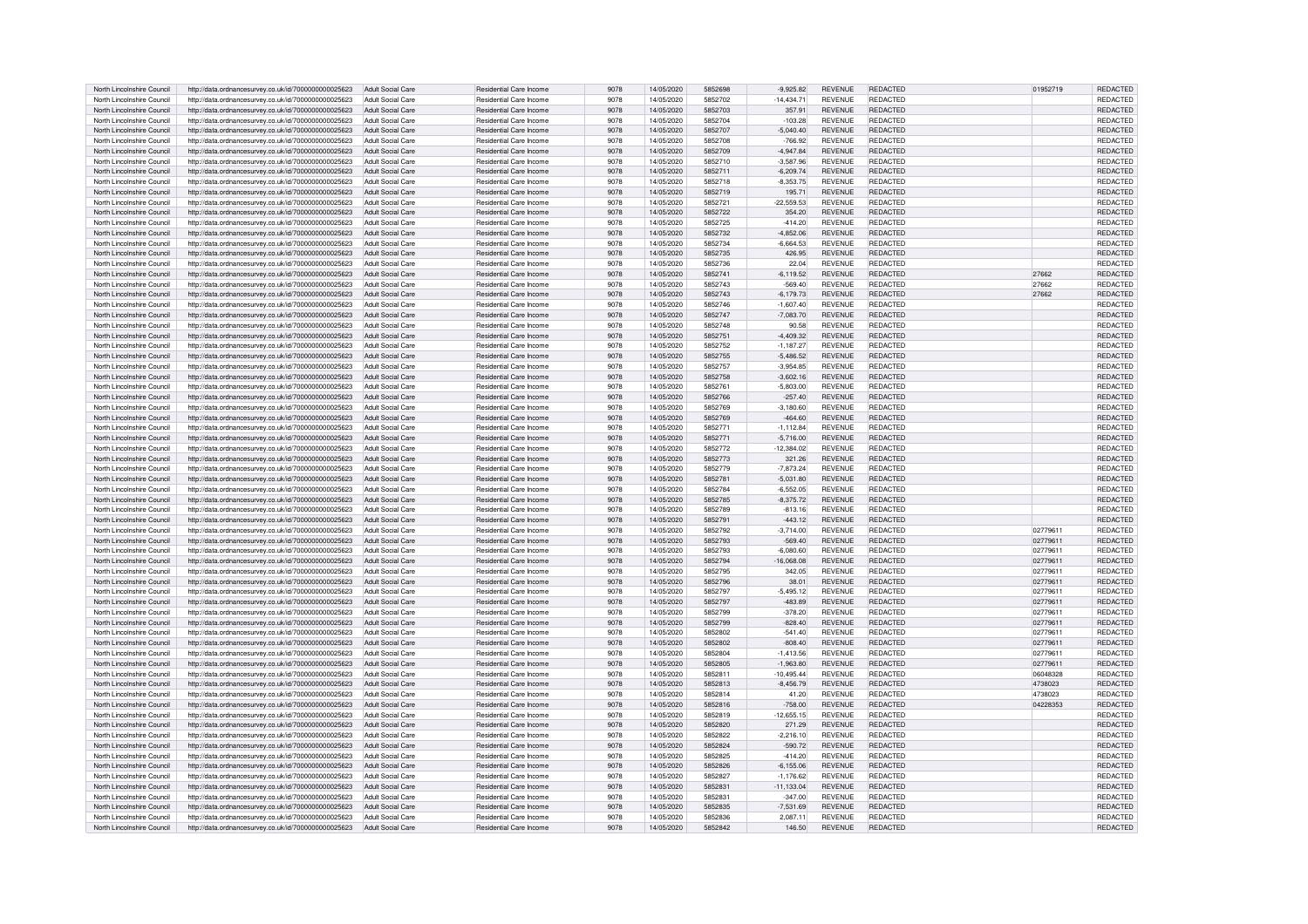| North Lincolnshire Council | http://data.ordnancesurvey.co.uk/id/7000000000025623 | Adult Social Care          | Residential Care Income        | 9078 | 14/05/2020 | 5852843 | $-23.288.85$ | <b>REVENUE</b> | REDACTED        | REDACTED        |
|----------------------------|------------------------------------------------------|----------------------------|--------------------------------|------|------------|---------|--------------|----------------|-----------------|-----------------|
|                            |                                                      |                            |                                |      |            |         |              |                |                 |                 |
| North Lincolnshire Council | http://data.ordnancesurvey.co.uk/id/7000000000025623 | Adult Social Care          | Residential Care Income        | 9078 | 14/05/2020 | 5852844 | $-8,930.20$  | <b>REVENUE</b> | REDACTED        | REDACTED        |
| North Lincolnshire Council | http://data.ordnancesurvey.co.uk/id/7000000000025623 | Adult Social Care          | Residential Care Income        | 9078 | 14/05/2020 | 5852849 | $-10,331.65$ | <b>REVENUE</b> | <b>REDACTED</b> | <b>REDACTED</b> |
| North Lincolnshire Council | http://data.ordnancesurvey.co.uk/id/7000000000025623 | Adult Social Care          | <b>Besidential Care Income</b> | 9078 | 14/05/2020 | 5852851 | 44.90        | <b>REVENUE</b> | <b>REDACTED</b> | <b>REDACTED</b> |
|                            |                                                      |                            |                                |      |            |         |              |                |                 |                 |
| North Lincolnshire Council | http://data.ordnancesurvey.co.uk/id/7000000000025623 | <b>Adult Social Care</b>   | Residential Care Income        | 9078 | 14/05/2020 | 5852852 | $-11,131.23$ | REVENUE        | REDACTED        | <b>REDACTED</b> |
| North Lincolnshire Council | http://data.ordnancesurvey.co.uk/id/7000000000025623 | Adult Social Care          | <b>Besidential Care Income</b> | 9078 | 14/05/2020 | 5852853 | 1,148.33     | <b>REVENUE</b> | REDACTED        | <b>REDACTED</b> |
| North Lincolnshire Council | http://data.ordnancesurvey.co.uk/id/7000000000025623 | Central Services To Public | Provisions                     | 5201 | 05/05/2020 | 5849207 | 690.45       | <b>REVENUE</b> | <b>REDACTED</b> | REDACTED        |
|                            |                                                      |                            |                                |      |            |         |              |                |                 |                 |
| North Lincolnshire Council | http://data.ordnancesurvey.co.uk/id/7000000000025623 | Central Services To Public | Provisions                     | 5201 | 07/05/2020 | 5850060 | 596.79       | <b>REVENUE</b> | <b>REDACTED</b> | REDACTED        |
| North Lincolnshire Council | http://data.ordnancesurvey.co.uk/id/7000000000025623 | Central Services To Public | Provisions                     | 5201 | 13/05/2020 | 5851789 | 964.87       | <b>REVENUE</b> | <b>REDACTED</b> | <b>REDACTED</b> |
|                            |                                                      |                            |                                |      |            |         |              |                |                 |                 |
| North Lincolnshire Council | http://data.ordnancesurvey.co.uk/id/7000000000025623 | Central Services To Public | Provisions                     | 5201 | 14/05/2020 | 5852980 | 500.00       | REVENUE        | <b>REDACTED</b> | <b>REDACTED</b> |
| North Lincolnshire Council | http://data.ordnancesurvey.co.uk/id/7000000000025623 | Central Services To Public | Provisions                     | 5201 | 14/05/2020 | 5852988 | 1.000.00     | <b>REVENUE</b> | <b>REDACTED</b> | <b>REDACTED</b> |
| North Lincolnshire Council | http://data.ordnancesurvey.co.uk/id/7000000000025623 | Central Services To Public | Provisions                     | 5201 | 14/05/2020 | 5852991 | 1,000.00     | <b>REVENUE</b> | <b>REDACTED</b> | <b>REDACTED</b> |
|                            |                                                      |                            |                                |      |            |         |              |                |                 |                 |
| North Lincolnshire Council | http://data.ordnancesurvey.co.uk/id/7000000000025623 | Central Services To Public | Provisions                     | 5201 | 14/05/2020 | 5852992 | 000.00       | REVENUE        | <b>REDACTED</b> | REDACTED        |
| North Lincolnshire Council | http://data.ordnancesurvey.co.uk/id/7000000000025623 | Central Services To Public | Provisions                     | 5201 | 14/05/2020 | 5852993 | 500.00       | <b>REVENUE</b> | <b>REDACTED</b> | REDACTED        |
| North Lincolnshire Council | http://data.ordnancesurvey.co.uk/id/7000000000025623 | Central Services To Public | Provisions                     | 5201 | 20/05/2020 | 5854340 | 316.38       | <b>REVENUE</b> | <b>REDACTED</b> | <b>REDACTED</b> |
|                            |                                                      |                            |                                |      |            |         |              |                |                 |                 |
| North Lincolnshire Council | http://data.ordnancesurvey.co.uk/id/7000000000025623 | Central Services To Public | Provisions                     | 5201 | 20/05/2020 | 5854342 | 985.57       | <b>REVENUE</b> | <b>REDACTED</b> | <b>REDACTED</b> |
| North Lincolnshire Council | http://data.ordnancesurvey.co.uk/id/7000000000025623 | Central Services To Public | Provisions                     | 5201 | 22/05/2020 | 5855296 | 743.34       | <b>REVENUE</b> | <b>REDACTED</b> | REDACTED        |
| North Lincolnshire Council | http://data.ordnancesurvey.co.uk/id/7000000000025623 | Central Services To Public | Provisions                     | 5201 | 27/05/2020 | 5856883 | 341.15       | <b>REVENUE</b> | <b>REDACTED</b> | REDACTED        |
|                            |                                                      |                            |                                |      |            |         |              |                |                 |                 |
| North Lincolnshire Council | http://data.ordnancesurvey.co.uk/id/7000000000025623 | Central Services To Public | Provisions                     | 5201 | 27/05/2020 | 5856884 | 314.37       | <b>REVENUE</b> | <b>REDACTED</b> | REDACTED        |
| North Lincolnshire Council | http://data.ordnancesurvey.co.uk/id/7000000000025623 | Central Services To Public | Provisions                     | 5201 | 27/05/2020 | 5856886 | 368.18       | <b>REVENUE</b> | <b>REDACTED</b> | REDACTED        |
|                            |                                                      |                            |                                |      |            |         |              |                |                 |                 |
| North Lincolnshire Council | http://data.ordnancesurvey.co.uk/id/7000000000025623 | Childrens & Education      | <b>B Out Basic Allowance</b>   | 5520 | 04/05/2020 | 5848630 | 601.00       | REVENUE        | <b>REDACTED</b> | <b>REDACTED</b> |
| North Lincolnshire Council | http://data.ordnancesurvey.co.uk/id/7000000000025623 | Childrens & Education      | <b>B Out Basic Allowance</b>   | 5520 | 04/05/2020 | 5848633 | 170.00       | <b>REVENUE</b> | <b>REDACTED</b> | REDACTED        |
| North Lincolnshire Council | http://data.ordnancesurvey.co.uk/id/7000000000025623 | Childrens & Education      | <b>B Out Basic Allowance</b>   | 5520 | 04/05/2020 | 5848635 | 832.00       | <b>REVENUE</b> | <b>REDACTED</b> | <b>REDACTED</b> |
|                            |                                                      |                            |                                |      |            |         |              |                |                 |                 |
| North Lincolnshire Council | http://data.ordnancesurvey.co.uk/id/7000000000025623 | Childrens & Education      | <b>B Out Basic Allowance</b>   | 5520 | 04/05/2020 | 5848636 | 268.43       | REVENUE        | <b>REDACTED</b> | REDACTED        |
| North Lincolnshire Council | http://data.ordnancesurvey.co.uk/id/7000000000025623 | Childrens & Education      | B Out Basic Allowance          | 5520 | 04/05/2020 | 5848637 | 474.00       | <b>REVENUE</b> | <b>REDACTED</b> | REDACTED        |
| North Lincolnshire Council | http://data.ordnancesurvey.co.uk/id/7000000000025623 | Childrens & Education      | <b>B Out Basic Allowance</b>   | 5520 | 04/05/2020 | 5848638 | 843.26       | <b>REVENUE</b> | <b>REDACTED</b> | REDACTED        |
|                            |                                                      |                            |                                |      |            |         |              |                |                 |                 |
| North Lincolnshire Council | http://data.ordnancesurvey.co.uk/id/7000000000025623 | Childrens & Education      | <b>B Out Basic Allowance</b>   | 5520 | 04/05/2020 | 5848641 | 216.00       | <b>REVENUE</b> | <b>REDACTED</b> | <b>REDACTED</b> |
| North Lincolnshire Council | http://data.ordnancesurvey.co.uk/id/7000000000025623 | Childrens & Education      | <b>B Out Basic Allowance</b>   | 5520 | 04/05/2020 | 5848644 | 258.00       | <b>REVENUE</b> | <b>REDACTED</b> | REDACTED        |
| North Lincolnshire Council | http://data.ordnancesurvey.co.uk/id/7000000000025623 | Childrens & Education      | <b>B Out Basic Allowance</b>   | 5520 | 04/05/2020 | 5848646 | 602.00       | REVENUE        | <b>REDACTED</b> | REDACTED        |
|                            |                                                      |                            |                                |      |            |         |              |                |                 |                 |
| North Lincolnshire Council | http://data.ordnancesurvey.co.uk/id/7000000000025623 | Childrens & Education      | B Out Basic Allowance          | 5520 | 04/05/2020 | 5848649 | 375.26       | <b>REVENUE</b> | <b>REDACTED</b> | REDACTED        |
| North Lincolnshire Council | http://data.ordnancesurvey.co.uk/id/7000000000025623 | Childrens & Education      | B Out Basic Allowance          | 5520 | 04/05/2020 | 5848651 | 818.00       | <b>REVENUE</b> | <b>REDACTED</b> | REDACTED        |
|                            |                                                      |                            |                                | 5520 |            |         |              |                |                 |                 |
| North Lincolnshire Council | http://data.ordnancesurvey.co.uk/id/7000000000025623 | Childrens & Education      | <b>B Out Basic Allowance</b>   |      | 04/05/2020 | 5848654 | 387.12       | <b>REVENUE</b> | <b>REDACTED</b> | REDACTED        |
| North Lincolnshire Council | http://data.ordnancesurvey.co.uk/id/7000000000025623 | Childrens & Education      | B Out Basic Allowance          | 5520 | 04/05/2020 | 5848656 | 532.05       | <b>REVENUE</b> | <b>REDACTED</b> | REDACTED        |
| North Lincolnshire Council | http://data.ordnancesurvey.co.uk/id/7000000000025623 | Childrens & Education      | <b>B Out Basic Allowance</b>   | 5520 | 04/05/2020 | 5848663 | 362.05       | <b>REVENUE</b> | <b>REDACTED</b> | REDACTED        |
|                            |                                                      |                            |                                |      |            |         |              |                |                 |                 |
| North Lincolnshire Council | http://data.ordnancesurvey.co.uk/id/7000000000025623 | Childrens & Education      | <b>B Out Basic Allowance</b>   | 5520 | 04/05/2020 | 5848664 | 547.95       | <b>REVENUE</b> | <b>REDACTED</b> | REDACTED        |
| North Lincolnshire Council | http://data.ordnancesurvey.co.uk/id/7000000000025623 | Childrens & Education      | <b>B Out Basic Allowance</b>   | 5520 | 04/05/2020 | 5848666 | 312.07       | <b>REVENUE</b> | <b>REDACTED</b> | <b>REDACTED</b> |
| North Lincolnshire Council | http://data.ordnancesurvey.co.uk/id/7000000000025623 | Childrens & Education      | B Out Basic Allowance          | 5520 | 04/05/2020 | 5848667 | 864.00       | <b>REVENUE</b> | <b>REDACTED</b> | REDACTED        |
|                            |                                                      |                            |                                |      |            |         |              |                |                 |                 |
| North Lincolnshire Council | http://data.ordnancesurvey.co.uk/id/7000000000025623 | Childrens & Education      | <b>B Out Basic Allowance</b>   | 5520 | 04/05/2020 | 5848670 | 216.00       | <b>REVENUE</b> | <b>REDACTED</b> | <b>REDACTED</b> |
| North Lincolnshire Council | http://data.ordnancesurvey.co.uk/id/7000000000025623 | Childrens & Education      | <b>B Out Basic Allowance</b>   | 5520 | 04/05/2020 | 5848676 | 421.14       | <b>REVENUE</b> | <b>REDACTED</b> | REDACTED        |
|                            |                                                      |                            |                                |      |            |         |              |                |                 |                 |
| North Lincolnshire Council | http://data.ordnancesurvey.co.uk/id/7000000000025623 | Childrens & Education      | <b>B Out Basic Allowance</b>   | 5520 | 04/05/2020 | 5848677 | 820.35       | <b>REVENUE</b> | <b>REDACTED</b> | REDACTED        |
| North Lincolnshire Council | http://data.ordnancesurvey.co.uk/id/7000000000025623 | Childrens & Education      | B Out Basic Allowance          | 5520 | 04/05/2020 | 5848679 | 318.00       | <b>REVENUE</b> | <b>REDACTED</b> | <b>REDACTED</b> |
| North Lincolnshire Council | http://data.ordnancesurvey.co.uk/id/7000000000025623 | Childrens & Education      | B Out Basic Allowance          | 5520 | 04/05/2020 | 5848684 | 448.00       | <b>REVENUE</b> | <b>REDACTED</b> | REDACTED        |
|                            |                                                      |                            |                                |      |            |         |              |                |                 |                 |
| North Lincolnshire Council | http://data.ordnancesurvey.co.uk/id/7000000000025623 | Childrens & Education      | B Out Basic Allowance          | 5520 | 04/05/2020 | 5848687 | 283.00       | <b>REVENUE</b> | <b>REDACTED</b> | <b>REDACTED</b> |
| North Lincolnshire Council | http://data.ordnancesurvey.co.uk/id/7000000000025623 | Childrens & Education      | <b>B Out Basic Allowance</b>   | 5520 | 04/05/2020 | 5848689 | 288.02       | <b>REVENUE</b> | <b>REDACTED</b> | REDACTED        |
| North Lincolnshire Council | http://data.ordnancesurvey.co.uk/id/7000000000025623 | Childrens & Education      | B Out Basic Allowance          | 5520 | 04/05/2020 | 5848690 | 463.00       | <b>REVENUE</b> | <b>REDACTED</b> | REDACTED        |
|                            |                                                      |                            |                                |      |            |         |              |                |                 |                 |
| North Lincolnshire Council | http://data.ordnancesurvey.co.uk/id/7000000000025623 | Childrens & Education      | <b>B Out Basic Allowance</b>   | 5520 | 04/05/2020 | 5848693 | 287.00       | <b>REVENUE</b> | <b>REDACTED</b> | REDACTEI        |
| North Lincolnshire Council | http://data.ordnancesurvey.co.uk/id/7000000000025623 | Childrens & Education      | <b>B Out Basic Allowance</b>   | 5520 | 04/05/2020 | 5848695 | 341.69       | <b>REVENUE</b> | <b>REDACTED</b> | <b>REDACTED</b> |
|                            |                                                      |                            |                                |      |            |         |              |                |                 |                 |
| North Lincolnshire Council | http://data.ordnancesurvey.co.uk/id/7000000000025623 | Childrens & Education      | <b>B Out Basic Allowance</b>   | 5520 | 04/05/2020 | 5848697 | 449.10       | <b>REVENUE</b> | <b>REDACTED</b> | REDACTEI        |
| North Lincolnshire Council | http://data.ordnancesurvey.co.uk/id/7000000000025623 | Childrens & Education      | B Out Basic Allowance          | 5520 | 04/05/2020 | 5848699 | 293.05       | <b>REVENUE</b> | <b>REDACTED</b> | REDACTED        |
| North Lincolnshire Council | http://data.ordnancesurvey.co.uk/id/7000000000025623 | Childrens & Education      | <b>B Out Basic Allowance</b>   | 5520 | 04/05/2020 | 584870  | 274.10       | <b>REVENUE</b> | <b>REDACTED</b> | <b>REDACTED</b> |
|                            |                                                      |                            |                                |      |            |         |              |                |                 |                 |
| North Lincolnshire Council | http://data.ordnancesurvey.co.uk/id/7000000000025623 | Childrens & Education      | B Out Basic Allowance          | 5520 | 04/05/2020 | 5848702 | 1.239.00     | <b>REVENUE</b> | <b>REDACTED</b> | REDACTED        |
| North Lincolnshire Council | http://data.ordnancesurvey.co.uk/id/7000000000025623 | Childrens & Education      | <b>B Out Basic Allowance</b>   | 5520 | 04/05/2020 | 5848705 | 258.00       | <b>REVENUE</b> | <b>REDACTED</b> | REDACTED        |
| North Lincolnshire Council | http://data.ordnancesurvey.co.uk/id/7000000000025623 | Childrens & Education      | B Out Basic Allowance          | 5520 | 04/05/2020 | 5848707 | 622.95       | <b>REVENUE</b> | <b>REDACTED</b> | <b>REDACTED</b> |
|                            |                                                      |                            |                                |      |            |         |              |                |                 |                 |
| North Lincolnshire Council | http://data.ordnancesurvey.co.uk/id/7000000000025623 | Childrens & Education      | B Out Basic Allowance          | 5520 | 04/05/2020 | 5848710 | 648.00       | <b>REVENUE</b> | <b>REDACTED</b> | REDACTED        |
| North Lincolnshire Council | http://data.ordnancesurvey.co.uk/id/7000000000025623 | Childrens & Education      | B Out Basic Allowance          | 5520 | 04/05/2020 | 5848715 | 386.00       | <b>REVENUE</b> | <b>REDACTED</b> | <b>REDACTED</b> |
| North Lincolnshire Council | http://data.ordnancesurvey.co.uk/id/7000000000025623 | Childrens & Education      | <b>B Out Basic Allowance</b>   | 5520 | 04/05/2020 | 5848716 | 352.77       | <b>REVENUE</b> | <b>REDACTED</b> | REDACTE         |
|                            |                                                      |                            |                                |      |            |         |              |                |                 |                 |
| North Lincolnshire Council | http://data.ordnancesurvey.co.uk/id/7000000000025623 | Childrens & Education      | B Out Basic Allowance          | 5520 | 04/05/2020 | 5848717 | 602.00       | <b>REVENUE</b> | <b>REDACTED</b> | REDACTED        |
| North Lincolnshire Council | http://data.ordnancesurvey.co.uk/id/7000000000025623 | Childrens & Education      | <b>B Out Basic Allowance</b>   | 5520 | 04/05/2020 | 5848727 | 1,076.00     | <b>REVENUE</b> | <b>REDACTED</b> | REDACTED        |
| North Lincolnshire Council | http://data.ordnancesurvey.co.uk/id/7000000000025623 | Childrens & Education      | <b>B Out Basic Allowance</b>   | 5520 | 04/05/2020 | 5848731 | 648.00       | <b>REVENUE</b> | <b>REDACTED</b> | REDACTED        |
|                            |                                                      |                            |                                |      |            |         |              |                |                 |                 |
| North Lincolnshire Council | http://data.ordnancesurvey.co.uk/id/7000000000025623 | Childrens & Education      | <b>B Out Basic Allowance</b>   | 5520 | 04/05/2020 | 5848736 | 252.10       | <b>REVENUE</b> | <b>REDACTED</b> | <b>REDACTED</b> |
| North Lincolnshire Council | http://data.ordnancesurvey.co.uk/id/7000000000025623 | Childrens & Education      | <b>B Out Basic Allowance</b>   | 5520 | 04/05/2020 | 5848740 | 584.57       | <b>REVENUE</b> | <b>REDACTED</b> | <b>REDACTED</b> |
| North Lincolnshire Council | http://data.ordnancesurvey.co.uk/id/7000000000025623 | Childrens & Education      | <b>B Out Basic Allowance</b>   | 5520 | 04/05/2020 | 5848742 | 314.00       | <b>REVENUE</b> | <b>REDACTED</b> | REDACTED        |
|                            |                                                      |                            |                                |      |            |         |              |                |                 |                 |
| North Lincolnshire Council | http://data.ordnancesurvev.co.uk/id/7000000000025623 | Childrens & Education      | B Out Basic Allowance          | 5520 | 04/05/2020 | 5848743 | 394.05       | <b>REVENUE</b> | <b>REDACTED</b> | REDACTED        |
| North Lincolnshire Council | http://data.ordnancesurvey.co.uk/id/7000000000025623 | Childrens & Education      | <b>B Out Basic Allowance</b>   | 5520 | 04/05/2020 | 5848748 | 276.66       | <b>REVENUE</b> | <b>REDACTED</b> | REDACTED        |
|                            |                                                      |                            |                                |      |            |         |              |                |                 |                 |
| North Lincolnshire Council | http://data.ordnancesurvey.co.uk/id/7000000000025623 | Childrens & Education      | B Out Basic Allowance          | 5520 | 04/05/2020 | 5848751 | 399.00       | <b>REVENUE</b> | <b>REDACTED</b> | <b>REDACTED</b> |
| North Lincolnshire Council | http://data.ordnancesurvey.co.uk/id/7000000000025623 | Childrens & Education      | <b>B Out Basic Allowance</b>   | 5520 | 04/05/2020 | 5848753 | 1,322.00     | <b>REVENUE</b> | <b>REDACTED</b> | REDACTED        |
| North Lincolnshire Council | http://data.ordnancesurvey.co.uk/id/7000000000025623 | Childrens & Education      | B Out Basic Allowance          | 5520 | 04/05/2020 | 5848754 | 313.00       | <b>REVENUE</b> | REDACTED        | REDACTED        |
|                            |                                                      |                            |                                |      |            |         |              |                |                 |                 |
| North Lincolnshire Council | http://data.ordnancesurvey.co.uk/id/7000000000025623 | Childrens & Education      | <b>B Out Basic Allowance</b>   | 5520 | 04/05/2020 | 5848756 | 384.95       | <b>REVENUE</b> | <b>REDACTED</b> | <b>REDACTED</b> |
| North Lincolnshire Council | http://data.ordnancesurvey.co.uk/id/7000000000025623 | Childrens & Education      | B Out Basic Allowance          | 5520 | 04/05/2020 | 5848759 | 216.00       | <b>REVENUE</b> | <b>REDACTED</b> | <b>REDACTED</b> |
| North Lincolnshire Council | http://data.ordnancesurvey.co.uk/id/7000000000025623 | Childrens & Education      | <b>B Out Basic Allowance</b>   | 5520 | 04/05/2020 | 5848763 | 258.00       | <b>REVENUE</b> | <b>REDACTED</b> | REDACTED        |
|                            |                                                      |                            |                                |      |            |         |              |                |                 |                 |
| North Lincolnshire Council | http://data.ordnancesurvey.co.uk/id/7000000000025623 | Childrens & Education      | B Out Basic Allowance          | 5520 | 04/05/2020 | 5848766 | 349.00       | <b>REVENUE</b> | <b>REDACTED</b> | <b>REDACTED</b> |
| North Lincolnshire Council | http://data.ordnancesurvey.co.uk/id/7000000000025623 | Childrens & Education      | <b>B Out Basic Allowance</b>   | 5520 | 04/05/2020 | 5848769 | 1.208.00     | <b>REVENUE</b> | <b>REDACTED</b> | REDACTED        |
| North Lincolnshire Council | http://data.ordnancesurvey.co.uk/id/7000000000025623 | Childrens & Education      | <b>B Out Basic Allowance</b>   | 5520 | 04/05/2020 | 5848772 |              |                | <b>REDACTED</b> |                 |
|                            |                                                      |                            |                                |      |            |         | 216.00       | <b>REVENUE</b> |                 | REDACTED        |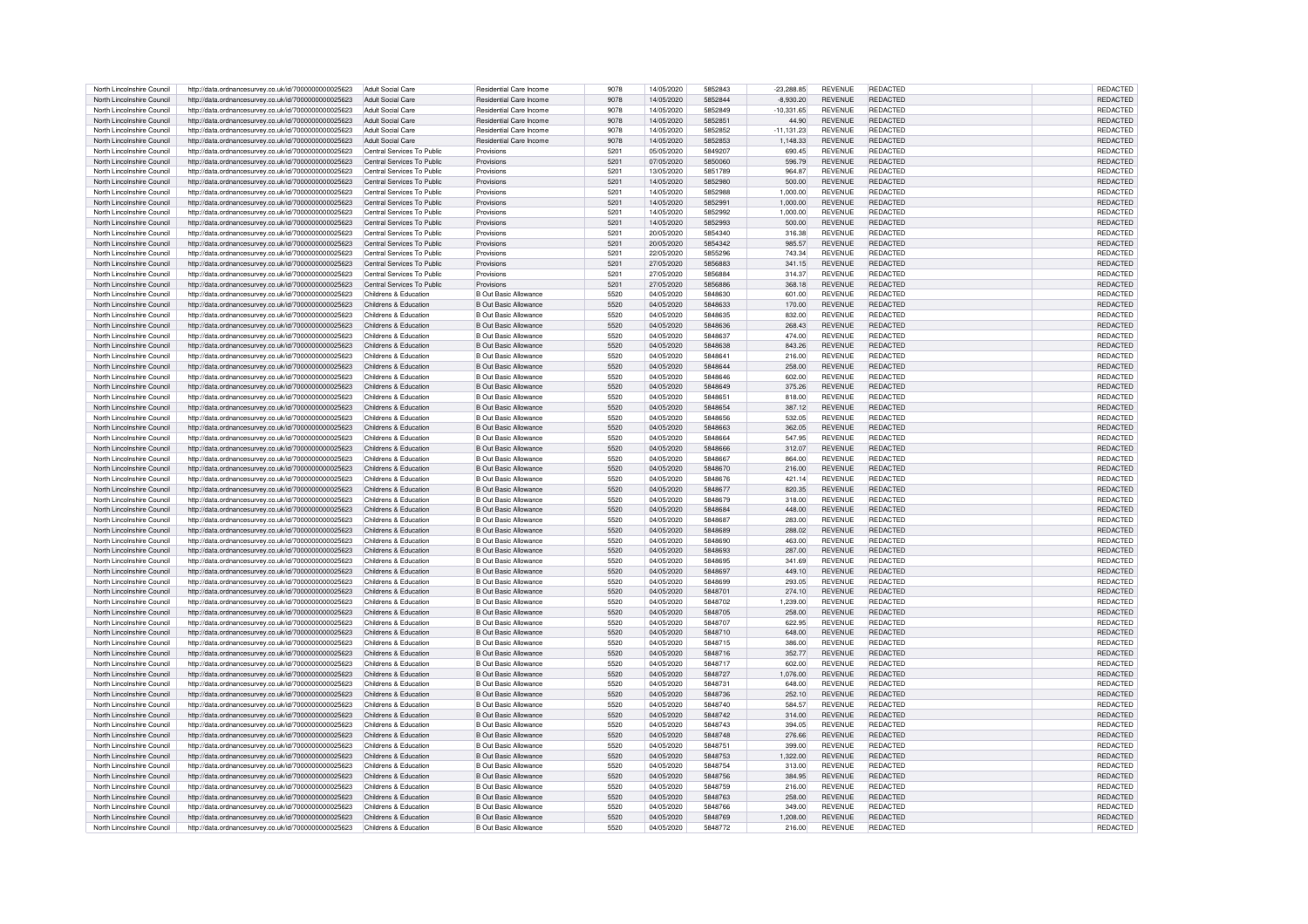| North Lincolnshire Council | http://data.ordnancesurvey.co.uk/id/7000000000025623                                                         | Childrens & Education | <b>B Out Basic Allowance</b> | 5520 | 04/05/2020 | 5848773        | 298.00 | <b>REVENUE</b> | REDACTED        | <b>REDACTED</b>      |
|----------------------------|--------------------------------------------------------------------------------------------------------------|-----------------------|------------------------------|------|------------|----------------|--------|----------------|-----------------|----------------------|
| North Lincolnshire Council | http://data.ordnancesurvey.co.uk/id/7000000000025623                                                         | Childrens & Education | B Out Basic Allowance        | 5520 | 04/05/2020 | 5848784        | 343.65 | REVENUE        | REDACTED        | REDACTED             |
| North Lincolnshire Council | http://data.ordnancesurvey.co.uk/id/7000000000025623                                                         | Childrens & Education | <b>B Out Basic Allowance</b> | 5520 | 04/05/2020 | 5848786        | 287.00 | <b>REVENUE</b> | <b>REDACTED</b> | REDACTED             |
| North Lincolnshire Council |                                                                                                              | Childrens & Education |                              | 5520 | 04/05/2020 | 5848787        | 366.88 | <b>REVENUE</b> | <b>REDACTED</b> | <b>REDACTE</b>       |
|                            | http://data.ordnancesurvey.co.uk/id/7000000000025623                                                         |                       | <b>B Out Basic Allowance</b> |      |            |                |        |                |                 |                      |
| North Lincolnshire Council | http://data.ordnancesurvey.co.uk/id/7000000000025623                                                         | Childrens & Education | <b>B Out Basic Allowance</b> | 5520 | 04/05/2020 | 5848792        | 480.00 | <b>REVENUE</b> | REDACTED        | REDACTED             |
| North Lincolnshire Council | http://data.ordnancesurvey.co.uk/id/7000000000025623                                                         | Childrens & Education | <b>B Out Basic Allowance</b> | 5520 | 04/05/2020 | 5848796        | 474.00 | REVENUE        | REDACTED        | <b>REDACTED</b>      |
| North Lincolnshire Council | http://data.ordnancesurvey.co.uk/id/7000000000025623                                                         | Childrens & Education | <b>B Out Basic Allowance</b> | 5520 | 04/05/2020 | 5848797        | 474.00 | <b>REVENUE</b> | REDACTED        | REDACTED             |
|                            |                                                                                                              |                       |                              |      |            |                |        |                |                 |                      |
| North Lincolnshire Council | http://data.ordnancesurvey.co.uk/id/7000000000025623                                                         | Childrens & Education | B Out Basic Allowance        | 5520 | 04/05/2020 | 5848798        | 468.00 | REVENUE        | <b>REDACTED</b> | REDACTED             |
| North Lincolnshire Council | http://data.ordnancesurvey.co.uk/id/7000000000025623                                                         | Childrens & Education | <b>B Out Basic Allowance</b> | 5520 | 04/05/2020 | 5848799        | 365.00 | <b>REVENUE</b> | <b>REDACTED</b> | REDACTED             |
| North Lincolnshire Council | http://data.ordnancesurvey.co.uk/id/7000000000025623                                                         | Childrens & Education | B Out Basic Allowance        | 5520 | 04/05/2020 | 5848800        | 751.00 | REVENUE        | <b>REDACTED</b> | <b>REDACTED</b>      |
|                            |                                                                                                              |                       |                              |      |            |                |        |                |                 |                      |
| North Lincolnshire Council | http://data.ordnancesurvey.co.uk/id/7000000000025623                                                         | Childrens & Education | B Out Basic Allowance        | 5520 | 04/05/2020 | 584880         | 503.26 | REVENUE        | <b>REDACTED</b> | <b>REDACTED</b>      |
| North Lincolnshire Council | http://data.ordnancesurvey.co.uk/id/7000000000025623                                                         | Childrens & Education | <b>B Out Basic Allowance</b> | 5520 | 04/05/2020 | 5848803        | 333.71 | <b>REVENUE</b> | <b>REDACTED</b> | <b>REDACTED</b>      |
| North Lincolnshire Council | http://data.ordnancesurvey.co.uk/id/7000000000025623                                                         | Childrens & Education | <b>B Out Basic Allowance</b> | 5520 | 04/05/2020 | 5848805        | 282.00 | <b>REVENUE</b> | <b>REDACTED</b> | REDACTED             |
|                            |                                                                                                              |                       |                              |      |            |                |        |                |                 |                      |
| North Lincolnshire Council | http://data.ordnancesurvey.co.uk/id/7000000000025623                                                         | Childrens & Education | <b>B Out Basic Allowance</b> | 5520 | 04/05/2020 | 5848808        | 382.00 | <b>REVENUE</b> | REDACTED        | REDACTED             |
| North Lincolnshire Council | http://data.ordnancesurvey.co.uk/id/7000000000025623                                                         | Childrens & Education | B Out Basic Allowance        | 5520 | 04/05/2020 | 5848815        | 556.00 | <b>REVENUE</b> | <b>REDACTED</b> | <b>REDACTED</b>      |
| North Lincolnshire Council | http://data.ordnancesurvey.co.uk/id/7000000000025623                                                         | Childrens & Education | B Out Basic Allowance        | 5520 | 04/05/2020 | 5848816        | 802.00 | <b>REVENUE</b> | <b>REDACTED</b> | <b>REDACTED</b>      |
| North Lincolnshire Council | http://data.ordnancesurvey.co.uk/id/7000000000025623                                                         | Childrens & Education | <b>B Out Basic Allowance</b> | 5520 | 04/05/2020 | 5848818        | 251.00 | <b>REVENUE</b> | <b>REDACTED</b> | REDACTED             |
|                            |                                                                                                              |                       |                              |      |            |                |        |                |                 |                      |
| North Lincolnshire Council | http://data.ordnancesurvey.co.uk/id/7000000000025623                                                         | Childrens & Education | <b>B Out Basic Allowance</b> | 5520 | 04/05/2020 | 5848820        | 258.00 | <b>REVENUE</b> | REDACTED        | <b>REDACTED</b>      |
| North Lincolnshire Council | http://data.ordnancesurvey.co.uk/id/7000000000025623                                                         | Childrens & Education | <b>B Out Basic Allowance</b> | 5520 | 04/05/2020 | 5848823        | 258.00 | <b>REVENUE</b> | REDACTED        | <b>REDACTED</b>      |
| North Lincolnshire Council | http://data.ordnancesurvey.co.uk/id/7000000000025623                                                         | Childrens & Education | <b>B Out Basic Allowance</b> | 5520 | 04/05/2020 | 5848824        | 556.00 | <b>REVENUE</b> | <b>REDACTED</b> | REDACTED             |
|                            |                                                                                                              |                       |                              |      |            |                |        |                |                 |                      |
| North Lincolnshire Council | http://data.ordnancesurvey.co.uk/id/7000000000025623                                                         | Childrens & Education | <b>B Out Basic Allowance</b> | 5520 | 04/05/2020 | 5848825        | 258.00 | <b>REVENUE</b> | REDACTED        | REDACTED             |
| North Lincolnshire Council | http://data.ordnancesurvey.co.uk/id/7000000000025623                                                         | Childrens & Education | B Out Basic Allowance        | 5520 | 04/05/2020 | 5848828        | 832.00 | <b>REVENUE</b> | <b>REDACTED</b> | REDACTED             |
| North Lincolnshire Council | http://data.ordnancesurvey.co.uk/id/7000000000025623                                                         | Childrens & Education | <b>B Out Basic Allowance</b> | 5520 | 04/05/2020 | 5848829        | 690.00 | <b>REVENUE</b> | <b>REDACTED</b> | <b>REDACTED</b>      |
| North Lincolnshire Council | http://data.ordnancesurvey.co.uk/id/7000000000025623                                                         | Childrens & Education | <b>B Out Basic Allowance</b> | 5520 | 04/05/2020 | 5848831        | 428.00 | REVENUE        | REDACTED        | REDACTED             |
|                            |                                                                                                              |                       |                              |      |            |                |        |                |                 |                      |
| North Lincolnshire Council | http://data.ordnancesurvey.co.uk/id/7000000000025623                                                         | Childrens & Education | <b>B Out Basic Allowance</b> | 5520 | 04/05/2020 | 5848835        | 386.00 | <b>REVENUE</b> | <b>REDACTED</b> | REDACTED             |
| North Lincolnshire Council | http://data.ordnancesurvey.co.uk/id/7000000000025623                                                         | Childrens & Education | <b>B Out Basic Allowance</b> | 5520 | 04/05/2020 | 5848836        | 510.00 | <b>REVENUE</b> | <b>REDACTED</b> | <b>REDACTED</b>      |
| North Lincolnshire Council | http://data.ordnancesurvey.co.uk/id/7000000000025623                                                         | Childrens & Education | <b>B Out Basic Allowance</b> | 5520 | 04/05/2020 | 5848839        | 287.00 | <b>REVENUE</b> | <b>REDACTED</b> | REDACTED             |
|                            |                                                                                                              |                       |                              |      |            |                |        |                |                 |                      |
| North Lincolnshire Council | http://data.ordnancesurvey.co.uk/id/7000000000025623                                                         | Childrens & Education | <b>B Out Basic Allowance</b> | 5520 | 04/05/2020 | 5848841        | 216.00 | REVENUE        | REDACTED        | REDACTED             |
| North Lincolnshire Council | http://data.ordnancesurvey.co.uk/id/7000000000025623                                                         | Childrens & Education | <b>B Out Basic Allowance</b> | 5520 | 04/05/2020 | 5848842        | 394.05 | <b>REVENUE</b> | <b>REDACTED</b> | REDACTED             |
| North Lincolnshire Council | http://data.ordnancesurvey.co.uk/id/7000000000025623                                                         | Childrens & Education | B Out Basic Allowance        | 5520 | 04/05/2020 | 5848843        | 298.00 | <b>REVENUE</b> | <b>REDACTED</b> | REDACTED             |
| North Lincolnshire Council |                                                                                                              |                       |                              | 5520 |            | 5848844        |        |                | <b>REDACTED</b> |                      |
|                            | http://data.ordnancesurvey.co.uk/id/7000000000025623                                                         | Childrens & Education | B Out Basic Allowance        |      | 04/05/2020 |                | 508.10 | REVENUE        |                 | REDACTED             |
| North Lincolnshire Council | http://data.ordnancesurvey.co.uk/id/7000000000025623                                                         | Childrens & Education | B Out Basic Allowance        | 5520 | 04/05/2020 | 5848847        | 216.00 | <b>REVENUE</b> | <b>REDACTED</b> | REDACTED             |
| North Lincolnshire Council | http://data.ordnancesurvey.co.uk/id/7000000000025623                                                         | Childrens & Education | B Out Basic Allowance        | 5520 | 04/05/2020 | 5848849        | 299.10 | <b>REVENUE</b> | <b>REDACTED</b> | REDACTED             |
| North Lincolnshire Council | http://data.ordnancesurvey.co.uk/id/7000000000025623                                                         | Childrens & Education | B Out Basic Allowance        | 5520 | 04/05/2020 | 5848856        | 250.30 | <b>REVENUE</b> | <b>REDACTED</b> | REDACTED             |
|                            |                                                                                                              |                       |                              |      |            |                |        |                |                 |                      |
| North Lincolnshire Council | http://data.ordnancesurvey.co.uk/id/7000000000025623                                                         | Childrens & Education | <b>B Out Basic Allowance</b> | 5520 | 04/05/2020 | 5848861        | 386.00 | <b>REVENUE</b> | <b>REDACTED</b> | REDACTED             |
| North Lincolnshire Council | http://data.ordnancesurvey.co.uk/id/7000000000025623                                                         | Childrens & Education | B Out Basic Allowance        | 5520 | 04/05/2020 | 5848863        | 860.00 | <b>REVENUE</b> | <b>REDACTED</b> | REDACTED             |
| North Lincolnshire Council | http://data.ordnancesurvey.co.uk/id/7000000000025623                                                         | Childrens & Education | B Out Basic Allowance        | 5520 | 04/05/2020 | 5848865        | 278.00 | <b>REVENUE</b> | <b>REDACTED</b> | REDACTED             |
|                            |                                                                                                              |                       |                              |      |            |                |        |                |                 |                      |
| North Lincolnshire Council | http://data.ordnancesurvey.co.uk/id/7000000000025623                                                         | Childrens & Education | <b>B Out Basic Allowance</b> | 5520 | 04/05/2020 | 5848869        | 516.00 | <b>REVENUE</b> | <b>REDACTED</b> | <b>REDACTED</b>      |
| North Lincolnshire Council | http://data.ordnancesurvey.co.uk/id/7000000000025623                                                         | Childrens & Education | <b>B Out Basic Allowance</b> | 5520 | 04/05/2020 | 584887         | 278.00 | <b>REVENUE</b> | <b>REDACTED</b> | REDACTED             |
| North Lincolnshire Council | http://data.ordnancesurvey.co.uk/id/7000000000025623                                                         | Childrens & Education | <b>B Out Basic Allowance</b> | 5520 | 04/05/2020 | 5848872        | 264.00 | REVENUE        | <b>REDACTED</b> | REDACTED             |
| North Lincolnshire Council |                                                                                                              | Childrens & Education | B Out Basic Allowance        | 5520 |            | 5848873        |        | <b>REVENUE</b> | <b>REDACTED</b> |                      |
|                            | http://data.ordnancesurvey.co.uk/id/7000000000025623                                                         |                       |                              |      | 04/05/2020 |                | 459.00 |                |                 | REDACTED             |
| North Lincolnshire Council | http://data.ordnancesurvey.co.uk/id/7000000000025623                                                         | Childrens & Education | B Out Basic Allowance        | 5520 | 04/05/2020 | 5848874        | 194.00 | <b>REVENUE</b> | <b>REDACTED</b> | REDACTED             |
| North Lincolnshire Council | http://data.ordnancesurvey.co.uk/id/7000000000025623                                                         | Childrens & Education | B Out Basic Allowance        | 5520 | 04/05/2020 | 5848876        | 319.00 | <b>REVENUE</b> | <b>REDACTED</b> | <b>REDACTED</b>      |
| North Lincolnshire Council | http://data.ordnancesurvey.co.uk/id/7000000000025623                                                         | Childrens & Education | B Out Basic Allowance        | 5520 | 04/05/2020 | <b>5848883</b> | 702.00 | <b>REVENUE</b> | <b>REDACTED</b> | <b>REDACTED</b>      |
|                            |                                                                                                              |                       |                              |      |            |                |        |                |                 |                      |
| North Lincolnshire Council | http://data.ordnancesurvey.co.uk/id/7000000000025623                                                         | Childrens & Education | B Out Basic Allowance        | 5520 | 04/05/2020 | 5848892        | 278.00 | <b>REVENUE</b> | <b>REDACTED</b> | <b>REDACTED</b>      |
| North Lincolnshire Council | http://data.ordnancesurvey.co.uk/id/7000000000025623                                                         | Childrens & Education | <b>B Out Basic Allowance</b> | 5520 | 04/05/2020 | 5848894        | 258.00 | <b>REVENUE</b> | REDACTED        | <b>REDACTED</b>      |
| North Lincolnshire Council | http://data.ordnancesurvey.co.uk/id/7000000000025623                                                         | Childrens & Education | <b>B Out Basic Allowance</b> | 5520 | 04/05/2020 | 5848896        | 556.00 | <b>REVENUE</b> | <b>REDACTED</b> | <b>REDACTED</b>      |
|                            |                                                                                                              |                       |                              |      |            |                |        |                |                 |                      |
| North Lincolnshire Council | http://data.ordnancesurvey.co.uk/id/7000000000025623                                                         | Childrens & Education | B Out Basic Allowance        | 5520 | 04/05/2020 | 5848897        | 267.76 | <b>REVENUE</b> | <b>REDACTED</b> | REDACTED             |
| North Lincolnshire Council | http://data.ordnancesurvey.co.uk/id/7000000000025623                                                         | Childrens & Education | B Out Basic Allowance        | 5520 | 04/05/2020 | 5848903        | 264.00 | <b>REVENUE</b> | <b>REDACTED</b> | REDACTED             |
| North Lincolnshire Council | http://data.ordnancesurvey.co.uk/id/7000000000025623                                                         | Childrens & Education | <b>B Out Basic Allowance</b> | 5520 | 11/05/2020 | 585078         | 601.00 | <b>REVENUE</b> | <b>REDACTED</b> | <b>REDACTED</b>      |
| North Lincolnshire Council | http://data.ordnancesurvey.co.uk/id/7000000000025623                                                         | Childrens & Education | B Out Basic Allowance        | 5520 | 11/05/2020 | 5850784        | 170.00 | <b>REVENUE</b> | REDACTED        | REDACTED             |
|                            |                                                                                                              |                       |                              |      |            |                |        |                |                 |                      |
| North Lincolnshire Council | http://data.ordnancesurvey.co.uk/id/7000000000025623                                                         | Childrens & Education | B Out Basic Allowance        | 5520 | 11/05/2020 | 5850786        | 832.00 | REVENUE        | REDACTED        | <b>REDACTED</b>      |
| North Lincolnshire Council | http://data.ordnancesurvey.co.uk/id/7000000000025623                                                         | Childrens & Education | <b>B Out Basic Allowance</b> | 5520 | 11/05/2020 | 5850787        | 268.43 | <b>REVENUE</b> | <b>REDACTED</b> | <b>REDACTED</b>      |
| North Lincolnshire Council | http://data.ordnancesurvey.co.uk/id/7000000000025623                                                         | Childrens & Education | B Out Basic Allowance        | 5520 | 11/05/2020 | 5850788        | 474.00 | <b>REVENUE</b> | REDACTED        | REDACTED             |
| North Lincolnshire Council |                                                                                                              |                       | B Out Basic Allowance        | 5520 | 11/05/2020 | 5850789        |        | <b>REVENUE</b> | <b>REDACTED</b> | <b>REDACTED</b>      |
|                            | http://data.ordnancesurvey.co.uk/id/7000000000025623                                                         | Childrens & Education |                              |      |            |                | 843.26 |                |                 |                      |
| North Lincolnshire Council | http://data.ordnancesurvey.co.uk/id/7000000000025623                                                         | Childrens & Education | B Out Basic Allowance        | 5520 | 11/05/2020 | 5850792        | 216.00 | <b>REVENUE</b> | <b>REDACTED</b> | REDACTE              |
| North Lincolnshire Council | http://data.ordnancesurvey.co.uk/id/7000000000025623                                                         | Childrens & Education | B Out Basic Allowance        | 5520 | 11/05/2020 | 5850795        | 258.00 | <b>REVENUE</b> | <b>REDACTED</b> | REDACTED             |
| North Lincolnshire Council | http://data.ordnancesurvey.co.uk/id/7000000000025623                                                         | Childrens & Education | <b>B Out Basic Allowance</b> | 5520 | 11/05/2020 | 5850797        | 602.00 | REVENUE        | <b>REDACTED</b> | REDACTED             |
|                            |                                                                                                              |                       |                              |      |            |                |        |                |                 |                      |
| North Lincolnshire Council | http://data.ordnancesurvey.co.uk/id/7000000000025623                                                         | Childrens & Education | <b>B Out Basic Allowance</b> | 5520 | 11/05/2020 | 5850800        | 375.26 | <b>REVENUE</b> | <b>REDACTED</b> | REDACTED             |
| North Lincolnshire Council | http://data.ordnancesurvey.co.uk/id/7000000000025623                                                         | Childrens & Education | B Out Basic Allowance        | 5520 | 11/05/2020 | 5850802        | 818.00 | <b>REVENUE</b> | <b>REDACTED</b> | REDACTED             |
| North Lincolnshire Council | http://data.ordnancesurvey.co.uk/id/7000000000025623                                                         | Childrens & Education | <b>B Out Basic Allowance</b> | 5520 | 11/05/2020 | 5850805        | 387.12 | <b>REVENUE</b> | <b>REDACTED</b> | <b>REDACTED</b>      |
| North Lincolnshire Council | http://data.ordnancesurvey.co.uk/id/7000000000025623                                                         | Childrens & Education | <b>B Out Basic Allowance</b> | 5520 | 11/05/2020 | 5850807        | 532.05 | <b>REVENUE</b> | <b>REDACTED</b> | REDACTED             |
|                            |                                                                                                              |                       |                              |      |            |                |        |                |                 |                      |
| North Lincolnshire Council | http://data.ordnancesurvey.co.uk/id/7000000000025623                                                         | Childrens & Education | <b>B Out Basic Allowance</b> | 5520 | 11/05/2020 | 5850814        | 362.05 | <b>REVENUE</b> | REDACTED        | <b>REDACTED</b>      |
| North Lincolnshire Council | http://data.ordnancesurvey.co.uk/id/7000000000025623                                                         | Childrens & Education | <b>B Out Basic Allowance</b> | 5520 | 11/05/2020 | 5850815        | 547.95 | <b>REVENUE</b> | REDACTED        | REDACTED             |
| North Lincolnshire Council | http://data.ordnancesurvey.co.uk/id/7000000000025623                                                         | Childrens & Education | B Out Basic Allowance        | 5520 | 11/05/2020 | 5850817        | 312.07 | <b>REVENUE</b> | <b>REDACTED</b> | <b>REDACTED</b>      |
|                            |                                                                                                              |                       |                              |      |            |                |        |                |                 |                      |
| North Lincolnshire Council | http://data.ordnancesurvey.co.uk/id/7000000000025623                                                         | Childrens & Education | <b>B Out Basic Allowance</b> | 5520 | 11/05/2020 | 5850818        | 864.00 | <b>REVENUE</b> | REDACTED        | REDACTED             |
| North Lincolnshire Council | http://data.ordnancesurvey.co.uk/id/7000000000025623                                                         | Childrens & Education | <b>B Out Basic Allowance</b> | 5520 | 11/05/2020 | 585082         | 216.00 | <b>REVENUE</b> | REDACTED        | REDACTED             |
|                            |                                                                                                              |                       |                              |      | 11/05/2020 | 5850827        | 421.14 | <b>REVENUE</b> | <b>REDACTED</b> | REDACTED             |
|                            |                                                                                                              | Childrens & Education |                              | 5520 |            |                |        |                |                 |                      |
| North Lincolnshire Council | http://data.ordnancesurvey.co.uk/id/7000000000025623                                                         |                       | <b>B Out Basic Allowance</b> |      |            |                |        |                |                 |                      |
| North Lincolnshire Council | http://data.ordnancesurvey.co.uk/id/7000000000025623                                                         | Childrens & Education | <b>B Out Basic Allowance</b> | 5520 | 11/05/2020 | 5850828        | 668.05 | <b>REVENUE</b> | <b>REDACTED</b> | REDACTED             |
| North Lincolnshire Council | http://data.ordnancesurvey.co.uk/id/7000000000025623                                                         | Childrens & Education | <b>B Out Basic Allowance</b> | 5520 | 11/05/2020 | 5850830        | 318.00 | <b>REVENUE</b> | REDACTED        | REDACTED             |
| North Lincolnshire Council | http://data.ordnancesurvey.co.uk/id/7000000000025623                                                         | Childrens & Education | B Out Basic Allowance        | 5520 | 11/05/2020 | 5850835        | 287.00 | <b>REVENUE</b> | <b>REDACTED</b> | REDACTED             |
| North Lincolnshire Council |                                                                                                              | Childrens & Education | B Out Basic Allowance        | 5520 | 11/05/2020 | 5850838        | 283.00 | <b>REVENUE</b> | <b>REDACTED</b> |                      |
| North Lincolnshire Council | http://data.ordnancesurvey.co.uk/id/7000000000025623<br>http://data.ordnancesurvey.co.uk/id/7000000000025623 | Childrens & Education | <b>B Out Basic Allowance</b> | 5520 | 11/05/2020 | 5850840        | 288.02 | <b>REVENUE</b> | <b>REDACTED</b> | REDACTED<br>REDACTED |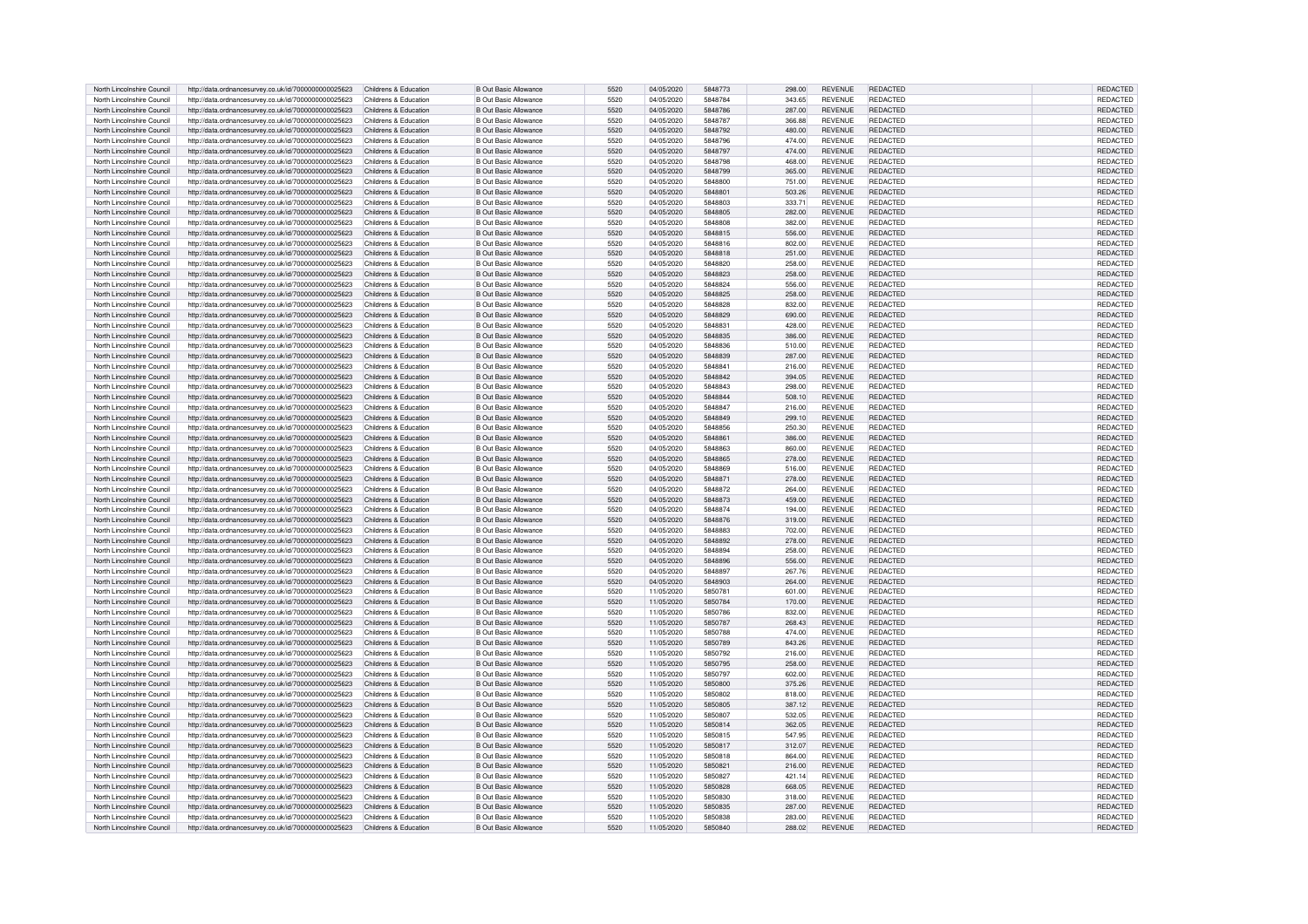| North Lincolnshire Council | http://data.ordnancesurvey.co.uk/id/7000000000025623 | Childrens & Education | <b>B Out Basic Allowance</b> | 5520 | 11/05/2020 | 585084  | 463.00   | <b>REVENUE</b> | REDACTED        | REDACTED        |
|----------------------------|------------------------------------------------------|-----------------------|------------------------------|------|------------|---------|----------|----------------|-----------------|-----------------|
|                            |                                                      |                       |                              |      |            |         |          |                |                 |                 |
| North Lincolnshire Council | http://data.ordnancesurvey.co.uk/id/7000000000025623 | Childrens & Education | B Out Basic Allowance        | 5520 | 11/05/2020 | 5850844 | 287.00   | <b>REVENUE</b> | <b>REDACTED</b> | REDACTED        |
| North Lincolnshire Council | http://data.ordnancesurvey.co.uk/id/7000000000025623 | Childrens & Education | <b>B Out Basic Allowance</b> | 5520 | 11/05/2020 | 5850845 | 333.34   | <b>REVENUE</b> | <b>REDACTED</b> | <b>REDACTED</b> |
| North Lincolnshire Council | http://data.ordnancesurvey.co.uk/id/7000000000025623 | Childrens & Education | <b>B Out Basic Allowance</b> | 5520 | 11/05/2020 | 5850846 | 341.69   | <b>REVENUE</b> | <b>REDACTED</b> | <b>REDACTED</b> |
| North Lincolnshire Council | http://data.ordnancesurvey.co.uk/id/7000000000025623 | Childrens & Education | <b>B Out Basic Allowance</b> | 5520 | 11/05/2020 | 5850848 | 432.02   | <b>REVENUE</b> | REDACTED        | <b>REDACTED</b> |
|                            |                                                      |                       |                              |      |            |         |          |                |                 |                 |
| North Lincolnshire Council | http://data.ordnancesurvey.co.uk/id/7000000000025623 | Childrens & Education | <b>B Out Basic Allowance</b> | 5520 | 11/05/2020 | 5850850 | 293.05   | <b>REVENUE</b> | <b>REDACTED</b> | <b>REDACTED</b> |
| North Lincolnshire Council | http://data.ordnancesurvey.co.uk/id/7000000000025623 | Childrens & Education | B Out Basic Allowance        | 5520 | 11/05/2020 | 5850852 | 274.10   | <b>REVENUE</b> | <b>REDACTED</b> | REDACTED        |
| North Lincolnshire Council | http://data.ordnancesurvey.co.uk/id/7000000000025623 | Childrens & Education | B Out Basic Allowance        | 5520 | 11/05/2020 | 5850853 | 1,051.00 | <b>REVENUE</b> | <b>REDACTED</b> | <b>REDACTED</b> |
| North Lincolnshire Council |                                                      |                       |                              | 5520 |            | 5850856 |          | <b>REVENUE</b> | <b>REDACTED</b> |                 |
|                            | http://data.ordnancesurvey.co.uk/id/7000000000025623 | Childrens & Education | B Out Basic Allowance        |      | 11/05/2020 |         | 258.00   |                |                 | REDACTED        |
| North Lincolnshire Council | http://data.ordnancesurvey.co.uk/id/7000000000025623 | Childrens & Education | <b>B Out Basic Allowance</b> | 5520 | 11/05/2020 | 5850858 | 622.95   | REVENUE        | <b>REDACTED</b> | <b>REDACTED</b> |
| North Lincolnshire Council | http://data.ordnancesurvey.co.uk/id/7000000000025623 | Childrens & Education | B Out Basic Allowance        | 5520 | 11/05/2020 | 5850861 | 648.00   | <b>REVENUE</b> | <b>REDACTED</b> | <b>REDACTED</b> |
| North Lincolnshire Council | http://data.ordnancesurvey.co.uk/id/7000000000025623 | Childrens & Education | <b>B Out Basic Allowance</b> | 5520 | 11/05/2020 | 5850866 | 386.00   | <b>REVENUE</b> | <b>REDACTED</b> | <b>REDACTED</b> |
|                            |                                                      |                       |                              |      |            |         |          |                |                 |                 |
| North Lincolnshire Council | http://data.ordnancesurvey.co.uk/id/7000000000025623 | Childrens & Education | B Out Basic Allowance        | 5520 | 11/05/2020 | 5850867 | 352.77   | <b>REVENUE</b> | REDACTED        | REDACTED        |
| North Lincolnshire Council | http://data.ordnancesurvey.co.uk/id/7000000000025623 | Childrens & Education | <b>B Out Basic Allowance</b> | 5520 | 11/05/2020 | 5850868 | 602.00   | <b>REVENUE</b> | <b>REDACTED</b> | REDACTED        |
| North Lincolnshire Council | http://data.ordnancesurvey.co.uk/id/7000000000025623 | Childrens & Education | B Out Basic Allowance        | 5520 | 11/05/2020 | 5850870 | 474.00   | <b>REVENUE</b> | <b>REDACTED</b> | <b>REDACTED</b> |
| North Lincolnshire Council | http://data.ordnancesurvey.co.uk/id/7000000000025623 | Childrens & Education | B Out Basic Allowance        | 5520 | 11/05/2020 | 5850872 | 221.14   | <b>REVENUE</b> | <b>REDACTED</b> | <b>REDACTED</b> |
| North Lincolnshire Council | http://data.ordnancesurvey.co.uk/id/7000000000025623 | Childrens & Education | <b>B Out Basic Allowance</b> | 5520 | 11/05/2020 | 5850879 | 1,076.00 | <b>REVENUE</b> | REDACTED        | REDACTED        |
| North Lincolnshire Council |                                                      | Childrens & Education | B Out Basic Allowance        | 5520 | 11/05/2020 | 5850882 | 648.00   | <b>REVENUE</b> | <b>REDACTED</b> | <b>REDACTED</b> |
|                            | http://data.ordnancesurvey.co.uk/id/7000000000025623 |                       |                              |      |            |         |          |                |                 |                 |
| North Lincolnshire Council | http://data.ordnancesurvey.co.uk/id/7000000000025623 | Childrens & Education | <b>B Out Basic Allowance</b> | 5520 | 11/05/2020 | 5850887 | 252.10   | <b>REVENUE</b> | REDACTED        | REDACTED        |
| North Lincolnshire Council | http://data.ordnancesurvey.co.uk/id/7000000000025623 | Childrens & Education | <b>B Out Basic Allowance</b> | 5520 | 11/05/2020 | 5850891 | 474.00   | <b>REVENUE</b> | <b>REDACTED</b> | REDACTED        |
| North Lincolnshire Council | http://data.ordnancesurvey.co.uk/id/7000000000025623 | Childrens & Education | B Out Basic Allowance        | 5520 | 11/05/2020 | 5850893 | 314.00   | <b>REVENUE</b> | REDACTED        | REDACTED        |
|                            |                                                      | Childrens & Education | <b>B Out Basic Allowance</b> | 5520 | 11/05/2020 | 5850894 | 394.05   | <b>REVENUE</b> | <b>REDACTED</b> | REDACTED        |
| North Lincolnshire Council | http://data.ordnancesurvey.co.uk/id/7000000000025623 |                       |                              |      |            |         |          |                |                 |                 |
| North Lincolnshire Council | http://data.ordnancesurvey.co.uk/id/7000000000025623 | Childrens & Education | <b>B Out Basic Allowance</b> | 5520 | 11/05/2020 | 5850899 | 276.66   | <b>REVENUE</b> | <b>REDACTED</b> | REDACTED        |
| North Lincolnshire Council | http://data.ordnancesurvey.co.uk/id/7000000000025623 | Childrens & Education | <b>B Out Basic Allowance</b> | 5520 | 11/05/2020 | 5850902 | 399.00   | REVENUE        | <b>REDACTED</b> | REDACTED        |
| North Lincolnshire Council | http://data.ordnancesurvey.co.uk/id/7000000000025623 | Childrens & Education | B Out Basic Allowance        | 5520 | 11/05/2020 | 5850904 | 1,106.00 | <b>REVENUE</b> | <b>REDACTED</b> | REDACTED        |
| North Lincolnshire Council | http://data.ordnancesurvey.co.uk/id/7000000000025623 | Childrens & Education | <b>B Out Basic Allowance</b> | 5520 | 11/05/2020 | 5850905 | 313.00   | <b>REVENUE</b> | <b>REDACTED</b> | REDACTED        |
|                            |                                                      |                       |                              |      |            |         |          |                |                 |                 |
| North Lincolnshire Council | http://data.ordnancesurvey.co.uk/id/7000000000025623 | Childrens & Education | <b>B Out Basic Allowance</b> | 5520 | 11/05/2020 | 5850907 | 384.95   | <b>REVENUE</b> | <b>REDACTED</b> | <b>REDACTED</b> |
| North Lincolnshire Council | http://data.ordnancesurvey.co.uk/id/7000000000025623 | Childrens & Education | <b>B Out Basic Allowance</b> | 5520 | 11/05/2020 | 5850910 | 216.00   | <b>REVENUE</b> | <b>REDACTED</b> | REDACTED        |
| North Lincolnshire Council | http://data.ordnancesurvey.co.uk/id/7000000000025623 | Childrens & Education | <b>B Out Basic Allowance</b> | 5520 | 11/05/2020 | 5850914 | 258.00   | REVENUE        | <b>REDACTED</b> | REDACTED        |
| North Lincolnshire Council | http://data.ordnancesurvey.co.uk/id/7000000000025623 | Childrens & Education | <b>B Out Basic Allowance</b> | 5520 | 11/05/2020 | 5850917 | 349.00   | <b>REVENUE</b> | <b>REDACTED</b> | REDACTED        |
| North Lincolnshire Council |                                                      | Childrens & Education | B Out Basic Allowance        | 5520 |            | 5850920 |          | REVENUE        | <b>REDACTED</b> |                 |
|                            | http://data.ordnancesurvey.co.uk/id/7000000000025623 |                       |                              |      | 11/05/2020 |         | 1.208.00 |                |                 | REDACTED        |
| North Lincolnshire Council | http://data.ordnancesurvey.co.uk/id/7000000000025623 | Childrens & Education | <b>B Out Basic Allowance</b> | 5520 | 11/05/2020 | 5850923 | 216.00   | <b>REVENUE</b> | <b>REDACTED</b> | REDACTED        |
| North Lincolnshire Council | http://data.ordnancesurvey.co.uk/id/7000000000025623 | Childrens & Education | B Out Basic Allowance        | 5520 | 11/05/2020 | 5850924 | 298.00   | <b>REVENUE</b> | <b>REDACTED</b> | REDACTED        |
| North Lincolnshire Council | http://data.ordnancesurvey.co.uk/id/7000000000025623 | Childrens & Education | B Out Basic Allowance        | 5520 | 11/05/2020 | 5850935 | 343.65   | <b>REVENUE</b> | <b>REDACTED</b> | REDACTED        |
| North Lincolnshire Council | http://data.ordnancesurvey.co.uk/id/7000000000025623 | Childrens & Education | <b>B Out Basic Allowance</b> | 5520 | 11/05/2020 | 5850937 | 287.00   | <b>REVENUE</b> | <b>REDACTED</b> | REDACTED        |
|                            |                                                      |                       |                              |      |            |         |          |                |                 |                 |
| North Lincolnshire Council | http://data.ordnancesurvey.co.uk/id/7000000000025623 | Childrens & Education | B Out Basic Allowance        | 5520 | 11/05/2020 | 5850938 | 366,88   | <b>REVENUE</b> | <b>REDACTED</b> | REDACTED        |
| North Lincolnshire Council | http://data.ordnancesurvey.co.uk/id/7000000000025623 | Childrens & Education | B Out Basic Allowance        | 5520 | 11/05/2020 | 5850942 | 480.00   | <b>REVENUE</b> | <b>REDACTED</b> | REDACTED        |
| North Lincolnshire Council | http://data.ordnancesurvey.co.uk/id/7000000000025623 | Childrens & Education | <b>B Out Basic Allowance</b> | 5520 | 11/05/2020 | 5850946 | 474.00   | <b>REVENUE</b> | <b>REDACTED</b> | <b>REDACTED</b> |
| North Lincolnshire Council | http://data.ordnancesurvey.co.uk/id/7000000000025623 | Childrens & Education | <b>B Out Basic Allowance</b> | 5520 | 11/05/2020 | 5850947 | 474.00   | <b>REVENUE</b> | <b>REDACTED</b> | REDACTED        |
| North Lincolnshire Council | http://data.ordnancesurvey.co.uk/id/7000000000025623 | Childrens & Education | <b>B Out Basic Allowance</b> | 5520 | 11/05/2020 | 5850948 | 468.00   | <b>REVENUE</b> | <b>REDACTED</b> | REDACTED        |
|                            |                                                      |                       |                              |      |            |         |          |                |                 |                 |
| North Lincolnshire Council | http://data.ordnancesurvey.co.uk/id/7000000000025623 | Childrens & Education | B Out Basic Allowance        | 5520 | 11/05/2020 | 5850949 | 365.00   | <b>REVENUE</b> | <b>REDACTED</b> | REDACTED        |
| North Lincolnshire Council | http://data.ordnancesurvey.co.uk/id/7000000000025623 | Childrens & Education | B Out Basic Allowance        | 5520 | 11/05/2020 | 5850950 | 751.00   | <b>REVENUE</b> | <b>REDACTED</b> | <b>REDACTED</b> |
| North Lincolnshire Council | http://data.ordnancesurvey.co.uk/id/7000000000025623 | Childrens & Education | B Out Basic Allowance        | 5520 | 11/05/2020 | 5850951 | 503.26   | <b>REVENUE</b> | <b>REDACTED</b> | <b>REDACTED</b> |
| North Lincolnshire Council | http://data.ordnancesurvey.co.uk/id/7000000000025623 | Childrens & Education | <b>B Out Basic Allowance</b> | 5520 | 11/05/2020 | 5850955 | 282.00   | <b>REVENUE</b> | <b>REDACTED</b> | <b>REDACTED</b> |
|                            |                                                      |                       |                              |      |            |         |          |                |                 |                 |
| North Lincolnshire Council | http://data.ordnancesurvey.co.uk/id/7000000000025623 | Childrens & Education | B Out Basic Allowance        | 5520 | 11/05/2020 | 5850958 | 382.00   | <b>REVENUE</b> | <b>REDACTED</b> | REDACTED        |
| North Lincolnshire Council | http://data.ordnancesurvey.co.uk/id/7000000000025623 | Childrens & Education | <b>B Out Basic Allowance</b> | 5520 | 11/05/2020 | 5850965 | 556.00   | <b>REVENUE</b> | <b>REDACTED</b> | <b>REDACTE</b>  |
| North Lincolnshire Council | http://data.ordnancesurvey.co.uk/id/7000000000025623 | Childrens & Education | <b>B Out Basic Allowance</b> | 5520 | 11/05/2020 | 5850966 | 586.00   | <b>REVENUE</b> | <b>REDACTED</b> | <b>REDACTED</b> |
| North Lincolnshire Council | http://data.ordnancesurvey.co.uk/id/7000000000025623 | Childrens & Education | <b>B Out Basic Allowance</b> | 5520 | 11/05/2020 | 5850968 | 251.00   | <b>REVENUE</b> | <b>REDACTED</b> | REDACTEI        |
| North Lincolnshire Council | http://data.ordnancesurvey.co.uk/id/7000000000025623 | Childrens & Education | B Out Basic Allowance        | 5520 | 11/05/2020 | 5850970 | 258.00   | <b>REVENUE</b> | <b>REDACTED</b> | REDACTED        |
|                            |                                                      |                       |                              |      |            |         |          |                |                 |                 |
| North Lincolnshire Council | http://data.ordnancesurvey.co.uk/id/7000000000025623 | Childrens & Education | <b>B Out Basic Allowance</b> | 5520 | 11/05/2020 | 5850973 | 258.00   | <b>REVENUE</b> | <b>REDACTED</b> | <b>REDACTED</b> |
| North Lincolnshire Council | http://data.ordnancesurvey.co.uk/id/7000000000025623 | Childrens & Education | B Out Basic Allowance        | 5520 | 11/05/2020 | 5850974 | 556.00   | <b>REVENUE</b> | REDACTED        | REDACTED        |
| North Lincolnshire Council | http://data.ordnancesurvey.co.uk/id/7000000000025623 | Childrens & Education | <b>B Out Basic Allowance</b> | 5520 | 11/05/2020 | 5850975 | 258.00   | <b>REVENUE</b> | <b>REDACTED</b> | REDACTED        |
| North Lincolnshire Council | http://data.ordnancesurvey.co.uk/id/7000000000025623 | Childrens & Education | B Out Basic Allowance        | 5520 | 11/05/2020 | 5850978 | 832.00   | <b>REVENUE</b> | <b>REDACTED</b> | <b>REDACTED</b> |
| North Lincolnshire Council | http://data.ordnancesurvey.co.uk/id/7000000000025623 | Childrens & Education | B Out Basic Allowance        | 5520 | 11/05/2020 | 5850979 | 948.00   | <b>REVENUE</b> | <b>REDACTED</b> | REDACTED        |
|                            |                                                      |                       |                              |      |            |         |          |                |                 |                 |
| North Lincolnshire Council | http://data.ordnancesurvey.co.uk/id/7000000000025623 | Childrens & Education | B Out Basic Allowance        | 5520 | 11/05/2020 | 5850980 | 278.00   | <b>REVENUE</b> | <b>REDACTED</b> | <b>REDACTED</b> |
| North Lincolnshire Council | http://data.ordnancesurvey.co.uk/id/7000000000025623 | Childrens & Education | B Out Basic Allowance        | 5520 | 11/05/2020 | 5850981 | 686.00   | <b>REVENUE</b> | <b>REDACTED</b> | REDACTE         |
| North Lincolnshire Council | http://data.ordnancesurvey.co.uk/id/7000000000025623 | Childrens & Education | B Out Basic Allowance        | 5520 | 11/05/2020 | 5850983 | 370.14   | <b>REVENUE</b> | <b>REDACTED</b> | REDACTED        |
| North Lincolnshire Council | http://data.ordnancesurvey.co.uk/id/7000000000025623 | Childrens & Education | <b>B Out Basic Allowance</b> | 5520 | 11/05/2020 | 5850985 | 386.00   | <b>REVENUE</b> | <b>REDACTED</b> | REDACTED        |
| North Lincolnshire Council | http://data.ordnancesurvey.co.uk/id/7000000000025623 | Childrens & Education | <b>B Out Basic Allowance</b> | 5520 | 11/05/2020 | 5850986 | 510.00   | <b>REVENUE</b> | <b>REDACTED</b> | REDACTED        |
|                            |                                                      |                       |                              |      |            |         |          |                |                 |                 |
| North Lincolnshire Council | http://data.ordnancesurvey.co.uk/id/7000000000025623 | Childrens & Education | B Out Basic Allowance        | 5520 | 11/05/2020 | 5850989 | 287.00   | <b>REVENUE</b> | <b>REDACTED</b> | REDACTED        |
| North Lincolnshire Council | http://data.ordnancesurvey.co.uk/id/7000000000025623 | Childrens & Education | <b>B Out Basic Allowance</b> | 5520 | 11/05/2020 | 5850991 | 216.00   | <b>REVENUE</b> | <b>REDACTED</b> | <b>REDACTED</b> |
| North Lincolnshire Council | http://data.ordnancesurvey.co.uk/id/7000000000025623 | Childrens & Education | <b>B Out Basic Allowance</b> | 5520 | 11/05/2020 | 5850992 | 394.05   | <b>REVENUE</b> | <b>REDACTED</b> | REDACTED        |
| North Lincolnshire Council | http://data.ordnancesurvey.co.uk/id/7000000000025623 | Childrens & Education | B Out Basic Allowance        | 5520 | 11/05/2020 | 5850993 | 298.00   | <b>REVENUE</b> | REDACTED        | REDACTED        |
| North Lincolnshire Council | http://data.ordnancesurvey.co.uk/id/7000000000025623 | Childrens & Education | <b>B Out Basic Allowance</b> | 5520 | 11/05/2020 | 5850994 | 508.10   | <b>REVENUE</b> | <b>REDACTED</b> | REDACTED        |
|                            |                                                      |                       |                              |      |            |         |          |                |                 |                 |
| North Lincolnshire Council | http://data.ordnancesurvey.co.uk/id/7000000000025623 | Childrens & Education | B Out Basic Allowance        | 5520 | 11/05/2020 | 5850997 | 216.00   | <b>REVENUE</b> | <b>REDACTED</b> | <b>REDACTED</b> |
| North Lincolnshire Council | http://data.ordnancesurvey.co.uk/id/7000000000025623 | Childrens & Education | <b>B Out Basic Allowance</b> | 5520 | 11/05/2020 | 5850998 | 264.00   | <b>REVENUE</b> | <b>REDACTED</b> | REDACTED        |
| North Lincolnshire Council | http://data.ordnancesurvey.co.uk/id/7000000000025623 | Childrens & Education | <b>B Out Basic Allowance</b> | 5520 | 11/05/2020 | 5850999 | 299.10   | <b>REVENUE</b> | <b>REDACTED</b> | REDACTED        |
| North Lincolnshire Council | http://data.ordnancesurvey.co.uk/id/7000000000025623 | Childrens & Education | <b>B Out Basic Allowance</b> | 5520 | 11/05/2020 | 5851004 | 341.42   | <b>REVENUE</b> | <b>REDACTED</b> | REDACTED        |
|                            |                                                      | Childrens & Education | B Out Basic Allowance        | 5520 | 11/05/2020 | 5851006 | 250.30   | <b>REVENUE</b> | <b>REDACTED</b> | <b>REDACTED</b> |
| North Lincolnshire Council | http://data.ordnancesurvey.co.uk/id/7000000000025623 |                       |                              |      |            |         |          |                |                 |                 |
| North Lincolnshire Council | http://data.ordnancesurvey.co.uk/id/7000000000025623 | Childrens & Education | <b>B Out Basic Allowance</b> | 5520 | 11/05/2020 | 5851011 | 386.00   | <b>REVENUE</b> | <b>REDACTED</b> | REDACTED        |
| North Lincolnshire Council | http://data.ordnancesurvey.co.uk/id/7000000000025623 | Childrens & Education | B Out Basic Allowance        | 5520 | 11/05/2020 | 5851012 | 1.076.00 | <b>REVENUE</b> | <b>REDACTED</b> | <b>REDACTED</b> |
| North Lincolnshire Council |                                                      |                       |                              |      |            | 5851014 | 278.00   | <b>REVENUE</b> | <b>REDACTED</b> | REDACTED        |
|                            | http://data.ordnancesurvey.co.uk/id/7000000000025623 | Childrens & Education | <b>B Out Basic Allowance</b> | 5520 | 11/05/2020 |         |          |                |                 |                 |
| North Lincolnshire Council | http://data.ordnancesurvey.co.uk/id/7000000000025623 | Childrens & Education | <b>B Out Basic Allowance</b> | 5520 | 11/05/2020 | 5851018 | 516.00   | <b>REVENUE</b> | <b>REDACTED</b> | REDACTED        |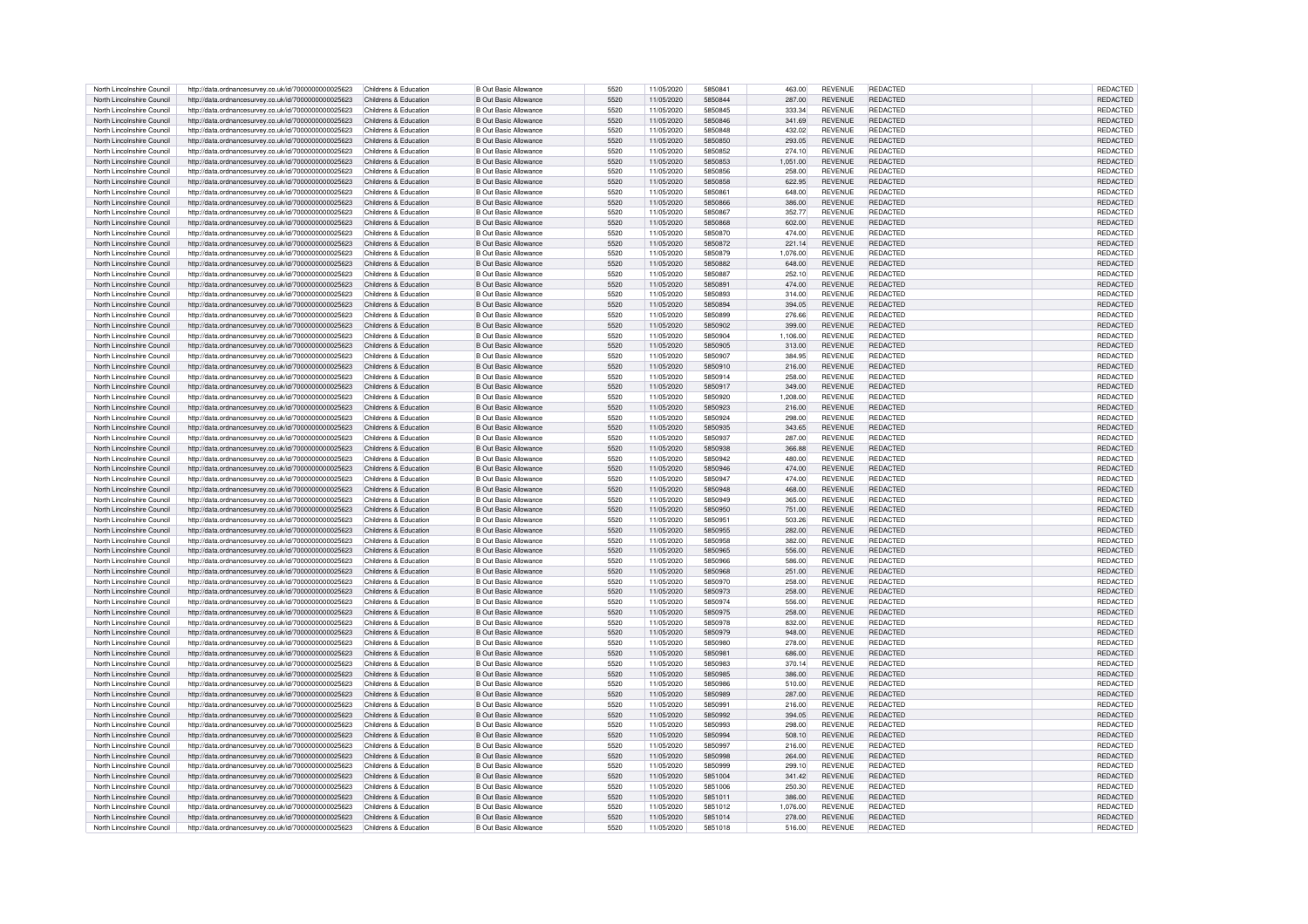| North Lincolnshire Council | http://data.ordnancesurvey.co.uk/id/7000000000025623 | Childrens & Education | B Out Basic Allowance        | 5520 | 11/05/2020 | 5851019 | 278.00   | <b>REVENUE</b> | REDACTED        | REDACTED        |
|----------------------------|------------------------------------------------------|-----------------------|------------------------------|------|------------|---------|----------|----------------|-----------------|-----------------|
| North Lincolnshire Council |                                                      | Childrens & Education | B Out Basic Allowance        | 5520 | 11/05/2020 | 5851020 | 264.00   | <b>REVENUE</b> | <b>REDACTED</b> | REDACTED        |
|                            | http://data.ordnancesurvey.co.uk/id/7000000000025623 |                       |                              |      |            |         |          |                |                 |                 |
| North Lincolnshire Council | http://data.ordnancesurvey.co.uk/id/7000000000025623 | Childrens & Education | <b>B Out Basic Allowance</b> | 5520 | 11/05/2020 | 5851021 | 459.00   | <b>REVENUE</b> | <b>REDACTED</b> | REDACTED        |
| North Lincolnshire Council | http://data.ordnancesurvey.co.uk/id/7000000000025623 | Childrens & Education | <b>B Out Basic Allowance</b> | 5520 | 11/05/2020 | 5851022 | 194.00   | <b>REVENUE</b> | <b>REDACTED</b> | REDACTED        |
| North Lincolnshire Council | http://data.ordnancesurvey.co.uk/id/7000000000025623 | Childrens & Education | <b>B Out Basic Allowance</b> | 5520 | 11/05/2020 | 5851024 | 319.00   | <b>REVENUE</b> | <b>REDACTED</b> | REDACTED        |
| North Lincolnshire Council | http://data.ordnancesurvey.co.uk/id/7000000000025623 | Childrens & Education | B Out Basic Allowance        | 5520 | 11/05/2020 | 5851030 | 556.00   | <b>REVENUE</b> | <b>REDACTED</b> | REDACTED        |
|                            |                                                      |                       |                              |      |            |         |          |                |                 |                 |
| North Lincolnshire Council | http://data.ordnancesurvey.co.uk/id/7000000000025623 | Childrens & Education | <b>B Out Basic Allowance</b> | 5520 | 11/05/2020 | 5851035 | 528.00   | <b>REVENUE</b> | <b>REDACTED</b> | <b>REDACTED</b> |
| North Lincolnshire Council | http://data.ordnancesurvey.co.uk/id/7000000000025623 | Childrens & Education | B Out Basic Allowance        | 5520 | 11/05/2020 | 5851039 | 278.00   | <b>REVENUE</b> | REDACTED        | REDACTED        |
| North Lincolnshire Council | http://data.ordnancesurvey.co.uk/id/7000000000025623 | Childrens & Education | B Out Basic Allowance        | 5520 | 11/05/2020 | 5851041 | 258.00   | <b>REVENUE</b> | <b>REDACTED</b> | REDACTED        |
| North Lincolnshire Council | http://data.ordnancesurvey.co.uk/id/7000000000025623 | Childrens & Education | B Out Basic Allowance        | 5520 | 11/05/2020 | 5851043 | 772.00   | <b>REVENUE</b> | <b>REDACTED</b> | <b>REDACTED</b> |
|                            |                                                      |                       |                              |      |            |         |          |                |                 |                 |
| North Lincolnshire Council | http://data.ordnancesurvey.co.uk/id/7000000000025623 | Childrens & Education | <b>B Out Basic Allowance</b> | 5520 | 11/05/2020 | 5851044 | 267.76   | <b>REVENUE</b> | <b>REDACTED</b> | <b>REDACTED</b> |
| North Lincolnshire Council | http://data.ordnancesurvey.co.uk/id/7000000000025623 | Childrens & Education | B Out Basic Allowance        | 5520 | 11/05/2020 | 5851050 | 264.00   | REVENUE        | <b>REDACTED</b> | <b>REDACTED</b> |
| North Lincolnshire Council | http://data.ordnancesurvey.co.uk/id/7000000000025623 | Childrens & Education | <b>B Out Basic Allowance</b> | 5520 | 18/05/2020 | 5853559 | 601.00   | <b>REVENUE</b> | <b>REDACTED</b> | REDACTE         |
| North Lincolnshire Council | http://data.ordnancesurvey.co.uk/id/7000000000025623 | Childrens & Education | <b>B Out Basic Allowance</b> | 5520 | 18/05/2020 | 5853562 | 170.00   | REVENUE        | <b>REDACTED</b> | REDACTED        |
|                            |                                                      |                       |                              |      |            |         |          |                |                 |                 |
| North Lincolnshire Council | http://data.ordnancesurvey.co.uk/id/7000000000025623 | Childrens & Education | <b>B Out Basic Allowance</b> | 5520 | 18/05/2020 | 5853563 | 832.00   | <b>REVENUE</b> | <b>REDACTED</b> | REDACTED        |
| North Lincolnshire Council | http://data.ordnancesurvey.co.uk/id/7000000000025623 | Childrens & Education | <b>B Out Basic Allowance</b> | 5520 | 18/05/2020 | 5853564 | 268.43   | <b>REVENUE</b> | <b>REDACTED</b> | REDACTED        |
| North Lincolnshire Council | http://data.ordnancesurvey.co.uk/id/7000000000025623 | Childrens & Education | B Out Basic Allowance        | 5520 | 18/05/2020 | 5853566 | 428.41   | <b>REVENUE</b> | <b>REDACTED</b> | <b>REDACTED</b> |
| North Lincolnshire Council | http://data.ordnancesurvey.co.uk/id/7000000000025623 | Childrens & Education | <b>B Out Basic Allowance</b> | 5520 | 18/05/2020 | 5853569 | 216.00   | <b>REVENUE</b> | REDACTED        | REDACTED        |
| North Lincolnshire Council | http://data.ordnancesurvey.co.uk/id/7000000000025623 | Childrens & Education | <b>B Out Basic Allowance</b> | 5520 | 18/05/2020 | 5853574 | 602.00   | <b>REVENUE</b> | <b>REDACTED</b> | REDACTED        |
|                            |                                                      |                       |                              |      |            |         |          |                |                 |                 |
| North Lincolnshire Council | http://data.ordnancesurvey.co.uk/id/7000000000025623 | Childrens & Education | <b>B Out Basic Allowance</b> | 5520 | 18/05/2020 | 5853577 | 375.26   | <b>REVENUE</b> | <b>REDACTED</b> | <b>REDACTED</b> |
| North Lincolnshire Council | http://data.ordnancesurvey.co.uk/id/7000000000025623 | Childrens & Education | <b>B Out Basic Allowance</b> | 5520 | 18/05/2020 | 5853579 | 818.00   | <b>REVENUE</b> | <b>REDACTED</b> | REDACTED        |
| North Lincolnshire Council | http://data.ordnancesurvey.co.uk/id/7000000000025623 | Childrens & Education | <b>B Out Basic Allowance</b> | 5520 | 18/05/2020 | 5853582 | 387.12   | <b>REVENUE</b> | <b>REDACTED</b> | REDACTED        |
| North Lincolnshire Council |                                                      |                       | <b>B Out Basic Allowance</b> | 5520 | 18/05/2020 | 5853584 | 532.05   | <b>REVENUE</b> | <b>REDACTED</b> | REDACTED        |
|                            | http://data.ordnancesurvey.co.uk/id/7000000000025623 | Childrens & Education |                              |      |            |         |          |                |                 |                 |
| North Lincolnshire Council | http://data.ordnancesurvey.co.uk/id/7000000000025623 | Childrens & Education | <b>B Out Basic Allowance</b> | 5520 | 18/05/2020 | 5853591 | 362.05   | <b>REVENUE</b> | <b>REDACTED</b> | REDACTED        |
| North Lincolnshire Council | http://data.ordnancesurvey.co.uk/id/7000000000025623 | Childrens & Education | <b>B Out Basic Allowance</b> | 5520 | 18/05/2020 | 5853592 | 547.95   | REVENUE        | REDACTED        | REDACTED        |
| North Lincolnshire Council | http://data.ordnancesurvey.co.uk/id/7000000000025623 | Childrens & Education | B Out Basic Allowance        | 5520 | 18/05/2020 | 5853594 | 312.07   | <b>REVENUE</b> | <b>REDACTED</b> | REDACTED        |
| North Lincolnshire Council | http://data.ordnancesurvey.co.uk/id/7000000000025623 | Childrens & Education | <b>B Out Basic Allowance</b> | 5520 | 18/05/2020 | 5853595 | 864.00   | <b>REVENUE</b> | <b>REDACTED</b> | REDACTED        |
|                            |                                                      |                       |                              |      |            |         |          |                |                 |                 |
| North Lincolnshire Council | http://data.ordnancesurvey.co.uk/id/7000000000025623 | Childrens & Education | <b>B Out Basic Allowance</b> | 5520 | 18/05/2020 | 5853598 | 216.00   | <b>REVENUE</b> | <b>REDACTED</b> | <b>REDACTED</b> |
| North Lincolnshire Council | http://data.ordnancesurvey.co.uk/id/7000000000025623 | Childrens & Education | <b>B Out Basic Allowance</b> | 5520 | 18/05/2020 | 5853604 | 421.14   | <b>REVENUE</b> | <b>REDACTED</b> | REDACTED        |
| North Lincolnshire Council | http://data.ordnancesurvey.co.uk/id/7000000000025623 | Childrens & Education | <b>B Out Basic Allowance</b> | 5520 | 18/05/2020 | 5853605 | 668.05   | <b>REVENUE</b> | REDACTED        | REDACTED        |
| North Lincolnshire Council | http://data.ordnancesurvey.co.uk/id/7000000000025623 | Childrens & Education | <b>B Out Basic Allowance</b> | 5520 | 18/05/2020 | 5853607 | 318.00   | <b>REVENUE</b> | <b>REDACTED</b> | REDACTED        |
| North Lincolnshire Council |                                                      | Childrens & Education | B Out Basic Allowance        | 5520 |            | 5853611 |          | <b>REVENUE</b> | <b>REDACTED</b> |                 |
|                            | http://data.ordnancesurvey.co.uk/id/7000000000025623 |                       |                              |      | 18/05/2020 |         | 287.00   |                |                 | REDACTED        |
| North Lincolnshire Council | http://data.ordnancesurvey.co.uk/id/7000000000025623 | Childrens & Education | B Out Basic Allowance        | 5520 | 18/05/2020 | 5853614 | 283.00   | <b>REVENUE</b> | <b>REDACTED</b> | <b>REDACTED</b> |
| North Lincolnshire Council | http://data.ordnancesurvey.co.uk/id/7000000000025623 | Childrens & Education | B Out Basic Allowance        | 5520 | 18/05/2020 | 5853616 | 288.02   | <b>REVENUE</b> | <b>REDACTED</b> | REDACTED        |
| North Lincolnshire Council | http://data.ordnancesurvey.co.uk/id/7000000000025623 | Childrens & Education | <b>B Out Basic Allowance</b> | 5520 | 18/05/2020 | 5853617 | 463.00   | <b>REVENUE</b> | <b>REDACTED</b> | REDACTED        |
|                            |                                                      |                       |                              |      |            |         |          |                |                 |                 |
| North Lincolnshire Council | http://data.ordnancesurvey.co.uk/id/7000000000025623 | Childrens & Education | <b>B Out Basic Allowance</b> | 5520 | 18/05/2020 | 5853620 | 287.00   | <b>REVENUE</b> | REDACTED        | REDACTED        |
| North Lincolnshire Council | http://data.ordnancesurvey.co.uk/id/7000000000025623 | Childrens & Education | <b>B Out Basic Allowance</b> | 5520 | 18/05/2020 | 5853622 | 341.69   | <b>REVENUE</b> | <b>REDACTED</b> | REDACTED        |
| North Lincolnshire Council | http://data.ordnancesurvey.co.uk/id/7000000000025623 | Childrens & Education | B Out Basic Allowance        | 5520 | 18/05/2020 | 5853624 | 409.26   | <b>REVENUE</b> | <b>REDACTED</b> | REDACTED        |
| North Lincolnshire Council | http://data.ordnancesurvey.co.uk/id/7000000000025623 | Childrens & Education | B Out Basic Allowance        | 5520 | 18/05/2020 | 5853626 | 293.05   | <b>REVENUE</b> | <b>REDACTED</b> | <b>REDACTED</b> |
| North Lincolnshire Council | http://data.ordnancesurvey.co.uk/id/7000000000025623 | Childrens & Education | <b>B Out Basic Allowance</b> | 5520 | 18/05/2020 | 5853628 | 274.10   | <b>REVENUE</b> | REDACTED        | REDACTED        |
|                            |                                                      |                       |                              |      |            |         |          |                |                 |                 |
| North Lincolnshire Council | http://data.ordnancesurvey.co.uk/id/7000000000025623 | Childrens & Education | <b>B Out Basic Allowance</b> | 5520 | 18/05/2020 | 5853629 | 1,051.00 | <b>REVENUE</b> | <b>REDACTED</b> | <b>REDACTED</b> |
| North Lincolnshire Council | http://data.ordnancesurvey.co.uk/id/7000000000025623 | Childrens & Education | <b>B Out Basic Allowance</b> | 5520 | 18/05/2020 | 5853632 | 258.00   | <b>REVENUE</b> | REDACTED        | REDACTED        |
| North Lincolnshire Council | http://data.ordnancesurvey.co.uk/id/7000000000025623 | Childrens & Education | <b>B Out Basic Allowance</b> | 5520 | 18/05/2020 | 5853634 | 622.95   | <b>REVENUE</b> | <b>REDACTED</b> | REDACTED        |
| North Lincolnshire Council | http://data.ordnancesurvey.co.uk/id/7000000000025623 | Childrens & Education | B Out Basic Allowance        | 5520 | 18/05/2020 | 5853637 | 648.00   | <b>REVENUE</b> | <b>REDACTED</b> | REDACTED        |
|                            |                                                      |                       |                              |      |            | 5853642 |          |                |                 |                 |
| North Lincolnshire Council | http://data.ordnancesurvey.co.uk/id/7000000000025623 | Childrens & Education | <b>B Out Basic Allowance</b> | 5520 | 18/05/2020 |         | 386.00   | <b>REVENUE</b> | <b>REDACTED</b> | REDACTED        |
| North Lincolnshire Council | http://data.ordnancesurvey.co.uk/id/7000000000025623 | Childrens & Education | <b>B Out Basic Allowance</b> | 5520 | 18/05/2020 | 5853643 | 352.77   | <b>REVENUE</b> | REDACTED        | <b>REDACTED</b> |
| North Lincolnshire Council | http://data.ordnancesurvey.co.uk/id/7000000000025623 | Childrens & Education | <b>B Out Basic Allowance</b> | 5520 | 18/05/2020 | 5853644 | 602.00   | <b>REVENUE</b> | <b>REDACTED</b> | REDACTED        |
| North Lincolnshire Council | http://data.ordnancesurvey.co.uk/id/7000000000025623 | Childrens & Education | <b>B Out Basic Allowance</b> | 5520 | 18/05/2020 | 5853648 | 216.00   | <b>REVENUE</b> | REDACTED        | REDACTED        |
| North Lincolnshire Council | http://data.ordnancesurvey.co.uk/id/7000000000025623 | Childrens & Education | B Out Basic Allowance        | 5520 | 18/05/2020 | 5853655 | 1.292.00 | <b>REVENUE</b> | <b>REDACTED</b> | REDACTED        |
|                            |                                                      |                       |                              |      |            |         |          |                |                 |                 |
| North Lincolnshire Council | http://data.ordnancesurvey.co.uk/id/7000000000025623 | Childrens & Education | <b>B Out Basic Allowance</b> | 5520 | 18/05/2020 | 5853658 | 648.00   | <b>REVENUE</b> | <b>REDACTED</b> | <b>REDACTE</b>  |
| North Lincolnshire Council | http://data.ordnancesurvey.co.uk/id/7000000000025623 | Childrens & Education | <b>B Out Basic Allowance</b> | 5520 | 18/05/2020 | 5853663 | 252.10   | <b>REVENUE</b> | <b>REDACTED</b> | REDACTED        |
| North Lincolnshire Council | http://data.ordnancesurvey.co.uk/id/7000000000025623 | Childrens & Education | <b>B Out Basic Allowance</b> | 5520 | 18/05/2020 | 5853667 | 474.00   | <b>REVENUE</b> | <b>REDACTED</b> | <b>REDACTED</b> |
| North Lincolnshire Council | http://data.ordnancesurvey.co.uk/id/7000000000025623 | Childrens & Education | B Out Basic Allowance        | 5520 | 18/05/2020 | 5853669 | 314.00   | <b>REVENUE</b> | <b>REDACTED</b> | REDACTED        |
| North Lincolnshire Council | http://data.ordnancesurvey.co.uk/id/7000000000025623 | Childrens & Education | B Out Basic Allowance        | 5520 | 18/05/2020 | 5853670 | 394.05   | <b>REVENUE</b> | REDACTED        | REDACTED        |
|                            |                                                      |                       |                              |      |            |         |          |                |                 |                 |
| North Lincolnshire Council | http://data.ordnancesurvey.co.uk/id/7000000000025623 | Childrens & Education | B Out Basic Allowance        | 5520 | 18/05/2020 | 5853675 | 276.66   | <b>REVENUE</b> | <b>REDACTED</b> | REDACTED        |
| North Lincolnshire Council | http://data.ordnancesurvey.co.uk/id/7000000000025623 | Childrens & Education | B Out Basic Allowance        | 5520 | 18/05/2020 | 5853678 | 399.00   | REVENUE        | <b>REDACTED</b> | <b>REDACTED</b> |
| North Lincolnshire Council | http://data.ordnancesurvey.co.uk/id/7000000000025623 | Childrens & Education | B Out Basic Allowance        | 5520 | 18/05/2020 | 5853680 | 1,106.00 | REVENUE        | <b>REDACTED</b> | <b>REDACTED</b> |
|                            |                                                      |                       |                              |      |            |         |          |                |                 |                 |
| North Lincolnshire Council | http://data.ordnancesurvey.co.uk/id/7000000000025623 | Childrens & Education | <b>B Out Basic Allowance</b> | 5520 | 18/05/2020 | 5853681 | 313.00   | <b>REVENUE</b> | <b>REDACTED</b> | REDACTED        |
| North Lincolnshire Council | http://data.ordnancesurvey.co.uk/id/7000000000025623 | Childrens & Education | <b>B Out Basic Allowance</b> | 5520 | 18/05/2020 | 5853683 | 384.95   | REVENUE        | <b>REDACTED</b> | REDACTED        |
| North Lincolnshire Council | http://data.ordnancesurvey.co.uk/id/7000000000025623 | Childrens & Education | B Out Basic Allowance        | 5520 | 18/05/2020 | 5853686 | 216.00   | <b>REVENUE</b> | REDACTED        | REDACTED        |
| North Lincolnshire Council | http://data.ordnancesurvey.co.uk/id/7000000000025623 | Childrens & Education | <b>B Out Basic Allowance</b> | 5520 | 18/05/2020 | 5853690 | 258.00   | <b>REVENUE</b> | <b>REDACTED</b> | <b>REDACTED</b> |
| North Lincolnshire Council | http://data.ordnancesurvey.co.uk/id/7000000000025623 | Childrens & Education | <b>B Out Basic Allowance</b> | 5520 | 18/05/2020 | 5853693 | 349.00   | <b>REVENUE</b> | <b>REDACTED</b> | REDACTED        |
|                            |                                                      |                       |                              |      |            |         |          |                |                 |                 |
| North Lincolnshire Council | http://data.ordnancesurvey.co.uk/id/7000000000025623 | Childrens & Education | <b>B Out Basic Allowance</b> | 5520 | 18/05/2020 | 5853696 | 1,208.00 | <b>REVENUE</b> | <b>REDACTED</b> | REDACTED        |
| North Lincolnshire Council | http://data.ordnancesurvey.co.uk/id/7000000000025623 | Childrens & Education | <b>B Out Basic Allowance</b> | 5520 | 18/05/2020 | 5853699 | 948.00   | <b>REVENUE</b> | REDACTED        | REDACTED        |
| North Lincolnshire Council | http://data.ordnancesurvey.co.uk/id/7000000000025623 | Childrens & Education | B Out Basic Allowance        | 5520 | 18/05/2020 | 5853711 | 343.65   | <b>REVENUE</b> | <b>REDACTED</b> | <b>REDACTED</b> |
| North Lincolnshire Council | http://data.ordnancesurvey.co.uk/id/7000000000025623 | Childrens & Education | <b>B Out Basic Allowance</b> | 5520 | 18/05/2020 | 5853713 | 287.00   | <b>REVENUE</b> | <b>REDACTED</b> | REDACTED        |
|                            |                                                      | Childrens & Education |                              | 5520 | 18/05/2020 | 5853714 |          |                |                 |                 |
| North Lincolnshire Council | http://data.ordnancesurvey.co.uk/id/7000000000025623 |                       | <b>B Out Basic Allowance</b> |      |            |         | 366.88   | <b>REVENUE</b> | <b>REDACTED</b> | REDACTED        |
| North Lincolnshire Council | http://data.ordnancesurvey.co.uk/id/7000000000025623 | Childrens & Education | <b>B Out Basic Allowance</b> | 5520 | 18/05/2020 | 5853718 | 311.28   | <b>REVENUE</b> | <b>REDACTED</b> | <b>REDACTED</b> |
| North Lincolnshire Council | http://data.ordnancesurvey.co.uk/id/7000000000025623 | Childrens & Education | <b>B Out Basic Allowance</b> | 5520 | 18/05/2020 | 5853719 | 480.00   | <b>REVENUE</b> | <b>REDACTED</b> | REDACTED        |
| North Lincolnshire Council | http://data.ordnancesurvey.co.uk/id/7000000000025623 | Childrens & Education | <b>B Out Basic Allowance</b> | 5520 | 18/05/2020 | 5853723 | 474.00   | <b>REVENUE</b> | REDACTED        | REDACTED        |
| North Lincolnshire Council | http://data.ordnancesurvey.co.uk/id/7000000000025623 | Childrens & Education | B Out Basic Allowance        | 5520 | 18/05/2020 | 5853724 | 1.422.00 | <b>REVENUE</b> | <b>REDACTED</b> | REDACTED        |
|                            |                                                      |                       |                              |      |            |         |          |                |                 |                 |
| North Lincolnshire Council | http://data.ordnancesurvey.co.uk/id/7000000000025623 | Childrens & Education | B Out Basic Allowance        | 5520 | 18/05/2020 | 5853725 | 468.00   | <b>REVENUE</b> | <b>REDACTED</b> | REDACTED        |
| North Lincolnshire Council | http://data.ordnancesurvey.co.uk/id/7000000000025623 | Childrens & Education | <b>B Out Basic Allowance</b> | 5520 | 18/05/2020 | 5853726 | 365.00   | <b>REVENUE</b> | <b>REDACTED</b> | REDACTED        |
|                            |                                                      |                       |                              |      |            |         |          |                |                 |                 |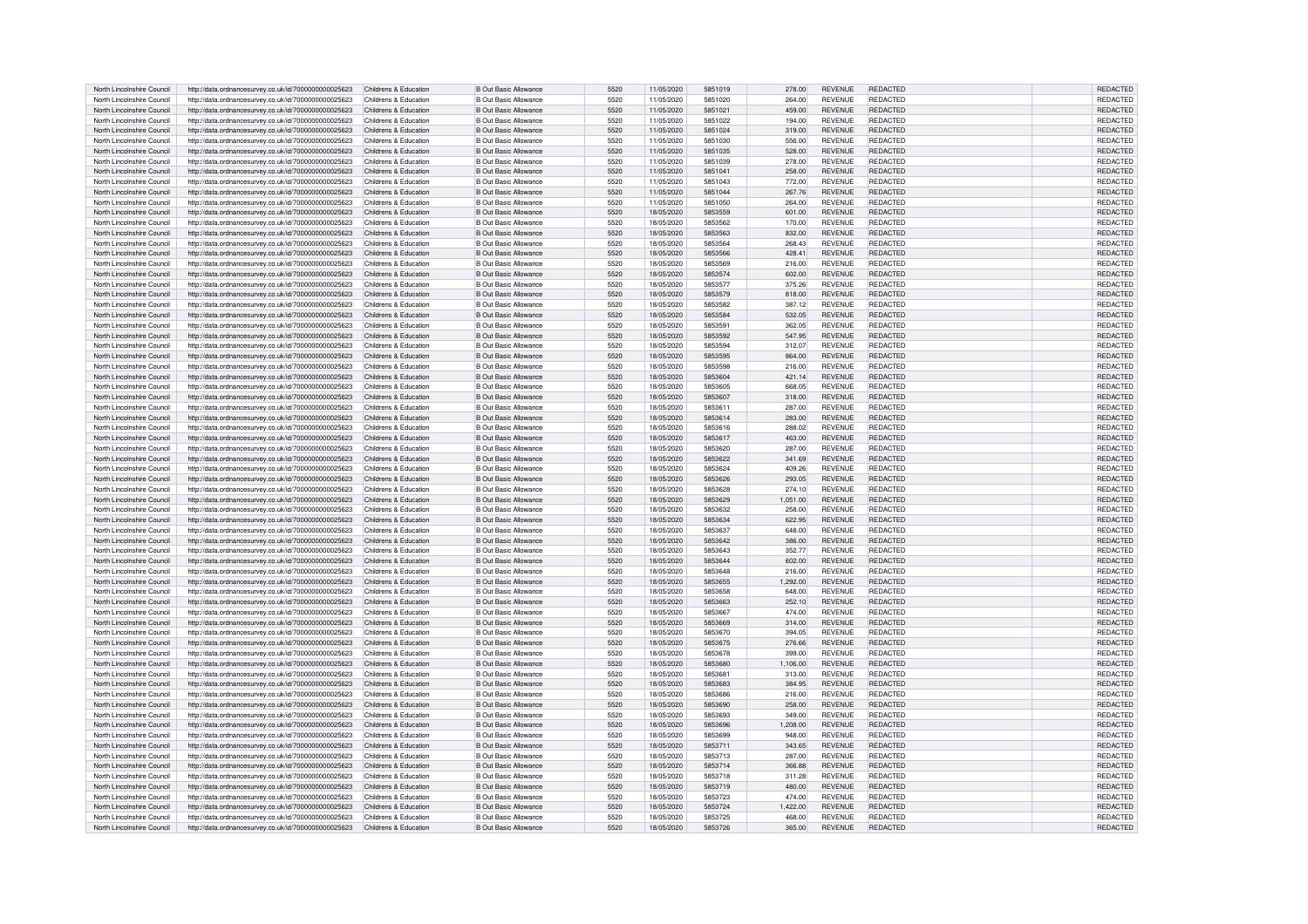| North Lincolnshire Council | http://data.ordnancesurvey.co.uk/id/7000000000025623 | Childrens & Education | <b>B Out Basic Allowance</b> | 5520 | 18/05/2020 | 5853727 | 751.00   | <b>REVENUE</b> | REDACTED        | REDACTED        |
|----------------------------|------------------------------------------------------|-----------------------|------------------------------|------|------------|---------|----------|----------------|-----------------|-----------------|
|                            |                                                      |                       |                              |      |            |         |          |                |                 |                 |
| North Lincolnshire Council | http://data.ordnancesurvev.co.uk/id/7000000000025623 | Childrens & Education | <b>B Out Basic Allowance</b> | 5520 | 18/05/2020 | 5853728 | 503.26   | <b>REVENUE</b> | REDACTED        | REDACTED        |
| North Lincolnshire Council | http://data.ordnancesurvey.co.uk/id/7000000000025623 | Childrens & Education | <b>B Out Basic Allowance</b> | 5520 | 18/05/2020 | 5853730 | 146.00   | <b>REVENUE</b> | <b>REDACTED</b> | <b>REDACTED</b> |
| North Lincolnshire Council | http://data.ordnancesurvey.co.uk/id/7000000000025623 | Childrens & Education | <b>B Out Basic Allowance</b> | 5520 | 18/05/2020 | 5853732 | 282.00   | <b>REVENUE</b> | <b>REDACTED</b> | <b>REDACTED</b> |
| North Lincolnshire Council | http://data.ordnancesurvey.co.uk/id/7000000000025623 | Childrens & Education | <b>B Out Basic Allowance</b> | 5520 | 18/05/2020 | 5853735 | 382.00   | REVENUE        | REDACTED        | <b>REDACTED</b> |
| North Lincolnshire Council | http://data.ordnancesurvey.co.uk/id/7000000000025623 | Childrens & Education | <b>B Out Basic Allowance</b> | 5520 | 18/05/2020 | 5853742 | 556.00   | <b>REVENUE</b> | <b>REDACTED</b> | REDACTED        |
|                            |                                                      |                       |                              |      |            |         |          |                |                 |                 |
| North Lincolnshire Council | http://data.ordnancesurvey.co.uk/id/7000000000025623 | Childrens & Education | <b>B Out Basic Allowance</b> | 5520 | 18/05/2020 | 5853743 | 586.00   | <b>REVENUE</b> | REDACTED        | REDACTED        |
| North Lincolnshire Council | http://data.ordnancesurvey.co.uk/id/7000000000025623 | Childrens & Education | B Out Basic Allowance        | 5520 | 18/05/2020 | 5853745 | 251.00   | <b>REVENUE</b> | <b>REDACTED</b> | REDACTED        |
| North Lincolnshire Council | http://data.ordnancesurvey.co.uk/id/7000000000025623 | Childrens & Education | B Out Basic Allowance        | 5520 | 18/05/2020 | 5853747 | 258.00   | <b>REVENUE</b> | <b>REDACTED</b> | REDACTED        |
| North Lincolnshire Council | http://data.ordnancesurvey.co.uk/id/7000000000025623 | Childrens & Education | <b>B Out Basic Allowance</b> | 5520 | 18/05/2020 | 5853750 | 258.00   | <b>REVENUE</b> | <b>REDACTED</b> | <b>REDACTED</b> |
|                            |                                                      |                       |                              | 5520 |            |         |          | <b>REVENUE</b> | <b>REDACTED</b> | <b>REDACTED</b> |
| North Lincolnshire Council | http://data.ordnancesurvey.co.uk/id/7000000000025623 | Childrens & Education | B Out Basic Allowance        |      | 18/05/2020 | 5853751 | 556.00   |                |                 |                 |
| North Lincolnshire Council | http://data.ordnancesurvey.co.uk/id/7000000000025623 | Childrens & Education | <b>B Out Basic Allowance</b> | 5520 | 18/05/2020 | 5853752 | 258.00   | <b>REVENUE</b> | <b>REDACTED</b> | <b>REDACTED</b> |
| North Lincolnshire Council | http://data.ordnancesurvey.co.uk/id/7000000000025623 | Childrens & Education | B Out Basic Allowance        | 5520 | 18/05/2020 | 5853755 | 832.00   | <b>REVENUE</b> | <b>REDACTED</b> | REDACTED        |
| North Lincolnshire Council | http://data.ordnancesurvey.co.uk/id/7000000000025623 | Childrens & Education | <b>B Out Basic Allowance</b> | 5520 | 18/05/2020 | 5853756 | 690.00   | <b>REVENUE</b> | REDACTED        | REDACTED        |
| North Lincolnshire Council | http://data.ordnancesurvey.co.uk/id/7000000000025623 | Childrens & Education | <b>B Out Basic Allowance</b> | 5520 | 18/05/2020 | 5853757 | 278.00   | <b>REVENUE</b> | <b>REDACTED</b> | <b>REDACTED</b> |
|                            |                                                      |                       |                              |      |            |         |          |                |                 |                 |
| North Lincolnshire Council | http://data.ordnancesurvey.co.uk/id/7000000000025623 | Childrens & Education | B Out Basic Allowance        | 5520 | 18/05/2020 | 5853758 | 428.00   | <b>REVENUE</b> | <b>REDACTED</b> | <b>REDACTED</b> |
| North Lincolnshire Council | http://data.ordnancesurvey.co.uk/id/7000000000025623 | Childrens & Education | <b>B Out Basic Allowance</b> | 5520 | 18/05/2020 | 5853762 | 386.00   | <b>REVENUE</b> | <b>REDACTED</b> | REDACTED        |
| North Lincolnshire Council | http://data.ordnancesurvey.co.uk/id/7000000000025623 | Childrens & Education | B Out Basic Allowance        | 5520 | 18/05/2020 | 5853763 | 510.00   | <b>REVENUE</b> | <b>REDACTED</b> | REDACTED        |
| North Lincolnshire Council | http://data.ordnancesurvey.co.uk/id/7000000000025623 | Childrens & Education | <b>B Out Basic Allowance</b> | 5520 | 18/05/2020 | 5853766 | 287.00   | <b>REVENUE</b> | REDACTED        | REDACTED        |
|                            |                                                      |                       |                              | 5520 | 18/05/2020 | 5853768 |          | <b>REVENUE</b> | <b>REDACTED</b> |                 |
| North Lincolnshire Council | http://data.ordnancesurvey.co.uk/id/7000000000025623 | Childrens & Education | B Out Basic Allowance        |      |            |         | 216.00   |                |                 | REDACTED        |
| North Lincolnshire Council | http://data.ordnancesurvey.co.uk/id/7000000000025623 | Childrens & Education | B Out Basic Allowance        | 5520 | 18/05/2020 | 5853769 | 394.05   | <b>REVENUE</b> | <b>REDACTED</b> | REDACTED        |
| North Lincolnshire Council | http://data.ordnancesurvey.co.uk/id/7000000000025623 | Childrens & Education | <b>B Out Basic Allowance</b> | 5520 | 18/05/2020 | 5853770 | 298.00   | <b>REVENUE</b> | <b>REDACTED</b> | REDACTED        |
| North Lincolnshire Council | http://data.ordnancesurvey.co.uk/id/7000000000025623 | Childrens & Education | <b>B Out Basic Allowance</b> | 5520 | 18/05/2020 | 5853771 | 508.10   | <b>REVENUE</b> | <b>REDACTED</b> | REDACTED        |
| North Lincolnshire Council | http://data.ordnancesurvey.co.uk/id/7000000000025623 | Childrens & Education | <b>B Out Basic Allowance</b> | 5520 | 18/05/2020 | 5853774 | 216.00   | REVENUE        | <b>REDACTED</b> | REDACTED        |
|                            |                                                      |                       |                              |      |            |         |          |                |                 |                 |
| North Lincolnshire Council | http://data.ordnancesurvev.co.uk/id/7000000000025623 | Childrens & Education | B Out Basic Allowance        | 5520 | 18/05/2020 | 5853776 | 299.10   | <b>REVENUE</b> | <b>REDACTED</b> | REDACTED        |
| North Lincolnshire Council | http://data.ordnancesurvey.co.uk/id/7000000000025623 | Childrens & Education | <b>B Out Basic Allowance</b> | 5520 | 18/05/2020 | 5853783 | 250.30   | <b>REVENUE</b> | <b>REDACTED</b> | REDACTED        |
| North Lincolnshire Council | http://data.ordnancesurvey.co.uk/id/7000000000025623 | Childrens & Education | <b>B Out Basic Allowance</b> | 5520 | 18/05/2020 | 5853788 | 386.00   | <b>REVENUE</b> | <b>REDACTED</b> | <b>REDACTED</b> |
| North Lincolnshire Council | http://data.ordnancesurvey.co.uk/id/7000000000025623 | Childrens & Education | <b>B Out Basic Allowance</b> | 5520 | 18/05/2020 | 5853789 | 860.00   | <b>REVENUE</b> | <b>REDACTED</b> | REDACTED        |
|                            |                                                      |                       |                              |      |            |         |          |                |                 |                 |
| North Lincolnshire Council | http://data.ordnancesurvey.co.uk/id/7000000000025623 | Childrens & Education | <b>B Out Basic Allowance</b> | 5520 | 18/05/2020 | 5853791 | 278.00   | REVENUE        | <b>REDACTED</b> | REDACTED        |
| North Lincolnshire Council | http://data.ordnancesurvey.co.uk/id/7000000000025623 | Childrens & Education | <b>B</b> Out Basic Allowance | 5520 | 18/05/2020 | 5853795 | 516.00   | <b>REVENUE</b> | <b>REDACTED</b> | REDACTED        |
| North Lincolnshire Council | http://data.ordnancesurvey.co.uk/id/7000000000025623 | Childrens & Education | B Out Basic Allowance        | 5520 | 18/05/2020 | 5853796 | 278.00   | <b>REVENUE</b> | <b>REDACTED</b> | REDACTED        |
| North Lincolnshire Council | http://data.ordnancesurvey.co.uk/id/7000000000025623 | Childrens & Education | <b>B Out Basic Allowance</b> | 5520 | 18/05/2020 | 5853797 | 264.00   | <b>REVENUE</b> | <b>REDACTED</b> | REDACTED        |
| North Lincolnshire Council |                                                      | Childrens & Education | B Out Basic Allowance        | 5520 |            | 5853798 | 459.00   | <b>REVENUE</b> | <b>REDACTED</b> |                 |
|                            | http://data.ordnancesurvey.co.uk/id/7000000000025623 |                       |                              |      | 18/05/2020 |         |          |                |                 | REDACTED        |
| North Lincolnshire Council | http://data.ordnancesurvey.co.uk/id/7000000000025623 | Childrens & Education | <b>B Out Basic Allowance</b> | 5520 | 18/05/2020 | 5853801 | 319.00   | <b>REVENUE</b> | <b>REDACTED</b> | REDACTED        |
| North Lincolnshire Council | http://data.ordnancesurvey.co.uk/id/7000000000025623 | Childrens & Education | <b>B Out Basic Allowance</b> | 5520 | 18/05/2020 | 5853807 | 556.00   | <b>REVENUE</b> | <b>REDACTED</b> | REDACTED        |
| North Lincolnshire Council | http://data.ordnancesurvey.co.uk/id/7000000000025623 | Childrens & Education | <b>B Out Basic Allowance</b> | 5520 | 18/05/2020 | 5853813 | 146.00   | <b>REVENUE</b> | <b>REDACTED</b> | REDACTED        |
| North Lincolnshire Council | http://data.ordnancesurvey.co.uk/id/7000000000025623 | Childrens & Education | B Out Basic Allowance        | 5520 | 18/05/2020 | 5853816 | 278.00   | <b>REVENUE</b> | <b>REDACTED</b> | REDACTED        |
|                            |                                                      |                       |                              | 5520 | 18/05/2020 | 5853817 |          | <b>REVENUE</b> | <b>REDACTED</b> |                 |
| North Lincolnshire Council | http://data.ordnancesurvey.co.uk/id/7000000000025623 | Childrens & Education | <b>B Out Basic Allowance</b> |      |            |         | 132.00   |                |                 | REDACTED        |
| North Lincolnshire Council | http://data.ordnancesurvey.co.uk/id/7000000000025623 | Childrens & Education | <b>B Out Basic Allowance</b> | 5520 | 18/05/2020 | 5853818 | 258.00   | <b>REVENUE</b> | <b>REDACTED</b> | REDACTED        |
| North Lincolnshire Council | http://data.ordnancesurvev.co.uk/id/7000000000025623 | Childrens & Education | <b>B Out Basic Allowance</b> | 5520 | 18/05/2020 | 5853821 | 2,568.00 | <b>REVENUE</b> | <b>REDACTED</b> | REDACTED        |
| North Lincolnshire Council | http://data.ordnancesurvev.co.uk/id/7000000000025623 | Childrens & Education | B Out Basic Allowance        | 5520 | 18/05/2020 | 5853822 | 267.76   | <b>REVENUE</b> | <b>REDACTED</b> | REDACTED        |
| North Lincolnshire Council | http://data.ordnancesurvev.co.uk/id/7000000000025623 | Childrens & Education | B Out Basic Allowance        | 5520 | 18/05/2020 | 5853828 | 264.00   | <b>REVENUE</b> | <b>REDACTED</b> | <b>REDACTED</b> |
|                            |                                                      |                       |                              |      |            |         |          |                |                 |                 |
| North Lincolnshire Council | http://data.ordnancesurvey.co.uk/id/7000000000025623 | Childrens & Education | B Out Basic Allowance        | 5520 | 26/05/2020 | 5856213 | 752.30   | <b>REVENUE</b> | <b>REDACTED</b> | <b>REDACTED</b> |
| North Lincolnshire Council | http://data.ordnancesurvey.co.uk/id/7000000000025623 | Childrens & Education | <b>B Out Basic Allowance</b> | 5520 | 26/05/2020 | 5856220 | 170.00   | <b>REVENUE</b> | <b>REDACTED</b> | REDACTED        |
| North Lincolnshire Council | http://data.ordnancesurvey.co.uk/id/7000000000025623 | Childrens & Education | B Out Basic Allowance        | 5520 | 26/05/2020 | 585622  | 832.00   | <b>REVENUE</b> | <b>REDACTED</b> | REDACTE         |
| North Lincolnshire Council | http://data.ordnancesurvey.co.uk/id/7000000000025623 | Childrens & Education | <b>B Out Basic Allowance</b> | 5520 | 26/05/2020 | 5856222 | 268.43   | <b>REVENUE</b> | <b>REDACTED</b> | REDACTED        |
|                            |                                                      |                       |                              | 5520 |            | 5856223 |          | <b>REVENUE</b> | <b>REDACTED</b> |                 |
| North Lincolnshire Council | http://data.ordnancesurvey.co.uk/id/7000000000025623 | Childrens & Education | <b>B Out Basic Allowance</b> |      | 26/05/2020 |         | 333.26   |                |                 | <b>REDACTED</b> |
| North Lincolnshire Council | http://data.ordnancesurvey.co.uk/id/7000000000025623 | Childrens & Education | <b>B Out Basic Allowance</b> | 5520 | 26/05/2020 | 5856224 | 664.10   | <b>REVENUE</b> | <b>REDACTED</b> | REDACTED        |
| North Lincolnshire Council | http://data.ordnancesurvev.co.uk/id/7000000000025623 | Childrens & Education | B Out Basic Allowance        | 5520 | 26/05/2020 | 5856227 | 216.00   | <b>REVENUE</b> | <b>REDACTED</b> | REDACTED        |
| North Lincolnshire Council | http://data.ordnancesurvey.co.uk/id/7000000000025623 | Childrens & Education | <b>B Out Basic Allowance</b> | 5520 | 26/05/2020 | 5856232 | 602.00   | <b>REVENUE</b> | <b>REDACTED</b> | <b>REDACTED</b> |
| North Lincolnshire Council | http://data.ordnancesurvey.co.uk/id/7000000000025623 | Childrens & Education | B Out Basic Allowance        | 5520 | 26/05/2020 | 5856233 | 170.00   | <b>REVENUE</b> | <b>REDACTED</b> | REDACTED        |
|                            |                                                      |                       |                              |      |            |         |          |                |                 |                 |
| North Lincolnshire Council | http://data.ordnancesurvey.co.uk/id/7000000000025623 | Childrens & Education | <b>B Out Basic Allowance</b> | 5520 | 26/05/2020 | 5856235 | 375.26   | <b>REVENUE</b> | <b>REDACTED</b> | REDACTED        |
| North Lincolnshire Council | http://data.ordnancesurvey.co.uk/id/7000000000025623 | Childrens & Education | B Out Basic Allowance        | 5520 | 26/05/2020 | 5856237 | 818.00   | <b>REVENUE</b> | <b>REDACTED</b> | <b>REDACTED</b> |
| North Lincolnshire Council | http://data.ordnancesurvey.co.uk/id/7000000000025623 | Childrens & Education | B Out Basic Allowance        | 5520 | 26/05/2020 | 5856240 | 536.12   | <b>REVENUE</b> | <b>REDACTED</b> | REDACTED        |
| North Lincolnshire Council | http://data.ordnancesurvey.co.uk/id/7000000000025623 | Childrens & Education | B Out Basic Allowance        | 5520 | 26/05/2020 | 5856242 | 532.05   | <b>REVENUE</b> | <b>REDACTED</b> | <b>REDACTED</b> |
| North Lincolnshire Council | http://data.ordnancesurvey.co.uk/id/7000000000025623 | Childrens & Education | <b>B Out Basic Allowance</b> | 5520 | 26/05/2020 | 5856249 | 362.05   | <b>REVENUE</b> | <b>REDACTED</b> | REDACTE         |
|                            |                                                      |                       |                              |      |            |         |          |                |                 |                 |
| North Lincolnshire Council | http://data.ordnancesurvey.co.uk/id/7000000000025623 | Childrens & Education | B Out Basic Allowance        | 5520 | 26/05/2020 | 5856250 | 547.95   | <b>REVENUE</b> | <b>REDACTED</b> | REDACTE         |
| North Lincolnshire Council | http://data.ordnancesurvey.co.uk/id/7000000000025623 | Childrens & Education | <b>B Out Basic Allowance</b> | 5520 | 26/05/2020 | 5856252 | 312.07   | <b>REVENUE</b> | <b>REDACTED</b> | REDACTED        |
| North Lincolnshire Council | http://data.ordnancesurvey.co.uk/id/7000000000025623 | Childrens & Education | <b>B Out Basic Allowance</b> | 5520 | 26/05/2020 | 5856253 | 864.00   | <b>REVENUE</b> | <b>REDACTED</b> | REDACTED        |
| North Lincolnshire Council | http://data.ordnancesurvey.co.uk/id/7000000000025623 | Childrens & Education | <b>B Out Basic Allowance</b> | 5520 | 26/05/2020 | 5856256 | 216.00   | <b>REVENUE</b> | <b>REDACTED</b> | REDACTED        |
| North Lincolnshire Council | http://data.ordnancesurvey.co.uk/id/7000000000025623 | Childrens & Education | <b>B Out Basic Allowance</b> | 5520 | 26/05/2020 | 5856262 | 421.14   | <b>REVENUE</b> | <b>REDACTED</b> | REDACTED        |
|                            |                                                      |                       |                              |      |            |         |          |                |                 |                 |
| North Lincolnshire Council | http://data.ordnancesurvey.co.uk/id/7000000000025623 | Childrens & Education | <b>B Out Basic Allowance</b> | 5520 | 26/05/2020 | 5856263 | 668.05   | <b>REVENUE</b> | <b>REDACTED</b> | REDACTED        |
| North Lincolnshire Council | http://data.ordnancesurvey.co.uk/id/7000000000025623 | Childrens & Education | B Out Basic Allowance        | 5520 | 26/05/2020 | 5856265 | 318.00   | <b>REVENUE</b> | <b>REDACTED</b> | REDACTED        |
| North Lincolnshire Council | http://data.ordnancesurvey.co.uk/id/7000000000025623 | Childrens & Education | <b>B Out Basic Allowance</b> | 5520 | 26/05/2020 | 5856269 | 287.00   | <b>REVENUE</b> | <b>REDACTED</b> | REDACTED        |
| North Lincolnshire Council | http://data.ordnancesurvey.co.uk/id/7000000000025623 | Childrens & Education | B Out Basic Allowance        | 5520 | 26/05/2020 | 5856272 | 283.00   | <b>REVENUE</b> | <b>REDACTED</b> | <b>REDACTED</b> |
|                            |                                                      |                       |                              | 5520 | 26/05/2020 | 5856274 |          | <b>REVENUE</b> | <b>REDACTED</b> |                 |
| North Lincolnshire Council | http://data.ordnancesurvey.co.uk/id/7000000000025623 | Childrens & Education | <b>B Out Basic Allowance</b> |      |            |         | 288.02   |                |                 | REDACTED        |
| North Lincolnshire Council | http://data.ordnancesurvey.co.uk/id/7000000000025623 | Childrens & Education | B Out Basic Allowance        | 5520 | 26/05/2020 | 5856275 | 463.00   | <b>REVENUE</b> | <b>REDACTED</b> | REDACTED        |
| North Lincolnshire Council | http://data.ordnancesurvey.co.uk/id/7000000000025623 | Childrens & Education | <b>B Out Basic Allowance</b> | 5520 | 26/05/2020 | 5856278 | 287.00   | <b>REVENUE</b> | <b>REDACTED</b> | REDACTED        |
| North Lincolnshire Council | http://data.ordnancesurvey.co.uk/id/7000000000025623 | Childrens & Education | B Out Basic Allowance        | 5520 | 26/05/2020 | 5856280 | 341.69   | <b>REVENUE</b> | <b>REDACTED</b> | <b>REDACTED</b> |
| North Lincolnshire Council | http://data.ordnancesurvey.co.uk/id/7000000000025623 | Childrens & Education | <b>B Out Basic Allowance</b> | 5520 | 26/05/2020 | 5856282 | 409.26   | <b>REVENUE</b> | <b>REDACTED</b> | REDACTED        |
| North Lincolnshire Council |                                                      | Childrens & Education | B Out Basic Allowance        | 5520 | 26/05/2020 | 5856284 | 293.05   | <b>REVENUE</b> | <b>REDACTED</b> | <b>REDACTED</b> |
|                            | http://data.ordnancesurvey.co.uk/id/7000000000025623 |                       |                              |      |            |         |          |                |                 |                 |
| North Lincolnshire Council | http://data.ordnancesurvey.co.uk/id/7000000000025623 | Childrens & Education | <b>B Out Basic Allowance</b> | 5520 | 26/05/2020 | 5856286 | 274.10   | <b>REVENUE</b> | <b>REDACTED</b> | REDACTED        |
| North Lincolnshire Council | http://data.ordnancesurvey.co.uk/id/7000000000025623 | Childrens & Education | <b>B Out Basic Allowance</b> | 5520 | 26/05/2020 | 5856287 | 1,051.00 | REVENUE        | <b>REDACTED</b> | REDACTED        |
|                            |                                                      |                       |                              |      |            |         |          |                |                 |                 |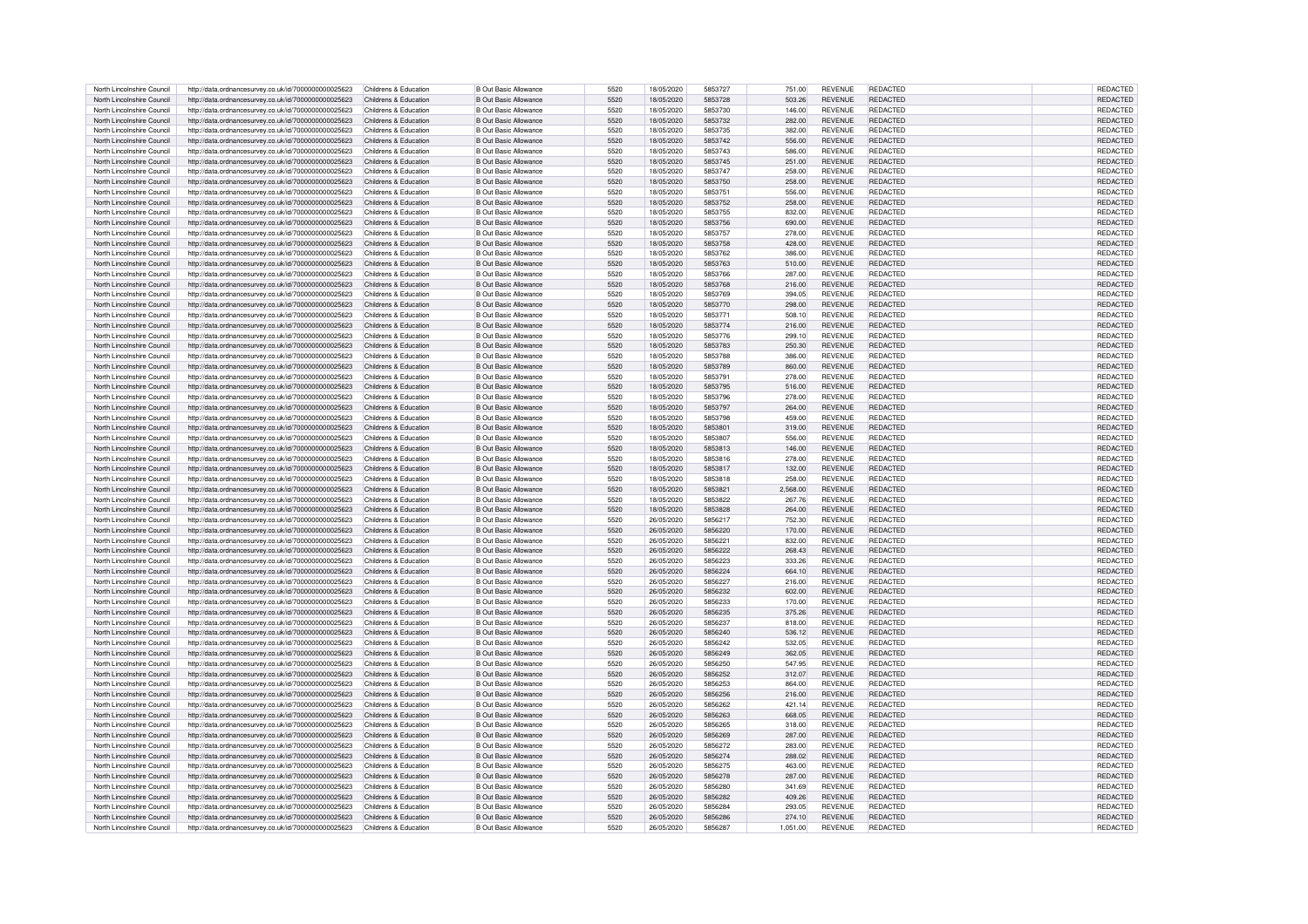| North Lincolnshire Council | http://data.ordnancesurvey.co.uk/id/7000000000025623 | Childrens & Education | B Out Basic Allowance        | 5520 | 26/05/2020 | 5856290 | 258.00   | <b>REVENUE</b> | REDACTED        | REDACTED        |
|----------------------------|------------------------------------------------------|-----------------------|------------------------------|------|------------|---------|----------|----------------|-----------------|-----------------|
| North Lincolnshire Council | http://data.ordnancesurvey.co.uk/id/7000000000025623 | Childrens & Education | B Out Basic Allowance        | 5520 | 26/05/2020 | 5856292 | 622.95   | <b>REVENUE</b> | <b>REDACTED</b> | REDACTED        |
|                            |                                                      |                       |                              |      |            |         |          |                |                 |                 |
| North Lincolnshire Council | http://data.ordnancesurvey.co.uk/id/7000000000025623 | Childrens & Education | <b>B Out Basic Allowance</b> | 5520 | 26/05/2020 | 5856295 | 864.00   | <b>REVENUE</b> | <b>REDACTED</b> | REDACTED        |
| North Lincolnshire Council | http://data.ordnancesurvey.co.uk/id/7000000000025623 | Childrens & Education | <b>B Out Basic Allowance</b> | 5520 | 26/05/2020 | 5856300 | 386.00   | <b>REVENUE</b> | <b>REDACTED</b> | REDACTED        |
| North Lincolnshire Council | http://data.ordnancesurvey.co.uk/id/7000000000025623 | Childrens & Education | <b>B Out Basic Allowance</b> | 5520 | 26/05/2020 | 585630  | 352.77   | <b>REVENUE</b> | REDACTED        | REDACTED        |
| North Lincolnshire Council | http://data.ordnancesurvey.co.uk/id/7000000000025623 | Childrens & Education | B Out Basic Allowance        | 5520 | 26/05/2020 | 5856302 | 602.00   | <b>REVENUE</b> | <b>REDACTED</b> | REDACTED        |
| North Lincolnshire Council | http://data.ordnancesurvey.co.uk/id/7000000000025623 | Childrens & Education | <b>B Out Basic Allowance</b> | 5520 | 26/05/2020 | 5856306 | 216.00   | <b>REVENUE</b> | <b>REDACTED</b> | <b>REDACTED</b> |
| North Lincolnshire Council | http://data.ordnancesurvey.co.uk/id/7000000000025623 | Childrens & Education | B Out Basic Allowance        | 5520 | 26/05/2020 | 5856313 | 1.076.00 | <b>REVENUE</b> | REDACTED        | REDACTED        |
| North Lincolnshire Council | http://data.ordnancesurvey.co.uk/id/7000000000025623 | Childrens & Education | B Out Basic Allowance        | 5520 | 26/05/2020 | 5856316 | 648.00   | <b>REVENUE</b> | REDACTED        | REDACTED        |
| North Lincolnshire Council | http://data.ordnancesurvey.co.uk/id/7000000000025623 | Childrens & Education | B Out Basic Allowance        | 5520 | 26/05/2020 | 585632  | 252.10   | <b>REVENUE</b> | <b>REDACTED</b> | <b>REDACTED</b> |
|                            |                                                      |                       |                              |      |            |         |          |                |                 |                 |
| North Lincolnshire Council | http://data.ordnancesurvey.co.uk/id/7000000000025623 | Childrens & Education | <b>B Out Basic Allowance</b> | 5520 | 26/05/2020 | 5856325 | 474.00   | <b>REVENUE</b> | <b>REDACTED</b> | <b>REDACTED</b> |
| North Lincolnshire Council | http://data.ordnancesurvey.co.uk/id/7000000000025623 | Childrens & Education | B Out Basic Allowance        | 5520 | 26/05/2020 | 5856327 | 314.00   | <b>REVENUE</b> | <b>REDACTED</b> | <b>REDACTED</b> |
| North Lincolnshire Council | http://data.ordnancesurvey.co.uk/id/7000000000025623 | Childrens & Education | <b>B Out Basic Allowance</b> | 5520 | 26/05/2020 | 5856328 | 535.05   | <b>REVENUE</b> | <b>REDACTED</b> | REDACTE         |
| North Lincolnshire Council | http://data.ordnancesurvey.co.uk/id/7000000000025623 | Childrens & Education | <b>B Out Basic Allowance</b> | 5520 | 26/05/2020 | 5856333 | 276.66   | REVENUE        | <b>REDACTED</b> | REDACTED        |
| North Lincolnshire Council | http://data.ordnancesurvey.co.uk/id/7000000000025623 | Childrens & Education | <b>B Out Basic Allowance</b> | 5520 | 26/05/2020 | 5856336 | 399.00   | <b>REVENUE</b> | <b>REDACTED</b> | REDACTED        |
| North Lincolnshire Council | http://data.ordnancesurvey.co.uk/id/7000000000025623 | Childrens & Education | <b>B Out Basic Allowance</b> | 5520 | 26/05/2020 | 5856338 | 1.106.00 | <b>REVENUE</b> | <b>REDACTED</b> | REDACTED        |
|                            |                                                      |                       |                              |      |            |         |          |                |                 |                 |
| North Lincolnshire Council | http://data.ordnancesurvey.co.uk/id/7000000000025623 | Childrens & Education | B Out Basic Allowance        | 5520 | 26/05/2020 | 5856339 | 463.86   | <b>REVENUE</b> | <b>REDACTED</b> | <b>REDACTED</b> |
| North Lincolnshire Council | http://data.ordnancesurvey.co.uk/id/7000000000025623 | Childrens & Education | <b>B Out Basic Allowance</b> | 5520 | 26/05/2020 | 585634  | 384.95   | <b>REVENUE</b> | REDACTED        | REDACTED        |
| North Lincolnshire Council | http://data.ordnancesurvey.co.uk/id/7000000000025623 | Childrens & Education | <b>B Out Basic Allowance</b> | 5520 | 26/05/2020 | 5856344 | 216.00   | <b>REVENUE</b> | <b>REDACTED</b> | REDACTED        |
| North Lincolnshire Council | http://data.ordnancesurvey.co.uk/id/7000000000025623 | Childrens & Education | <b>B Out Basic Allowance</b> | 5520 | 26/05/2020 | 5856348 | 258.00   | <b>REVENUE</b> | <b>REDACTED</b> | <b>REDACTED</b> |
| North Lincolnshire Council | http://data.ordnancesurvey.co.uk/id/7000000000025623 | Childrens & Education | <b>B Out Basic Allowance</b> | 5520 | 26/05/2020 | 5856351 | 349.00   | <b>REVENUE</b> | <b>REDACTED</b> | REDACTED        |
| North Lincolnshire Council | http://data.ordnancesurvey.co.uk/id/7000000000025623 | Childrens & Education | <b>B Out Basic Allowance</b> | 5520 | 26/05/2020 | 5856354 | 1,208.00 | <b>REVENUE</b> | <b>REDACTED</b> | REDACTED        |
| North Lincolnshire Council |                                                      |                       | <b>B Out Basic Allowance</b> | 5520 | 26/05/2020 | 5856357 |          | <b>REVENUE</b> | <b>REDACTED</b> | REDACTED        |
|                            | http://data.ordnancesurvey.co.uk/id/7000000000025623 | Childrens & Education |                              |      |            |         | 216.00   |                |                 |                 |
| North Lincolnshire Council | http://data.ordnancesurvey.co.uk/id/7000000000025623 | Childrens & Education | <b>B Out Basic Allowance</b> | 5520 | 26/05/2020 | 5856369 | 343.65   | <b>REVENUE</b> | <b>REDACTED</b> | REDACTED        |
| North Lincolnshire Council | http://data.ordnancesurvey.co.uk/id/7000000000025623 | Childrens & Education | <b>B Out Basic Allowance</b> | 5520 | 26/05/2020 | 5856371 | 287.00   | REVENUE        | <b>REDACTED</b> | REDACTED        |
| North Lincolnshire Council | http://data.ordnancesurvey.co.uk/id/7000000000025623 | Childrens & Education | B Out Basic Allowance        | 5520 | 26/05/2020 | 5856372 | 366.88   | <b>REVENUE</b> | <b>REDACTED</b> | REDACTED        |
| North Lincolnshire Council | http://data.ordnancesurvey.co.uk/id/7000000000025623 | Childrens & Education | <b>B Out Basic Allowance</b> | 5520 | 26/05/2020 | 5856377 | 480.00   | <b>REVENUE</b> | <b>REDACTED</b> | REDACTED        |
| North Lincolnshire Council | http://data.ordnancesurvey.co.uk/id/7000000000025623 | Childrens & Education | <b>B Out Basic Allowance</b> | 5520 | 26/05/2020 | 5856379 | 377.14   | <b>REVENUE</b> | <b>REDACTED</b> | <b>REDACTED</b> |
| North Lincolnshire Council | http://data.ordnancesurvey.co.uk/id/7000000000025623 | Childrens & Education | <b>B Out Basic Allowance</b> | 5520 | 26/05/2020 | 5856382 | 474.00   | <b>REVENUE</b> | <b>REDACTED</b> | REDACTED        |
|                            |                                                      |                       |                              |      |            |         |          |                |                 |                 |
| North Lincolnshire Council | http://data.ordnancesurvey.co.uk/id/7000000000025623 | Childrens & Education | <b>B Out Basic Allowance</b> | 5520 | 26/05/2020 | 5856383 | 474.00   | REVENUE        | REDACTED        | REDACTED        |
| North Lincolnshire Council | http://data.ordnancesurvey.co.uk/id/7000000000025623 | Childrens & Education | <b>B Out Basic Allowance</b> | 5520 | 26/05/2020 | 5856384 | 638.00   | <b>REVENUE</b> | <b>REDACTED</b> | REDACTED        |
| North Lincolnshire Council | http://data.ordnancesurvey.co.uk/id/7000000000025623 | Childrens & Education | B Out Basic Allowance        | 5520 | 26/05/2020 | 5856385 | 365.00   | <b>REVENUE</b> | <b>REDACTED</b> | REDACTED        |
| North Lincolnshire Council | http://data.ordnancesurvey.co.uk/id/7000000000025623 | Childrens & Education | B Out Basic Allowance        | 5520 | 26/05/2020 | 5856386 | 751.00   | <b>REVENUE</b> | <b>REDACTED</b> | <b>REDACTED</b> |
| North Lincolnshire Council | http://data.ordnancesurvey.co.uk/id/7000000000025623 | Childrens & Education | B Out Basic Allowance        | 5520 | 26/05/2020 | 5856383 | 503.26   | <b>REVENUE</b> | <b>REDACTED</b> | REDACTED        |
| North Lincolnshire Council | http://data.ordnancesurvey.co.uk/id/7000000000025623 | Childrens & Education | <b>B Out Basic Allowance</b> | 5520 | 26/05/2020 | 5856389 | 146.00   | <b>REVENUE</b> | <b>REDACTED</b> | REDACTED        |
|                            |                                                      |                       |                              |      |            |         |          |                |                 |                 |
| North Lincolnshire Council | http://data.ordnancesurvey.co.uk/id/7000000000025623 | Childrens & Education | <b>B Out Basic Allowance</b> | 5520 | 26/05/2020 | 5856391 | 282.00   | REVENUE        | REDACTED        | REDACTED        |
| North Lincolnshire Council | http://data.ordnancesurvey.co.uk/id/7000000000025623 | Childrens & Education | <b>B Out Basic Allowance</b> | 5520 | 26/05/2020 | 5856394 | 382.00   | <b>REVENUE</b> | <b>REDACTED</b> | REDACTED        |
| North Lincolnshire Council | http://data.ordnancesurvey.co.uk/id/7000000000025623 | Childrens & Education | B Out Basic Allowance        | 5520 | 26/05/2020 | 585640  | 556.00   | <b>REVENUE</b> | <b>REDACTED</b> | REDACTED        |
| North Lincolnshire Council | http://data.ordnancesurvey.co.uk/id/7000000000025623 | Childrens & Education | B Out Basic Allowance        | 5520 | 26/05/2020 | 5856402 | 586.00   | <b>REVENUE</b> | <b>REDACTED</b> | REDACTED        |
| North Lincolnshire Council | http://data.ordnancesurvey.co.uk/id/7000000000025623 | Childrens & Education | <b>B Out Basic Allowance</b> | 5520 | 26/05/2020 | 5856404 | 251.00   | <b>REVENUE</b> | REDACTED        | REDACTED        |
| North Lincolnshire Council | http://data.ordnancesurvey.co.uk/id/7000000000025623 | Childrens & Education | <b>B</b> Out Basic Allowance | 5520 | 26/05/2020 | 5856406 | 258.00   | <b>REVENUE</b> | <b>REDACTED</b> | <b>REDACTED</b> |
| North Lincolnshire Council |                                                      | Childrens & Education | <b>B Out Basic Allowance</b> | 5520 | 26/05/2020 | 5856409 | 258.00   | REVENUE        | REDACTED        | REDACTED        |
|                            | http://data.ordnancesurvey.co.uk/id/7000000000025623 |                       |                              |      |            |         |          |                |                 |                 |
| North Lincolnshire Council | http://data.ordnancesurvey.co.uk/id/7000000000025623 | Childrens & Education | <b>B Out Basic Allowance</b> | 5520 | 26/05/2020 | 5856410 | 556.00   | <b>REVENUE</b> | <b>REDACTED</b> | REDACTED        |
| North Lincolnshire Council | http://data.ordnancesurvey.co.uk/id/7000000000025623 | Childrens & Education | B Out Basic Allowance        | 5520 | 26/05/2020 | 5856411 | 258.00   | <b>REVENUE</b> | <b>REDACTED</b> | REDACTED        |
| North Lincolnshire Council | http://data.ordnancesurvey.co.uk/id/7000000000025623 | Childrens & Education | <b>B Out Basic Allowance</b> | 5520 | 26/05/2020 | 5856414 | 832.00   | <b>REVENUE</b> | <b>REDACTED</b> | REDACTED        |
| North Lincolnshire Council | http://data.ordnancesurvey.co.uk/id/7000000000025623 | Childrens & Education | <b>B Out Basic Allowance</b> | 5520 | 26/05/2020 | 5856415 | 690.00   | <b>REVENUE</b> | REDACTED        | <b>REDACTED</b> |
| North Lincolnshire Council | http://data.ordnancesurvey.co.uk/id/7000000000025623 | Childrens & Education | <b>B Out Basic Allowance</b> | 5520 | 26/05/2020 | 5856416 | 278.00   | <b>REVENUE</b> | <b>REDACTED</b> | REDACTED        |
| North Lincolnshire Council | http://data.ordnancesurvey.co.uk/id/7000000000025623 | Childrens & Education | <b>B Out Basic Allowance</b> | 5520 | 26/05/2020 | 5856417 | 428.00   | REVENUE        | REDACTED        | REDACTED        |
|                            |                                                      |                       |                              |      |            |         |          |                |                 |                 |
| North Lincolnshire Council | http://data.ordnancesurvey.co.uk/id/7000000000025623 | Childrens & Education | <b>B Out Basic Allowance</b> | 5520 | 26/05/2020 | 5856418 | 1,037.15 | <b>REVENUE</b> | <b>REDACTED</b> | REDACTED        |
| North Lincolnshire Council | http://data.ordnancesurvey.co.uk/id/7000000000025623 | Childrens & Education | <b>B Out Basic Allowance</b> | 5520 | 26/05/2020 | 5856422 | 386.00   | <b>REVENUE</b> | <b>REDACTED</b> | <b>REDACTE</b>  |
| North Lincolnshire Council | http://data.ordnancesurvey.co.uk/id/7000000000025623 | Childrens & Education | <b>B Out Basic Allowance</b> | 5520 | 26/05/2020 | 5856423 | 510.00   | <b>REVENUE</b> | REDACTED        | REDACTED        |
| North Lincolnshire Council | http://data.ordnancesurvey.co.uk/id/7000000000025623 | Childrens & Education | <b>B Out Basic Allowance</b> | 5520 | 26/05/2020 | 5856426 | 287.00   | <b>REVENUE</b> | <b>REDACTED</b> | <b>REDACTED</b> |
| North Lincolnshire Council | http://data.ordnancesurvey.co.uk/id/7000000000025623 | Childrens & Education | B Out Basic Allowance        | 5520 | 26/05/2020 | 5856428 | 216.00   | <b>REVENUE</b> | <b>REDACTED</b> | REDACTED        |
| North Lincolnshire Council | http://data.ordnancesurvey.co.uk/id/7000000000025623 | Childrens & Education | B Out Basic Allowance        | 5520 | 26/05/2020 | 5856429 | 394.05   | <b>REVENUE</b> | REDACTED        | REDACTED        |
| North Lincolnshire Council | http://data.ordnancesurvey.co.uk/id/7000000000025623 | Childrens & Education | <b>B Out Basic Allowance</b> | 5520 | 26/05/2020 | 5856430 | 298.00   | <b>REVENUE</b> | <b>REDACTED</b> | REDACTED        |
|                            |                                                      |                       |                              | 5520 | 26/05/2020 | 5856431 |          | REVENUE        | <b>REDACTED</b> | <b>REDACTED</b> |
| North Lincolnshire Council | http://data.ordnancesurvey.co.uk/id/7000000000025623 | Childrens & Education | B Out Basic Allowance        |      |            |         | 508.10   |                |                 |                 |
| North Lincolnshire Council | http://data.ordnancesurvey.co.uk/id/7000000000025623 | Childrens & Education | <b>B Out Basic Allowance</b> | 5520 | 26/05/2020 | 5856434 | 216.00   | REVENUE        | <b>REDACTED</b> | <b>REDACTED</b> |
| North Lincolnshire Council | http://data.ordnancesurvey.co.uk/id/7000000000025623 | Childrens & Education | <b>B Out Basic Allowance</b> | 5520 | 26/05/2020 | 5856436 | 299.10   | <b>REVENUE</b> | <b>REDACTED</b> | REDACTED        |
| North Lincolnshire Council | http://data.ordnancesurvey.co.uk/id/7000000000025623 | Childrens & Education | <b>B Out Basic Allowance</b> | 5520 | 26/05/2020 | 585644  | 170.00   | REVENUE        | <b>REDACTED</b> | REDACTED        |
| North Lincolnshire Council | http://data.ordnancesurvey.co.uk/id/7000000000025623 | Childrens & Education | B Out Basic Allowance        | 5520 | 26/05/2020 | 5856443 | 250.30   | <b>REVENUE</b> | REDACTED        | REDACTED        |
| North Lincolnshire Council | http://data.ordnancesurvey.co.uk/id/7000000000025623 | Childrens & Education | <b>B Out Basic Allowance</b> | 5520 | 26/05/2020 | 5856448 | 386.00   | <b>REVENUE</b> | <b>REDACTED</b> | <b>REDACTED</b> |
| North Lincolnshire Council | http://data.ordnancesurvey.co.uk/id/7000000000025623 | Childrens & Education | <b>B Out Basic Allowance</b> | 5520 | 26/05/2020 | 5856449 | 860.00   | <b>REVENUE</b> | <b>REDACTED</b> | REDACTED        |
|                            |                                                      |                       |                              |      |            |         |          |                |                 |                 |
| North Lincolnshire Council | http://data.ordnancesurvey.co.uk/id/7000000000025623 | Childrens & Education | <b>B Out Basic Allowance</b> | 5520 | 26/05/2020 | 5856451 | 278.00   | <b>REVENUE</b> | REDACTED        | REDACTED        |
| North Lincolnshire Council | http://data.ordnancesurvey.co.uk/id/7000000000025623 | Childrens & Education | <b>B Out Basic Allowance</b> | 5520 | 26/05/2020 | 5856455 | 516.00   | REVENUE        | REDACTED        | REDACTED        |
| North Lincolnshire Council | http://data.ordnancesurvey.co.uk/id/7000000000025623 | Childrens & Education | B Out Basic Allowance        | 5520 | 26/05/2020 | 5856456 | 278.00   | <b>REVENUE</b> | <b>REDACTED</b> | <b>REDACTED</b> |
| North Lincolnshire Council | http://data.ordnancesurvey.co.uk/id/7000000000025623 | Childrens & Education | <b>B Out Basic Allowance</b> | 5520 | 26/05/2020 | 5856453 | 264.00   | <b>REVENUE</b> | <b>REDACTED</b> | REDACTED        |
| North Lincolnshire Council | http://data.ordnancesurvey.co.uk/id/7000000000025623 | Childrens & Education | <b>B Out Basic Allowance</b> | 5520 | 26/05/2020 | 5856458 | 626.00   | <b>REVENUE</b> | <b>REDACTED</b> | REDACTED        |
| North Lincolnshire Council | http://data.ordnancesurvey.co.uk/id/7000000000025623 | Childrens & Education | <b>B Out Basic Allowance</b> | 5520 | 26/05/2020 | 5856459 | 194.00   | <b>REVENUE</b> | <b>REDACTED</b> | <b>REDACTED</b> |
| North Lincolnshire Council | http://data.ordnancesurvey.co.uk/id/7000000000025623 | Childrens & Education | <b>B Out Basic Allowance</b> | 5520 | 26/05/2020 | 585646  | 319.00   | <b>REVENUE</b> | <b>REDACTED</b> | REDACTED        |
|                            |                                                      |                       |                              |      |            |         |          |                |                 |                 |
| North Lincolnshire Council | http://data.ordnancesurvey.co.uk/id/7000000000025623 | Childrens & Education | <b>B Out Basic Allowance</b> | 5520 | 26/05/2020 | 5856474 | 280.95   | REVENUE        | REDACTED        | REDACTED        |
| North Lincolnshire Council | http://data.ordnancesurvey.co.uk/id/7000000000025623 | Childrens & Education | B Out Basic Allowance        | 5520 | 26/05/2020 | 5856475 | 388.00   | <b>REVENUE</b> | <b>REDACTED</b> | REDACTED        |
| North Lincolnshire Council | http://data.ordnancesurvey.co.uk/id/7000000000025623 | Childrens & Education | B Out Basic Allowance        | 5520 | 26/05/2020 | 5856476 | 278.00   | <b>REVENUE</b> | <b>REDACTED</b> | REDACTED        |
| North Lincolnshire Council | http://data.ordnancesurvey.co.uk/id/7000000000025623 | Childrens & Education | <b>B Out Basic Allowance</b> | 5520 | 26/05/2020 | 5856478 | 258.00   | <b>REVENUE</b> | <b>REDACTED</b> | REDACTED        |
|                            |                                                      |                       |                              |      |            |         |          |                |                 |                 |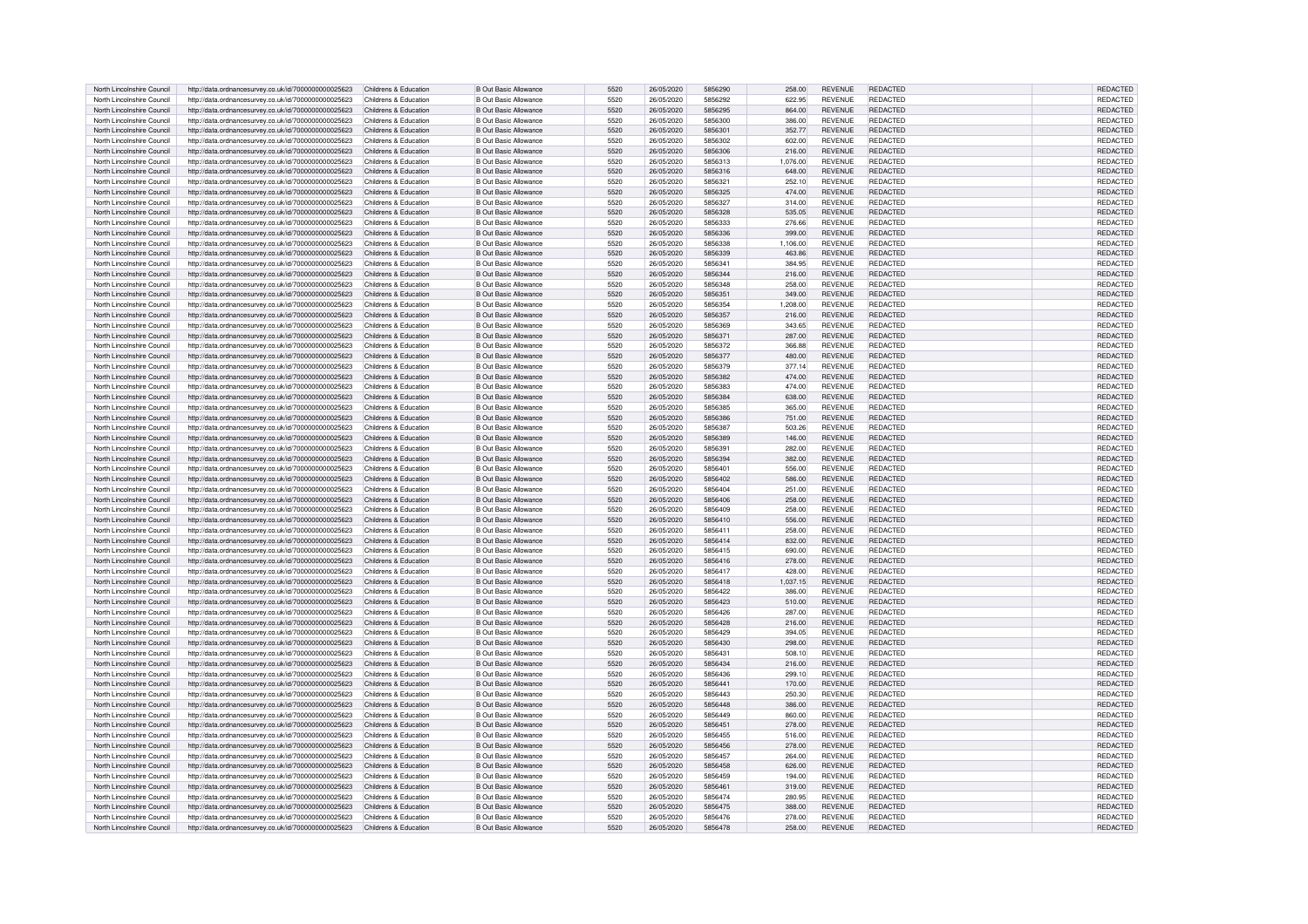| North Lincolnshire Council | http://data.ordnancesurvey.co.uk/id/7000000000025623                      | Childrens & Education | <b>B Out Basic Allowance</b> | 5520 | 26/05/2020 | 5856480        | 556.00   | <b>REVENUE</b> | REDACTED        | REDACTED        |
|----------------------------|---------------------------------------------------------------------------|-----------------------|------------------------------|------|------------|----------------|----------|----------------|-----------------|-----------------|
|                            |                                                                           |                       |                              |      |            |                |          |                |                 |                 |
| North Lincolnshire Council | http://data.ordnancesurvev.co.uk/id/7000000000025623                      | Childrens & Education | <b>B Out Basic Allowance</b> | 5520 | 26/05/2020 | 585648         | 267.76   | <b>REVENUE</b> | <b>REDACTED</b> | REDACTED        |
| North Lincolnshire Council | http://data.ordnancesurvey.co.uk/id/7000000000025623                      | Childrens & Education | <b>B Out Basic Allowance</b> | 5520 | 26/05/2020 | 5856487        | 264.00   | <b>REVENUE</b> | <b>REDACTED</b> | <b>REDACTED</b> |
| North Lincolnshire Council | http://data.ordnancesurvey.co.uk/id/7000000000025623                      | Childrens & Education | Client Related Costs         | 5534 | 04/05/2020 | 5848630        | 42.31    | <b>REVENUE</b> | <b>REDACTED</b> | <b>REDACTED</b> |
| North Lincolnshire Council | http://data.ordnancesurvey.co.uk/id/7000000000025623                      | Childrens & Education | <b>Client Related Costs</b>  | 5534 | 04/05/2020 | 5848633        | 80.00    | REVENUE        | <b>REDACTED</b> | <b>REDACTED</b> |
| North Lincolnshire Council | http://data.ordnancesurvey.co.uk/id/7000000000025623                      | Childrens & Education | <b>Client Related Costs</b>  | 5534 | 04/05/2020 | 5848635        | 238.31   | <b>REVENUE</b> | <b>REDACTED</b> | REDACTED        |
|                            |                                                                           |                       |                              |      |            |                |          |                |                 |                 |
| North Lincolnshire Council | http://data.ordnancesurvey.co.uk/id/7000000000025623                      | Childrens & Education | <b>Client Related Costs</b>  | 5534 | 04/05/2020 | 5848637        | 82.31    | <b>REVENUE</b> | REDACTED        | REDACTED        |
| North Lincolnshire Council | http://data.ordnancesurvey.co.uk/id/7000000000025623                      | Childrens & Education | <b>Client Related Costs</b>  | 5534 | 04/05/2020 | 5848638        | 102.31   | <b>REVENUE</b> | <b>REDACTED</b> | REDACTED        |
| North Lincolnshire Council | http://data.ordnancesurvev.co.uk/id/7000000000025623                      | Childrens & Education | Client Related Costs         | 5534 | 04/05/2020 | 5848641        | 40.00    | <b>REVENUE</b> | <b>REDACTED</b> | REDACTED        |
| North Lincolnshire Council | http://data.ordnancesurvey.co.uk/id/7000000000025623                      | Childrens & Education | Client Related Costs         | 5534 | 04/05/2020 | 5848646        | 2,314.00 | <b>REVENUE</b> | <b>REDACTED</b> | <b>REDACTED</b> |
|                            |                                                                           |                       |                              | 5534 |            |                |          | <b>REVENUE</b> | <b>REDACTED</b> | <b>REDACTED</b> |
| North Lincolnshire Council | http://data.ordnancesurvey.co.uk/id/7000000000025623                      | Childrens & Education | Client Related Costs         |      | 04/05/2020 | 5848649        | 576.01   |                |                 |                 |
| North Lincolnshire Council | http://data.ordnancesurvey.co.uk/id/7000000000025623                      | Childrens & Education | Client Related Costs         | 5534 | 04/05/2020 | 5848651        | 262.31   | <b>REVENUE</b> | <b>REDACTED</b> | <b>REDACTED</b> |
| North Lincolnshire Council | http://data.ordnancesurvey.co.uk/id/7000000000025623                      | Childrens & Education | <b>Client Related Costs</b>  | 5534 | 04/05/2020 | 5848664        | 60.00    | REVENUE        | <b>REDACTED</b> | REDACTED        |
| North Lincolnshire Council | http://data.ordnancesurvey.co.uk/id/7000000000025623                      | Childrens & Education | <b>Client Related Costs</b>  | 5534 | 04/05/2020 | 5848667        | 100.00   | <b>REVENUE</b> | REDACTED        | REDACTED        |
| North Lincolnshire Council |                                                                           | Childrens & Education | Client Related Costs         | 5534 | 04/05/2020 | 5848670        | 60.00    | <b>REVENUE</b> | <b>REDACTED</b> | <b>REDACTED</b> |
|                            | http://data.ordnancesurvey.co.uk/id/7000000000025623                      |                       |                              |      |            |                |          |                |                 |                 |
| North Lincolnshire Council | http://data.ordnancesurvey.co.uk/id/7000000000025623                      | Childrens & Education | Client Related Costs         | 5534 | 04/05/2020 | 5848677        | 30.00    | <b>REVENUE</b> | <b>REDACTED</b> | <b>REDACTED</b> |
| North Lincolnshire Council | http://data.ordnancesurvey.co.uk/id/7000000000025623                      | Childrens & Education | <b>Client Related Costs</b>  | 5534 | 04/05/2020 | 5848702        | 800.00   | <b>REVENUE</b> | <b>REDACTED</b> | REDACTED        |
| North Lincolnshire Council | http://data.ordnancesurvey.co.uk/id/7000000000025623                      | Childrens & Education | <b>Client Related Costs</b>  | 5534 | 04/05/2020 | 5848710        | 127.85   | <b>REVENUE</b> | <b>REDACTED</b> | REDACTED        |
| North Lincolnshire Council | http://data.ordnancesurvey.co.uk/id/7000000000025623                      | Childrens & Education | <b>Client Related Costs</b>  | 5534 | 04/05/2020 | 5848717        | 130.00   | <b>REVENUE</b> | REDACTED        | REDACTED        |
|                            |                                                                           |                       |                              | 5534 | 04/05/2020 | 5848727        |          | <b>REVENUE</b> | <b>REDACTED</b> | <b>REDACTED</b> |
| North Lincolnshire Council | http://data.ordnancesurvey.co.uk/id/7000000000025623                      | Childrens & Education | <b>Client Related Costs</b>  |      |            |                | 410.00   |                |                 |                 |
| North Lincolnshire Council | http://data.ordnancesurvey.co.uk/id/7000000000025623                      | Childrens & Education | <b>Client Related Costs</b>  | 5534 | 04/05/2020 | 5848731        | 190.00   | <b>REVENUE</b> | <b>REDACTED</b> | REDACTED        |
| North Lincolnshire Council | http://data.ordnancesurvey.co.uk/id/7000000000025623                      | Childrens & Education | <b>Client Related Costs</b>  | 5534 | 04/05/2020 | 5848740        | 204.29   | <b>REVENUE</b> | <b>REDACTED</b> | REDACTED        |
| North Lincolnshire Council | http://data.ordnancesurvey.co.uk/id/7000000000025623                      | Childrens & Education | <b>Client Related Costs</b>  | 5534 | 04/05/2020 | 5848753        | 100.00   | <b>REVENUE</b> | <b>REDACTED</b> | REDACTED        |
| North Lincolnshire Council | http://data.ordnancesurvey.co.uk/id/7000000000025623                      | Childrens & Education | <b>Client Related Costs</b>  | 5534 | 04/05/2020 | 5848754        | 80.00    | <b>REVENUE</b> | REDACTED        | REDACTED        |
|                            |                                                                           |                       |                              |      |            |                |          |                |                 |                 |
| North Lincolnshire Council | http://data.ordnancesurvev.co.uk/id/7000000000025623                      | Childrens & Education | <b>Client Related Costs</b>  | 5534 | 04/05/2020 | 5848756        | 30.00    | <b>REVENUE</b> | <b>REDACTED</b> | REDACTED        |
| North Lincolnshire Council | http://data.ordnancesurvey.co.uk/id/7000000000025623                      | Childrens & Education | <b>Client Related Costs</b>  | 5534 | 04/05/2020 | 5848759        | 40.00    | <b>REVENUE</b> | <b>REDACTED</b> | <b>REDACTED</b> |
| North Lincolnshire Council | http://data.ordnancesurvey.co.uk/id/7000000000025623                      | Childrens & Education | Client Related Costs         | 5534 | 04/05/2020 | 5848763        | 20.00    | <b>REVENUE</b> | <b>REDACTED</b> | <b>REDACTED</b> |
| North Lincolnshire Council | http://data.ordnancesurvey.co.uk/id/7000000000025623                      | Childrens & Education | <b>Client Related Costs</b>  | 5534 | 04/05/2020 | 5848772        | 80.00    | <b>REVENUE</b> | <b>REDACTED</b> | REDACTED        |
|                            |                                                                           |                       |                              |      |            |                |          |                |                 |                 |
| North Lincolnshire Council | http://data.ordnancesurvey.co.uk/id/7000000000025623                      | Childrens & Education | <b>Client Related Costs</b>  | 5534 | 04/05/2020 | 5848773        | 40.00    | <b>REVENUE</b> | <b>REDACTED</b> | REDACTED        |
| North Lincolnshire Council | http://data.ordnancesurvey.co.uk/id/7000000000025623                      | Childrens & Education | <b>Client Related Costs</b>  | 5534 | 04/05/2020 | 5848792        | 300.00   | <b>REVENUE</b> | <b>REDACTED</b> | REDACTED        |
| North Lincolnshire Council | http://data.ordnancesurvey.co.uk/id/7000000000025623                      | Childrens & Education | Client Related Costs         | 5534 | 04/05/2020 | 5848796        | 103.74   | <b>REVENUE</b> | <b>REDACTED</b> | REDACTED        |
| North Lincolnshire Council | http://data.ordnancesurvey.co.uk/id/7000000000025623                      | Childrens & Education | <b>Client Related Costs</b>  | 5534 | 04/05/2020 | 5848797        | 142.31   | <b>REVENUE</b> | <b>REDACTED</b> | REDACTED        |
|                            |                                                                           |                       |                              |      |            |                |          |                |                 |                 |
| North Lincolnshire Council | http://data.ordnancesurvey.co.uk/id/7000000000025623                      | Childrens & Education | <b>Client Related Costs</b>  | 5534 | 04/05/2020 | 5848798        | 12.31    | <b>REVENUE</b> | <b>REDACTED</b> | REDACTED        |
| North Lincolnshire Council | http://data.ordnancesurvey.co.uk/id/7000000000025623                      | Childrens & Education | <b>Client Related Costs</b>  | 5534 | 04/05/2020 | 5848799        | 122.31   | <b>REVENUE</b> | <b>REDACTED</b> | REDACTED        |
| North Lincolnshire Council | http://data.ordnancesurvey.co.uk/id/7000000000025623                      | Childrens & Education | <b>Client Related Costs</b>  | 5534 | 04/05/2020 | 5848800        | 122.31   | <b>REVENUE</b> | <b>REDACTED</b> | REDACTED        |
| North Lincolnshire Council | http://data.ordnancesurvey.co.uk/id/7000000000025623                      | Childrens & Education | <b>Client Related Costs</b>  | 5534 | 04/05/2020 | 584880         | 168.57   | <b>REVENUE</b> | <b>REDACTED</b> | <b>REDACTED</b> |
| North Lincolnshire Council | http://data.ordnancesurvey.co.uk/id/7000000000025623                      | Childrens & Education | <b>Client Related Costs</b>  | 5534 | 04/05/2020 | 5848815        | 110.00   | <b>REVENUE</b> | <b>REDACTED</b> | REDACTED        |
|                            |                                                                           |                       |                              |      |            |                |          |                |                 |                 |
| North Lincolnshire Council | http://data.ordnancesurvey.co.uk/id/7000000000025623                      | Childrens & Education | <b>Client Related Costs</b>  | 5534 | 04/05/2020 | 5848820        | 40.00    | <b>REVENUE</b> | <b>REDACTED</b> | REDACTED        |
| North Lincolnshire Council | http://data.ordnancesurvey.co.uk/id/7000000000025623                      | Childrens & Education | Client Related Costs         | 5534 | 04/05/2020 | 5848823        | 40.00    | <b>REVENUE</b> | <b>REDACTED</b> | REDACTED        |
| North Lincolnshire Council | http://data.ordnancesurvev.co.uk/id/7000000000025623                      | Childrens & Education | <b>Client Related Costs</b>  | 5534 | 04/05/2020 | 5848824        | 150.00   | <b>REVENUE</b> | <b>REDACTED</b> | REDACTED        |
| North Lincolnshire Council | http://data.ordnancesurvev.co.uk/id/7000000000025623                      | Childrens & Education | Client Related Costs         | 5534 | 04/05/2020 | 5848825        | 100.00   | <b>REVENUE</b> | <b>REDACTED</b> | REDACTED        |
| North Lincolnshire Council | http://data.ordnancesurvev.co.uk/id/7000000000025623                      | Childrens & Education | Client Related Costs         | 5534 | 04/05/2020 | 5848829        | 160.00   | <b>REVENUE</b> | <b>REDACTED</b> | <b>REDACTED</b> |
|                            |                                                                           |                       |                              |      |            |                |          |                |                 |                 |
| North Lincolnshire Council | http://data.ordnancesurvey.co.uk/id/7000000000025623                      | Childrens & Education | Client Related Costs         | 5534 | 04/05/2020 | <b>5848831</b> | 80.00    | <b>REVENUE</b> | <b>REDACTED</b> | <b>REDACTED</b> |
| North Lincolnshire Council | http://data.ordnancesurvey.co.uk/id/7000000000025623                      | Childrens & Education | Client Related Costs         | 5534 | 04/05/2020 | 5848835        | 20.00    | <b>REVENUE</b> | <b>REDACTED</b> | REDACTED        |
| North Lincolnshire Council | http://data.ordnancesurvey.co.uk/id/7000000000025623                      | Childrens & Education | Client Related Costs         | 5534 | 04/05/2020 | 5848841        | 40.00    | <b>REVENUE</b> | <b>REDACTED</b> | REDACTE         |
| North Lincolnshire Council | http://data.ordnancesurvey.co.uk/id/7000000000025623                      | Childrens & Education | <b>Client Related Costs</b>  | 5534 | 04/05/2020 | 5848847        | 60.00    | <b>REVENUE</b> | <b>REDACTED</b> | REDACTED        |
|                            |                                                                           |                       |                              |      |            |                |          |                |                 |                 |
| North Lincolnshire Council | http://data.ordnancesurvey.co.uk/id/7000000000025623                      | Childrens & Education | Client Related Costs         | 5534 | 04/05/2020 | 5848861        | 40.00    | <b>REVENUE</b> | <b>REDACTED</b> | <b>REDACTED</b> |
| North Lincolnshire Council | http://data.ordnancesurvey.co.uk/id/7000000000025623                      | Childrens & Education | <b>Client Related Costs</b>  | 5534 | 04/05/2020 | 5848863        | 285.71   | <b>REVENUE</b> | <b>REDACTED</b> | REDACTED        |
| North Lincolnshire Council | http://data.ordnancesurvev.co.uk/id/7000000000025623                      | Childrens & Education | <b>Client Related Costs</b>  | 5534 | 04/05/2020 | 5848869        | 100.00   | <b>REVENUE</b> | <b>REDACTED</b> | REDACTED        |
| North Lincolnshire Council | http://data.ordnancesurvey.co.uk/id/7000000000025623                      | Childrens & Education | <b>Client Related Costs</b>  | 5534 | 04/05/2020 | 5848872        | 889.19   | <b>REVENUE</b> | <b>REDACTED</b> | <b>REDACTED</b> |
|                            |                                                                           |                       |                              |      |            |                |          |                |                 |                 |
| North Lincolnshire Council | http://data.ordnancesurvey.co.uk/id/7000000000025623                      | Childrens & Education | <b>Client Related Costs</b>  | 5534 | 04/05/2020 | 5848873        | 100.00   | <b>REVENUE</b> | <b>REDACTED</b> | REDACTED        |
| North Lincolnshire Council | http://data.ordnancesurvey.co.uk/id/7000000000025623                      | Childrens & Education | <b>Client Related Costs</b>  | 5534 | 04/05/2020 | 5848874        | 80.00    | <b>REVENUE</b> | <b>REDACTED</b> | REDACTED        |
| North Lincolnshire Council | http://data.ordnancesurvey.co.uk/id/7000000000025623                      | Childrens & Education | Client Related Costs         | 5534 | 04/05/2020 | 5848883        | 185.71   | <b>REVENUE</b> | <b>REDACTED</b> | <b>REDACTED</b> |
| North Lincolnshire Council | http://data.ordnancesurvey.co.uk/id/7000000000025623                      | Childrens & Education | <b>Client Related Costs</b>  | 5534 | 04/05/2020 | 5848896        | 45.71    | <b>REVENUE</b> | <b>REDACTED</b> | REDACTED        |
| North Lincolnshire Council | http://data.ordnancesurvey.co.uk/id/7000000000025623                      | Childrens & Education | Client Related Costs         | 5534 | 11/05/2020 | 5850781        | 42.31    | <b>REVENUE</b> | <b>REDACTED</b> | <b>REDACTED</b> |
|                            |                                                                           |                       |                              |      |            |                |          |                |                 |                 |
| North Lincolnshire Council | http://data.ordnancesurvey.co.uk/id/7000000000025623                      | Childrens & Education | <b>Client Related Costs</b>  | 5534 | 11/05/2020 | 5850784        | 80.00    | <b>REVENUE</b> | <b>REDACTED</b> | REDACTE         |
| North Lincolnshire Council | http://data.ordnancesurvey.co.uk/id/7000000000025623                      | Childrens & Education | <b>Client Related Costs</b>  | 5534 | 11/05/2020 | 5850786        | 22.31    | <b>REVENUE</b> | <b>REDACTED</b> | REDACTE         |
| North Lincolnshire Council | http://data.ordnancesurvey.co.uk/id/7000000000025623                      | Childrens & Education | <b>Client Related Costs</b>  | 5534 | 11/05/2020 | 5850788        | 82.31    | <b>REVENUE</b> | <b>REDACTED</b> | REDACTED        |
| North Lincolnshire Council | http://data.ordnancesurvey.co.uk/id/7000000000025623                      | Childrens & Education | <b>Client Related Costs</b>  | 5534 | 11/05/2020 | 5850789        | 102.31   | <b>REVENUE</b> | <b>REDACTED</b> | REDACTED        |
| North Lincolnshire Council | http://data.ordnancesurvey.co.uk/id/7000000000025623                      | Childrens & Education | <b>Client Related Costs</b>  | 5534 | 11/05/2020 | 5850792        | 40.00    | <b>REVENUE</b> | <b>REDACTED</b> | <b>REDACTED</b> |
|                            |                                                                           |                       |                              |      |            |                |          |                |                 |                 |
| North Lincolnshire Council | http://data.ordnancesurvey.co.uk/id/7000000000025623                      | Childrens & Education | <b>Client Related Costs</b>  | 5534 | 11/05/2020 | 5850797        | 210.00   | <b>REVENUE</b> | <b>REDACTED</b> | <b>REDACTED</b> |
| North Lincolnshire Council | http://data.ordnancesurvey.co.uk/id/7000000000025623                      | Childrens & Education | <b>Client Related Costs</b>  | 5534 | 11/05/2020 | 5850800        | 60.00    | <b>REVENUE</b> | <b>REDACTED</b> | REDACTED        |
| North Lincolnshire Council | http://data.ordnancesurvey.co.uk/id/7000000000025623                      | Childrens & Education | <b>Client Related Costs</b>  | 5534 | 11/05/2020 | 5850802        | 262.31   | <b>REVENUE</b> | <b>REDACTED</b> | REDACTED        |
| North Lincolnshire Council | http://data.ordnancesurvey.co.uk/id/7000000000025623                      | Childrens & Education | <b>Client Related Costs</b>  | 5534 | 11/05/2020 | 5850815        | 60.00    | <b>REVENUE</b> | <b>REDACTED</b> | REDACTED        |
| North Lincolnshire Council |                                                                           | Childrens & Education | Client Related Costs         | 5534 | 11/05/2020 | 5850818        | 100.00   | <b>REVENUE</b> | <b>REDACTED</b> | <b>REDACTED</b> |
|                            | http://data.ordnancesurvey.co.uk/id/7000000000025623                      |                       |                              |      |            |                |          |                |                 |                 |
| North Lincolnshire Council | http://data.ordnancesurvey.co.uk/id/7000000000025623                      | Childrens & Education | Client Related Costs         | 5534 | 11/05/2020 | 585082         | 60.00    | <b>REVENUE</b> | <b>REDACTED</b> | REDACTED        |
| North Lincolnshire Council | http://data.ordnancesurvey.co.uk/id/7000000000025623                      | Childrens & Education | Client Related Costs         | 5534 | 11/05/2020 | 5850828        | 30.00    | <b>REVENUE</b> | <b>REDACTED</b> | REDACTED        |
| North Lincolnshire Council | http://data.ordnancesurvey.co.uk/id/7000000000025623                      | Childrens & Education | <b>Client Related Costs</b>  | 5534 | 11/05/2020 | 5850853        | 110.00   | <b>REVENUE</b> | <b>REDACTED</b> | <b>REDACTED</b> |
| North Lincolnshire Council | http://data.ordnancesurvey.co.uk/id/7000000000025623                      | Childrens & Education | <b>Client Related Costs</b>  | 5534 | 11/05/2020 | 5850861        | 67.14    | <b>REVENUE</b> | <b>REDACTED</b> | <b>REDACTED</b> |
|                            |                                                                           |                       |                              | 5534 |            |                |          |                |                 |                 |
| North Lincolnshire Council | http://data.ordnancesurvey.co.uk/id/7000000000025623                      | Childrens & Education | <b>Client Related Costs</b>  |      | 11/05/2020 | 5850868        | 130.00   | <b>REVENUE</b> | <b>REDACTED</b> | REDACTED        |
| North Lincolnshire Council | http://data.ordnancesurvey.co.uk/id/7000000000025623                      | Childrens & Education | Client Related Costs         | 5534 | 11/05/2020 | 5850872        | 60.00    | <b>REVENUE</b> | <b>REDACTED</b> | <b>REDACTED</b> |
| North Lincolnshire Council | http://data.ordnancesurvey.co.uk/id/700000000025623 Childrens & Education |                       | <b>Client Related Costs</b>  | 5534 | 11/05/2020 | 5850879        | 410.00   | <b>REVENUE</b> | <b>REDACTED</b> | REDACTED        |
| North Lincolnshire Council | http://data.ordnancesurvey.co.uk/id/7000000000025623                      | Childrens & Education | <b>Client Related Costs</b>  | 5534 | 11/05/2020 | 5850882        | 35.71    | REVENUE        | <b>REDACTED</b> | REDACTED        |
|                            |                                                                           |                       |                              |      |            |                |          |                |                 |                 |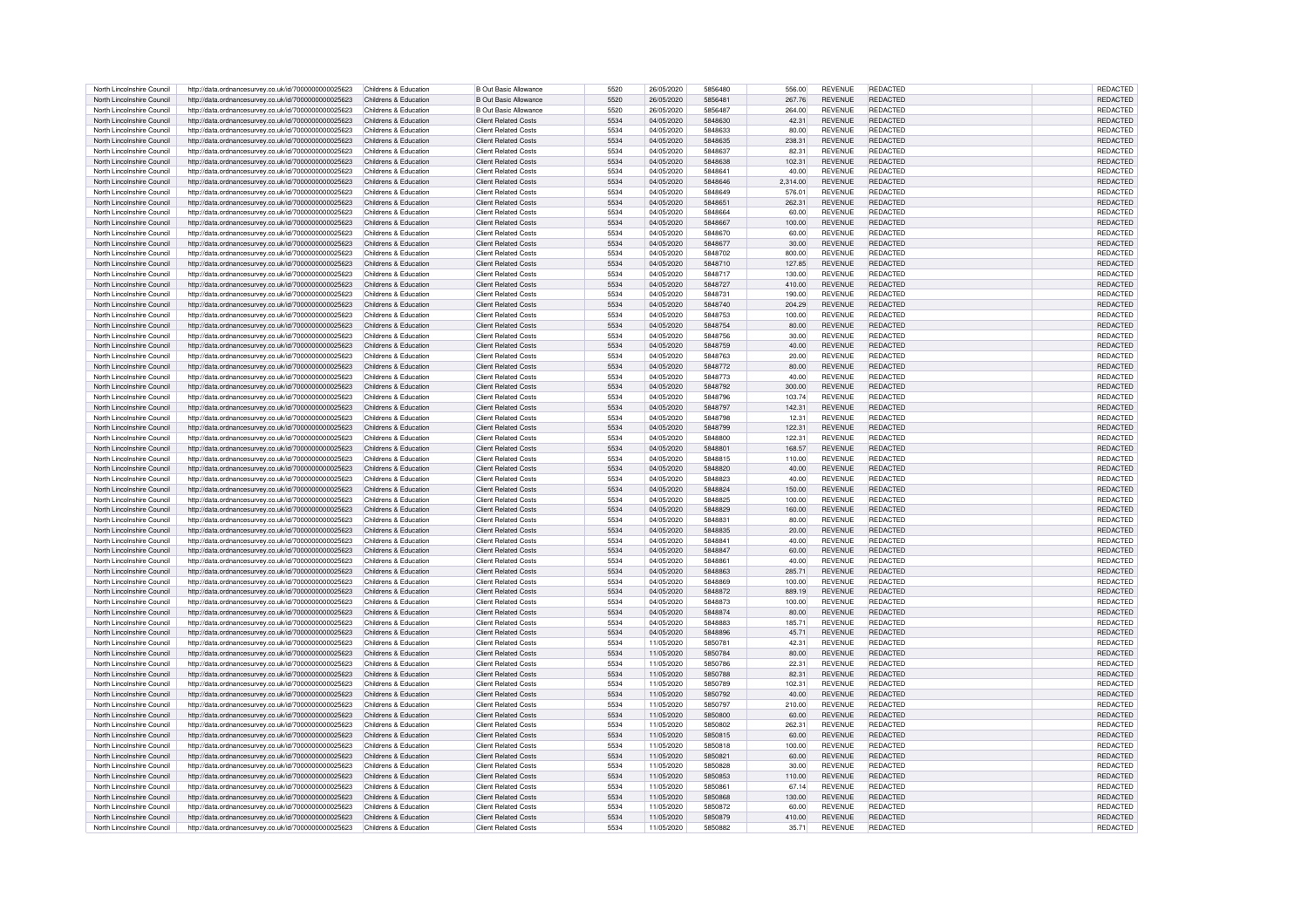|                            |                                                      | Childrens & Education | <b>Client Related Costs</b> | 5534 |            | 5850891 | 170.00 | <b>REVENUE</b> | REDACTED        | <b>REDACTED</b> |
|----------------------------|------------------------------------------------------|-----------------------|-----------------------------|------|------------|---------|--------|----------------|-----------------|-----------------|
| North Lincolnshire Council | http://data.ordnancesurvey.co.uk/id/7000000000025623 |                       |                             |      | 11/05/2020 |         |        |                |                 |                 |
| North Lincolnshire Council | http://data.ordnancesurvev.co.uk/id/7000000000025623 | Childrens & Education | <b>Client Related Costs</b> | 5534 | 11/05/2020 | 5850904 | 100.00 | REVENUE        | REDACTED        | REDACTED        |
| North Lincolnshire Council | http://data.ordnancesurvey.co.uk/id/7000000000025623 | Childrens & Education | <b>Client Related Costs</b> | 5534 | 11/05/2020 | 5850905 | 80.00  | <b>REVENUE</b> | <b>REDACTED</b> | REDACTED        |
| North Lincolnshire Council |                                                      | Childrens & Education | Client Related Costs        | 5534 | 11/05/2020 | 5850907 | 30.00  | <b>REVENUE</b> | <b>REDACTED</b> | <b>REDACTE</b>  |
|                            | http://data.ordnancesurvey.co.uk/id/7000000000025623 |                       |                             |      |            |         |        |                |                 |                 |
| North Lincolnshire Council | http://data.ordnancesurvey.co.uk/id/7000000000025623 | Childrens & Education | <b>Client Related Costs</b> | 5534 | 11/05/2020 | 5850910 | 40.00  | <b>REVENUE</b> | <b>REDACTED</b> | REDACTED        |
| North Lincolnshire Council | http://data.ordnancesurvey.co.uk/id/7000000000025623 | Childrens & Education | <b>Client Related Costs</b> | 5534 | 11/05/2020 | 5850914 | 20.00  | REVENUE        | REDACTED        | <b>REDACTED</b> |
| North Lincolnshire Council |                                                      | Childrens & Education | <b>Client Related Costs</b> | 5534 | 11/05/2020 | 5850923 | 80.00  | <b>REVENUE</b> | REDACTED        | REDACTED        |
|                            | http://data.ordnancesurvey.co.uk/id/7000000000025623 |                       |                             |      |            |         |        |                |                 |                 |
| North Lincolnshire Council | http://data.ordnancesurvey.co.uk/id/7000000000025623 | Childrens & Education | Client Related Costs        | 5534 | 11/05/2020 | 5850924 | 40.00  | REVENUE        | <b>REDACTED</b> | REDACTED        |
| North Lincolnshire Council | http://data.ordnancesurvey.co.uk/id/7000000000025623 | Childrens & Education | Client Related Costs        | 5534 | 11/05/2020 | 5850942 | 300.00 | <b>REVENUE</b> | <b>REDACTED</b> | REDACTED        |
|                            |                                                      |                       |                             |      |            |         |        |                |                 |                 |
| North Lincolnshire Council | http://data.ordnancesurvev.co.uk/id/7000000000025623 | Childrens & Education | Client Related Costs        | 5534 | 11/05/2020 | 5850946 | 92.31  | <b>REVENUE</b> | <b>REDACTED</b> | <b>REDACTED</b> |
| North Lincolnshire Council | http://data.ordnancesurvey.co.uk/id/7000000000025623 | Childrens & Education | Client Related Costs        | 5534 | 11/05/2020 | 5850947 | 142.31 | <b>REVENUE</b> | <b>REDACTED</b> | <b>REDACTED</b> |
| North Lincolnshire Council |                                                      |                       | Client Related Costs        | 5534 |            | 5850948 |        | <b>REVENUE</b> | <b>REDACTED</b> |                 |
|                            | http://data.ordnancesurvey.co.uk/id/7000000000025623 | Childrens & Education |                             |      | 11/05/2020 |         | 12.31  |                |                 | REDACTED        |
| North Lincolnshire Council | http://data.ordnancesurvey.co.uk/id/7000000000025623 | Childrens & Education | <b>Client Related Costs</b> | 5534 | 11/05/2020 | 5850949 | 93.74  | <b>REVENUE</b> | <b>REDACTED</b> | <b>REDACTED</b> |
| North Lincolnshire Council | http://data.ordnancesurvev.co.uk/id/7000000000025623 | Childrens & Education | <b>Client Related Costs</b> | 5534 | 11/05/2020 | 5850950 | 310.88 | <b>REVENUE</b> | <b>REDACTED</b> | REDACTED        |
|                            |                                                      |                       |                             |      |            |         |        |                |                 |                 |
| North Lincolnshire Council | http://data.ordnancesurvey.co.uk/id/7000000000025623 | Childrens & Education | Client Related Costs        | 5534 | 11/05/2020 | 5850951 | 140.00 | <b>REVENUE</b> | <b>REDACTED</b> | <b>REDACTED</b> |
| North Lincolnshire Council | http://data.ordnancesurvey.co.uk/id/7000000000025623 | Childrens & Education | Client Related Costs        | 5534 | 11/05/2020 | 5850965 | 110.00 | <b>REVENUE</b> | <b>REDACTED</b> | <b>REDACTED</b> |
| North Lincolnshire Council | http://data.ordnancesurvey.co.uk/id/7000000000025623 | Childrens & Education | <b>Client Related Costs</b> | 5534 | 11/05/2020 | 5850970 | 40.00  | <b>REVENUE</b> | <b>REDACTED</b> | REDACTED        |
|                            |                                                      |                       |                             |      |            |         |        |                |                 |                 |
| North Lincolnshire Council | http://data.ordnancesurvey.co.uk/id/7000000000025623 | Childrens & Education | <b>Client Related Costs</b> | 5534 | 11/05/2020 | 5850973 | 40.00  | <b>REVENUE</b> | REDACTED        | REDACTED        |
| North Lincolnshire Council | http://data.ordnancesurvey.co.uk/id/7000000000025623 | Childrens & Education | <b>Client Related Costs</b> | 5534 | 11/05/2020 | 5850974 | 150.00 | <b>REVENUE</b> | REDACTED        | <b>REDACTED</b> |
|                            |                                                      |                       |                             |      |            |         |        |                |                 |                 |
| North Lincolnshire Council | http://data.ordnancesurvey.co.uk/id/7000000000025623 | Childrens & Education | Client Related Costs        | 5534 | 11/05/2020 | 5850975 | 100.00 | <b>REVENUE</b> | <b>REDACTED</b> | <b>REDACTED</b> |
| North Lincolnshire Council | http://data.ordnancesurvey.co.uk/id/7000000000025623 | Childrens & Education | <b>Client Related Costs</b> | 5534 | 11/05/2020 | 5850979 | 160.00 | <b>REVENUE</b> | <b>REDACTED</b> | REDACTED        |
| North Lincolnshire Council | http://data.ordnancesurvey.co.uk/id/7000000000025623 | Childrens & Education | Client Related Costs        | 5534 | 11/05/2020 | 5850980 | 20.00  | <b>REVENUE</b> | <b>REDACTED</b> | REDACTED        |
|                            |                                                      |                       |                             |      |            |         |        |                |                 |                 |
| North Lincolnshire Council | http://data.ordnancesurvey.co.uk/id/7000000000025623 | Childrens & Education | <b>Client Related Costs</b> | 5534 | 11/05/2020 | 5850981 | 80.00  | <b>REVENUE</b> | <b>REDACTED</b> | REDACTED        |
| North Lincolnshire Council | http://data.ordnancesurvey.co.uk/id/7000000000025623 | Childrens & Education | <b>Client Related Costs</b> | 5534 | 11/05/2020 | 5850983 | 154.57 | <b>REVENUE</b> | <b>REDACTED</b> | REDACTED        |
|                            |                                                      |                       |                             |      |            |         |        |                |                 |                 |
| North Lincolnshire Council | http://data.ordnancesurvey.co.uk/id/7000000000025623 | Childrens & Education | <b>Client Related Costs</b> | 5534 | 11/05/2020 | 5850985 | 20.00  | <b>REVENUE</b> | <b>REDACTED</b> | REDACTED        |
| North Lincolnshire Council | http://data.ordnancesurvey.co.uk/id/7000000000025623 | Childrens & Education | <b>Client Related Costs</b> | 5534 | 11/05/2020 | 5850991 | 40.00  | <b>REVENUE</b> | <b>REDACTED</b> | <b>REDACTED</b> |
| North Lincolnshire Council | http://data.ordnancesurvey.co.uk/id/7000000000025623 | Childrens & Education | Client Related Costs        | 5534 | 11/05/2020 | 5850997 | 60.00  | <b>REVENUE</b> | <b>REDACTED</b> | REDACTED        |
|                            |                                                      |                       |                             |      |            |         |        |                |                 |                 |
| North Lincolnshire Council | http://data.ordnancesurvey.co.uk/id/7000000000025623 | Childrens & Education | <b>Client Related Costs</b> | 5534 | 11/05/2020 | 5851011 | 40.00  | REVENUE        | <b>REDACTED</b> | REDACTED        |
| North Lincolnshire Council | http://data.ordnancesurvey.co.uk/id/7000000000025623 | Childrens & Education | <b>Client Related Costs</b> | 5534 | 11/05/2020 | 5851012 | 200.00 | <b>REVENUE</b> | <b>REDACTED</b> | REDACTED        |
| North Lincolnshire Council |                                                      |                       | Client Related Costs        | 5534 |            | 5851018 |        | <b>REVENUE</b> | <b>REDACTED</b> | <b>REDACTED</b> |
|                            | http://data.ordnancesurvey.co.uk/id/7000000000025623 | Childrens & Education |                             |      | 11/05/2020 |         | 100.00 |                |                 |                 |
| North Lincolnshire Council | http://data.ordnancesurvey.co.uk/id/7000000000025623 | Childrens & Education | <b>Client Related Costs</b> | 5534 | 11/05/2020 | 5851021 | 100.00 | <b>REVENUE</b> | <b>REDACTED</b> | REDACTED        |
| North Lincolnshire Council | http://data.ordnancesurvey.co.uk/id/7000000000025623 | Childrens & Education | Client Related Costs        | 5534 | 11/05/2020 | 5851022 | 80.00  | <b>REVENUE</b> | <b>REDACTED</b> | REDACTED        |
|                            |                                                      |                       |                             |      |            |         |        |                |                 |                 |
| North Lincolnshire Council | http://data.ordnancesurvey.co.uk/id/7000000000025623 | Childrens & Education | <b>Client Related Costs</b> | 5534 | 11/05/2020 | 5851043 | 40.00  | <b>REVENUE</b> | <b>REDACTED</b> | <b>REDACTED</b> |
| North Lincolnshire Council | http://data.ordnancesurvey.co.uk/id/7000000000025623 | Childrens & Education | <b>Client Related Costs</b> | 5534 | 18/05/2020 | 5853559 | 42.31  | <b>REVENUE</b> | <b>REDACTED</b> | REDACTED        |
|                            |                                                      |                       |                             |      |            |         |        |                |                 |                 |
| North Lincolnshire Council | http://data.ordnancesurvey.co.uk/id/7000000000025623 | Childrens & Education | <b>Client Related Costs</b> | 5534 | 18/05/2020 | 5853562 | 80.00  | <b>REVENUE</b> | <b>REDACTED</b> | REDACTED        |
| North Lincolnshire Council | http://data.ordnancesurvey.co.uk/id/7000000000025623 | Childrens & Education | <b>Client Related Costs</b> | 5534 | 18/05/2020 | 5853563 | 22.31  | <b>REVENUE</b> | <b>REDACTED</b> | REDACTE         |
| North Lincolnshire Council | http://data.ordnancesurvey.co.uk/id/7000000000025623 | Childrens & Education | <b>Client Related Costs</b> | 5534 | 18/05/2020 | 5853566 | 45.17  | <b>REVENUE</b> | <b>REDACTED</b> | REDACTED        |
|                            |                                                      |                       |                             |      |            |         |        |                |                 |                 |
| North Lincolnshire Council | http://data.ordnancesurvey.co.uk/id/7000000000025623 | Childrens & Education | <b>Client Related Costs</b> | 5534 | 18/05/2020 | 5853569 | 40.00  | <b>REVENUE</b> | <b>REDACTED</b> | REDACTED        |
| North Lincolnshire Council | http://data.ordnancesurvey.co.uk/id/7000000000025623 | Childrens & Education | Client Related Costs        | 5534 | 18/05/2020 | 5853574 | 210.00 | <b>REVENUE</b> | <b>REDACTED</b> | REDACTED        |
|                            |                                                      |                       |                             | 5534 |            |         |        |                |                 |                 |
| North Lincolnshire Council | http://data.ordnancesurvev.co.uk/id/7000000000025623 | Childrens & Education | <b>Client Related Costs</b> |      | 18/05/2020 | 5853577 | 60.00  | <b>REVENUE</b> | <b>REDACTED</b> | REDACTED        |
| North Lincolnshire Council | http://data.ordnancesurvey.co.uk/id/7000000000025623 | Childrens & Education | Client Related Costs        | 5534 | 18/05/2020 | 5853579 | 262.31 | <b>REVENUE</b> | <b>REDACTED</b> | REDACTED        |
| North Lincolnshire Council | http://data.ordnancesurvev.co.uk/id/7000000000025623 | Childrens & Education | Client Related Costs        | 5534 | 18/05/2020 | 5853592 | 60.00  | <b>REVENUE</b> | <b>REDACTED</b> | <b>REDACTED</b> |
|                            |                                                      |                       |                             |      |            |         |        |                |                 |                 |
| North Lincolnshire Council | http://data.ordnancesurvey.co.uk/id/7000000000025623 | Childrens & Education | Client Related Costs        | 5534 | 18/05/2020 | 5853595 | 100.00 | <b>REVENUE</b> | <b>REDACTED</b> | REDACTED        |
| North Lincolnshire Council | http://data.ordnancesurvey.co.uk/id/7000000000025623 | Childrens & Education | Client Related Costs        | 5534 | 18/05/2020 | 5853598 | 60.00  | <b>REVENUE</b> | <b>REDACTED</b> | REDACTED        |
|                            |                                                      |                       | Client Related Costs        | 5534 |            | 5853605 |        | <b>REVENUE</b> | <b>REDACTED</b> |                 |
| North Lincolnshire Council | http://data.ordnancesurvey.co.uk/id/7000000000025623 | Childrens & Education |                             |      | 18/05/2020 |         | 30.00  |                |                 | REDACTE         |
| North Lincolnshire Council | http://data.ordnancesurvey.co.uk/id/7000000000025623 | Childrens & Education | <b>Client Related Costs</b> | 5534 | 18/05/2020 | 5853629 | 110.00 | <b>REVENUE</b> | <b>REDACTED</b> | REDACTED        |
| North Lincolnshire Council | http://data.ordnancesurvey.co.uk/id/7000000000025623 | Childrens & Education | <b>Client Related Costs</b> | 5534 | 18/05/2020 | 5853637 | 50.00  | <b>REVENUE</b> | <b>REDACTED</b> | REDACTED        |
|                            |                                                      |                       |                             |      |            |         |        |                |                 |                 |
| North Lincolnshire Council | http://data.ordnancesurvev.co.uk/id/7000000000025623 | Childrens & Education | <b>Client Related Costs</b> | 5534 | 18/05/2020 | 5853644 | 130.00 | <b>REVENUE</b> | <b>REDACTED</b> | REDACTED        |
| North Lincolnshire Council | http://data.ordnancesurvey.co.uk/id/7000000000025623 | Childrens & Education | <b>Client Related Costs</b> | 5534 | 18/05/2020 | 5853648 | 60.00  | <b>REVENUE</b> | <b>REDACTED</b> | REDACTED        |
| North Lincolnshire Council |                                                      | Childrens & Education | <b>Client Related Costs</b> | 5534 |            | 5853655 |        | <b>REVENUE</b> | <b>REDACTED</b> | <b>REDACTE</b>  |
|                            | http://data.ordnancesurvey.co.uk/id/7000000000025623 |                       |                             |      | 18/05/2020 |         | 410.00 |                |                 |                 |
| North Lincolnshire Council | http://data.ordnancesurvey.co.uk/id/7000000000025623 | Childrens & Education | <b>Client Related Costs</b> | 5534 | 18/05/2020 | 5853658 | 344.29 | <b>REVENUE</b> | <b>REDACTED</b> | REDACTED        |
| North Lincolnshire Council | http://data.ordnancesurvey.co.uk/id/7000000000025623 | Childrens & Education | <b>Client Related Costs</b> | 5534 | 18/05/2020 | 5853667 | 170.00 | <b>REVENUE</b> | <b>REDACTED</b> | <b>REDACTED</b> |
|                            |                                                      |                       |                             |      |            |         |        |                |                 |                 |
| North Lincolnshire Council | http://data.ordnancesurvey.co.uk/id/7000000000025623 | Childrens & Education | <b>Client Related Costs</b> | 5534 | 18/05/2020 | 5853680 | 100.00 | <b>REVENUE</b> | <b>REDACTED</b> | REDACTED        |
| North Lincolnshire Council | http://data.ordnancesurvey.co.uk/id/7000000000025623 | Childrens & Education | <b>Client Related Costs</b> | 5534 | 18/05/2020 | 5853681 | 80.00  | <b>REVENUE</b> | <b>REDACTED</b> | REDACTED        |
| North Lincolnshire Council | http://data.ordnancesurvey.co.uk/id/7000000000025623 | Childrens & Education | Client Related Costs        | 5534 | 18/05/2020 | 5853686 | 40.00  | <b>REVENUE</b> | <b>REDACTED</b> | <b>REDACTED</b> |
|                            |                                                      |                       |                             |      |            |         |        |                |                 |                 |
| North Lincolnshire Council | http://data.ordnancesurvey.co.uk/id/7000000000025623 | Childrens & Education | <b>Client Related Costs</b> | 5534 | 18/05/2020 | 5853690 | 20.00  | <b>REVENUE</b> | <b>REDACTED</b> | REDACTE         |
| North Lincolnshire Council | http://data.ordnancesurvey.co.uk/id/7000000000025623 | Childrens & Education | <b>Client Related Costs</b> | 5534 | 18/05/2020 | 5853699 | 80.00  | <b>REVENUE</b> | <b>REDACTED</b> | REDACTED        |
| North Lincolnshire Council | http://data.ordnancesurvey.co.uk/id/7000000000025623 | Childrens & Education | <b>Client Related Costs</b> | 5534 | 18/05/2020 | 5853719 | 300.00 | <b>REVENUE</b> | <b>REDACTED</b> | REDACTED        |
|                            |                                                      |                       |                             |      |            |         |        |                |                 |                 |
| North Lincolnshire Council | http://data.ordnancesurvey.co.uk/id/7000000000025623 | Childrens & Education | Client Related Costs        | 5534 | 18/05/2020 | 5853723 | 92.31  | <b>REVENUE</b> | <b>REDACTED</b> | REDACTED        |
| North Lincolnshire Council | http://data.ordnancesurvey.co.uk/id/7000000000025623 | Childrens & Education | <b>Client Related Costs</b> | 5534 | 18/05/2020 | 5853724 | 142.31 | <b>REVENUE</b> | <b>REDACTED</b> | <b>REDACTED</b> |
|                            |                                                      |                       |                             |      |            |         |        |                |                 |                 |
| North Lincolnshire Council | http://data.ordnancesurvey.co.uk/id/7000000000025623 | Childrens & Education | <b>Client Related Costs</b> | 5534 | 18/05/2020 | 5853725 | 12.31  | <b>REVENUE</b> | <b>REDACTED</b> | REDACTED        |
| North Lincolnshire Council | http://data.ordnancesurvey.co.uk/id/7000000000025623 | Childrens & Education | <b>Client Related Costs</b> | 5534 | 18/05/2020 | 5853726 | 150.88 | <b>REVENUE</b> | <b>REDACTED</b> | REDACTED        |
| North Lincolnshire Council | http://data.ordnancesurvey.co.uk/id/7000000000025623 | Childrens & Education | <b>Client Related Costs</b> | 5534 | 18/05/2020 | 5853727 | 182.31 | <b>REVENUE</b> | <b>REDACTED</b> | <b>REDACTED</b> |
|                            |                                                      |                       |                             |      |            |         |        |                |                 |                 |
| North Lincolnshire Council | http://data.ordnancesurvey.co.uk/id/7000000000025623 | Childrens & Education | <b>Client Related Costs</b> | 5534 | 18/05/2020 | 5853728 | 140.00 | <b>REVENUE</b> | <b>REDACTED</b> | REDACTED        |
| North Lincolnshire Council | http://data.ordnancesurvey.co.uk/id/7000000000025623 | Childrens & Education | <b>Client Related Costs</b> | 5534 | 18/05/2020 | 5853742 | 92.85  | <b>REVENUE</b> | <b>REDACTED</b> | <b>REDACTED</b> |
|                            |                                                      |                       |                             |      |            |         |        |                |                 |                 |
| North Lincolnshire Council | http://data.ordnancesurvey.co.uk/id/7000000000025623 | Childrens & Education | <b>Client Related Costs</b> | 5534 | 18/05/2020 | 5853747 | 40.00  | <b>REVENUE</b> | <b>REDACTED</b> | <b>REDACTED</b> |
| North Lincolnshire Council | http://data.ordnancesurvey.co.uk/id/7000000000025623 | Childrens & Education | Client Related Costs        | 5534 | 18/05/2020 | 5853750 | 34.29  | <b>REVENUE</b> | <b>REDACTED</b> | REDACTED        |
| North Lincolnshire Council | http://data.ordnancesurvey.co.uk/id/7000000000025623 | Childrens & Education | <b>Client Related Costs</b> | 5534 | 18/05/2020 | 585375  | 150.00 | <b>REVENUE</b> | <b>REDACTED</b> | <b>REDACTED</b> |
|                            |                                                      |                       |                             |      |            |         |        |                |                 |                 |
| North Lincolnshire Council | http://data.ordnancesurvey.co.uk/id/7000000000025623 | Childrens & Education | <b>Client Related Costs</b> | 5534 | 18/05/2020 | 5853752 | 100.00 | <b>REVENUE</b> | <b>REDACTED</b> | REDACTED        |
| North Lincolnshire Council | http://data.ordnancesurvey.co.uk/id/7000000000025623 | Childrens & Education | <b>Client Related Costs</b> | 5534 | 18/05/2020 | 5853756 | 160.00 | <b>REVENUE</b> | <b>REDACTED</b> | REDACTED        |
| North Lincolnshire Council |                                                      | Childrens & Education | Client Related Costs        | 5534 | 18/05/2020 | 5853757 | 20.00  | <b>REVENUE</b> | <b>REDACTED</b> |                 |
|                            | http://data.ordnancesurvey.co.uk/id/7000000000025623 |                       |                             |      |            |         |        |                |                 | REDACTED        |
| North Lincolnshire Council | http://data.ordnancesurvey.co.uk/id/7000000000025623 | Childrens & Education | <b>Client Related Costs</b> | 5534 | 18/05/2020 | 5853758 | 80.00  | <b>REVENUE</b> | <b>REDACTED</b> | REDACTED        |
|                            |                                                      | Childrens & Education | <b>Client Related Costs</b> | 5534 | 18/05/2020 | 5853762 | 20.00  | <b>REVENUE</b> | <b>REDACTED</b> | REDACTED        |
| North Lincolnshire Council | http://data.ordnancesurvey.co.uk/id/7000000000025623 |                       |                             |      |            |         |        |                |                 |                 |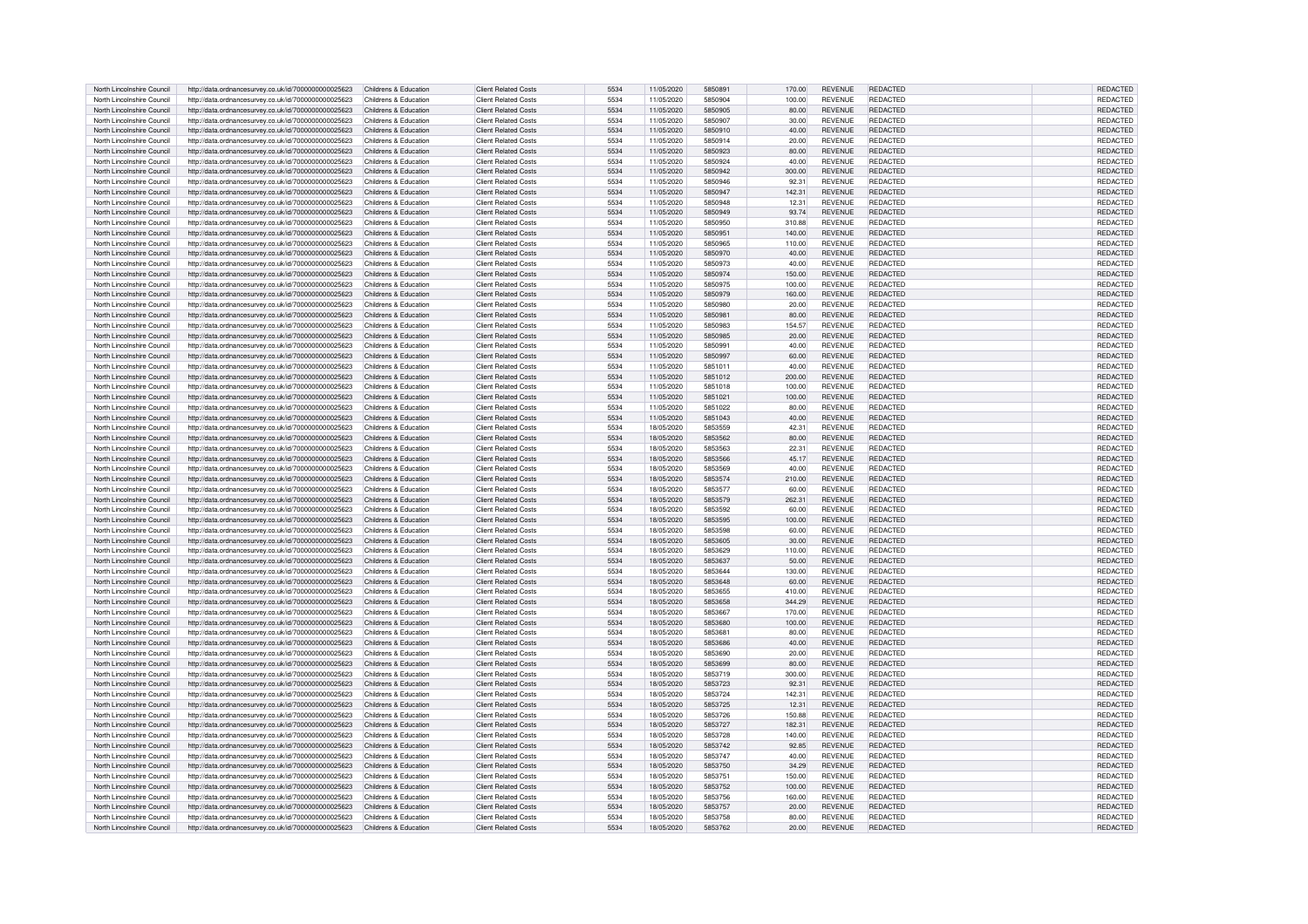| North Lincolnshire Council | http://data.ordnancesurvey.co.uk/id/7000000000025623 | Childrens & Education | <b>Client Related Costs</b>   | 5534 | 18/05/2020 | 5853768 | 40.00    | <b>REVENUE</b> | REDACTED        | REDACTED        |
|----------------------------|------------------------------------------------------|-----------------------|-------------------------------|------|------------|---------|----------|----------------|-----------------|-----------------|
|                            |                                                      |                       |                               |      |            |         |          |                |                 |                 |
| North Lincolnshire Council | http://data.ordnancesurvev.co.uk/id/7000000000025623 | Childrens & Education | <b>Client Related Costs</b>   | 5534 | 18/05/2020 | 5853774 | 60.00    | <b>REVENUE</b> | <b>REDACTED</b> | REDACTED        |
| North Lincolnshire Council | http://data.ordnancesurvey.co.uk/id/7000000000025623 | Childrens & Education | <b>Client Related Costs</b>   | 5534 | 18/05/2020 | 5853788 | 40.00    | <b>REVENUE</b> | <b>REDACTED</b> | <b>REDACTED</b> |
| North Lincolnshire Council | http://data.ordnancesurvey.co.uk/id/7000000000025623 | Childrens & Education | Client Related Costs          | 5534 | 18/05/2020 | 5853789 | 200.00   | <b>REVENUE</b> | <b>REDACTED</b> | <b>REDACTED</b> |
| North Lincolnshire Council | http://data.ordnancesurvey.co.uk/id/7000000000025623 | Childrens & Education | <b>Client Related Costs</b>   | 5534 | 18/05/2020 | 5853795 | 100.00   | <b>REVENUE</b> | REDACTED        | <b>REDACTED</b> |
| North Lincolnshire Council | http://data.ordnancesurvey.co.uk/id/7000000000025623 | Childrens & Education | <b>Client Related Costs</b>   | 5534 | 18/05/2020 | 5853798 | 100.00   | <b>REVENUE</b> | <b>REDACTED</b> | <b>REDACTED</b> |
|                            |                                                      |                       |                               |      |            |         |          |                |                 |                 |
| North Lincolnshire Council | http://data.ordnancesurvey.co.uk/id/7000000000025623 | Childrens & Education | <b>Client Related Costs</b>   | 5534 | 18/05/2020 | 5853813 | 40.00    | <b>REVENUE</b> | <b>REDACTED</b> | REDACTED        |
| North Lincolnshire Council | http://data.ordnancesurvey.co.uk/id/7000000000025623 | Childrens & Education | <b>Client Related Costs</b>   | 5534 | 18/05/2020 | 5853817 | 249.98   | <b>REVENUE</b> | <b>REDACTED</b> | REDACTED        |
| North Lincolnshire Council | http://data.ordnancesurvey.co.uk/id/7000000000025623 | Childrens & Education | Client Related Costs          | 5534 | 18/05/2020 | 5853821 | 40.00    | <b>REVENUE</b> | <b>REDACTED</b> | REDACTED        |
| North Lincolnshire Council | http://data.ordnancesurvey.co.uk/id/7000000000025623 | Childrens & Education | Client Related Costs          | 5534 | 26/05/2020 | 5856217 | 42.31    | <b>REVENUE</b> | <b>REDACTED</b> | <b>REDACTED</b> |
|                            |                                                      |                       |                               |      |            |         |          |                |                 |                 |
| North Lincolnshire Council | http://data.ordnancesurvey.co.uk/id/7000000000025623 | Childrens & Education | Client Related Costs          | 5534 | 26/05/2020 | 5856220 | 80.00    | <b>REVENUE</b> | <b>REDACTED</b> | <b>REDACTED</b> |
| North Lincolnshire Council | http://data.ordnancesurvey.co.uk/id/7000000000025623 | Childrens & Education | Client Related Costs          | 5534 | 26/05/2020 | 585622  | 22.31    | <b>REVENUE</b> | <b>REDACTED</b> | <b>REDACTED</b> |
| North Lincolnshire Council | http://data.ordnancesurvey.co.uk/id/7000000000025623 | Childrens & Education | <b>Client Related Costs</b>   | 5534 | 26/05/2020 | 5856223 | 82.31    | <b>REVENUE</b> | <b>REDACTED</b> | REDACTED        |
| North Lincolnshire Council | http://data.ordnancesurvey.co.uk/id/7000000000025623 | Childrens & Education | <b>Client Related Costs</b>   | 5534 | 26/05/2020 | 5856224 | 2.31     | <b>REVENUE</b> | REDACTED        | REDACTED        |
|                            |                                                      |                       |                               |      |            |         |          |                |                 |                 |
| North Lincolnshire Council | http://data.ordnancesurvey.co.uk/id/7000000000025623 | Childrens & Education | Client Related Costs          | 5534 | 26/05/2020 | 5856227 | 40.00    | <b>REVENUE</b> | <b>REDACTED</b> | <b>REDACTED</b> |
| North Lincolnshire Council | http://data.ordnancesurvey.co.uk/id/7000000000025623 | Childrens & Education | Client Related Costs          | 5534 | 26/05/2020 | 5856232 | 210.00   | <b>REVENUE</b> | <b>REDACTED</b> | <b>REDACTED</b> |
| North Lincolnshire Council | http://data.ordnancesurvey.co.uk/id/7000000000025623 | Childrens & Education | <b>Client Related Costs</b>   | 5534 | 26/05/2020 | 5856233 | 144.19   | <b>REVENUE</b> | <b>REDACTED</b> | REDACTED        |
| North Lincolnshire Council | http://data.ordnancesurvey.co.uk/id/7000000000025623 | Childrens & Education | <b>Client Related Costs</b>   | 5534 | 26/05/2020 | 5856235 | 60.00    | <b>REVENUE</b> | <b>REDACTED</b> | REDACTED        |
| North Lincolnshire Council |                                                      | Childrens & Education | <b>Client Related Costs</b>   | 5534 | 26/05/2020 | 5856237 | 411.49   | <b>REVENUE</b> | REDACTED        | REDACTED        |
|                            | http://data.ordnancesurvey.co.uk/id/7000000000025623 |                       |                               |      |            |         |          |                |                 |                 |
| North Lincolnshire Council | http://data.ordnancesurvey.co.uk/id/7000000000025623 | Childrens & Education | <b>Client Related Costs</b>   | 5534 | 26/05/2020 | 5856250 | 60.00    | <b>REVENUE</b> | <b>REDACTED</b> | <b>REDACTED</b> |
| North Lincolnshire Council | http://data.ordnancesurvey.co.uk/id/7000000000025623 | Childrens & Education | <b>Client Related Costs</b>   | 5534 | 26/05/2020 | 5856253 | 100.00   | <b>REVENUE</b> | <b>REDACTED</b> | REDACTED        |
| North Lincolnshire Council | http://data.ordnancesurvey.co.uk/id/7000000000025623 | Childrens & Education | <b>Client Related Costs</b>   | 5534 | 26/05/2020 | 5856256 | 60.00    | <b>REVENUE</b> | <b>REDACTED</b> | REDACTED        |
|                            |                                                      |                       |                               |      |            |         |          |                |                 |                 |
| North Lincolnshire Council | http://data.ordnancesurvey.co.uk/id/7000000000025623 | Childrens & Education | <b>Client Related Costs</b>   | 5534 | 26/05/2020 | 5856263 | 30.00    | <b>REVENUE</b> | <b>REDACTED</b> | REDACTED        |
| North Lincolnshire Council | http://data.ordnancesurvey.co.uk/id/7000000000025623 | Childrens & Education | <b>Client Related Costs</b>   | 5534 | 26/05/2020 | 5856287 | 110.00   | <b>REVENUE</b> | <b>REDACTED</b> | REDACTED        |
| North Lincolnshire Council | http://data.ordnancesurvev.co.uk/id/7000000000025623 | Childrens & Education | <b>Client Related Costs</b>   | 5534 | 26/05/2020 | 5856295 | 50.00    | <b>REVENUE</b> | <b>REDACTED</b> | REDACTED        |
| North Lincolnshire Council | http://data.ordnancesurvey.co.uk/id/7000000000025623 | Childrens & Education | <b>Client Related Costs</b>   | 5534 | 26/05/2020 | 5856302 | 130.00   | <b>REVENUE</b> | <b>REDACTED</b> | <b>REDACTED</b> |
| North Lincolnshire Council |                                                      | Childrens & Education | Client Related Costs          | 5534 |            | 5856306 |          | <b>REVENUE</b> | <b>REDACTED</b> |                 |
|                            | http://data.ordnancesurvey.co.uk/id/7000000000025623 |                       |                               |      | 26/05/2020 |         | 60.00    |                |                 | <b>REDACTED</b> |
| North Lincolnshire Council | http://data.ordnancesurvey.co.uk/id/7000000000025623 | Childrens & Education | <b>Client Related Costs</b>   | 5534 | 26/05/2020 | 5856313 | 402.85   | <b>REVENUE</b> | <b>REDACTED</b> | REDACTED        |
| North Lincolnshire Council | http://data.ordnancesurvey.co.uk/id/7000000000025623 | Childrens & Education | <b>Client Related Costs</b>   | 5534 | 26/05/2020 | 5856316 | 190.00   | <b>REVENUE</b> | <b>REDACTED</b> | REDACTED        |
| North Lincolnshire Council | http://data.ordnancesurvey.co.uk/id/7000000000025623 | Childrens & Education | <b>Client Related Costs</b>   | 5534 | 26/05/2020 | 5856325 | 112.86   | <b>REVENUE</b> | <b>REDACTED</b> | REDACTED        |
|                            |                                                      |                       | Client Related Costs          | 5534 |            | 5856338 |          | <b>REVENUE</b> | <b>REDACTED</b> | REDACTED        |
| North Lincolnshire Council | http://data.ordnancesurvey.co.uk/id/7000000000025623 | Childrens & Education |                               |      | 26/05/2020 |         | 100.00   |                |                 |                 |
| North Lincolnshire Council | http://data.ordnancesurvey.co.uk/id/7000000000025623 | Childrens & Education | <b>Client Related Costs</b>   | 5534 | 26/05/2020 | 5856339 | 80.00    | <b>REVENUE</b> | <b>REDACTED</b> | REDACTED        |
| North Lincolnshire Council | http://data.ordnancesurvey.co.uk/id/7000000000025623 | Childrens & Education | <b>Client Related Costs</b>   | 5534 | 26/05/2020 | 585634  | 60.00    | <b>REVENUE</b> | <b>REDACTED</b> | REDACTED        |
| North Lincolnshire Council | http://data.ordnancesurvey.co.uk/id/7000000000025623 | Childrens & Education | <b>Client Related Costs</b>   | 5534 | 26/05/2020 | 5856344 | 40.00    | <b>REVENUE</b> | <b>REDACTED</b> | REDACTED        |
| North Lincolnshire Council | http://data.ordnancesurvey.co.uk/id/7000000000025623 | Childrens & Education | <b>Client Related Costs</b>   | 5534 | 26/05/2020 | 5856348 | 20.00    | <b>REVENUE</b> | <b>REDACTED</b> | REDACTED        |
|                            |                                                      |                       |                               |      |            |         |          |                |                 |                 |
| North Lincolnshire Council | http://data.ordnancesurvey.co.uk/id/7000000000025623 | Childrens & Education | <b>Client Related Costs</b>   | 5534 | 26/05/2020 | 5856357 | 80.00    | <b>REVENUE</b> | <b>REDACTED</b> | <b>REDACTED</b> |
| North Lincolnshire Council | http://data.ordnancesurvey.co.uk/id/7000000000025623 | Childrens & Education | <b>Client Related Costs</b>   | 5534 | 26/05/2020 | 5856377 | 300.00   | <b>REVENUE</b> | <b>REDACTED</b> | REDACTED        |
| North Lincolnshire Council | http://data.ordnancesurvey.co.uk/id/7000000000025623 | Childrens & Education | <b>Client Related Costs</b>   | 5534 | 26/05/2020 | 5856382 | 92.31    | <b>REVENUE</b> | <b>REDACTED</b> | REDACTED        |
| North Lincolnshire Council | http://data.ordnancesurvey.co.uk/id/7000000000025623 | Childrens & Education | Client Related Costs          | 5534 | 26/05/2020 | 5856383 | 142.31   | <b>REVENUE</b> | <b>REDACTED</b> | REDACTED        |
|                            |                                                      |                       |                               |      |            |         |          |                |                 |                 |
| North Lincolnshire Council | http://data.ordnancesurvev.co.uk/id/7000000000025623 | Childrens & Education | <b>Client Related Costs</b>   | 5534 | 26/05/2020 | 5856384 | 12.31    | <b>REVENUE</b> | <b>REDACTED</b> | REDACTED        |
| North Lincolnshire Council | http://data.ordnancesurvev.co.uk/id/7000000000025623 | Childrens & Education | Client Related Costs          | 5534 | 26/05/2020 | 5856385 | 122.31   | <b>REVENUE</b> | <b>REDACTED</b> | REDACTED        |
| North Lincolnshire Council | http://data.ordnancesurvev.co.uk/id/7000000000025623 | Childrens & Education | Client Related Costs          | 5534 | 26/05/2020 | 5856386 | 182.31   | <b>REVENUE</b> | <b>REDACTED</b> | <b>REDACTED</b> |
| North Lincolnshire Council | http://data.ordnancesurvey.co.uk/id/7000000000025623 | Childrens & Education | Client Related Costs          | 5534 | 26/05/2020 | 5856383 | 140.00   | <b>REVENUE</b> | <b>REDACTED</b> | <b>REDACTED</b> |
|                            |                                                      |                       |                               |      |            |         |          | <b>REVENUE</b> | <b>REDACTED</b> |                 |
| North Lincolnshire Council | http://data.ordnancesurvey.co.uk/id/7000000000025623 | Childrens & Education | <b>Client Related Costs</b>   | 5534 | 26/05/2020 | 5856401 | 127.14   |                |                 | REDACTED        |
| North Lincolnshire Council | http://data.ordnancesurvey.co.uk/id/7000000000025623 | Childrens & Education | Client Related Costs          | 5534 | 26/05/2020 | 5856406 | 40.00    | <b>REVENUE</b> | <b>REDACTED</b> | REDACTE         |
| North Lincolnshire Council | http://data.ordnancesurvey.co.uk/id/7000000000025623 | Childrens & Education | <b>Client Related Costs</b>   | 5534 | 26/05/2020 | 5856410 | 150.00   | <b>REVENUE</b> | <b>REDACTED</b> | REDACTED        |
| North Lincolnshire Council | http://data.ordnancesurvey.co.uk/id/7000000000025623 | Childrens & Education | Client Related Costs          | 5534 | 26/05/2020 | 5856411 | 100.00   | <b>REVENUE</b> | <b>REDACTED</b> | <b>REDACTED</b> |
|                            |                                                      |                       |                               |      |            |         |          |                |                 |                 |
| North Lincolnshire Council | http://data.ordnancesurvey.co.uk/id/7000000000025623 | Childrens & Education | <b>Client Related Costs</b>   | 5534 | 26/05/2020 | 5856415 | 160.00   | <b>REVENUE</b> | <b>REDACTED</b> | REDACTEI        |
| North Lincolnshire Council | http://data.ordnancesurvev.co.uk/id/7000000000025623 | Childrens & Education | <b>Client Related Costs</b>   | 5534 | 26/05/2020 | 5856416 | 20.00    | REVENUE        | <b>REDACTED</b> | REDACTED        |
| North Lincolnshire Council | http://data.ordnancesurvey.co.uk/id/7000000000025623 | Childrens & Education | <b>Client Related Costs</b>   | 5534 | 26/05/2020 | 5856417 | 80.00    | <b>REVENUE</b> | <b>REDACTED</b> | <b>REDACTED</b> |
| North Lincolnshire Council | http://data.ordnancesurvey.co.uk/id/7000000000025623 | Childrens & Education | <b>Client Related Costs</b>   | 5534 | 26/05/2020 | 5856422 | 20.00    | <b>REVENUE</b> | <b>REDACTED</b> | REDACTED        |
| North Lincolnshire Council | http://data.ordnancesurvey.co.uk/id/7000000000025623 | Childrens & Education | <b>Client Related Costs</b>   | 5534 | 26/05/2020 | 5856428 | 40.00    | <b>REVENUE</b> | <b>REDACTED</b> | REDACTED        |
|                            |                                                      |                       |                               |      |            |         |          |                |                 |                 |
| North Lincolnshire Council | http://data.ordnancesurvey.co.uk/id/7000000000025623 | Childrens & Education | <b>Client Related Costs</b>   | 5534 | 26/05/2020 | 5856434 | 60.00    | <b>REVENUE</b> | <b>REDACTED</b> | <b>REDACTED</b> |
| North Lincolnshire Council | http://data.ordnancesurvey.co.uk/id/7000000000025623 | Childrens & Education | <b>Client Related Costs</b>   | 5534 | 26/05/2020 | 585644  | 200.00   | <b>REVENUE</b> | <b>REDACTED</b> | REDACTED        |
| North Lincolnshire Council | http://data.ordnancesurvey.co.uk/id/7000000000025623 | Childrens & Education | <b>Client Related Costs</b>   | 5534 | 26/05/2020 | 5856448 | 40.00    | <b>REVENUE</b> | <b>REDACTED</b> | <b>REDACTED</b> |
| North Lincolnshire Council | http://data.ordnancesurvey.co.uk/id/7000000000025623 | Childrens & Education | <b>Client Related Costs</b>   | 5534 | 26/05/2020 | 5856449 | 200.00   | <b>REVENUE</b> | <b>REDACTED</b> | REDACTE         |
|                            |                                                      |                       |                               |      |            |         |          |                |                 |                 |
| North Lincolnshire Council | http://data.ordnancesurvey.co.uk/id/7000000000025623 | Childrens & Education | <b>Client Related Costs</b>   | 5534 | 26/05/2020 | 5856455 | 100.00   | <b>REVENUE</b> | <b>REDACTED</b> | REDACTE         |
| North Lincolnshire Council | http://data.ordnancesurvey.co.uk/id/7000000000025623 | Childrens & Education | <b>Client Related Costs</b>   | 5534 | 26/05/2020 | 5856458 | 100.00   | <b>REVENUE</b> | <b>REDACTED</b> | REDACTED        |
| North Lincolnshire Council | http://data.ordnancesurvey.co.uk/id/7000000000025623 | Childrens & Education | <b>Client Related Costs</b>   | 5534 | 26/05/2020 | 5856459 | 148.57   | <b>REVENUE</b> | <b>REDACTED</b> | REDACTED        |
| North Lincolnshire Council | http://data.ordnancesurvey.co.uk/id/7000000000025623 | Childrens & Education | <b>Client Related Costs</b>   | 5534 | 26/05/2020 | 5856475 | 94.29    | <b>REVENUE</b> | <b>REDACTED</b> | <b>REDACTED</b> |
|                            |                                                      |                       |                               |      |            |         |          |                |                 |                 |
| North Lincolnshire Council | http://data.ordnancesurvey.co.uk/id/7000000000025623 | Childrens & Education | <b>Client Related Costs</b>   | 5534 | 26/05/2020 | 5856480 | 40.00    | <b>REVENUE</b> | <b>REDACTED</b> | REDACTED        |
| North Lincolnshire Council | http://data.ordnancesurvey.co.uk/id/7000000000025623 | Childrens & Education | <b>Client Related Costs</b>   | 5534 | 27/05/2020 | 5856813 | 270.00   | <b>REVENUE</b> | <b>REDACTED</b> | REDACTED        |
| North Lincolnshire Council | http://data.ordnancesurvey.co.uk/id/7000000000025623 | Childrens & Education | <b>Client Related Costs</b>   | 5534 | 27/05/2020 | 5856814 | 385.00   | <b>REVENUE</b> | <b>REDACTED</b> | REDACTED        |
| North Lincolnshire Council | http://data.ordnancesurvey.co.uk/id/7000000000025623 | Childrens & Education | <b>Client Related Costs</b>   | 5534 | 27/05/2020 | 5856815 | 550.00   | <b>REVENUE</b> | <b>REDACTED</b> | REDACTED        |
| North Lincolnshire Council |                                                      | Childrens & Education |                               | 6092 | 07/05/2020 | 5850100 | 1.415.40 | <b>REVENUE</b> | <b>REDACTED</b> | <b>REDACTED</b> |
|                            | http://data.ordnancesurvey.co.uk/id/7000000000025623 |                       | <b>Client Transport Costs</b> |      |            |         |          |                |                 |                 |
| North Lincolnshire Council | http://data.ordnancesurvey.co.uk/id/7000000000025623 | Childrens & Education | <b>Client Transport Costs</b> | 6092 | 11/05/2020 | 5850979 | 408.60   | <b>REVENUE</b> | <b>REDACTED</b> | REDACTED        |
| North Lincolnshire Council | http://data.ordnancesurvey.co.uk/id/7000000000025623 | Childrens & Education | <b>Client Transport Costs</b> | 6092 | 18/05/2020 | 5853730 | 262.80   | <b>REVENUE</b> | <b>REDACTED</b> | REDACTED        |
| North Lincolnshire Council | http://data.ordnancesurvey.co.uk/id/7000000000025623 | Childrens & Education | <b>Client Transport Costs</b> | 6092 | 18/05/2020 | 5853813 | 383.40   | <b>REVENUE</b> | <b>REDACTED</b> | <b>REDACTED</b> |
| North Lincolnshire Council | http://data.ordnancesurvey.co.uk/id/7000000000025623 | Childrens & Education | <b>Client Transport Costs</b> | 6092 | 26/05/2020 | 5856233 | 45.90    | <b>REVENUE</b> | <b>REDACTED</b> | <b>REDACTED</b> |
|                            | http://data.ordnancesurvey.co.uk/id/7000000000025623 | Childrens & Education |                               |      |            |         |          |                |                 |                 |
| North Lincolnshire Council |                                                      |                       | <b>Client Transport Costs</b> | 6092 | 26/05/2020 | 5856237 | 203.85   | <b>REVENUE</b> | <b>REDACTED</b> | REDACTED        |
|                            |                                                      |                       |                               |      |            |         |          |                |                 |                 |
| North Lincolnshire Council | http://data.ordnancesurvey.co.uk/id/7000000000025623 | Childrens & Education | Client Transport Costs        | 6092 | 26/05/2020 | 5856389 | 481.80   | <b>REVENUE</b> | <b>REDACTED</b> | <b>REDACTED</b> |
| North Lincolnshire Council | http://data.ordnancesurvey.co.uk/id/7000000000025623 | Childrens & Education | <b>Client Transport Costs</b> | 6092 | 26/05/2020 | 5856406 | 21.60    | <b>REVENUE</b> | <b>REDACTED</b> | REDACTED        |
| North Lincolnshire Council | http://data.ordnancesurvey.co.uk/id/7000000000025623 | Childrens & Education | Direct Payments To Clients    | 6012 | 05/05/2020 | 5848262 | 2,000.00 | <b>REVENUE</b> | <b>REDACTED</b> | REDACTED        |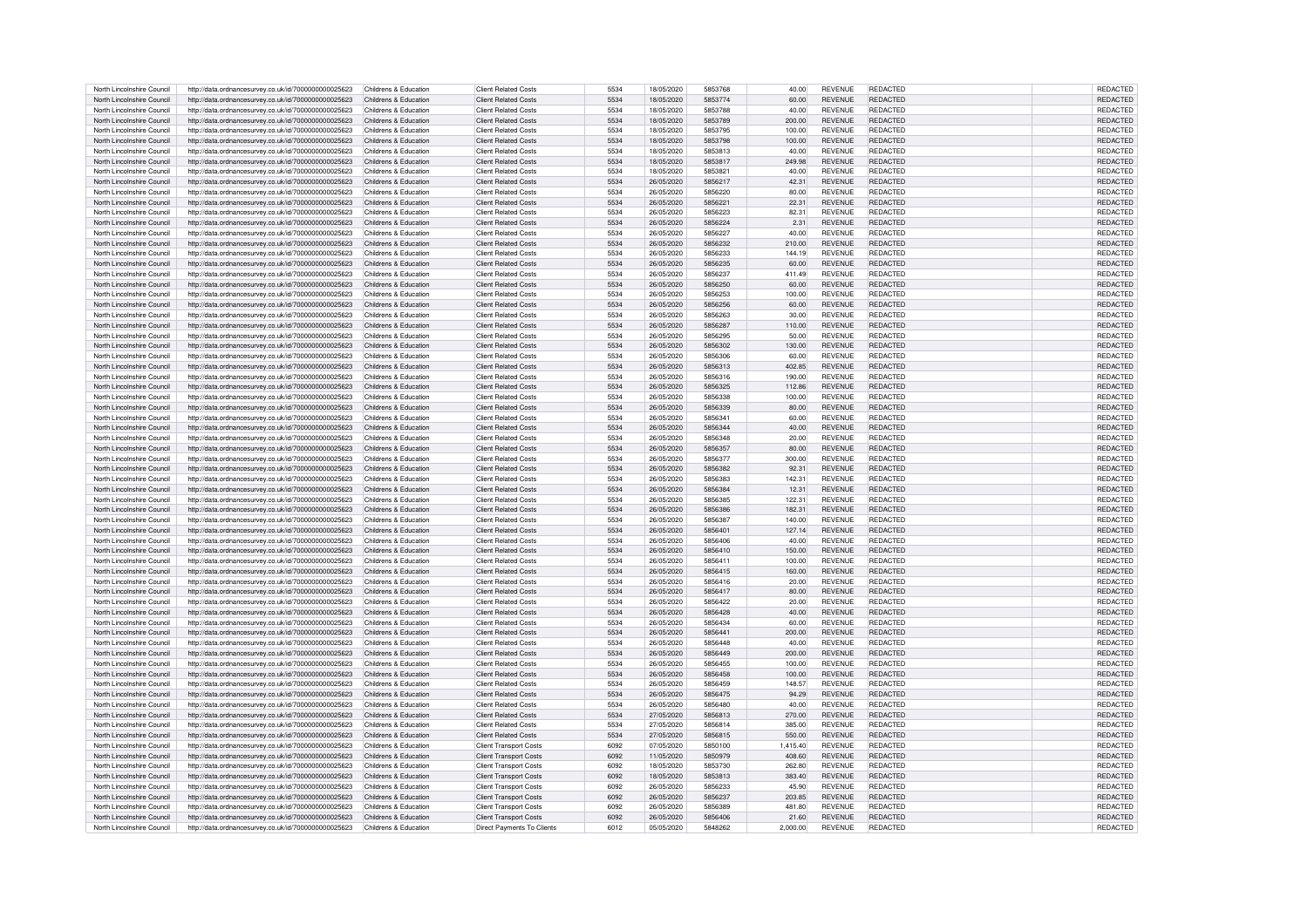| North Lincolnshire Council | http://data.ordnancesurvey.co.uk/id/7000000000025623 | Childrens & Education         | Direct Payments To Clients        | 6012          | 07/05/2020 | 5850067 | 270.00    | <b>REVENUE</b> | <b>REDACTED</b> | 7605054  | REDACTED        |
|----------------------------|------------------------------------------------------|-------------------------------|-----------------------------------|---------------|------------|---------|-----------|----------------|-----------------|----------|-----------------|
| North Lincolnshire Council | http://data.ordnancesurvey.co.uk/id/7000000000025623 | Childrens & Education         | Direct Payments To Clients        | 6012          | 27/05/2020 | 5855763 | 720.00    | REVENUE        | <b>REDACTED</b> | 7605054  | <b>REDACTED</b> |
|                            |                                                      |                               |                                   |               |            |         |           |                |                 |          |                 |
| North Lincolnshire Council | http://data.ordnancesurvey.co.uk/id/7000000000025623 | Childrens & Education         | Direct Payments To Clients        | 6012          | 27/05/2020 | 5855764 | 909.00    | <b>REVENUE</b> | REDACTED        | 7605054  | REDACTED        |
| North Lincolnshire Council | http://data.ordnancesurvev.co.uk/id/7000000000025623 | Childrens & Education         | <b>Direct Payments To Clients</b> | 6012          | 27/05/2020 | 5855773 | 324.00    | <b>REVENUE</b> | <b>REDACTED</b> |          | REDACTED        |
| North Lincolnshire Council | http://data.ordnancesurvey.co.uk/id/7000000000025623 | Childrens & Education         | Direct Payments To Clients        | 6012          | 27/05/2020 | 5855775 | 252.00    | <b>REVENUE</b> | <b>REDACTED</b> |          | <b>REDACTED</b> |
| North Lincolnshire Council | http://data.ordnancesurvey.co.uk/id/7000000000025623 | Childrens & Education         | Direct Payments To Clients        | 6012          | 27/05/2020 | 5855777 | 288.00    | <b>REVENUE</b> | <b>REDACTED</b> |          | <b>REDACTED</b> |
|                            |                                                      |                               |                                   | 6012          |            |         |           | <b>REVENUE</b> | <b>REDACTED</b> |          | <b>REDACTED</b> |
| North Lincolnshire Council | http://data.ordnancesurvey.co.uk/id/7000000000025623 | Childrens & Education         | Direct Payments To Clients        |               | 27/05/2020 | 5855779 | 720.00    |                |                 |          |                 |
| North Lincolnshire Council | http://data.ordnancesurvey.co.uk/id/7000000000025623 | Childrens & Education         | Direct Payments To Clients        | 6012          | 27/05/2020 | 5855780 | 270.00    | <b>REVENUE</b> | REDACTED        |          | REDACTE         |
| North Lincolnshire Council | http://data.ordnancesurvey.co.uk/id/7000000000025623 | Childrens & Education         | Direct Payments To Clients        | 6012          | 27/05/2020 | 585578  | 864.00    | <b>REVENUE</b> | <b>REDACTED</b> |          | <b>REDACTED</b> |
| North Lincolnshire Council | http://data.ordnancesurvey.co.uk/id/7000000000025623 | Childrens & Education         | Payments To Private Orgs          | 6002          | 05/05/2020 | 5849267 | 3,370.80  | <b>REVENUE</b> | <b>REDACTED</b> |          | REDACTED        |
| North Lincolnshire Council | http://data.ordnancesurvey.co.uk/id/7000000000025623 | Childrens & Education         | Payments To Private Orgs          | 6002          | 15/05/2020 | 5853055 | 558.69    | REVENUE        | REDACTED        | 07128156 | REDACTED        |
|                            |                                                      |                               |                                   |               |            |         |           |                |                 |          |                 |
| North Lincolnshire Council | http://data.ordnancesurvey.co.uk/id/7000000000025623 | Childrens & Education         | Payments To Private Orgs          | 6002          | 29/05/2020 | 5857964 | 251.43    | <b>REVENUE</b> | REDACTED        |          | <b>REDACTED</b> |
| North Lincolnshire Council | http://data.ordnancesurvey.co.uk/id/7000000000025623 | Childrens & Education         | Pay - Operational Staff           | 0921          | 22/05/2020 | 5855315 | 1,416.64  | <b>REVENUE</b> | <b>REDACTED</b> |          | REDACTED        |
| North Lincolnshire Council | http://data.ordnancesurvey.co.uk/id/7000000000025623 | Childrens & Education         | Pay - Operational Staff           | 0921          | 22/05/2020 | 5855316 | 1,416.64  | <b>REVENUE</b> | <b>REDACTED</b> |          | REDACTED        |
| North Lincolnshire Council | http://data.ordnancesurvey.co.uk/id/7000000000025623 | Childrens & Education         | Pay - Operational Staff           | 0921          | 22/05/2020 | 5855317 | 1.416.64  | <b>REVENUE</b> | <b>REDACTED</b> |          | REDACTED        |
| North Lincolnshire Council | http://data.ordnancesurvey.co.uk/id/7000000000025623 | Corporate And Democratic Core | Equipment Purchase                | 5001          | 14/05/2020 | 585300  | 6,950.00  | <b>REVENUE</b> | <b>REDACTED</b> |          | REDACTED        |
|                            |                                                      |                               |                                   |               |            |         |           |                |                 |          |                 |
| North Lincolnshire Council | http://data.ordnancesurvey.co.uk/id/7000000000025623 | Council Tax Payers Account    | Refunds                           | <b>REFUND</b> | 04/05/2020 | 584858  | 270.00    |                | <b>REDACTED</b> |          | <b>REDACTED</b> |
| North Lincolnshire Council | http://data.ordnancesurvey.co.uk/id/7000000000025623 | Council Tax Payers Account    | Refunds                           | REFUND        | 04/05/2020 | 584858  | 1,173.20  |                | REDACTED        |          | <b>REDACTED</b> |
| North Lincolnshire Council | http://data.ordnancesurvey.co.uk/id/7000000000025623 | Council Tax Payers Account    | Refunds                           | <b>REFUND</b> | 04/05/2020 | 5848590 | 322.61    |                | REDACTED        |          | REDACTED        |
| North Lincolnshire Council | http://data.ordnancesurvey.co.uk/id/7000000000025623 | Council Tax Payers Account    | Refunds                           | REFUND        | 04/05/2020 | 5848594 | 1,797.81  |                | <b>REDACTED</b> |          | REDACTED        |
| North Lincolnshire Council |                                                      | Council Tax Payers Account    | Refunds                           | <b>REFUND</b> | 04/05/2020 | 5848600 | 322.78    |                | <b>REDACTED</b> |          | <b>REDACTED</b> |
|                            | http://data.ordnancesurvey.co.uk/id/7000000000025623 |                               |                                   |               |            |         |           |                |                 |          |                 |
| North Lincolnshire Council | http://data.ordnancesurvey.co.uk/id/7000000000025623 | Council Tax Payers Account    | Refunds                           | <b>REFUND</b> | 07/05/2020 | 5850190 | 1,176.63  |                | <b>REDACTED</b> |          | REDACTED        |
| North Lincolnshire Council | http://data.ordnancesurvey.co.uk/id/7000000000025623 | Council Tax Payers Account    | Refunds                           | <b>REFUND</b> | 07/05/2020 | 585020  | 748.00    |                | <b>REDACTED</b> |          | <b>REDACTED</b> |
| North Lincolnshire Council | http://data.ordnancesurvey.co.uk/id/7000000000025623 | Council Tax Payers Account    | Refunds                           | REFUND        | 07/05/2020 | 5850205 | 372.16    |                | REDACTED        |          | REDACTED        |
| North Lincolnshire Council | http://data.ordnancesurvey.co.uk/id/7000000000025623 | Council Tax Payers Account    | Refunds                           | <b>REFUND</b> | 07/05/2020 | 5850211 | 727.78    |                | <b>REDACTED</b> |          | REDACTED        |
|                            |                                                      |                               |                                   |               |            |         |           |                |                 |          |                 |
| North Lincolnshire Council | http://data.ordnancesurvey.co.uk/id/7000000000025623 | Council Tax Pavers Account    | Refunds                           | <b>REFUND</b> | 07/05/2020 | 5850219 | 924.64    |                | <b>REDACTED</b> |          | REDACTED        |
| North Lincolnshire Council | http://data.ordnancesurvey.co.uk/id/7000000000025623 | Council Tax Pavers Account    | Refunds                           | <b>REFUND</b> | 11/05/2020 | 5851342 | 368.00    |                | REDACTED        |          | REDACTED        |
| North Lincolnshire Council | http://data.ordnancesurvey.co.uk/id/7000000000025623 | Council Tax Pavers Account    | Refunds                           | <b>REFUND</b> | 11/05/2020 | 5851344 | 712.20    |                | <b>REDACTED</b> |          | REDACTED        |
| North Lincolnshire Council | http://data.ordnancesurvey.co.uk/id/7000000000025623 | Council Tax Pavers Account    | Refunds                           | <b>REFUND</b> | 11/05/2020 | 5851348 | 272.12    |                | <b>REDACTED</b> |          | REDACTED        |
| North Lincolnshire Council | http://data.ordnancesurvey.co.uk/id/7000000000025623 | Council Tax Payers Account    | Refunds                           | <b>REFUND</b> | 11/05/2020 | 5851349 | 273.43    |                | <b>REDACTED</b> |          | <b>REDACTED</b> |
|                            |                                                      |                               |                                   |               |            |         |           |                |                 |          |                 |
| North Lincolnshire Council | http://data.ordnancesurvey.co.uk/id/7000000000025623 | Council Tax Payers Account    | Refunds                           | <b>REFUND</b> | 14/05/2020 | 5852608 | 2,000.28  |                | <b>REDACTED</b> |          | <b>REDACTED</b> |
| North Lincolnshire Council | http://data.ordnancesurvey.co.uk/id/7000000000025623 | Council Tax Payers Account    | Refunds                           | REFUND        | 14/05/2020 | 5852614 | 6,162.04  |                | REDACTED        |          | REDACTED        |
| North Lincolnshire Council | http://data.ordnancesurvey.co.uk/id/7000000000025623 | Council Tax Payers Account    | Refunds                           | <b>REFUND</b> | 14/05/2020 | 5852615 | 306.20    |                | <b>REDACTED</b> |          | REDACTED        |
| North Lincolnshire Council | http://data.ordnancesurvey.co.uk/id/7000000000025623 | Council Tax Payers Account    | Refunds                           | REFUND        | 14/05/2020 | 5852623 | 527.49    |                | REDACTED        |          | REDACTED        |
| North Lincolnshire Council |                                                      |                               | Refunds                           | <b>REFUND</b> | 14/05/2020 | 5852624 | 305.87    |                | <b>REDACTED</b> |          | <b>REDACTED</b> |
|                            | http://data.ordnancesurvey.co.uk/id/7000000000025623 | Council Tax Payers Account    |                                   |               |            |         |           |                |                 |          |                 |
| North Lincolnshire Council | http://data.ordnancesurvey.co.uk/id/7000000000025623 | Council Tax Payers Account    | <b>Refunds</b>                    | <b>REFUND</b> | 14/05/2020 | 5852626 | 2,820.70  |                | <b>REDACTED</b> |          | <b>REDACTED</b> |
| North Lincolnshire Council | http://data.ordnancesurvey.co.uk/id/7000000000025623 | Council Tax Payers Account    | Refunds                           | <b>REFUND</b> | 18/05/2020 | 5854125 | 1,121.07  |                | <b>REDACTED</b> |          | <b>REDACTED</b> |
| North Lincolnshire Council | http://data.ordnancesurvey.co.uk/id/7000000000025623 | Council Tax Payers Account    | Refunds                           | <b>REFUND</b> | 18/05/2020 | 5854127 | 319.00    |                | <b>REDACTED</b> |          | REDACTED        |
| North Lincolnshire Council | http://data.ordnancesurvey.co.uk/id/7000000000025623 | Council Tax Payers Account    | Refunds                           | <b>REFUND</b> | 18/05/2020 | 5854134 | 470.82    |                | <b>REDACTED</b> |          | REDACTED        |
| North Lincolnshire Council |                                                      | Council Tax Payers Account    | Refunds                           | <b>REFUND</b> | 18/05/2020 | 5854137 | 1.209.26  |                | <b>REDACTED</b> |          | <b>REDACTED</b> |
|                            | http://data.ordnancesurvey.co.uk/id/7000000000025623 |                               |                                   |               |            |         |           |                |                 |          |                 |
| North Lincolnshire Council | http://data.ordnancesurvey.co.uk/id/7000000000025623 | Council Tax Payers Account    | Refunds                           | <b>REFUND</b> | 19/05/2020 | 5854443 | $-319.00$ |                | REDACTED        |          | REDACTED        |
| North Lincolnshire Council | http://data.ordnancesurvey.co.uk/id/7000000000025623 | Council Tax Payers Account    | Refunds                           | <b>REFUND</b> | 20/05/2020 | 5854597 | $-336.87$ |                | <b>REDACTED</b> |          | REDACTED        |
| North Lincolnshire Council | http://data.ordnancesurvey.co.uk/id/7000000000025623 | Council Tax Payers Account    | Refunds                           | <b>REFUND</b> | 21/05/2020 | 5855172 | 336.87    |                | REDACTED        |          | REDACTED        |
| North Lincolnshire Council | http://data.ordnancesurvey.co.uk/id/7000000000025623 | Council Tax Payers Account    | Refunds                           | <b>REFUND</b> | 21/05/2020 | 5855174 | 751.70    |                | <b>REDACTED</b> |          | <b>REDACTED</b> |
|                            |                                                      |                               |                                   |               |            |         |           |                |                 |          |                 |
| North Lincolnshire Council | http://data.ordnancesurvey.co.uk/id/7000000000025623 | Council Tax Payers Account    | Refunds                           | <b>REFUND</b> | 21/05/2020 | 5855190 | 643.89    |                | REDACTED        |          | <b>REDACTED</b> |
| North Lincolnshire Council | http://data.ordnancesurvey.co.uk/id/7000000000025623 | Council Tax Pavers Accoun     | Refunds                           | <b>REFUND</b> | 21/05/2020 | 5855199 | 340.00    |                | REDACTED        |          | <b>REDACTED</b> |
| North Lincolnshire Council | http://data.ordnancesurvey.co.uk/id/7000000000025623 | Council Tax Payers Account    | Refunds                           | <b>REFUND</b> | 26/05/2020 | 5856166 | 262.18    |                | REDACTED        |          | REDACTED        |
| North Lincolnshire Council | http://data.ordnancesurvey.co.uk/id/7000000000025623 | Council Tax Payers Account    | Refunds                           | <b>REFUND</b> | 26/05/2020 | 5856169 | 1,089.01  |                | <b>REDACTED</b> |          | <b>REDACTE</b>  |
| North Lincolnshire Council | http://data.ordnancesurvey.co.uk/id/7000000000025623 | Council Tax Payers Account    | Refunds                           | <b>REFUND</b> | 26/05/2020 | 5856187 | 885.48    |                | REDACTED        |          | <b>REDACTED</b> |
|                            |                                                      |                               |                                   |               |            |         |           |                |                 |          |                 |
| North Lincolnshire Council | http://data.ordnancesurvey.co.uk/id/7000000000025623 | Council Tax Pavers Accoun     | Refunds                           | <b>REFUND</b> | 28/05/2020 | 5857847 | 653.53    |                | REDACTED        |          | <b>REDACTED</b> |
| North Lincolnshire Council | http://data.ordnancesurvey.co.uk/id/7000000000025623 | Council Tax Pavers Accoun     | Refunds                           | <b>REFUND</b> | 28/05/2020 | 5857849 | 448.63    |                | <b>REDACTED</b> |          | REDACTED        |
| North Lincolnshire Council | http://data.ordnancesurvey.co.uk/id/7000000000025623 | Council Tax Pavers Accoun     | Refunds                           | <b>REFUND</b> | 28/05/2020 | 5857850 | 868.00    |                | <b>REDACTED</b> |          | <b>REDACTED</b> |
| North Lincolnshire Council | http://data.ordnancesurvey.co.uk/id/7000000000025623 | Council Tax Payers Accoun     | Refunds                           | <b>REFUND</b> | 28/05/2020 | 585785  | 475.00    |                | REDACTED        |          | REDACTED        |
| North Lincolnshire Council | http://data.ordnancesurvey.co.uk/id/7000000000025623 | Council Tax Payers Accoun     | Refunds                           | <b>REFUND</b> | 28/05/2020 | 5857853 | 256.22    |                | REDACTED        |          | <b>REDACTED</b> |
|                            |                                                      |                               |                                   |               |            |         |           |                |                 |          |                 |
| North Lincolnshire Council | http://data.ordnancesurvey.co.uk/id/7000000000025623 | Council Tax Payers Account    | Refunds                           | <b>REFUND</b> | 28/05/2020 | 5857857 | 347.64    |                | REDACTED        |          | <b>REDACTED</b> |
| North Lincolnshire Council | http://data.ordnancesurvey.co.uk/id/7000000000025623 | Council Tax Payers Account    | Refunds                           | <b>REFUND</b> | 28/05/2020 | 5857859 | 525.01    |                | REDACTED        |          | <b>REDACTED</b> |
| North Lincolnshire Council | http://data.ordnancesurvey.co.uk/id/7000000000025623 | Council Tax Payers Account    | Refunds                           | <b>REFUND</b> | 28/05/2020 | 5857870 | 1,024.00  |                | <b>REDACTED</b> |          | REDACTED        |
| North Lincolnshire Council | http://data.ordnancesurvey.co.uk/id/7000000000025623 | <b>Housing Services</b>       | Gen Office Exp (Incl Postage      | 5603          | 01/05/2020 | 5848070 | 2.904.06  | <b>REVENUE</b> | REDACTED        |          | <b>REDACTED</b> |
| North Lincolnshire Council | http://data.ordnancesurvey.co.uk/id/7000000000025623 | <b>Housing Services</b>       | Gen Office Exp (Incl Postage      | 5603          | 05/05/2020 | 5849320 | 695.01    | <b>REVENUE</b> | <b>REDACTED</b> |          | REDACTED        |
|                            |                                                      |                               |                                   |               |            |         |           |                |                 |          |                 |
| North Lincolnshire Council | http://data.ordnancesurvey.co.uk/id/7000000000025623 | <b>Housing Services</b>       | Gen Office Exp (Incl Postage      | 5603          | 13/05/2020 | 5851326 | 515.56    | <b>REVENUE</b> | <b>REDACTED</b> |          | <b>REDACTED</b> |
| North Lincolnshire Council | http://data.ordnancesurvey.co.uk/id/7000000000025623 | <b>Housing Services</b>       | Gen Office Exp (Incl Postage      | 5603          | 13/05/2020 | 5851327 | 600.06    | <b>REVENUE</b> | <b>REDACTED</b> |          | REDACTED        |
| North Lincolnshire Council | http://data.ordnancesurvey.co.uk/id/7000000000025623 | <b>Housing Services</b>       | Gen Office Exp (Incl Postage      | 5603          | 15/05/2020 | 5853120 | 300.04    | <b>REVENUE</b> | <b>REDACTED</b> |          | REDACTED        |
| North Lincolnshire Council | http://data.ordnancesurvey.co.uk/id/7000000000025623 | <b>Housing Services</b>       | Gen Office Exp (Incl Postage)     | 5603          | 15/05/2020 | 5853124 | 752.67    | <b>REVENUE</b> | <b>REDACTED</b> |          | <b>REDACTED</b> |
| North Lincolnshire Council | http://data.ordnancesurvey.co.uk/id/7000000000025623 | <b>Housing Services</b>       | Gen Office Exp (Incl Postage)     | 5603          | 20/05/2020 | 5854419 | 277.62    | <b>REVENUE</b> | <b>REDACTED</b> |          | REDACTED        |
|                            |                                                      |                               |                                   |               |            |         |           |                |                 |          |                 |
| North Lincolnshire Council | http://data.ordnancesurvey.co.uk/id/7000000000025623 | <b>Housing Services</b>       | Gen Office Exp (Incl Postage)     | 5603          | 22/05/2020 | 5855422 | 1,726.68  | <b>REVENUE</b> | <b>REDACTED</b> |          | REDACTED        |
| North Lincolnshire Council | http://data.ordnancesurvey.co.uk/id/7000000000025623 | <b>Housing Services</b>       | Gen Office Exp (Incl Postage)     | 5603          | 22/05/2020 | 5855423 | 450.00    | <b>REVENUE</b> | <b>REDACTED</b> |          | REDACTED        |
| North Lincolnshire Council | http://data.ordnancesurvey.co.uk/id/7000000000025623 | <b>Housing Services</b>       | Gen Office Exp (Incl Postage)     | 5603          | 22/05/2020 | 5855424 | 1.090.02  | <b>REVENUE</b> | <b>REDACTED</b> |          | REDACTED        |
| North Lincolnshire Council | http://data.ordnancesurvey.co.uk/id/7000000000025623 | <b>Housing Services</b>       | Gen Office Exp (Incl Postage)     | 5603          | 28/05/2020 | 5857996 | $-265.00$ | <b>REVENUE</b> | <b>REDACTED</b> |          | REDACTED        |
| North Lincolnshire Council | http://data.ordnancesurvey.co.uk/id/7000000000025623 | N Lincs Gf Balance Sheet      | Hsg Bens Debtors System           | A57D          | 13/05/2020 | 5851460 | 382.26    | CAPITAL        | REDACTED        |          | <b>REDACTED</b> |
|                            |                                                      |                               |                                   |               |            |         |           |                |                 |          |                 |
| North Lincolnshire Council | http://data.ordnancesurvev.co.uk/id/7000000000025623 | N Lincs Gf Balance Sheet      | Hsg Bens Debtors System           | A57D          | 15/05/2020 | 585309  | 701.92    | CAPITAL        | REDACTED        |          | REDACTED        |
| North Lincolnshire Council | http://data.ordnancesurvey.co.uk/id/7000000000025623 | Nndr Pavers Account           | Refunds                           | <b>REFUND</b> | 01/05/2020 | 5848188 | 3.459.41  |                | <b>REDACTED</b> |          | <b>REDACTED</b> |
| North Lincolnshire Council | http://data.ordnancesurvey.co.uk/id/7000000000025623 | Nndr Pavers Account           | Refunds                           | REFUND        | 01/05/2020 | 5848192 | 1.000.00  |                | REDACTED        |          | REDACTED        |
| North Lincolnshire Council | http://data.ordnancesurvey.co.uk/id/7000000000025623 | Nndr Payers Account           | Refunds                           | <b>REFUND</b> | 01/05/2020 | 5848193 | 574.62    |                | REDACTED        |          | REDACTED        |
|                            |                                                      |                               |                                   |               |            |         |           |                |                 |          |                 |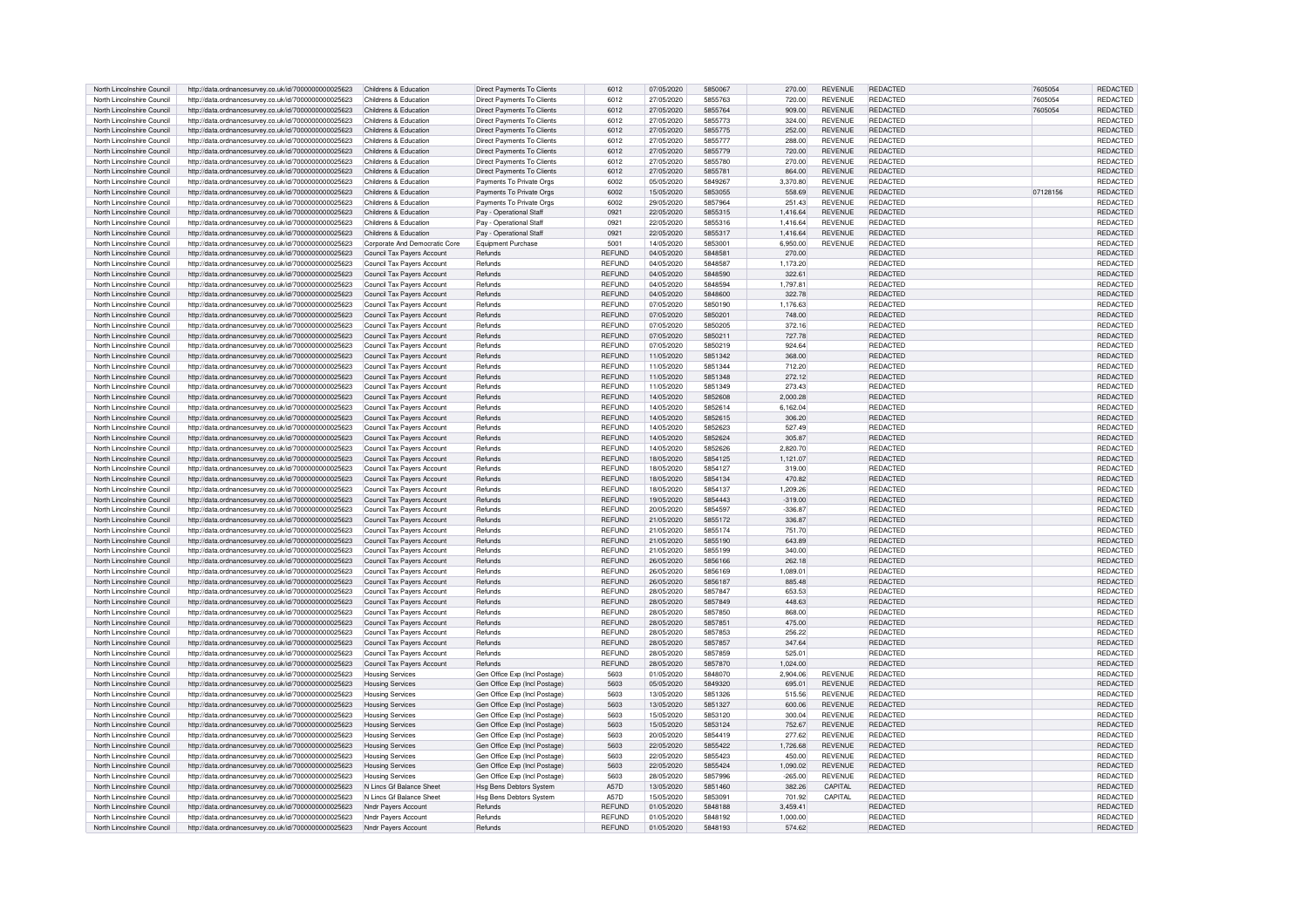| North Lincolnshire Council | http://data.ordnancesurvey.co.uk/id/7000000000025623                                                         | Nndr Payers Account                        | Refunds        | <b>REFUND</b> | 01/05/2020 | 5848196 | 267.43    | REDACTED        | REDACTED        |
|----------------------------|--------------------------------------------------------------------------------------------------------------|--------------------------------------------|----------------|---------------|------------|---------|-----------|-----------------|-----------------|
| North Lincolnshire Council |                                                                                                              |                                            | Refunds        | REFUND        | 01/05/2020 | 5848197 | 274.45    |                 | <b>REDACTED</b> |
|                            | http://data.ordnancesurvey.co.uk/id/7000000000025623                                                         | Nndr Payers Account                        |                |               |            |         |           | REDACTED        |                 |
| North Lincolnshire Council | http://data.ordnancesurvey.co.uk/id/7000000000025623                                                         | Nndr Payers Account                        | Refunds        | <b>REFUND</b> | 01/05/2020 | 5848198 | 11,103.31 | REDACTED        | REDACTED        |
| North Lincolnshire Council | http://data.ordnancesurvey.co.uk/id/7000000000025623                                                         | Nndr Pavers Account                        | Refunds        | <b>REFUND</b> | 01/05/2020 | 5848201 | 1,169.50  | REDACTED        | REDACTED        |
| North Lincolnshire Council | http://data.ordnancesurvey.co.uk/id/7000000000025623                                                         | Nndr Payers Account                        | Refunds        | <b>REFUND</b> | 01/05/2020 | 5848204 | 353.40    | REDACTED        | REDACTED        |
| North Lincolnshire Council | http://data.ordnancesurvey.co.uk/id/7000000000025623                                                         | Nndr Payers Account                        | Refunds        | <b>REFUND</b> | 01/05/2020 | 5848205 | 8.415.08  | REDACTED        | REDACTED        |
|                            |                                                                                                              |                                            |                |               |            |         |           |                 |                 |
| North Lincolnshire Council | http://data.ordnancesurvey.co.uk/id/7000000000025623                                                         | Nndr Pavers Account                        | Refunds        | <b>REFUND</b> | 01/05/2020 | 5848206 | 359.30    | REDACTED        | REDACTED        |
| North Lincolnshire Council | http://data.ordnancesurvey.co.uk/id/7000000000025623                                                         | Nndr Pavers Account                        | <b>Refunds</b> | <b>REFUND</b> | 01/05/2020 | 5848207 | 1.308.75  | REDACTED        | REDACTED        |
| North Lincolnshire Council | http://data.ordnancesurvey.co.uk/id/7000000000025623                                                         | Nndr Payers Account                        | <b>Refunds</b> | <b>REFUND</b> | 01/05/2020 | 5848208 | 494.10    | REDACTED        | REDACTED        |
| North Lincolnshire Council | http://data.ordnancesurvey.co.uk/id/7000000000025623                                                         | Nndr Payers Account                        | Refunds        | <b>REFUND</b> | 06/05/2020 | 5849937 | 1,962.30  | REDACTED        | REDACTED        |
|                            |                                                                                                              |                                            |                |               |            |         |           |                 |                 |
| North Lincolnshire Council | http://data.ordnancesurvey.co.uk/id/7000000000025623                                                         | Nndr Payers Account                        | Refunds        | REFUND        | 06/05/2020 | 5849938 | 281.00    | REDACTED        | REDACTED        |
| North Lincolnshire Council | http://data.ordnancesurvey.co.uk/id/7000000000025623                                                         | Nndr Payers Account                        | Refunds        | <b>REFUND</b> | 06/05/2020 | 5849939 | 561.00    | REDACTED        | REDACTED        |
| North Lincolnshire Council | http://data.ordnancesurvey.co.uk/id/7000000000025623                                                         | Nndr Payers Account                        | Refunds        | <b>REFUND</b> | 06/05/2020 | 5849941 | 12,663.46 | REDACTED        | REDACTED        |
| North Lincolnshire Council | http://data.ordnancesurvey.co.uk/id/7000000000025623                                                         | Nndr Payers Account                        | Refunds        | <b>REFUND</b> | 06/05/2020 | 5849942 | 777.33    | REDACTED        | REDACTED        |
|                            |                                                                                                              |                                            |                |               |            |         |           |                 |                 |
| North Lincolnshire Council | http://data.ordnancesurvey.co.uk/id/7000000000025623                                                         | Nndr Pavers Account                        | Refunds        | REFUND        | 06/05/2020 | 5849943 | 2,577.75  | <b>REDACTED</b> | REDACTED        |
| North Lincolnshire Council | http://data.ordnancesurvey.co.uk/id/7000000000025623                                                         | Nndr Pavers Account                        | Refunds        | <b>REFUND</b> | 06/05/2020 | 5849944 | 10,136.00 | REDACTED        | REDACTED        |
| North Lincolnshire Council | http://data.ordnancesurvey.co.uk/id/7000000000025623                                                         | Nndr Payers Account                        | <b>Refunds</b> | RFFUND        | 06/05/2020 | 5849945 | 5,739.27  | <b>REDACTED</b> | REDACTED        |
| North Lincolnshire Council | http://data.ordnancesurvey.co.uk/id/7000000000025623                                                         | Nndr Payers Account                        | Refunds        | <b>REFUND</b> | 06/05/2020 | 5849946 | 830.00    | REDACTED        | REDACTED        |
|                            |                                                                                                              |                                            |                |               |            |         |           |                 |                 |
| North Lincolnshire Council | http://data.ordnancesurvey.co.uk/id/7000000000025623                                                         | Nndr Payers Account                        | Refunds        | REFUND        | 15/05/2020 | 5853172 | 6,466.50  | <b>REDACTED</b> | REDACTED        |
| North Lincolnshire Council | http://data.ordnancesurvey.co.uk/id/7000000000025623                                                         | Nndr Payers Account                        | <b>Refunds</b> | <b>REFUND</b> | 15/05/2020 | 5853175 | 4.265.99  | REDACTED        | REDACTED        |
| North Lincolnshire Council | http://data.ordnancesurvey.co.uk/id/7000000000025623                                                         | Nndr Payers Account                        | Refunds        | REFUND        | 15/05/2020 | 5853176 | 25,048.51 | REDACTED        | REDACTED        |
| North Lincolnshire Council | http://data.ordnancesurvey.co.uk/id/7000000000025623                                                         | Nndr Payers Account                        | Refunds        | <b>REFUND</b> | 15/05/2020 | 5853177 | 381.16    | REDACTED        | REDACTED        |
|                            |                                                                                                              |                                            |                |               |            |         |           |                 |                 |
| North Lincolnshire Council | http://data.ordnancesurvey.co.uk/id/7000000000025623                                                         | Nndr Payers Account                        | Refunds        | REFUND        | 15/05/2020 | 5853180 | 303.40    | REDACTED        | REDACTED        |
| North Lincolnshire Council | http://data.ordnancesurvey.co.uk/id/7000000000025623                                                         | Nndr Payers Account                        | Refunds        | <b>REFUND</b> | 15/05/2020 | 5853183 | 1,513.25  | REDACTED        | REDACTED        |
| North Lincolnshire Council | http://data.ordnancesurvey.co.uk/id/7000000000025623                                                         | Nndr Payers Account                        | Refunds        | <b>REFUND</b> | 15/05/2020 | 5853184 | 1,990.89  | REDACTED        | REDACTED        |
| North Lincolnshire Council | http://data.ordnancesurvey.co.uk/id/7000000000025623                                                         | Nndr Payers Account                        | Refunds        | REFUND        | 15/05/2020 | 5853185 | 320.72    | <b>REDACTED</b> | REDACTED        |
|                            |                                                                                                              |                                            |                |               |            |         |           |                 |                 |
| North Lincolnshire Council | http://data.ordnancesurvey.co.uk/id/7000000000025623                                                         | Nndr Pavers Account                        | Refunds        | <b>REFUND</b> | 15/05/2020 | 5853186 | 1.000.00  | REDACTED        | REDACTED        |
| North Lincolnshire Council | http://data.ordnancesurvey.co.uk/id/7000000000025623                                                         | Nndr Payers Account                        | Refunds        | <b>REFUND</b> | 15/05/2020 | 5853187 | 1,964.00  | <b>REDACTED</b> | REDACTED        |
| North Lincolnshire Council | http://data.ordnancesurvey.co.uk/id/7000000000025623                                                         | Nndr Payers Account                        | Refunds        | REFUND        | 15/05/2020 | 5853188 | 405.10    | <b>REDACTED</b> | REDACTED        |
| North Lincolnshire Council | http://data.ordnancesurvey.co.uk/id/7000000000025623                                                         | Nndr Payers Account                        | Refunds        | <b>REFUND</b> | 15/05/2020 | 5853190 | 870.00    | REDACTED        | <b>REDACTED</b> |
|                            |                                                                                                              |                                            |                |               |            |         |           |                 |                 |
| North Lincolnshire Council | http://data.ordnancesurvey.co.uk/id/7000000000025623                                                         | Nndr Pavers Account                        | <b>Refunds</b> | REFUND        | 15/05/2020 | 5853193 | 1.479.00  | <b>REDACTED</b> | REDACTED        |
| North Lincolnshire Council | http://data.ordnancesurvey.co.uk/id/7000000000025623                                                         | Nndr Payers Account                        | <b>Refunds</b> | <b>REFUND</b> | 15/05/2020 | 5853200 | 472.00    | <b>REDACTED</b> | <b>REDACTED</b> |
| North Lincolnshire Council | http://data.ordnancesurvey.co.uk/id/7000000000025623                                                         | Nndr Payers Account                        | Refunds        | REFUND        | 15/05/2020 | 5853202 | 5,581.00  | <b>REDACTED</b> | REDACTED        |
| North Lincolnshire Council | http://data.ordnancesurvey.co.uk/id/7000000000025623                                                         | Nndr Payers Account                        | Refunds        | <b>REFUND</b> | 15/05/2020 | 5853204 | 332.70    | REDACTED        | REDACTED        |
|                            |                                                                                                              |                                            |                |               |            |         |           |                 |                 |
| North Lincolnshire Council | http://data.ordnancesurvey.co.uk/id/7000000000025623                                                         | Nndr Payers Account                        | Refunds        | <b>REFUND</b> | 15/05/2020 | 5853207 | 358.00    | REDACTED        | REDACTED        |
| North Lincolnshire Council | http://data.ordnancesurvey.co.uk/id/7000000000025623                                                         | Nndr Pavers Account                        | Refunds        | <b>REFUND</b> | 15/05/2020 | 5853208 | 494.00    | REDACTED        | REDACTED        |
| North Lincolnshire Council | http://data.ordnancesurvey.co.uk/id/7000000000025623                                                         | Nndr Pavers Account                        | Refunds        | REFUND        | 15/05/2020 | 5853210 | 407.74    | REDACTED        | REDACTED        |
| North Lincolnshire Council | http://data.ordnancesurvey.co.uk/id/7000000000025623                                                         | Nndr Payers Account                        | Refunds        | <b>REFUND</b> | 15/05/2020 | 5853211 | 348.23    | REDACTED        | REDACTED        |
| North Lincolnshire Council | http://data.ordnancesurvey.co.uk/id/7000000000025623                                                         | Nndr Payers Account                        | Refunds        | <b>REFUND</b> | 15/05/2020 | 5853212 | 324.83    | REDACTED        | REDACTED        |
|                            |                                                                                                              |                                            |                |               |            |         |           |                 |                 |
| North Lincolnshire Council | http://data.ordnancesurvey.co.uk/id/7000000000025623                                                         | Nndr Payers Account                        | Refunds        | <b>REFUND</b> | 15/05/2020 | 5853213 | 2,209.50  | REDACTED        | REDACTED        |
| North Lincolnshire Council | http://data.ordnancesurvey.co.uk/id/7000000000025623                                                         | Nndr Payers Account                        | Refunds        | <b>REFUND</b> | 15/05/2020 | 5853214 | 1.002.79  | REDACTED        | REDACTED        |
| North Lincolnshire Council | http://data.ordnancesurvey.co.uk/id/7000000000025623                                                         | Nndr Payers Account                        | Refunds        | <b>REFUND</b> | 15/05/2020 | 5853215 | 2,582.71  | REDACTED        | REDACTED        |
| North Lincolnshire Council |                                                                                                              |                                            | <b>Refunds</b> | REFUND        | 15/05/2020 | 5853216 | 674.00    | REDACTED        | REDACTED        |
|                            | http://data.ordnancesurvey.co.uk/id/7000000000025623                                                         | Nndr Payers Account                        |                |               |            |         |           |                 |                 |
| North Lincolnshire Council | http://data.ordnancesurvey.co.uk/id/7000000000025623                                                         | Nndr Payers Account                        | <b>Refunds</b> | <b>REFUND</b> | 15/05/2020 | 5853217 | 481.42    | REDACTED        | REDACTED        |
| North Lincolnshire Council | http://data.ordnancesurvey.co.uk/id/7000000000025623                                                         | Nndr Payers Account                        | Refunds        | <b>REFUND</b> | 15/05/2020 | 5853218 | 351.09    | REDACTED        | REDACTED        |
| North Lincolnshire Council | http://data.ordnancesurvey.co.uk/id/7000000000025623                                                         | Nndr Payers Account                        | Refunds        | <b>REFUND</b> | 15/05/2020 | 5853219 | 254.70    | REDACTED        | REDACTED        |
|                            |                                                                                                              |                                            |                | <b>REFUND</b> |            | 5853220 |           |                 |                 |
| North Lincolnshire Council | http://data.ordnancesurvey.co.uk/id/7000000000025623                                                         | Nndr Payers Account                        | Refunds        |               | 15/05/2020 |         | 531.93    | REDACTED        | REDACTED        |
| North Lincolnshire Council | http://data.ordnancesurvey.co.uk/id/7000000000025623                                                         | Nndr Pavers Account                        | Refunds        | <b>REFUND</b> | 15/05/2020 | 5853221 | 400.15    | REDACTED        | REDACTED        |
| North Lincolnshire Council | http://data.ordnancesurvey.co.uk/id/7000000000025623                                                         | Nndr Pavers Account                        | Refunds        | REFUND        | 15/05/2020 | 5853222 | 4,383.23  | REDACTED        | REDACTED        |
| North Lincolnshire Council | http://data.ordnancesurvey.co.uk/id/7000000000025623                                                         | Nndr Payers Account                        | Refunds        | <b>REFUND</b> | 15/05/2020 | 5853223 | 1.809.22  | REDACTED        | <b>REDACTED</b> |
| North Lincolnshire Council | http://data.ordnancesurvey.co.uk/id/7000000000025623                                                         | Nndr Pavers Account                        | Refunds        | REFUND        | 15/05/2020 | 5853226 | 3,786.88  | REDACTED        | REDACTED        |
|                            |                                                                                                              |                                            |                |               |            | 5853227 |           |                 |                 |
| North Lincolnshire Council | http://data.ordnancesurvey.co.uk/id/7000000000025623                                                         | Nndr Pavers Account                        | Refunds        | <b>REFUND</b> | 15/05/2020 |         | 734.09    | REDACTED        | REDACTED        |
| North Lincolnshire Council | http://data.ordnancesurvey.co.uk/id/7000000000025623                                                         | Nndr Pavers Account                        | <b>Refunds</b> | <b>REFUND</b> | 15/05/2020 | 5853228 | 327.50    | <b>REDACTED</b> | REDACTED        |
| North Lincolnshire Council | http://data.ordnancesurvey.co.uk/id/7000000000025623                                                         | Nndr Pavers Account                        | Refunds        | <b>REFUND</b> | 15/05/2020 | 5853229 | 547.68    | REDACTED        | REDACTED        |
| North Lincolnshire Council | http://data.ordnancesurvey.co.uk/id/7000000000025623                                                         | Nndr Payers Account                        | Refunds        | <b>REFUND</b> | 15/05/2020 | 5853230 | 18,177.05 | REDACTED        | REDACTED        |
|                            |                                                                                                              |                                            |                |               |            | 5853231 |           |                 |                 |
| North Lincolnshire Council | http://data.ordnancesurvey.co.uk/id/7000000000025623                                                         | Nndr Payers Account                        | Refunds        | <b>REFUND</b> | 15/05/2020 |         | 17.040.98 | REDACTED        | REDACTED        |
| North Lincolnshire Council | http://data.ordnancesurvey.co.uk/id/7000000000025623                                                         | Nndr Payers Account                        | Refunds        | <b>REFUND</b> | 15/05/2020 | 5853232 | 402.51    | REDACTED        | REDACTED        |
| North Lincolnshire Council | http://data.ordnancesurvey.co.uk/id/7000000000025623                                                         | Nndr Pavers Account                        | Refunds        | <b>REFUND</b> | 15/05/2020 | 5853235 | 4,565.25  | <b>REDACTED</b> | REDACTED        |
| North Lincolnshire Council | http://data.ordnancesurvey.co.uk/id/7000000000025623                                                         | Nndr Payers Account                        | Refunds        | <b>REFUND</b> | 15/05/2020 | 5853237 | 1,344.50  | REDACTED        | REDACTED        |
| North Lincolnshire Council | http://data.ordnancesurvey.co.uk/id/7000000000025623                                                         | Nndr Pavers Account                        | Refunds        | REFUND        | 15/05/2020 | 5853238 | 3,800.65  | REDACTED        | REDACTED        |
|                            |                                                                                                              |                                            |                |               |            |         |           |                 |                 |
| North Lincolnshire Council | http://data.ordnancesurvey.co.uk/id/7000000000025623                                                         | Nndr Payers Account                        | Refunds        | REFUND        | 15/05/2020 | 5853241 | 313.54    | <b>REDACTED</b> | REDACTED        |
| North Lincolnshire Council | http://data.ordnancesurvey.co.uk/id/7000000000025623                                                         | Nndr Payers Account                        | Refunds        | REFUND        | 15/05/2020 | 5853242 | 3,340.50  | <b>REDACTED</b> | REDACTED        |
| North Lincolnshire Council | http://data.ordnancesurvey.co.uk/id/7000000000025623                                                         | Nndr Pavers Account                        | Refunds        | REFUND        | 15/05/2020 | 5853243 | 433.07    | <b>REDACTED</b> | REDACTED        |
| North Lincolnshire Council | http://data.ordnancesurvey.co.uk/id/7000000000025623                                                         | Nndr Payers Account                        | Refunds        | <b>REFUND</b> | 15/05/2020 | 5853246 | 295.14    | <b>REDACTED</b> | REDACTED        |
|                            |                                                                                                              |                                            | <b>Refunds</b> | <b>REFUND</b> | 15/05/2020 | 5853247 | 1.625.51  | <b>REDACTED</b> |                 |
| North Lincolnshire Council | http://data.ordnancesurvey.co.uk/id/7000000000025623                                                         | Nndr Payers Account                        |                |               |            |         |           |                 | REDACTED        |
| North Lincolnshire Council | http://data.ordnancesurvey.co.uk/id/7000000000025623                                                         | Nndr Payers Account                        | Refunds        | <b>REFUND</b> | 15/05/2020 | 5853251 | 700.04    | <b>REDACTED</b> | REDACTED        |
| North Lincolnshire Council | http://data.ordnancesurvey.co.uk/id/7000000000025623                                                         | Nndr Payers Account                        | <b>Refunds</b> | <b>RFFUND</b> | 15/05/2020 | 5853252 | 499.03    | <b>REDACTED</b> | REDACTED        |
| North Lincolnshire Council | http://data.ordnancesurvey.co.uk/id/7000000000025623                                                         | Nndr Payers Account                        | Refunds        | <b>REFUND</b> | 15/05/2020 | 5853253 | 1,672.68  | REDACTED        | REDACTED        |
| North Lincolnshire Council | http://data.ordnancesurvey.co.uk/id/7000000000025623                                                         | Nndr Payers Account                        | Refunds        | <b>REFUND</b> | 15/05/2020 | 5853255 | 436.20    | <b>REDACTED</b> | REDACTED        |
|                            |                                                                                                              |                                            |                |               |            |         |           |                 |                 |
| North Lincolnshire Council | http://data.ordnancesurvey.co.uk/id/7000000000025623                                                         | Nndr Pavers Account                        | Refunds        | <b>REFUND</b> | 15/05/2020 | 5853256 | 2,169.54  | <b>REDACTED</b> | REDACTED        |
| North Lincolnshire Council | http://data.ordnancesurvey.co.uk/id/7000000000025623                                                         | Nndr Pavers Account                        | <b>Refunds</b> | <b>RFFUND</b> | 15/05/2020 | 5853258 | 594.74    | <b>REDACTED</b> | <b>REDACTED</b> |
| North Lincolnshire Council |                                                                                                              |                                            |                |               | 15/05/2020 | 5853259 | 279.53    | REDACTED        | REDACTED        |
|                            |                                                                                                              |                                            | Refunds        | REFUND        |            |         |           |                 |                 |
| North Lincolnshire Council | http://data.ordnancesurvey.co.uk/id/7000000000025623<br>http://data.ordnancesurvey.co.uk/id/7000000000025623 | Nndr Payers Account<br>Nndr Payers Account | Refunds        | <b>REFUND</b> | 15/05/2020 | 5853260 | 315.85    | REDACTED        | REDACTED        |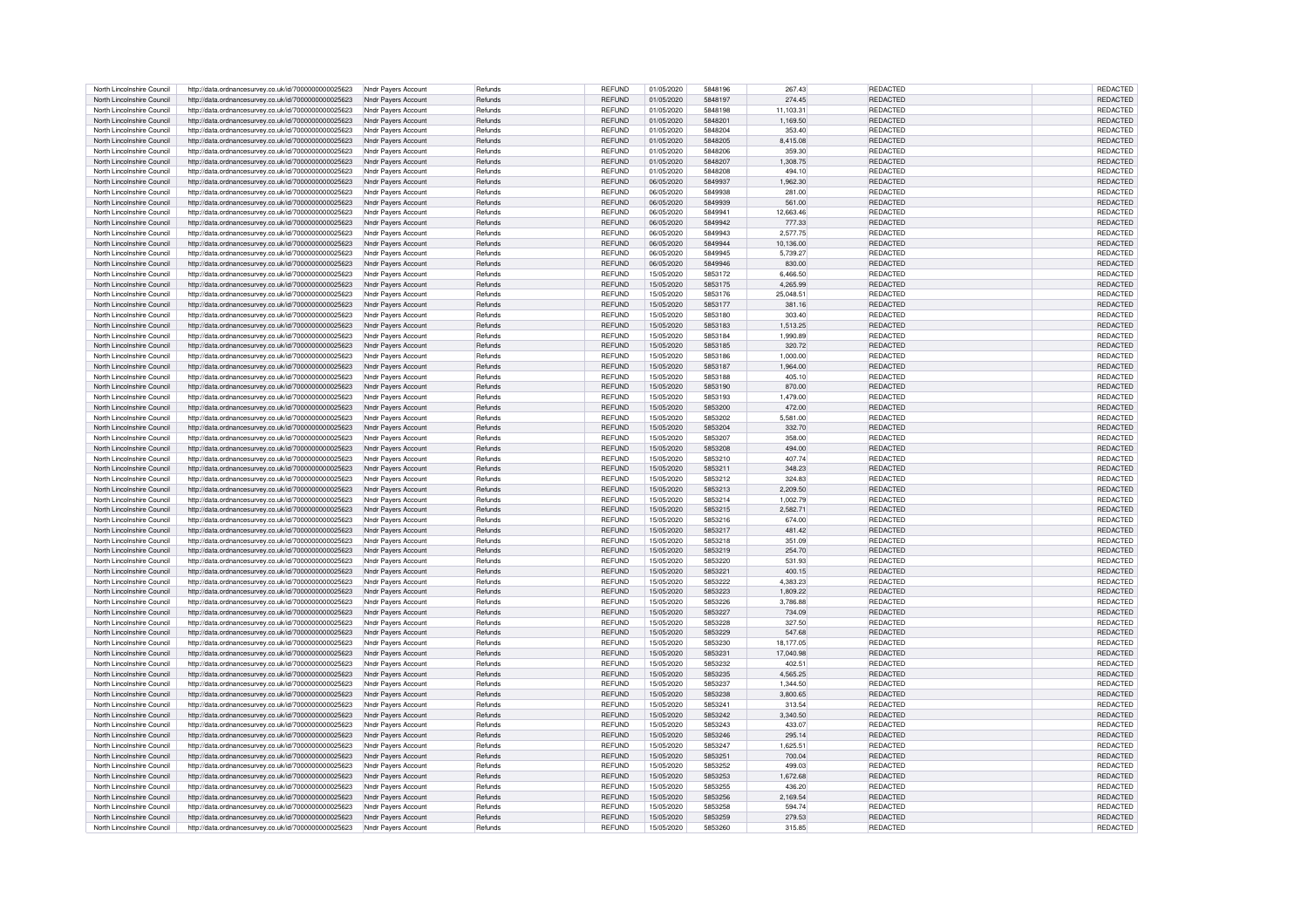| North Lincolnshire Council | http://data.ordnancesurvey.co.uk/id/7000000000025623 | Nndr Payers Accoun             | Refunds                               | <b>REFUND</b> | 15/05/2020 | 5853261 | 1.210.75  |                | REDACTED                            |          | REDACTED        |
|----------------------------|------------------------------------------------------|--------------------------------|---------------------------------------|---------------|------------|---------|-----------|----------------|-------------------------------------|----------|-----------------|
| North Lincolnshire Council | http://data.ordnancesurvey.co.uk/id/7000000000025623 | Nndr Payers Account            | Refunds                               | <b>REFUND</b> | 15/05/2020 | 5853262 | 330.31    |                | <b>REDACTED</b>                     |          | REDACTED        |
| North Lincolnshire Council | http://data.ordnancesurvey.co.uk/id/7000000000025623 | Nndr Pavers Accoun             | Refunds                               | <b>REFUND</b> | 15/05/2020 | 5853263 | 306.72    |                | REDACTED                            |          | REDACTED        |
| North Lincolnshire Council | http://data.ordnancesurvey.co.uk/id/7000000000025623 | Nndr Pavers Accoun             | Refunds                               | <b>REFUND</b> | 15/05/2020 | 5853265 | 2,454.67  |                | REDACTED                            |          | REDACTED        |
| North Lincolnshire Council |                                                      |                                | Refunds                               | <b>REFUND</b> | 15/05/2020 | 5853266 | 356.90    |                | <b>REDACTED</b>                     |          | REDACTED        |
|                            | http://data.ordnancesurvey.co.uk/id/7000000000025623 | Nndr Payers Account            |                                       |               |            |         |           |                |                                     |          |                 |
| North Lincolnshire Council | http://data.ordnancesurvey.co.uk/id/7000000000025623 | Nndr Payers Account            | Refunds                               | <b>REFUND</b> | 22/05/2020 | 5855329 | 253.65    |                | <b>REDACTED</b>                     |          | REDACTED        |
| North Lincolnshire Council | http://data.ordnancesurvey.co.uk/id/7000000000025623 | Nndr Pavers Account            | Refunds                               | <b>REFUND</b> | 22/05/2020 | 5855330 | 1,697.00  |                | REDACTED                            |          | REDACTED        |
| North Lincolnshire Council | http://data.ordnancesurvey.co.uk/id/7000000000025623 | Nndr Pavers Account            | Refunds                               | <b>REFUND</b> | 22/05/2020 | 5855332 | 42.752.00 |                | REDACTED                            |          | REDACTED        |
| North Lincolnshire Council | http://data.ordnancesurvey.co.uk/id/7000000000025623 | Nndr Pavers Account            | Refunds                               | <b>REFUND</b> | 22/05/2020 | 5855333 | 2.965.25  |                | REDACTED                            |          | REDACTED        |
| North Lincolnshire Council | http://data.ordnancesurvey.co.uk/id/7000000000025623 | Nndr Payers Account            | Refunds                               | REFUND        | 22/05/2020 | 5855334 | 2.428.65  |                | REDACTED                            |          | REDACTED        |
| North Lincolnshire Council | http://data.ordnancesurvey.co.uk/id/7000000000025623 | Nndr Payers Account            | Refunds                               | <b>REFUND</b> | 22/05/2020 | 5855335 | 58.068.97 |                | REDACTED                            |          | REDACTED        |
| North Lincolnshire Council | http://data.ordnancesurvey.co.uk/id/7000000000025623 | Nndr Payers Account            | Refunds                               | <b>REFUND</b> | 22/05/2020 | 5855336 | 2,112.99  |                | REDACTED                            |          | REDACTED        |
| North Lincolnshire Council | http://data.ordnancesurvey.co.uk/id/7000000000025623 | Nndr Pavers Account            | Refunds                               | <b>REFUND</b> | 22/05/2020 | 5855337 | 584.37    |                | <b>REDACTED</b>                     |          | REDACTED        |
| North Lincolnshire Council | http://data.ordnancesurvey.co.uk/id/7000000000025623 | Nndr Payers Accoun             | Refunds                               | <b>REFUND</b> | 22/05/2020 | 5855338 | 42,261.64 |                | <b>REDACTED</b>                     |          | REDACTED        |
| North Lincolnshire Council |                                                      | Nndr Pavers Account            | Refunds                               | REFUND        | 22/05/2020 | 5855339 | 750.50    |                | <b>REDACTED</b>                     |          | REDACTED        |
|                            | http://data.ordnancesurvey.co.uk/id/7000000000025623 |                                |                                       |               |            |         |           |                |                                     |          |                 |
| North Lincolnshire Council | http://data.ordnancesurvey.co.uk/id/7000000000025623 | Nndr Pavers Accoun             | Refunds                               | <b>REFUND</b> | 22/05/2020 | 585534  | 297.01    |                | <b>REDACTED</b>                     |          | <b>REDACTED</b> |
| North Lincolnshire Council | http://data.ordnancesurvey.co.uk/id/7000000000025623 | Nndr Payers Account            | <b>Refunds</b>                        | <b>RFFUND</b> | 22/05/2020 | 5855342 | 1,110.78  |                | <b>REDACTED</b>                     |          | REDACTED        |
| North Lincolnshire Council | http://data.ordnancesurvey.co.uk/id/7000000000025623 | Nndr Pavers Account            | Refunds                               | <b>REFUND</b> | 22/05/2020 | 5855343 | 1,096.57  |                | <b>REDACTED</b>                     |          | REDACTED        |
| North Lincolnshire Council | http://data.ordnancesurvey.co.uk/id/7000000000025623 | Nndr Pavers Accoun             | Refunds                               | REFUND        | 22/05/2020 | 5855345 | 1,800.33  |                | <b>REDACTED</b>                     |          | REDACTED        |
| North Lincolnshire Council | http://data.ordnancesurvey.co.uk/id/7000000000025623 | Nndr Payers Account            | <b>Refunds</b>                        | <b>REFUND</b> | 22/05/2020 | 5855346 | 2,209.50  |                | <b>REDACTED</b>                     |          | REDACTED        |
| North Lincolnshire Council | http://data.ordnancesurvey.co.uk/id/7000000000025623 | Nndr Payers Account            | Refunds                               | REFUND        | 22/05/2020 | 5855347 | 754.61    |                | <b>REDACTED</b>                     |          | REDACTED        |
| North Lincolnshire Council | http://data.ordnancesurvey.co.uk/id/7000000000025623 | Nndr Payers Account            | Refunds                               | <b>REFUND</b> | 22/05/2020 | 5855348 | 1.818.75  |                | <b>REDACTED</b>                     |          | REDACTED        |
| North Lincolnshire Council | http://data.ordnancesurvey.co.uk/id/7000000000025623 | Nndr Payers Account            | Refunds                               | REFUND        | 22/05/2020 | 5855349 | 499.00    |                | REDACTED                            |          | REDACTED        |
| North Lincolnshire Council | http://data.ordnancesurvey.co.uk/id/7000000000025623 | Nndr Payers Account            | Refunds                               | <b>REFUND</b> | 22/05/2020 | 5855350 | 5,434.88  |                | <b>REDACTED</b>                     |          | REDACTED        |
| North Lincolnshire Council | http://data.ordnancesurvey.co.uk/id/7000000000025623 | Nndr Pavers Account            | Refunds                               | REFUND        | 22/05/2020 | 5855351 | 529.13    |                | <b>REDACTED</b>                     |          | REDACTED        |
|                            |                                                      |                                |                                       |               |            |         |           |                |                                     |          |                 |
| North Lincolnshire Council | http://data.ordnancesurvey.co.uk/id/7000000000025623 | Nndr Payers Account            | Refunds                               | <b>RFFUND</b> | 22/05/2020 | 5855352 | 3,887.08  |                | <b>REDACTED</b>                     |          | REDACTED        |
| North Lincolnshire Council | http://data.ordnancesurvey.co.uk/id/7000000000025623 | Nndr Payers Account            | Refunds                               | <b>REFUND</b> | 22/05/2020 | 5855353 | 734.09    |                | REDACTED                            |          | REDACTED        |
| North Lincolnshire Council | http://data.ordnancesurvey.co.uk/id/7000000000025623 | Nndr Pavers Account            | Refunds                               | <b>REFUND</b> | 22/05/2020 | 5855354 | 69,889.18 |                | <b>REDACTED</b>                     |          | REDACTED        |
| North Lincolnshire Council | http://data.ordnancesurvey.co.uk/id/7000000000025623 | Nndr Pavers Account            | Refunds                               | <b>REFUND</b> | 22/05/2020 | 5855355 | 337.43    |                | <b>REDACTED</b>                     |          | REDACTED        |
| North Lincolnshire Council | http://data.ordnancesurvey.co.uk/id/7000000000025623 | Nndr Pavers Account            | Refunds                               | <b>REFUND</b> | 22/05/2020 | 5855357 | 1.800.33  |                | <b>REDACTED</b>                     |          | REDACTED        |
| North Lincolnshire Council | http://data.ordnancesurvey.co.uk/id/7000000000025623 | Nndr Payers Account            | <b>Refunds</b>                        | REFUND        | 22/05/2020 | 5855359 | 1,455.75  |                | <b>REDACTED</b>                     |          | <b>REDACTED</b> |
| North Lincolnshire Council | http://data.ordnancesurvey.co.uk/id/7000000000025623 | Nndr Payers Account            | Refunds                               | <b>REFUND</b> | 22/05/2020 | 5855360 | 1,065.21  |                | REDACTED                            |          | REDACTED        |
| North Lincolnshire Council | http://data.ordnancesurvey.co.uk/id/7000000000025623 | Nndr Payers Account            | Refunds                               | <b>REFUND</b> | 22/05/2020 | 5855361 | 610.00    |                | <b>REDACTED</b>                     |          | REDACTED        |
| North Lincolnshire Council | http://data.ordnancesurvey.co.uk/id/7000000000025623 | Nndr Payers Account            | Refunds                               | <b>REFUND</b> | 22/05/2020 | 5855364 | 70,131.54 |                | REDACTED                            |          | REDACTED        |
| North Lincolnshire Council | http://data.ordnancesurvey.co.uk/id/7000000000025623 | Nndr Pavers Account            | Refunds                               | <b>REFUND</b> | 22/05/2020 | 5855365 | 695.00    |                | <b>REDACTED</b>                     |          | REDACTED        |
| North Lincolnshire Council |                                                      | Nndr Pavers Account            | Refunds                               | <b>REFUND</b> | 22/05/2020 | 5855366 | 7,784.00  |                | REDACTED                            |          | <b>REDACTED</b> |
|                            | http://data.ordnancesurvey.co.uk/id/7000000000025623 |                                |                                       |               |            |         |           |                |                                     |          |                 |
| North Lincolnshire Council | http://data.ordnancesurvey.co.uk/id/7000000000025623 | Nndr Payers Account            | Refunds                               | REFUND        | 22/05/2020 | 5855368 | 736.50    |                | REDACTED                            |          | REDACTED        |
| North Lincolnshire Council | http://data.ordnancesurvey.co.uk/id/7000000000025623 | Nndr Pavers Accoun             | <b>Refunds</b>                        | <b>REFUND</b> | 22/05/2020 | 5855369 | 1.561.60  |                | <b>REDACTED</b>                     |          | REDACTED        |
| North Lincolnshire Council | http://data.ordnancesurvey.co.uk/id/7000000000025623 | Nndr Payers Account            | Refunds                               | <b>RFFUND</b> | 22/05/2020 | 5855370 | 8,765.70  |                | <b>REDACTED</b>                     |          | REDACTED        |
| North Lincolnshire Council | http://data.ordnancesurvey.co.uk/id/7000000000025623 | Nndr Payers Account            | Refunds                               | <b>REFUND</b> | 22/05/2020 | 5855371 | 3,013.50  |                | <b>REDACTED</b>                     |          | REDACTED        |
| North Lincolnshire Council | http://data.ordnancesurvey.co.uk/id/7000000000025623 | Nndr Payers Account            | Refunds                               | <b>REFUND</b> | 22/05/2020 | 5855372 | 1,781.65  |                | <b>REDACTED</b>                     |          | REDACTED        |
| North Lincolnshire Council | http://data.ordnancesurvey.co.uk/id/7000000000025623 | Nndr Payers Account            | Refunds                               | <b>REFUND</b> | 22/05/2020 | 5855373 | 1,062.40  |                | REDACTED                            |          | REDACTED        |
| North Lincolnshire Council | http://data.ordnancesurvey.co.uk/id/7000000000025623 | Nndr Payers Account            | Refunds                               | <b>REFUND</b> | 22/05/2020 | 5855374 | 468.78    |                | REDACTED                            |          | REDACTED        |
| North Lincolnshire Council | http://data.ordnancesurvey.co.uk/id/7000000000025623 | Nndr Payers Account            | Refunds                               | <b>REFUND</b> | 29/05/2020 | 5858106 | 11,158.00 |                | <b>REDACTED</b>                     |          | REDACTED        |
| North Lincolnshire Council | http://data.ordnancesurvey.co.uk/id/7000000000025623 | Nndr Payers Account            | Refunds                               | <b>REFUND</b> | 29/05/2020 | 5858107 | 2,541.96  |                | REDACTED                            |          | REDACTED        |
| North Lincolnshire Council | http://data.ordnancesurvey.co.uk/id/7000000000025623 | Central Services To Public     | <b>Business Support Grants</b>        | 6090          | 01/05/2020 | 5848066 | 10.000.00 | <b>REVENUE</b> | Red Recruitment 24/7 Limited        |          | CD021120        |
| North Lincolnshire Council | http://data.ordnancesurvey.co.uk/id/7000000000025623 | Central Services To Public     | <b>Business Support Grants</b>        | 6090          | 27/05/2020 | 5857675 | 10.000.00 | <b>REVENUE</b> | Reed Specialist Recruitment Limited |          | CD025420        |
| North Lincolnshire Council | http://data.ordnancesurvey.co.uk/id/7000000000025623 | Environmental & Regulatory Svs | Payments To Private Orgs              | 6002          | 27/05/2020 | 5853015 | 2,009.00  | REVENUE        | Refood Uk Ltd                       | 06561170 | <b>RFF0100F</b> |
| North Lincolnshire Council |                                                      | Central Services To Public     |                                       | 6090          |            | 5854910 |           | <b>REVENUE</b> | <b>Retro Refits</b>                 |          | CD023380        |
|                            | http://data.ordnancesurvey.co.uk/id/7000000000025623 |                                | <b>Business Support Grants</b>        |               | 20/05/2020 |         | 10,000.00 |                |                                     |          |                 |
| North Lincolnshire Council | http://data.ordnancesurvey.co.uk/id/7000000000025623 | Fin&Inv I&F                    | Licenses, Subs & Memberships          | 5510          | 13/05/2020 | 5851801 | 8,305.00  | REVENUE        | Riba Bookshop                       |          | <b>RIB0003B</b> |
| North Lincolnshire Council | http://data.ordnancesurvey.co.uk/id/7000000000025623 | <b>Planning Services</b>       | Payments To Private Orgs              | 6002          | 13/05/2020 | 5850013 | 7,500.00  | <b>REVENUE</b> | <b>Bider Levett Bucknall Uk Ltd</b> |          | <b>RID0150D</b> |
| North Lincolnshire Council | http://data.ordnancesurvey.co.uk/id/7000000000025623 | Environmental & Regulatory Sys | <b>Benair &amp; Maintenance Costs</b> | 3000          | 20/05/2020 | 5854231 | 1.289.00  | <b>REVENUE</b> | <b>Bilmac (Insulation) Ltd</b>      |          | RII 00211       |
| North Lincolnshire Council | http://data.ordnancesurvey.co.uk/id/7000000000025623 | Central Services To Public     | <b>Business Support Grants</b>        | 6090          | 13/05/2020 | 5852428 | 10,000.00 | <b>REVENUE</b> | Rio                                 |          | CD022480        |
| North Lincolnshire Council | http://data.ordnancesurvey.co.uk/id/7000000000025623 | Culture & Related Services     | Materials                             | 5004          | 13/05/2020 | 5851698 | 270.00    | <b>REVENUE</b> | Ripon Farm Services                 | 9373430  | <b>RFS0001S</b> |
| North Lincolnshire Council | http://data.ordnancesurvey.co.uk/id/7000000000025623 | Central Services To Public     | <b>Business Support Grants</b>        | 6090          | 27/05/2020 | 5857644 | 10.000.00 | <b>REVENUE</b> | R&J Connole Property                |          | CD025110        |
| North Lincolnshire Council | http://data.ordnancesurvey.co.uk/id/7000000000025623 | Central Services To Public     | <b>Business Support Grants</b>        | 6090          | 27/05/2020 | 5857674 | 10,000.00 | REVENUE        | Rik Development Ltd                 |          | CD025410        |
| North Lincolnshire Council | http://data.ordnancesurvey.co.uk/id/7000000000025623 | Central Services To Public     | <b>Business Support Grants</b>        | 6090          | 27/05/2020 | 5857679 | 25,000.00 | <b>REVENUE</b> | Roanza Limited (Formerly Enza)      |          | CD025460        |
| North Lincolnshire Council | http://data.ordnancesurvey.co.uk/id/7000000000025623 | Central Services To Public     | <b>Business Support Grants</b>        | 6090          | 07/05/2020 | 5850650 | 10.000.00 | <b>REVENUE</b> | Robert G B Woollin                  |          | CD022000        |
| North Lincolnshire Council | http://data.ordnancesurvey.co.uk/id/7000000000025623 | <b>Housing Services</b>        | Fees & Charges Income                 | 9002          | 29/05/2020 | 5857491 | $-700.00$ | <b>REVENUE</b> | Rolec Energy Ltd                    | 10031908 | <b>ROL0032L</b> |
| North Lincolnshire Council | http://data.ordnancesurvey.co.uk/id/7000000000025623 | <b>Housing Services</b>        | Fees & Charges Income                 | 9002          | 29/05/2020 | 5857492 | $-700.00$ | <b>REVENUE</b> | Rolec Energy Ltd                    | 10031908 | <b>BOL0032L</b> |
| North Lincolnshire Council | http://data.ordnancesurvey.co.uk/id/7000000000025623 | <b>Housing Services</b>        | Fees & Charges Income                 | 9002          | 29/05/2020 | 5857493 | $-700.00$ | <b>REVENUE</b> | Rolec Energy Ltd                    | 10031908 | ROL0032L        |
|                            |                                                      | Central Services To Public     |                                       |               |            | 5850665 |           |                | <b>Rookery Stables</b>              |          |                 |
| North Lincolnshire Council | http://data.ordnancesurvey.co.uk/id/7000000000025623 |                                | <b>Business Support Grants</b>        | 6090          | 07/05/2020 |         | 10,000.00 | <b>REVENUE</b> |                                     |          | CD022150        |
| North Lincolnshire Council | http://data.ordnancesurvey.co.uk/id/7000000000025623 | Central Services To Public     | <b>Business Support Grants</b>        | 6090          | 20/05/2020 | 5854936 | 10,000.00 | <b>REVENUE</b> | Roseneath Animal Feeds              |          | CD023640        |
| North Lincolnshire Council | http://data.ordnancesurvey.co.uk/id/7000000000025623 | Adult Social Care              | Gen Office Exp (Incl Postage)         | 5603          | 15/05/2020 | 5852389 | 153.10    | <b>REVENUE</b> | Royal Mail                          |          | <b>ROY0009</b>  |
| North Lincolnshire Council | http://data.ordnancesurvey.co.uk/id/7000000000025623 | Central Services To Public     | Gen Office Exp (Incl Postage)         | 5603          | 15/05/2020 | 5852389 | 163.32    | <b>REVENUE</b> | Royal Mail                          |          | ROY0009Y        |
| North Lincolnshire Council | http://data.ordnancesurvey.co.uk/id/7000000000025623 | Corporate And Democratic Core  | Gen Office Exp (Incl Postage)         | 5603          | 15/05/2020 | 5852389 | 897.52    | REVENUE        | Royal Mail                          |          | <b>ROY0009</b>  |
| North Lincolnshire Council | http://data.ordnancesurvey.co.uk/id/7000000000025623 | Adult Social Care              | Gen Office Exp (Incl Postage)         | 5603          | 07/05/2020 | 5849889 | 49.36     | REVENUE        | Royal Mail Group Plc                | 4138203  | ROY0021Y        |
| North Lincolnshire Council | http://data.ordnancesurvev.co.uk/id/7000000000025623 | Central Services To Public     | Gen Office Exp (Incl Postage)         | 5603          | 07/05/2020 | 5849889 | 30.16     | <b>REVENUE</b> | Royal Mail Group Plo                | 4138203  | ROY0021Y        |
| North Lincolnshire Council | http://data.ordnancesurvey.co.uk/id/7000000000025623 | Central Services To Public     | Gen Office Exp (Incl Postage)         | 5603          | 13/05/2020 | 5850774 | 1.196.46  | <b>REVENUE</b> | Roval Mail Group Plg                | 4138203  | ROY0021Y        |
| North Lincolnshire Council | http://data.ordnancesurvey.co.uk/id/7000000000025623 | Central Services To Public     | Gen Office Exp (Incl Postage)         | 5603          | 15/05/2020 | 5852366 | 262.90    | <b>REVENUE</b> | Royal Mail Group Plc                | 4138203  | ROY0021Y        |
| North Lincolnshire Council | http://data.ordnancesurvey.co.uk/id/7000000000025623 | Corporate And Democratic Core  | Gen Office Exp (Incl Postage)         | 5603          | 07/05/2020 | 5849889 | 3,417.33  | <b>REVENUE</b> | Royal Mail Group Plc                | 4138203  | ROY0021Y        |
| North Lincolnshire Council | http://data.ordnancesurvey.co.uk/id/7000000000025623 | Corporate And Democratic Core  | Gen Office Exp (Incl Postage)         | 5603          | 22/05/2020 | 5855313 | 767.87    | REVENUE        | Royal Mail Group Plc                | 4138203  | ROY0021Y        |
|                            |                                                      | Central Services To Public     | <b>Business Support Grants</b>        | 6090          | 13/05/2020 | 5852425 | 10.000.00 | <b>REVENUE</b> | <b>Rrg Limited</b>                  |          | CD022450        |
| North Lincolnshire Council | http://data.ordnancesurvey.co.uk/id/7000000000025623 |                                |                                       |               |            |         |           |                |                                     |          |                 |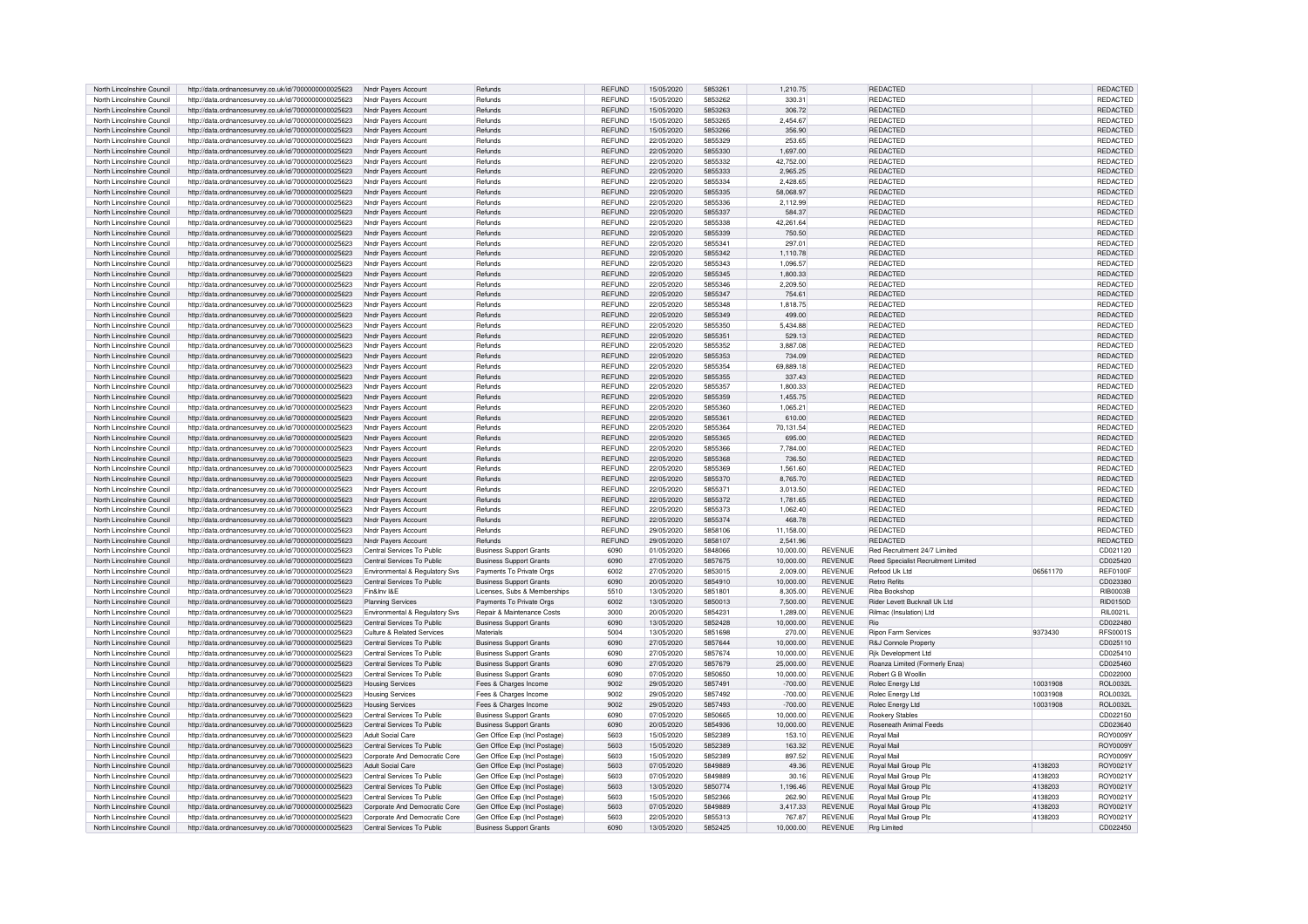| North Lincolnshire Council | http://data.ordnancesurvey.co.uk/id/7000000000025623                                                         | Central Services To Public     | <b>Business Support Grants</b> | 6090        | 01/05/2020 | 5848552 | 10,000.00              | <b>REVENUE</b> | R.S.P.C.A. (Lincs North And The Humber                             |          | CD021340        |
|----------------------------|--------------------------------------------------------------------------------------------------------------|--------------------------------|--------------------------------|-------------|------------|---------|------------------------|----------------|--------------------------------------------------------------------|----------|-----------------|
|                            |                                                                                                              |                                |                                |             |            |         |                        |                |                                                                    |          |                 |
| North Lincolnshire Council | http://data.ordnancesurvey.co.uk/id/7000000000025623                                                         | Central Services To Public     | <b>Business Support Grants</b> | 6090        | 01/05/2020 | 5848553 | 10,000.00              | <b>REVENUE</b> | R.S.P.C.A. (North Lincs And The Humber                             |          | CD021350        |
| North Lincolnshire Council | http://data.ordnancesurvey.co.uk/id/7000000000025623                                                         | Central Services To Public     | <b>Business Support Grants</b> | 6090        | 07/05/2020 | 5850678 | 10,000.00              | <b>REVENUE</b> | <b>Bug Stall</b>                                                   |          | CD022280        |
| North Lincolnshire Council | http://data.ordnancesurvey.co.uk/id/7000000000025623                                                         | Central Services To Public     | <b>Business Support Grants</b> | 6090        | 05/05/2020 | 5849744 | 25,000.00              | <b>REVENUE</b> | Rushby Dance & Fitness Centre                                      |          | CD021890        |
|                            |                                                                                                              |                                |                                |             |            |         |                        |                |                                                                    |          |                 |
| North Lincolnshire Council | http://data.ordnancesurvey.co.uk/id/7000000000025623                                                         | Planning Services              | Vehicle Repairs                | 4004        | 01/05/2020 | 584801  | 226.38                 | REVENUE        | Rusty'S Cycles Ltd                                                 | 919117   | <b>RUS00479</b> |
| North Lincolnshire Council | http://data.ordnancesurvey.co.uk/id/7000000000025623                                                         | <b>Planning Services</b>       | Vehicle Repairs                | 4004        | 01/05/2020 | 5848012 | 317.50                 | <b>REVENUE</b> | Rusty'S Cycles Ltd                                                 | 919117   | <b>RUS0047S</b> |
|                            |                                                                                                              |                                |                                |             |            |         |                        |                |                                                                    |          |                 |
| North Lincolnshire Council | http://data.ordnancesurvey.co.uk/id/7000000000025623                                                         | Environmental & Regulatory Sys | Public Health Funerals         | 5740        | 27/05/2020 | 5854847 | 784.00                 | <b>REVENUE</b> | R Wallace & Son Ltd                                                |          | <b>WAL0210L</b> |
| North Lincolnshire Council | http://data.ordnancesurvey.co.uk/id/7000000000025623                                                         | Environmental & Regulatory Sys | Payments To Private Orgs       | 6002        | 05/05/2020 | 5848527 | 2,049.83               | <b>REVENUE</b> | S A Greenfield                                                     |          | GRA0228/        |
| North Lincolnshire Council | http://data.ordnancesurvey.co.uk/id/7000000000025623                                                         | Childrens & Education          | Foujoment Purchase             | 5001        | 29/05/2020 | 5858042 | 959.99                 | <b>REVENUE</b> | Sainsbury'S Argos Ltd                                              | 03234511 | ABG00036        |
|                            |                                                                                                              |                                |                                |             |            |         |                        |                |                                                                    |          |                 |
| North Lincolnshire Council | http://data.ordnancesurvey.co.uk/id/7000000000025623                                                         | Central Services To Public     | <b>Business Support Grants</b> | 6090        | 07/05/2020 | 5850658 | 10.000.00              | <b>REVENUE</b> | Sally'S Sandwiches                                                 |          | CD022080        |
| North Lincolnshire Council | http://data.ordnancesurvey.co.uk/id/7000000000025623                                                         | Central Services To Public     | <b>Business Support Grants</b> | 6090        | 07/05/2020 | 5850657 | 10.000.00              | <b>REVENUE</b> | Salt And Batter                                                    |          | CD022070        |
|                            |                                                                                                              |                                |                                | 6090        |            | 5855020 |                        |                |                                                                    |          |                 |
| North Lincolnshire Council | http://data.ordnancesurvey.co.uk/id/7000000000025623                                                         | Central Services To Public     | <b>Business Support Grants</b> |             | 20/05/2020 |         | 10,000.00              | <b>REVENUE</b> | Samy Limited                                                       |          | CD024480        |
| North Lincolnshire Council | http://data.ordnancesurvey.co.uk/id/7000000000025623                                                         | Central Services To Public     | <b>Business Support Grants</b> | 6090        | 27/05/2020 | 5857662 | 10.000.00              | <b>REVENUE</b> | Sandtoft Trade Centre Limited                                      |          | CD025290        |
| North Lincolnshire Council | http://data.ordnancesurvey.co.uk/id/7000000000025623                                                         | Central Services To Public     | <b>Business Support Grants</b> | 6090        | 27/05/2020 | 5857639 | 10.000.00              | <b>REVENUE</b> | Sarah Bonse                                                        |          | CD025060        |
|                            |                                                                                                              |                                |                                |             |            |         |                        |                |                                                                    |          |                 |
| North Lincolnshire Council | http://data.ordnancesurvey.co.uk/id/7000000000025623                                                         | Central Services To Public     | <b>Business Support Grants</b> | 6090        | 13/05/2020 | 5852448 | 10,000.00              | <b>REVENUE</b> | Sbr Group Developments Limited                                     |          | CD022680        |
| North Lincolnshire Council | http://data.ordnancesurvey.co.uk/id/7000000000025623                                                         | Central Services To Public     | <b>Business Support Grants</b> | 6090        | 27/05/2020 | 5857654 | 10,000.00              | <b>REVENUE</b> | Scawby Parish Council                                              |          | CD025210        |
|                            |                                                                                                              |                                |                                |             |            |         |                        |                |                                                                    |          |                 |
| North Lincolnshire Council | http://data.ordnancesurvey.co.uk/id/7000000000025623                                                         | Central Services To Public     | <b>Business Support Grants</b> | 6090        | 13/05/2020 | 5852502 | 10.000.00              | <b>REVENUE</b> | Scotter Road Post Office                                           |          | CD023220        |
| North Lincolnshire Council | http://data.ordnancesurvey.co.uk/id/7000000000025623                                                         | Central Services To Public     | <b>Business Support Grants</b> | 6090        | 27/05/2020 | 5857636 | 10,000.00              | <b>REVENUE</b> | Scruffy'S To Fluffy'S Brigg                                        |          | CD025030        |
| North Lincolnshire Council | http://data.ordnancesurvey.co.uk/id/7000000000025623                                                         | Central Services To Public     | <b>Business Support Grants</b> | 6090        | 27/05/2020 | 5857672 | 10,000.00              | <b>REVENUE</b> | Scunthorpe Bowls Club                                              |          | CD025390        |
|                            |                                                                                                              |                                |                                |             |            |         |                        |                |                                                                    |          |                 |
| North Lincolnshire Council | http://data.ordnancesurvey.co.uk/id/7000000000025623                                                         | Central Services To Public     | <b>Business Support Grants</b> | 6090        | 04/05/2020 | 5849296 | 10,000.00              | <b>REVENUE</b> | Scunthorpe Bridge Association                                      |          | CD021470        |
| North Lincolnshire Council | http://data.ordnancesurvey.co.uk/id/7000000000025623                                                         | Childrens & Education          | Home To School Transport       | 4201        | 05/05/2020 | 5849378 | 770.00                 | <b>REVENUE</b> | Scunthorpe & Brigg Private Hire                                    |          | SCU0465L        |
|                            |                                                                                                              |                                |                                |             |            |         |                        |                |                                                                    |          |                 |
| North Lincolnshire Council | http://data.ordnancesurvey.co.uk/id/7000000000025623                                                         | Childrens & Education          | Home To School Transport       | 4201        | 29/05/2020 | 5858085 | 1,050.00               | REVENUE        | Scunthorpe & Brigg Private Hire                                    |          | SCU0465L        |
| North Lincolnshire Council | http://data.ordnancesurvey.co.uk/id/7000000000025623                                                         | Central Services To Public     | <b>Business Support Grants</b> | 6090        | 05/05/2020 | 5849707 | 10.000.00              | REVENUE        | Scunthorpe Cheerleading Academy/                                   |          | CD021520        |
| North Lincolnshire Council | http://data.ordnancesurvey.co.uk/id/7000000000025623                                                         | Culture & Related Services     | Other Supplies & Services      | 5799        | 13/05/2020 | 5851449 | 467.91                 | <b>REVENUE</b> | Scunthorpe & District Citizens Advice Bureau                       |          | SCU0018U        |
|                            |                                                                                                              |                                |                                |             |            |         |                        |                |                                                                    |          |                 |
| North Lincolnshire Council | http://data.ordnancesurvey.co.uk/id/7000000000025623                                                         | Central Services To Public     | <b>Business Support Grants</b> | 6090        | 27/05/2020 | 5857661 | 10,000.00              | <b>REVENUE</b> | Scunthorpe & District Model Railway Club                           |          | CD025280        |
| North Lincolnshire Council | http://data.ordnancesurvey.co.uk/id/7000000000025623                                                         | Culture & Related Services     | Materials                      | 5004        | 29/05/2020 | 5855249 | 320.00                 | <b>REVENUE</b> | Scunthorpe Lawnmowers Limited                                      | 6750913  | SCU0006U        |
|                            |                                                                                                              |                                |                                |             |            |         |                        |                |                                                                    |          |                 |
| North Lincolnshire Council | http://data.ordnancesurvey.co.uk/id/7000000000025623                                                         | Central Services To Public     | <b>Business Support Grants</b> | 6090        | 01/05/2020 | 5848057 | 25,000.00              | REVENUE        | Scunthorpe Raceway Ltd                                             |          | CD021030        |
| North Lincolnshire Council | http://data.ordnancesurvey.co.uk/id/7000000000025623                                                         | Central Services To Public     | <b>Business Support Grants</b> | 6090        | 20/05/2020 | 5854978 | 10,000.00              | <b>REVENUE</b> | Scunthorpe Sweeper Hire Ltd                                        |          | CD024060        |
| North Lincolnshire Council | http://data.ordnancesurvey.co.uk/id/7000000000025623                                                         | Central Services To Public     | <b>Business Support Grants</b> | 6090        | 04/05/2020 | 5849294 | 25,000.00              | <b>REVENUE</b> | Scunthorne V.F Limited                                             |          | CD021450        |
|                            |                                                                                                              |                                |                                |             |            |         |                        |                |                                                                    |          |                 |
| North Lincolnshire Council | http://data.ordnancesurvey.co.uk/id/7000000000025623                                                         | Central Services To Public     | <b>Business Support Grants</b> | 6090        | 20/05/2020 | 5854986 | 10.000.00              | <b>REVENUE</b> | S&D Concrete                                                       |          | CD024140        |
| North Lincolnshire Council | http://data.ordnancesurvey.co.uk/id/7000000000025623                                                         | Central Services To Public     | <b>Business Support Grants</b> | 6090        | 27/05/2020 | 5857630 | 10,000.00              | <b>REVENUE</b> | Second Chance                                                      |          | CD024970        |
|                            |                                                                                                              |                                |                                |             |            |         |                        |                |                                                                    | 1325489  |                 |
| North Lincolnshire Council | http://data.ordnancesurvey.co.uk/id/7000000000025623                                                         | Corporate And Democratic Core  | Other Professional Fees        | 5829        | 01/05/2020 | 5848123 | 247.20                 | <b>REVENUE</b> | Security Plus Limited                                              |          | <b>SEC0017C</b> |
| North Lincolnshire Council | http://data.ordnancesurvey.co.uk/id/7000000000025623                                                         | Central Services To Public     | <b>Business Support Grants</b> | 6090        | 27/05/2020 | 5857602 | 10,000.00              | <b>REVENUE</b> | Self Catering Holiday Unit And Premises                            |          | CD024690        |
| North Lincolnshire Council | http://data.ordnancesurvey.co.uk/id/7000000000025623                                                         | Central Services To Public     | <b>Business Support Grants</b> | 6090        | 20/05/2020 | 5854976 | 10,000.00              | <b>REVENUE</b> | Sewlincs                                                           |          | CD024040        |
|                            |                                                                                                              |                                |                                |             |            |         |                        |                |                                                                    |          |                 |
| North Lincolnshire Council | http://data.ordnancesurvey.co.uk/id/7000000000025623                                                         | Childrens & Education          | <b>Client Transport Costs</b>  | 6092        | 07/05/2020 | 5849888 | 740.00                 | <b>REVENUE</b> | Shelley'S Taxis I td                                               | 7169676  | <b>SHE0127E</b> |
| North Lincolnshire Council | http://data.ordnancesurvey.co.uk/id/7000000000025623                                                         | <b>Adult Social Care</b>       | Payments To Private Orgs       | 6002        | 13/05/2020 | 5851843 | 5,262.30               | <b>REVENUE</b> | Sigma Pharmaceuticals Plc                                          | 1561802  | SIG0074G        |
| North Lincolnshire Council | http://data.ordnancesurvey.co.uk/id/7000000000025623                                                         | <b>Adult Social Care</b>       | Payments To Private Orgs       | 6002        | 13/05/2020 | 5851846 | 4,911.00               | <b>REVENUE</b> | Sigma Pharmaceuticals Plc                                          | 1561802  | SIG0074G        |
|                            |                                                                                                              |                                |                                |             |            |         |                        |                |                                                                    |          |                 |
| North Lincolnshire Council | http://data.ordnancesurvey.co.uk/id/7000000000025623                                                         | <b>Housing Services</b>        | Other Supplies & Services      | 5799        | 27/05/2020 | 5855563 | 450.00                 | <b>REVENUE</b> | REDACTED                                                           |          | <b>REDACTED</b> |
| North Lincolnshire Council | http://data.ordnancesurvey.co.uk/id/7000000000025623                                                         | Central Services To Public     | <b>Business Support Grants</b> | 6090        | 13/05/2020 | 5852431 | 10.000.00              | <b>REVENUE</b> | Simons Maintenance And Joinery                                     |          | CD022510        |
|                            |                                                                                                              |                                |                                |             |            |         |                        |                |                                                                    |          |                 |
| North Lincolnshire Council | http://data.ordnancesurvey.co.uk/id/7000000000025623                                                         | Adult Social Care Capital      | Other Costs                    | <b>A085</b> | 13/05/2020 | 5850163 | 320.00                 | CAPITAL        | Simply Med                                                         |          | SIM0082M        |
| North Lincolnshire Council | http://data.ordnancesurvey.co.uk/id/7000000000025623                                                         | Central Services To Public     | <b>Business Support Grants</b> | 6090        | 27/05/2020 | 5857618 | 10,000.00              | <b>REVENUE</b> | Sinnerz Motor Engineers Ltd                                        |          | CD024850        |
| North Lincolnshire Council |                                                                                                              | Childrens & Education          |                                | 6002        | 01/05/2020 | 5848103 | 12.865.00              | <b>REVENUE</b> | Sixteen Plus Ltd                                                   |          | SIX0032X        |
|                            | http://data.ordnancesurvey.co.uk/id/7000000000025623                                                         |                                | Payments To Private Orgs       |             |            |         |                        |                |                                                                    |          |                 |
|                            |                                                                                                              |                                |                                |             |            |         |                        | <b>REVENUE</b> | Sixteen Plus Ltd                                                   |          |                 |
| North Lincolnshire Council | http://data.ordnancesurvey.co.uk/id/7000000000025623                                                         | Childrens & Education          | Payments To Private Orgs       | 6002        | 13/05/2020 | 5849259 | 12,450.00              |                |                                                                    |          | SIX0032>        |
|                            |                                                                                                              |                                |                                |             |            |         |                        |                |                                                                    |          |                 |
| North Lincolnshire Council | http://data.ordnancesurvey.co.uk/id/7000000000025623                                                         | Childrens & Education          | Payments To Private Orgs       | 6002        | 13/05/2020 | 5849264 | 12,450.00              | <b>REVENUE</b> | Sixteen Plus I td                                                  |          | SIX0032>        |
| North Lincolnshire Council | http://data.ordnancesurvey.co.uk/id/7000000000025623                                                         | Central Services To Public     | <b>Business Support Grants</b> | 6090        | 20/05/2020 | 5854954 | 10.000.00              | <b>REVENUE</b> | Sis Agriculture Ltd                                                |          | CD023820        |
|                            |                                                                                                              |                                |                                |             |            | 5849718 |                        | <b>REVENUE</b> |                                                                    |          |                 |
| North Lincolnshire Council | http://data.ordnancesurvey.co.uk/id/7000000000025623                                                         | Central Services To Public     | <b>Business Support Grants</b> | 6090        | 05/05/2020 |         | 10,000.00              |                | S K L Services                                                     |          | CD021630        |
| North Lincolnshire Council | http://data.ordnancesurvey.co.uk/id/7000000000025623                                                         | Central Services To Public     | <b>Business Support Grants</b> | 6090        | 20/05/2020 | 5854982 | 10,000.00              | REVENUE        | Skyers Farm Riding School Yard                                     |          | CD024100        |
| North Lincolnshire Council | http://data.ordnancesurvey.co.uk/id/7000000000025623                                                         | Central Services To Public     | <b>Business Support Grants</b> | 6090        | 20/05/2020 | 5854921 | 10.000.00              | <b>REVENUE</b> | Skyline Internet                                                   |          | CD023490        |
|                            |                                                                                                              |                                |                                |             |            |         |                        |                |                                                                    |          |                 |
| North Lincolnshire Council | http://data.ordnancesurvey.co.uk/id/7000000000025623                                                         | Central Services To Public     | <b>Business Support Grants</b> | 6090        | 13/05/2020 | 5852421 | 10,000.00              | <b>REVENUE</b> | Smart Management By Design Ltd                                     |          | CD022410        |
| North Lincolnshire Council | http://data.ordnancesurvey.co.uk/id/7000000000025623                                                         | Childrens & Education          | <b>Client Related Costs</b>    | 5534        | 13/05/2020 | 5850745 | 2,890.00               | <b>REVENUE</b> | Smg (Uk) Ltd                                                       | 821116   | SMG0022G        |
| North Lincolnshire Council | http://data.ordnancesurvey.co.uk/id/7000000000025623                                                         | Corporate And Democratic Core  | Course Fees/Training           | 2002        | 20/05/2020 | 5854531 | 1,153.33               | <b>REVENUE</b> | Smg (Uk) Ltd                                                       | 821116   | SMG00220        |
|                            |                                                                                                              |                                |                                | 5799        |            | 5855570 |                        |                |                                                                    |          | SMG00220        |
| North Lincolnshire Council | http://data.ordnancesurvey.co.uk/id/7000000000025623                                                         | Culture & Related Services     | Other Supplies & Services      |             | 27/05/2020 |         | 26,812.16              | <b>REVENUE</b> | Smg (Uk) Ltd                                                       | 821116   |                 |
| North Lincolnshire Council | http://data.ordnancesurvey.co.uk/id/7000000000025623                                                         | Corporate And Democratic Core  | Clothing, Uniforms & Laundry   | 5301        | 15/05/2020 | 5851834 | 599.00                 | <b>REVENUE</b> | Smi Group                                                          | 07644080 | <b>SMI0960</b>  |
| North Lincolnshire Council | http://data.ordnancesurvey.co.uk/id/7000000000025623                                                         | Corporate And Democratic Core  | Clothing, Uniforms & Laundry   | 5301        | 15/05/2020 | 585185  | 299.50                 | <b>REVENUE</b> | Smi Group                                                          | 07644080 | <b>SMI0960</b>  |
|                            |                                                                                                              |                                |                                |             |            |         |                        |                |                                                                    |          |                 |
| North Lincolnshire Council | http://data.ordnancesurvey.co.uk/id/7000000000025623                                                         | Corporate And Democratic Core  | Clothing, Uniforms & Laundr    | 5301        | 29/05/2020 | 5849370 | 359.28                 | REVENUE        | Smi Group                                                          | 07644080 | <b>SMI09601</b> |
| North Lincolnshire Council | http://data.ordnancesurvey.co.uk/id/7000000000025623                                                         | Environmental & Regulatory Svs | Clothing, Uniforms & Laundry   | 5301        | 16/05/2020 | 5856897 | 395.00                 | <b>REVENUE</b> | Smi Group                                                          | 07644080 | <b>SMI09601</b> |
| North Lincolnshire Council |                                                                                                              |                                |                                | 5001        | 29/05/2020 | 5855323 | 239.52                 | <b>REVENUE</b> | Smi Group                                                          | 07644080 | <b>SMI0960</b>  |
|                            | http://data.ordnancesurvey.co.uk/id/7000000000025623                                                         | Environmental & Regulatory Svs | Equipment Purchase             |             |            |         |                        |                |                                                                    |          |                 |
| North Lincolnshire Council | http://data.ordnancesurvey.co.uk/id/7000000000025623                                                         | Fin&Inv I&F                    | Grounds Maintenance            | 3010        | 01/05/2020 | 5848013 | 214.15                 | <b>REVENUE</b> | Socotec Uk Ltd                                                     | 02880501 | <b>ENV0010V</b> |
| North Lincolnshire Council | http://data.ordnancesurvey.co.uk/id/7000000000025623                                                         | Corporate And Democratic Core  | Other Supplies & Services      | 5799        | 15/05/2020 | 585260  | 341.53                 | REVENUE        | Sodexo Motivation Solutions Ltd                                    |          | P&M0002M        |
|                            |                                                                                                              |                                |                                |             |            |         |                        |                |                                                                    |          |                 |
| North Lincolnshire Council | http://data.ordnancesurvey.co.uk/id/7000000000025623                                                         | Corporate And Democratic Core  | It Software-Purchase           | 5051        | 20/05/2020 | 5852420 | 752.49                 | <b>REVENUE</b> | Softwareone Uk I td                                                | 06629601 | COM0151M        |
| North Lincolnshire Council | http://data.ordnancesurvey.co.uk/id/7000000000025623                                                         | Childrens & Education          | Rents                          | 3201        | 29/05/2020 | 5857780 | 9.250.00               | <b>REVENUE</b> | Solid Structures Ltd                                               |          | SOL0072L        |
|                            |                                                                                                              |                                |                                | 6092        |            | 5852976 |                        | <b>REVENUE</b> |                                                                    |          |                 |
| North Lincolnshire Council | http://data.ordnancesurvey.co.uk/id/7000000000025623                                                         | Childrens & Education          | <b>Client Transport Costs</b>  |             | 15/05/2020 |         | 90.00                  |                | Solutions Pledge2learn                                             |          | <b>PLE0041E</b> |
| North Lincolnshire Council | http://data.ordnancesurvey.co.uk/id/7000000000025623                                                         | Childrens & Education          | Payments To Private Orgs       | 6002        | 15/05/2020 | 5852970 | 1.440.00               | <b>REVENUE</b> | Solutions Pledge2learn                                             |          | <b>PLE0041E</b> |
| North Lincolnshire Council | http://data.ordnancesurvey.co.uk/id/7000000000025623                                                         | Childrens & Education          | Payments To Private Orgs       | 6002        | 15/05/2020 | 5852972 | 1.440.00               | <b>REVENUE</b> | Solutions Pledge2learn                                             |          | <b>PLE0041E</b> |
|                            |                                                                                                              |                                |                                |             |            |         |                        |                |                                                                    |          |                 |
| North Lincolnshire Council | http://data.ordnancesurvey.co.uk/id/7000000000025623                                                         | Childrens & Education          | Payments To Private Orgs       | 6002        | 15/05/2020 | 5852976 | 1,440.00               | <b>REVENUE</b> | Solutions Pledge2learn                                             |          | <b>PLE0041E</b> |
| North Lincolnshire Council | http://data.ordnancesurvey.co.uk/id/7000000000025623                                                         | Childrens & Education          | Payments To Private Orgs       | 6002        | 15/05/2020 | 5852979 | 960.00                 | REVENUE        | Solutions Pledge2learn                                             |          | <b>PLE0041E</b> |
| North Lincolnshire Council |                                                                                                              | Childrens & Education          |                                | 6002        | 01/07/2020 | 5857954 | 1.920.00               | <b>REVENUE</b> |                                                                    |          | <b>PLE0041E</b> |
|                            | http://data.ordnancesurvey.co.uk/id/7000000000025623                                                         |                                | Payments To Private Orgs       |             |            |         |                        |                | Solutions Pledge2learn                                             |          |                 |
| North Lincolnshire Council | http://data.ordnancesurvey.co.uk/id/7000000000025623                                                         | Central Services To Public     | <b>Business Support Grants</b> | 6090        | 13/05/2020 | 5852451 | 10,000.00              | <b>REVENUE</b> | South Bank Recycling Limited                                       |          | CD022710        |
| North Lincolnshire Council | http://data.ordnancesurvey.co.uk/id/7000000000025623                                                         | Central Services To Public     | <b>Business Support Grants</b> | 6090        | 20/05/2020 | 5854952 | 10,000.00              | <b>REVENUE</b> | South Ferriby Marina                                               |          | CD023800        |
|                            |                                                                                                              |                                |                                |             |            |         |                        |                |                                                                    |          |                 |
| North Lincolnshire Council | http://data.ordnancesurvey.co.uk/id/7000000000025623                                                         | Central Services To Public     | <b>Business Support Grants</b> | 6090        | 27/05/2020 | 5857614 | 10.000.00              | <b>REVENUE</b> | South Ferriby Parish Council                                       |          | CD024810        |
| North Lincolnshire Council | http://data.ordnancesurvey.co.uk/id/7000000000025623                                                         | Central Services To Public     | <b>Business Support Grants</b> | 6090        | 20/05/2020 | 5855021 | 10.000.00              | <b>REVENUE</b> | South Ferriby Village Hall                                         |          | CD024490        |
| North Lincolnshire Council |                                                                                                              | Central Services To Public     | <b>Business Support Grants</b> | 6090        | 20/05/2020 | 5854896 |                        | <b>REVENUE</b> |                                                                    |          | CD023240        |
| North Lincolnshire Council | http://data.ordnancesurvey.co.uk/id/7000000000025623<br>http://data.ordnancesurvey.co.uk/id/7000000000025623 | Central Services To Public     | <b>Business Support Grants</b> | 6090        | 01/05/2020 | 5848534 | 10,000.00<br>10,000.00 | <b>REVENUE</b> | South Killingholmestores&Post Office<br>Southpark Self Storage Ltd |          | CD021160        |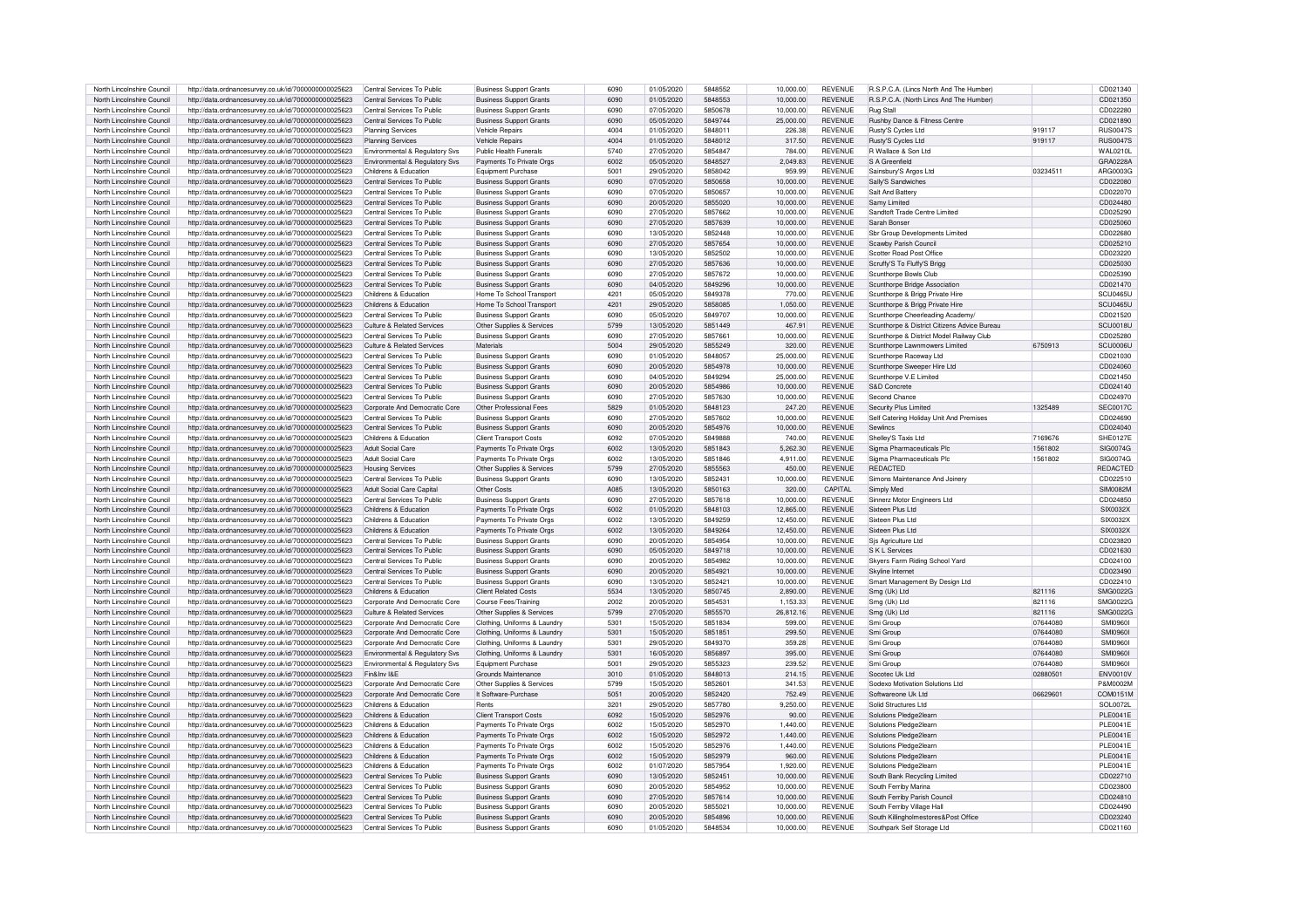| North Lincolnshire Council | http://data.ordnancesurvey.co.uk/id/7000000000025623 | <b>Adult Social Care</b>                  | Payments To Health Providers   | 6019 | 15/05/2020 | 5852973 | 384.00    | <b>REVENUE</b> | South Staff & Shropshire Healthcare          |          | SOU0116L         |
|----------------------------|------------------------------------------------------|-------------------------------------------|--------------------------------|------|------------|---------|-----------|----------------|----------------------------------------------|----------|------------------|
| North Lincolnshire Council | http://data.ordnancesurvey.co.uk/id/7000000000025623 | Central Services To Public                | <b>Business Support Grants</b> | 6090 | 05/05/2020 | 5849750 | 10,000.00 | <b>REVENUE</b> | Spadges Equestrian                           |          | CD021950         |
|                            |                                                      |                                           |                                |      |            |         |           |                |                                              |          |                  |
| North Lincolnshire Council | http://data.ordnancesurvey.co.uk/id/7000000000025623 | Culture & Related Services                | Equipment Maint.& Repair       | 5003 | 29/05/2020 | 5857555 | 351.79    | <b>REVENUE</b> | Spaldings Limited                            | 1558147  | SPA0024A         |
| North Lincolnshire Council | http://data.ordnancesurvey.co.uk/id/7000000000025623 | <b>Planning Services</b>                  | I egal Fees                    | 5823 | 29/05/2020 | 5857838 | 646.25    | REVENUE        | Spawforths                                   |          | SPA0082A         |
| North Lincolnshire Council | http://data.ordnancesurvey.co.uk/id/7000000000025623 | <b>Planning Services</b>                  | Legal Fees                     | 5823 | 29/05/2020 | 5857839 | 10,433.61 | <b>REVENUE</b> | Snawforths                                   |          | SPA0082A         |
| North Lincolnshire Council | http://data.ordnancesurvey.co.uk/id/7000000000025623 | Central Services To Public                | <b>Business Support Grants</b> | 6090 | 27/05/2020 | 5857615 | 10.000.00 | <b>REVENUE</b> | Spb On Site Soloution Ltd                    |          | CD024820         |
| North Lincolnshire Council | http://data.ordnancesurvey.co.uk/id/7000000000025623 | Central Services To Public                | <b>Business Support Grants</b> | 6090 | 01/05/2020 | 5848050 | 10,000.00 | <b>REVENUE</b> | Specialised Harvesting Services Ltd          |          | CD020960         |
|                            |                                                      | Central Services To Public                |                                | 6090 | 07/05/2020 | 5850690 |           | <b>REVENUE</b> | Splashrooms Ltd                              |          | CD022400         |
| North Lincolnshire Council | http://data.ordnancesurvey.co.uk/id/7000000000025623 |                                           | <b>Business Support Grants</b> |      |            |         | 10,000.00 |                |                                              |          |                  |
| North Lincolnshire Council | http://data.ordnancesurvey.co.uk/id/7000000000025623 | Central Services To Public                | <b>Business Support Grants</b> | 6090 | 13/05/2020 | 5852500 | 25,000.00 | <b>REVENUE</b> | Splashrooms Ltd                              |          | CD023200         |
| North Lincolnshire Council | http://data.ordnancesurvey.co.uk/id/7000000000025623 | Central Services To Public                | <b>Business Support Grants</b> | 6090 | 27/05/2020 | 5857667 | 10,000.00 | <b>REVENUE</b> | Springtime Eggs                              |          | CD025340         |
| North Lincolnshire Council | http://data.ordnancesurvey.co.uk/id/7000000000025623 | Environmental & Regulatory Svs            | Other Professional Fees        | 5829 | 10/05/2020 | 5858719 | 1,059.16  | <b>REVENUE</b> | Srcl Ltd (Mediaburst)                        | 03226910 | WHI0238          |
| North Lincolnshire Council | http://data.ordnancesurvey.co.uk/id/7000000000025623 | Highways & Transport                      | Concessionary Fares            | 6010 | 07/05/2020 | 585004  | 79.450.00 | <b>REVENUE</b> | <b>Stagecoach Services Limited</b>           | 2818654  | <b>I IN0118N</b> |
| North Lincolnshire Council | http://data.ordnancesurvey.co.uk/id/7000000000025623 | Highways & Transport                      | Passenger Transport            | 6011 | 27/05/2020 | 5854650 | 6,696.00  | <b>REVENUE</b> | Stagecoach Services Ltd                      | 2818654  | STA0274A         |
|                            |                                                      |                                           |                                |      |            | 585530  |           | <b>REVENUE</b> | St-Art                                       |          |                  |
| North Lincolnshire Council | http://data.ordnancesurvey.co.uk/id/7000000000025623 | Childrens & Education                     | Payments To Private Orgs       | 6002 | 22/05/2020 |         | 2,460.00  |                |                                              |          | STA0415A         |
| North Lincolnshire Council | http://data.ordnancesurvey.co.uk/id/7000000000025623 | Central Services To Public                | <b>Business Support Grants</b> | 6090 | 20/05/2020 | 5854917 | 10.000.00 | <b>REVENUE</b> | Stephen Price And Gloria Hammerton           |          | CD023450         |
| North Lincolnshire Council | http://data.ordnancesurvey.co.uk/id/7000000000025623 | Central Services To Public                | <b>Business Support Grants</b> | 6090 | 04/05/2020 | 5849288 | 10.000.00 | <b>REVENUE</b> | Stephen Snow                                 |          | CD021390         |
| North Lincolnshire Council | http://data.ordnancesurvey.co.uk/id/7000000000025623 | Culture & Related Services                | Repair & Maintenance Costs     | 3000 | 20/05/2020 | 5854232 | 325.00    | <b>REVENUE</b> | Sterling Hydrotech Ltd                       |          | STE0166E         |
| North Lincolnshire Council | http://data.ordnancesurvey.co.uk/id/7000000000025623 | <b>Planning Services</b>                  | Payments To Voluntary Orgs     | 6001 | 15/05/2020 | 5852416 | 288.90    | <b>REVENUE</b> | St Marks Community Fund                      |          | STM0180M         |
| North Lincolnshire Council | http://data.ordnancesurvey.co.uk/id/7000000000025623 | <b>Planning Services</b>                  | Payments To Voluntary Orgs     | 6001 | 27/05/2020 | 5856810 | 550.00    | <b>REVENUE</b> | St Marks Community Fund                      |          | STM0180M         |
|                            |                                                      |                                           |                                |      |            |         |           |                |                                              |          |                  |
| North Lincolnshire Council | http://data.ordnancesurvey.co.uk/id/7000000000025623 | <b>Planning Services</b>                  | Payments To Voluntary Orgs     | 6001 | 27/05/2020 | 5856817 | 402.85    | <b>REVENUE</b> | St Marks Community Fund                      |          | STM0180M         |
| North Lincolnshire Council | http://data.ordnancesurvey.co.uk/id/7000000000025623 | Culture, Env, Reg & Planning Cap          | Building/Construction          | A082 | 13/05/2020 | 5851392 | 47,303.75 | CAPITAL        | Stormguard Floodplan Ltd                     | 08537324 | STO0450C         |
| North Lincolnshire Council | http://data.ordnancesurvey.co.uk/id/7000000000025623 | Culture & Related Services                | Other Professional Fees        | 5829 | 15/05/2020 | 585259  | 277.50    | REVENUE        | <b>Street Beat College</b>                   | 08387440 | STR0023F         |
| North Lincolnshire Council | http://data.ordnancesurvey.co.uk/id/7000000000025623 | Central Services To Public                | <b>Business Support Grants</b> | 6090 | 01/05/2020 | 5848544 | 10,000.00 | <b>REVENUE</b> | Stubbins & Williamson Ltd                    |          | CD021260         |
| North Lincolnshire Council | http://data.ordnancesurvey.co.uk/id/7000000000025623 | Environmental & Regulatory Svs            | Payments To Private Orgs       | 6002 | 07/05/2020 | 5857790 | 73,680.74 | <b>REVENUE</b> | Suez                                         | 02291198 | NOR0206F         |
| North Lincolnshire Council | http://data.ordnancesurvey.co.uk/id/7000000000025623 | Environmental & Regulatory Sys            | Payments To Private Orgs       | 6002 | 20/05/2020 | 5852961 | 18,512.00 | <b>REVENUE</b> | Suez                                         | 02291198 | <b>NOR0206R</b>  |
| North Lincolnshire Council |                                                      |                                           |                                | 6002 | 20/05/2020 | 5852963 |           | <b>REVENUE</b> | Suez                                         |          | NOR0206F         |
|                            | http://data.ordnancesurvey.co.uk/id/7000000000025623 | Environmental & Regulatory Svs            | Payments To Private Orgs       |      |            |         | 5,158.44  |                |                                              | 02291198 |                  |
| North Lincolnshire Council | http://data.ordnancesurvey.co.uk/id/7000000000025623 | Environmental & Regulatory Svs            | Payments To Private Orgs       | 6002 | 25/05/2020 | 585756  | 17,213.00 | <b>REVENUE</b> | Suez                                         | 02291198 | <b>NOR0206R</b>  |
| North Lincolnshire Council | http://data.ordnancesurvey.co.uk/id/7000000000025623 | Environmental & Regulatory Sys            | Payments To Private Orgs       | 6002 | 25/05/2020 | 585778  | 2.369.20  | <b>REVENUE</b> | Suez                                         | 02291198 | NOR0206F         |
| North Lincolnshire Council | http://data.ordnancesurvey.co.uk/id/7000000000025623 | Central Services To Public                | <b>Business Support Grants</b> | 6090 | 20/05/2020 | 5855010 | 10,000.00 | <b>REVENUE</b> | Sultan Shawarma & Peri Peri Chicken          |          | CD024380         |
| North Lincolnshire Council | http://data.ordnancesurvey.co.uk/id/7000000000025623 | Central Services To Public                | <b>Business Support Grants</b> | 6090 | 20/05/2020 | 5854969 | 10.000.00 | REVENUE        | Surrey Lodge Alpaca Farm                     |          | CD023970         |
| North Lincolnshire Council | http://data.ordnancesurvey.co.uk/id/7000000000025623 | <b>Adult Social Care</b>                  | Payments To Private Orgs       | 6002 | 27/05/2020 | 585559  | 2,000.00  | <b>REVENUE</b> | Switalskis Solicitors                        | 8924632  | <b>SWI00691</b>  |
| North Lincolnshire Council | http://data.ordnancesurvey.co.uk/id/7000000000025623 | Central Services To Public                | <b>Business Support Grants</b> | 6090 | 20/05/2020 | 5854948 | 10,000.00 | <b>REVENUE</b> | <b>Ta Auctions</b>                           |          | CD023760         |
|                            |                                                      |                                           |                                |      |            |         |           |                |                                              |          |                  |
| North Lincolnshire Council | http://data.ordnancesurvey.co.uk/id/7000000000025623 | Central Services To Public                | <b>Business Support Grants</b> | 6090 | 01/05/2020 | 5848049 | 10,000.00 | <b>REVENUE</b> | <b>Tahir Ali</b>                             |          | CD020950         |
| North Lincolnshire Council | http://data.ordnancesurvey.co.uk/id/7000000000025623 | Central Services To Public                | <b>Business Support Grants</b> | 6090 | 27/05/2020 | 5857596 | 10.000.00 | <b>REVENUE</b> | T/A Ti'S Chicken Express                     |          | CD024630         |
| North Lincolnshire Council | http://data.ordnancesurvey.co.uk/id/7000000000025623 | Childrens & Education                     | <b>Agency Costs</b>            | 6005 | 13/05/2020 | 585152  | 1,013.50  | <b>REVENUE</b> | <b>Teaching Personnel Ltd</b>                | 3225158  | <b>BAR0135R</b>  |
| North Lincolnshire Council | http://data.ordnancesurvey.co.uk/id/7000000000025623 | Childrens & Education                     | Payments To Private Orgs       | 6002 | 07/05/2020 | 5849874 | 210.00    | <b>REVENUE</b> | Teaching Personnel Ltd.                      | 3225158  | <b>BAR0135R</b>  |
| North Lincolnshire Council | http://data.ordnancesurvey.co.uk/id/7000000000025623 | Childrens & Education                     | Payments To Private Orgs       | 6002 | 13/05/2020 | 5851520 | 560.00    | <b>REVENUE</b> | Teaching Personnel Ltd.                      | 3225158  | <b>BAR0135R</b>  |
| North Lincolnshire Council | http://data.ordnancesurvey.co.uk/id/7000000000025623 | Central Services To Public                |                                | 6090 | 13/05/2020 | 5852426 | 10.000.00 | <b>REVENUE</b> | Teach Lincs Ltd                              |          | CD022460         |
|                            |                                                      |                                           | <b>Business Support Grants</b> |      |            |         |           |                |                                              |          |                  |
| North Lincolnshire Council | http://data.ordnancesurvey.co.uk/id/7000000000025623 | Central Services To Public                | <b>Business Support Grants</b> | 6090 | 20/05/2020 | 5854916 | 10.000.00 | <b>REVENUE</b> | Techmould Ltd                                |          | CD023440         |
| North Lincolnshire Council | http://data.ordnancesurvey.co.uk/id/7000000000025623 | Childrens & Education                     | Equipment Purchase             | 5001 | 27/05/2020 | 5856862 | 352.05    | <b>REVENUE</b> | Technology Teaching Systems Group Ltd        | 4373761  | <b>TFC00030</b>  |
| North Lincolnshire Council | http://data.ordnancesurvey.co.uk/id/7000000000025623 | Environmental & Regulatory Svs            | Materials                      | 5004 | 13/05/2020 | 5851699 | 261.25    | <b>REVENUE</b> | Terberg Matec Uk Ltd                         | 3404297  | <b>TER0017F</b>  |
| North Lincolnshire Council | http://data.ordnancesurvey.co.uk/id/7000000000025623 | Environmental & Regulatory Svs            | Materials                      | 5004 | 13/05/2020 | 5851700 | 514.11    | <b>REVENUE</b> | Terberg Matec Uk Ltd                         | 3404297  | <b>TER0017F</b>  |
| North Lincolnshire Council | http://data.ordnancesurvey.co.uk/id/7000000000025623 | Environmental & Regulatory Sys            | Materials                      | 5004 | 20/06/2020 | 5855728 | 1,034.70  | <b>REVENUE</b> | Terberg Matec Uk Ltd                         | 3404297  | <b>TER0017R</b>  |
| North Lincolnshire Council | http://data.ordnancesurvey.co.uk/id/7000000000025623 | Highways & Transport                      | Materials                      | 5004 | 27/05/2020 | 5855727 | 302.25    | REVENUE        | Terberg Matec Uk Ltd                         | 3404297  | <b>TER0017R</b>  |
|                            |                                                      |                                           |                                |      |            |         |           |                |                                              |          |                  |
| North Lincolnshire Council | http://data.ordnancesurvey.co.uk/id/7000000000025623 | Highways & Transport                      | Materials                      | 5004 | 27/05/2020 | 5855729 | 1,089.71  | <b>REVENUE</b> | Terberg Matec Uk Ltd                         | 3404297  | <b>TFR0017F</b>  |
| North Lincolnshire Council | http://data.ordnancesurvey.co.uk/id/7000000000025623 | Environmental & Regulatory Sys            | Other Vehicle Costs            | 4005 | 27/05/2020 | 5855730 | 700.00    | <b>REVENUE</b> | To Commercials                               |          | <b>TGC0032C</b>  |
| North Lincolnshire Council | http://data.ordnancesurvey.co.uk/id/7000000000025623 | Environmental & Regulatory Sys            | Other Vehicle Costs            | 4005 | 27/05/2020 | 5855731 | 700.00    | <b>REVENUE</b> | <b>Ta Commercials</b>                        |          | <b>TGC0032C</b>  |
| North Lincolnshire Council | http://data.ordnancesurvey.co.uk/id/7000000000025623 | Environmental & Regulatory Sys            | Other Vehicle Costs            | 4005 | 27/05/2020 | 5855732 | 700.00    | <b>REVENUE</b> | Tg Commercials                               |          | <b>TGC00320</b>  |
| North Lincolnshire Council | http://data.ordnancesurvey.co.uk/id/7000000000025623 | <b>Environmental &amp; Requlatory Sys</b> | Other Vehicle Costs            | 4005 | 27/05/2020 | 5855733 | 700.00    | <b>REVENUE</b> | To Commercials                               |          | <b>TGC00320</b>  |
| North Lincolnshire Council |                                                      | Childrens & Education                     | Client Related Costs           | 5534 | 15/05/2020 | 585295  | 378.00    | <b>REVENUE</b> | The Ark Family Centre                        |          | ARK0120K         |
|                            | http://data.ordnancesurvey.co.uk/id/7000000000025623 |                                           |                                |      |            |         |           |                |                                              |          |                  |
| North Lincolnshire Council | http://data.ordnancesurvey.co.uk/id/7000000000025623 | Childrens & Education                     | <b>Client Related Costs</b>    | 5534 | 15/05/2020 | 5852989 | 690.00    | <b>REVENUE</b> | The Ark Family Centre                        |          | ARK0120K         |
| North Lincolnshire Council | http://data.ordnancesurvey.co.uk/id/7000000000025623 | Central Services To Public                | <b>Business Support Grants</b> | 6090 | 20/05/2020 | 5854953 | 10.000.00 | <b>REVENUE</b> | The Barber Shop                              |          | CD023810         |
| North Lincolnshire Council | http://data.ordnancesurvey.co.uk/id/7000000000025623 | <b>Housing Services</b>                   | Other Supplies & Services      | 5799 | 20/05/2020 | 585427  | 2,100.00  | <b>REVENUE</b> | The Beverlev Hotel                           |          | <b>BFV0002V</b>  |
| North Lincolnshire Council | http://data.ordnancesurvey.co.uk/id/7000000000025623 | Central Services To Public                | <b>Business Support Grants</b> | 6090 | 13/05/2020 | 5852456 | 10,000.00 | <b>REVENUE</b> | The Cocked Hat                               |          | CD022760         |
| North Lincolnshire Council | http://data.ordnancesurvey.co.uk/id/7000000000025623 | <b>Housing Services</b>                   | Other Supplies & Services      | 5799 | 01/05/2020 | 584811  | 3,400.00  | <b>REVENUE</b> | The Cocked Hat Hote                          |          | COC00020         |
| North Lincolnshire Council | http://data.ordnancesurvey.co.uk/id/7000000000025623 | <b>Housing Services</b>                   | Other Supplies & Services      | 5799 | 01/05/2020 | 5848112 | 790.00    | <b>REVENUE</b> | The Cocked Hat Hote                          |          | COC0002C         |
| North Lincolnshire Council | http://data.ordnancesurvey.co.uk/id/7000000000025623 | <b>Housing Services</b>                   | Other Supplies & Services      | 5799 | 01/05/2020 | 5848113 | 2.177.50  | <b>REVENUE</b> | The Cocked Hat Hote                          |          | COC00020         |
|                            |                                                      |                                           |                                |      |            |         |           |                |                                              |          |                  |
| North Lincolnshire Council | http://data.ordnancesurvey.co.uk/id/7000000000025623 | <b>Housing Services</b>                   | Other Supplies & Services      | 5799 | 01/05/2020 | 5848114 | 487.50    | REVENUE        | The Cocked Hat Hotel                         |          | COC0002C         |
| North Lincolnshire Council | http://data.ordnancesurvey.co.uk/id/7000000000025623 | <b>Housing Services</b>                   | Other Supplies & Services      | 5799 | 27/05/2020 | 5856912 | 557.50    | <b>REVENUE</b> | The Cocked Hat Hotel                         |          | COC0002C         |
| North Lincolnshire Council | http://data.ordnancesurvey.co.uk/id/7000000000025623 | <b>Housing Services</b>                   | Other Supplies & Services      | 5799 | 27/05/2020 | 5856913 | 617.50    | <b>REVENUE</b> | The Cocked Hat Hote                          |          | COC00020         |
| North Lincolnshire Council | http://data.ordnancesurvey.co.uk/id/7000000000025623 | <b>Housing Services</b>                   | Other Supplies & Services      | 5799 | 27/05/2020 | 585691  | 2.940.00  | <b>REVENUE</b> | The Cocked Hat Hotel                         |          | COC00020         |
| North Lincolnshire Council | http://data.ordnancesurvey.co.uk/id/7000000000025623 | Adult Social Care                         | Payments To Private Orgs       | 6002 | 07/05/2020 | 584998  | 2.160.00  | <b>REVENUE</b> | The Croft Community (Camphill Village Trust) |          | CVT00017         |
| North Lincolnshire Council |                                                      | Central Services To Public                |                                | 6090 | 20/05/2020 | 585498  | 10.000.00 | <b>REVENUE</b> | The Deli                                     |          | CD024150         |
|                            | http://data.ordnancesurvey.co.uk/id/7000000000025623 |                                           | <b>Business Support Grants</b> |      |            |         |           |                |                                              |          |                  |
| North Lincolnshire Council | http://data.ordnancesurvey.co.uk/id/7000000000025623 | Public Health                             | Materials                      | 5004 | 15/05/2020 | 585259  | 16.918.23 | <b>REVENUE</b> | The Dollywood Foundation Of The Uk           |          | DOL0032L         |
| North Lincolnshire Council | http://data.ordnancesurvey.co.uk/id/7000000000025623 | Public Health                             | Materials                      | 5004 | 01/07/2020 | 5855568 | 357.70    | <b>REVENUE</b> | The Dollywood Foundation Of The Uk           |          | <b>DOL0032L</b>  |
| North Lincolnshire Council | http://data.ordnancesurvey.co.uk/id/7000000000025623 | Central Services To Public                | <b>Business Support Grants</b> | 6090 | 27/05/2020 | 5857623 | 10.000.00 | <b>REVENUE</b> | The Forge                                    |          | CD024900         |
| North Lincolnshire Council | http://data.ordnancesurvey.co.uk/id/7000000000025623 | Central Services To Public                | Equipment Purchase             | 5001 | 15/05/2020 | 5850756 | 248.00    | <b>REVENUE</b> | The Hygiene Hub Ltd                          | 01873933 | SHE0006E         |
| North Lincolnshire Council | http://data.ordnancesurvey.co.uk/id/7000000000025623 | Corporate And Democratic Core             | Other Supplies & Services      | 5799 | 27/05/2020 | 5854534 | 644.76    | <b>REVENUE</b> | The Hygiene Hub Ltd                          | 01873933 | SHE0006E         |
| North Lincolnshire Council | http://data.ordnancesurvey.co.uk/id/7000000000025623 | Central Services To Public                | <b>Business Support Grants</b> | 6090 | 27/05/2020 | 585762  | 10,000.00 | <b>REVENUE</b> | The Killingholme Surgery                     |          | CD024940         |
| North Lincolnshire Council | http://data.ordnancesurvey.co.uk/id/7000000000025623 | Central Services To Public                |                                | GOOO | 01/05/2020 | 5848551 | 25.000.00 | <b>REVENUE</b> | The Lincolnshire Golf Academy Limited        |          | CD021330         |
|                            |                                                      |                                           | <b>Business Support Grants</b> |      |            |         |           |                |                                              |          |                  |
| North Lincolnshire Council | http://data.ordnancesurvey.co.uk/id/7000000000025623 | Childrens & Education                     | Equipment Purchase             | 5001 | 29/05/2020 | 5856826 | 310.67    | <b>REVENUE</b> | The Makaton Charity                          | 06280108 | <b>MAK0005K</b>  |
| North Lincolnshire Council | http://data.ordnancesurvey.co.uk/id/7000000000025623 | Central Services To Public                | <b>Business Support Grants</b> | 6090 | 13/05/2020 | 5852472 | 25.000.00 | <b>REVENUE</b> | The Noodleboy Limited                        |          | CD022920         |
| North Lincolnshire Council | http://data.ordnancesurvey.co.uk/id/7000000000025623 | Central Services To Public                | <b>Business Support Grants</b> | 6090 | 01/05/2020 | 5848533 | 10.000.00 | <b>REVENUE</b> | The Salor                                    |          | CD021150         |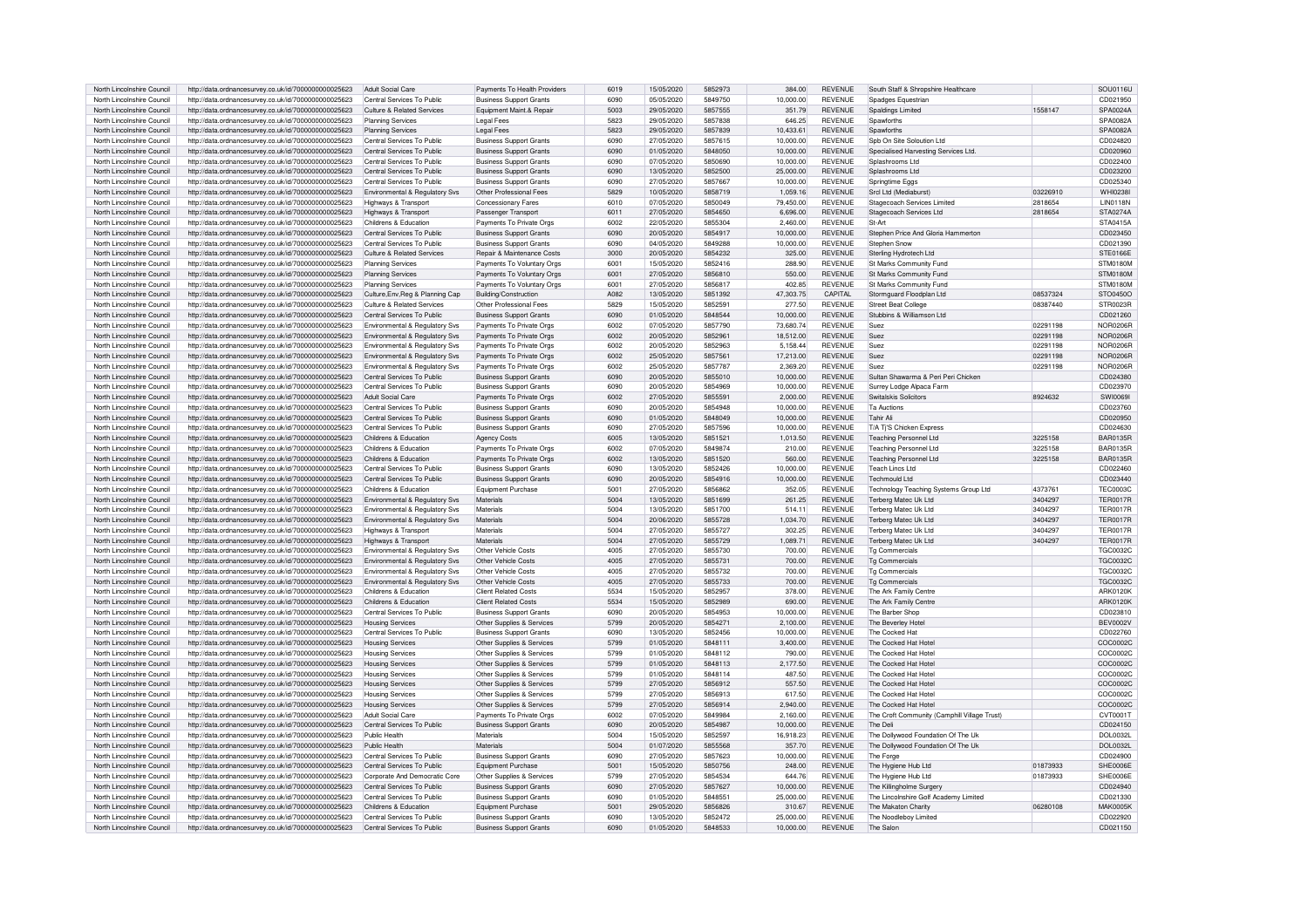| North Lincolnshire Council | http://data.ordnancesurvey.co.uk/id/7000000000025623 | Adult Social Care                         | Payments To Private Oras (Inv)        | 6026 | 07/05/2020 | 5849887 | 24,412.50  | REVENUE        | The Stroke Association                                                   | 61274    | STR0142R        |
|----------------------------|------------------------------------------------------|-------------------------------------------|---------------------------------------|------|------------|---------|------------|----------------|--------------------------------------------------------------------------|----------|-----------------|
| North Lincolnshire Council | http://data.ordnancesurvey.co.uk/id/7000000000025623 | Corporate And Democratic Core             | Course Fees/Training                  | 2002 | 20/05/2020 | 5854438 | 1,539.60   | <b>REVENUE</b> | The Technology Forge Ltd                                                 |          | <b>TFC00650</b> |
| North Lincolnshire Council | http://data.ordnancesurvey.co.uk/id/7000000000025623 | Corporate And Democratic Core             | It Software-Purchase                  | 5051 | 22/05/2020 | 5855170 | 20.369.00  | <b>REVENUE</b> | The Technology Forge Ltd                                                 |          | <b>TEC00650</b> |
| North Lincolnshire Council | http://data.ordnancesurvey.co.uk/id/7000000000025623 | Central Services To Public                | <b>Business Support Grants</b>        | 6090 | 01/05/2020 | 5848532 | 10,000.00  | <b>REVENUE</b> | The Wishing Well                                                         |          | CD021140        |
|                            |                                                      |                                           |                                       | 6090 | 20/05/2020 | 5855004 | 10.000.00  | <b>REVENUE</b> |                                                                          |          | CD024320        |
| North Lincolnshire Council | http://data.ordnancesurvey.co.uk/id/7000000000025623 | Central Services To Public                | <b>Business Support Grants</b>        |      |            |         |            |                | The Worldly Barber                                                       |          |                 |
| North Lincolnshire Council | http://data.ordnancesurvey.co.uk/id/7000000000025623 | Environmental & Regulatory Sys            | Other Professional Fees               | 5829 | 13/05/2020 | 5850757 | 240.00     | <b>REVENUE</b> | The Yahoo Company                                                        | 3569494  | <b>WES0387S</b> |
| North Lincolnshire Council | http://data.ordnancesurvey.co.uk/id/7000000000025623 | Environmental & Regulatory Sys            | Other Professional Fees               | 5829 | 22/05/2020 | 5855234 | 7,847.00   | REVENUE        | The Yahoo Compa                                                          | 3569494  | <b>WES03875</b> |
| North Lincolnshire Council | http://data.ordnancesurvey.co.uk/id/7000000000025623 | Environmental & Regulatory Svs            | Other Professional Fees               | 5829 | 27/05/2020 | 5856782 | 12,531.00  | REVENUE        | The Yahoo Compar                                                         | 3569494  | <b>WES03875</b> |
| North Lincolnshire Council |                                                      | Central Services To Public                |                                       | 6090 |            | 5852490 |            | <b>REVENUE</b> | <b>Think Access Ltd</b>                                                  |          | CD023100        |
|                            | http://data.ordnancesurvey.co.uk/id/7000000000025623 |                                           | <b>Business Support Grants</b>        |      | 13/05/2020 |         | 25,000.00  |                |                                                                          |          |                 |
| North Lincolnshire Council | http://data.ordnancesurvey.co.uk/id/7000000000025623 | Culture.Env.Reg & Planning Cap            | Other Costs                           | A085 | 22/05/2020 | 5854848 | 3,610.01   | CAPITAL        | <b>Thornton Curtis Pco</b>                                               |          | <b>THO0550C</b> |
| North Lincolnshire Council | http://data.ordnancesurvey.co.uk/id/7000000000025623 | Central Services To Public                | <b>Business Support Grants</b>        | 6090 | 05/05/2020 | 5849733 | 25,000.00  | <b>REVENUE</b> | <b>Tiger Self Storage Limited</b>                                        |          | CD021780        |
| North Lincolnshire Council | http://data.ordnancesurvey.co.uk/id/7000000000025623 | Childrens & Education                     | Home To School Transpor               | 4201 | 05/05/2020 | 5848508 | 7.078.00   | <b>REVENUE</b> | <b>Time Taxis</b>                                                        |          | <b>TIM0130N</b> |
| North Lincolnshire Council | http://data.ordnancesurvey.co.uk/id/7000000000025623 | Childrens & Education                     | Home To School Transport              | 4201 | 29/05/2020 | 5858087 | 8,652.00   | <b>REVENUE</b> | <b>Time Taxis</b>                                                        |          | <b>TIM0130M</b> |
|                            |                                                      |                                           |                                       | 6090 | 13/05/2020 | 5852438 |            | <b>REVENUE</b> | Tim Needham                                                              |          | CD022580        |
| North Lincolnshire Council | http://data.ordnancesurvey.co.uk/id/7000000000025623 | Central Services To Public                | <b>Business Support Grants</b>        |      |            |         | 10,000.00  |                |                                                                          |          |                 |
| North Lincolnshire Council | http://data.ordnancesurvey.co.uk/id/7000000000025623 | <b>Fnvironmental &amp; Requlatory Sys</b> | Foujoment Purchase                    | 5001 | 20/05/2020 | 5852996 | 3.365.00   | <b>REVENUE</b> | T & J Fletcher Limited                                                   |          | FLE0073E        |
| North Lincolnshire Council | http://data.ordnancesurvey.co.uk/id/7000000000025623 | Childrens & Education                     | Home To School Transpor               | 4201 | 13/05/2020 | 5851405 | 7.189.13   | <b>REVENUE</b> | T J'S Coach Hire Ltd                                                     | 6466222  | <b>TJC00020</b> |
| North Lincolnshire Council | http://data.ordnancesurvey.co.uk/id/7000000000025623 | Adult Social Care                         | Vehicle Hire                          | 4101 | 13/05/2020 | 5851705 | 810.00     | <b>REVENUE</b> | Tis Hire Co (Humberside) Ltd                                             | 1364047  | T.IS00019       |
| North Lincolnshire Council | http://data.ordnancesurvey.co.uk/id/7000000000025623 | Childrens & Education                     | Vehicle Hire                          | 4101 | 13/05/2020 | 5851701 | 471.43     | <b>REVENUE</b> | Tis Hire Co (Humberside) Ltd                                             | 1364047  | T.IS00019       |
|                            |                                                      |                                           |                                       |      | 27/05/2020 | 5855736 |            | <b>REVENUE</b> |                                                                          |          | T.IS00019       |
| North Lincolnshire Council | http://data.ordnancesurvev.co.uk/id/7000000000025623 | Childrens & Education                     | Vehicle Hire                          | 4101 |            |         | 487.14     |                | Tis Hire Co (Humberside) Ltd                                             | 1364047  |                 |
| North Lincolnshire Council | http://data.ordnancesurvey.co.uk/id/7000000000025623 | Culture & Related Services                | Vehicle Hire                          | 4101 | 13/05/2020 | 5851703 | 771.43     | <b>REVENUE</b> | Tis Hire Co (Humberside) Ltd                                             | 1364047  | T.IS00015       |
| North Lincolnshire Council | http://data.ordnancesurvey.co.uk/id/7000000000025623 | Culture & Related Services                | Vehicle Hire                          | 4101 | 27/05/2020 | 5855738 | 797.14     | <b>REVENUE</b> | Tis Hire Co (Humberside) Ltd                                             | 1364047  | <b>TJS0001S</b> |
| North Lincolnshire Council | http://data.ordnancesurvey.co.uk/id/7000000000025623 | Highways & Transport                      | Vehicle Hire                          | 4101 | 13/05/2020 | 5851702 | 514.28     | <b>REVENUE</b> | Tis Hire Co (Humberside) Ltd                                             | 1364047  | <b>TJS0001S</b> |
| North Lincolnshire Council | http://data.ordnancesurvey.co.uk/id/7000000000025623 | Highways & Transport                      | Vehicle Hire                          | 4101 | 13/05/2020 | 5851704 | 810.00     | <b>REVENUE</b> | Tis Hire Co (Humberside) Ltd                                             | 1364047  | <b>TJS0001S</b> |
|                            |                                                      |                                           |                                       |      |            |         |            |                |                                                                          |          |                 |
| North Lincolnshire Council | http://data.ordnancesurvey.co.uk/id/7000000000025623 | Highways & Transport                      | Vehicle Hire                          | 4101 | 13/05/2020 | 5851706 | 810.00     | <b>REVENUE</b> | Tis Hire Co (Humberside) Ltd                                             | 1364047  | T.IS00015       |
| North Lincolnshire Council | http://data.ordnancesurvey.co.uk/id/7000000000025623 | Highways & Transport                      | Vehicle Hire                          | 4101 | 27/05/2020 | 5855734 | 837.00     | <b>REVENUE</b> | Tis Hire Co (Humberside) Ltd                                             | 1364047  | <b>TJS0001S</b> |
| North Lincolnshire Council | http://data.ordnancesurvey.co.uk/id/7000000000025623 | Highways & Transport                      | Vehicle Hire                          | 4101 | 27/05/2020 | 5855735 | 531.43     | <b>REVENUE</b> | Tis Hire Co (Humberside) Ltd                                             | 1364047  | T.IS00015       |
| North Lincolnshire Council | http://data.ordnancesurvey.co.uk/id/7000000000025623 | Highways & Transport                      | Vehicle Hire                          | 4101 | 27/05/2020 | 5855737 | 837.00     | <b>REVENUE</b> | Tjs Hire Co (Humberside) Ltd                                             | 1364047  | TJS00015        |
|                            |                                                      |                                           |                                       |      |            | 5849736 |            |                |                                                                          |          |                 |
| North Lincolnshire Council | http://data.ordnancesurvey.co.uk/id/7000000000025623 | Central Services To Public                | <b>Business Support Grants</b>        | 6090 | 05/05/2020 |         | 25.000.00  | <b>REVENUE</b> | Tjs Hire Company (Humberside) Ltd                                        |          | CD021810        |
| North Lincolnshire Council | http://data.ordnancesurvey.co.uk/id/7000000000025623 | Central Services To Public                | <b>Business Support Grants</b>        | 6090 | 27/05/2020 | 5857595 | 10.000.00  | <b>REVENUE</b> | TIt Tyres                                                                |          | CD024620        |
| North Lincolnshire Council | http://data.ordnancesurvey.co.uk/id/7000000000025623 | Central Services To Public                | <b>Business Support Grants</b>        | 6090 | 05/05/2020 | 5849710 | 10.000.00  | <b>REVENUE</b> | <b>Tobi Produce Ltd</b>                                                  |          | CD021550        |
| North Lincolnshire Council | http://data.ordnancesurvey.co.uk/id/7000000000025623 | Central Services To Public                | <b>Business Support Grants</b>        | 6090 | 20/05/2020 | 5854931 | 10,000.00  | <b>REVENUE</b> | Tony Goodsir Commercial Engineers Ltd                                    |          | CD023590        |
| North Lincolnshire Council | http://data.ordnancesurvey.co.uk/id/7000000000025623 | <b>Housing Services</b>                   | Fees & Charges Income                 | 9002 | 20/05/2020 | 5854339 | $-708.07$  | <b>REVENUE</b> | Topcon Building Ltd                                                      | 9540672  | <b>TOP0050F</b> |
|                            |                                                      |                                           |                                       |      |            |         |            |                |                                                                          |          |                 |
| North Lincolnshire Council | http://data.ordnancesurvey.co.uk/id/7000000000025623 | Central Services To Public                | <b>Business Support Grants</b>        | 6090 | 13/05/2020 | 5852433 | 10.000.00  | <b>REVENUE</b> | Top Knots K9 Beauticians                                                 |          | CD022530        |
| North Lincolnshire Council | http://data.ordnancesurvey.co.uk/id/7000000000025623 | Central Services To Public                | <b>Business Support Grants</b>        | 6090 | 07/05/2020 | 5850655 | 10.000.00  | <b>REVENUE</b> | Torto Cafe                                                               |          | CD022050        |
| North Lincolnshire Council | http://data.ordnancesurvey.co.uk/id/7000000000025623 | Corporate And Democratic Core             | Equipment Purchase                    | 5001 | 20/05/2020 | 5852403 | 2,920.00   | <b>REVENUE</b> | <b>Total Computer Networks Ltd</b>                                       | 04858126 | <b>TOT00311</b> |
| North Lincolnshire Council | http://data.ordnancesurvey.co.uk/id/7000000000025623 | Corporate And Democratic Core             | Foujoment Purchase                    | 5001 | 20/05/2020 | 5852411 | 800.00     | <b>REVENUE</b> | <b>Total Computer Networks Ltd</b>                                       | 04858126 | <b>TOT00311</b> |
| North Lincolnshire Council | http://data.ordnancesurvey.co.uk/id/7000000000025623 | Cornorate And Democratic Core             | Foujoment Purchase                    | 5001 | 27/05/2020 | 5856839 | 2.900.00   | <b>REVENUE</b> | Total Computer Networks Ltd                                              | 04858126 | <b>TOT00311</b> |
|                            |                                                      |                                           |                                       |      |            |         |            |                |                                                                          |          |                 |
| North Lincolnshire Council | http://data.ordnancesurvey.co.uk/id/7000000000025623 | Fin&Inv I&F                               | Electricity                           | 3102 | 13/05/2020 | 5851338 | 1,312.71   | <b>REVENUE</b> | Total Gas & Power Ltd                                                    |          | <b>ELF0001F</b> |
| North Lincolnshire Council | http://data.ordnancesurvey.co.uk/id/7000000000025623 | Adult Social Care                         | <b>Benair &amp; Maintenance Costs</b> | 3000 | 13/05/2020 | 5851752 | 72.28      | <b>REVENUE</b> | Townsend Elec. Serv. - Mechanical                                        |          | <b>TOW0600W</b> |
| North Lincolnshire Council | http://data.ordnancesurvey.co.uk/id/7000000000025623 | Culture & Related Services                | Repair & Maintenance Costs            | 3000 | 13/05/2020 | 5851752 | 56.16      | <b>REVENUE</b> | Townsend Elec. Serv. - Mechanica                                         |          | TOW0600W        |
| North Lincolnshire Council | http://data.ordnancesurvey.co.uk/id/7000000000025623 | Environmental & Regulatory Svs            | Repair & Maintenance Costs            | 3000 | 13/05/2020 | 5851752 | 88.40      | <b>REVENUE</b> | Townsend Elec. Serv. - Mechanical                                        |          | TOW0600W        |
|                            |                                                      |                                           |                                       |      |            |         |            |                |                                                                          |          |                 |
|                            |                                                      | Highways & Transport                      | Repair & Maintenance Costs            | 3000 | 13/05/2020 | 5851752 | 352.08     | <b>REVENUE</b> | Townsend Elec, Serv. - Mechanical                                        |          | <b>TOW0600W</b> |
| North Lincolnshire Council | http://data.ordnancesurvey.co.uk/id/7000000000025623 |                                           |                                       |      |            |         |            | <b>REVENUE</b> | <b>Tov Box Nurser</b>                                                    |          |                 |
| North Lincolnshire Council | http://data.ordnancesurvey.co.uk/id/7000000000025623 | Childrens & Education                     | Payments To Private Orgs              | 6002 | 20/05/2020 | 5854574 | 2,511.36   |                |                                                                          |          | <b>TOY0009Y</b> |
| North Lincolnshire Council | http://data.ordnancesurvev.co.uk/id/7000000000025623 | Central Services To Public                | <b>Business Support Grants</b>        | 6090 | 27/05/2020 | 5857668 | 10,000.00  | <b>REVENUE</b> | Tradewinds                                                               |          | CD025350        |
|                            |                                                      |                                           |                                       |      |            |         |            |                |                                                                          |          |                 |
| North Lincolnshire Council | http://data.ordnancesurvey.co.uk/id/7000000000025623 | Central Services To Public                | <b>Business Support Grants</b>        | 6090 | 07/05/2020 | 5850653 | 10.000.00  | <b>REVENUE</b> | Trafalgar Pharma Ltd                                                     |          | CD022030        |
| North Lincolnshire Council | http://data.ordnancesurvey.co.uk/id/7000000000025623 | Childrens & Education                     | Course Fees/Training                  | 2002 | 13/05/2020 | 5851446 | 315.00     | <b>REVENUE</b> | <b>Train Aid Ltd</b>                                                     |          | TRA0284A        |
| North Lincolnshire Council | http://data.ordnancesurvey.co.uk/id/7000000000025623 | Highways & Transport                      | Equipment Maint.& Repair              | 5003 | 27/05/2020 | 5855739 | 4,350.00   | <b>REVENUE</b> | Transtec Garage Equipment Services Ltd                                   |          | TRA0207         |
| North Lincolnshire Council | http://data.ordnancesurvey.co.uk/id/7000000000025623 | Environmental & Regulatory Svs            | Payments To Private Orgs              | 6002 | 27/05/2020 | 5855301 | 5.571.58   | <b>REVENUE</b> | Transwaste Recycling And Aggregates Ltd                                  | 3863280  | TRA0252A        |
| North Lincolnshire Council | http://data.ordnancesurvey.co.uk/id/7000000000025623 | Environmental & Regulatory Svs            |                                       | 6002 | 27/05/2020 | 5855302 | 361.564.56 | <b>REVENUE</b> |                                                                          | 3863280  | TRA0252A        |
|                            |                                                      |                                           | Payments To Private Orgs<br>Materials | 5004 | 22/05/2020 | 5854852 |            | <b>REVENUE</b> | Transwaste Recycling And Aggregates Ltd<br><b>Treasured Memories Ltd</b> |          | <b>TRE0055E</b> |
| North Lincolnshire Council | http://data.ordnancesurvey.co.uk/id/7000000000025623 | Environmental & Regulatory Svs            |                                       |      |            |         | 269.50     |                |                                                                          |          |                 |
| North Lincolnshire Council | http://data.ordnancesurvey.co.uk/id/7000000000025623 | Childrens & Education                     | Payments To Private Orgs              | 6002 | 13/05/2020 | 5850736 | 18.374.10  | <b>REVENUE</b> | Treehouse Care Ltd                                                       |          | <b>TRE0066</b>  |
| North Lincolnshire Council | http://data.ordnancesurvey.co.uk/id/7000000000025623 | Childrens & Education                     | Payments To Private Orgs              | 6002 | 13/05/2020 | 5850737 | 20.562.90  | <b>REVENUE</b> | Treehouse Care Ltd                                                       |          | TRE0066         |
| North Lincolnshire Council | http://data.ordnancesurvey.co.uk/id/7000000000025623 | Childrens & Education                     | Payments To Private Orgs              | 6002 | 15/05/2020 | 5853148 | 881.76     | <b>REVENUE</b> | Treehouse Care Ltd                                                       |          | TRF0066         |
| North Lincolnshire Council |                                                      | Childrens & Education                     |                                       | 6002 | 15/05/2020 | 5853149 |            | <b>REVENUE</b> | Treehouse Care Ltd                                                       |          | TRF0066         |
|                            | http://data.ordnancesurvey.co.uk/id/7000000000025623 |                                           | Payments To Private Orgs              |      |            |         | 1,287.00   |                |                                                                          |          |                 |
| North Lincolnshire Council | http://data.ordnancesurvey.co.uk/id/7000000000025623 | Central Services To Public                | <b>Business Support Grants</b>        | 6090 | 13/05/2020 | 585246  | 25.000.00  | <b>REVENUE</b> | <b>Trent Supplies Ltd</b>                                                |          | CD02281         |
| North Lincolnshire Council | http://data.ordnancesurvey.co.uk/id/7000000000025623 | Central Services To Public                | <b>Business Support Grants</b>        | 6090 | 27/05/2020 | 5857592 | 10,000.00  | <b>REVENUE</b> | True Loaf Bakery Ltd                                                     |          | CD024590        |
| North Lincolnshire Council | http://data.ordnancesurvey.co.uk/id/7000000000025623 | Culture & Related Services                | Materials                             | 5004 | 22/05/2020 | 5855230 | 215.66     | <b>REVENUE</b> | Tudor (Uk) Ltd                                                           | 0869325  | TUD0080E        |
| North Lincolnshire Council | http://data.ordnancesurvey.co.uk/id/7000000000025623 | Adult Social Care                         | Provisions                            | 5201 | 22/05/2020 | 5854291 | 258.12     | <b>REVENUE</b> | Turner Price Ltd                                                         | 02732141 | <b>TUR0245F</b> |
| North Lincolnshire Council | http://data.ordnancesurvey.co.uk/id/7000000000025623 | Fin&Inv I&F                               | Provisions                            | 5201 | 07/05/2020 | 5850079 | 1,784.87   | <b>REVENUE</b> | Turner Price Ltd                                                         | 02732141 | <b>TUR0245F</b> |
|                            |                                                      |                                           |                                       |      |            |         |            |                |                                                                          |          |                 |
| North Lincolnshire Council | http://data.ordnancesurvey.co.uk/id/7000000000025623 | Fin&Inv I&E                               | Provisions                            | 5201 | 07/05/2020 | 5850080 | 1.891.37   | <b>REVENUE</b> | Turner Price Ltd                                                         | 02732141 | <b>TUR0245F</b> |
| North Lincolnshire Council | http://data.ordnancesurvey.co.uk/id/7000000000025623 | Fin&Inv I&F                               | Provisions                            | 5201 | 07/05/2020 | 585008  | 738.23     | <b>REVENUE</b> | Turner Price Ltd                                                         | 02732141 | <b>TUR0245F</b> |
| North Lincolnshire Council | http://data.ordnancesurvey.co.uk/id/7000000000025623 | Fin&Inv I&F                               | Provisions                            | 5201 | 07/05/2020 | 5850082 | 2.585.05   | <b>REVENUE</b> | Turner Price Ltd                                                         | 02732141 | <b>TUR0245F</b> |
| North Lincolnshire Council | http://data.ordnancesurvey.co.uk/id/7000000000025623 | Fin&Inv I&F                               | Provisions                            | 5201 | 07/05/2020 | 5850084 | 2.785.13   | <b>REVENUE</b> | <b>Turner Price Ltd</b>                                                  | 02732141 | <b>TUR0245F</b> |
| North Lincolnshire Council |                                                      | Fin&Inv I&E                               | Provisions                            | 5201 | 07/05/2020 | 5850085 | 1.392.48   | <b>REVENUE</b> | <b>Turner Price Ltd</b>                                                  |          | <b>TUR0245F</b> |
|                            | http://data.ordnancesurvey.co.uk/id/7000000000025623 |                                           |                                       |      |            |         |            |                |                                                                          | 02732141 |                 |
| North Lincolnshire Council | http://data.ordnancesurvey.co.uk/id/7000000000025623 | Fin&Inv I&F                               | Provisions                            | 5201 | 07/05/2020 | 5850086 | 2,656.39   | REVENUE        | Turner Price Ltd                                                         | 02732141 | <b>TUR0245R</b> |
| North Lincolnshire Council | http://data.ordnancesurvey.co.uk/id/7000000000025623 | Fin&Inv I&F                               | Provisions                            | 5201 | 07/05/2020 | 5850087 | 515.67     | <b>REVENUE</b> | Turner Price Ltd.                                                        | 02732141 | <b>TUR0245R</b> |
| North Lincolnshire Council | http://data.ordnancesurvey.co.uk/id/7000000000025623 | Fin&Inv I&E                               | Provisions                            | 5201 | 07/05/2020 | 5850090 | 1.083.99   | <b>REVENUE</b> | <b>Turner Price Ltd</b>                                                  | 02732141 | <b>TUR0245R</b> |
| North Lincolnshire Council | http://data.ordnancesurvey.co.uk/id/7000000000025623 | Fin&Inv I&F                               | Provisions                            | 5201 | 13/05/2020 | 5851815 | 457.14     | <b>REVENUE</b> | Turner Price Ltd                                                         | 02732141 | <b>TUR0245F</b> |
| North Lincolnshire Council | http://data.ordnancesurvey.co.uk/id/7000000000025623 | Fin&Inv I&F                               | Provisions                            | 5201 | 13/05/2020 | 5851817 | 1,329.91   | <b>REVENUE</b> | Turner Price Ltd                                                         | 02732141 | <b>TUR0245F</b> |
|                            |                                                      |                                           |                                       |      |            |         |            |                |                                                                          |          |                 |
| North Lincolnshire Council | http://data.ordnancesurvey.co.uk/id/7000000000025623 | Fin&Inv I&E                               | Provisions                            | 5201 | 13/05/2020 | 5851818 | 2.004.98   | <b>REVENUE</b> | Turner Price Ltd.                                                        | 02732141 | <b>TUR0245R</b> |
| North Lincolnshire Council | http://data.ordnancesurvey.co.uk/id/7000000000025623 | Fin&Inv I&F                               | Provisions                            | 5201 | 13/05/2020 | 5851819 | 1.521.71   | <b>REVENUE</b> | Turner Price Ltd.                                                        | 02732141 | <b>TUR0245R</b> |
| North Lincolnshire Council | http://data.ordnancesurvey.co.uk/id/7000000000025623 | Fin&Inv I&F                               | Provisions                            | 5201 | 13/05/2020 | 5851820 | 2.049.54   | <b>REVENUE</b> | Turner Price Ltd.                                                        | 02732141 | <b>TUR0245R</b> |
| North Lincolnshire Council | http://data.ordnancesurvey.co.uk/id/7000000000025623 | Fin&Inv I&F                               | Provisions                            | 5201 | 13/05/2020 | 5851821 | 753.27     | <b>REVENUE</b> | Turner Price Ltd.                                                        | 02732141 | <b>TUR0245R</b> |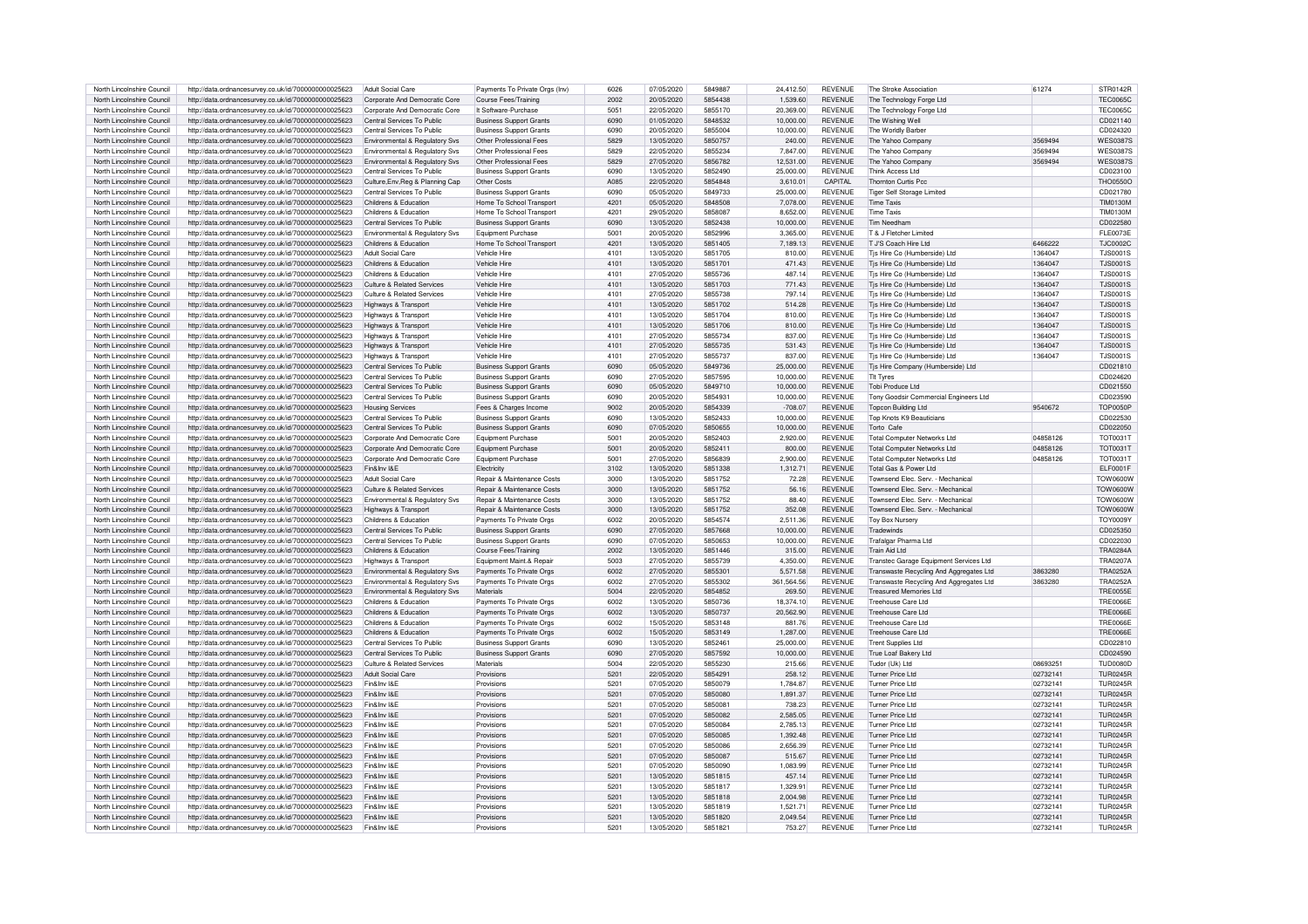| North Lincolnshire Council | http://data.ordnancesurvey.co.uk/id/7000000000025623 | Fin&Inv I&F                                | Provisions                     | 5201             | 13/05/2020 | 5851822 | 1.161.81   | <b>REVENUE</b> | Turner Price Ltd                         | 02732141  | <b>TUR0245F</b> |
|----------------------------|------------------------------------------------------|--------------------------------------------|--------------------------------|------------------|------------|---------|------------|----------------|------------------------------------------|-----------|-----------------|
| North Lincolnshire Council | http://data.ordnancesurvey.co.uk/id/7000000000025623 | Fin&Inv I&F                                | Provisions                     | 5201             | 13/05/2020 | 5851823 | 2.426.71   | <b>REVENUE</b> | Turner Price Ltd                         | 02732141  | TUR0245F        |
| North Lincolnshire Council | http://data.ordnancesurvey.co.uk/id/7000000000025623 | Fin&Inv I&E                                | Provisions                     | 5201             | 13/05/2020 | 5851826 | 463.07     | <b>REVENUE</b> | Turner Price Ltd                         | 02732141  | <b>TUR0245R</b> |
| North Lincolnshire Council | http://data.ordnancesurvey.co.uk/id/7000000000025623 | Fin&Inv I&F                                | Provisions                     | 5201             | 13/05/2020 | 5851828 | 1,068.51   | <b>REVENUE</b> | Turner Price Ltd                         | 02732141  | TUR0245F        |
| North Lincolnshire Council | http://data.ordnancesurvey.co.uk/id/7000000000025623 | Fin&Inv I&F                                | Provisions                     | $520^{\circ}$    | 20/05/2020 | 5854613 | 503.31     | <b>REVENUE</b> | Turner Price Ltd                         | 02732141  | <b>TUR0245R</b> |
| North Lincolnshire Council |                                                      | Fin&Inv I&E                                | Provisions                     | 520 <sup>°</sup> | 20/05/2020 | 5854615 | 2.297.71   | <b>REVENUE</b> | Turner Price Ltd                         | 02732141  | <b>TUR0245R</b> |
|                            | http://data.ordnancesurvey.co.uk/id/7000000000025623 | Fin&Inv I&F                                |                                | $520^{\circ}$    |            | 5854617 |            | <b>REVENUE</b> | Turner Price Ltd                         |           |                 |
| North Lincolnshire Council | http://data.ordnancesurvey.co.uk/id/7000000000025623 |                                            | Provisions                     |                  | 20/05/2020 |         | 2,064.51   |                |                                          | 02732141  | <b>TUR0245R</b> |
| North Lincolnshire Council | http://data.ordnancesurvey.co.uk/id/7000000000025623 | Fin&Inv I&F                                | Provisions                     | 5201             | 20/05/2020 | 5854618 | 1.349.47   | <b>REVENUE</b> | Turner Price Ltd                         | 02732141  | <b>TUR0245R</b> |
| North Lincolnshire Council | http://data.ordnancesurvey.co.uk/id/7000000000025623 | Fin&Inv I&F                                | Provisions                     | 5201             | 20/05/2020 | 5854619 | 2.593.69   | <b>REVENUE</b> | Turner Price I td                        | 02732141  | <b>TUR0245R</b> |
| North Lincolnshire Council | http://data.ordnancesurvey.co.uk/id/7000000000025623 | Fin&Inv I&F                                | Provisions                     | 5201             | 20/05/2020 | 5854620 | 1.541.56   | <b>REVENUE</b> | Turner Price Ltd                         | 02732141  | THR0245F        |
| North Lincolnshire Council | http://data.ordnancesurvey.co.uk/id/7000000000025623 | Fin&Inv I&F                                | Provisions                     | 5201             | 20/05/2020 | 5854621 | 1.396.78   | <b>REVENUE</b> | Turner Price I td                        | 02732141  | TUR0245F        |
| North Lincolnshire Council | http://data.ordnancesurvey.co.uk/id/7000000000025623 | Fin&Inv I&F                                | Provisions                     | 5201             | 20/05/2020 | 5854622 | 1.628.61   | <b>REVENUE</b> | <b>Turner Price Ltd</b>                  | 02732141  | <b>TUR0245R</b> |
| North Lincolnshire Council | http://data.ordnancesurvey.co.uk/id/7000000000025623 | Fin&Inv I&F                                | Provisions                     | 5201             | 20/05/2020 | 5854626 | 733.99     | <b>REVENUE</b> | <b>Turner Price Ltd</b>                  | 02732141  | <b>TUR0245R</b> |
| North Lincolnshire Council | http://data.ordnancesurvey.co.uk/id/7000000000025623 | Fin&Inv I&F                                | Provisions                     | 5201             | 29/05/2020 | 5858065 | $-285.50$  | <b>REVENUE</b> | <b>Turner Price Ltd</b>                  | 02732141  | <b>TUR0245R</b> |
| North Lincolnshire Council | http://data.ordnancesurvey.co.uk/id/7000000000025623 | Fin&Inv I&E                                | Provisions                     | 5201             | 29/05/2020 | 5858070 | 423.25     | <b>REVENUE</b> | <b>Turner Price Ltd</b>                  | 02732141  | <b>TUR0245R</b> |
| North Lincolnshire Council | http://data.ordnancesurvey.co.uk/id/7000000000025623 | Fin&Inv I&E                                | Provisions                     | 5201             | 29/05/2020 | 5858071 | 816.80     | <b>REVENUE</b> | <b>Turner Price Ltd</b>                  | 02732141  | <b>TUR0245R</b> |
| North Lincolnshire Council | http://data.ordnancesurvey.co.uk/id/7000000000025623 | Fin&Inv I&F                                | Provisions                     | 5201             | 29/05/2020 | 5858074 | 295.95     | <b>REVENUE</b> | Turner Price Ltd                         | 02732141  | <b>TUR0245R</b> |
| North Lincolnshire Council | http://data.ordnancesurvey.co.uk/id/7000000000025623 | Central Services To Public                 | <b>Business Support Grants</b> | 6090             | 20/05/2020 | 5854959 | 10.000.00  | <b>REVENUE</b> | Tvm Lofts Ltd                            |           | CD023870        |
| North Lincolnshire Council | http://data.ordnancesurvey.co.uk/id/7000000000025623 | <b>Housing Services</b>                    | Other Supplies & Services      | 5799             | 01/05/2020 | 5848021 | 2.400.00   | <b>REVENUE</b> | <b>Tvt Investments Limited</b>           |           | <b>LAN0021N</b> |
| North Lincolnshire Council | http://data.ordnancesurvey.co.uk/id/7000000000025623 | <b>Housing Services</b>                    | Other Supplies & Services      | 5799             | 01/05/2020 | 5848022 | 1.585.97   | <b>REVENUE</b> | Tyt Investments I imited                 |           | <b>LAN0021N</b> |
| North Lincolnshire Council | http://data.ordnancesurvey.co.uk/id/7000000000025623 | <b>Housing Services</b>                    | Other Supplies & Services      | 5799             | 01/05/2020 | 5848023 | 1.543.04   | <b>REVENUE</b> | Tyt Investments Limited                  |           | <b>LAN0021N</b> |
| North Lincolnshire Council |                                                      |                                            | Other Supplies & Services      | 5799             | 13/05/2020 | 5851488 | 1.344.00   | <b>REVENUE</b> | Tyt Investments Limited                  |           | <b>LAN0021N</b> |
|                            | http://data.ordnancesurvey.co.uk/id/7000000000025623 | <b>Housing Services</b>                    |                                |                  |            |         |            |                |                                          |           |                 |
| North Lincolnshire Council | http://data.ordnancesurvey.co.uk/id/7000000000025623 | <b>Housing Services</b>                    | Other Supplies & Services      | 5799             | 13/05/2020 | 5851489 | 1,001.45   | <b>REVENUE</b> | Tvt Investments Limited                  |           | <b>LAN0021N</b> |
| North Lincolnshire Council | http://data.ordnancesurvey.co.uk/id/7000000000025623 | <b>Housing Services</b>                    | Other Supplies & Services      | 5799             | 13/05/2020 | 5851490 | 647.00     | <b>REVENUE</b> | Tyt Investments I imited                 |           | <b>LAN0021N</b> |
| North Lincolnshire Council | http://data.ordnancesurvey.co.uk/id/7000000000025623 | <b>Housing Services</b>                    | Other Supplies & Services      | 5799             | 20/05/2020 | 5854274 | 923.34     | <b>REVENUE</b> | Tyt Investments Limited                  |           | <b>LAN0021N</b> |
| North Lincolnshire Council | http://data.ordnancesurvey.co.uk/id/7000000000025623 | <b>Housing Services</b>                    | Other Supplies & Services      | 5799             | 20/05/2020 | 5854275 | 1,804.17   | <b>REVENUE</b> | Tyt Investments I imited                 |           | <b>LAN0021N</b> |
| North Lincolnshire Council | http://data.ordnancesurvey.co.uk/id/7000000000025623 | <b>Housing Services</b>                    | Other Supplies & Services      | 5799             | 27/05/2020 | 5856788 | 1,280.00   | <b>REVENUE</b> | Tyt Investments Limited                  |           | LAN0021N        |
| North Lincolnshire Council | http://data.ordnancesurvey.co.uk/id/7000000000025623 | <b>Housing Services</b>                    | Other Supplies & Services      | 5799             | 27/05/2020 | 5856789 | 3.120.00   | <b>REVENUE</b> | Tyt Investments Limited                  |           | <b>LAN0021N</b> |
| North Lincolnshire Council | http://data.ordnancesurvey.co.uk/id/7000000000025623 | <b>Housing Services</b>                    | Other Supplies & Services      | 5799             | 27/05/2020 | 5856790 | 1,825.20   | <b>REVENUE</b> | Tvt Investments Limited                  |           | <b>LAN0021N</b> |
| North Lincolnshire Council | http://data.ordnancesurvey.co.uk/id/7000000000025623 | Central Services To Public                 | <b>Business Support Grants</b> | 6090             | 27/05/2020 | 5857671 | 25.000.00  | <b>REVENUE</b> | Tvrexchange                              |           | CD025380        |
| North Lincolnshire Council | http://data.ordnancesurvey.co.uk/id/7000000000025623 | Planning Services                          | <b>Client Related Costs</b>    | 5534             | 15/05/2020 | 5852596 | 263.97     | <b>REVENUE</b> | Uk Stem Ltd                              |           | <b>UKS0120S</b> |
| North Lincolnshire Council | http://data.ordnancesurvey.co.uk/id/7000000000025623 | Central Services To Public                 | <b>Business Support Grants</b> | 6090             | 07/05/2020 | 5850670 | 10,000.00  | <b>REVENUE</b> | Ultimate Hand Carwash                    |           | CD022200        |
| North Lincolnshire Council | http://data.ordnancesurvey.co.uk/id/7000000000025623 | Culture & Related Services                 | Books (Libraries+Schools Only) | 5005             | 07/05/2020 | 5850045 | 816.70     | <b>REVENUE</b> | Ulverscroft Large Print Books Ltd        | 1068776   | LII V0001V      |
| North Lincolnshire Council | http://data.ordnancesurvey.co.uk/id/7000000000025623 | Culture & Related Services                 | Books (Libraries+Schools Only) | 5005             | 07/05/2020 | 5850050 | 324.72     | <b>REVENUE</b> | Ulverscroft Large Print Books Ltd        | 1068776   | <b>ULV0001V</b> |
| North Lincolnshire Council | http://data.ordnancesurvey.co.uk/id/7000000000025623 | Culture & Related Services                 | Books (Libraries+Schools Only  | 5005             | 13/05/2020 | 5850265 | 310.48     | <b>REVENUE</b> | Ulverscroft Large Print Books Ltd        | 1068776   | ULV0001V        |
| North Lincolnshire Council | http://data.ordnancesurvey.co.uk/id/7000000000025623 | Culture & Related Services                 | Books (Libraries+Schools Only  | 5005             | 13/05/2020 | 5850268 | 307.28     | <b>REVENUE</b> | Ulverscroft Large Print Books Ltd        | 1068776   | LII V0001V      |
| North Lincolnshire Council | http://data.ordnancesurvey.co.uk/id/7000000000025623 | Culture & Related Services                 | Books (Libraries+Schools Only) | 5005             | 13/05/2020 | 5850269 | 442.58     | <b>REVENUE</b> | Ulverscroft Large Print Books Ltd        | 1068776   | LILV0001V       |
| North Lincolnshire Council | http://data.ordnancesurvey.co.uk/id/7000000000025623 | Culture & Related Services                 | Books (Libraries+Schools Only) | 5005             | 13/05/2020 | 5850270 | 442.58     | <b>REVENUE</b> | Ulverscroft Large Print Books Ltd        | 1068776   | <b>ULV0001V</b> |
| North Lincolnshire Council | http://data.ordnancesurvey.co.uk/id/7000000000025623 | Central Services To Public                 | <b>Business Support Grants</b> | 6090             | 27/05/2020 | 5857647 | 10,000.00  | <b>REVENUE</b> | Unique Stove Products Ltd                |           | CD025140        |
| North Lincolnshire Council |                                                      | Corporate And Democratic Core              |                                | 9002             | 07/05/2020 | 5849893 | $-248.05$  | <b>REVENUE</b> | Unison                                   |           | <b>UNI0003I</b> |
|                            | http://data.ordnancesurvey.co.uk/id/7000000000025623 |                                            | Fees & Charges Income          |                  |            |         |            |                |                                          |           |                 |
| North Lincolnshire Council | http://data.ordnancesurvey.co.uk/id/7000000000025623 | Support Servs Capital                      | It Equipment                   | A098             | 15/05/2020 | 5851948 | 142,198.00 | <b>CAPITAL</b> | Unit4 Business Software Limited          | 1737985   | UNI0401         |
| North Lincolnshire Council | http://data.ordnancesurvey.co.uk/id/7000000000025623 | Central Services To Public                 | <b>Business Support Grants</b> | 6090             | 07/05/2020 | 5850652 | 10.000.00  | <b>REVENUE</b> | <b>Hnit 5 Autos</b>                      |           | CD022020        |
| North Lincolnshire Council | http://data.ordnancesurvey.co.uk/id/7000000000025623 | Corporate And Democratic Core              | Equipment Hire/Rent            | 5002             | 13/05/2020 | 5851944 | 4,716.50   | <b>REVENUE</b> | United Carlton Office Systems Ltd        | 2118025   | <b>UNI00521</b> |
| North Lincolnshire Council | http://data.ordnancesurvey.co.uk/id/7000000000025623 | Corporate And Democratic Core              | Equipment Hire/Rent            | 5002             | 13/05/2020 | 5851945 | 505.39     | <b>REVENUE</b> | United Carlton Office Systems Ltd        | 2118025   | UNI0052         |
| North Lincolnshire Council | http://data.ordnancesurvey.co.uk/id/7000000000025623 | Corporate And Democratic Core              | Equipment Hire/Rent            | 5002             | 13/05/2020 | 5851946 | 1,179.52   | <b>REVENUE</b> | United Carlton Office Systems Ltd        | 2118025   | <b>UNI0052</b>  |
| North Lincolnshire Council | http://data.ordnancesurvey.co.uk/id/7000000000025623 | Corporate And Democratic Core              | Gen Office Exp (Incl Postage)  | 5603             | 13/05/2020 | 5851944 | 2.919.26   | <b>REVENUE</b> | <b>United Carlton Office Systems Ltd</b> | 2118025   | UNI0052         |
| North Lincolnshire Council | http://data.ordnancesurvey.co.uk/id/7000000000025623 | Corporate And Democratic Core              | Gen Office Exp (Incl Postage)  | 5603             | 13/05/2020 | 5851946 | 799.16     | <b>REVENUE</b> | <b>United Carlton Office Systems Ltd</b> | 2118025   | <b>UNI0052</b>  |
| North Lincolnshire Council | http://data.ordnancesurvey.co.uk/id/7000000000025623 | Environmental & Regulatory Svs             | Materials                      | 5004             | 13/05/2020 | 5851715 | 339.79     | <b>REVENUE</b> | Universal Hose Ltd T/A Hydraguip         | 4937556   | UNI0098         |
| North Lincolnshire Council | http://data.ordnancesurvey.co.uk/id/7000000000025623 | Environmental & Regulatory Svs             | Materials                      | 5004             | 15/05/2020 | 5851713 | 370.66     | <b>REVENUE</b> | Universal Hose Ltd T/A Hydraquip         | 4937556   | <b>UNI0098I</b> |
| North Lincolnshire Council | http://data.ordnancesurvey.co.uk/id/7000000000025623 | <b>Fnvironmental &amp; Regulatory Sys.</b> | Materials                      | 5004             | 27/05/2020 | 5855744 | 357.89     | <b>REVENUE</b> | Universal Hose Ltd T/A Hydraguin         | 4937556   | <b>UNI0098I</b> |
| North Lincolnshire Council | http://data.ordnancesurvey.co.uk/id/7000000000025623 | Central Services To Public                 | <b>Business Support Grants</b> | 6090             | 27/05/2020 | 5857624 | 10,000.00  | <b>REVENUE</b> | Value Run Limited                        |           | CD024910        |
| North Lincolnshire Council | http://data.ordnancesurvey.co.uk/id/7000000000025623 | Culture & Related Services                 | Provisions                     | 5201             | 05/05/2020 | 5848530 | 235.51     | <b>REVENUE</b> | Vending Enterprises                      | 00978024  | VEN0002N        |
| North Lincolnshire Council | http://data.ordnancesurvey.co.uk/id/7000000000025623 | Culture & Related Services                 | Provisions                     | 5201             | 22/05/2020 | 5854454 | 235.51     | <b>REVENUE</b> | <b>Vending Enterprises</b>               | 00978024  | VFN0002N        |
| North Lincolnshire Council | http://data.ordnancesurvey.co.uk/id/7000000000025623 | Environmental & Regulatory Svs             | Other Premises Costs           | 3390             | 20/05/2020 | 5851387 | 612.77     | <b>REVENUE</b> | Veolia Es (Uk) Ltd                       | 2481991   | CLE0001E        |
| North Lincolnshire Council | http://data.ordnancesurvey.co.uk/id/7000000000025623 | Environmental & Regulatory Svs             | Other Premises Costs           | 3390             | 27/05/2020 | 5855298 | 590.00     | <b>REVENUE</b> | Veolia Es (Uk) Ltd                       | 2481991   | CLE0001E        |
| North Lincolnshire Council | http://data.ordnancesurvey.co.uk/id/7000000000025623 | <b>Environmental &amp; Regulatory Sys</b>  | Other Premises Costs           | 3390             | 27/05/2020 | 5855299 | 624.50     | <b>REVENUE</b> | Veolia Es (Uk) Ltd                       | 2481991   | CLE0001E        |
| North Lincolnshire Council | http://data.ordnancesurvey.co.uk/id/7000000000025623 | <b>Adult Social Care</b>                   | <b>Heating Fuels</b>           | 3104             | 20/05/2020 | 5854235 | 1.609.65   | <b>REVENUE</b> | Verdenergy (Yorkshire) Ltd               | 09563853  | <b>VER0165R</b> |
| North Lincolnshire Council | http://data.ordnancesurvey.co.uk/id/7000000000025623 | Culture & Related Services                 | <b>Heating Fuels</b>           | 3104             | 13/05/2020 | 5850607 | 3,114.18   | <b>REVENUE</b> | Verdenergy (Yorkshire) Ltd               | 09563853  | <b>VER0165R</b> |
| North Lincolnshire Council | http://data.ordnancesurvey.co.uk/id/7000000000025623 | Culture & Related Services                 | <b>Heating Fuels</b>           | 3104             | 29/05/2020 | 5857781 | 2.614.86   | <b>REVENUE</b> | Verdenergy (Yorkshire) Ltd               | 09563853  | <b>VER0165R</b> |
|                            |                                                      |                                            |                                |                  |            |         |            |                |                                          |           |                 |
| North Lincolnshire Council | http://data.ordnancesurvey.co.uk/id/7000000000025623 | Culture & Related Services                 | Fauinment Hire/Rent            | 5002             | 27/05/2020 | 5855241 | 458.50     | <b>REVENUE</b> | Verifone Services Uk & Ireland Ltd       | 2747866   | <b>VER0006R</b> |
| North Lincolnshire Council | http://data.ordnancesurvey.co.uk/id/7000000000025623 | Central Services To Public                 | <b>Business Support Grants</b> | 6090             | 20/05/2020 | 5854915 | 10,000.00  | <b>REVENUE</b> | Vicarage Motors Limited                  |           | CD023430        |
| North Lincolnshire Council | http://data.ordnancesurvey.co.uk/id/7000000000025623 | Central Services To Public                 | <b>Business Support Grants</b> | 6090             | 13/05/2020 | 5852496 | 10,000.00  | <b>REVENUE</b> | Victory Club Barton Ltd                  |           | CD023160        |
| North Lincolnshire Council | http://data.ordnancesurvey.co.uk/id/7000000000025623 | Environmental & Regulatory Svs             | Other Premises Costs           | 3390             | 29/05/2020 | 5857782 | 697.00     | <b>REVENUE</b> | Videcom Security Ltd                     | 427189924 | <b>VID0021D</b> |
| North Lincolnshire Council | http://data.ordnancesurvey.co.uk/id/7000000000025623 | Central Services To Public                 | <b>Business Support Grants</b> | 6090             | 04/05/2020 | 5849295 | 25,000.00  | <b>REVENUE</b> | Viking Hardware Ltd                      |           | CD021460        |
| North Lincolnshire Council | http://data.ordnancesurvey.co.uk/id/7000000000025623 | Environmental & Regulatory Svs             | Equipment Maint.& Repair       | 5003             | 20/05/2020 | 5853003 | 624.18     | <b>REVENUE</b> | Viking Hardware Ltd                      | 03016279  | <b>VIK0007K</b> |
| North Lincolnshire Council | http://data.ordnancesurvey.co.uk/id/7000000000025623 | Central Services To Public                 | <b>Business Support Grants</b> | 6090             | 05/05/2020 | 5849743 | 10.000.00  | <b>REVENUE</b> | Village Hall                             |           | CD021880        |
| North Lincolnshire Council | http://data.ordnancesurvey.co.uk/id/7000000000025623 | Childrens & Education                      | Home To School Transport       | 4201             | 07/05/2020 | 5849892 | 600.00     | <b>REVENUE</b> | V.I.P. Taxis                             |           | <b>VIP0004P</b> |
| North Lincolnshire Council | http://data.ordnancesurvey.co.uk/id/7000000000025623 | Adult Social Care                          | Pay - Agency                   | 0131             | 27/05/2020 | 5855575 | 1,050.00   | <b>REVENUE</b> | <b>Vision Rehabilitation</b>             | 9144893   | <b>VIS0163S</b> |
| North Lincolnshire Council | http://data.ordnancesurvey.co.uk/id/7000000000025623 | Adult Social Care                          | Pav - Agency                   | 0131             | 27/05/2020 | 5855587 | 840.00     | <b>REVENUE</b> | <b>Vision Rehabilitation</b>             | 9144893   | <b>VIS0163S</b> |
| North Lincolnshire Council | http://data.ordnancesurvey.co.uk/id/7000000000025623 | Adult Social Care                          | Pay - Agency                   | 0131             | 27/05/2020 | 5855588 | 1.080.00   | <b>REVENUE</b> | Vision Rehabilitation                    | 9144893   | <b>VIS0163S</b> |
| North Lincolnshire Council | http://data.ordnancesurvey.co.uk/id/7000000000025623 | Corporate And Democratic Core              | Telephone Rent/Calls           | 5403             | 13/05/2020 | 5851922 | 1,519.29   | <b>REVENUE</b> | Vodafone Uk                              | 1471587   | VOD0016D        |
| North Lincolnshire Council | http://data.ordnancesurvey.co.uk/id/7000000000025623 | Corporate And Democratic Core              | Telephone Rent/Calls           | 5403             | 13/05/2020 | 5851923 | 5.183.04   | <b>REVENUE</b> | Vodafone Uk                              | 1471587   | VOD0016D        |
| North Lincolnshire Council | http://data.ordnancesurvey.co.uk/id/7000000000025623 | Corporate And Democratic Core              | Telephone Rent/Calls           | 5403             | 13/05/2020 | 5851924 | 1.534.21   | <b>REVENUE</b> | Vodafone Uk                              | 1471587   | VOD0016D        |
|                            |                                                      |                                            |                                |                  |            |         |            |                |                                          |           |                 |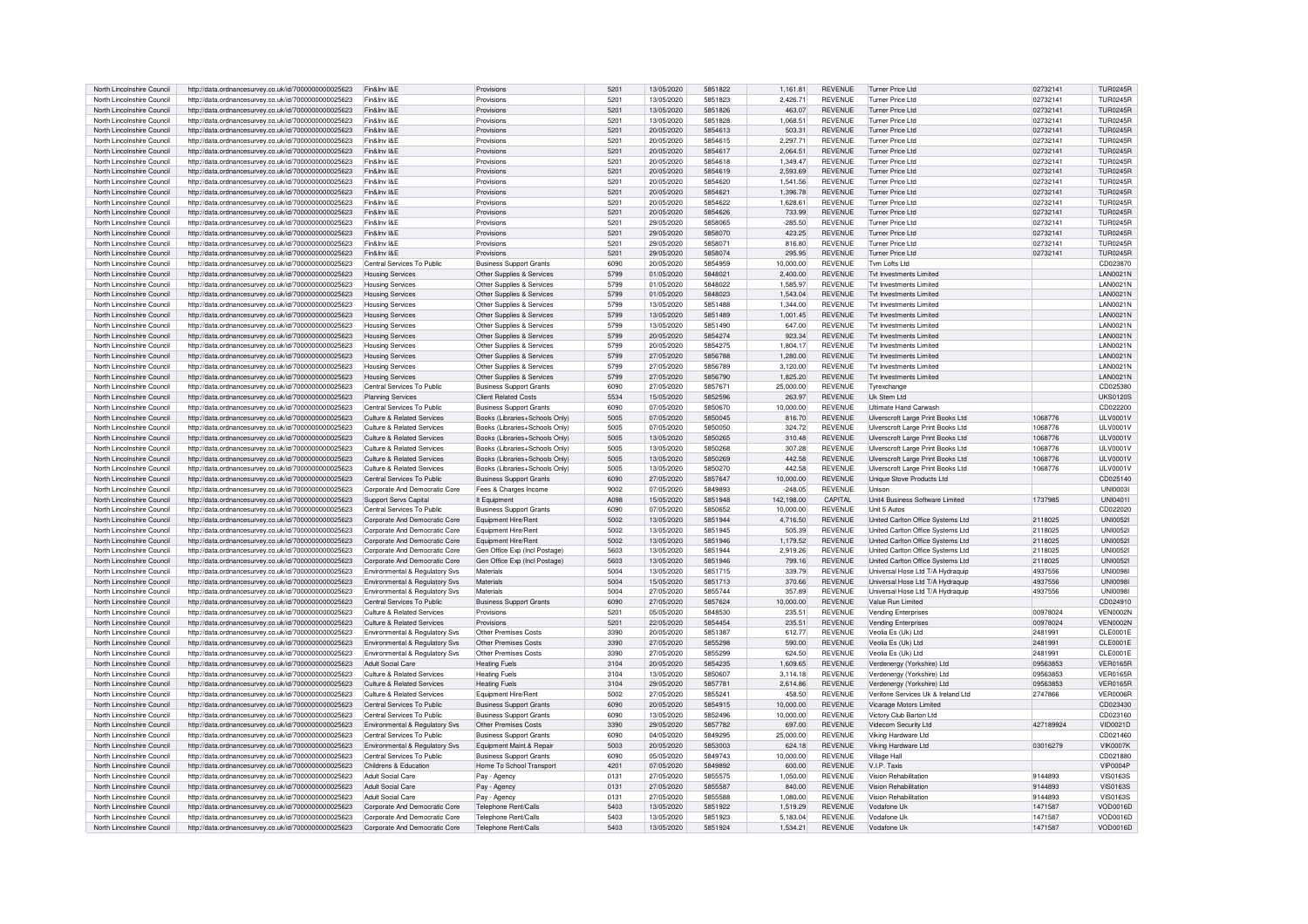| North Lincolnshire Council                               | http://data.ordnancesurvey.co.uk/id/7000000000025623                                                         | Corporate And Democratic Core                         | Telephone Rent/Calls                      | 5403         | 13/05/2020               | 5851926            | 5.143.65         | <b>REVENUE</b>                   | Vodafone Uk                               | 1471587             | VOD0016D                           |
|----------------------------------------------------------|--------------------------------------------------------------------------------------------------------------|-------------------------------------------------------|-------------------------------------------|--------------|--------------------------|--------------------|------------------|----------------------------------|-------------------------------------------|---------------------|------------------------------------|
|                                                          |                                                                                                              |                                                       |                                           |              |                          |                    |                  |                                  |                                           |                     |                                    |
| North Lincolnshire Council                               | http://data.ordnancesurvey.co.uk/id/7000000000025623                                                         | Corporate And Democratic Core                         | Telephone Rent/Calls                      | 5403         | 13/05/2020               | 5851928            | 970.34           | <b>REVENUE</b>                   | Vodafone Uk                               | 1471587             | VOD0016D                           |
| North Lincolnshire Council                               | http://data.ordnancesurvey.co.uk/id/7000000000025623                                                         | Corporate And Democratic Core                         | Telephone Rent/Calls                      | 5403         | 13/05/2020               | 5851931            | 5,348.28         | <b>REVENUE</b>                   | Vodafone Uk                               | 1471587             | VOD0016D                           |
| North Lincolnshire Council                               | http://data.ordnancesurvey.co.uk/id/7000000000025623                                                         | Corporate And Democratic Core                         | Telephone Rent/Calls                      | 5403         | 13/05/2020               | 5851933            | $-7,176.74$      | <b>REVENUE</b>                   | Vodafone Uk                               | 1471587             | VOD0016D                           |
| North Lincolnshire Council                               | http://data.ordnancesurvey.co.uk/id/7000000000025623                                                         | Corporate And Democratic Core                         | Telephone Rent/Calls                      | 5403         | 13/05/2020               | 5851936            | $-1,435.34$      | <b>REVENUE</b>                   | Vodafone Ul                               | 1471587             | VOD0016D                           |
|                                                          |                                                                                                              |                                                       |                                           |              |                          |                    |                  |                                  |                                           |                     |                                    |
| North Lincolnshire Council                               | http://data.ordnancesurvey.co.uk/id/7000000000025623                                                         | Corporate And Democratic Core                         | Telephone Rent/Calls                      | 5403         | 13/05/2020               | 5851939            | $-608.46$        | <b>REVENUE</b>                   | Vodafone Uk                               | 1471587             | VOD0016D                           |
| North Lincolnshire Council                               | http://data.ordnancesurvey.co.uk/id/7000000000025623                                                         | Central Services To Public                            | <b>Business Support Grants</b>            | 6090         | 13/05/2020               | 5852469            | 10.000.00        | <b>REVENUE</b>                   | <b>Volunteer Arms</b>                     |                     | CD022890                           |
| North Lincolnshire Council                               | http://data.ordnancesurvey.co.uk/id/7000000000025623                                                         | Central Services To Public                            | <b>Business Support Grants</b>            | 6090         | 27/05/2020               | 5857601            | 10,000.00        | <b>REVENUE</b>                   | V Wilkins & Sons Limited                  |                     | CD024680                           |
| North Lincolnshire Council                               | http://data.ordnancesurvey.co.uk/id/7000000000025623                                                         | <b>Housing Services</b>                               | Other Supplies & Services                 | 5799         | 05/05/2020               | 5848014            | 520.83           | <b>REVENUE</b>                   | Walshe'S Property Ltd                     |                     | <b>WAL0473L</b>                    |
|                                                          |                                                                                                              |                                                       |                                           |              |                          |                    |                  |                                  |                                           |                     |                                    |
| North Lincolnshire Council                               | http://data.ordnancesurvey.co.uk/id/7000000000025623                                                         | <b>Housing Services</b>                               | Other Supplies & Services                 | 5799         | 27/05/2020               | 5854273            | 395.83           | <b>REVENUE</b>                   | Walshe'S Property Ltd                     |                     | <b>WAL0473L</b>                    |
| North Lincolnshire Council                               | http://data.ordnancesurvey.co.uk/id/7000000000025623                                                         | <b>Housing Services</b>                               | Other Supplies & Services                 | 5799         | 27/05/2020               | 5854276            | 3,402.83         | <b>REVENUE</b>                   | Walshe'S Property Ltd                     |                     | <b>WAL0473L</b>                    |
| North Lincolnshire Council                               | http://data.ordnancesurvey.co.uk/id/7000000000025623                                                         | Central Services To Public                            | <b>Business Support Grants</b>            | 6090         | 20/05/2020               | 5855012            | 10.000.00        | <b>REVENUE</b>                   | Wash 4 Less Ltd                           |                     | CD024400                           |
| North Lincolnshire Council                               | http://data.ordnancesurvey.co.uk/id/7000000000025623                                                         | Culture & Related Services                            | Equipment Hire/Rent                       | 5002         | 23/06/2020               | 5857578            | 416.16           | <b>REVENUE</b>                   | Waterlogic Gb Limited                     | 2418453             | ANG0018G                           |
|                                                          |                                                                                                              | Central Services To Public                            |                                           | 6090         | 27/05/2020               | 5857650            | 10.000.00        | <b>REVENUE</b>                   |                                           |                     | CD025170                           |
| North Lincolnshire Council                               | http://data.ordnancesurvey.co.uk/id/7000000000025623                                                         |                                                       | <b>Business Support Grants</b>            |              |                          |                    |                  |                                  | Wb Racing (Yorkshire) Ltd                 |                     |                                    |
| North Lincolnshire Council                               | http://data.ordnancesurvey.co.uk/id/7000000000025623                                                         | Central Services To Public                            | <b>Business Support Grants</b>            | 6090         | 13/05/2020               | 5852476            | 25,000.00        | <b>REVENUE</b>                   | Weldricks Pharmacy                        |                     | CD022960                           |
| North Lincolnshire Council                               | http://data.ordnancesurvey.co.uk/id/7000000000025623                                                         | Childrens & Education                                 | Payments To Private Orgs                  | 6002         | 22/05/2020               | 5854893            | 15.412.67        | <b>REVENUE</b>                   | Welfare Call (Lac) Ltd                    | 6835794             | WEL0424L                           |
| North Lincolnshire Council                               | http://data.ordnancesurvey.co.uk/id/7000000000025623                                                         | Childrens & Education                                 | Other Supplies & Services                 | 5799         | 07/05/2020               | 5849872            | $\overline{0}$   | <b>REVENUE</b>                   | <b>Westgate Services</b>                  |                     | <b>WES0124S</b>                    |
| North Lincolnshire Council                               |                                                                                                              | Childrens & Education                                 | <b>Benair &amp; Maintenance Costs</b>     | 3000         | 07/05/2020               | 5849872            | 347.50           | <b>REVENUE</b>                   |                                           |                     | <b>WES0124S</b>                    |
|                                                          | http://data.ordnancesurvey.co.uk/id/7000000000025623                                                         |                                                       |                                           |              |                          |                    |                  |                                  | <b>Westgate Services</b>                  |                     |                                    |
| North Lincolnshire Council                               | http://data.ordnancesurvey.co.uk/id/7000000000025623                                                         | Central Services To Public                            | <b>Business Support Grants</b>            | 6090         | 20/05/2020               | 5854940            | 10,000.00        | <b>REVENUE</b>                   | Westwoodside Reading Room Snooker Club    |                     | CD023680                           |
| North Lincolnshire Council                               | http://data.ordnancesurvey.co.uk/id/7000000000025623                                                         | Culture & Related Services                            | Fuel                                      | 4001         | 13/05/2020               | 5851462            | 212.50           | <b>REVENUE</b>                   | Wex Europe Services Limited               | 082824241           | <b>WEX0001X</b>                    |
| North Lincolnshire Council                               | http://data.ordnancesurvey.co.uk/id/7000000000025623                                                         | Culture & Related Services                            | Books (Libraries+Schools Only)            | 5005         | 29/05/2020               | 5855324            | 261.90           | <b>REVENUE</b>                   | W F Howes I td                            | 366219              | <b>WFH0001H</b>                    |
| North Lincolnshire Council                               | http://data.ordnancesurvey.co.uk/id/7000000000025623                                                         | Central Services To Public                            | <b>Business Support Grants</b>            | 6090         | 27/05/2020               | 5857631            | 10,000.00        | <b>REVENUE</b>                   | W F Moore (Warplands) Ltd                 |                     | CD024980                           |
|                                                          |                                                                                                              |                                                       |                                           |              |                          |                    |                  |                                  |                                           |                     |                                    |
| North Lincolnshire Council                               | http://data.ordnancesurvey.co.uk/id/7000000000025623                                                         | Highways & Transport                                  | Materials                                 | 5004         | 13/05/2020               | 5851716            | 642.87           | <b>REVENUE</b>                   | Whale Tankers I td                        | 04251423            | WHA0002/                           |
| North Lincolnshire Council                               | http://data.ordnancesurvey.co.uk/id/7000000000025623                                                         | Adult Social Care                                     | Payments To Private Orgs                  | 6002         | 27/05/2020               | 5855592            | 672.00           | <b>REVENUE</b>                   | Wilherforce Chambers                      |                     | CLE0090E                           |
| North Lincolnshire Council                               | http://data.ordnancesurvey.co.uk/id/7000000000025623                                                         | Corporate And Democratic Core                         | <b>Legal Fees</b>                         | 5823         | 07/05/2020               | 5849808            | 560.00           | <b>REVENUE</b>                   | Wilberforce Chambers                      |                     | CLE0090E                           |
| North Lincolnshire Council                               | http://data.ordnancesurvey.co.uk/id/7000000000025623                                                         | Corporate And Democratic Core                         | <b>Legal Fees</b>                         | 5823         | 13/05/2020               | 5851502            | 320.00           | <b>REVENUE</b>                   | <b>Wilberforce Chambers</b>               |                     | <b>CLE0090E</b>                    |
|                                                          |                                                                                                              |                                                       |                                           |              |                          |                    |                  | <b>REVENUE</b>                   | Wilberforce Chambers                      |                     |                                    |
| North Lincolnshire Council                               | http://data.ordnancesurvey.co.uk/id/7000000000025623                                                         | Corporate And Democratic Core                         | Legal Fees                                | 5823         | 13/05/2020               | 5851503            | 930.00           |                                  |                                           |                     | CLE0090E                           |
| North Lincolnshire Council                               | http://data.ordnancesurvey.co.uk/id/7000000000025623                                                         | Corporate And Democratic Core                         | <b>Legal Fees</b>                         | 5823         | 15/05/2020               | 5852049            | 945.00           | <b>REVENUE</b>                   | Wilberforce Chambers                      |                     | <b>CLE0090E</b>                    |
| North Lincolnshire Council                               | http://data.ordnancesurvey.co.uk/id/7000000000025623                                                         | Corporate And Democratic Core                         | Legal Fees                                | 5823         | 15/05/2020               | 5852390            | 716.67           | <b>REVENUE</b>                   | <b>Wilberforce Chambers</b>               |                     | <b>CLE0090E</b>                    |
| North Lincolnshire Council                               | http://data.ordnancesurvey.co.uk/id/7000000000025623                                                         | Corporate And Democratic Core                         | <b>Legal Fees</b>                         | 5823         | 15/05/2020               | 5853051            | 490.00           | <b>REVENUE</b>                   | <b>Wilberforce Chambers</b>               |                     | <b>CLE0090E</b>                    |
| North Lincolnshire Council                               | http://data.ordnancesurvey.co.uk/id/7000000000025623                                                         | Adult Social Care                                     | Pay - Agency                              | 0131         | 07/05/2020               | 5850117            | 6.655.00         | <b>REVENUE</b>                   | Wilberforce Healthcare                    |                     | WIL0352L                           |
|                                                          |                                                                                                              |                                                       |                                           |              |                          |                    |                  |                                  |                                           |                     |                                    |
| North Lincolnshire Council                               | http://data.ordnancesurvey.co.uk/id/7000000000025623                                                         | Adult Social Care                                     | Pay - Agency                              | 0131         | 22/05/2020               | 5854295            | 6.359.00         | <b>REVENUE</b>                   | Wilberforce Healthcare                    |                     | WIL0352L                           |
| North Lincolnshire Council                               | http://data.ordnancesurvey.co.uk/id/7000000000025623                                                         | Central Services To Public                            | <b>Business Support Grants</b>            | 6090         | 07/05/2020               | 5850673            | 10,000.00        | REVENUE                          | Wildona Studio                            |                     | CD022230                           |
| North Lincolnshire Council                               | http://data.ordnancesurvey.co.uk/id/7000000000025623                                                         | Fin&Inv I&F                                           | Cleaning Costs/ Materials                 | 3301         | 07/05/2020               | 5850095            | 562.00           | <b>REVENUE</b>                   | Wilkes Catering Supplies Ltd              | 03538699            | WIL0984L                           |
| North Lincolnshire Council                               | http://data.ordnancesurvey.co.uk/id/7000000000025623                                                         | Central Services To Public                            | <b>Business Support Grants</b>            | 6090         | 27/05/2020               | 5857634            | 10.000.00        | <b>REVENUE</b>                   | Willowcroft I ivery                       |                     | CD025010                           |
|                                                          |                                                                                                              |                                                       |                                           |              |                          |                    |                  |                                  |                                           |                     |                                    |
| North Lincolnshire Council                               | http://data.ordnancesurvey.co.uk/id/7000000000025623                                                         | Adult Social Care                                     | Payments To Private Orgs                  | 6002         | 07/05/2020               | 5850010            | 56.366.16        | <b>REVENUE</b>                   | Willow Homecare & Support Services Ltd    | 4779959             | <b>WIL0855L</b>                    |
| North Lincolnshire Council                               | http://data.ordnancesurvey.co.uk/id/7000000000025623                                                         | Adult Social Care                                     | Payments To Private Orgs                  | 6002         | 07/05/2020               | 5850010            | 1.091.52         | <b>REVENUE</b>                   | Willow Homecare & Support Services Ltd    | 4779959             | <b>WIL0855L</b>                    |
| North Lincolnshire Council                               | http://data.ordnancesurvey.co.uk/id/7000000000025623                                                         | <b>Adult Social Care</b>                              | Payments To Private Orgs                  | 6002         | 07/05/2020               | 5850011            | 70.20            | <b>REVENUE</b>                   | Willow Homecare & Support Services Ltd    | 4779959             | <b>WIL0855L</b>                    |
| North Lincolnshire Council                               | http://data.ordnancesurvey.co.uk/id/7000000000025623                                                         | Adult Social Care                                     | Payments To Private Orgs                  | 6002         | 07/05/2020               | 5850011            | 3.794.71         | <b>REVENUE</b>                   | Willow Homecare & Support Services Ltd    | 4779959             | WII 08551                          |
|                                                          |                                                                                                              |                                                       |                                           | 6002         |                          | 5850294            |                  | <b>REVENUE</b>                   |                                           |                     |                                    |
| North Lincolnshire Council                               | http://data.ordnancesurvey.co.uk/id/7000000000025623                                                         | Adult Social Care                                     | Payments To Private Orgs                  |              | 07/05/2020               |                    | 14,600.00        |                                  | Willow Homecare & Support Services Ltd    | 4779959             | <b>WIL0855L</b>                    |
| North Lincolnshire Council                               | http://data.ordnancesurvey.co.uk/id/7000000000025623                                                         | Central Services To Public                            | <b>Business Support Grants</b>            | 6090         | 20/05/2020               | 5854957            | 10.000.00        | <b>REVENUE</b>                   | Willow View Farm                          |                     | CD023850                           |
| North Lincolnshire Council                               | http://data.ordnancesurvey.co.uk/id/7000000000025623                                                         | Central Services To Public                            | <b>Business Support Grants</b>            | 6090         | 13/05/2020               | 5852498            | 25,000.00        | <b>REVENUE</b>                   | <b>Wilsons Furnishers Limited</b>         |                     | CD023180                           |
| North Lincolnshire Council                               | http://data.ordnancesurvey.co.uk/id/7000000000025623                                                         | Central Services To Public                            | <b>Business Support Grants</b>            | 6090         | 27/05/2020               | 5857678            | 25,000.00        | <b>REVENUE</b>                   | Wilsons Furnishers Limited                |                     | CD025450                           |
| North Lincolnshire Council                               | http://data.ordnancesurvey.co.uk/id/7000000000025623                                                         | Central Services To Public                            | <b>Business Support Grants</b>            | 6090         | 01/05/2020               | 5848541            | 10,000.00        | <b>REVENUE</b>                   | Winterton Convenience Store               |                     | CD021230                           |
|                                                          |                                                                                                              |                                                       |                                           |              |                          |                    |                  |                                  |                                           |                     |                                    |
| North Lincolnshire Council                               | http://data.ordnancesurvey.co.uk/id/7000000000025623                                                         | Culture & Related Services                            | Electricity                               | 3102         | 13/05/2020               | 5851755            | 265.90           | <b>REVENUE</b>                   | Winterton Rangers F C                     |                     | RAN0011N                           |
| North Lincolnshire Council                               | http://data.ordnancesurvey.co.uk/id/7000000000025623                                                         | Culture & Related Services                            | Rents                                     | 3201         | 13/05/2020               | 5851754            | 1,250.00         | <b>REVENUE</b>                   | Winterton Bangers F C                     |                     | <b>RAN0011N</b>                    |
| North Lincolnshire Council                               | http://data.ordnancesurvey.co.uk/id/7000000000025623                                                         | Culture.Env.Reg & Planning Cap                        | Other Costs                               | A085         | 22/05/2020               | 5854850            | 1,277.27         | CAPITAL                          | Winterton Town Council                    |                     | <b>WIN0007N</b>                    |
| North Lincolnshire Council                               | http://data.ordnancesurvey.co.uk/id/7000000000025623                                                         | Public Health                                         | Other Supplies & Services                 | 5799         | 15/05/2020               | 5851415            | 1,515.00         | <b>REVENUE</b>                   | Wireless Cctv Limited                     | 04192399            | <b>WIR0027R</b>                    |
|                                                          |                                                                                                              |                                                       |                                           |              |                          |                    |                  |                                  |                                           |                     |                                    |
| North Lincolnshire Council                               | http://data.ordnancesurvey.co.uk/id/7000000000025623                                                         | Central Services To Public                            | <b>Business Support Grants</b>            | 6090         | 20/05/2020               | 5854908            | 10.000.00        | <b>REVENUE</b>                   | Wi Betts Ltd                              |                     | CD023360                           |
| North Lincolnshire Council                               | http://data.ordnancesurvey.co.uk/id/7000000000025623                                                         | Central Services To Public                            | <b>Business Support Grants</b>            | 6090         | 27/05/2020               | 5857643            | 10,000.00        | <b>REVENUE</b>                   | Wmt Transport Ltd                         |                     | CD025100                           |
| North Lincolnshire Council                               | http://data.ordnancesurvey.co.uk/id/7000000000025623                                                         | Central Services To Public                            | <b>Business Support Grants</b>            | 6090         | 05/05/2020               | 5849748            | 25,000.00        | <b>REVENUE</b>                   | Wolseley Uk Ltd                           |                     | CD021930                           |
| North Lincolnshire Council                               | http://data.ordnancesurvey.co.uk/id/7000000000025623                                                         | Central Services To Public                            | <b>Business Support Grants</b>            | 6090         | 07/05/2020               | 5850662            | 10,000.00        | <b>REVENUE</b>                   | Woodcarr Caravan Park                     |                     | CD022120                           |
| North Lincolnshire Council                               | http://data.ordnancesurvey.co.uk/id/7000000000025623                                                         | Central Services To Public                            | <b>Business Support Grants</b>            | 6090         | 20/05/2020               | 5854981            | 10.000.00        | <b>REVENUE</b>                   | Woodlands                                 |                     | CD024090                           |
|                                                          |                                                                                                              |                                                       |                                           | 3390         |                          |                    |                  |                                  |                                           |                     |                                    |
| North Lincolnshire Council                               | http://data.ordnancesurvey.co.uk/id/7000000000025623                                                         | Childrens & Education                                 | Other Premises Costs                      |              | 29/05/2020               | 5857788            | $\overline{0}$   | <b>REVENUE</b>                   | Workman                                   |                     | <b>WOR0151F</b>                    |
| North Lincolnshire Council                               | http://data.ordnancesurvey.co.uk/id/7000000000025623                                                         | Childrens & Education                                 | Other Premises Costs                      | 3390         | 29/05/2020               | 5857789            | $\Omega$         | <b>REVENUE</b>                   | Workman                                   |                     | <b>WOR0151F</b>                    |
| North Lincolnshire Council                               | http://data.ordnancesurvey.co.uk/id/7000000000025623                                                         | Childrens & Education                                 | Rents                                     | 3201         | 29/05/2020               | 5857788            | 4,453.97         | <b>REVENUE</b>                   | Workman                                   |                     | <b>WOR0151F</b>                    |
| North Lincolnshire Council                               | http://data.ordnancesurvey.co.uk/id/7000000000025623                                                         | Childrens & Education                                 | Rents                                     | 3201         | 29/05/2020               | 5857789            | 4.453.97         | <b>REVENUE</b>                   | Workman                                   |                     | <b>WOR0151F</b>                    |
| North Lincolnshire Council                               | http://data.ordnancesurvey.co.uk/id/7000000000025623                                                         | Central Services To Public                            | <b>Business Support Grants</b>            | 6090         | 05/05/2020               | 5849754            | 10.000.00        | <b>REVENUE</b>                   | <b>Worlaby Recreation Committee</b>       |                     | CD021990                           |
|                                                          |                                                                                                              |                                                       |                                           |              |                          |                    |                  |                                  |                                           |                     |                                    |
| North Lincolnshire Council                               | http://data.ordnancesurvey.co.uk/id/7000000000025623                                                         | Adult Social Care                                     | Other Vehicle Costs                       | 4005         | 13/05/2020               | 5851717            | 232.16           | <b>REVENUE</b>                   | Wr Material Handling Ltd                  | 4618528             | <b>WRM0032M</b>                    |
| North Lincolnshire Council                               | http://data.ordnancesurvey.co.uk/id/7000000000025623                                                         | Adult Social Care                                     | Other Vehicle Costs                       | 4005         | 13/05/2020               | 5851729            | 558.46           | <b>REVENUE</b>                   | Wr Material Handling Ltd                  | 4618528             | <b>WRM0032M</b>                    |
| North Lincolnshire Council                               | http://data.ordnancesurvey.co.uk/id/7000000000025623                                                         | Childrens & Education                                 | Other Vehicle Costs                       | 4005         | 13/05/2020               | 5851720            | 606.46           | <b>REVENUE</b>                   | Wr Material Handling Ltd                  | 4618528             | <b>WRM0032M</b>                    |
| North Lincolnshire Council                               | http://data.ordnancesurvey.co.uk/id/7000000000025623                                                         | Childrens & Education                                 | Other Vehicle Costs                       | 4005         | 13/05/2020               | 5851721            | 386.58           | <b>REVENUE</b>                   | Wr Material Handling Ltd                  | 4618528             | <b>WRM0032M</b>                    |
|                                                          |                                                                                                              |                                                       |                                           |              |                          |                    |                  | <b>REVENUE</b>                   |                                           |                     |                                    |
| North Lincolnshire Council                               | http://data.ordnancesurvey.co.uk/id/7000000000025623                                                         | Childrens & Education                                 | Other Vehicle Costs                       | 4005         | 13/05/2020               | 5851722            | 964.96           |                                  | Wr Material Handling Ltd                  | 4618528             | <b>WRM0032M</b>                    |
| North Lincolnshire Council                               | http://data.ordnancesurvey.co.uk/id/7000000000025623                                                         | Childrens & Education                                 | Other Vehicle Costs                       | 4005         | 13/05/2020               | 5851723            | 1.225.12         | <b>REVENUE</b>                   | Wr Material Handling Ltd                  | 4618528             | <b>WRM0032M</b>                    |
|                                                          |                                                                                                              | Childrens & Education                                 | Other Vehicle Costs                       | 4005         | 13/05/2020               | 5851724            | 338.95           | <b>REVENUE</b>                   | Wr Material Handling Ltd                  | 4618528             | <b>WRM0032M</b>                    |
| North Lincolnshire Council                               | http://data.ordnancesurvey.co.uk/id/7000000000025623                                                         |                                                       |                                           |              |                          |                    |                  |                                  |                                           |                     | <b>WRM0032M</b>                    |
| North Lincolnshire Council                               |                                                                                                              | Childrens & Education                                 | Other Vehicle Costs                       | 4005         | 13/05/2020               | 5851727            | 414.54           | <b>REVENUE</b>                   |                                           | 4618528             |                                    |
|                                                          | http://data.ordnancesurvey.co.uk/id/7000000000025623                                                         |                                                       |                                           |              |                          |                    |                  |                                  | Wr Material Handling Ltd                  |                     |                                    |
| North Lincolnshire Council                               | http://data.ordnancesurvey.co.uk/id/7000000000025623                                                         | Childrens & Education                                 | Other Vehicle Costs                       | 4005         | 13/05/2020               | 5851728            | 1.282.47         | <b>REVENUE</b>                   | Wr Material Handling Ltd                  | 4618528             | <b>WRM0032M</b>                    |
| North Lincolnshire Council                               | http://data.ordnancesurvey.co.uk/id/7000000000025623                                                         | Childrens & Education                                 | Other Vehicle Costs                       | 4005         | 13/05/2020               | 5851730            | 371.48           | <b>REVENUE</b>                   | Wr Material Handling Ltd                  | 4618528             | <b>WRM0032M</b>                    |
| North Lincolnshire Council                               | http://data.ordnancesurvey.co.uk/id/7000000000025623                                                         | Childrens & Education                                 | Other Vehicle Costs                       | 4005         | 13/05/2020               | 5851733            | 508.10           | <b>REVENUE</b>                   | Wr Material Handling Ltd                  | 4618528             | <b>WRM0032M</b>                    |
| North Lincolnshire Council                               | http://data.ordnancesurvey.co.uk/id/7000000000025623                                                         | Childrens & Education                                 | Other Vehicle Costs                       | 4005         | 13/05/2020               | 5851738            | 1.194.62         | <b>REVENUE</b>                   | Wr Material Handling Ltd                  | 4618528             | <b>WRM0032M</b>                    |
|                                                          |                                                                                                              |                                                       |                                           |              |                          |                    |                  |                                  |                                           |                     |                                    |
| North Lincolnshire Council                               | http://data.ordnancesurvey.co.uk/id/7000000000025623                                                         | Environmental & Regulatory Svs                        | Other Vehicle Costs                       | 4005         | 13/05/2020               | 5851731            | 469.24           | <b>REVENUE</b>                   | Wr Material Handling Ltd                  | 4618528             | <b>WRM0032M</b>                    |
| North Lincolnshire Council<br>North Lincolnshire Council | http://data.ordnancesurvey.co.uk/id/7000000000025623<br>http://data.ordnancesurvey.co.uk/id/7000000000025623 | Highways & Transport<br>Corporate And Democratic Core | Other Vehicle Costs<br>Equipment Purchase | 4005<br>5001 | 27/05/2020<br>27/05/2020 | 5855752<br>5856837 | 552.00<br>516.00 | <b>REVENUE</b><br><b>REVENUE</b> | Wr Material Handling Ltd<br>X M A Limited | 4618528<br>02051703 | <b>WRM0032M</b><br><b>XMA0001A</b> |